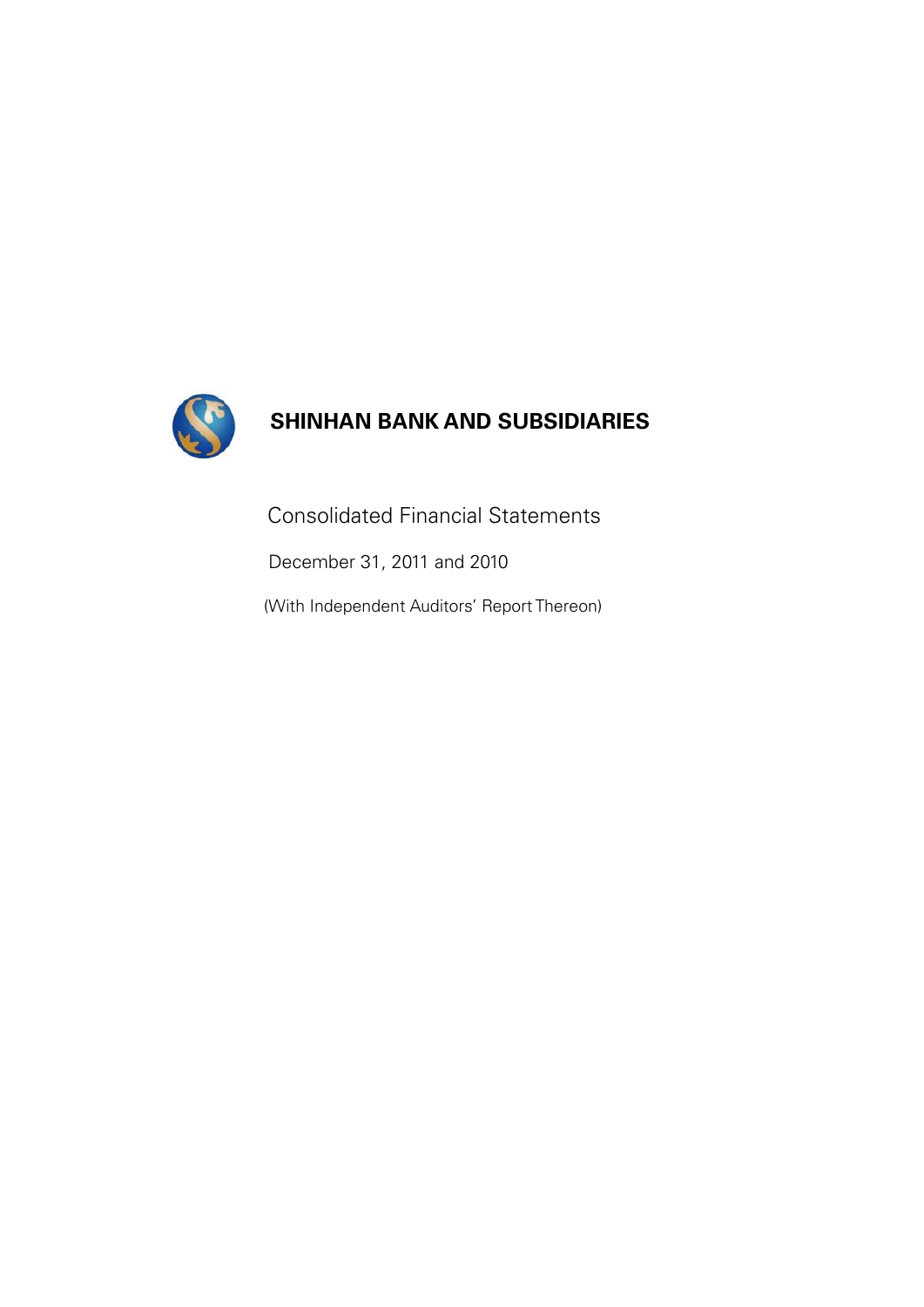# **Contents**

| Page |
|------|
|      |
|      |

| <b>Independent Auditor's Report</b>             | 1              |
|-------------------------------------------------|----------------|
| Consolidated Statements of Financial Position   | 3              |
| Consolidated Statements of Comprehensive Income | $\overline{4}$ |
| Consolidated Statements of Changes in Equity    | 6              |
| <b>Consolidated Statements of Cash Flows</b>    | 8              |
| Notes to the Consolidated Financial Statements  | 10             |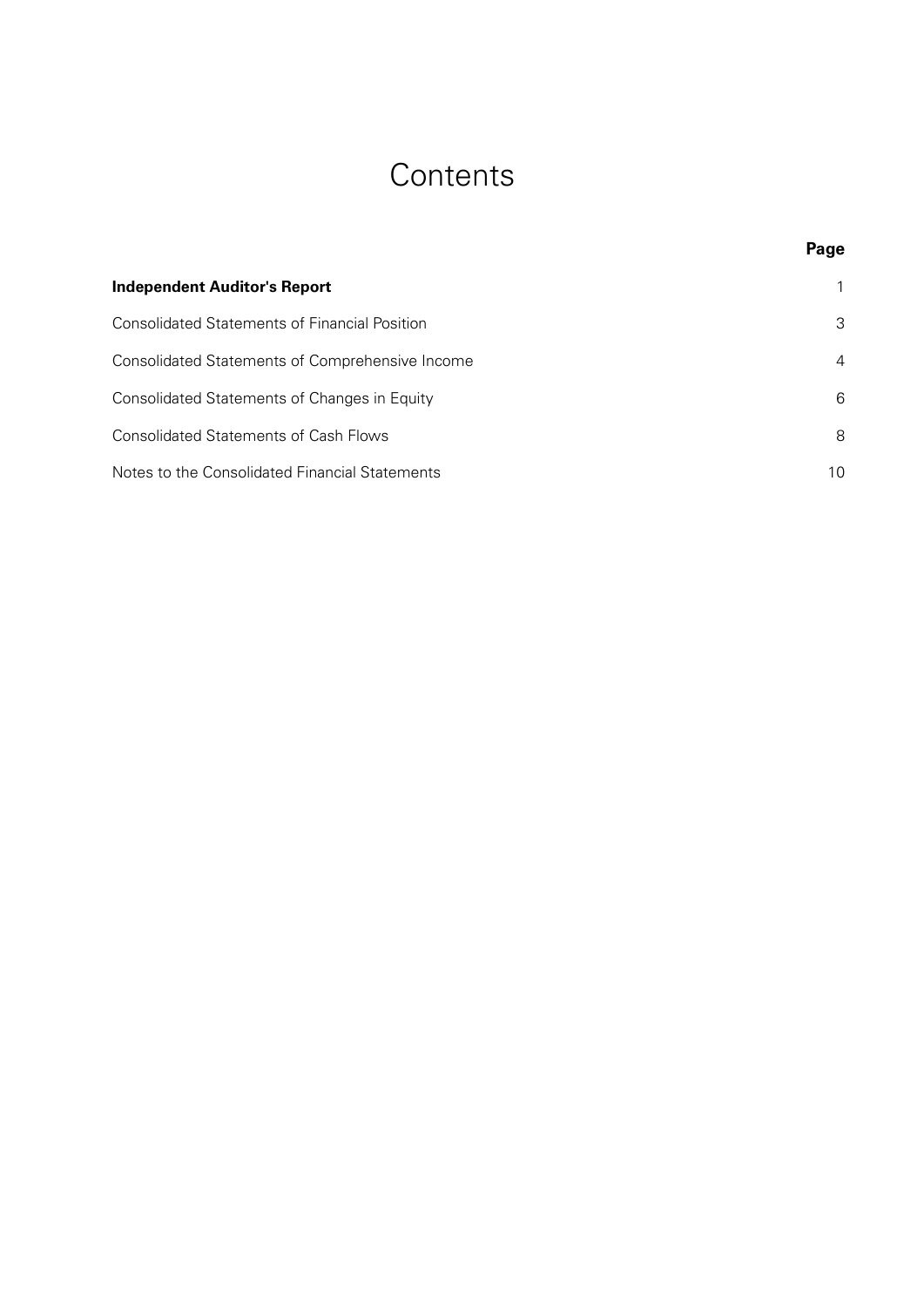

#### KPMG Samjong Accounting Corp.

P.O.Box Kangnam 1989 Gangnam Finance Center 10th Fl., 737 Yeoksam-dong, Kangnam-ku Seoul 135 – 984 Republic of Korea

Tel 82-2-2112-0100 Fax 82-2-2112-0101 www.kr.kpmg.com

#### **Independent Auditor's Report**

The Board of Directors and Stockholders Shinhan Bank:

We have audited the accompanying consolidated statements of financial position of Shinhan Bank and its subsidiaries (the "Group") as of December 31, 2011, 2010 and January 1, 2010, and the related consolidated statements of comprehensive income, changes in equity and cash flows for the years ended December 31, 2011 and 2010. Management is responsible for the preparation and fair presentation of these consolidated financial statements in accordance with Korean International Financial Reporting Standards. Our responsibility is to express an opinion on these consolidated financial statements based on our audits.

We conducted our audits in accordance with auditing standards generally accepted in the Republic of Korea. Those standards require that we plan and perform the audit to obtain reasonable assurance about whether the consolidated financial statements are free of material misstatement. An audit includes examining, on a test basis, evidence supporting the amounts and disclosures in the consolidated financial statements. An audit also includes assessing the accounting principles used and significant estimates made by management, as well as evaluating the overall financial statement presentation. We believe that the audit evidence we have obtained is sufficient and appropriate to provide a basis for our opinion.

In our opinion, the consolidated financial statements referred to above present fairly, in all material respects, the financial position of the Group as of December 31, 2011, 2010 and January 1, 2010 and its financial performance and its cash flows for the years ended December 31, 2011 and 2010, in accordance with Korean International Financial Reporting Standards.

Without qualifying our opinion, we draw attention to the following:

The procedures and practices utilized in the Republic of Korea to audit such consolidated financial statements may differ from those generally accepted and applied in other countries. Accordingly, this report and the accompanying consolidated financial statements are for use by those knowledgeable about Korean auditing standards and their application in practice.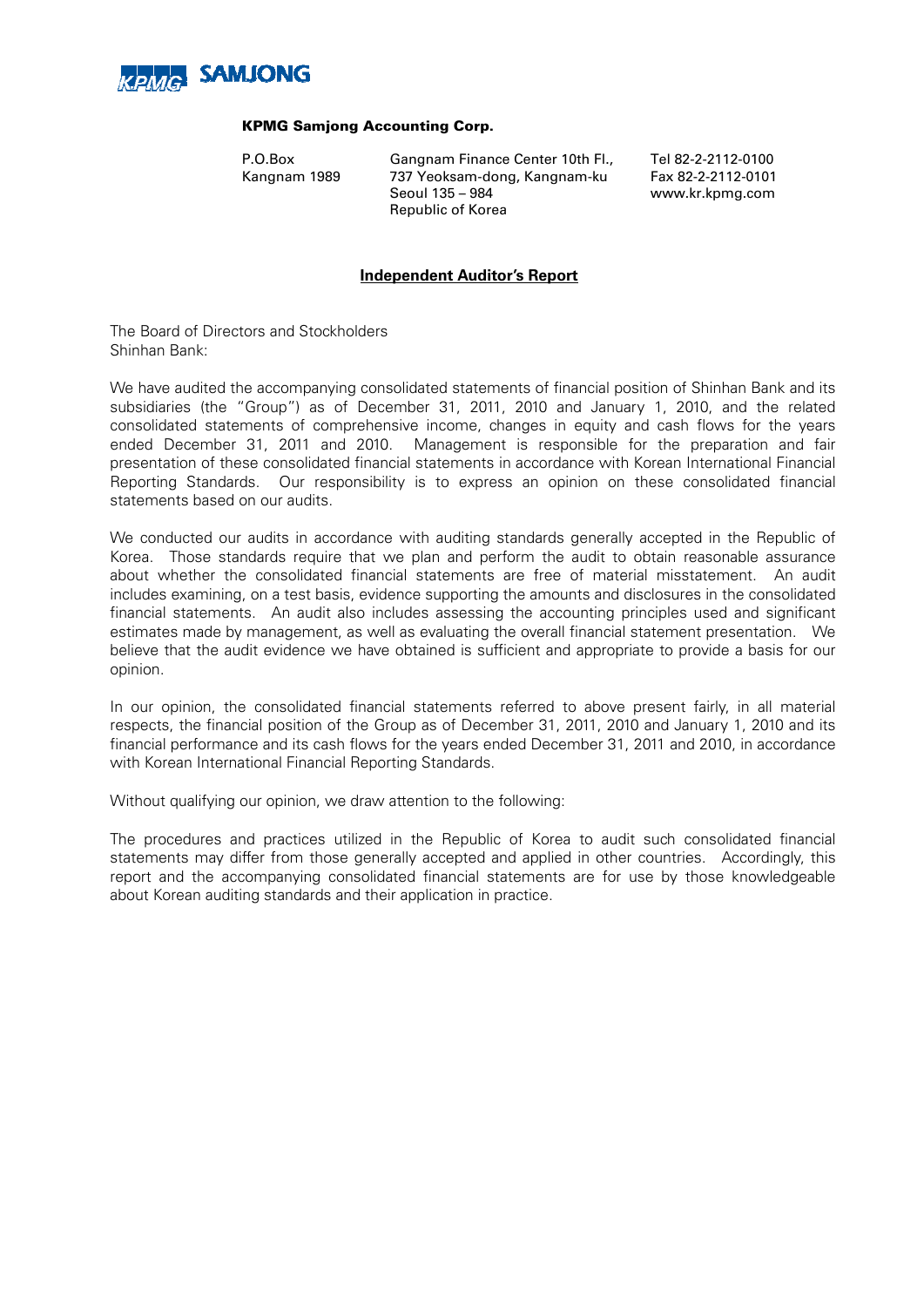KPMG Samjong Accounting Corp.

KPMG Samjong Accounting Corp. Seoul, Korea March 13, 2012

This report is effective as of March 13, 2012, the audit report date. Certain subsequent events or circumstances, which may occur between the audit report date and the time of reading this report, could have a material impact on the accompanying consolidated financial statements and notes thereto. Accordingly, the readers of the audit report should understand that the above audit report has not been updated to reflect the impact of such subsequent events or circumstances, if any.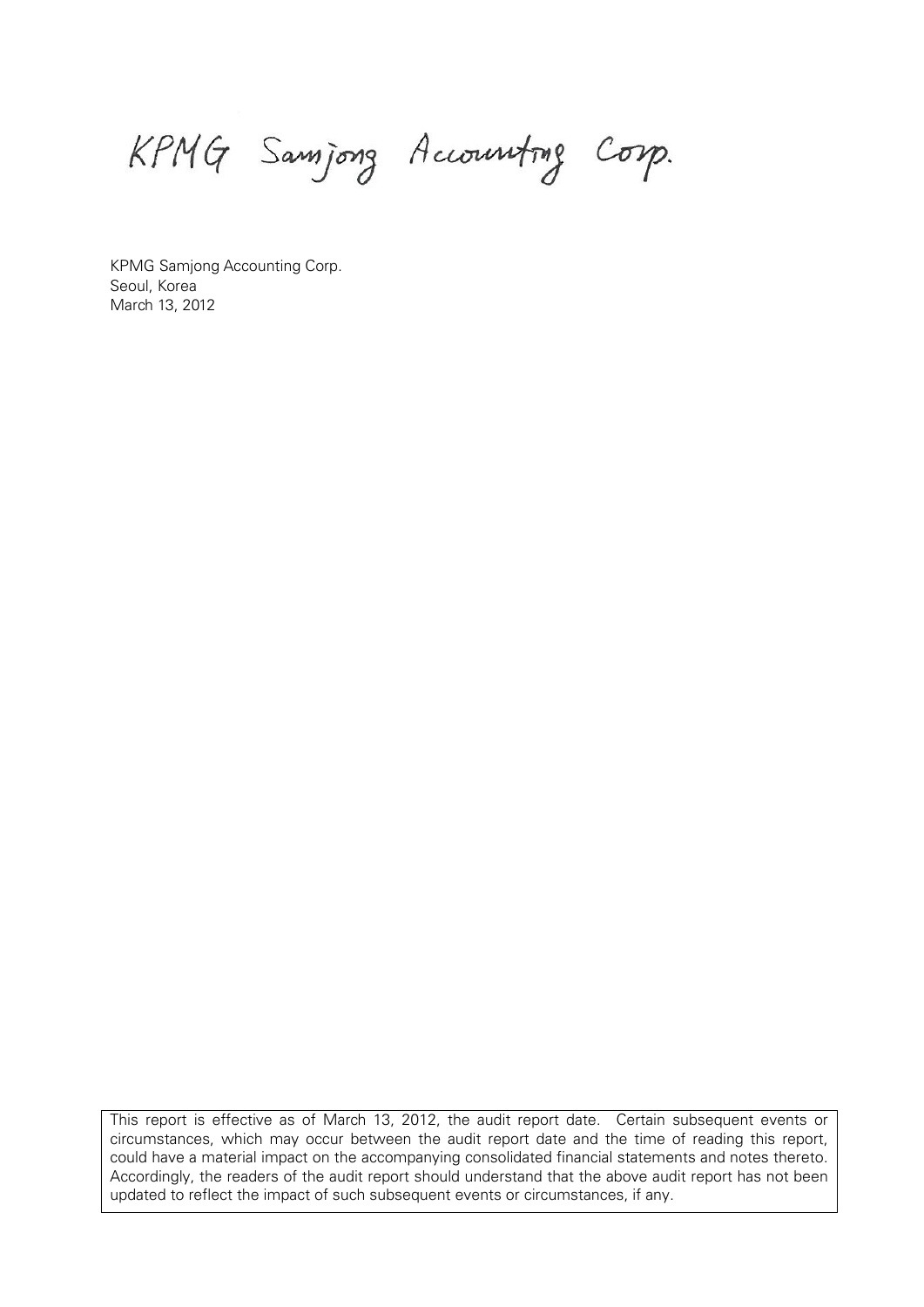## **Consolidated Statements of Financial Position**

As of December 31, 2011, 2010 and January 1, 2010

| (In millions of won)                                                | <b>Note</b>    |   | <b>December</b><br>31, 2011 | <b>December</b><br>31, 2010 | January<br>1,2010 |
|---------------------------------------------------------------------|----------------|---|-----------------------------|-----------------------------|-------------------|
| <b>Assets</b>                                                       |                |   |                             |                             |                   |
| Cash and due from banks                                             | 4,6,8,12,44    | W | 10,783,403                  | 8,653,756                   | 11,242,135        |
| Trading assets                                                      | 4,7,9          |   | 6,764,341                   | 3,968,743                   | 3,462,104         |
| Financial assets designated at fair value<br>through profit or loss | 4,7,10         |   |                             | 30,984                      | 96,977            |
| Derivative assets                                                   | 4, 11, 45      |   | 2,229,510                   | 3,722,090                   | 4,513,236         |
| Loans                                                               | 4,6,7,12,19,45 |   | 163,637,977                 | 153,777,371                 | 145,794,334       |
| Available-for-sale financial assets                                 | 4,7,13,19      |   | 26,725,683                  | 24,582,589                  | 25,264,425        |
| Held-to-maturity financial assets                                   | 4,6,7,13,19    |   | 9,902,422                   | 10,565,990                  | 11,170,310        |
| Property and equipment                                              | 6,14,19        |   | 2,166,087                   | 2,162,978                   | 2,237,923         |
| Intangible assets                                                   | 6,15           |   | 259,933                     | 137,960                     | 120,325           |
| Investments in associate                                            | 16             |   | 171,945                     | 204,012                     | 171,247           |
| Current tax assets                                                  | 39             |   | 8,819                       | 10,472                      | 6,746             |
| Deferred tax assets                                                 | 39             |   | 6,855                       | 23,280                      |                   |
| Investment properties                                               | 17             |   | 553,312                     | 532,819                     | 512,698           |
| Other assets                                                        | 4,6,18,45      |   | 5,681,720                   | 4,757,508                   | 4,814,254         |
| Assets held for sale                                                |                |   | 15,777                      | 21,214                      | 18,492            |
| <b>Total assets</b>                                                 |                | W | 228,907,784                 | 213, 151, 766               | 209,425,206       |
| <b>Liabilities</b>                                                  |                |   |                             |                             |                   |
| Deposits                                                            | 4,6,20,45      | W | 162,582,328                 | 146,573,358                 | 140,891,682       |
| <b>Trading liabilities</b>                                          | 4,21           |   | 602,592                     | 502,350                     | 318,969           |
| Derivative liabilities                                              | 4, 11, 45      |   | 1,802,404                   | 3,346,913                   | 4,281,064         |
| Borrowings                                                          | 4,6,22         |   | 13,416,653                  | 11,955,354                  | 12, 131, 201      |
| Debt securities issued                                              | 4,23,45        |   | 19,054,607                  | 20,217,228                  | 23,018,028        |
| Liability for defined benefit obligations                           | 24             |   | 199,008                     | 126,405                     | 126,438           |
| Provisions                                                          | 6,25,43,45     |   | 440,324                     | 421,008                     | 337,000           |
| Current tax liabilities                                             | 39             |   | 372,506                     | 117,663                     | 224,988           |
| Deferred tax liabilities                                            | 39             |   | 187,591                     | 363,320                     | 349,015           |
| Other liabilities                                                   | 4,6,26,45      |   | 10,959,951                  | 10,888,435                  | 10,533,367        |
| <b>Total liabilities</b>                                            |                |   | 209,617,964                 | 194,512,034                 | 192,211,752       |
|                                                                     |                |   |                             |                             |                   |
| <b>Equity</b>                                                       |                |   |                             |                             |                   |
| Capital stock                                                       | 27             |   | 7,928,078                   | 7,928,078                   | 7,928,078         |
| Other equity instruments                                            | 27,28          |   | 2,329,760                   | 2,329,760                   | 2,332,332         |
| Capital surplus                                                     | 27             |   | 403,164                     | 404,964                     | 404,903           |
| Capital adjustments                                                 | 27             |   | 1,034                       | (546)                       | (2)               |
| Accumulated other comprehensive<br>income                           | 27             |   | 913,162                     | 1,397,053                   | 1,329,518         |
| Retained earnings                                                   | 27,29,41       |   | 7,711,930                   | 6,576,262                   | 5,212,062         |
| Total equity attributable to equity holder                          |                |   |                             |                             |                   |
| of the Bank                                                         | 27             |   | 19,287,128                  | 18,635,571                  | 17,206,891        |
| Non-controlling interests                                           | 27             |   | 2,692                       | 4,161                       | 6,563             |
| <b>Total equity</b>                                                 |                |   | 19,289,820                  | 18,639,732                  | 17,213,454        |
| <b>Total liabilities and equity</b>                                 |                | W | 228,907,784                 | 213, 151, 766               | 209,425,206       |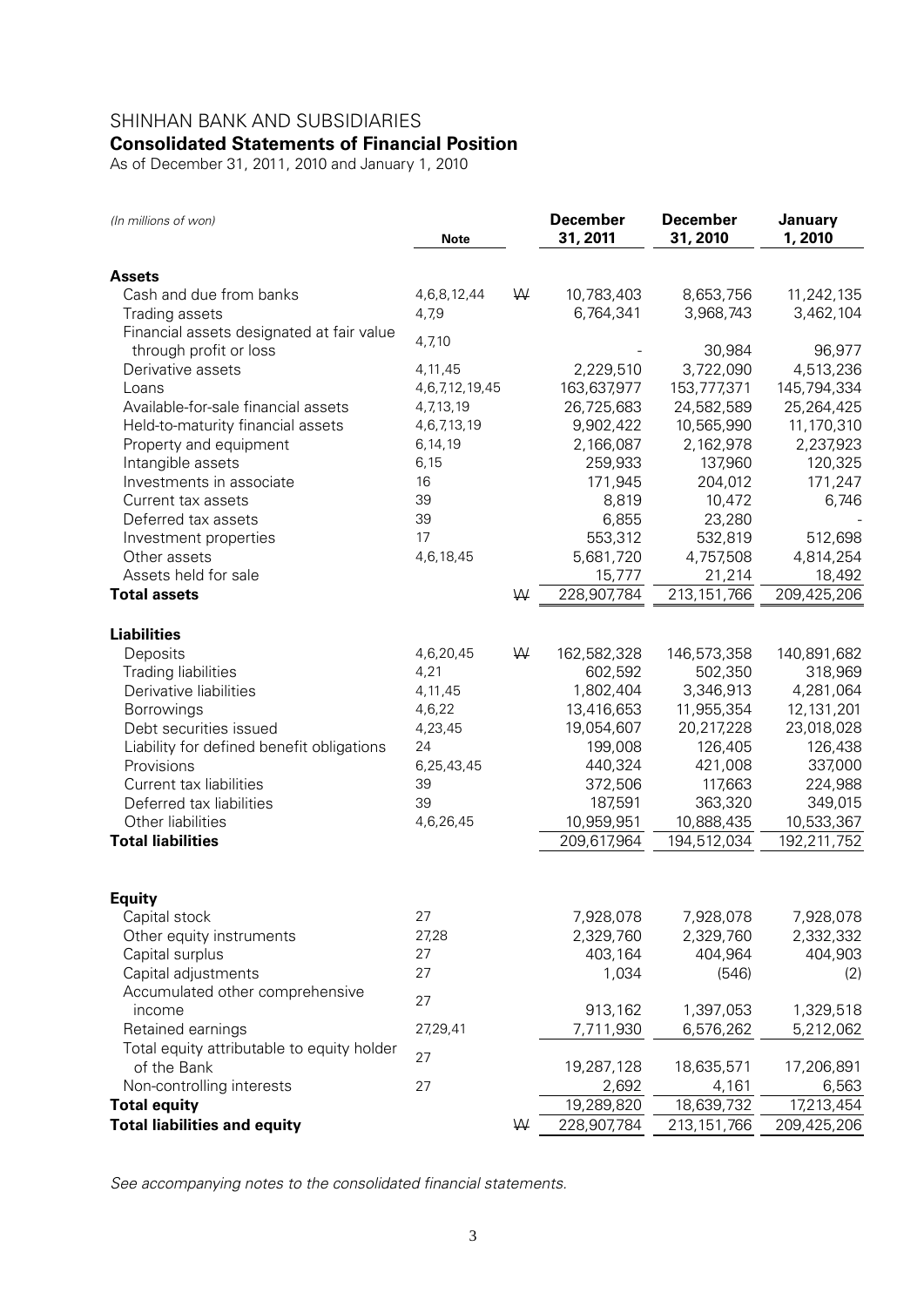## **Consolidated Statements of Comprehensive Income**

For the years ended December 31, 2011 and 2010

| (In millions of won)                                                                                                                         | <b>Note</b>          | 2011                         | 2010                         |
|----------------------------------------------------------------------------------------------------------------------------------------------|----------------------|------------------------------|------------------------------|
| Interest income                                                                                                                              | W                    | 10,349,629                   | 9,729,790                    |
| Interest expense                                                                                                                             |                      | (5,378,519)                  | (5, 139, 738)                |
| <b>Net interest income</b>                                                                                                                   | 4,7,30,<br>42,45     | 4,971,110                    | 4,590,052                    |
| Fees and commission income<br>Fees and commission expense                                                                                    |                      | 1,075,790<br>(190, 187)      | 1,091,581<br>(209, 322)      |
| <b>Net fees and commission income</b>                                                                                                        | 4,7,31,<br>42,45     | 885,603                      | 882,259                      |
| Dividend income<br>Net trading income<br>Net foreign currencies transaction gain                                                             | 32,42<br>33,42<br>42 | 108,695<br>116,324<br>61,384 | 107,846<br>186,955<br>46,090 |
| Net gain (loss) on financial instruments designated at                                                                                       | 34,42                | (357)                        | 6,002                        |
| fair value through profit or loss<br>Net gain on sale of available-for-sale financial assets<br>Net gain on sale of investments in associate | 13,42<br>6,16        | 642,724<br>43,773            | 624,185                      |
| Net impairment loss on financial assets                                                                                                      | 4,12,35,<br>42,45    | (740, 155)                   | (1, 270, 572)                |
| General and administrative expenses                                                                                                          | 14, 15, 24,<br>36    | (2,819,887)                  | (2,525,613)                  |
| Net other operating expenses                                                                                                                 | 38,42,45             | (643, 263)                   | (609, 278)                   |
| <b>Operating income</b>                                                                                                                      | 6,7,42               | 2,625,951                    | 2,037,926                    |
| Equity in income of investments in associate                                                                                                 | 7,16                 | 28,995                       | 12,508                       |
| Income before income taxes                                                                                                                   | 7                    | 2,654,946                    | 2,050,434                    |
| Income tax expense                                                                                                                           | 7,39                 | 536,031                      | 379,976                      |
| Net income for the year                                                                                                                      |                      | 2,118,915                    | 1,670,458                    |
| Other comprehensive income (loss) for the year, net<br>of income tax                                                                         | 27,39                |                              |                              |
| Foreign currency translation differences for foreign<br>operations                                                                           |                      | 13,818                       | (19, 834)                    |
| Net change in fair value of available-for-sale financial<br>assets                                                                           |                      | (498, 231)                   | 63,158                       |
| Equity in other comprehensive income of associates                                                                                           |                      | 1,093                        | 21,399                       |
|                                                                                                                                              |                      | (483, 320)                   | 64,723                       |
| Total comprehensive income for the year                                                                                                      | W                    | 1,635,595                    | 1,735,181                    |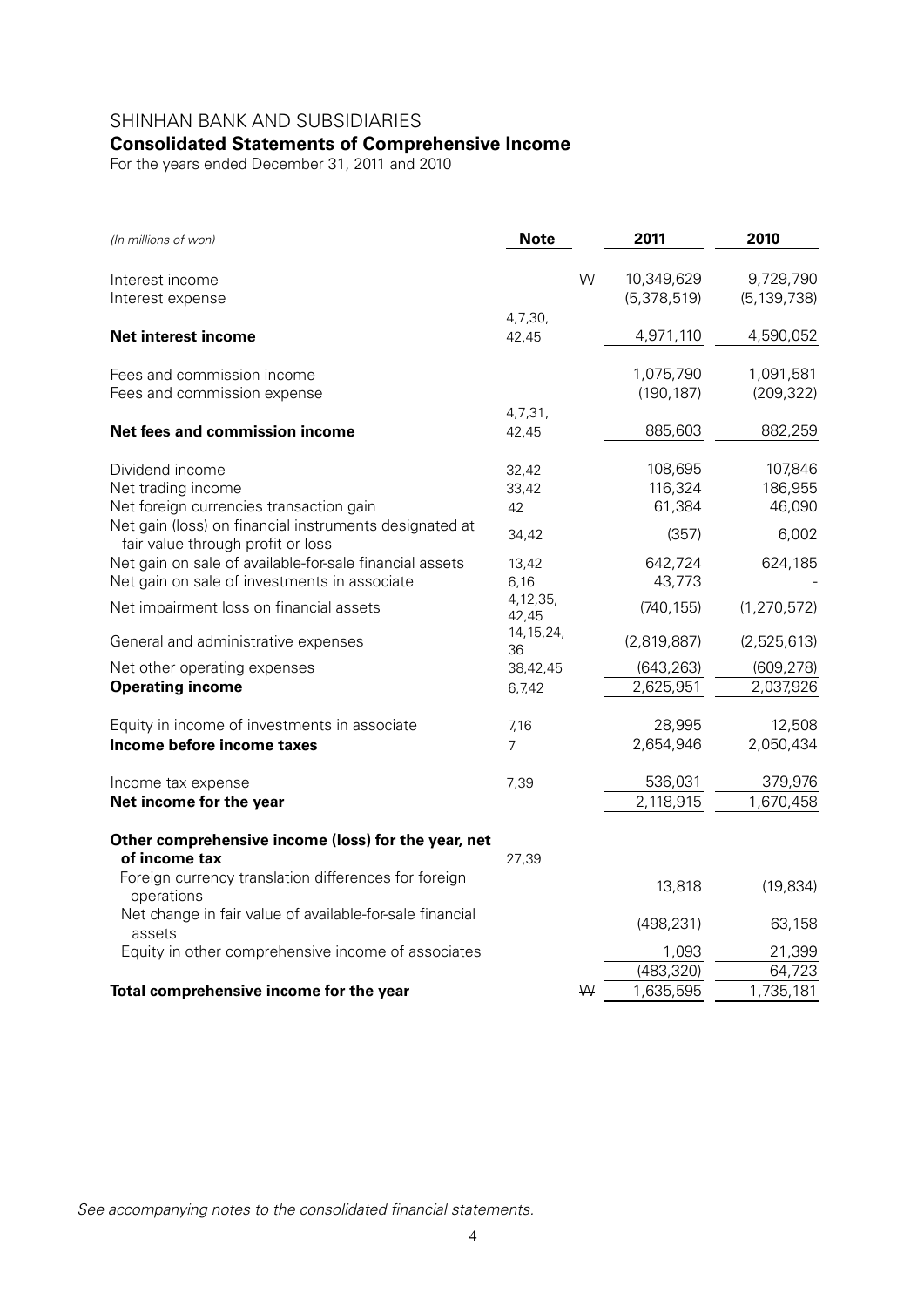## **Consolidated Statements of Comprehensive Income (continued)**

For the years ended December 31, 2011 and 2010

| (In millions of won, except earning per share)     | <b>Note</b> |   | 2011      | 2010      |
|----------------------------------------------------|-------------|---|-----------|-----------|
| Net income attributable to:                        | 7.28.40     |   |           |           |
| Equity holder of the Bank                          |             | W | 2,118,421 | 1,670,048 |
| Non-controlling interests                          |             |   | 494       | 410       |
|                                                    |             | W | 2,118,915 | 1,670,458 |
| Total comprehensive income (loss) attributable to: | 7.28        |   |           |           |
| Equity holder of the Bank                          |             | W | 1,634,530 | 1,737,583 |
| Non-controlling interests                          |             |   | 1.065     | (2,402)   |
|                                                    |             | W | 1,635,595 | 1,735,181 |
| <b>Earnings per share:</b>                         | 40          |   |           |           |
| Basic earnings per share in won                    |             | W | 1,238     | 955       |
| Diluted earnings per share in won                  |             | W | 1,238     | 955       |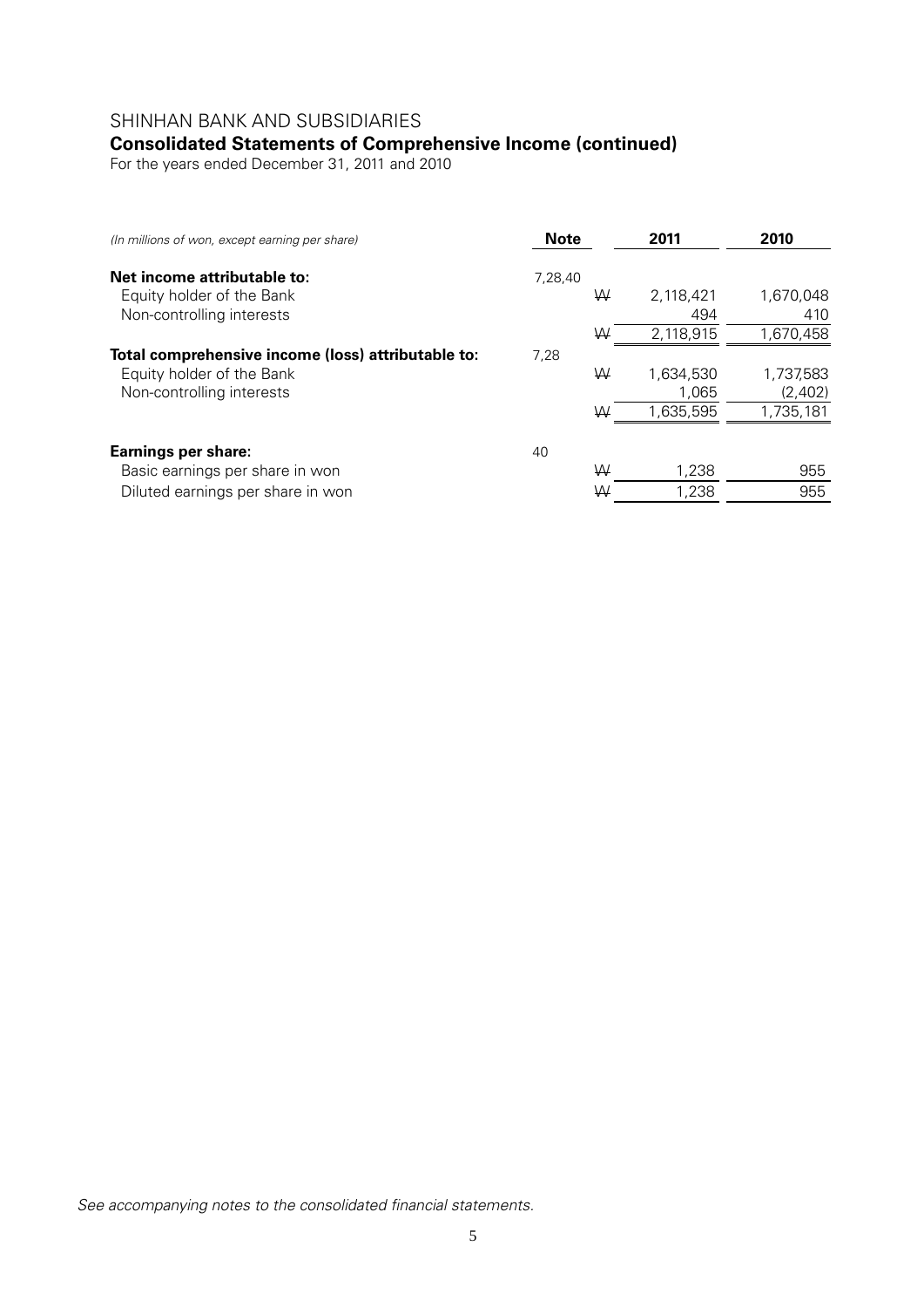## SHINHAN BANK AND SUBSIDIAIRES **Consolidated Statements of Changes in Equity**

For the year ended December 31, 2010

|                                                                                                                                          |      |   |                         |                                |                           | Attributable to equity holder of the Bank |                                                        |                          |              |                                 |                     |
|------------------------------------------------------------------------------------------------------------------------------------------|------|---|-------------------------|--------------------------------|---------------------------|-------------------------------------------|--------------------------------------------------------|--------------------------|--------------|---------------------------------|---------------------|
| (In millions of won)                                                                                                                     | Note |   | <b>Capital</b><br>stock | Other<br>equity<br>instruments | <b>Capital</b><br>surplus | <b>Capital</b><br>adjustments             | <b>Accumulated</b><br>other<br>comprehensive<br>income | Retained<br>earnings     | <b>Total</b> | Non-<br>controlling<br>interest | <b>Total equity</b> |
| <b>Balance at January 1, 2010</b>                                                                                                        |      | ₩ | 7,928,078               | 2,332,332                      | 404,903                   | (2)                                       | 1,329,518                                              | 5,212,062                | 17,206,891   | 6,563                           | 17,213,454          |
| Net income for the year<br>Other comprehensive income for the year,<br>net of income tax<br>Foreign currency translation differences for |      |   |                         |                                |                           |                                           |                                                        | 1,670,048                | 1,670,048    | 410                             | 1,670,458           |
| the foreign operations                                                                                                                   | 26   |   |                         |                                |                           |                                           | (17,022)                                               | $\overline{\phantom{a}}$ | (17,022)     | (2, 812)                        | (19, 834)           |
| Net change in fair value of available-for-sale<br>financial assets<br>Equity in other comprehensive income of                            | 26   |   |                         |                                |                           |                                           | 63,158                                                 | $\overline{\phantom{a}}$ | 63,158       |                                 | 63,158              |
| associates                                                                                                                               | 26   |   |                         |                                |                           |                                           | 21,399                                                 |                          | 21,399       |                                 | 21,399              |
|                                                                                                                                          |      |   |                         |                                |                           | $\overline{\phantom{a}}$                  | 67,535                                                 |                          | 67,535       | (2,812)                         | 64,723              |
| Total comprehensive income for the year                                                                                                  |      |   |                         |                                |                           |                                           | 67,535                                                 | 1,670,048                | 1,737,583    | (2,402)                         | 1,735,181           |
| <b>Transactions with owners of the Bank</b>                                                                                              |      |   |                         |                                |                           |                                           |                                                        |                          |              |                                 |                     |
| Dividends to equity holders of the Bank                                                                                                  | 27   |   |                         |                                |                           |                                           | $\overline{\phantom{a}}$                               | (149, 733)               | (149, 733)   |                                 | (149, 733)          |
| Appropriation of capital adjustments                                                                                                     |      |   |                         |                                |                           | 2                                         |                                                        | (2)                      |              |                                 |                     |
| Dividends to hybrid bond holders                                                                                                         | 27   |   |                         |                                | $\overline{\phantom{a}}$  |                                           | $\overline{\phantom{a}}$                               | (156, 113)               | (156, 113)   | $\overline{\phantom{a}}$        | (156, 113)          |
| Redemption of hybrid bond                                                                                                                |      |   |                         | (2, 572)                       |                           |                                           |                                                        |                          | (2, 572)     | $\overline{\phantom{a}}$        | (2, 572)            |
| Share-based payment                                                                                                                      |      |   |                         |                                |                           | (546)                                     |                                                        |                          | (546)        | $\overline{\phantom{a}}$        | (546)               |
| Change in non-controlling interests                                                                                                      |      |   |                         |                                | 61                        |                                           |                                                        |                          | 61           |                                 | 61                  |
|                                                                                                                                          |      |   |                         | (2, 572)                       | 61                        | (544)                                     |                                                        | (305, 848)               | (308, 903)   |                                 | (308, 903)          |
| <b>Balance at December 31, 2010</b>                                                                                                      |      | W | 7,928,078               | 2,329,760                      | 404,964                   | (546)                                     | 1,397,053                                              | 6,576,262                | 18,635,571   | 4,161                           | 18,639,732          |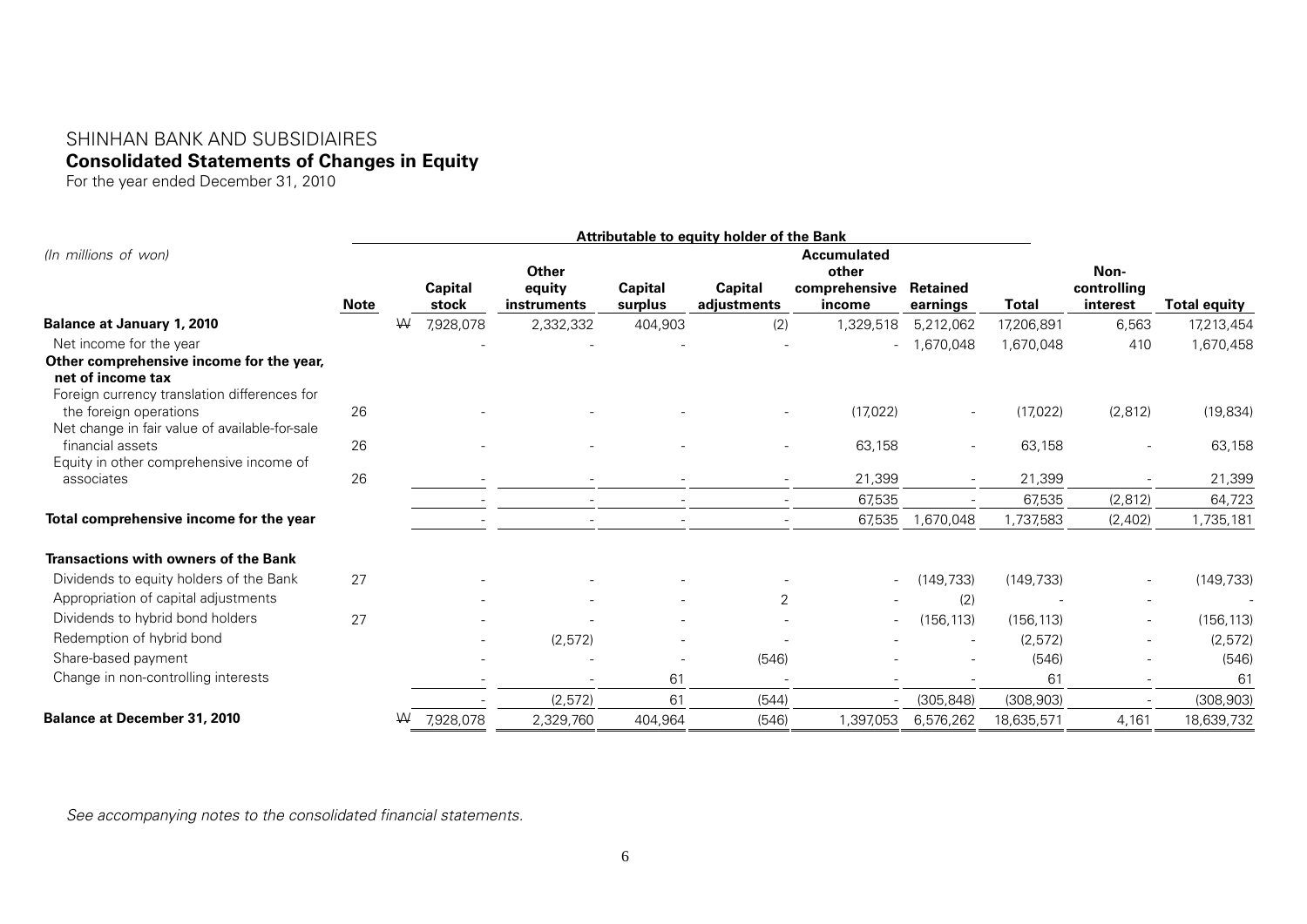## **Consolidated Statements of Changes in Equity (continued)**

For the year ended December 31, 2011

|                                                                                                  |             |   |                      |                                       |                           | Attributable to equity holder of the Bank |                                                        |                      |            |                                 |                     |
|--------------------------------------------------------------------------------------------------|-------------|---|----------------------|---------------------------------------|---------------------------|-------------------------------------------|--------------------------------------------------------|----------------------|------------|---------------------------------|---------------------|
| (In millions of won)                                                                             | <b>Note</b> |   | <b>Capital stock</b> | <b>Other</b><br>equity<br>instruments | <b>Capital</b><br>surplus | <b>Capital</b><br>adjustments             | <b>Accumulated</b><br>other<br>comprehensive<br>income | Retained<br>earnings | Total      | Non-<br>controlling<br>interest | <b>Total equity</b> |
| <b>Balance at January 1, 2011</b>                                                                |             | W | 7,928,078            | 2,329,760                             | 404,964                   | (546)                                     | 1,397,053                                              | 6,576,262            | 18,635,571 | 4,161                           | 18,639,732          |
| Net income for the year                                                                          |             |   |                      |                                       |                           |                                           |                                                        | 2,118,421            | 2,118,421  | 494                             | 2,118,915           |
| Other comprehensive income, net of<br>income tax<br>Foreign currency translation differences for |             |   |                      |                                       |                           |                                           |                                                        |                      |            |                                 |                     |
| foreign operations<br>Net change in fair value of available-for-sale                             | 26          |   |                      |                                       |                           |                                           | 13,247                                                 |                      | 13,247     | 571                             | 13,818              |
| financial assets<br>Equity in other comprehensive income of                                      | 26          |   |                      |                                       |                           | $\overline{\phantom{0}}$                  | (498, 231)                                             | $\blacksquare$       | (498, 231) | $\sim$                          | (498, 231)          |
| associates                                                                                       | 26          |   |                      |                                       |                           |                                           | 1,093                                                  |                      | 1,093      |                                 | 1,093               |
|                                                                                                  |             |   |                      | $\overline{\phantom{a}}$              |                           | $\overline{\phantom{0}}$                  | (483, 891)                                             |                      | (483, 891) | 571                             | (483, 320)          |
| Total comprehensive income for the year                                                          |             |   |                      |                                       |                           |                                           | (483, 891)                                             | 2,118,421            | 634,530,   | 1,065                           | 1,635,595           |
| <b>Transactions with owners of the Bank</b>                                                      |             |   |                      |                                       |                           |                                           |                                                        |                      |            |                                 |                     |
| Dividends to equity holder of the Bank                                                           | 27          |   |                      |                                       |                           |                                           | $\overline{\phantom{a}}$                               | (478, 033)           | (478,033)  | $\overline{\phantom{a}}$        | (478, 033)          |
| Interim dividends                                                                                | 27          |   |                      |                                       |                           |                                           |                                                        | (350,000)            | (350,000)  | $\overline{\phantom{a}}$        | (350,000)           |
| Dividends to hybrid bond holders                                                                 | 27          |   |                      |                                       |                           |                                           | ٠                                                      | (154, 720)           | (154, 720) | $\overline{\phantom{a}}$        | (154, 720)          |
| Share-based payment                                                                              |             |   |                      |                                       |                           | 1,580                                     |                                                        |                      | 1,580      |                                 | 1,580               |
| Changes in non-controlling interests                                                             |             |   |                      | $\overline{\phantom{a}}$              | (1,800)                   |                                           |                                                        |                      | (1,800)    | (2,534)                         | (4, 334)            |
|                                                                                                  |             |   |                      |                                       | (1,800)                   | 1,580                                     |                                                        | (982, 753)           | (982, 973) | (2,534)                         | (985, 507)          |
| <b>Balance at December 31, 2011</b>                                                              |             | W | 7,928,078            | 2,329,760                             | 403,164,                  | 1,034                                     | 913,162                                                | 7,711,930            | 19,287,128 | 2,692                           | 19,289,820          |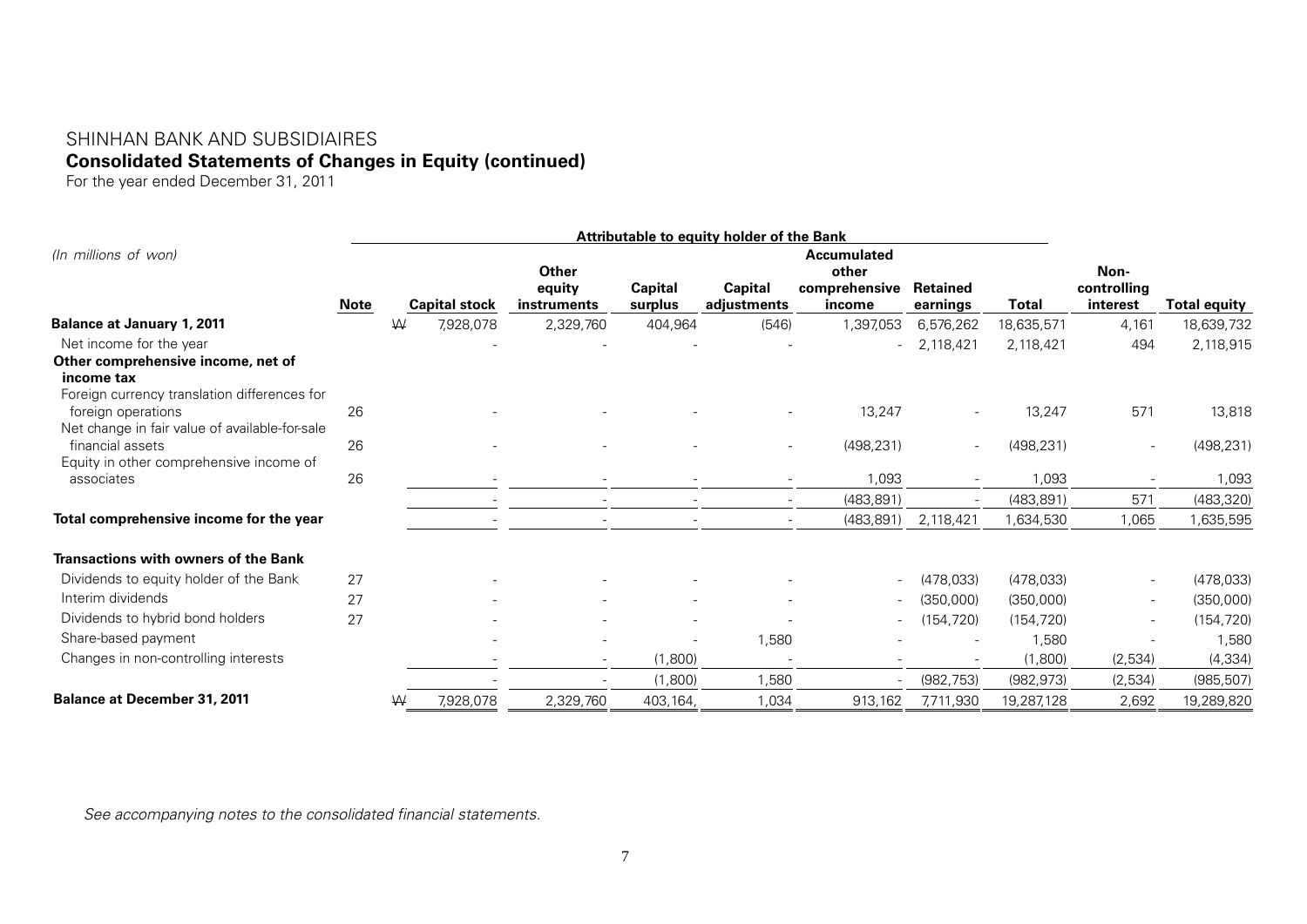## **Consolidated Statements of Cash Flows**

For the years ended December 31, 2011 and 2010

| (In millions of won)                                         |   | 2011           | 2010          |
|--------------------------------------------------------------|---|----------------|---------------|
| <b>Cash flows from operating activities</b>                  |   |                |               |
| Income before income taxes                                   | W | 2,654,946      | 2,050,434     |
| Adjustments for:                                             |   |                |               |
| Net interest income                                          |   | (4,971,110)    | (4,590,052)   |
| Dividend income                                              |   | (108, 695)     | (107, 846)    |
| Net trading income                                           |   | (111, 670)     | (57, 427)     |
| Net foreign currencies transaction gain                      |   | (61, 384)      | (46,090)      |
| Net loss (gain) on financial assets designated at fair value |   |                |               |
| through profit or loss                                       |   | 357            | (6,002)       |
| Net gain on sale of available-for-sale financial assets      |   | (642, 724)     | (624, 185)    |
| Net impairment loss on financial assets                      |   | 740,155        | 1,270,572     |
| Non-cash salary expenses                                     |   | 181,392        | 138,602       |
| Depreciation and amortization                                |   | 193,704        | 214,907       |
| Non-cash other operating expenses, net                       |   | 90,350         | 180,405       |
| Equity in income of investments in associate                 |   | (28, 995)      | (12,508)      |
| Net gain on sale of investments in associate                 |   | (43, 773)      |               |
|                                                              |   | (4, 762, 393)  | (3,639,624)   |
| Changes in assets and liabilities:                           |   |                |               |
| Trading assets                                               |   | (2,724,061)    | (286, 221)    |
| Derivative assets                                            |   | 2,689,635      | 3,115,866     |
| Due from banks and loans                                     |   | (11, 853, 905) | (6, 182, 036) |
| Other assets                                                 |   | (665, 353)     | 154,582       |
| Deposits                                                     |   | 15,333,825     | 5,302,365     |
| Trading liabilities                                          |   | 70,418         | 113,430       |
| Derivative liabilities                                       |   | (2,617,418)    | (3, 145, 612) |
| Liability for defined benefit obligations                    |   | (127, 133)     | (118, 187)    |
| Provisions                                                   |   | 821            | (91, 371)     |
| Other liabilities                                            |   | (149, 038)     | 177,778       |
|                                                              |   | (42, 209)      | (959, 406)    |
| Income taxes paid                                            |   | (333,026)      | (512,906)     |
| Interest received                                            |   | 10,047,411     | 9,676,271     |
| Interest paid                                                |   | (5, 115, 186)  | (5, 138, 671) |
| Dividends received                                           |   | 113,898        | 113,025       |
| Net cash provided by operating activities                    | W | 2,563,441      | 1,589,123     |
|                                                              |   |                |               |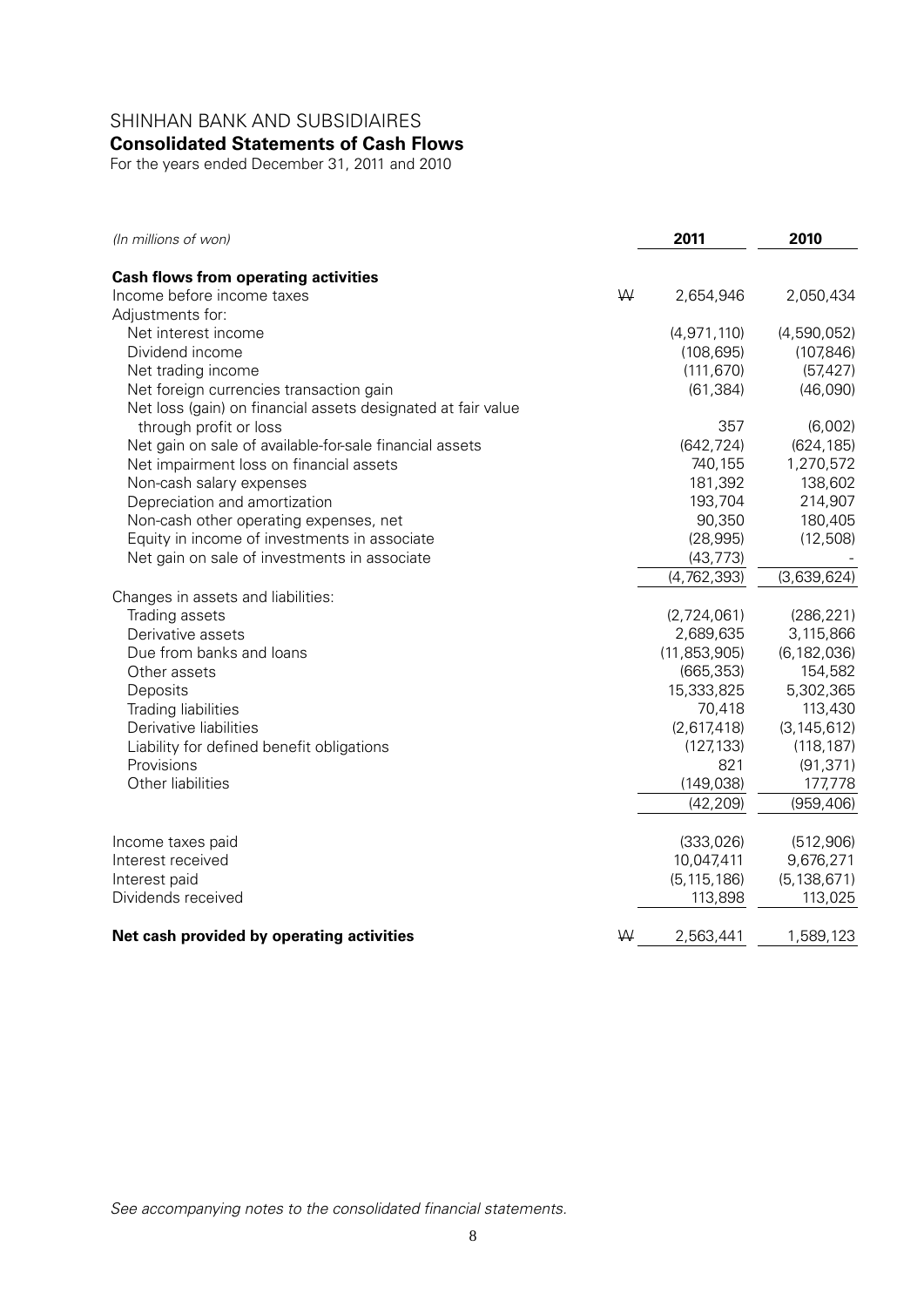## **Consolidated Statements of Cash Flows (continued)**

For the years ended December 31, 2011 and 2010

| <b>Cash flows from investing activities</b><br>Proceeds from sale of financial assets designated at fair<br>W<br>value through profit or loss<br>29,312<br>37,229,586<br>Proceeds from sale of available-for-sale financial assets<br>4,385,756<br>Proceeds from sale of held-to-maturity financial assets<br>Proceeds from sale of property and equipment<br>25,212<br>Proceeds from sale of intangible assets<br>Proceeds from retrieve of investments in associate<br>4,655<br>Proceeds from sale of investment properties<br>2,306<br>Proceeds from sale of assets held for sale<br>2,047<br>Acquisition of available-for-sale financial assets<br>(39, 365, 971)<br>(3,689,364)<br>Acquisition of held-to-maturity financial assets<br>Acquisition of property and equipment<br>(207,061)<br>Acquisition of intangible assets<br>(101, 560)<br>Acquisition of investments in associate<br>(14, 220)<br>Increase in other assets<br>(15, 472)<br>Increase (decrease) in other liabilities<br>(13, 164) | 2010           | 2011 | <b>Note</b> | (In millions of won) |
|------------------------------------------------------------------------------------------------------------------------------------------------------------------------------------------------------------------------------------------------------------------------------------------------------------------------------------------------------------------------------------------------------------------------------------------------------------------------------------------------------------------------------------------------------------------------------------------------------------------------------------------------------------------------------------------------------------------------------------------------------------------------------------------------------------------------------------------------------------------------------------------------------------------------------------------------------------------------------------------------------------|----------------|------|-------------|----------------------|
|                                                                                                                                                                                                                                                                                                                                                                                                                                                                                                                                                                                                                                                                                                                                                                                                                                                                                                                                                                                                            |                |      |             |                      |
|                                                                                                                                                                                                                                                                                                                                                                                                                                                                                                                                                                                                                                                                                                                                                                                                                                                                                                                                                                                                            |                |      |             |                      |
|                                                                                                                                                                                                                                                                                                                                                                                                                                                                                                                                                                                                                                                                                                                                                                                                                                                                                                                                                                                                            | 72,038         |      |             |                      |
|                                                                                                                                                                                                                                                                                                                                                                                                                                                                                                                                                                                                                                                                                                                                                                                                                                                                                                                                                                                                            | 37,960,011     |      |             |                      |
|                                                                                                                                                                                                                                                                                                                                                                                                                                                                                                                                                                                                                                                                                                                                                                                                                                                                                                                                                                                                            | 2,416,688      |      |             |                      |
|                                                                                                                                                                                                                                                                                                                                                                                                                                                                                                                                                                                                                                                                                                                                                                                                                                                                                                                                                                                                            | 35,757         |      |             |                      |
|                                                                                                                                                                                                                                                                                                                                                                                                                                                                                                                                                                                                                                                                                                                                                                                                                                                                                                                                                                                                            | 1,477          |      |             |                      |
|                                                                                                                                                                                                                                                                                                                                                                                                                                                                                                                                                                                                                                                                                                                                                                                                                                                                                                                                                                                                            | 2,445          |      |             |                      |
|                                                                                                                                                                                                                                                                                                                                                                                                                                                                                                                                                                                                                                                                                                                                                                                                                                                                                                                                                                                                            | 156            |      |             |                      |
|                                                                                                                                                                                                                                                                                                                                                                                                                                                                                                                                                                                                                                                                                                                                                                                                                                                                                                                                                                                                            |                |      |             |                      |
|                                                                                                                                                                                                                                                                                                                                                                                                                                                                                                                                                                                                                                                                                                                                                                                                                                                                                                                                                                                                            | (36, 638, 498) |      |             |                      |
|                                                                                                                                                                                                                                                                                                                                                                                                                                                                                                                                                                                                                                                                                                                                                                                                                                                                                                                                                                                                            | (1,791,229)    |      |             |                      |
|                                                                                                                                                                                                                                                                                                                                                                                                                                                                                                                                                                                                                                                                                                                                                                                                                                                                                                                                                                                                            | (186, 844)     |      |             |                      |
|                                                                                                                                                                                                                                                                                                                                                                                                                                                                                                                                                                                                                                                                                                                                                                                                                                                                                                                                                                                                            | (39, 104)      |      |             |                      |
|                                                                                                                                                                                                                                                                                                                                                                                                                                                                                                                                                                                                                                                                                                                                                                                                                                                                                                                                                                                                            | (78, 800)      |      |             |                      |
|                                                                                                                                                                                                                                                                                                                                                                                                                                                                                                                                                                                                                                                                                                                                                                                                                                                                                                                                                                                                            | (47, 166)      |      |             |                      |
|                                                                                                                                                                                                                                                                                                                                                                                                                                                                                                                                                                                                                                                                                                                                                                                                                                                                                                                                                                                                            | 153,599        |      |             |                      |
| Acquisition of subsidiaries, net of cash acquired<br>(103, 859)                                                                                                                                                                                                                                                                                                                                                                                                                                                                                                                                                                                                                                                                                                                                                                                                                                                                                                                                            |                |      |             |                      |
| (1,831,797)<br>Net cash provided by (used in) investing activities                                                                                                                                                                                                                                                                                                                                                                                                                                                                                                                                                                                                                                                                                                                                                                                                                                                                                                                                         | 1,860,530      |      |             |                      |
| <b>Cash flows from financing activities</b>                                                                                                                                                                                                                                                                                                                                                                                                                                                                                                                                                                                                                                                                                                                                                                                                                                                                                                                                                                |                |      |             |                      |
| Proceeds from borrowings<br>16,774,837                                                                                                                                                                                                                                                                                                                                                                                                                                                                                                                                                                                                                                                                                                                                                                                                                                                                                                                                                                     | 14,739,683     |      |             |                      |
| (15, 362, 221)<br>Repayment of borrowings                                                                                                                                                                                                                                                                                                                                                                                                                                                                                                                                                                                                                                                                                                                                                                                                                                                                                                                                                                  | (14, 878, 384) |      |             |                      |
| Proceeds from issue of debt securities<br>6,065,201                                                                                                                                                                                                                                                                                                                                                                                                                                                                                                                                                                                                                                                                                                                                                                                                                                                                                                                                                        | 5,597,845      |      |             |                      |
| (7, 289, 803)<br>Repayment of debt securities                                                                                                                                                                                                                                                                                                                                                                                                                                                                                                                                                                                                                                                                                                                                                                                                                                                                                                                                                              | (8,568,468)    |      |             |                      |
| Dividends paid<br>(982, 413)                                                                                                                                                                                                                                                                                                                                                                                                                                                                                                                                                                                                                                                                                                                                                                                                                                                                                                                                                                               | (306, 054)     |      |             |                      |
| Redemption of other equity instruments                                                                                                                                                                                                                                                                                                                                                                                                                                                                                                                                                                                                                                                                                                                                                                                                                                                                                                                                                                     | (2, 572)       |      |             |                      |
| (4, 334)<br>Acquisition of Non-controlling interests                                                                                                                                                                                                                                                                                                                                                                                                                                                                                                                                                                                                                                                                                                                                                                                                                                                                                                                                                       | (2, 493)       |      |             |                      |
| (798, 733)<br>Net cash used in financing activities                                                                                                                                                                                                                                                                                                                                                                                                                                                                                                                                                                                                                                                                                                                                                                                                                                                                                                                                                        | (3,420,443)    |      |             |                      |
| Effect of exchange rate fluctuations on cash and cash                                                                                                                                                                                                                                                                                                                                                                                                                                                                                                                                                                                                                                                                                                                                                                                                                                                                                                                                                      |                |      |             |                      |
| equivalents held<br>27,915                                                                                                                                                                                                                                                                                                                                                                                                                                                                                                                                                                                                                                                                                                                                                                                                                                                                                                                                                                                 | 27,479         |      |             |                      |
| (39, 174)<br>Net increase (decrease) in cash and cash equivalents                                                                                                                                                                                                                                                                                                                                                                                                                                                                                                                                                                                                                                                                                                                                                                                                                                                                                                                                          | 56,689         |      |             |                      |
| 3,150,876<br><b>Beginning cash and cash equivalents</b><br>44                                                                                                                                                                                                                                                                                                                                                                                                                                                                                                                                                                                                                                                                                                                                                                                                                                                                                                                                              | 3,094,187      |      |             |                      |
| 3,111,702<br><b>Ending cash and cash equivalents</b><br>44<br>W                                                                                                                                                                                                                                                                                                                                                                                                                                                                                                                                                                                                                                                                                                                                                                                                                                                                                                                                            | 3,150,876      |      |             |                      |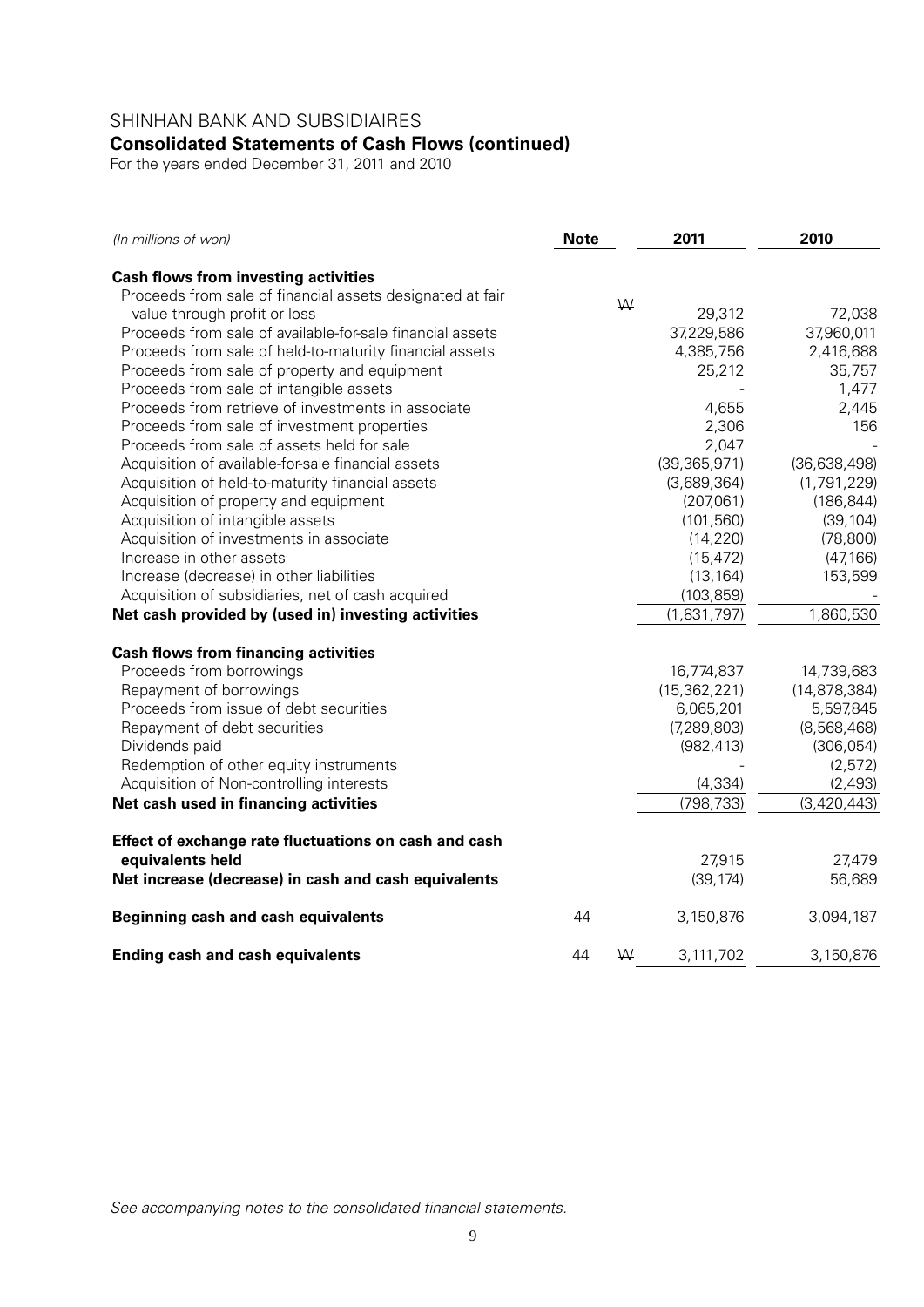For the years ended December 31, 2011 and 2010

#### 1. Reporting entity

Shinhan Bank (the "Bank"), the controlling company, and its subsidiaries included in consolidation (collectively the "Group") are summarized as follows:

(a) Controlling company

The Bank was established through the merger of Hansung Bank and Dongil Bank, which were established on February 19, 1897 and August 8, 1906, respectively, to engage in commercial banking and trust operations.

The Bank acquired Chungbuk Bank and Kangwon Bank in 1999, and the former Shinhan Bank in 2006, and subsequently changed its name to Shinhan Bank. As of December 31, 2011, the Bank has 1,585,615,506 outstanding common shares with par value of W7,928,078 million which Shinhan Financial Group Co., Ltd. ("Shinhan Financial Group") owns 100% of them. As of December 31, 2011, the Bank operates through 863 domestic branches, 107 depositary offices, 24 premises and 7 overseas branches.

- (b) Subsidiaries included in consolidation
	- a. Shinhan Asia Ltd.

Shinhan Asia Limited ("Shinhan Asia") engages in merchant banking activities in Hong Kong. As of December 31, 2011, Shinhan Asia's capital stock amounted to US \$100 million.

b. Shinhan Bank America

Shinhan Bank America ("Shinhan America") was established on March 24, 2003 through the merger of Chohung Bank of New York and California Chohung Bank. In addition, Shinhan America acquired North Atlanta National Bank on November 30, 2007. As of December 31, 2011, Shinhan America's capital stock amounted to US \$123 million.

c. Shinhan Bank Europe GmbH

Shinhan Bank Europe GmbH ("Shinhan Europe") was established in 1994. As of December 31, 2011, Shinhan Europe's capital stock amounted to EUR 23 million.

d. Shinhan Khmer Bank

Shinhan Khmer Bank ("Shinhan Khmer") was established on August 10, 2007. As of December 31, 2011, Shinhan Khmer's capital stock amounted to US \$20 million.

e. Shinhan Kazakhstan Bank

Shinhan Kazakhstan Bank ("Shinhan Kazakhstan") was established on March 21, 2008. As of December 31, 2011, Shinhan Kazakhstan's capital stock amounted to KZT 10,029 million.

f. Shinhan Canada Bank

Shinhan Canada Bank ("Shinhan Canada") was established on August 22, 2008. As of December 31, 2011, Shinhan Canada's capital stock amounted to CAD \$30 million.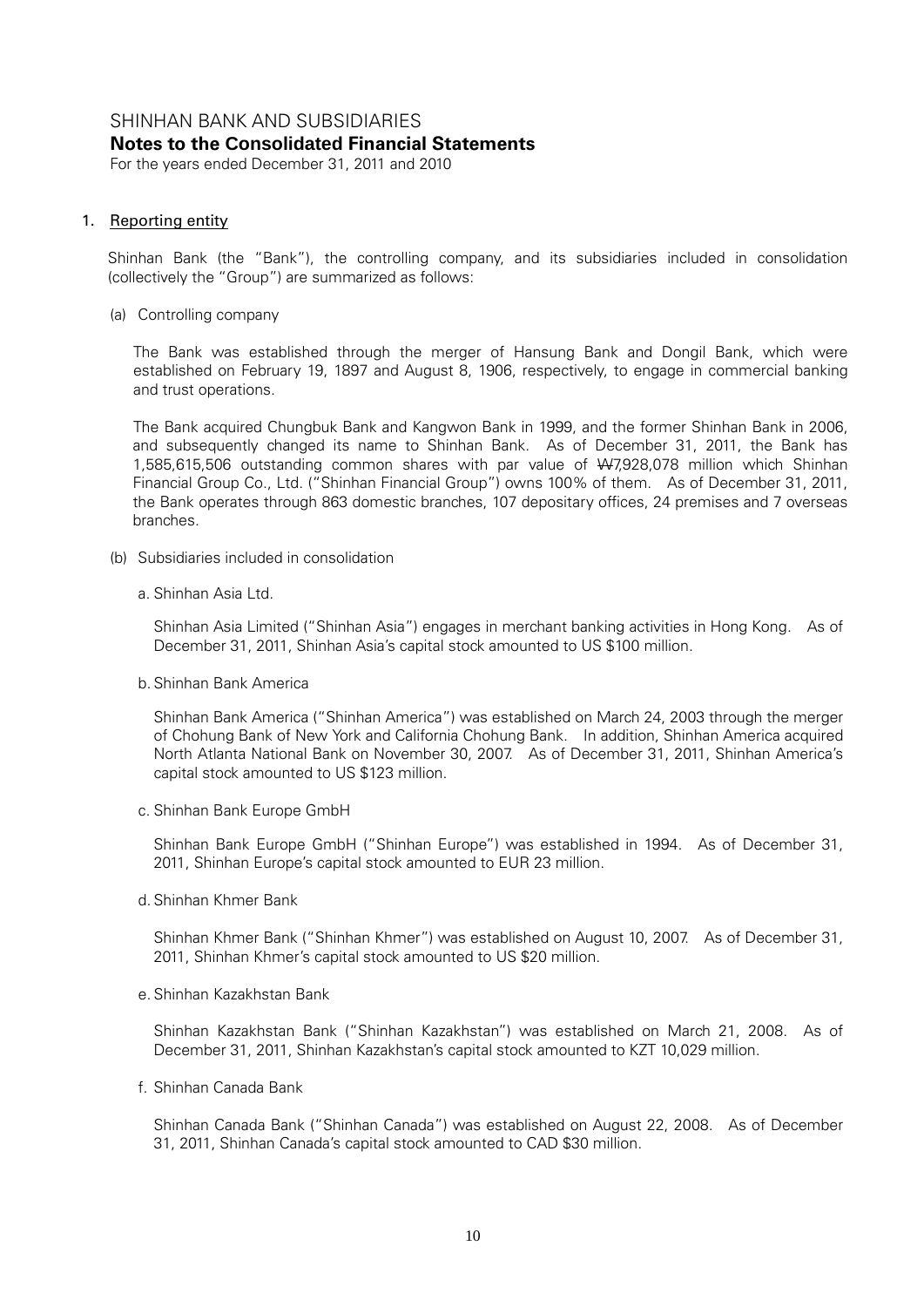For the years ended December 31, 2011 and 2010

#### 1. Reporting entity (continued)

g. Shinhan Bank China Limited

Shinhan Bank China Limited ("Shinhan China") was established on April 30, 2008. As of December 31, 2011, Shinhan China's capital stock amounted to CNY 2,000 million.

h. Shinhan Aitas Co., Ltd

Shinhan Aitas Co., Ltd. ("Shinhan Aitas") is a fund administrator established in June 2000. As of December 31, 2011, Shinhan Aitas' capital stock amounted to KRW 2,372 million.

i. Shinhan Bank Japan

Shinhan Bank Japan ("Shinhan Japan") was established on September 14, 2009. As of December 31, 2011, Shinhan Japan's capital stock amounted to JPY 15,000 million.

j. Shinhan Bank Vietnam

Shinhan Bank Vietnam ("Shinhan Vietnam") was established on October 13, 2009 and merged with Shinhan Vina Bank on November 28, 2011. As of December 31, 2011, Shinhan Vietnam's capital stock amounted to VND 4,547,100 million.

Details of ownerships in subsidiaries as of December 31, 2011 and 2010 and January 1, 2010 were as follows:

|                        |            |       | Ownership (%)                       |                 |
|------------------------|------------|-------|-------------------------------------|-----------------|
| Investee               | Country    |       | December 31, 2011 December 31, 2010 | January 1, 2010 |
| Shinhan Asia           | Hong Kong  | 99.9  | 99.9                                | 99.9            |
| Shinhan America        | U.S.A      | 100.0 | 100.0                               | 100.0           |
| Shinhan Europe         | Germany    | 100.0 | 100.0                               | 100.0           |
| Shinhan Khmer          | Cambodia   | 90.0  | 90.0                                | 80.1            |
| Shinhan Kazakhstan     | Kazakhstan | 100.0 | 100.0                               | 100.0           |
| Shinhan Canada         | Canada     | 100.0 | 100.0                               | 100.0           |
| Shinhan Bank China Ltd | China      | 100.0 | 100.0                               | 100.0           |
| Shinhan Aitas          | Korea      | 99.8  | 89.6                                | 89.6            |
| Shinhan Japan          | Japan      | 100.0 | 100.0                               | 100.0           |
| Shinhan Vietnam        | Vietnam    | 100.0 | 100.0                               | 100.0           |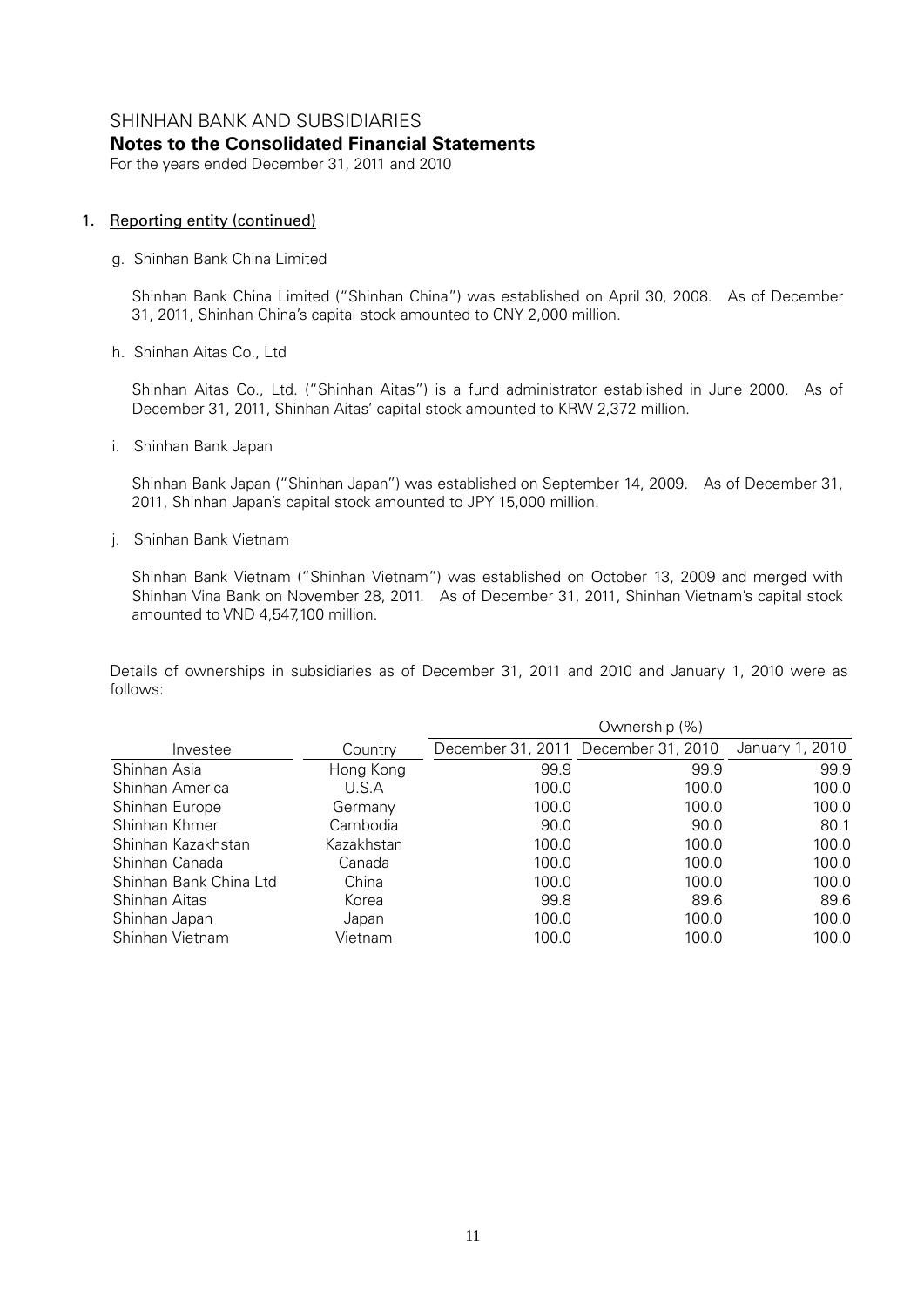### **Notes to the Consolidated Financial Statements**

For the years ended December 31, 2011 and 2010

#### 1. Reporting entity (continued)

In addition, Special purpose entities ("SPEs") included in consolidation as of December 31, 2011 were as follows:

| <b>SPEs</b>                                                             | Country | Closing month |
|-------------------------------------------------------------------------|---------|---------------|
| Shinhan 6 <sup>th</sup> ABS Specialty Co., Ltd.                         | Korea   | December      |
| Shinhan 7 <sup>th</sup> ABS Specialty Co., Ltd.                         | Korea   | December      |
| Shinhan 8 <sup>th</sup> ABS Specialty Co., Ltd.                         | Korea   | December      |
| I-Clover Series B5                                                      | Korea   | December      |
| I-Clover Series L1                                                      | Korea   | December      |
| I-Clover Series L2                                                      | Korea   | December      |
| Shinhan Mortgage 1 <sup>st</sup> ABS Specialty Co., Ltd.                | Korea   | December      |
| SH 2007-2 NPL Investment Co., Ltd.                                      | Korea   | December      |
| Shinwha-China Investment Co., Ltd.                                      | Korea   | December      |
| Shinhan Mortgage 2 <sup>nd</sup> ABS Specialty Co., Ltd.                | Korea   | December      |
| Shift 1 <sup>st</sup> Co., Ltd.                                         | Korea   | March         |
| KAMCO Value Recreation 6 <sup>th</sup> ABS Specialty Co., Ltd.          | Korea   | December      |
| JR 1 <sup>st</sup> Co., Ltd.                                            | Korea   | October       |
| MPC Yulchon Green 1 <sup>st</sup>                                       | Korea   | December      |
| Development Trust                                                       | Korea   | December      |
| Non-specified Money Trust                                               | Korea   | December      |
| SH Private Bond Investment Fund SH-3                                    | Korea   | December      |
| Shinhan Model Index Private Stock Investment Fund 2 <sup>nd</sup>       | Korea   | December      |
| SH Growth Private Investment Fund 1 <sup>st</sup>                       | Korea   | December      |
| Shinhan Model Index Stock Long-term Investment Fund 1 <sup>st</sup>     | Korea   | December      |
| China Opportunity Private Special Asset Investment Fund 3 <sup>rd</sup> | Korea   | December      |
| Midas Private Investment Fund 4 <sup>th</sup>                           | Korea   | September     |
| Heungkuk Rainbow Private Investment Trust Fund S-74 <sup>th</sup>       | Korea   | September     |
| Heungkuk Rainbow Private Investment Trust Fund S-77 <sup>th</sup>       | Korea   | September     |
| Korea Investment Private Basic Investment Trust Fund 46 <sup>th</sup>   | Korea   | September     |
| Dongbu All Together Private Investment Trust Fund 54 <sup>th</sup>      | Korea   | September     |

Status of subsidiaries those were added to the consolidated financial statements and excluded from the consolidated financial statements during the year 2011 were as follows:

i) Newly added subsidiaries during the year 2011

|                                                                       | Reason                                     |
|-----------------------------------------------------------------------|--------------------------------------------|
| MPC Yulchon Green 1 <sup>st</sup>                                     | ABCP purchase agreement                    |
| Heungkuk Rainbow Private Investment Trust Fund S-74 <sup>th</sup>     | 100% Shareholdings beneficiary certificate |
| Midas Private Investment Trust Fund 4 <sup>th</sup>                   | $\mathbf{u}$                               |
| Dongbu All Together Private Investment Trust Fund 54 <sup>th</sup>    | $\mathbf{u}$                               |
| Korea Investment Private Basic Investment Trust Fund 46 <sup>th</sup> | $\mathbf{u}$                               |
| Heungkuk Rainbow Private Investment Trust Fund S-77 <sup>th</sup>     | $\mathbf{u}$                               |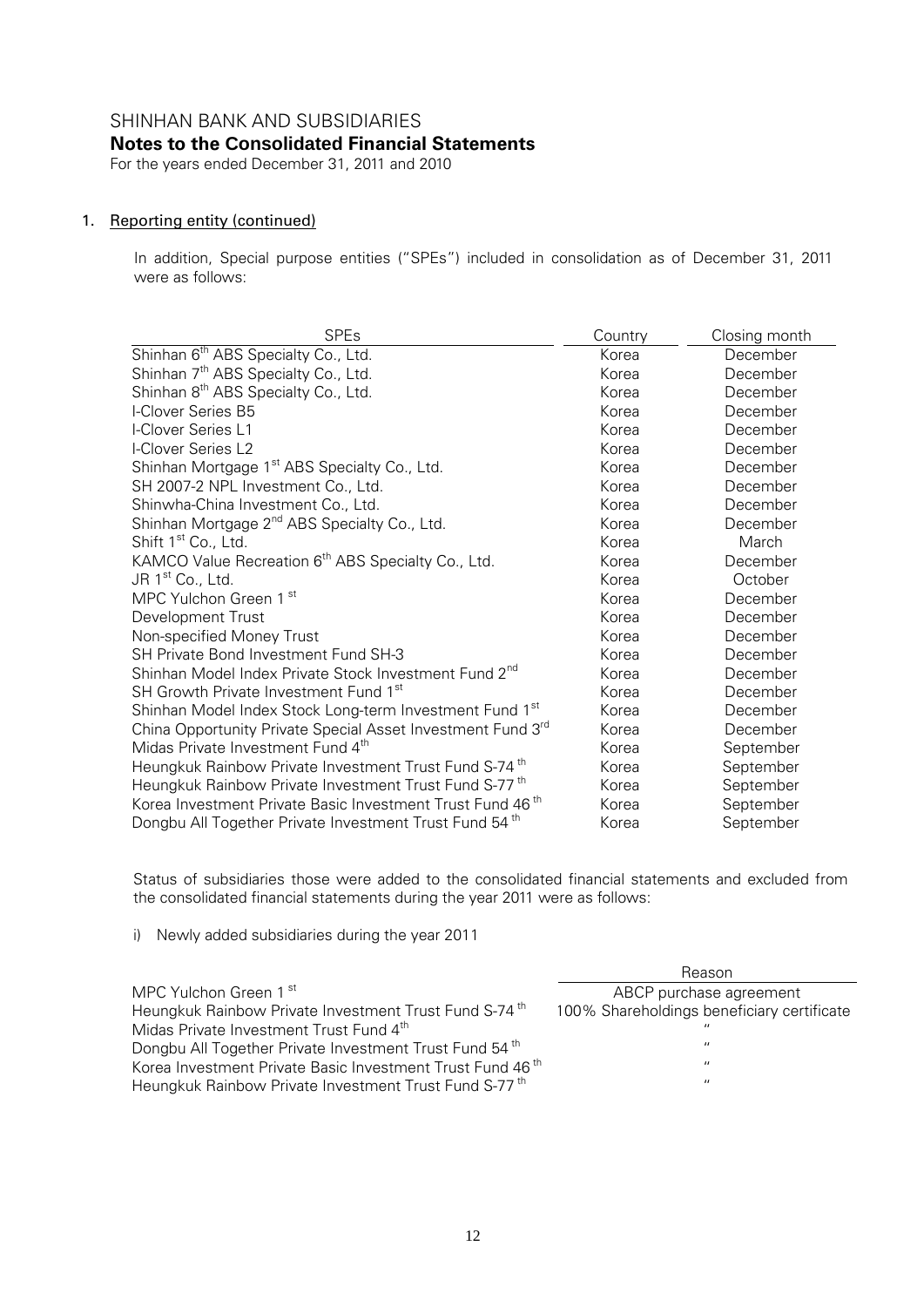For the years ended December 31, 2011 and 2010

#### 1. Reporting entity (continued)

ii) Excluded subsidiaries during the year 2011

|                                                                           | Reason                                 |
|---------------------------------------------------------------------------|----------------------------------------|
| <b>I-Clover Series B8</b>                                                 | Termination of ABCP purchase agreement |
| I-Clover Series B9                                                        |                                        |
| Incheon Development & Tourism Corp. 1 <sup>st</sup>                       |                                        |
| Midas 1 <sup>st</sup> Inc.                                                | $\mathbf{u}$                           |
| Midas $2^{nd}$ Inc.                                                       | $\mathbf{u}$                           |
| Dongyang high plus private investment Trust Fund N-12 <sup>th</sup>       | Disposal of beneficiary certificate    |
| Dongbu All Together Private Investment Trust Fund 43 <sup>rd</sup> (Bond) |                                        |
| Yuri Select Private Investment Trust Fund 22 <sup>nd</sup>                | $\mathbf{u}$                           |
| Woori Frontier Short term Private Investment Trust Fund 10 <sup>th</sup>  | $\mathbf{u}$                           |
| Heungkuk Best All Private Investment Trust Fund 78 <sup>th</sup>          | $\mathbf{u}$                           |
| Heungkuk Best All Private Investment Trust Fund 80 <sup>th</sup>          | $\mathbf{u}$                           |
| Samsung Focus Private Investment Trust Fund 21 <sup>nd</sup>              | $\mathbf{u}$                           |
| Heungkuk Safe Private Investment Trust Fund A-5 <sup>th</sup>             | $\mathbf{u}$                           |
| Heungkuk Safe Private Investment Trust Fund A-6 <sup>th</sup>             | $\mathbf{u}$                           |
| Woori Frontier Short term Private Investment Trust Fund 11 <sup>th</sup>  | $\mathbf{u}$                           |

#### 2. Basis of preparation

#### (a) Statement of compliance

The consolidated financial statements have been prepared in accordance with Korean International Financial Reporting Standards ("K-IFRS"), as prescribed in *the Act on External Audits of Corporations in the Republic of Korea.*

These are the Group's first consolidated financial statements prepared in accordance with K-IFRS and K-IFRS No. 1101 *First-time Adoption of Korean International Financial Reporting Standards ("K-IFRS No. 1101")* has been applied. The Group's date of transition to K-IFRS was January 1, 2010, and the effect of the transition from Korean Generally Accepted Accounting Principles ("K-GAAP") to K-IFRS on the Group's reported financial position and financial performance was explained in note 48.

(b) Basis of measurement

The consolidated financial statements have been prepared on the historical cost basis except for the following material items in the consolidated statements of financial position:

- derivative financial instruments are measured at fair value
- financial instruments at fair value through profit or loss are measured at fair value
- available-for-sale financial assets are measured at fair value
- share-based payment arrangements are measured at fair value
- liabilities for defined benefit plans are recognized as net of the total present value of defined benefit obligations less the fair value of plan assets and unrecognized past service costs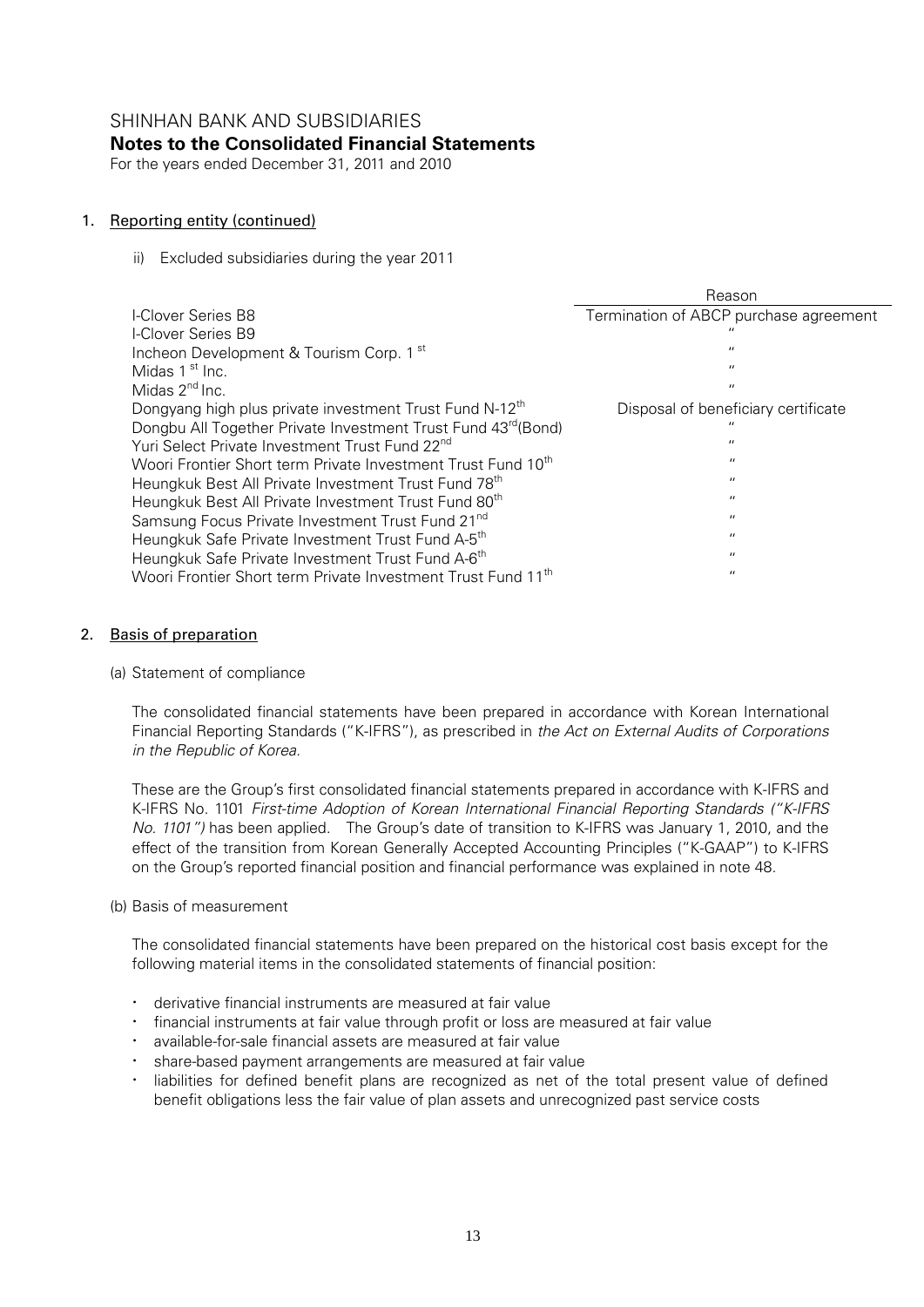#### 2. Basis of preparation (continued)

#### (c) Functional and presentation currency

These consolidated financial statements are presented in Korean won, which are the Group's functional currency and the currency of the primary economic environment in which the Group operates. Subsidiaries of those using different functional currency with the Banks presentation currency were as follows:

| Functional currency | Subsidiary               |  |
|---------------------|--------------------------|--|
|                     | Shinhan Asia Ltd.        |  |
| USD.                | Shinhan Bank America     |  |
|                     | Shinhan Khmer Bank       |  |
| EUR.                | Shinhan Bank Europe GmbH |  |
| KZT                 | Shinhan Kazakhstan Bank  |  |
| CAD                 | Shinhan Canada Bank      |  |
| <b>CNY</b>          | Shinhan Bank China Ltd.  |  |
| JPY.                | Shinhan Japan            |  |
| VND                 | Shinhan Bank Vietnam     |  |

#### (d) Use of estimates and judgements

The preparation of the consolidated financial statements in conformity with K-IFRS requires management to make judgments, estimates and assumptions that affect the application of accounting policies and the reported amounts of assets, liabilities, income and expenses. Actual results may differ from these estimates.

Estimates and underlying assumptions are reviewed on an ongoing basis. Revisions to accounting estimates are recognized in the period in which the estimates are revised and in any future periods affected.

Information about assumptions and estimation uncertainties that have a significant risk of resulting in a material adjustment within the next financial year was included in note 5.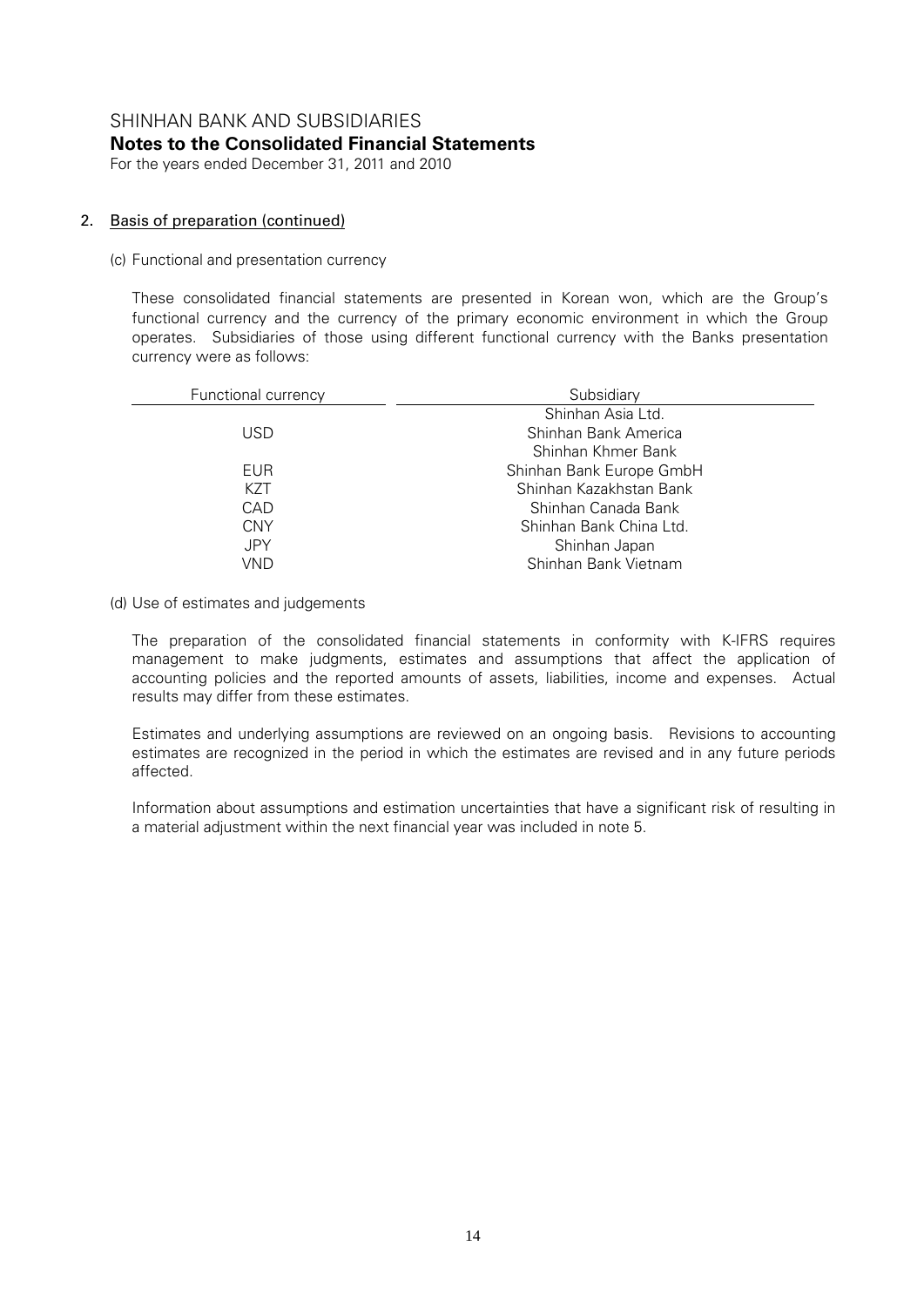For the years ended December 31, 2011 and 2010

#### 2. Basis of preparation (continued)

#### (e) Operating segments

An operating segment is a component of the Group that engages in business activities from which it may earn revenues and incur expenses, including revenues and expenses that relate to transactions with any of the Group's other components, whose operating results are reviewed regularly by the chief operating decision maker to make decisions about resources allocated to each segment and assess its performance, and for which discrete financial information is available. The operating segment is strategically divided and separately operated as a marketing strategy and a product portfolio required for each segment differ.

The segment reporting to a chief executive officer includes items directly attributable to a segment as well as those that can be allocated on a reasonable basis. Unallocated items comprise mainly general expenses and income tax assets and liabilities. The Group considers the CEO as the chief operating decision maker.

#### 3. Significant accounting policies

The accounting policies set out below have been applied consistently to all periods presented in these consolidated financial statements and in preparing the opening K-IFRS statement of financial position at January 1, 2010 for the purposes of the transition from previous Korea Generally Accepted Accounting Principle ("K-GAAP") to K-IFRS, unless otherwise indicated.

An explanation of how the transition from previous K-GAAP to K-IFRS has affected the Group's financial position and financial performance was described in note 48.

The accounting policies have been applied consistently by Group entities.

(a) Basis of consolidation

#### i) Subsidiaries

Subsidiaries are entities controlled by the Group. Control exists when the Group has the power to govern the financial and operating policies of the other entity so as to obtain benefits from its activities. The existence and effect of potential voting rights that are currently exercisable or convertible are considered when assessing whether the Group controls another entity. The financial statements of subsidiaries are included in the consolidated financial statements from the date that control commences until the date that control ceases.

If a member of the Group uses accounting policies other than those adopted in the consolidated financial statements for like transactions and events in similar circumstances, appropriate adjustments are made to its financial statements in preparing the consolidated financial statements.

#### ii) Special Purpose Entities

The Group has established a number of SPEs for trading and investment purposes. The Group does not have any direct or indirect shareholdings in these entities. An SPE is consolidated if, based on an evaluation of the substance of its relationship with the Group and the SPE's risks and rewards, the Group concludes that it controls the SPE.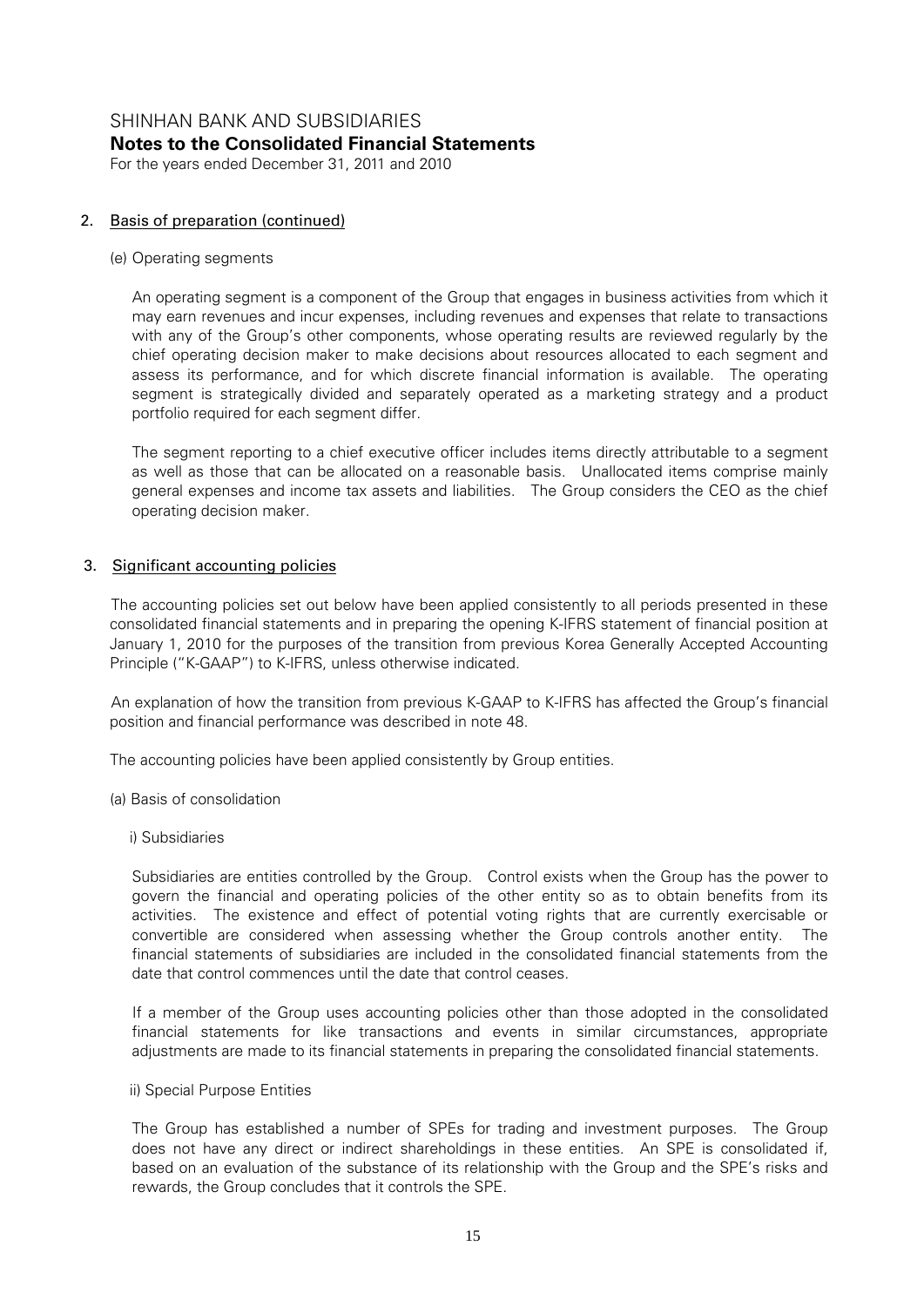#### (a) Basis of consolidation (continued)

#### iii) Intra-group transactions eliminated on consolidation

Intra-group balances, transactions, and any unrealized income and expenses arising from intra-group transactions, are eliminated in preparing the consolidated financial statements. Unrealized gains arising from transactions with associates are eliminated against the investment to the extent of the Group's interest in the investee. Unrealized losses are eliminated in the same way as unrealized gains, but only to the extent that there is no evidence of impairment.

#### iv) Non-controlling interests

Non-controlling interests in a subsidiary are accounted for separately from the parent's ownership interests in a subsidiary. Each component of net profit or loss and other comprehensive income is attributed to the owners of the parent and non-controlling interests holders, even when the allocation reduces the non-controlling interests balance below zero.

#### (b) Business combination

#### i) Business combination

A business combination is accounted for by applying the acquisition method, unless it is a combination involving entities or businesses under common control.

Each identifiable asset and liability is measured at its acquisition-date fair value except for below:

- Leases and insurance contracts are required to be classified on the basis of the contractual terms and other factors
- Only those contingent liabilities assumed in a business combination that are a present obligation and can be measured reliably are recognized
- Deferred tax assets or liabilities are recognized and measured in accordance with K-IFRS No. 1012 *Income Taxes*
- Employee benefit arrangements are recognized and measured in accordance with K-IFRS No. 1019 *Employee Benefits*
- Indemnification assets are recognized and measured on the same basis as the indemnified liability or asset
- Reacquired rights are measured in accordance with special provisions
- Liabilities or equity instruments related to share-based payment transactions are measured in accordance with the method in K-IFRS No. 1102 *Share-based Payment*
- Assets held for sale are measured at fair value less costs to sell in accordance with K-IFRS No. 1105 *Non-current Assets Held for Sale*

As of the acquisition date, non-controlling interests in the acquiree are measured as the noncontrolling interests' proportionate share of the acquiree's identifiable net assets.

The consideration transferred in a business combination shall be measured at fair value, which shall be calculated as the sum of the acquisition-date fair values of the assets transferred by the acquirer, the liabilities incurred by the acquirer to former owners of the acquiree and the equity interests issued by the acquirer. However, any portion of the acquirer's share-based payment awards exchanged for awards held by the acquiree's employees that is included in consideration transferred in the business combination shall be measured in accordance with the method described above rather than at fair value.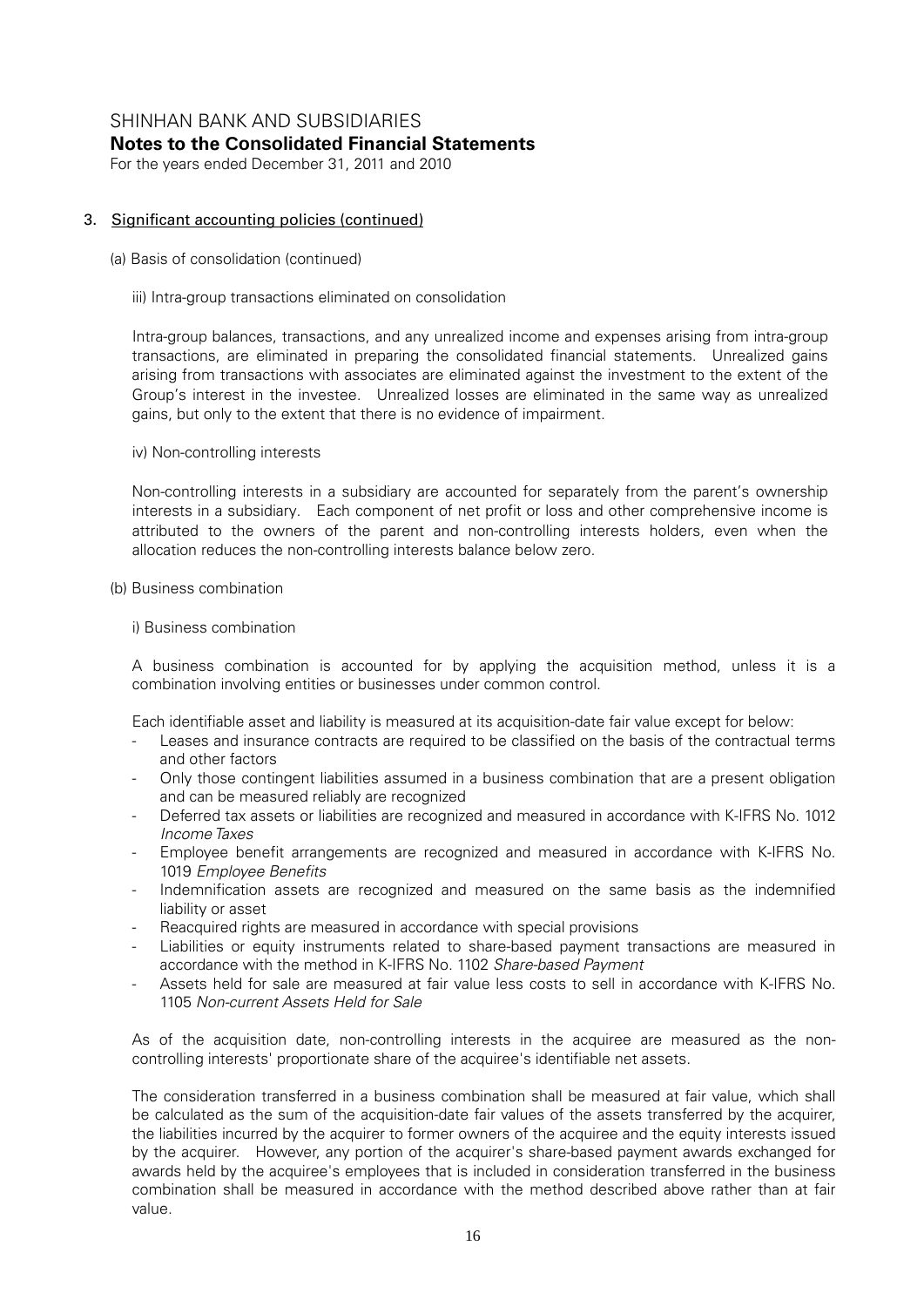For the years ended December 31, 2011 and 2010

#### 3. Significant accounting policies (continued)

#### (b) Business combination (continued)

Acquisition-related costs are costs the acquirer incurs to effect a business combination. Those costs include finder's fees; advisory, legal, accounting, valuation and other professional or consulting fees; general administrative costs, including the costs of maintaining an internal acquisitions department; and costs of registering and issuing debt and equity securities. Acquisition-related costs, other than those associated with the issue of debt or equity securities, are expensed in the periods in which the costs are incurred and the services are received. The costs to issue debt or equity securities are recognized in accordance with K-IFRS No. 1032 *Financial Instruments: Presentation* and K-IFRS No. 1039 *Financial Instruments: Recognition and Measurement*.

#### ii) Goodwill

The Group measures goodwill at the acquisition date as:

- the fair value of the consideration transferred; plus
- the recognized amount of any non-controlling interests in the acquiree; plus
- if the business combination is achieved in stages, the fair value of the pre-existing equity interest in the acquiree; less
- the net recognized amount (generally fair value) of the identifiable assets acquired and liabilities assumed.

When the excess is negative, bargain purchase gain is recognized immediately in profit or loss.

As part of its transition to K-IFRS, the Group elected to restate only those business combinations which occurred on or after January 1, 2010 in accordance with K-IFRS. In respect of acquisitions prior to January 1, 2010, goodwill is included on the basis of its deemed cost, which represents the amount recorded under previous GAAP, K-GAAP.

#### iii) Acquisitions from entities under common control

Business combinations arising from transfers of interests in entities that are under the control of the shareholder that controls the Group are accounted for as if the acquisition had occurred at the beginning of the earliest comparative period presented or, if later, at the date that common control is established; for this purpose comparatives are revised. The assets and liabilities acquired are recognized at the carrying amounts recognized previously in the Group controlling shareholder's consolidated financial statements. The components of equity of the acquired entities are added to the same components within Group equity except that any share capital of the acquired entities is recognized as part of share premium.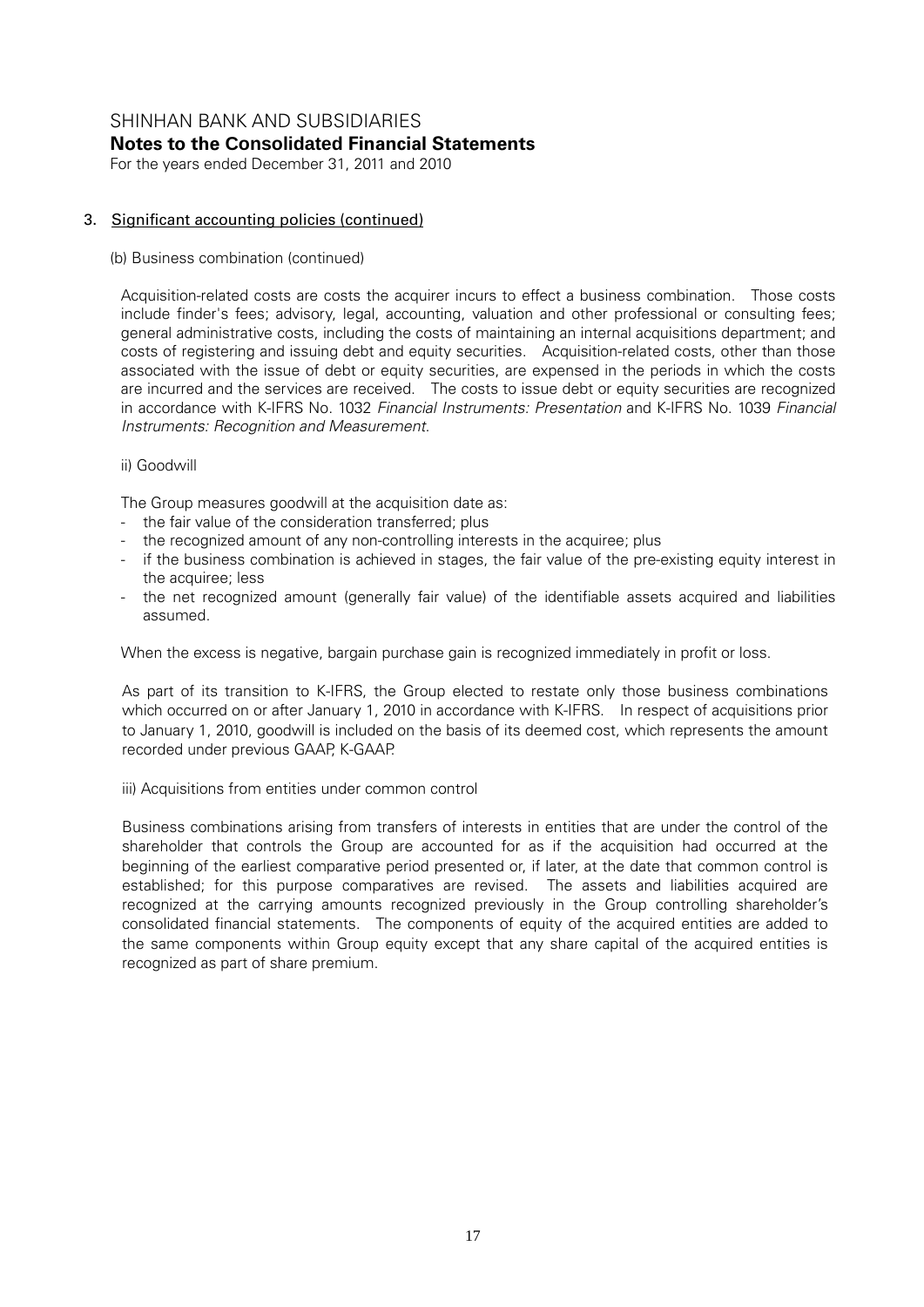For the years ended December 31, 2011 and 2010

#### 3. Significant accounting policies (continued)

#### (c) Investments in associates and jointly controlled entities (collectively "associates")

An associate is an entity in which the Group has significant influence, but not control, over the entity's financial and operating policies. Significant influence is presumed to exist when the Group holds between 20 and 50 percent of the voting power of another entity or when another entity is classified as a subsidiary by the Banking act since the Group holds more than 15% of the voting power of another entity.

Joint ventures are those entities over whose activities the Group has joint control, established by contractual agreement, and require unanimous consent for strategic financial and operating decisions.

The investment in an associate is initially recognized at cost and the carrying amount is increased or decreased to recognize the Group's share of the profit or loss and changes in equity of the associate after the date of acquisition. Intra-group balances and transactions, and any unrealized income and expenses arising from intra-group transactions, are eliminated in preparing the consolidated financial statements. Intra-group losses are recognized as expense if intra-group losses indicate an impairment that requires recognition in the consolidated financial statements.

If an associate uses accounting policies different from those of the Company for like transactions and events in similar circumstances, appropriate adjustments are made to its financial statements in applying the equity method.

When the Group's share of losses exceeds its interest in an equity accounted investee, the carrying amount of that interest, including any long-term investments, is reduced to nil and the recognition of further losses is discontinued except to the extent that the Group has an obligation or has to make payments on behalf of the investee for further losses.

- (d) Foreign currency
	- i) Foreign currency transactions

Transactions in foreign currencies are translated to the respective functional currencies of Group entities at exchange rates at the dates of the transactions. Monetary assets and liabilities denominated in foreign currencies at the reporting date are retranslated to the functional currency at the exchange rate at that date. The foreign currency gain or loss on monetary items is the difference between amortized cost in the functional currency at the beginning of the period, adjusted for effective interest and payments during the period, and the amortized cost in foreign currency translated at the exchange rate at the end of the reporting period. Non-monetary assets and liabilities denominated in foreign currencies that are measured at fair value are retranslated to the functional currency at the exchange rate at the date that the fair value is determined. Foreign currency differences arising on retranslation are recognized in profit or loss, except for differences arising on the retranslation of available-for-sale equity instruments, a financial liability designated as a hedge of the net investment in a foreign operation or in a qualifying cash flow hedge, which are recognized in other comprehensive income. Non-monetary items that are measured in terms of historical cost in a foreign currency are translated using the exchange rate at the date of the transaction.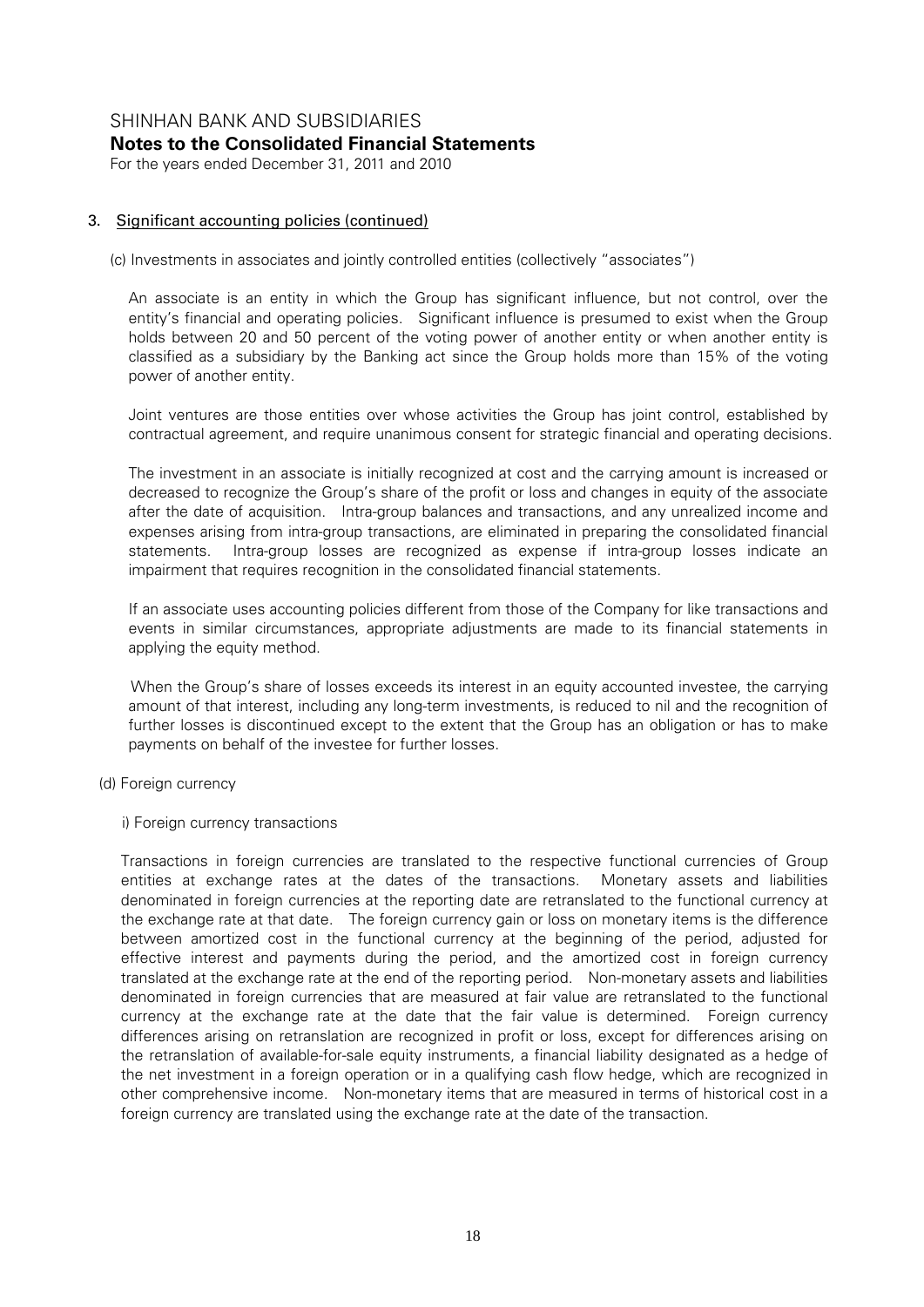- (d) Foreign currency (continued)
	- ii) Foreign operations

If the presentation currency of the Group is different from a foreign operation's functional currency, the financial statements of the foreign operation are translated into the presentation currency using the following methods:

The assets and liabilities of foreign operations, whose functional currency is not the currency of a hyperinflationary economy, are translated to presentation currency at exchange rates at the reporting date. The income and expenses of foreign operations are translated to functional currency at exchange rates at the dates of the transactions. Foreign currency differences are recognized in other comprehensive income.

Any goodwill arising on the acquisition of a foreign operation and any fair value adjustments to the carrying amounts of assets and liabilities arising on the acquisition of that foreign operation is treated as assets and liabilities of the foreign operation. Thus, they are expressed in the functional currency of the foreign operation and translated at the closing rate.

When a foreign operation is disposed of, the relevant amount in the translation is transferred to profit or loss as part of the profit or loss on disposal. In any other partial disposal of a foreign operation, the relevant proportion is reclassified to profit or loss.

Foreign exchange gains or losses arising from a monetary item receivable from or payable to a foreign operation, the settlement of which is neither planned nor likely to occur in the foreseeable future and which in substance is considered to form part of the net investment in the foreign operation, are recognized in other comprehensive income in the translation reserve.

(e) Cash and cash equivalents

Cash and cash equivalents comprise cash balances and call deposits with original maturities of three months or less. Bank overdrafts that are repayable on demand and form an integral part of the Group's cash management are included as a component of cash and cash equivalents for the purpose of the statement of cash flows. However, our account overdraft is included in borrowings.

(f) Non-derivative financial assets

Financial assets are classified into financial assets at fair value through profit or loss, loans and receivables, available-for-sale financial assets and held-to-maturity financial assets. Financial assets are recognized when the Group becomes a party to the contractual provisions of the instrument. Also, structured purchase or sale transactions (In other words, purchasing or selling financial instruments by regulations or practices of the relevant market such as transferring financial instruments in accordance with the terms of the agreement within the period set of time.) are recognized in the trading day.

A financial asset is measured initially at its fair value plus, for an item not at fair value through profit or loss, transaction costs that are directly attributable to its acquisition of the financial asset.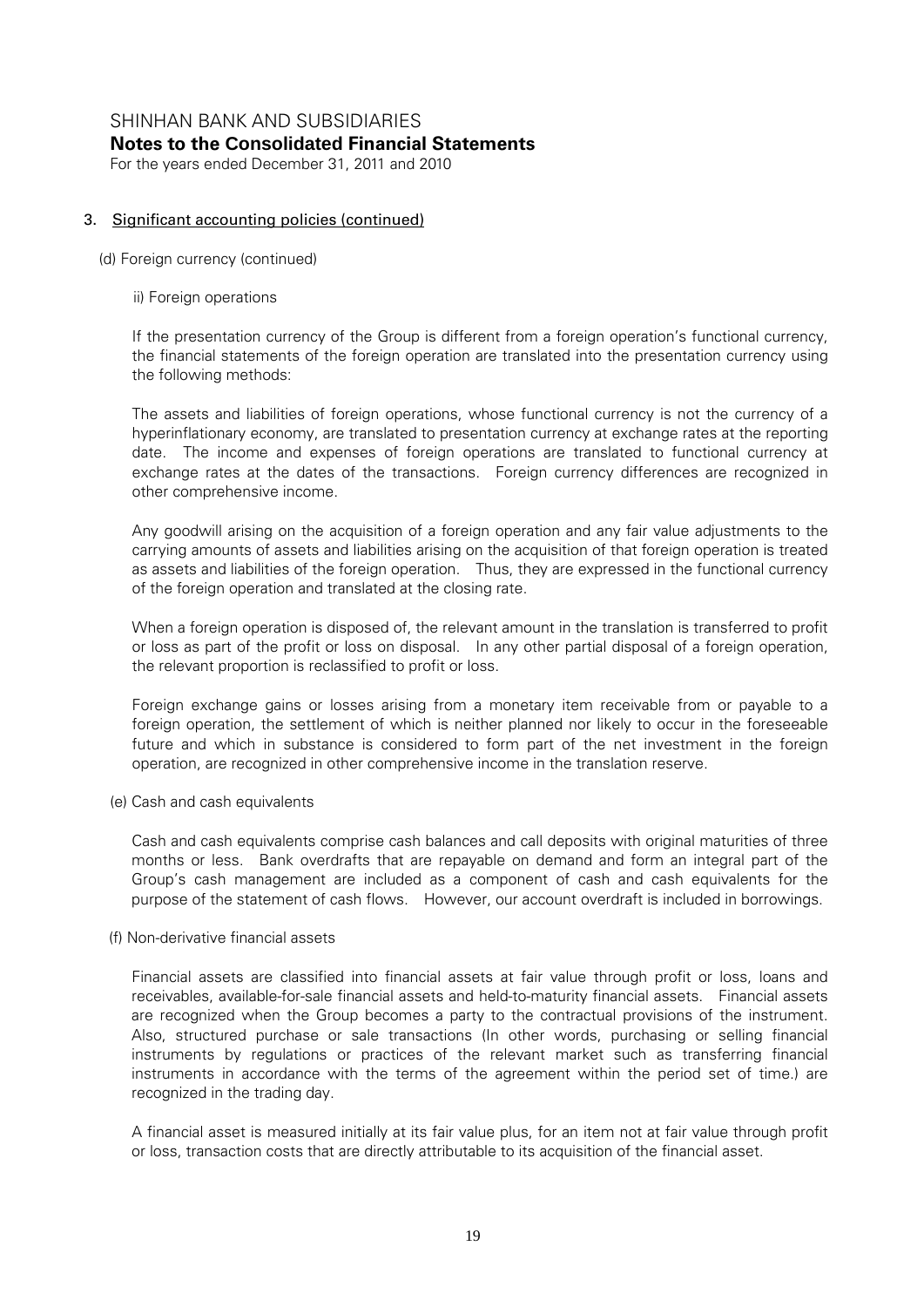#### (f) Non-derivative financial assets (continued)

#### i) Financial assets at fair value through profit or loss

A financial asset is classified as at fair value through profit or loss if it is held for trading or is designated at fair value through profit or loss. Upon initial recognition, transaction costs are recognized in profit or loss when incurred. Financial assets at fair value through profit or loss are measured at fair value, and changes therein are recognized in profit or loss.

#### ii) Held-to-maturity financial assets

A non-derivative financial asset with a fixed or determinable payment and fixed maturity, for which the Group has the positive intention and ability to hold to maturity, are classified as held-to-maturity investments. Subsequent to initial recognition, held-to-maturity investments are measured at amortized cost using the effective interest method.

#### iii) Loans and receivables

Loans and receivables are financial assets with fixed or determinable payments that are not quoted in an active market. Subsequent to initial recognition, loans and receivables are measured at amortized cost using the effective interest method.

#### iv) Available-for-sale financial assets

Available-for-sale financial assets are those non-derivative financial assets that are designated as available-for-sale or are not classified as financial assets at fair value through profit or loss, held-tomaturity investments or loans and receivables. Subsequent to initial recognition, they are measured at fair value, which changes in fair value, net of any tax effect, recorded in other comprehensive income in equity. Investments in equity instruments that do not have a quoted market price in an active market and whose fair value cannot be reliably measured and derivatives those are linked to and must be settled by delivery of such unquoted equity instruments are measured at cost.

v) Derecognition of financial assets

The Group derecognizes a financial asset when the contractual rights to the cash flows from the asset expire, or it transfers the rights to receive the contractual cash flows on the financial asset in a transaction in which substantially all the risks and rewards of ownership of the financial asset are transferred. Any interest in transferred financial assets that is created or retained by the Group is recognized as a separate asset or liability.

If the Group retains substantially all the risks and rewards of ownership of the transferred financial assets, the Group continues to recognize the transferred financial assets and recognizes financial liabilities for the consideration received.

#### vi) Offsetting

Financial assets and financial liabilities are offset and the net amount is presented in the consolidated statement of financial position only when the Group currently has a legally enforceable right to offset the recognized amounts, and there is the intention to settle on a net basis or to realize the asset and settle the liability simultaneously.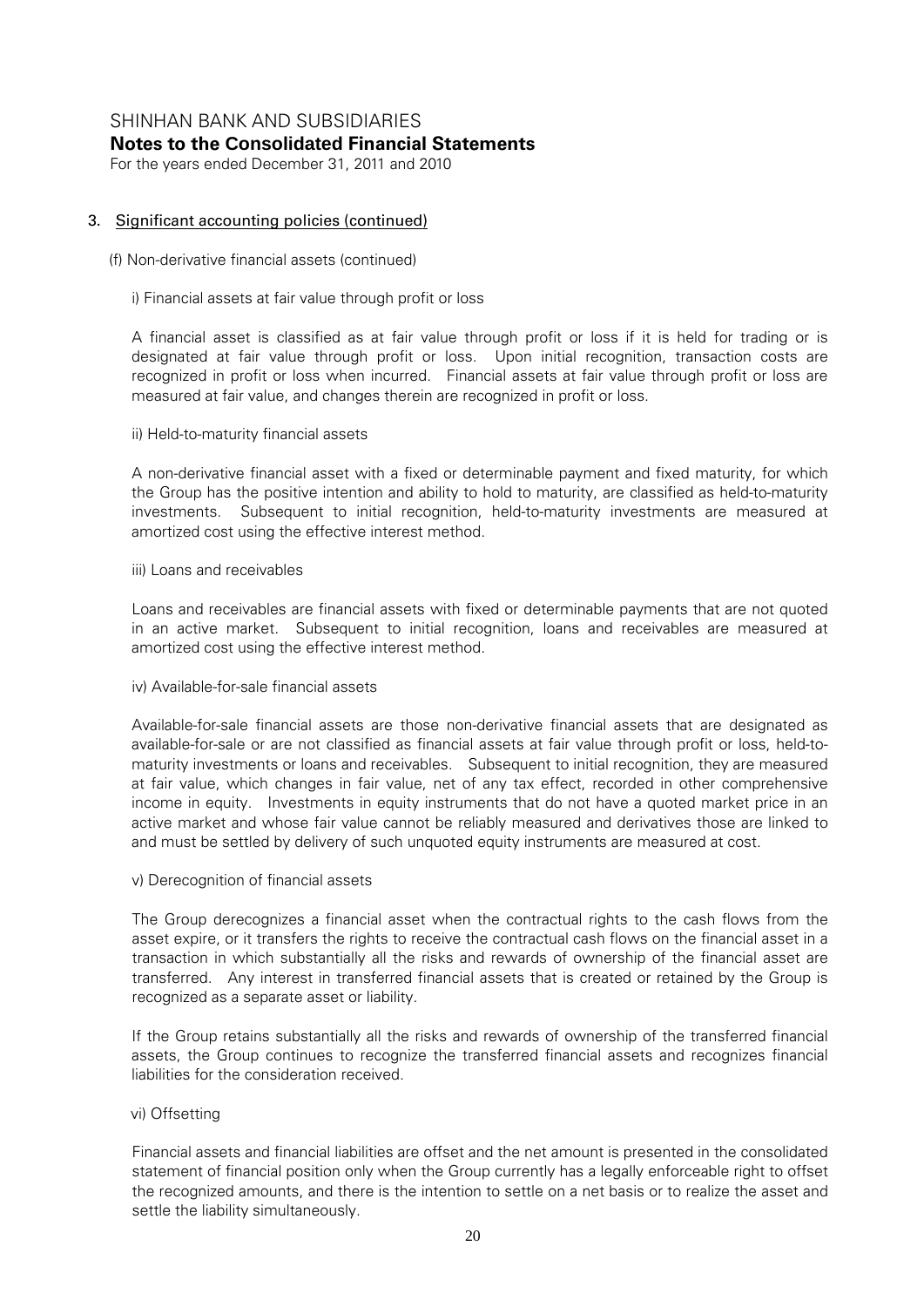#### (g) Impairment of financial assets

A financial asset not carried at fair value through profit or loss is assessed at each reporting date to determine whether there is objective evidence that it is impaired. A financial asset is impaired if objective evidence indicates that a loss event has occurred after the initial recognition of the asset, and that the loss event had a negative effect on the estimated future cash flows of that asset that can be estimated reliably. However, losses expected as a result of future events, regardless of likelihood, are not recognized.

In addition, for an investment in an equity security, a significant or prolonged decline in its fair value below its cost is objective evidence of impairment.

If financial assets have objective evidence that they are impaired, impairment losses should be measured and recognized.

#### i) Loans and receivables

The Group first assesses whether objective evidence of impairment exists individually for loans and receivables that are individually significant, and individually or collectively for financial assets that are not individually significant. If the Group determines that no objective evidence of impairment exists for an individually assessed financial asset, whether significant or not, it includes the asset in a group of financial assets with similar credit risk characteristics and collectively assesses them for impairment. Assets that are individually assessed for impairment and for which an impairment loss is or continues to be recognized are not included in a collective assessment of impairment.

If there is objective evidence that an impairment loss on loans and receivables has been incurred, the amount of the loss is measured as the difference between the asset's carrying amount and the present value of estimated future cash flows (excluding future credit losses that have not been incurred) discounted at the financial asset's original effective interest rate (i.e., the effective interest rate computed at initial recognition).

If the interest rate of loans and receivables is a floating rate, the discount rate used to evaluate impairment is the current effective interest rate defined in the agreement. The present value of estimated future cash flows of secured financial assets is calculated by including cash flows from collateral after deducting costs to acquire and sell the collateral, regardless of probability of realization of such collateral.

In assessing collective impairment, the Group rates and classifies financial assets, based on credit risk assessment or a credit rating assessment process that takes into account asset type, industry, regional location, collateral type, delinquency and other relative factors.

Future cash flows of financial assets applicable to collective impairment assessment are estimated by using statistical modelling of historical trends of the probability of default, timing of recoveries and the amount of losses incurred, adjusted for management's judgment as to whether current economic and credit conditions are such that the impairment losses are likely to be greater or less than suggested by historical modelling. In adjusting the future cash flows by historical modelling, the result has to be in line with changes and trends of observable data (e.g., impairment losses of collective assets and unemployment rates, asset prices, commodity prices, payment status and other variables representing the size of impairment losses). Methodologies and assumptions used to estimate future cash flow are reviewed on a regular basis in order to reduce discrepancy between estimated impairment losses and actual loss.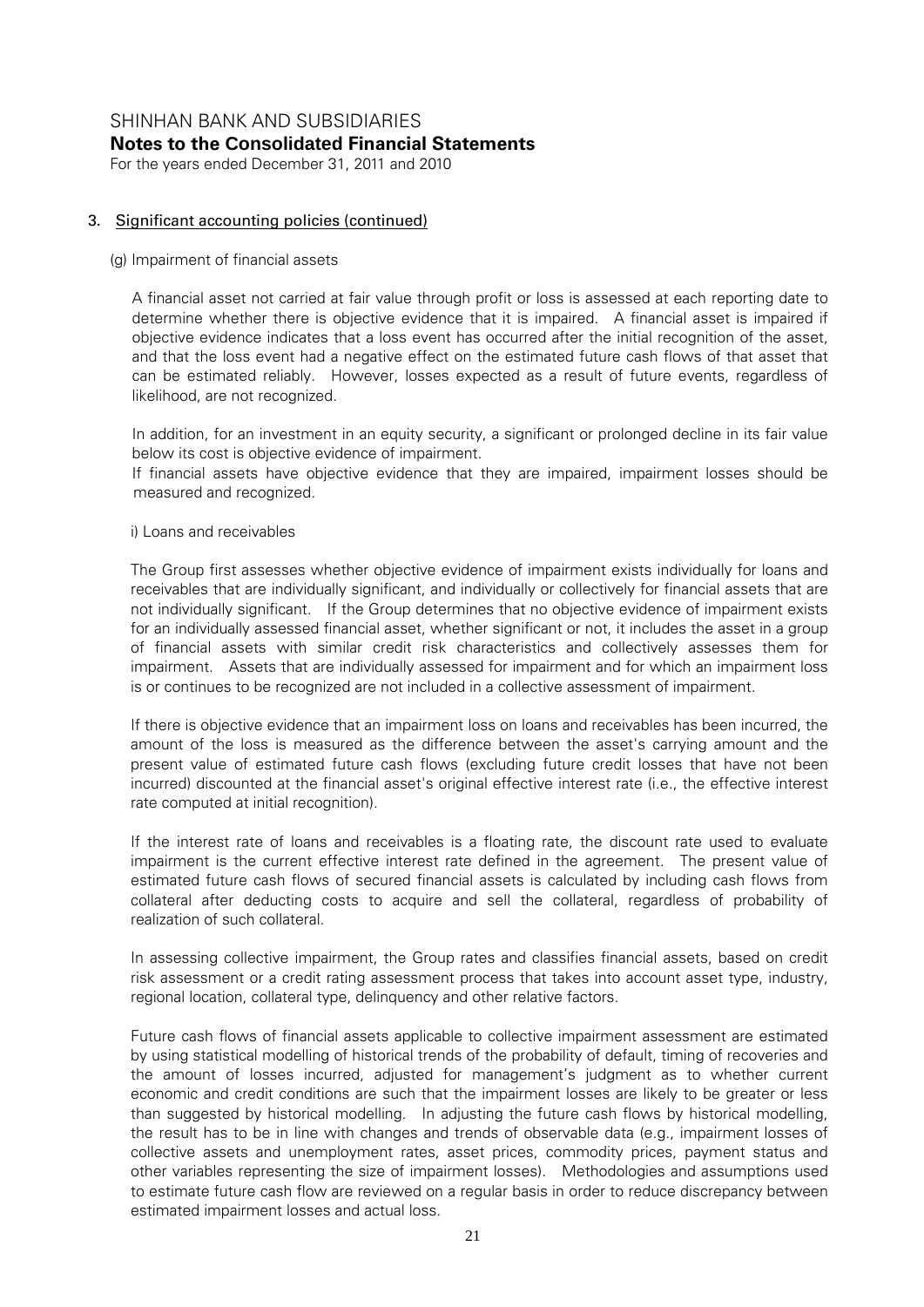For the years ended December 31, 2011 and 2010

#### 3. Significant accounting policies (continued)

#### (g) Impairment of financial assets (continued)

Impairment losses are recognized in profit or loss and reflected in an allowance account against loans and receivables. When a subsequent event causes the amount of impairment losses to decrease, and the decrease can be related objectively to an event occurring after the impairment is recognized, the decrease in impairment losses is reversed through profit or loss of the period.

#### ii) Available-for-sale financial assets

When a decline in the fair value of an available-for-sale financial asset has been recognized in other comprehensive income and there is objective evidence that the asset is impaired, the cumulative loss that had been recognized in other comprehensive income is reclassified from equity to profit or loss as a reclassification adjustment even though the financial asset has not been derecognized. Impairment losses recognized in profit or loss for an investment in an equity instrument classified as available-for-sale are not reversed through profit or loss. If, in a subsequent period, the fair value of a debt instrument classified as available-for-sale increases and the increase can be objectively related to an event occurring after the impairment loss is recognized in profit or loss, the impairment loss is reversed, with the amount of the reversal recognized in profit or loss.

#### iii) Held-to-maturity financial assets

An impairment loss in respect of held-to-maturity financial assets measured at amortized cost is calculated as the difference between its carrying amount and the present value of the estimated future cash flows discounted at the asset's original effective interest rate and is recognized in profit or loss. Interest on the impaired asset continues to be recognized through the unwinding of the discount. When a subsequent event causes the amount of impairment loss to decrease, the decrease in impairment loss is reversed through profit or loss.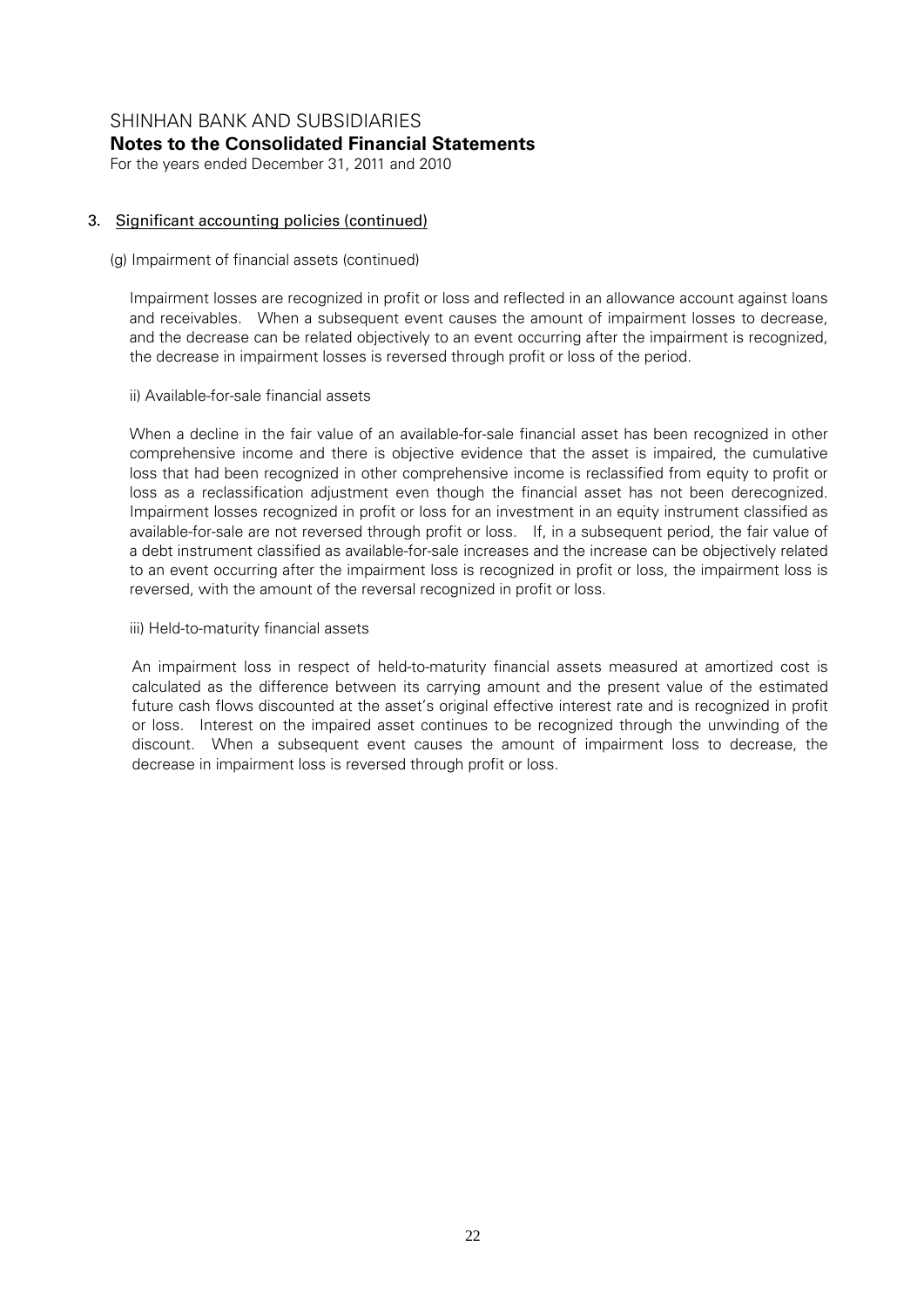For the years ended December 31, 2011 and 2010

#### 3. Significant accounting policies (continued)

#### (h) Derivative financial instruments

Derivative financial instruments are classified as either trading or hedging if they qualify for hedge accounting. Derivatives are initially recognized at fair value at the date the derivative contract is entered into and are subsequently remeasured to their fair value at the end of each reporting period. The resulting gain or loss is recognized in profit or loss immediately unless the derivative is designated and effective as a hedging instrument.

#### i) Hedge Accounting

The Group holds forward exchange contracts, interest rate swaps, currency swaps and other derivative contracts to manage interest rate risk and foreign exchange risk. The Group designated derivatives as hedging instruments to hedge the risk of changes in the fair value of assets, liabilities or firm commitments (a fair value hedge) and foreign currency risk of highly probable forecasted transactions or firm commitments (a cash flow hedge).

On initial designation of the hedge, the Group formally documents the relationship between the hedging instrument(s) and hedged item(s), including the risk management objectives and strategy in undertaking the hedge transaction, together with the methods that will be used to assess the effectiveness of the hedging relationship.

#### ii) Fair value hedges

Changes in the fair value of a derivative hedging instrument designated as a fair value hedge are recognized in profit or loss. The gain or loss from remeasuring the hedging instrument at fair value for a derivative hedging instrument and the gain or loss on the hedged item attributable to the hedged risk are recognized in profit or loss in the same line item of the consolidated statement of comprehensive income.

The Group discontinues fair value hedge accounting if the hedging instrument expires or is sold, terminated or exercised, or if the hedge no longer meets the criteria for hedge accounting. Any adjustment arising from gain or loss on the hedged item attributable to the hedged risk is amortized to profit or loss from the date the hedge accounting is discontinued.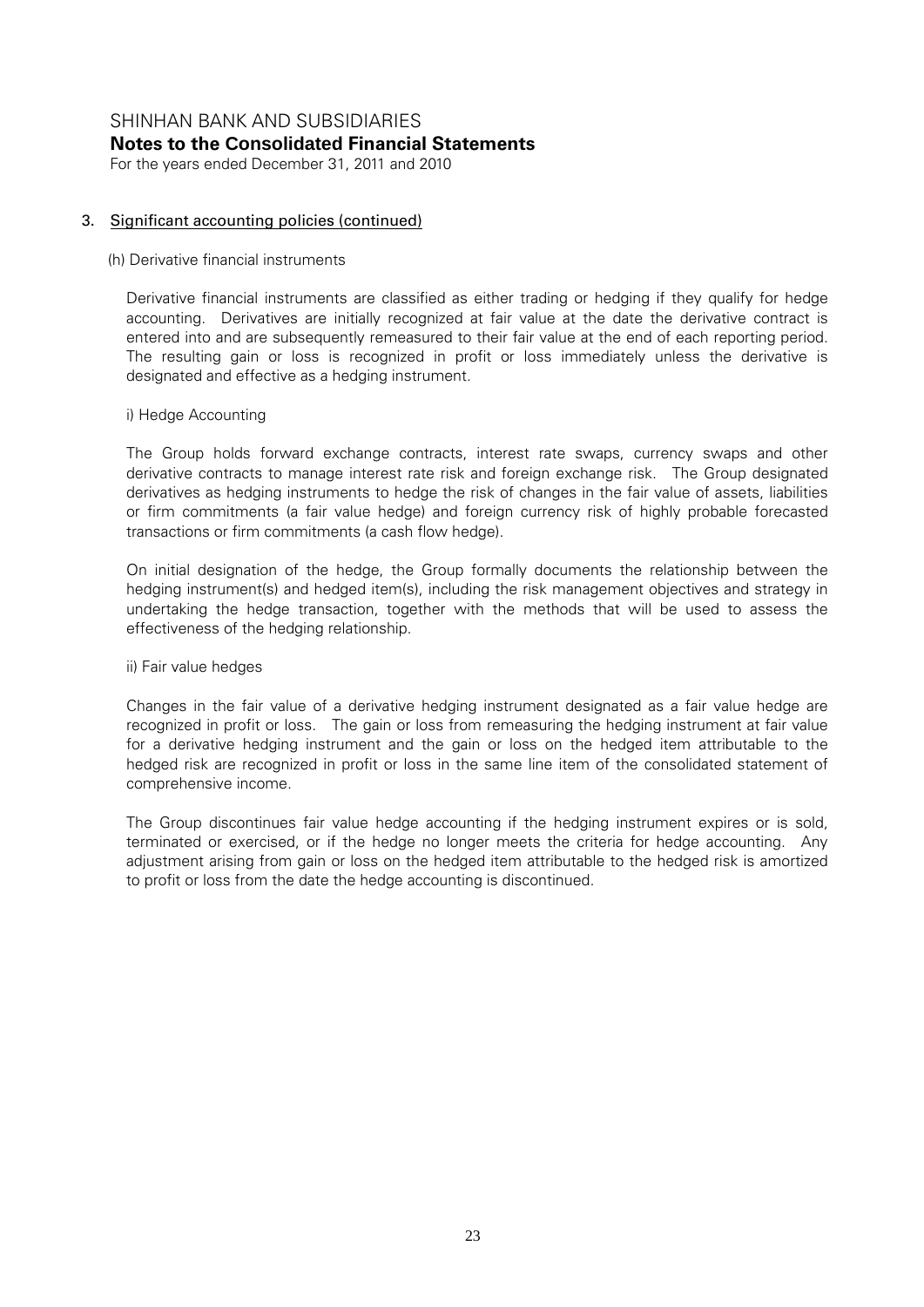(h) Derivative financial instruments (continued)

iii) Cash flow hedges

When a derivative is designated as the hedging instrument in a hedge of the variability in cash flows attributable to a particular risk associated with a recognized asset or liability or a highly probable forecasted transaction that could affect profit or loss, the effective portion of changes in the fair value of the derivative is recognized in other comprehensive income and presented in the hedging reserve in equity. The amount recognized in other comprehensive income is removed and included in profit or loss in the same period as the hedged cash flows affect profit or loss under the same line item in the consolidated interim statements of comprehensive income as the hedged item. Any ineffective portion of changes in the fair value of the derivative is recognized immediately in profit or loss.

If the hedging instrument no longer meets the criteria for hedge accounting, expires or is sold, terminated, exercised, or the designation is revoked, then hedge accounting is discontinued prospectively. The cumulative gain or loss previously recognized in other comprehensive income and presented in the hedging reserve in equity remains there until the forecasted transaction affects profit or loss. When the hedged item is a non-financial asset, the amount recognized in other comprehensive income is transferred to the carrying amount of the asset when the asset is recognized. If the forecasted transaction is no longer expected to occur, then the balance in other comprehensive income is recognized immediately in profit or loss. In other cases the amount recognized in other comprehensive income is transferred to profit or loss in the same period that the hedged item affects profit or loss.

iv) Hedge of net investment

Foreign currency differences arising on the retranslation of a financial liability designated as a hedge of a net investment in a foreign operation are recognized in other comprehensive income to the extent that the hedge is effective, and are presented within equity in the translation reserve. To the extent that the hedge is ineffective, such differences are recognized in profit or loss. When the hedged part of a net investment is disposed of, the relevant amount in the translation reserve is transferred in accordance with K-IFRS No. 1021 to profit or loss as part of the profit or loss on disposal.

v) Separable embedded derivatives

Embedded derivatives are separated from the host contract and accounted for separately if the economic characteristics and risks of the host contract and the embedded derivative are not closely related, a separate instrument with the same terms as the embedded derivative would meet the definition of a derivative, and the combined instrument is not measured at fair value through profit or loss. Changes in the fair value of separable embedded derivatives are recognized immediately in profit or loss.

#### vi) Other non-trading derivatives

When a derivative financial instrument is not held for trading, and is not designated in a qualifying hedge relationship, all changes in its fair value are recognized immediately in profit or loss.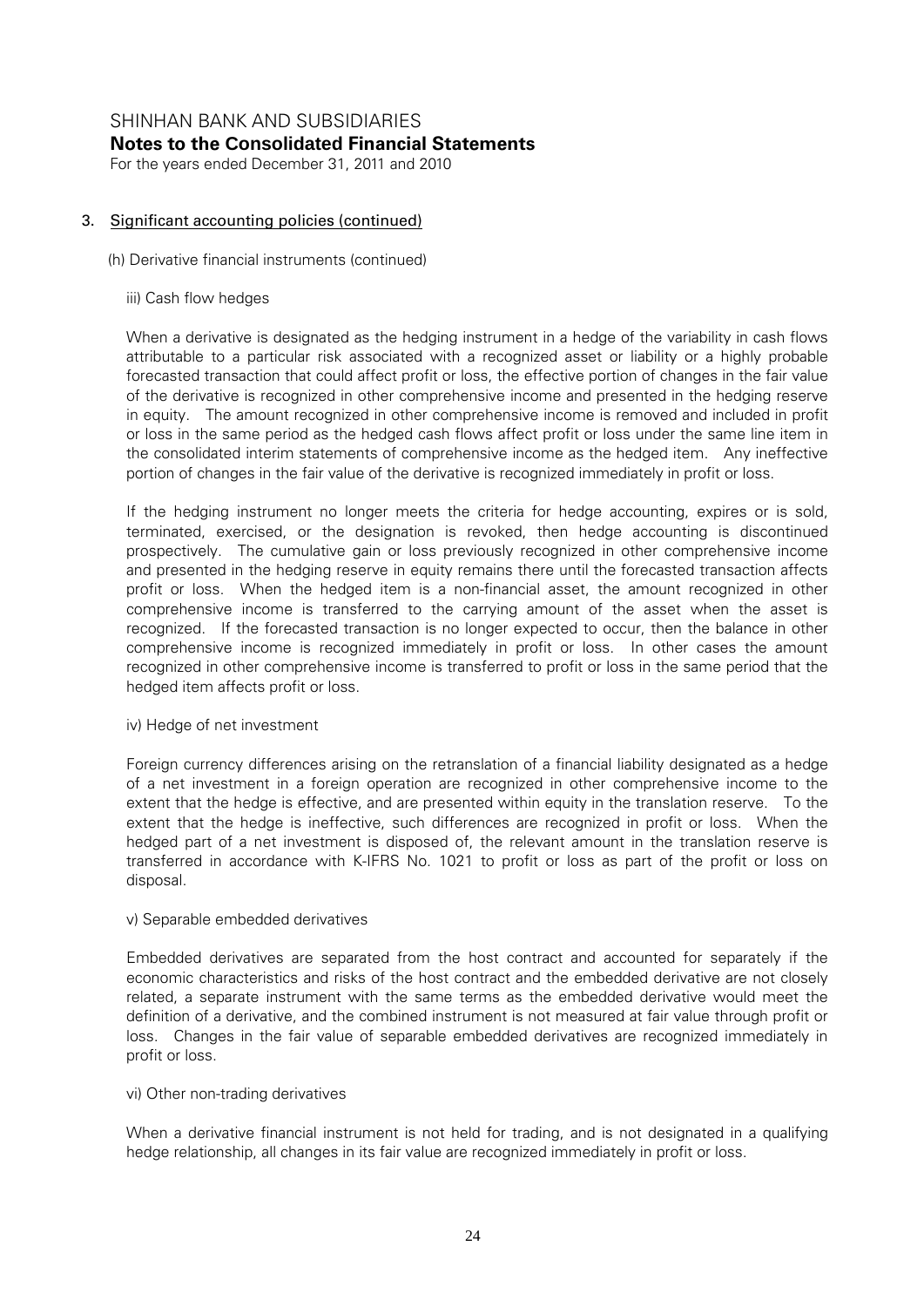#### (i) Property and equipment

Items of property and equipment are measured at cost less accumulated depreciation and accumulated impairment losses. The Group elected to measure land and buildings at fair value at the date of transition and use those fair values as their deemed costs.

The cost of replacing a part of an item of property or equipment is recognized in the carrying amount of the item if it is probable that the future economic benefits embodied within the part will flow to the Group and its cost can be measured reliably. The carrying amount of the replaced cost is derecognized. The costs of the day to day servicing of property and equipment are recognized in profit or loss as incurred.

Land is not depreciated. Other property and equipment are depreciated on a straight-line basis over the estimated useful lives, which most closely reflect the expected pattern of consumption of the future economic benefits embodied in the asset. Leased assets under finance leases are depreciated over the shorter of the lease term and their useful lives. The estimated useful lives for the current and comparative periods are as follows:

| Descriptions     | Depreciation method | Useful lives  |
|------------------|---------------------|---------------|
| <b>Buildings</b> | Straight-line       | 40 vears      |
| Other properties | Straight-line       | $4 - 5$ years |

Depreciation methods, useful lives and residual values are reassessed at each fiscal year-end and any adjustment is accounted for as a change in accounting estimate.

#### (j) Intangible assets

#### i) Goodwill

Goodwill that arises upon the acquisition of subsidiaries is included in intangible assets. Goodwill is measured at cost less accumulated impairment losses. In respect of associates, the carrying amount of goodwill is included in the carrying amount of the investment, and an impairment loss on such an investment is not allocated to any asset, including goodwill, that forms part of the carrying amount of the equity accounted investee.

#### ii) Research and development

Expenditure on research activities, undertaken with the prospect of gaining new scientific or technical knowledge and understanding, is recognized in profit or loss as incurred.

Development activities involve a plan or design for the production of new or substantially improved products and processes. Development expenditures are capitalized only if development costs can be measured reliably, the product or process is technically and commercially feasible, future economic benefits are probable, and the Group intends to and has sufficient resources to complete development and to use or sell the asset. The expenditures capitalized includes the cost of materials, direct labor, overhead costs that are directly attributable to preparing the asset for its intended use, and borrowing costs on qualifying assets for which the commencement date for capitalization is on or after January 1, 2010. Other development expenditures are recognized in profit or loss as incurred.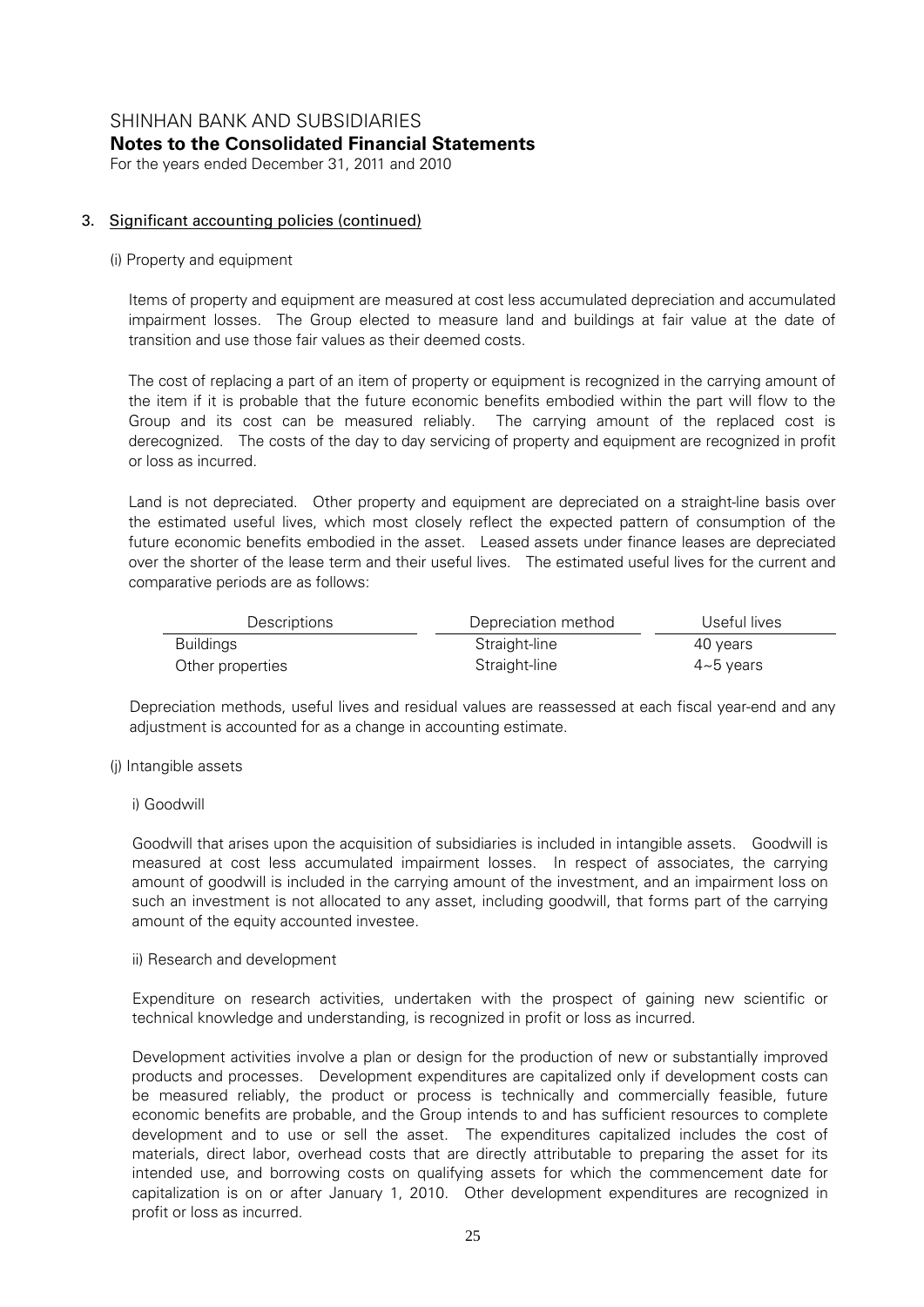#### (j) Intangible assets (continued)

Capitalized development expenditures are measured at cost less accumulated amortization and accumulated impairment losses.

#### iii) Other intangible assets

Other intangible assets that are acquired by the Group and have finite useful lives are measured at cost less accumulated amortization and accumulated impairment losses.

#### iv) Amortization

Amortization is calculated over the cost of the asset, or other amount substituted for cost, less its residual value. Amortization is recognized in profit or loss on a straight-line basis over the estimated useful lives of intangible assets, other than goodwill and membership from the date that they are available for use, since this most closely reflects the expected pattern of consumption of the future economic benefits embodied in the asset. The estimated useful lives for the current and comparative periods are as follows:

| <b>Descriptions</b>                    | Useful lives                 |
|----------------------------------------|------------------------------|
| Software, capitalized development cost | 5 vears                      |
| Other intangible assets                | 5 years or contract periods, |
|                                        | whichever the shorter        |

The estimated useful life of an intangible asset in a service concession arrangement is the period from when the Group is able to charge the public for the use of the infrastructure to the end of the concession period. Amortization methods, useful lives and residual values are reviewed at the end of each reporting period and adjusted if appropriate.

#### (k) Investment property

Investment property is property held either to earn rental income or for capital appreciation or for both, but not for sale in the ordinary course of business, use in the production or supply of goods or services, or for administrative purposes. Investment property is initially recognized at cost including expenditures that are directly attributable to the acquisition of the asset. Subsequent to initial recognition, the asset is measured at cost less accumulated depreciation and accumulated impairment losses, if any.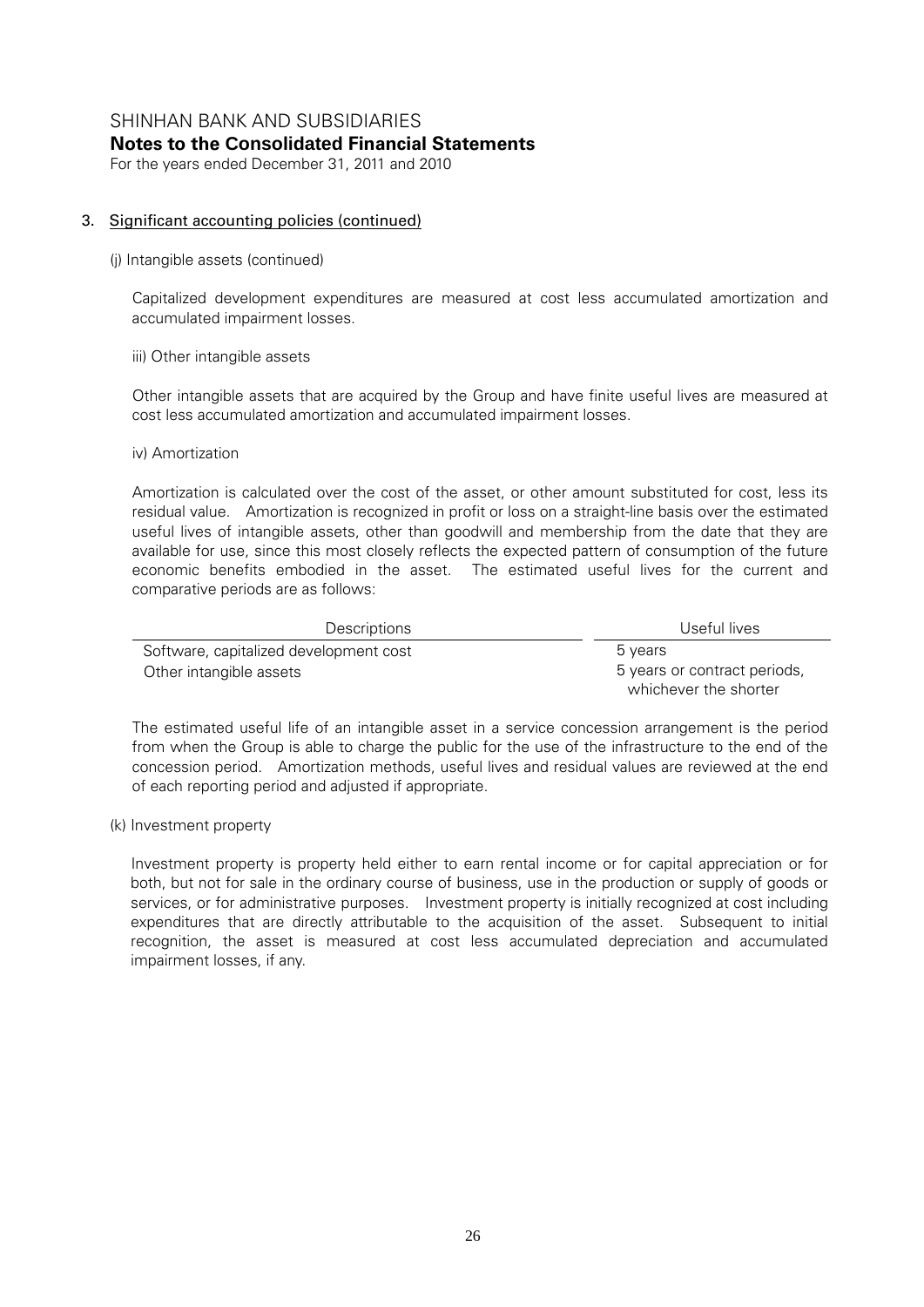For the years ended December 31, 2011 and 2010

#### 3. Significant accounting policies (continued)

#### (l) Leased assets

i) Classification of a lease

A finance lease is a lease that transfers substantially all of the risks and rewards incidental to ownership of the leased asset from the lessor to the lessee; title to the asset may or may not transfer under such a lease. An operating lease is a lease other than a finance lease.

#### ii) Lessee

Under a finance lease, the lessee recognizes the leased asset and a liability for future lease payments. Upon initial recognition the leased asset is measured at an amount equal to the lower of its fair value and the present value of the minimum lease payments. Subsequent to initial recognition, the asset is accounted for in accordance with the accounting policy applicable to that asset.

Under an operating lease, the lessee recognizes the lease payments as expense over the lease term and does not recognize the leased asset in the consolidated statements of financial position.

#### iii) Lessor

Under a finance lease, the lessor recognizes a finance lease receivable. Over the lease term the lessor accrues interest income on the net investment. The receipts under the lease are allocated between reducing the net investment and recognizing finance income, so as to produce a constant rate of return on the net investment.

Under an operating lease, the lessor recognizes the lease payments as income over the lease term and the leased asset in the consolidated statements of financial position.

#### (m) Assets held for sale

Non-current assets, or disposal groups comprising assets and liabilities, that are expected to be recovered primarily through sale rather than through continuing use, are classified as held for sale. In order to be classified as held for sale, the asset (or disposal group) must be available for immediate sale in its present condition and its sale must be highly probable. The assets or disposal group that are classified as non-current assets held for sale are measured at the lower of their carrying amount and fair value less cost to sell.

The Group recognizes an impairment loss for any initial or subsequent write-down of an asset (or disposal group) to fair value less costs to sell, and a gain for any subsequent increase in fair value less costs to sell, up to the cumulative impairment loss previously recognized in accordance with K-IFRS No. 1036 *Impairment of Assets*.

An asset that is classified as held for sale or part of a disposal group classified as held for sale is not depreciated (or amortized).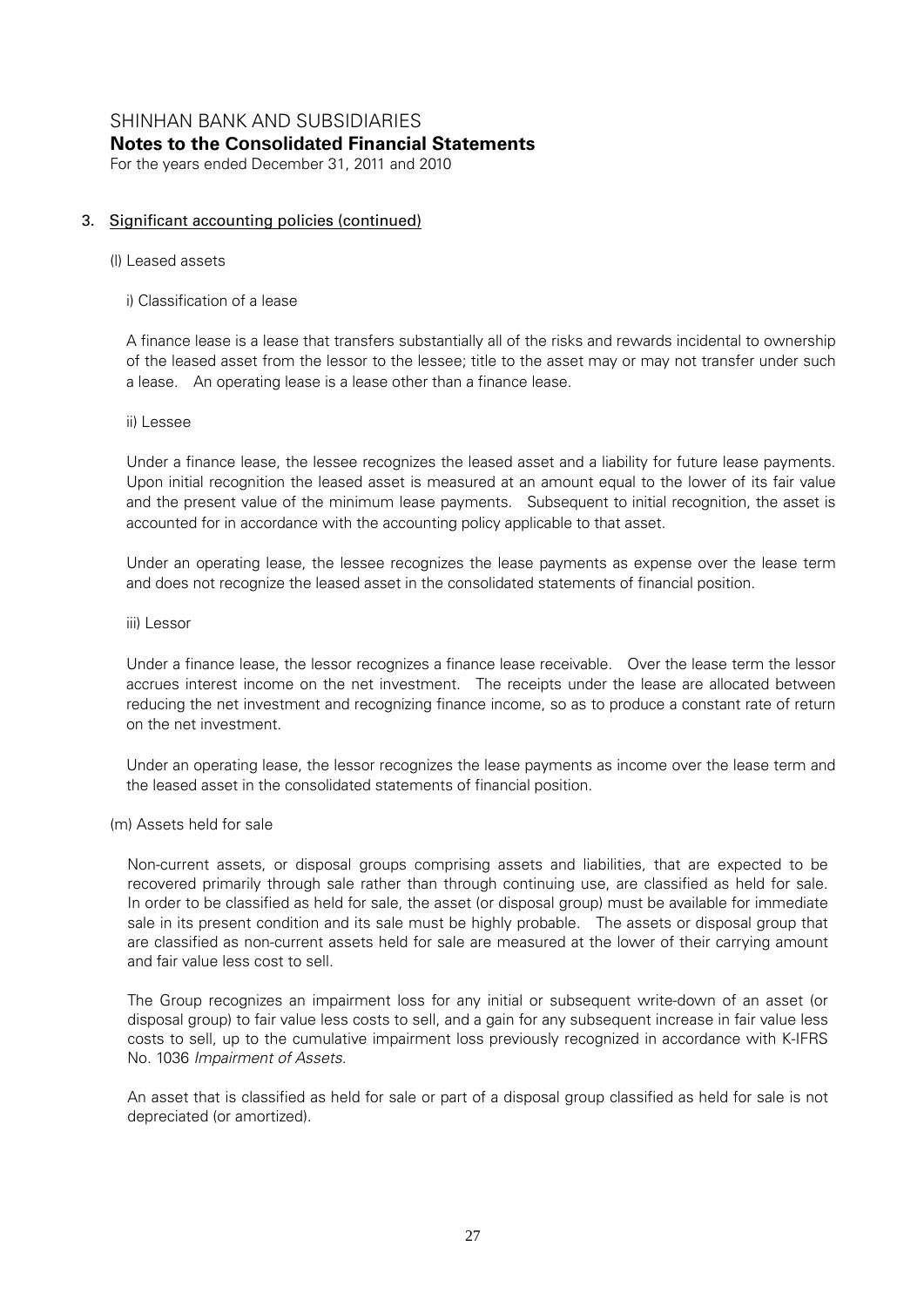For the years ended December 31, 2011 and 2010

#### 3. Significant accounting policies (continued)

#### (n) Impairment of non-financial assets

The carrying amounts of the Group's non-financial assets, other than assets arising from employee benefits, deferred tax assets and assets held for sale, are reviewed at the end of the reporting period to determine whether there is any indication of impairment. If any such indication exists, then the asset's recoverable amount is estimated. Goodwill and intangible assets that have indefinite useful lives or that are not yet available for use, irrespective of whether there is any indication of impairment, are tested for impairment annually by comparing their recoverable amount to their carrying amount.

The Group estimates the recoverable amount of an individual asset, if it is impossible to measure the individual recoverable amount of an asset, then the Group estimates the recoverable amount of cashgenerating unit ("CGU"). A CGU is the smallest identifiable group of assets that generates cash inflows that are largely independent of the cash inflows from other assets or groups of assets. The recoverable amount of an asset or CGU is the greater of its value in use and its fair value less costs to sell. The value in use is estimated by applying a pre-tax discount rate that reflect current market assessments of the time value of money and the risks specific to the asset or CGU for which estimated future cash flows have not been adjusted, to the estimated future cash flows expected to be generated by the asset or CGU.

An impairment loss is recognized if the carrying amount of an asset or a CGU exceeds its recoverable amount. Impairment losses are recognized in profit or loss.

Goodwill acquired in a business combination is allocated to each CGU that is expected to benefit from the synergies arising from the goodwill acquired. Any impairment identified at the CGU level will first reduce the carrying value of goodwill and then be used to reduce the carrying amount of the other assets in the CGU on a pro rata basis. Except for impairment losses in respect of goodwill which are never reversed, an impairment loss is reversed if there has been a change in the estimates used to determine the recoverable amount. An impairment loss is reversed only to the extent that the asset's carrying amount does not exceed the carrying amount that would have been determined, net of depreciation or amortization, if no impairment loss had been recognized.

An impairment loss in respect of goodwill is not reversed. In respect of other assets, impairment losses recognized in prior periods are assessed at each reporting date for any indications that the loss has decreased or no longer exists. An impairment loss is reversed if there has been a change in the estimates used to determine the recoverable amount. An impairment loss is reversed only to the extent that the asset's carrying amount does not exceed the carrying amount that would have been determined, net of depreciation or amortization, if no impairment loss had been recognized.

Goodwill that forms part of the carrying amount of an investment in an associate is not recognized separately, and therefore is not tested for impairment separately. Instead, the entire amount of the investment in an associate is tested for impairment as a single asset when there is objective evidence that the investment in an associate may be impaired.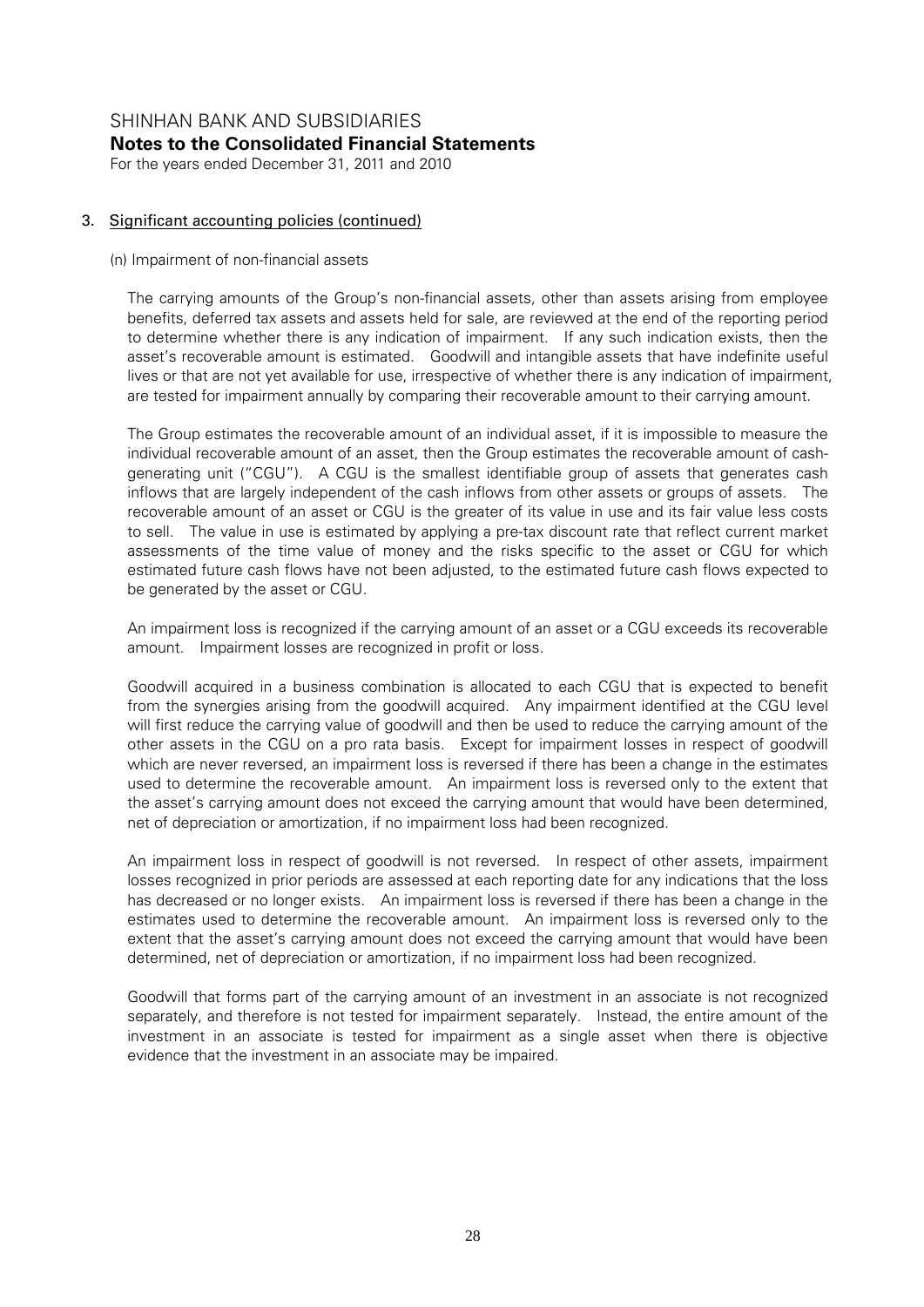### (o) Non-derivative financial liabilities

The Group classifies non-derivative financial liabilities into financial liabilities at fair value through profit or loss or other financial liabilities in accordance with the substance of the contractual arrangement and the definitions of financial liabilities. The Group recognizes financial liabilities in the consolidated statement of financial position when the Group becomes a party to the contractual provisions of the financial liability.

i) Financial liabilities at fair value through profit or loss

Financial liabilities at fair value through profit or loss include financial liabilities held for trading or designated as such upon initial recognition. Subsequent to initial recognition, financial liabilities at fair value through profit or loss are measured at fair value, and changes therein are recognized in profit or loss. Upon initial recognition, transaction costs that are directly attributable to the acquisition are recognized in profit or loss as incurred.

#### ii) Other financial liabilities

Non-derivative financial liabilities other than financial liabilities at fair value through profit or loss are classified as other financial liabilities. At the date of initial recognition, other financial liabilities are measured at fair value minus transaction costs that are directly attributable to the acquisition. Subsequent to initial recognition, other financial liabilities are measured at amortized cost using the effective interest method.

The Group derecognizes a financial liability from the consolidated statement of financial position when it is extinguished (i.e. when the obligation specified in the contract is discharged, cancelled or expires).

- (p) Equity instrument
	- i) Capital stock

Capital stock is classified as equity. Incremental costs directly attributable to the transaction of stock are deducted, net of tax, from the equity.

ii) Hybrid bonds

The Group classifies an issued financial instrument, or its component parts, as a financial liability or an equity instrument depending on the substance of the contractual arrangement of such financial instrument. Hybrid bonds where the Group has an unconditional right to avoid delivering cash or another financial asset to settle a contractual obligation are classified as an equity instrument and presented in equity.

#### iii) Non-controlling interests

Non-controlling interests, which represent the equity in a subsidiary not attributable, directly or indirectly, to a parent's ownership interests, consist of the amount of those non-controlling interests at the date of the original combination calculated in accordance with K-IFRS No. 1103 *Business Combination* and the non-controlling interests' share of changes in equity since the date of the combination.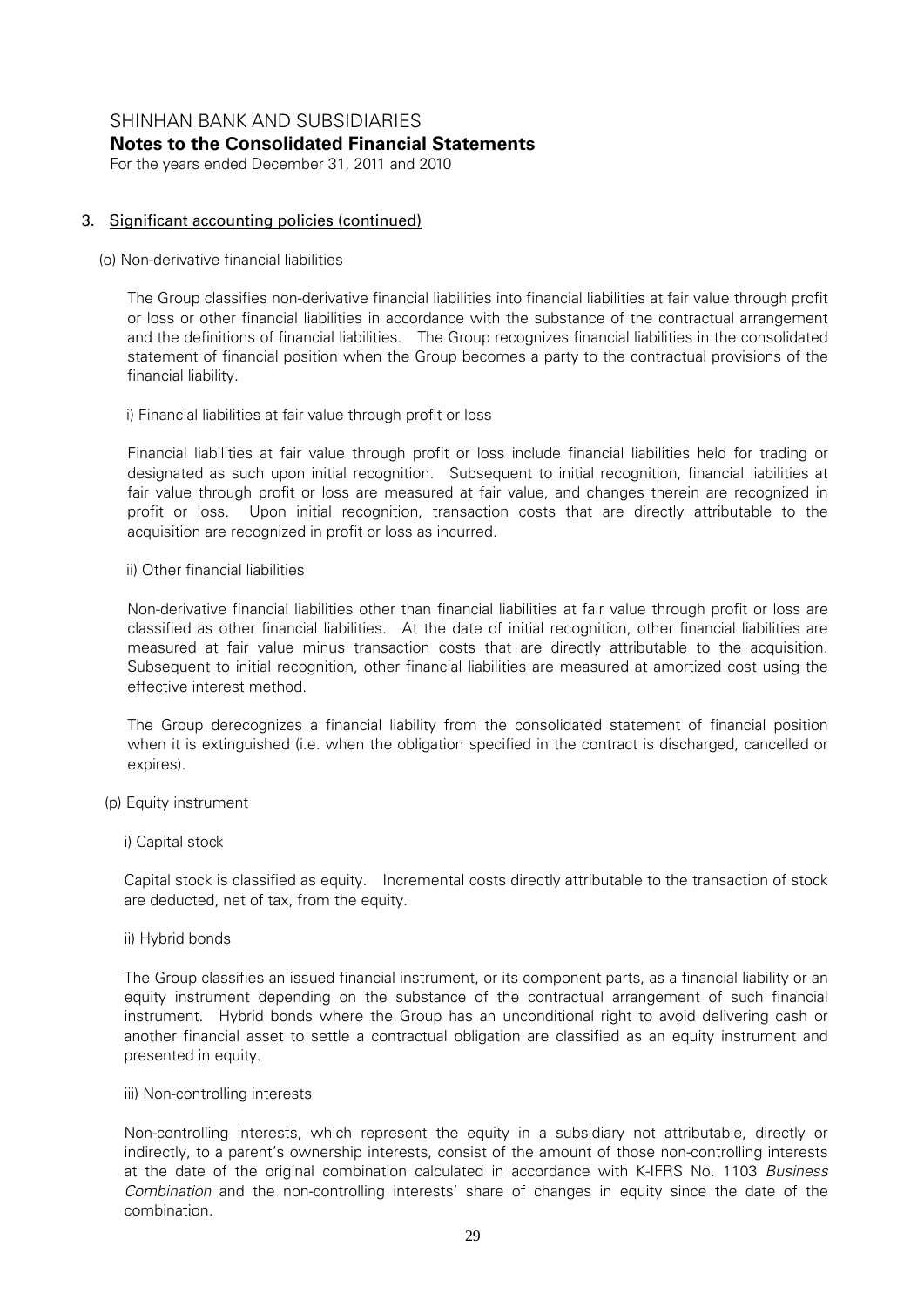For the years ended December 31, 2011 and 2010

#### 3. Significant accounting policies (continued)

#### (q) Employee benefits

#### i) Short-term employee benefits

Short-term employee benefits are employee benefits that are due to be settled within 12 months after the end of the period in which the employees render the related service. When an employee has rendered service to the Group during an accounting period, the Group recognizes the undiscounted amount of short-term employee benefits expected to be paid in exchange for that service.

#### ii) Other long-term employee benefits

Other long-term employee benefits include employee benefits that are settled beyond 12 months after the end of the period in which the employees render the related service, and are calculated at the present value of the amount of future benefit that employees have earned in return for their service in the current and prior periods, less the fair value of any related assets. The present value is determined by discounting the expected future cash flows using the interest rate of corporate bonds that have maturity dates approximating the terms of the Group's obligations and that are denominated in the same currency in which the benefits are expected to be paid. Any actuarial gains and losses are recognized in profit or loss in the period in which they arise.

#### iii) Retirement benefits: defined contribution plans

When an employee has rendered service to the Group during a period, the Group recognizes the contribution payable to a defined contribution plan in exchange for that service as a liability (accrued expense), after deducting any contribution already paid. If the contribution already paid exceeds the contribution due for service before the end of the reporting period, the Group recognizes that excess as an asset (prepaid expense) to the extent that the prepayment will lead to a reduction in future payments or a cash refund.

#### iv) Retirement benefits: defined benefit plans

A defined benefit plan is a post-employment benefit plan other than a defined contribution plan. The Group's net obligation in respect of defined benefit plans is calculated by estimating the amount of future benefit that employees have earned in return for their service in the current and prior periods; that benefit is discounted to determine its present value. The fair value of plan assets is deducted. The calculation is performed annually by an independent actuary using the projected unit credit method.

The discount rate is the yield at the reporting date on corporate bonds that have maturity dates approximating the terms of the Group's obligations and that are denominated in the same currency in which the benefits are expected to be paid. The Group recognizes all actuarial gains and losses arising from actuarial assumption changes and experiential adjustments in other comprehensive income when incurred.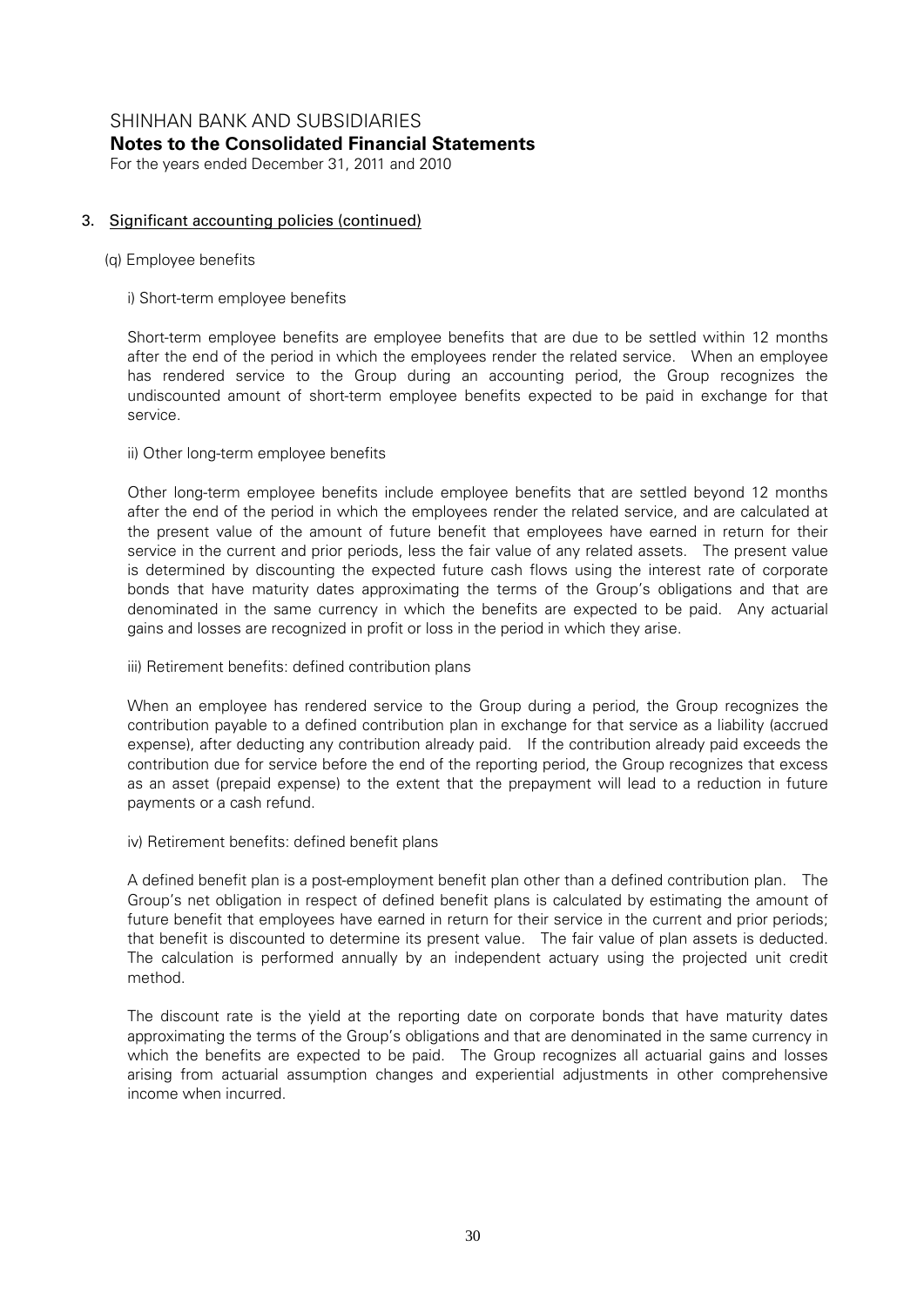For the years ended December 31, 2011 and 2010

#### 3. Significant accounting policies (continued)

#### (q) Employee benefits (continued)

Past service costs which are the changes in the present value of the defined benefits obligation for employee service in prior periods, resulting in the current period from the introduction of, or changes to post-employment benefits, are recognized as an expense on a straight-line basis over the average period until the benefits become vested. To the extent that the benefits vest immediately following the introduction of, or changes to, a defined benefit plan, the Group recognizes the past service cost immediately.

#### v) Termination benefits

Termination benefits are recognized as an expense when the Group is committed demonstrably, without realistic possibility of withdrawal, to a formal detailed plan to either terminate employment before the normal retirement date, or to provide termination benefits as a result of an offer made to encourage voluntary redundancy. Termination benefits for voluntary redundancies are recognized as an expense if the Group has made an offer of voluntary redundancy, it is probable that the offer will be accepted, and the number of acceptances can be estimated reliably.

#### (r) Share-based payment transactions

The grant date fair value of share-based payment awards granted to employees is recognized as an employee expense, with a corresponding increase in equity, over the period that the employees unconditionally become entitled to the awards. The amount recognized as an expense is adjusted to reflect the number of awards for which the related service and non-market vesting conditions are expected to be met, such that the amount ultimately recognized as an expense is based on the number of awards that do meet the related service and non-market performance conditions at the vesting date. For share-based payment awards with non-vesting conditions, the grant date fair value of the share-based payment is measured to reflect such conditions and there is no true-up for differences between expected and actual outcomes.

The fair value of the amount payable to employees in respect of share appreciation rights, which are settled in cash, is recognized as an expense with a corresponding increase in liabilities, over the period that the employees unconditionally become entitled to payment. The liability is remeasured at each reporting date and at settlement date. Any changes in the fair value of the liability are recognized as personnel expense in profit or loss.

Share-based payment arrangements in which the Group receives goods or services as consideration for its own equity instruments are accounted for as equity-settled share-based payment transactions, regardless of how the equity instruments are obtained by the Group.

#### (s) Provisions

A provision is recognized if, as a result of a past event, the Group has a present legal or constructive obligation that can be estimated reliably, and it is probable that an outflow of economic benefits will be required to settle the obligation.

The risks and uncertainties that inevitably surround many events and circumstances are taken into account in reaching the best estimate of a provision. Where the effect of the time value of money is material, provisions are determined at the present value of the expected future cash flows.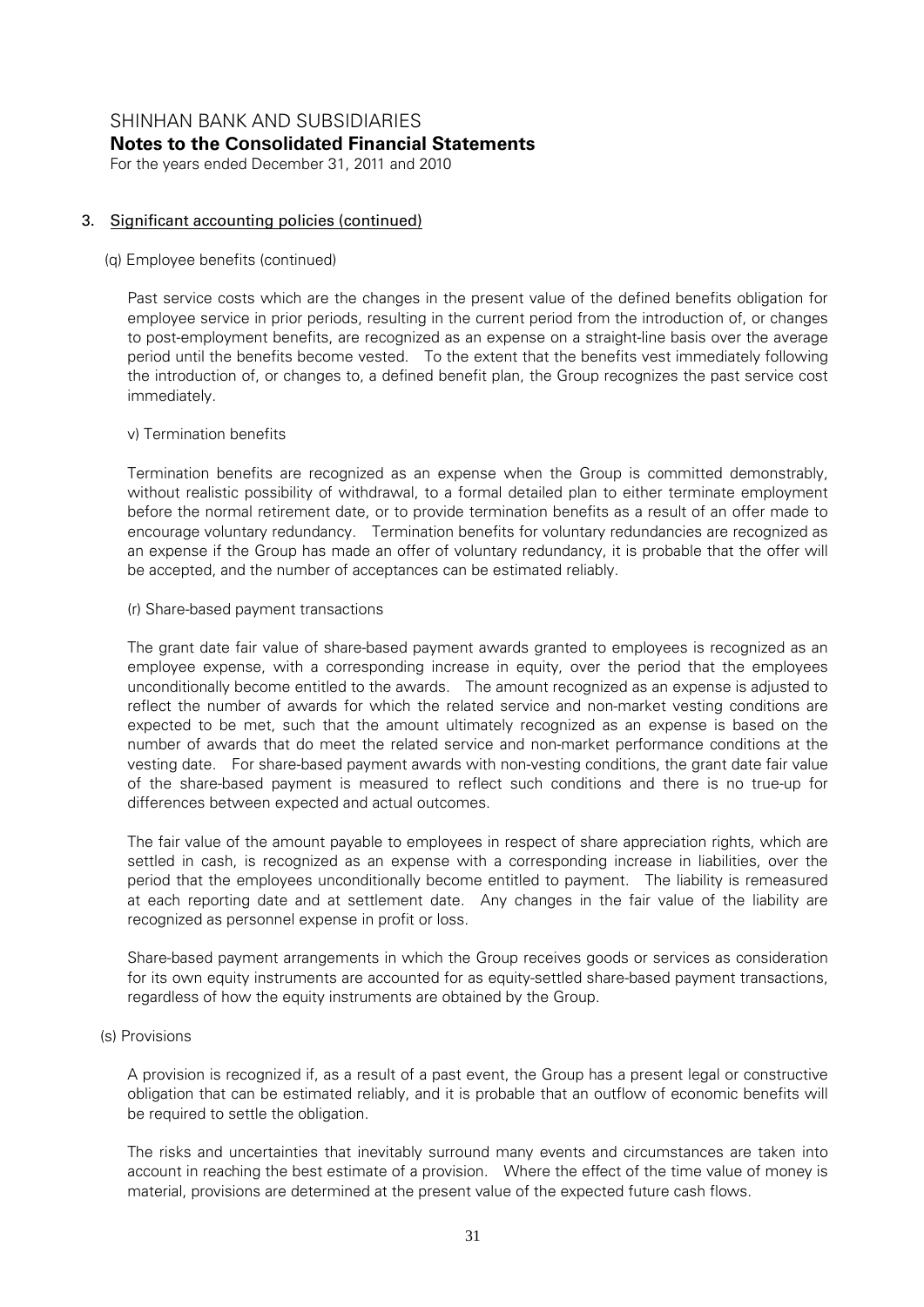For the years ended December 31, 2011 and 2010

#### 3. Significant accounting policies (continued)

#### (s) Provisions (continued)

Provisions are reviewed at the end of each reporting period and adjusted to reflect the current best estimate. If it is no longer probable that an outflow of resources embodying economic benefits will be required to settle the obligation, the provision is reversed.

Provision shall be used only for expenditures for which the provision is originally recognized.

(t) Financial guarantee contract

Financial guarantees are contracts that require the Group to make specified payments to reimburse the holder for a loss it incurs because a specified debtor fails to make payment when due in accordance with the terms of a debt instrument. Financial guarantee liabilities are recognized initially at their fair value, and the initial fair value is amortized over the life of the financial guarantee. The financial guarantee liability is subsequently carried at the higher of this amortized amount and the present value of any expected payment when a payment under the guarantee has become probable. Financial guarantees are included within other liabilities.

- (u) Financial income and expense
	- i) Interest

Interest income and expense are recognized in profit or loss using the effective interest method. The effective interest rate is the rate that exactly discounts the estimated future cash payments and receipts through the expected life of the financial asset or liability (or, where appropriate, a shorter period) to the carrying amount of the financial asset or liability. When calculating the effective interest rate, the Group estimates future cash flows considering all contractual terms of the financial instrument, but not future credit losses.

The calculation of the effective interest rate includes all fees and points paid or received that are an integral part of the effective interest rate. Transaction costs include incremental costs that are directly attributable to the acquisition or issue of a financial asset or liability.

ii) Fees and commission

Fees and commission income and expense that are integral to the effective interest rate on a financial asset or liability are included in the measurement of the effective interest rate.

Fees and commission income, including account servicing fees, investment management fees, sales commission, placement fees and syndication fees, are recognized as the related services are performed. When a loan commitment is not expected to result in the draw-down of a loan, the related loan commitment fees are recognized on a straight-line basis over the commitment period.

Other fees and commission expense relate mainly to transaction and service fees, which are expensed as the services are received.

iii) Dividends

Dividend income is recognized when the right to receive income is established. Usually this is the ex-dividend date for equity securities.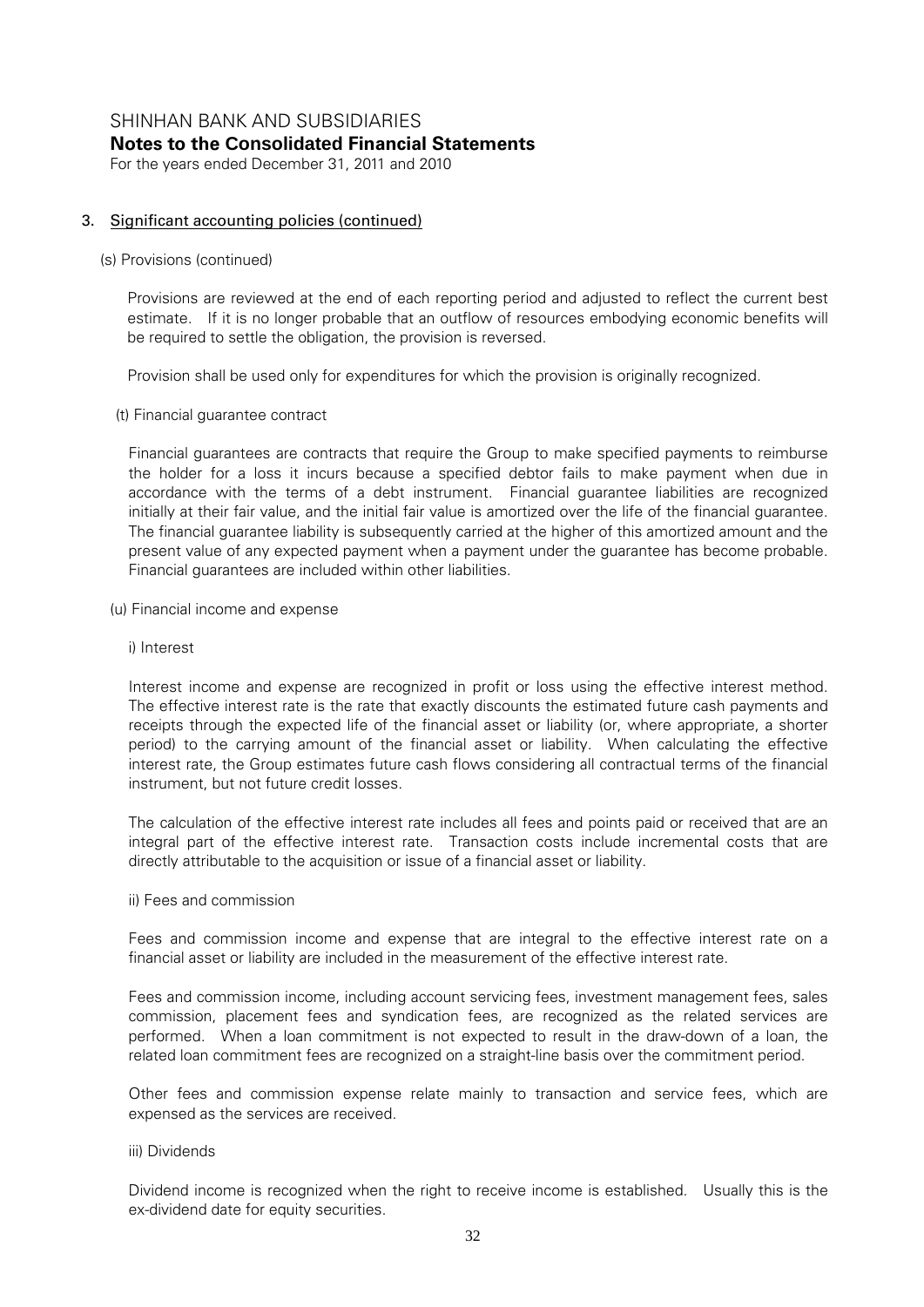#### (v) Income tax

Income tax expense comprises current and deferred tax. Current tax and deferred tax are recognized in profit or loss except to the extent that it relates to a business combination, or items recognized directly in equity or in other comprehensive income.

Current tax is the expected tax payable or receivable on the taxable income or loss for the year, using tax rates enacted or substantively enacted at the reporting date, and any adjustment to tax payable in respect of previous years.

Deferred tax is recognized, using the asset-liability method in respect of temporary differences between the carrying amounts of assets and liabilities for financial reporting purposes and the amounts used for taxation purposes. Deferred tax is not recognized for the following temporary differences: the initial recognition of assets or liabilities in a transaction that is not a business combination and that affects neither accounting nor taxable profit or loss, and differences relating to investments in subsidiaries and jointly controlled entities to the extent that it is probable that they will not reverse in the foreseeable future. In addition, deferred tax is not recognized for taxable temporary differences arising on the initial recognition of goodwill. Deferred tax is measured at the tax rates that are expected to be applied to temporary differences when they reverse, based on the laws that have been enacted or substantively enacted by the reporting date.

A deferred tax asset is recognized for unused tax losses, tax credits and deductible temporary differences, to the extent that it is probable that future taxable profits will be available against which they can be utilized. Deferred tax assets are reviewed at each reporting date and are reduced to the extent that it is no longer probable that the related tax benefit will be realized.

Shinhan Financial Group, the parent company, files its national income tax return with the Korean tax authorities under the consolidated corporate tax system, which allows it to make national income tax payments based on the consolidated profits or losses of the Shinhan Financial Group and its wholly owned domestic subsidiaries including the Group. Deferred taxes are measured based on the future tax benefits expected to be realized in consideration of the expected profits or losses of eligible companies in accordance with the consolidated corporate tax system. Consolidated corporate tax amounts, once determined, are allocated to each of the subsidiaries and are used as a basis for the income taxes to be recorded in their stand-alone financial statements.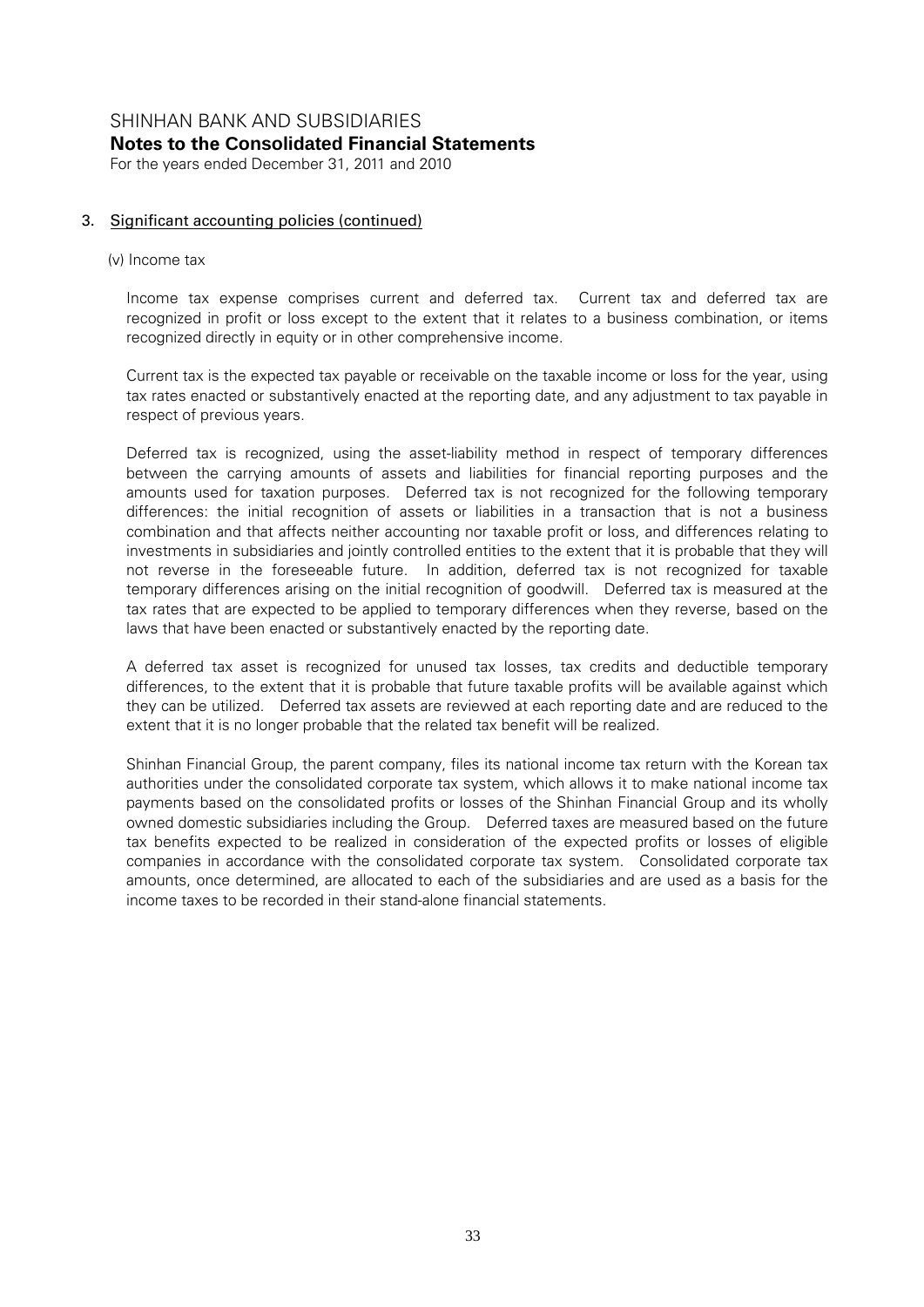For the years ended December 31, 2011 and 2010

#### 3. Significant accounting policies (continued)

#### (w) Accounting for trust accounts

The Group accounts for trust accounts separately from its group accounts under the Financial Investment Services and Capital Markets Act and thus the trust accounts are not included in the accompanying consolidated financial statements. Funds transferred between a group account and a trust account are recognized as borrowings from trust accounts in other liabilities with fees for managing the accounts recognized as non-interest income by the Group.

#### (x) Earnings per share

The Group presents basic and diluted earnings per share (EPS) data for its ordinary shares. Basic EPS is calculated by dividing the profit or loss attributable to the ordinary shareholder of the Bank by the weighted average number of common shares outstanding during the period, adjusted for own shares held. Diluted EPS is determined by adjusting the profit or loss attributable to ordinary shareholders and the weighted average number of ordinary shares outstanding, adjusted for own shares held, for the effects of all dilutive potential ordinary shares, which comprise share options granted to employees.

#### (y) New standards and interpretations not yet adopted

The following new standards, interpretations and amendments to existing standards have been published and are mandatory for the Group for annual periods beginning after January 1, 2011, and the Group has not early adopted them.

#### i) Amendments to K-IFRS No. 1107 *Financial Instruments: Disclosures*

The amendments require disclosing the nature of the transferred assets, their carrying amount, and the description of risks and rewards for each class of transferred financial assets that are not derecognized in their entirety. If the Group derecognizes transferred financial assets but still has their specific risks and rewards, the amendments require additional disclosures on their effect of risks. The amendments will be applied prospectively for the Group's annual periods beginning on or after July 1, 2011. Management believes the impacts of the amendments on the Group's consolidated financial statements will not be significant.

#### ii) Amendments to K-IFRS No. 1012 *Income Tax*

Deferred tax assets or deferred tax liabilities on investment properties measured at fair value, unless any contrary evidence exists, will be measured by reflecting the tax effect from selling the investment properties. The amendments will be prospectively applied for the Group's annual periods beginning on or after January 1, 2012. Management believes the impacts of the amendments on the Group's consolidated financial statements will not be significant.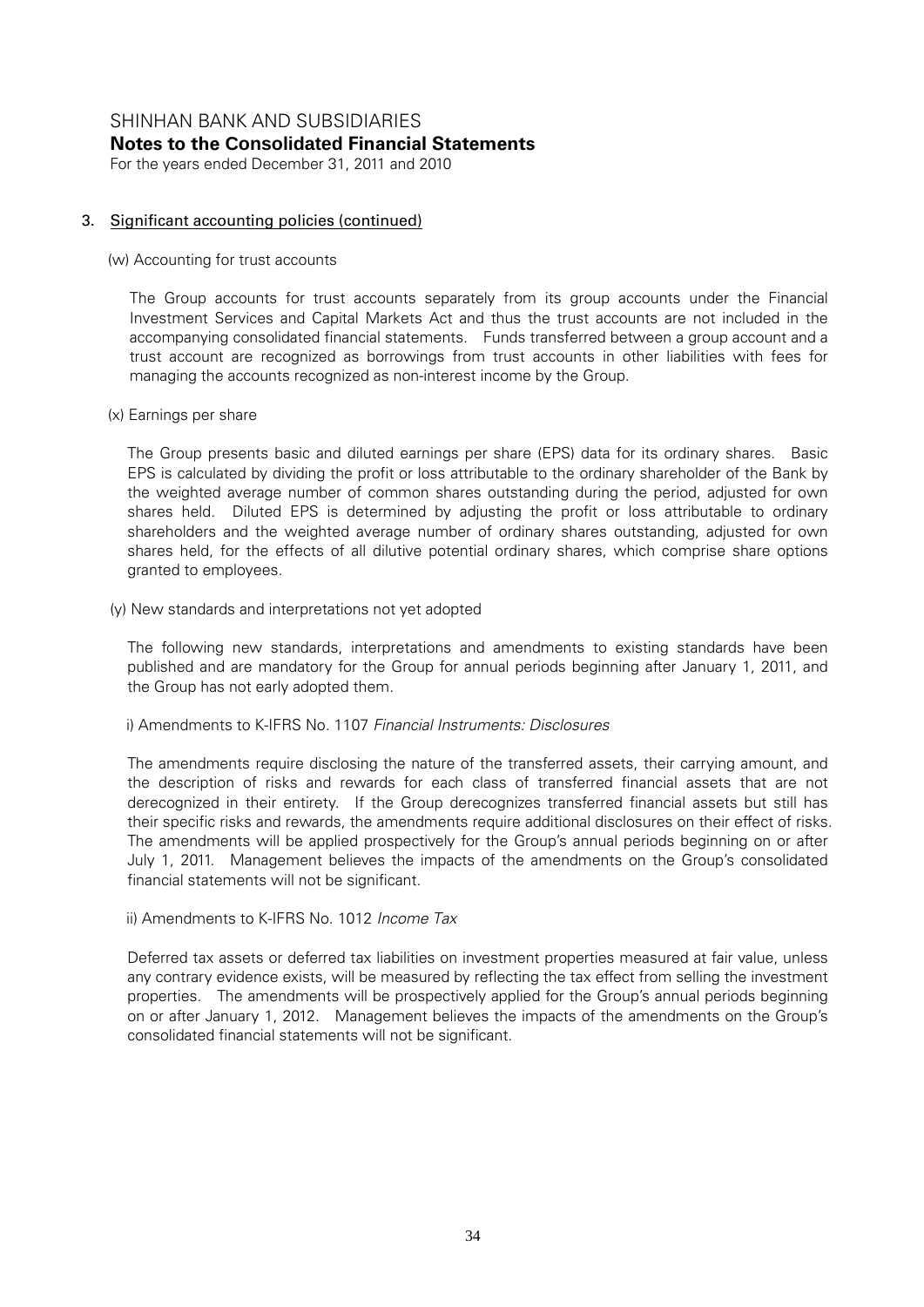### 3. Significant accounting policies (continued)

(y) New standards and interpretations not yet adopted (continued)

iii) Amendments to K-IFRS No. 1019 *Employee Benefits*

The standard requires recognition of actuarial gains and losses immediately in other comprehensive income and to calculate expected return on plan assets based on the rate used to discount the defined benefit obligation. The standard will be applied retrospectively for the Group's annual periods beginning on or after January 1, 2013. Management believes the impacts of the amendments on the Group's consolidated financial statements will be significant.

### iv) K-IFRS No. 1113 *Fair Value Measurement*

The standard defines fair value and a single framework for fair value, and requires disclosures about fair value measurements. The standard will be applied prospectively for the Group's annual periods beginning on or after January 1, 2013. Management believes the impacts of the amendments on the Group's consolidated financial statements will not be significant.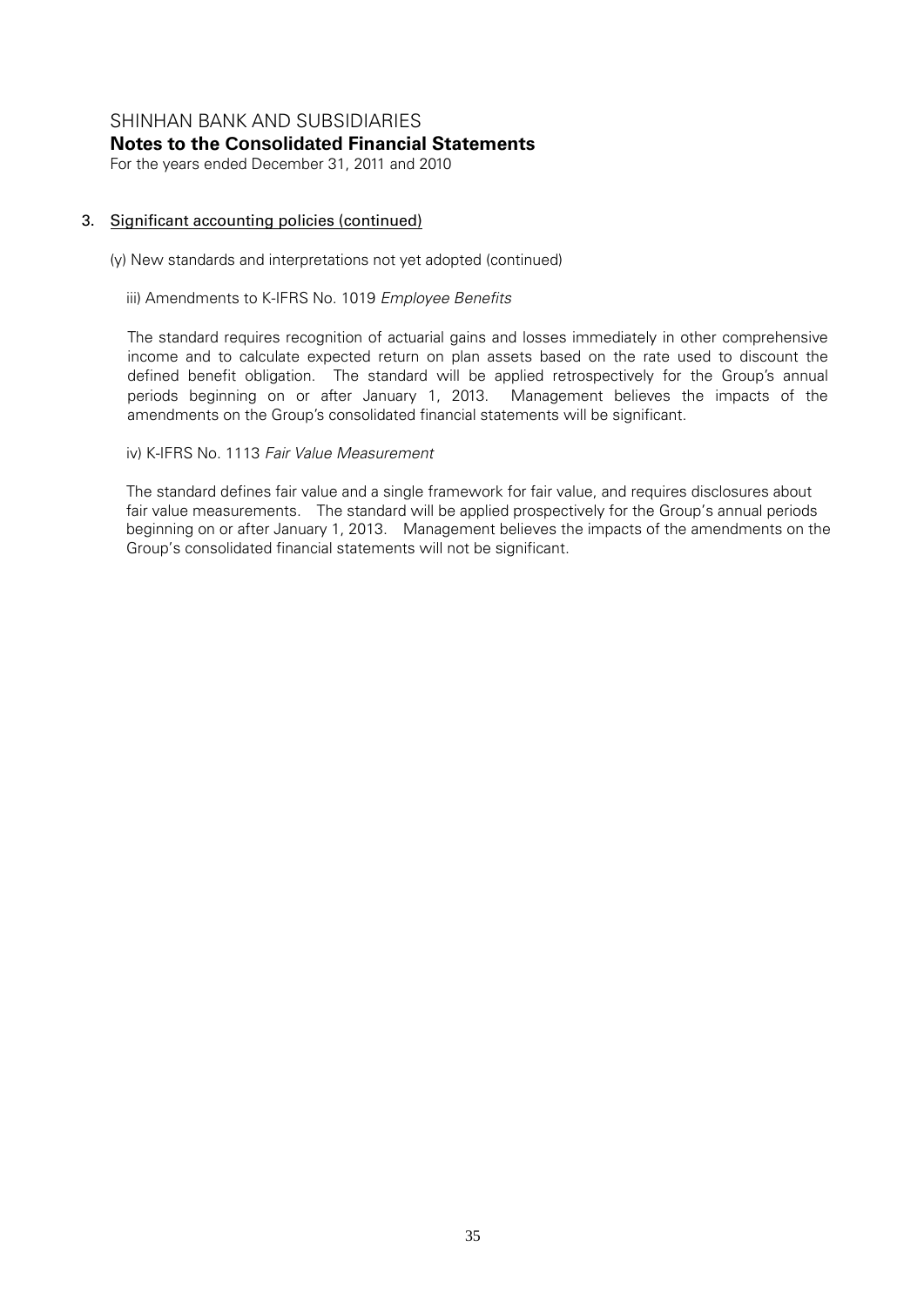For the years ended December 31, 2011 and 2010

### 4. Financial risk management

### 4-1. Credit risk

Credit risk is the risk of financial loss of the Group if a customer or counterparty to a financial instrument fails to meet its contractual obligation, and arises principally from due from banks, the lending process related to loans, investment activities in debt securities and off balance sheet items including loan commitments, etc. Credit risk management is critical to the Group's business activities; thus, the Group carefully manages the credit risk exposure.

### (a) Credit risk management

Major policies of the credit risk management are determined by the Credit Policy Committee, which is the Group's executive decision-making body for credit risk management. The Credit Policy Committee is led by the Company's Deputy President and Head of Risk Management Group. The Credit Policy Committee also consists of chief officers from eight different business units. The Credit Review Committee performs credit review evaluations and operates separately from the Credit Policy Committee. Both the Credit Policy Committee and the Credit Review Committee make decisions by obtaining more than two-thirds of votes from the attending members of the respective committees, which must constitute at least two-thirds of the relevant committee members to satisfy the respective quorum.

Each business unit is required to implement the Group's risk management policies and procedures. The Credit Risk Management Department reviews compliance of business units with agreed exposure limits established by the Credit Policy Committee, including those for selected industries, country risk and product types.

The Group established the authorization structure for the approval and renewal of credit facilities. Authorization limits are allocated to the business unit credit officer. Larger facilities require approval by the Credit Committee. The Group assesses all credit exposures in excess of designated limits, prior to facilities being committed to customers by the business unit concerned. Renewals and review of facilities are subject to the same review process.

The Group is responsible for limiting concentrations of exposures to counterparties, geographies and industries, and by issuers, credit rating band, market liquidity and country.

The Group develops and maintains the risk grading system in order to categorize exposures according to the degree of risk of financial loss faced and to focus management on the attendant risks. The risk grading system is used in determining credit approvals, credit renewals, credit pricing, credit limits, or where impairment provisions may be required against specific credit exposures for existing loans.

Each business unit is responsible for the quality and performance of its credit portfolio and for monitoring and controlling all credit risks in its portfolio, including those subject to central approval. In addition to periodic loan reviews by credit officers, the Group also utilizes an automated monitoring tool which conducts searches for companies with high probability of default. Regular reports on the credit quality of local portfolios are provided to the Credit Administration Department who may require appropriate corrective action to be taken.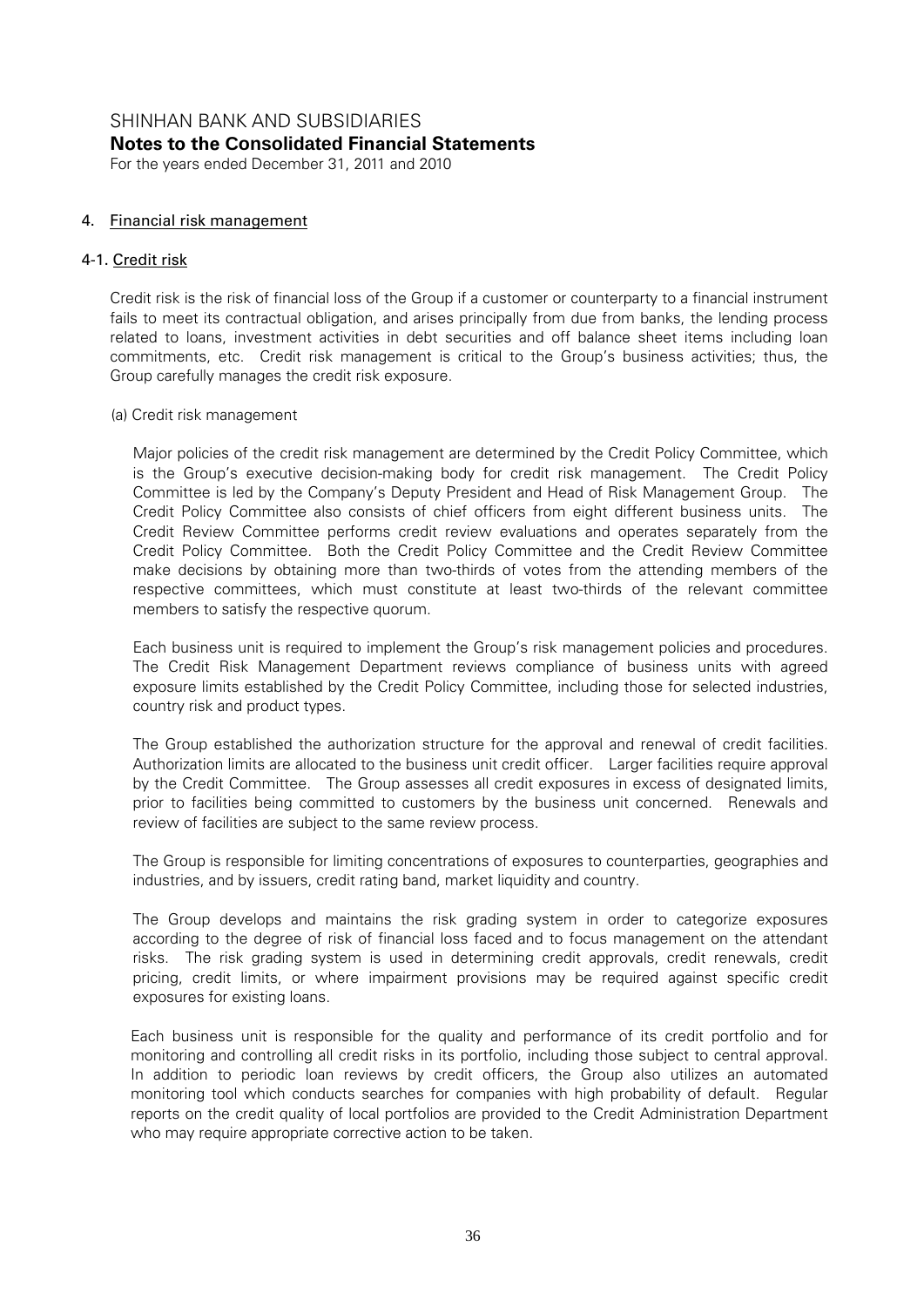(In millions of won)

### 4. Financial risk management (continued)

(b) Maximum exposure to credit risk

The Group's maximum exposure to credit risk without taking account of any collateral held or other credit enhancements as of December 31, 2011, 2010 and January 1, 2010 was as follows:

|                                      |   | December 31, 2011 | December 31, 2010 | January 1, 2010 |
|--------------------------------------|---|-------------------|-------------------|-----------------|
|                                      |   |                   |                   |                 |
| Due from banks and loans(*1,2):      |   |                   |                   |                 |
| <b>Banks</b>                         | W | 6,410,632         | 5,131,797         | 5,097,473       |
| Retail:                              |   |                   |                   |                 |
| Mortgage lending                     |   | 40,061,301        | 35,363,074        | 33,210,439      |
| Other                                |   | 32,044,839        | 31,833,272        | 31,576,147      |
|                                      |   | 72,106,140        | 67,196,346        | 64,786,586      |
| Government                           |   | 8,771,818         | 6,143,262         | 8,000,987       |
| Corporate:                           |   |                   |                   |                 |
| Large company                        |   | 32,726,063        | 31,275,850        | 26,561,716      |
| Small business                       |   | 45,654,026        | 42,823,269        | 42,608,064      |
| Special finance                      |   | 6,669,784         | 7,379,976         | 8,136,334       |
| Other                                |   | 1,772             | 1,914             | 112,793         |
|                                      |   | 85,051,645        | 81,481,009        | 77,418,907      |
| Card                                 |   | 1,572             | 1,458             | 5.              |
|                                      | W | 172,341,807       | 159,953,872       | 155,303,958     |
|                                      |   |                   |                   |                 |
| Trading assets:                      |   |                   |                   |                 |
| Debt securities                      | W | 5,428,985         | 3,741,538         | 3,083,972       |
| Gold deposits                        |   | 341,434           | 153,457           | 256,244         |
| Financial assets designated at fair  |   |                   |                   |                 |
| value through profit or loss:        |   |                   |                   |                 |
| Debt and other securities            |   |                   | 30,984            | 96,977          |
| Derivative assets                    |   | 2,229,510         | 3,722,090         | 4,513,236       |
| Available-for-sale financial assets: |   |                   |                   |                 |
| Debt securities                      |   | 23,036,822        | 18,543,832        | 18,972,587      |
| Held-to-maturity financial assets:   |   |                   |                   |                 |
| Debt securities                      |   | 9,902,422         | 10,565,990        | 11,170,310      |
| Other financial assets(*3)           |   | 5,497,956         | 4,615,601         | 4,601,231       |
| Off balance sheet items:             |   |                   |                   |                 |
| Financial guarantee contracts        |   | 2,739,590         | 3,497,633         | 4,715,265       |
| Loan commitments and other           |   |                   |                   |                 |
| liabilities for credit               |   | 66,699,616        | 63,107,050        | 58,779,572      |
|                                      |   | 69,439,206        | 66,604,683        | 63,494,837      |
|                                      | W | 288,218,142       | 267,932,047       | 261,493,352     |

(\*1) The maximum exposure amounts for due from banks and loans and other financial assets are recorded as net of allowances.

(\*2) Due from banks and loans were classified as similar credit risk group in calculating capital adequacy ratio under New Basel Capital Accord (Basel II).

(\*3) Other financial assets comprise accounts receivable, accrued income, guarantee deposits, etc.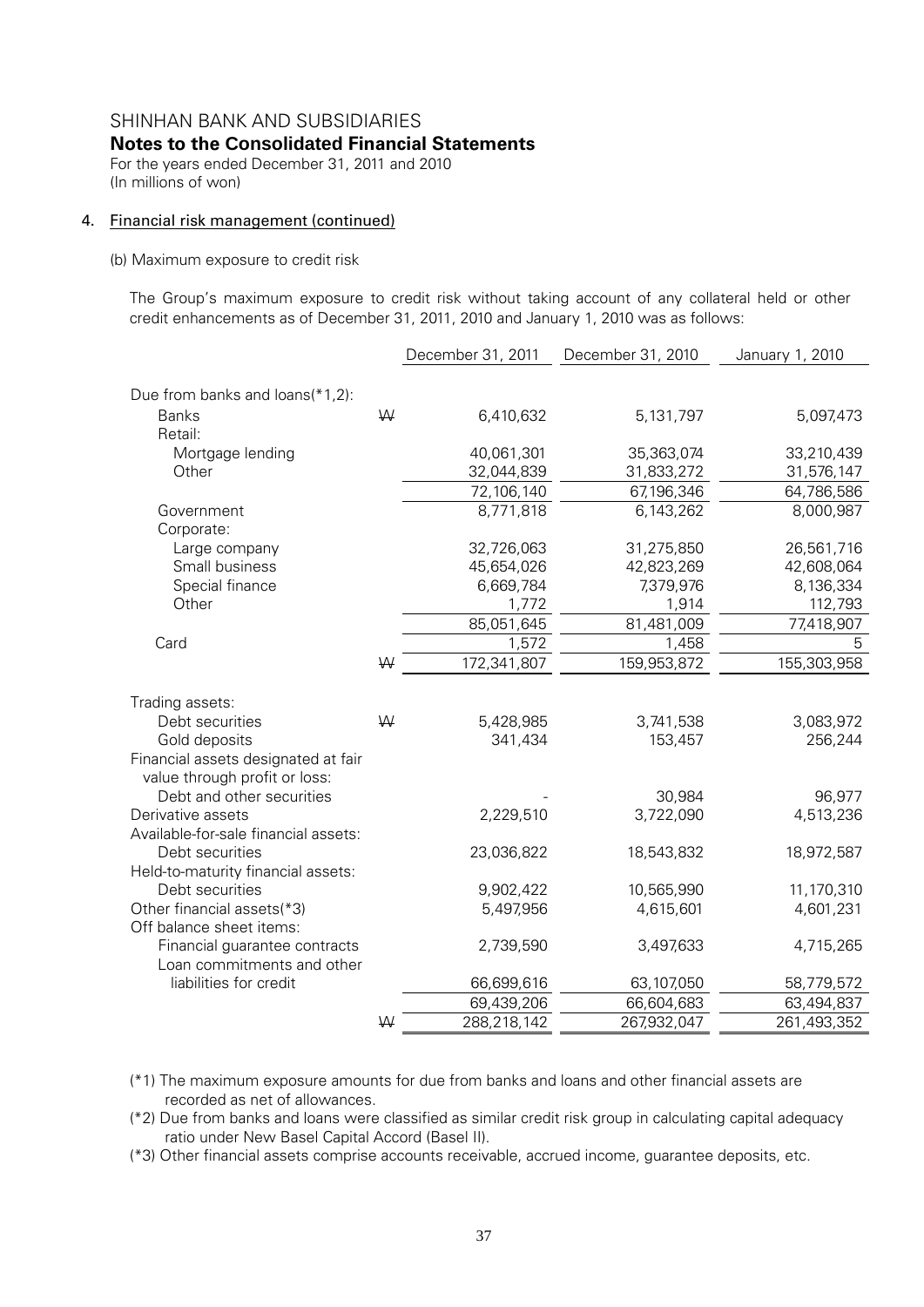(In millions of won)

# 4. Financial risk management (continued)

### (c) Impaired due from banks and loans

i) Due from banks and loans as of December 31, 2011, 2010 and January 1, 2010 were as follows:

|                           |                | December 31, 2011 |            |             |                          |             |  |  |  |
|---------------------------|----------------|-------------------|------------|-------------|--------------------------|-------------|--|--|--|
|                           | <b>Banks</b>   | Retail            | Government | Corporate   | Card                     | Total       |  |  |  |
| Neither past due nor      | W              |                   |            |             |                          |             |  |  |  |
| impaired                  | 6.453.682      | 71.689.496        | 8,773,596  | 84,698,394  | 1.572                    | 171,616,740 |  |  |  |
| Past due but not impaired |                | 431,528           |            | 296,618     |                          | 728.146     |  |  |  |
| Impaired                  |                | 255,023           |            | 1,462,089   | -                        | 1,717,112   |  |  |  |
|                           | 6.453.682      | 72.376.047        | 8.773.596  | 86.457.101  | 1.572                    | 174.061.998 |  |  |  |
| Less: allowance           | (43,050)       | (269, 907)        | (1,778)    | (1,405,456) | $\overline{\phantom{a}}$ | (1,720,191) |  |  |  |
|                           | W<br>6,410,632 | 72,106,140        | 8,771,818  | 85,051,645  | 1.572                    | 172.341.807 |  |  |  |

|                           |              | December 31, 2010 |            |             |                          |             |  |  |
|---------------------------|--------------|-------------------|------------|-------------|--------------------------|-------------|--|--|
|                           | <b>Banks</b> | Retail            | Government | Corporate   | Card                     | Total       |  |  |
| Neither past due nor<br>₩ |              |                   |            |             |                          |             |  |  |
| impaired                  | 5,175,235    | 66,922,636        | 6,139,091  | 80,871,857  | 1.458                    | 159,110,277 |  |  |
| Past due but not impaired |              | 347.487           |            | 463,607     |                          | 811.094     |  |  |
| Impaired                  |              | 172,868           | 4.524      | 1,760,866   |                          | 1,938,258   |  |  |
|                           | 5,175,235    | 67.442.991        | 6,143,615  | 83,096,330  | 1.458                    | 161,859,629 |  |  |
| Less: allowance           | (43, 438)    | (246, 645)        | (353)      | (1,615,321) | $\overline{\phantom{a}}$ | (1,905,757) |  |  |
| ₩                         | 5,131,797    | 67,196,346        | 6,143,262  | 81,481,009  | 1,458                    | 159,953,872 |  |  |

|                                       |              | January 1, 2010 |                          |             |      |               |  |  |  |
|---------------------------------------|--------------|-----------------|--------------------------|-------------|------|---------------|--|--|--|
|                                       | <b>Banks</b> | Retail          | Government               | Corporate   | Card | Total         |  |  |  |
| Neither past due nor<br>₩<br>impaired | 5.109.063    | 64,586,362      | 8.001.242                | 76,733,922  | ხ    | 154,430,594   |  |  |  |
| Past due but not impaired             |              | 262,535         | $\overline{\phantom{a}}$ | 601,801     |      | 864,336       |  |  |  |
| Impaired                              |              | 216,433         |                          | 1,901,352   |      | 2,117,785     |  |  |  |
|                                       | 5,109,063    | 65,065,330      | 8,001,242                | 79,237,075  | 5    | 157,412,715   |  |  |  |
| Less: allowance                       | (11,590)     | (278, 744)      | (255)                    | (1,818,168) |      | (2, 108, 757) |  |  |  |
| ₩                                     | 5,097,473    | 64,786,586      | 8,000,987                | 77,418,907  | 5    | 155,303,958   |  |  |  |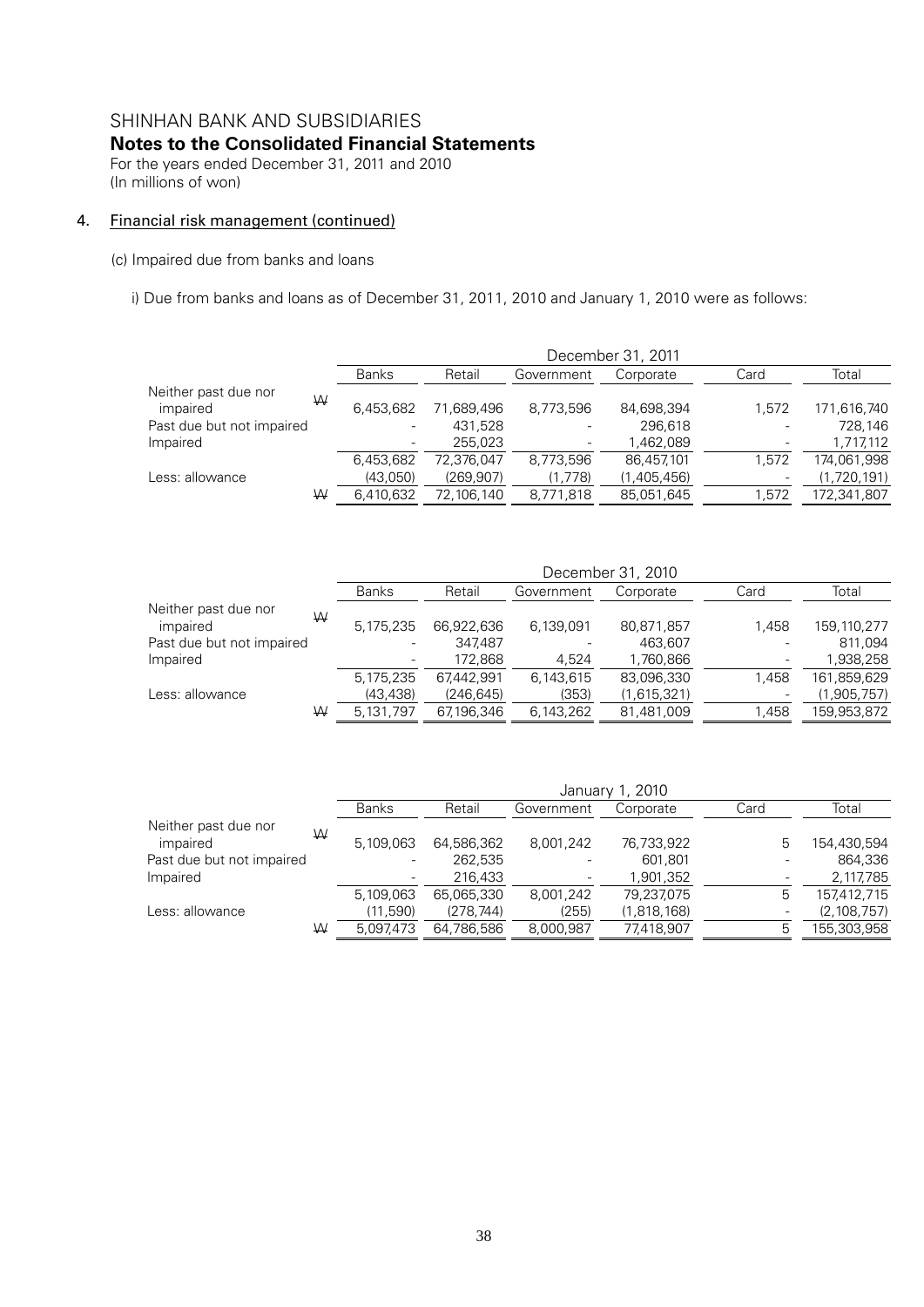(In millions of won)

## 4. Financial risk management (continued)

(c) Impaired due from banks and loans (continued)

ii) Credit quality of due from banks and loans, net of allowance, that were neither past due nor impaired as of December 31, 2011, 2010 and January 1, 2010 were as follows:

|                                                |   |              | December 31, 2011 |                |                   |                |               |
|------------------------------------------------|---|--------------|-------------------|----------------|-------------------|----------------|---------------|
|                                                |   | <b>Banks</b> | Retail            | Government     | Corporate         | Card           | Total         |
| Grade $1(*)$                                   | W | 6,453,682    | 70,123,837        | 8,773,596      | 49,757,677        |                | 135, 108, 792 |
| Grade $2(*)$                                   |   |              | 1,565,659         |                | 34,940,717        | 1,572          | 36,507,948    |
|                                                |   | 6,453,682    | 71,689,496        | 8,773,596      | 84,698,394        | 1,572          | 171,616,740   |
| Less: allowance                                |   | (43,050)     | (130, 105)        | (1,778)        | (862, 582)        |                | (1,037,515)   |
|                                                | W | 6,410,632    | 71,559,391        | 8,771,818      | 83,835,812        | 1,572          | 170,579,225   |
| Mitigation of credit risk                      |   |              |                   |                |                   |                |               |
| due to collateral                              | ₩ | 3,127        | 50,072,035        | 58             | 39,558,903        |                | 89,634,123    |
|                                                |   |              |                   |                |                   |                |               |
|                                                |   |              |                   |                | December 31, 2010 |                |               |
|                                                |   | <b>Banks</b> | Retail            | Government     | Corporate         | Card           | Total         |
| Grade $1(*)$                                   | W | 5,175,235    | 65,293,622        | 6,139,091      | 45,904,647        |                | 122,512,595   |
| Grade $2(*)$                                   |   |              | 1,629,014         |                | 34,967,210        | 1,458          | 36,597,682    |
|                                                |   | 5,175,235    | 66,922,636        | 6,139,091      | 80,871,857        | 1,458          | 159, 110, 277 |
| Less: allowance                                |   | (43, 438)    | (140, 699)        | (353)          | (809, 013)        |                | (993, 503)    |
|                                                | W | 5,131,797    | 66,781,937        | 6,138,738      | 80,062,844        | 1,458          | 158, 116, 774 |
| Mitigation of credit risk                      |   |              |                   |                |                   |                |               |
| due to collateral                              | W | 81,856       | 44,988,321        | $\overline{a}$ | 36,385,608        |                | 81,455,785    |
|                                                |   |              |                   |                |                   |                |               |
|                                                |   |              |                   |                |                   |                |               |
|                                                |   |              |                   |                | January 1, 2010   |                |               |
|                                                |   | <b>Banks</b> | Retail            | Government     | Corporate         | Card           | Total         |
| Grade $1(*)$                                   | W | 5,109,063    | 62,939,076        | 8,001,242      | 40,203,968        |                | 116,253,349   |
| Grade $2(*)$                                   |   |              | 1,647,286         |                | 36,529,954        | 5              | 38,177,245    |
|                                                |   | 5,109,063    | 64,586,362        | 8,001,242      | 76,733,922        | $\overline{5}$ | 154,430,594   |
| Less: allowance                                |   | (11, 590)    | (140, 029)        | (255)          | (852, 191)        |                | (1,004,065)   |
|                                                | ₩ | 5,097,473    | 64,446,333        | 8,000,987      | 75,881,731        | 5              | 153,426,529   |
| Mitigation of credit risk<br>due to collateral | W | 7.004        | 43.348.996        |                | 35,958,183        |                | 79,314,183    |
|                                                |   |              |                   |                |                   |                |               |

(\*) Credit quality of due from banks and loans was classified based on the internal credit rating. The banks and government were classified as Grade 1 regardless of credit rating.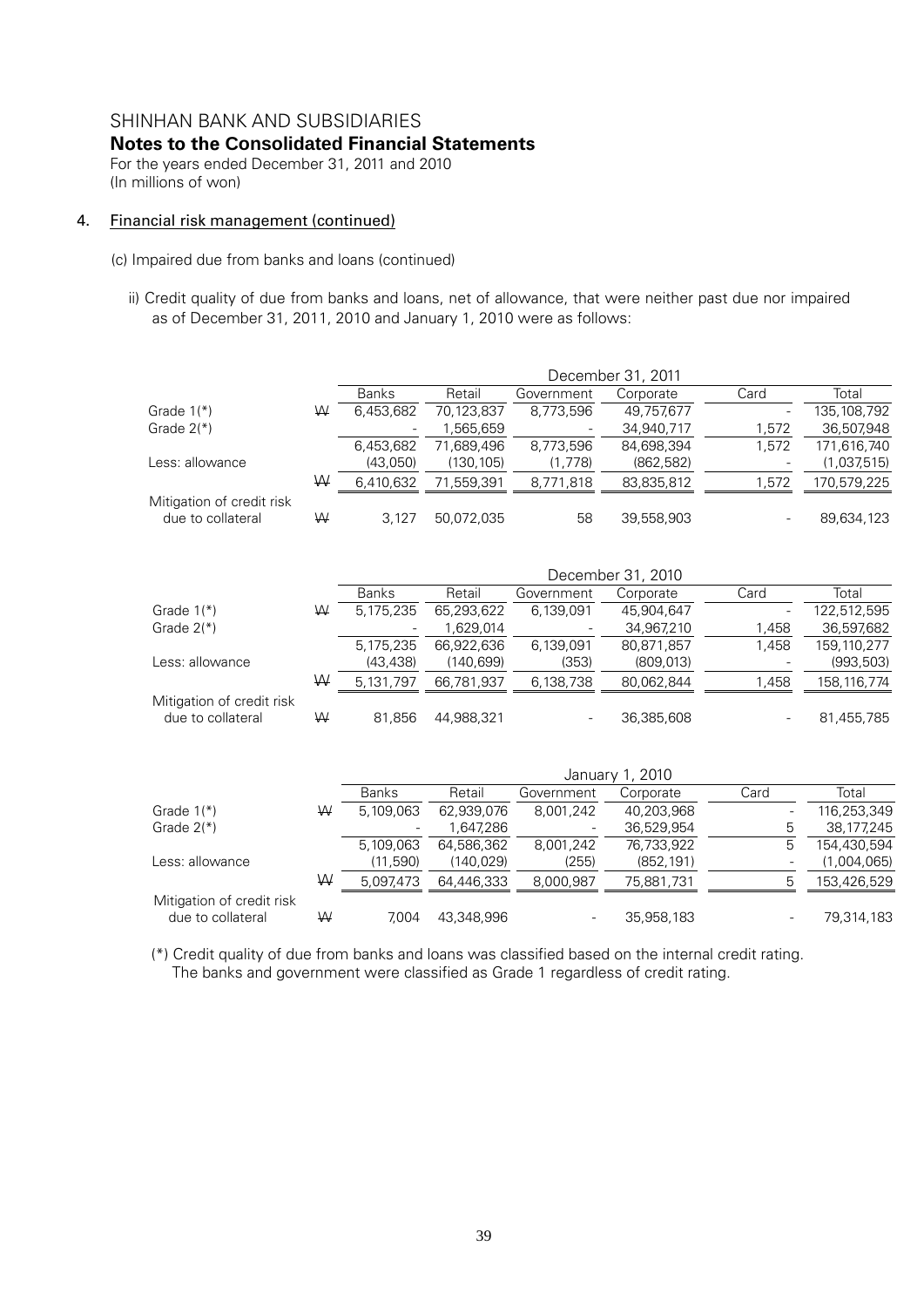(In millions of won)

## 4. Financial risk management (continued)

(c) Impaired due from banks and loans (continued)

iii) Aging analyses of due from banks and loans, net of allowance, that were past due but not impaired as of December 31, 2011, 2010 and January 1, 2010 were as follows:

|                                                |   |           | December 31, 2011 |           |
|------------------------------------------------|---|-----------|-------------------|-----------|
|                                                |   | Retail    | Corporate         | Total     |
| Within 30 days                                 | W | 341,490   | 166,584           | 508,074   |
| $30 - 60$ days                                 |   | 41,846    | 97.649            | 139,495   |
| $60 - 90$ days                                 |   | 47.158    | 17,336            | 64,494    |
| More than 90 days                              |   | 1,034     | 15,049            | 16,083    |
|                                                |   | 431,528   | 296,618           | 728.146   |
| Less: allowance                                |   | (18, 703) | (16, 907)         | (35, 610) |
|                                                | W | 412.825   | 279.711           | 692,536   |
| Mitigation of credit risk<br>due to collateral | W | 322,422   | 129.875           | 452,297   |

|                                                |   |           | December 31, 2010 |           |  |
|------------------------------------------------|---|-----------|-------------------|-----------|--|
|                                                |   | Retail    | Corporate         | Total     |  |
| Within 30 days                                 | W | 242.078   | 303,898           | 545,976   |  |
| $30 - 60$ days                                 |   | 34,838    | 86,224            | 121,062   |  |
| $60 - 90$ days                                 |   | 67,597    | 38,965            | 106,562   |  |
| More than 90 days                              |   | 2,974     | 34,520            | 37,494    |  |
|                                                |   | 347,487   | 463,607           | 811,094   |  |
| Less: allowance                                |   | (13, 874) | (31, 610)         | (45, 484) |  |
|                                                | W | 333.613   | 431.997           | 765,610   |  |
| Mitigation of credit risk<br>due to collateral | W | 204,477   | 164,321           | 368.798   |  |

|                                                |   |           | January 1, 2010 |          |  |
|------------------------------------------------|---|-----------|-----------------|----------|--|
|                                                |   | Retail    | Corporate       | Total    |  |
| Within 30 days                                 | W | 208,848   | 469,395         | 678,243  |  |
| $30 - 60$ days                                 |   | 28.091    | 70.477          | 98,568   |  |
| $60 - 90$ days                                 |   | 22,742    | 26,953          | 49,695   |  |
| More than 90 days                              |   | 2,854     | 34,976          | 37,830   |  |
|                                                |   | 262,535   | 601,801         | 864,336  |  |
| Less: allowance                                |   | (11, 944) | (28,063)        | (40,007) |  |
|                                                | ₩ | 250.591   | 573,738         | 824,329  |  |
| Mitigation of credit risk<br>due to collateral | W | 193,638   | 261.044         | 454.682  |  |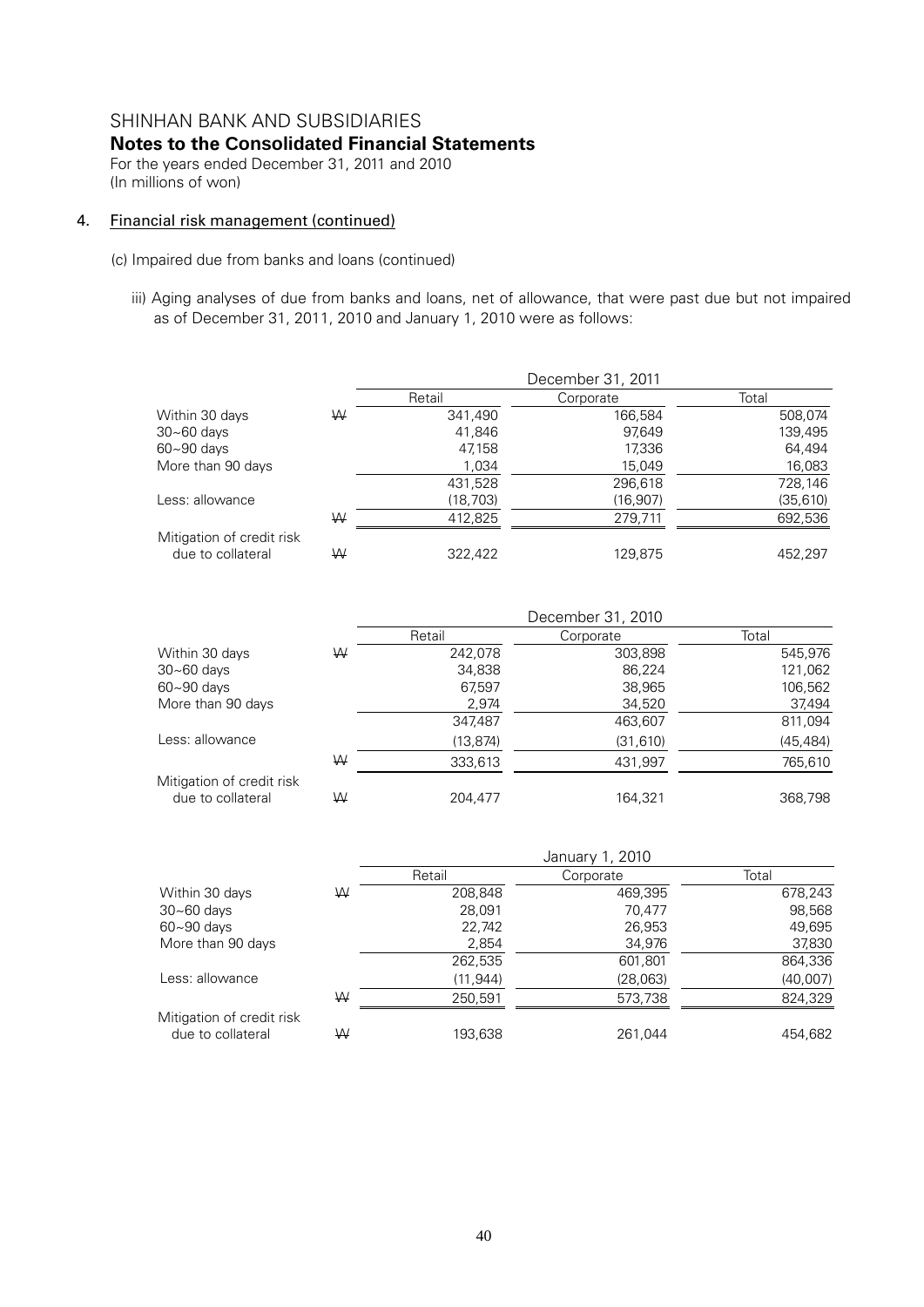(In millions of won)

## 4. Financial risk management (continued)

### (c) Impaired due from banks and loans (continued)

iv) Mitigation of credit risk due to the collateral of impaired due from banks and loans, net of allowance, as of December 31, 2011, 2010 and January 1, 2010 was as follows:

|                                                |   | December 31, 2011 |            |                   |            |             |
|------------------------------------------------|---|-------------------|------------|-------------------|------------|-------------|
|                                                |   | Retail            |            |                   | Corporate  | Total       |
| Impaired loans                                 | W | 255,023           |            | 1,462,089         |            | 1,717,112   |
| Less: allowance                                |   |                   | (121,099)  |                   | (525, 967) | (647,066)   |
|                                                | W |                   | 133,924    |                   | 936,122    | 1,070,046   |
| Mitigation of credit risk                      |   |                   |            |                   |            |             |
| due to collateral                              | W |                   | 80,452     |                   | 536,275    | 616,727     |
|                                                |   |                   |            | December 31, 2010 |            |             |
|                                                |   | Retail            | Government |                   | Corporate  | Total       |
| Impaired loans                                 | W | 172,868           |            | 4,524             | 1,760,866  | 1,938,258   |
| Less: allowance                                |   | (92,072)          |            |                   | (774, 698) | (866, 770)  |
|                                                | ₩ | 80,796            |            | 4,524             | 986,168    | 1,071,488   |
| Mitigation of credit risk                      |   |                   |            |                   |            |             |
| due to collateral                              | ₩ | 56,379            |            |                   | 728,153    | 784,532     |
|                                                |   |                   |            |                   |            |             |
|                                                |   |                   |            | January 1, 2010   |            |             |
|                                                |   | Retail            |            |                   | Corporate  | Total       |
| Impaired loans                                 | W |                   | 216,433    |                   | 1,901,352  | 2,117,785   |
| Less: allowance                                |   |                   | (126,771)  |                   | (937, 914) | (1,064,685) |
|                                                | W |                   | 89,662     |                   | 963,438    | 1,053,100   |
| Mitigation of credit risk<br>due to collateral | W |                   | 62,980     |                   | 487,927    | 550,907     |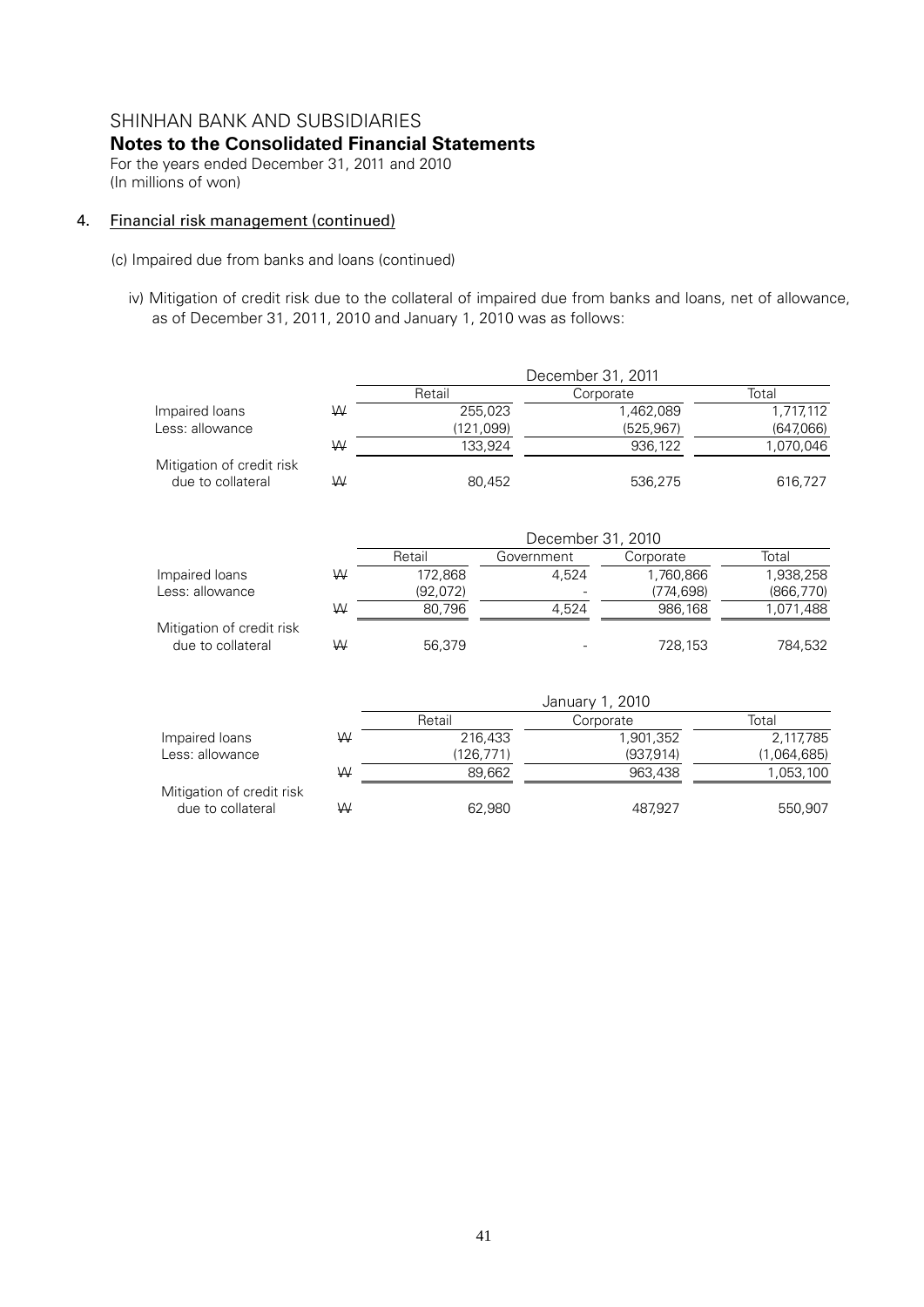# 4. Financial risk management (continued)

### (d) Credit rating

i) Credit rating of debt securities as of December 31, 2011, 2010 and January 1, 2010 were as follows:

|                  | December 31, 2011 |                                                                              |                                            |                                             |            |  |  |
|------------------|-------------------|------------------------------------------------------------------------------|--------------------------------------------|---------------------------------------------|------------|--|--|
|                  | Trading assets    | Financial assets<br>designated at<br>fair value<br>through profit<br>or loss | Available-for-<br>sale financial<br>assets | Held-to-<br>maturity<br>financial<br>assets | Total      |  |  |
| W<br><b>AAA</b>  | 938,489           |                                                                              | 14,265,368                                 | 8.105.641                                   | 23,309,498 |  |  |
| $AA$ - to $AA$ + | 1,056,614         |                                                                              | 5,118,235                                  | 1,153,363                                   | 7,328,212  |  |  |
| $A$ - to $A$ +   | 2,533,155         |                                                                              | 1,736,404                                  | 305,454                                     | 4,575,013  |  |  |
| Lower than A-    | 495,862           |                                                                              | 906,586                                    | 40,100                                      | 1,442,548  |  |  |
| Unrated          | 404,865           |                                                                              | 1,010,229                                  | 297,864                                     | 1,712,958  |  |  |
| W                | 5,428,985         |                                                                              | 23,036,822                                 | 9,902,422                                   | 38,368,229 |  |  |

|                  |   | December 31, 2010 |                                               |                                  |                                   |            |  |  |
|------------------|---|-------------------|-----------------------------------------------|----------------------------------|-----------------------------------|------------|--|--|
|                  |   |                   | Financial assets                              |                                  |                                   |            |  |  |
|                  |   |                   | designated at<br>fair value<br>through profit | Available-for-<br>sale financial | Held-to-<br>maturity<br>financial |            |  |  |
|                  |   | Trading assets    | or loss                                       | assets                           | assets                            | Total      |  |  |
| AAA              | ₩ | 820,340           | -                                             | 11,056,591                       | 8,381,050                         | 20,257,981 |  |  |
| $AA$ - to $AA$ + |   | 1,027,767         |                                               | 4,281,944                        | 1,673,005                         | 6,982,716  |  |  |
| $A$ - to $A$ +   |   | 1,161,431         |                                               | 1,363,903                        | 315,017                           | 2,840,351  |  |  |
| Lower than A-    |   | 260,747           |                                               | 834,942                          | 44,220                            | 1,139,909  |  |  |
| Unrated          |   | 471,253           | 30,984                                        | 1,006,452                        | 152,698                           | 1,661,387  |  |  |
|                  | W | 3,741,538         | 30.984                                        | 18,543,832                       | 10,565,990                        | 32,882,344 |  |  |

|                  |   |           | January 1, 2010  |                |            |            |  |  |  |
|------------------|---|-----------|------------------|----------------|------------|------------|--|--|--|
|                  |   |           | Financial assets |                |            |            |  |  |  |
|                  |   |           | designated at    |                | Held-to-   |            |  |  |  |
|                  |   |           | fair value       | Available-for- | maturity   |            |  |  |  |
|                  |   | Trading   | through profit   | sale financial | financial  |            |  |  |  |
|                  |   | assets    | or loss          | assets         | assets     | Total      |  |  |  |
| AAA              | ₩ | 1.542.638 |                  | 16,288,992     | 10,850,601 | 28,682,231 |  |  |  |
| $AA$ - to $AA$ + |   |           |                  | 95.268         | 59,989     | 155,257    |  |  |  |
| A- to A+         |   | 1,116,305 |                  | 882,558        | 100,376    | 2,099,239  |  |  |  |
| Lower than A-    |   | 106,027   |                  | 831,605        | 49,377     | 987,009    |  |  |  |
| Unrated          |   | 319,002   | 96,977           | 874,164        | 109,967    | 1,400,110  |  |  |  |
|                  | ₩ | 3.083.972 | 96,977           | 18.972.587     | 11.170.310 | 33.323.846 |  |  |  |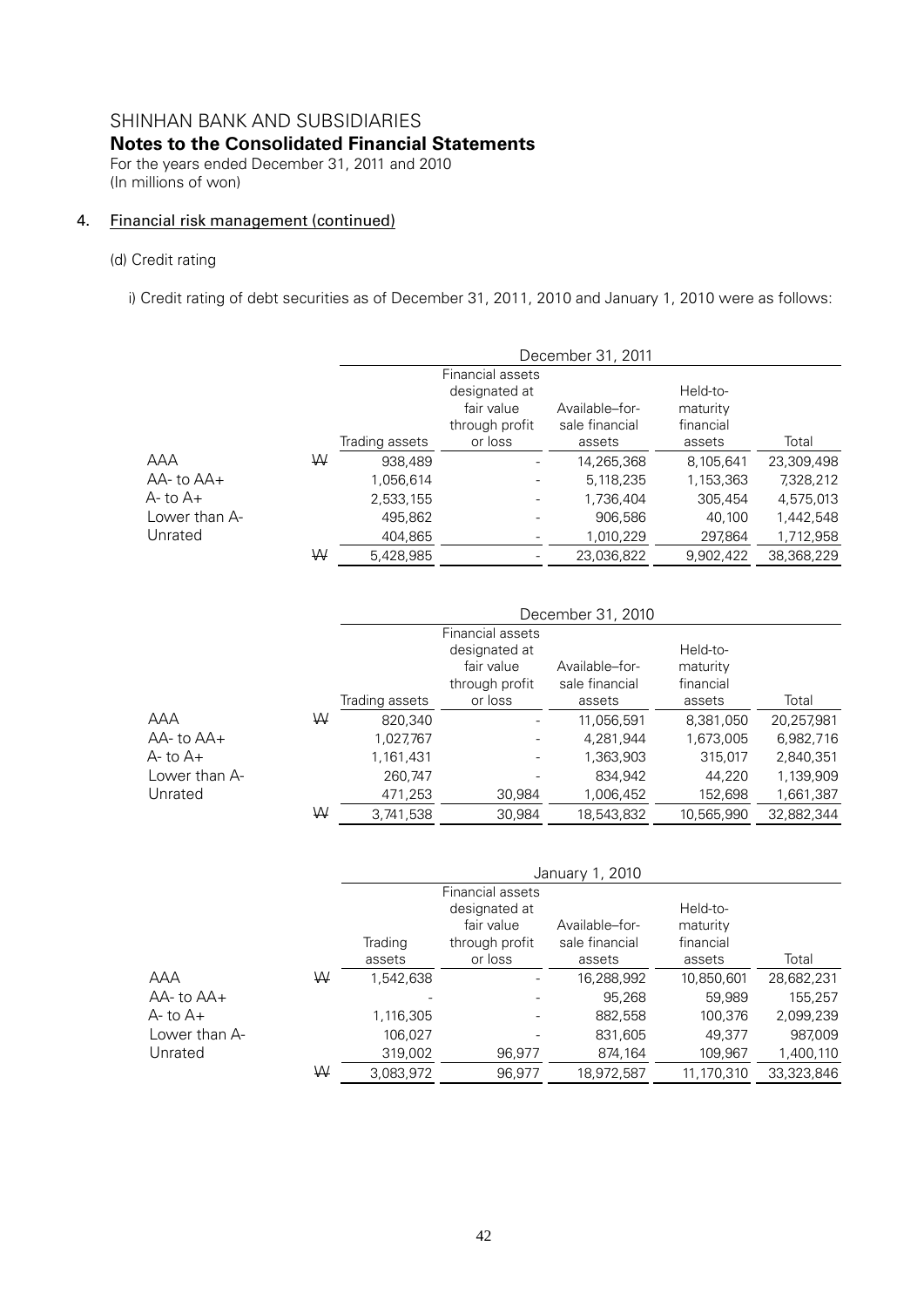(In millions of won)

# 4. Financial risk management (continued)

(d) Credit rating (continued)

The credit qualities of securities debt securities according to the credit ratings by external rating agencies were as follows:

|                          | $KIS(*1)$                 | $KR(*2)$                  | S&P                      | Fitch                    | Moody's                  |
|--------------------------|---------------------------|---------------------------|--------------------------|--------------------------|--------------------------|
| AAA                      |                           | $\overline{\phantom{0}}$  | AAA                      | AAA                      | Ааа                      |
| $AA-$ to $AA+$           | AAA                       | AAA                       | $AA-$ to $AA+$           | $AA-$ to $AA+$           | Aa3 to Aa1               |
| $A-$ to $A+$             | $AA-$ to $AA+$            | $AA-$ to $AA+$            | $A - t \circ A +$        | $A-$ to $A+$             | $A3$ to $A1$             |
| Lower than A-<br>Unrated | Lower than AA-<br>Jnrated | Lower than AA-<br>Unrated | Lower than A-<br>Unrated | Lower than A-<br>Unrated | Lower than A3<br>Unrated |
|                          |                           |                           |                          |                          |                          |

(\*1) KIS: Korea Investors Service (\*2) KR: Korea Ratings

ii) Credit status of debt securities as of December 31, 2011, 2010 and January 1, 2010 were as follows:

|          |                               |   | December 31, 2011 | December 31, 2010 | . 2010<br>January 1 |
|----------|-------------------------------|---|-------------------|-------------------|---------------------|
|          | Neither past due nor impaired | W | 38.368.207        | 32.876.931        | 33,323,824          |
| Impaired |                               |   |                   | 5.413             | 22                  |
|          |                               | W | 38.368.229        | 32,882,344        | 33,323,846          |
|          |                               |   |                   |                   |                     |

(e) Assets acquired through foreclosures amounting to W14,876 million were classified as assets held for sale as of December 31, 2011.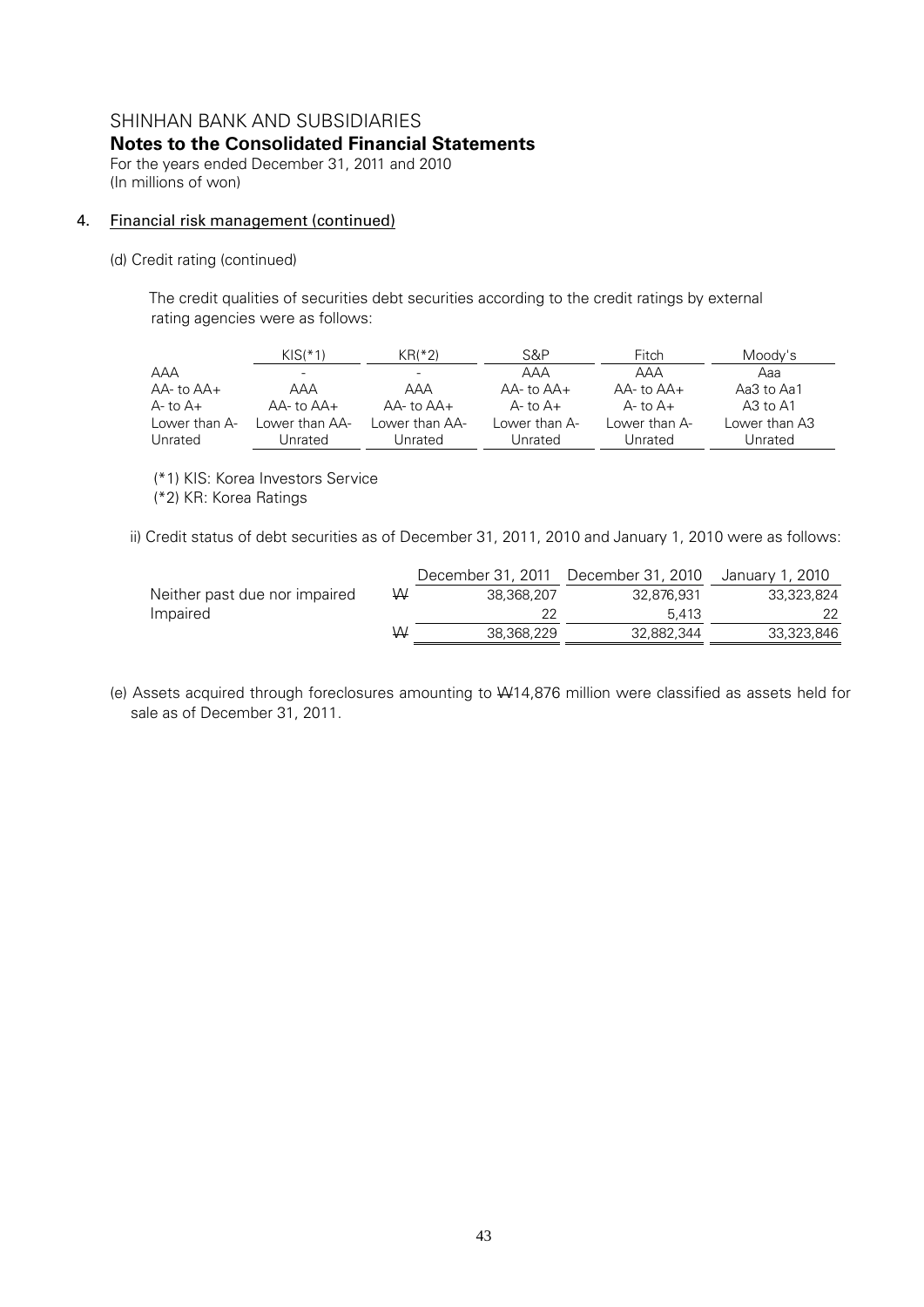(In millions of won)

## 4. Financial risk management (continued)

### (f) Concentration by geographic location

An analysis of concentration by geographic location for due from financial instrument, net of allowance, as of December 31, 2011, 2010 and January 1, 2010 was as follows:

|                                     |   | December 31, 2011 |           |           |         |           |           |             |  |  |
|-------------------------------------|---|-------------------|-----------|-----------|---------|-----------|-----------|-------------|--|--|
|                                     |   | Korea             | U.S.A     | Japan     | Vietnam | China     | Other     | Total       |  |  |
| Due from banks and loans:           |   |                   |           |           |         |           |           |             |  |  |
| <b>Banks</b>                        | ₩ | 3.537.015         | 279,716   | 55,983    | 264,493 | 1,124,431 | 1,148,994 | 6,410,632   |  |  |
| Retail                              |   | 71.651.668        | 257.865   | 23.794    | 4.011   | 8.462     | 160,340   | 72,106,140  |  |  |
| Government                          |   | 8.476.904         | 176.171   | 42.452    | 28.843  | 3,460     | 43.988    | 8,771,818   |  |  |
| Corporate                           |   | 79.565.532        | 1.199.441 | 1.213.034 | 369.247 | 953.396   | 1.750.995 | 85,051,645  |  |  |
| Card                                |   | 228               | 1,339     |           | 5       |           |           | 1,572       |  |  |
|                                     |   | 163,231,347       | 1.914.532 | 335.263   | 666,599 | 2,089,749 | 3.104.317 | 172,341,807 |  |  |
| Trading assets                      |   | 5,428,985         |           |           |         | -         | 341.434   | 5,770,419   |  |  |
| Financial assets designated at      |   |                   |           |           |         |           |           |             |  |  |
| fair value through profit or loss   |   |                   |           |           |         |           |           |             |  |  |
| Available-for-sale financial assets |   | 22,553,213        | 292.717   |           |         |           | 190.892   | 23,036,822  |  |  |
| Held-to-maturity financial assets   |   | 9,766,190         | 1,922     | 37,172    | 7,412   |           | 89.726    | 9,902,422   |  |  |
|                                     | W | 200.979.735       | 2.209.171 | .372.435  | 674.011 | 2.089.749 | 3.726.369 | 211.051.470 |  |  |

|                                     |   |             |                          |             | December 31, 2010 |                          |           |             |
|-------------------------------------|---|-------------|--------------------------|-------------|-------------------|--------------------------|-----------|-------------|
|                                     |   | Korea       | U.S.A                    | Japan       | Vietnam           | China                    | Other     | Total       |
| Due from banks and loans:           |   |             |                          |             |                   |                          |           |             |
| <b>Banks</b>                        | W | 3.934.146   | 153.940                  | 42.471      | 120.504           | 455.817                  | 424.919   | 5, 131, 797 |
| Retail                              |   | 66.710.907  | 214,806                  | 15,879      | 850               | 124.203                  | 129.701   | 67,196,346  |
| Government                          |   | 6.044.961   | $\overline{\phantom{a}}$ | 62.618      | 5,024             |                          | 30.659    | 6,143,262   |
| Corporate                           |   | 76.439.931  | 1,229,217                | 782.513     | 168,993           | 1,032,063                | 1,828,292 | 81,481,009  |
| Card                                |   |             | 1,458                    |             |                   |                          |           | 1,458       |
|                                     |   | 153,129,945 | .599.421                 | 903.481     | 295.371           | 1.612.083                | 2.413.571 | 159,953,872 |
| Trading assets                      |   | 3.741.538   |                          |             |                   | $\overline{\phantom{a}}$ | 153.457   | 3.894.995   |
| Financial assets designated at      |   |             |                          |             |                   |                          |           |             |
| fair value through profit or loss   |   |             |                          |             |                   |                          | 30.984    | 30.984      |
| Available-for-sale financial assets |   | 18.097.706  | 215.685                  | 28,406      |                   | $\overline{\phantom{a}}$ | 202.035   | 18,543,832  |
| Held-to-maturity financial assets   |   | 10,285,820  | 3,054                    | 240,225     |                   | $\overline{\phantom{0}}$ | 36,891    | 10,565,990  |
|                                     | W | 185,255,009 | 1,818,160                | 1, 172, 112 | 295,371           | ,612,083                 | 2,836,938 | 192,989,673 |
|                                     |   |             |                          |             |                   |                          |           |             |

|                                     |   | January 1, 2010 |           |         |         |                          |           |             |  |  |
|-------------------------------------|---|-----------------|-----------|---------|---------|--------------------------|-----------|-------------|--|--|
|                                     |   | Korea           | U.S.A     | Japan   | Vietnam | China                    | Other     | Total       |  |  |
| Due from banks and loans:           |   |                 |           |         |         |                          |           |             |  |  |
| <b>Banks</b>                        | W | 3.405.414       | 530.421   | 34.952  | 21.556  | 380.559                  | 724.571   | 5,097,473   |  |  |
| Retail                              |   | 64.527.444      | 137.397   | 14.198  | 740     | 4.999                    | 101.808   | 64,786,586  |  |  |
| Government                          |   | 7.572.132       | 85.647    | 242.284 | 5.412   | 9.728                    | 85,784    | 8,000,987   |  |  |
| Corporate                           |   | 73,106,621      | 1.290.064 | 463.946 | 155,523 | 688.731                  | 1,714,022 | 77,418,907  |  |  |
| Card                                |   | 5               |           |         |         |                          |           | 5           |  |  |
|                                     |   | 148,611,616     | 2.043.529 | 755,380 | 183.231 | 1.084.017                | 2,626,185 | 155,303,958 |  |  |
| Trading assets                      |   | 3.083.972       |           |         |         |                          | 256.244   | 3.340.216   |  |  |
| Financial assets designated at      |   |                 |           |         |         |                          |           |             |  |  |
| fair value through profit or loss   |   |                 |           |         |         |                          | 96.977    | 96.977      |  |  |
| Available-for-sale financial assets |   | 18,354,319      | 209.504   | 59.684  |         | $\overline{\phantom{0}}$ | 349.080   | 18,972,587  |  |  |
| Held-to-maturity financial assets   |   | 11,042,892      | 4,933     | 75,736  |         |                          | 46.749    | 11,170,310  |  |  |
|                                     | ₩ | 181.092.799     | 2.257.966 | 890.800 | 183,231 | 1.084.017                | 3,375,235 | 188.884.048 |  |  |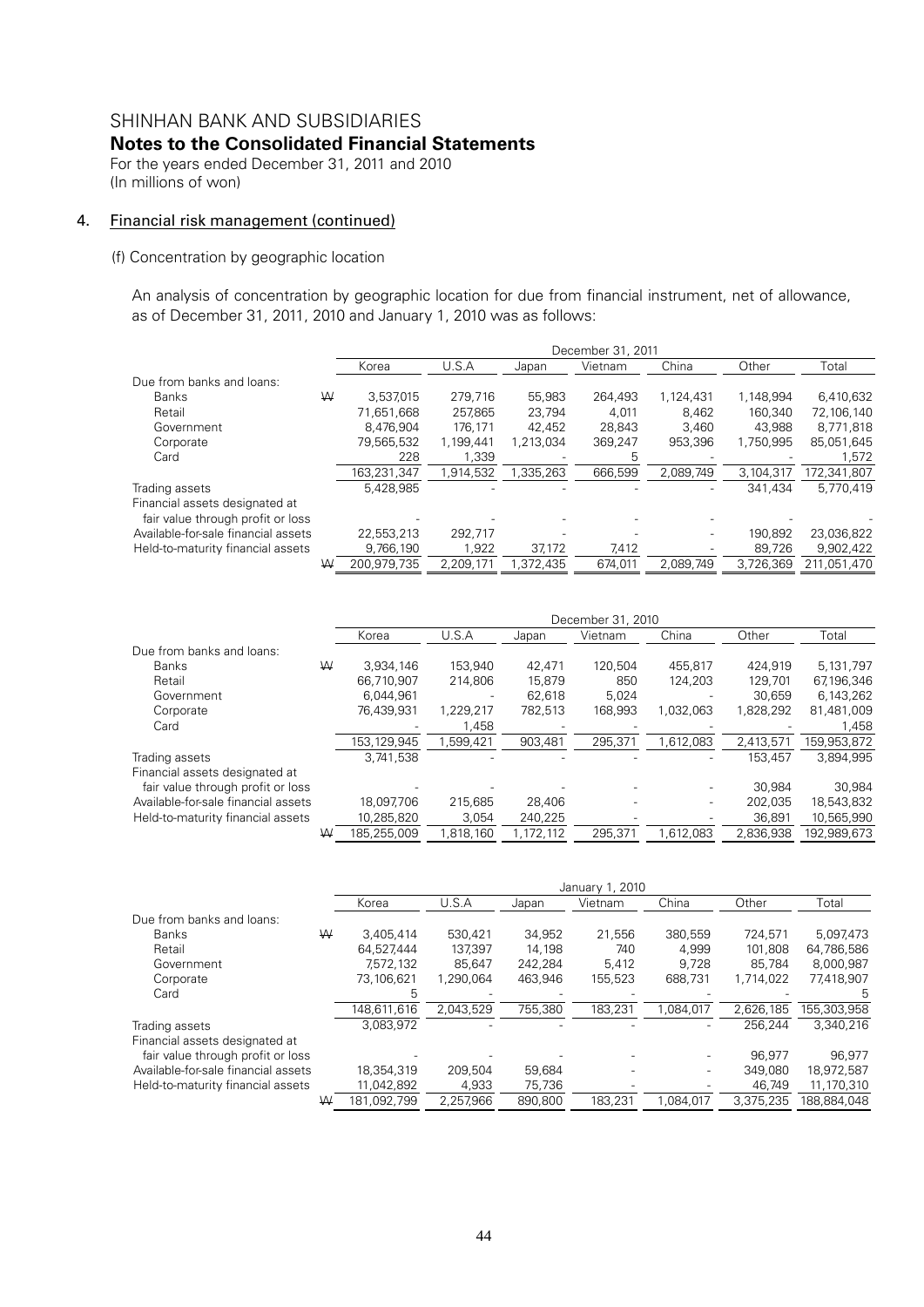(In millions of won)

## 4. Financial risk management (continued)

### (g) Concentration by industry sector

An analysis of concentration by industry sector of due from banks and loans, net of allowance, as of December 31, 2011, 2010 and January 1, 2010 was as follows:

|                                     |   |                      |            |             | December 31, 2011 |                          |                          |             |
|-------------------------------------|---|----------------------|------------|-------------|-------------------|--------------------------|--------------------------|-------------|
|                                     |   | Manu-<br>Finance and | Retail and | Real estate | Retail            |                          |                          |             |
|                                     |   | insurance            | facturing  | wholesale   | and service       | Other                    | customers                | Total       |
| Due from banks and loans:           |   |                      |            |             |                   |                          |                          |             |
| <b>Banks</b>                        | W | 4,885,723            |            |             | 505.686           | 1,019,223                | $\overline{\phantom{0}}$ | 6,410,632   |
| Retail                              |   |                      |            |             |                   | $\overline{\phantom{a}}$ | 72.106.140               | 72,106,140  |
| Government                          |   | 8,440,455            |            |             |                   | 331,363                  |                          | 8,771,818   |
| Corporate                           |   | 2,389,782            | 32,343,402 | 10,862,629  | 14.314.043        | 25.141.789               | $\overline{a}$           | 85,051,645  |
| Card                                |   |                      |            |             |                   |                          | 1,572                    | 1,572       |
|                                     |   | 15,715,960           | 32,343,402 | 10,862,629  | 14,819,729        | 26.492.375               | 72.107.712               | 172,341,807 |
| Trading assets                      |   | 3.233.614            | 649.120    | 278.863     | 894.454           | 714.368                  | $\overline{\phantom{0}}$ | 5.770.419   |
| Financial assets designated at      |   |                      |            |             |                   |                          |                          |             |
| fair value through profit or loss   |   |                      |            |             |                   |                          |                          |             |
| Available-for-sale financial assets |   | 15.691.622           | 804,518    | 163.933     | 670,480           | 5,706,269                |                          | 23,036,822  |
| Held-to-maturity financial assets   |   | 3,446,783            | 9,999      |             | 321,185           | 6,124,455                |                          | 9,902,422   |
|                                     | W | 38,087,979           | 33,807,039 | 11,305,425  | 16.705.848        | 39.037.467               | 72.107.712               | 211,051,470 |

|                                     |   |             |            |            | December 31, 2010 |              |                          |             |
|-------------------------------------|---|-------------|------------|------------|-------------------|--------------|--------------------------|-------------|
|                                     |   | Finance and | Manu-      | Retail and | Real estate       |              | Retail                   |             |
|                                     |   | insurance   | facturing  | wholesale  | and service       | Other        | customers                | Total       |
| Due from banks and loans:           |   |             |            |            |                   |              |                          |             |
| Banks                               | W | 3,137,437   | 19,996     |            | 1,015,665         | 958,699      |                          | 5,131,797   |
| Retail                              |   |             |            |            |                   |              | 67.196.346               | 67,196,346  |
| Government                          |   | 5,971,612   |            |            |                   | 171.650      |                          | 6.143.262   |
| Corporate                           |   | 3,267,202   | 30,257,690 | 10,209,167 | 13,631,738        | 24, 115, 212 | $\overline{\phantom{a}}$ | 81,481,009  |
| Card                                |   |             |            |            |                   |              | 1.458                    | 1,458       |
|                                     |   | 12,376,251  | 30,277,686 | 10,209,167 | 14,647,403        | 25,245,561   | 67,197,804               | 159,953,872 |
| Trading assets                      |   | 1.901.959   | 328.661    | 109.781    | 397.789           | 1.156.805    | $\overline{\phantom{a}}$ | 3.894.995   |
| Financial assets designated at      |   |             |            |            |                   |              |                          |             |
| fair value through profit or loss   |   |             |            |            |                   | 30.984       |                          | 30,984      |
| Available-for-sale financial assets |   | 10.444.091  | 690.158    | 142.282    | 534.905           | 6.732.396    |                          | 18,543,832  |
| Held-to-maturity financial assets   |   | 3,537,508   | 9,994      |            | 261,430           | 6,757,058    |                          | 10,565,990  |
|                                     | W | 28,259,809  | 31,306,499 | 10.461.230 | 15.841.527        | 39.922.804   | 67.197.804               | 192.989.673 |
|                                     |   |             |            |            |                   |              |                          |             |

|                                     |   | January 1, 2010 |            |            |             |            |                          |             |
|-------------------------------------|---|-----------------|------------|------------|-------------|------------|--------------------------|-------------|
|                                     |   | Finance and     | Manu-      | Retail and | Real estate |            | Retail                   |             |
|                                     |   | insurance       | facturing  | wholesale  | and service | Other      | customers                | Total       |
| Due from banks and loans:           |   |                 |            |            |             |            |                          |             |
| <b>Banks</b>                        | ₩ | 2,907,451       | 19,996     | 9,998      | 1,425,500   | 734.528    |                          | 5,097,473   |
| Retail                              |   |                 |            |            |             |            | 64,786,586               | 64,786,586  |
| Government                          |   | 7,253,562       |            |            |             | 747.425    | $\overline{a}$           | 8,000,987   |
| Corporate                           |   | 4.156.405       | 27.158.451 | 9,169,872  | 13.863.704  | 23.070.475 | ۰                        | 77,418,907  |
| Card                                |   |                 |            |            |             |            | 5                        | 5           |
|                                     |   | 14,317,418      | 27,178,447 | 9,179,870  | 15.289.204  | 24,552,428 | 64.786.591               | 155,303,958 |
| Trading assets                      |   | 2.509.370       | 189,108    | 29.882     | 9.964       | 601.892    | $\overline{a}$           | 3.340.216   |
| Financial assets designated at      |   |                 |            |            |             |            |                          |             |
| fair value through profit or loss   |   |                 |            |            |             | 96.977     |                          | 96.977      |
| Available-for-sale financial assets |   | 11,626,055      | 591,850    | 144.865    | 181.147     | 6,428,670  | $\overline{\phantom{0}}$ | 18,972,587  |
| Held-to-maturity financial assets   |   | 4,804,355       | 9,989      |            | 233,710     | 6,122,256  | $\overline{a}$           | 11,170,310  |
|                                     | W | 33.257.198      | 27.969.394 | 9.354.617  | 15.714.025  | 37.802.223 | 64.786.591               | 188.884.048 |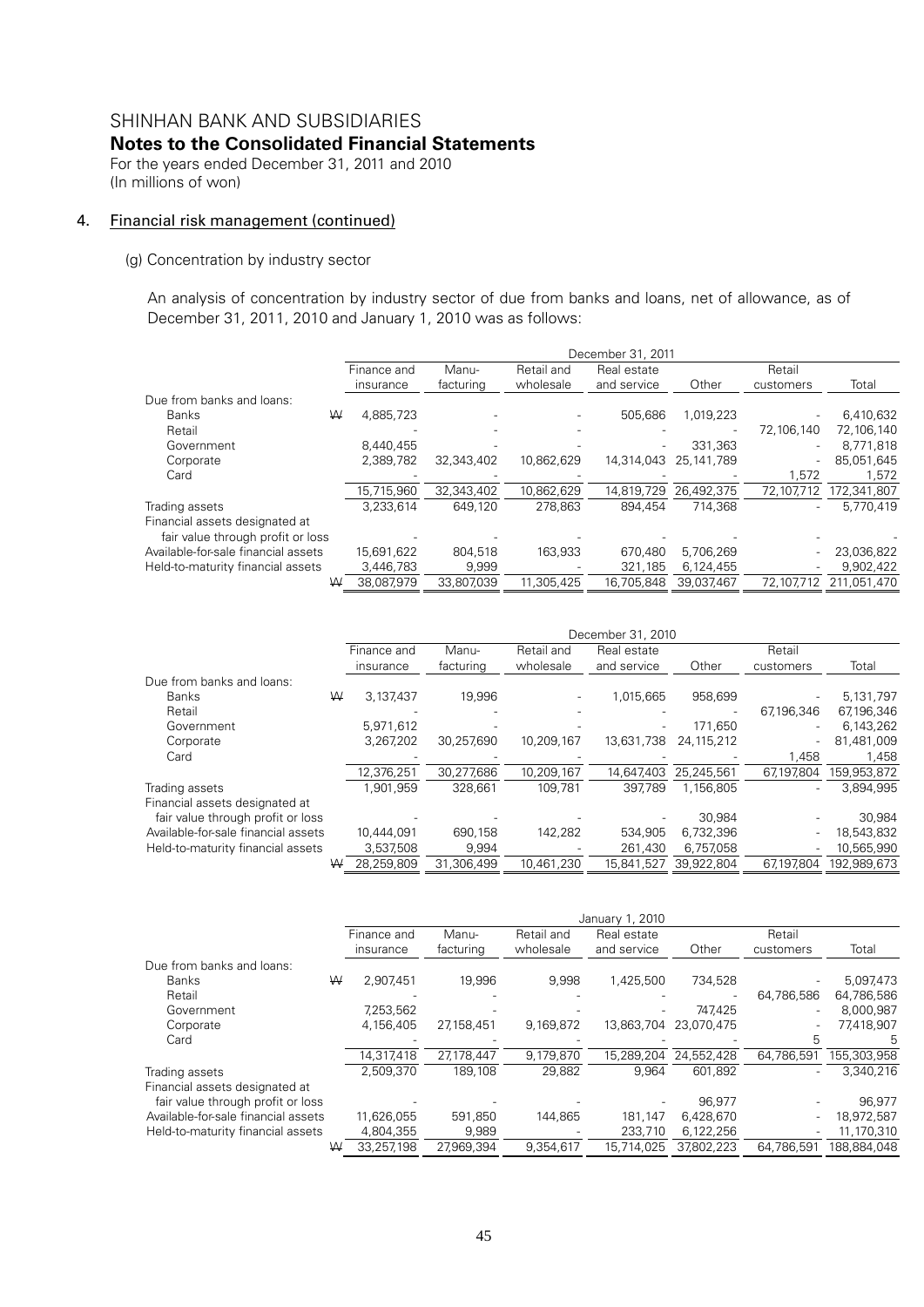For the years ended December 31, 2011 and 2010

## 4. Financial risk management (continued)

### 4-2. Market risk

Market risk is the risk that changes in market price, such as interest rates, equity prices, and foreign exchange rates etc, will affect the Group's income. Trading position is exposed to the risk, such as interest rates, equity prices, and foreign exchange rates, etc, and non-trading position is mostly exposed to interest rates. The Group classifies exposures to market risk into either trading or non-trading position.

Overall authority for market risk is vested in the Group's Asset & Liability Management Committee ("ALM Committee"). The Risk Management Department is responsible for the development of detailed risk management policies which are subject to review and approval by the ALM Committee and for the day-today review of their implementation. The ALM Committee also sets Value at Risk (VaR) limit, damage limit, sensitivity limit, investment limits, position limits, and stress damage limits of each department and desk. The Risk Management Department monitors operation departments and reports regularly to the ALM Committee and the Risk Management Committee.

Before a new product from each business unit becomes effective, the Group is required to perform an objective analysis of the risk evaluation and examination of fair value evaluation method from the Risk Management Department or Fair Value Evaluation Committee. The Derivative and Structured Product Risk Review Committee reviews the related risk exposure and investment limit.

(a) Market risk management of trading positions

Trading position includes securities, foreign exchange position, and derivatives which are traded for profits.

Trading data of foreign exchange, stocks, bonds and derivatives from trading positions are tracked and daily risk limits are systematically monitored based on the Group's risk management parameters. Statistical analysis complements the above risk management process and stress testing is performed regularly in order to manage the impact and loss of rapid economic changes. These risk management processes enable the Group to manage the scale of potential losses within a certain range when a crisis occurs.

i) Measurement method on market risk arising from trading position

The principal tool used to measure and control market risk exposure within the Group's trading position is VaR. The VaR of a trading position is the estimated loss that will arise on the portfolio over a specified period of time (ten days holding period) from an adverse market movement with a specified probability (confidence level). The Group measures market risk based on 99% confidence interval by using a historical simulation of VaR method theory.

VaR is a commonly used market risk management technique. However, VaR estimates possible losses over a certain period at a particular confidence level using the historical market movement data. The use of historical market movement data as a basis for determining the possible range of future outcome may not always cover all possible scenarios, especially those of an exceptional nature. VaR models assume that a holding period of generally one to ten days is sufficient prior to liquidating the underlying positions, but this may not be the case for certain highly illiquid assets or in situations in which there is severe general market illiquidity.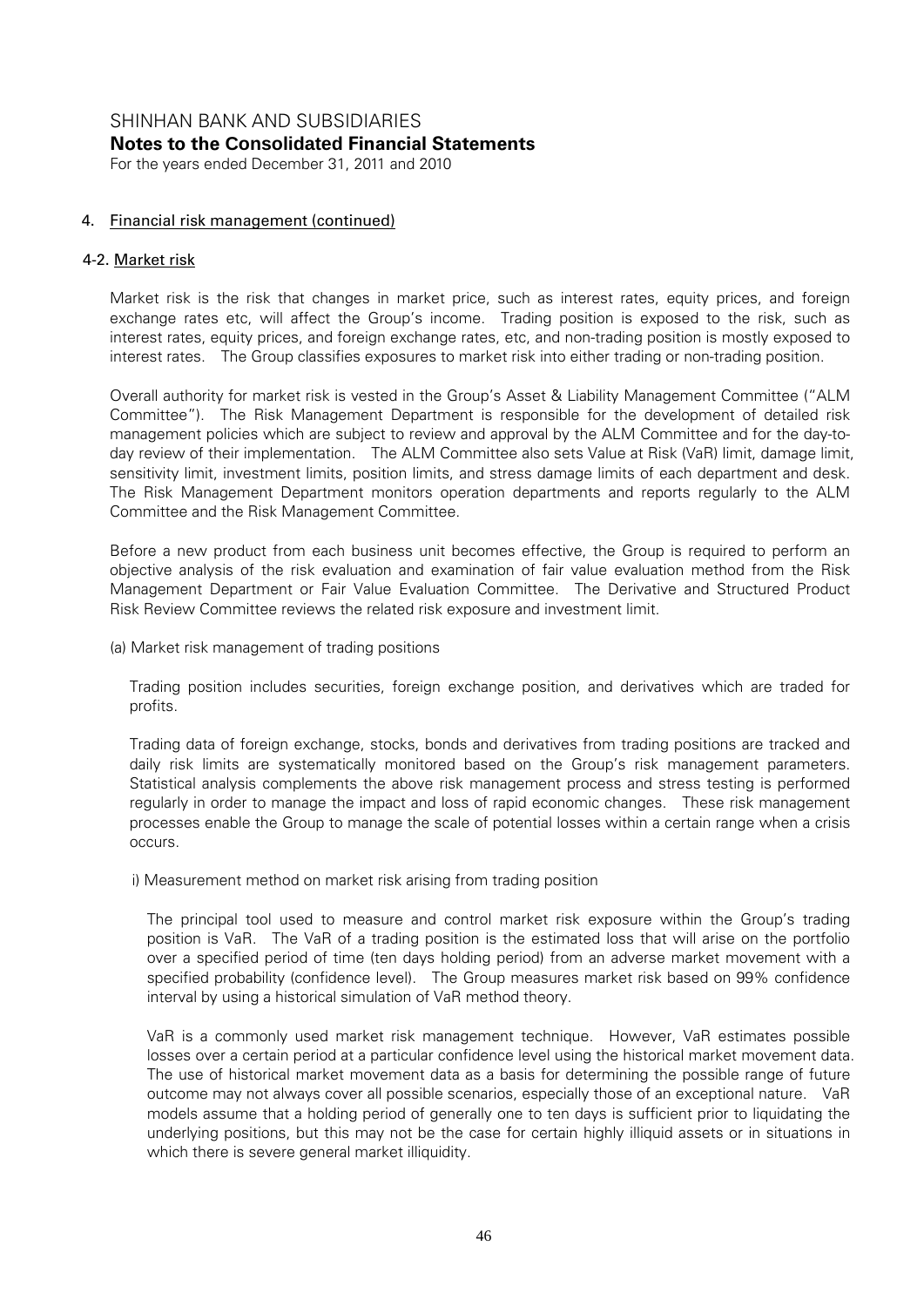### 4. Financial risk management (continued)

(a) Market risk management of trading positions (continued)

The Group directly applies the historical changes in interest rates, equity prices, and foreign exchange rates to current position. The actual outputs are regularly monitored by testing the effectiveness of assumptions, measurements and parameter. The application of this method does not prevent loss from larger market's movements that exceed the acceptable parameter.

VaR limit related to the operation of trading and non-trading portfolio is determined by management annually. VaR is measured at least daily and more regularly for more actively traded portfolios. The quality of VaR model is monitored consistently by examining the VaR results related to trading book.

#### ii) VaR of trading position

An analysis of trading position VaR for the years ended December 31, 2011 and 2010, was as follows:

|                          |   |           |           | 2011           |                |
|--------------------------|---|-----------|-----------|----------------|----------------|
|                          |   | Average   | Maximum   | <b>Minimum</b> | At December 31 |
| Interest rate risk       | W | 24,791    | 37.239    | 19,646         | 23,275         |
| Equity risk              |   | 14,566    | 24,581    | 6,433          | 16.534         |
| Foreign currency risk(*) |   | 44,582    | 77,103    | 10.370         | 66,920         |
| Volatility risk          |   | 370       | 850       | 70             | 237            |
| Covariance               |   | (41, 847) | (73, 845) | (6, 202)       | (43,999)       |
|                          | W | 42.462    | 65.928    | 30,317         | 62.967         |

|                          |   | 2010     |          |                |                |  |  |  |  |
|--------------------------|---|----------|----------|----------------|----------------|--|--|--|--|
|                          |   | Average  | Maximum  | <b>Minimum</b> | At December 31 |  |  |  |  |
| Interest rate risk       | W | 26,503   | 44.391   | 13,305         | 33,572         |  |  |  |  |
| Equity risk              |   | 9,709    | 16,658   | 6,607          | 11,430         |  |  |  |  |
| Foreign currency risk(*) |   | 66,697   | 121,427  | 45,815         | 46,136         |  |  |  |  |
| Volatility risk          |   | 458      | 781      | 212            | 497            |  |  |  |  |
| Covariance               |   | (38,899) | (75,645) | (25, 712)      | (51, 408)      |  |  |  |  |
|                          | W | 64,468   | 107,612  | 40.227         | 40,227         |  |  |  |  |

(\*) The Group measured foreign currency risk arising from trading position and non-trading position.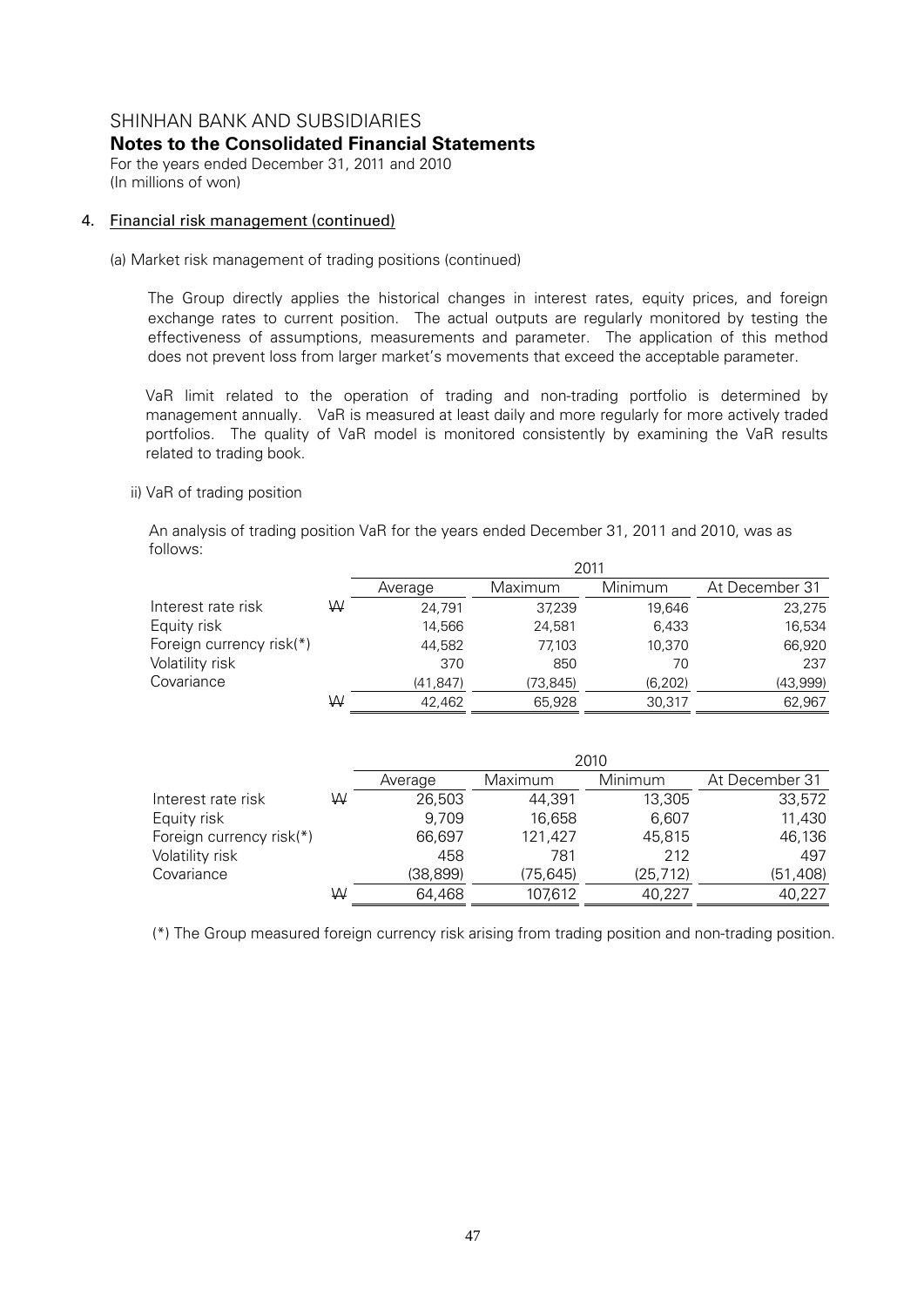#### 4. Financial risk management (continued)

(b) Market risk management from non-trading position

The most critical market risk that arises in non-trading position is the interest rate risk. Accordingly, the Group measures and manages market risk for non-trading position by taking into account effects of interest rate changes on both its net asset value and income. Interest rate risk is the risk of loss from fluctuations in the future cash flows or fair values of financial instruments because of a change in market interest rates.

Interest rate risk is managed principally through monitoring interest rate gaps and by having preapproved limits for repricing bands. The ALM Committee is the monitoring body for compliance with these limits including establishing policies and setting the limits and is assisted by the Risk Management Department in its day-to-day monitoring activities.

i) Measurement method on market risk arising from non-trading position

The Bank measures and manages interest rate risk by using various analyses such as interest rate gap, duration gap, and NII simulation of each scenario through the ALM system (OFSA). The Bank also monitors interest rate VaR, earnings at risk ("EaR"), and gap rate of interest rate by setting the limits on a monthly basis.

The Group measures interest rate VaR by using standard modified duration and interest rate volatility, and interest rate EaR by using impact period by maturity period and interest rate volatility based on a standard methodology provided by Bank for International Settlements ("BIS").

ii) Interest rate VaR and EaR for non-trading positions

Interest rate VaR and EaR for non-trading positions which was measured by the standard methodology provided by BIS as of December 31, 2011, 2010 and January 1, 2010 were as follows:

|          | December 31, 2011 | December 31, 2010 | January 1, 2010 |
|----------|-------------------|-------------------|-----------------|
| VaR<br>W | 561.088           | 475.925           | 454.872         |
| EaR      | 262,405           | 300.789           | 281.608         |

#### (c) Foreign exchange risk

The Group manages foreign currency risk based on general positions which includes all spot and future foreign currency positions, etc. The ALM Committee oversees the Group's foreign exchange exposure for both trading and non-trading activities by establishing limits for the net foreign currencies open position. The Group's foreign exchange position is centralized at the FX & Derivatives Department. Dealers in the FX & Derivatives Department manage the Group's overall position within the set limits through spot trading, forward contracts, currency options, futures and swaps and foreign exchange swaps. The Group sets a limit for net open positions by currency, and the limits for currencies other than the U.S. dollar and Japanese yen are set in order to minimize other foreign exchange trading.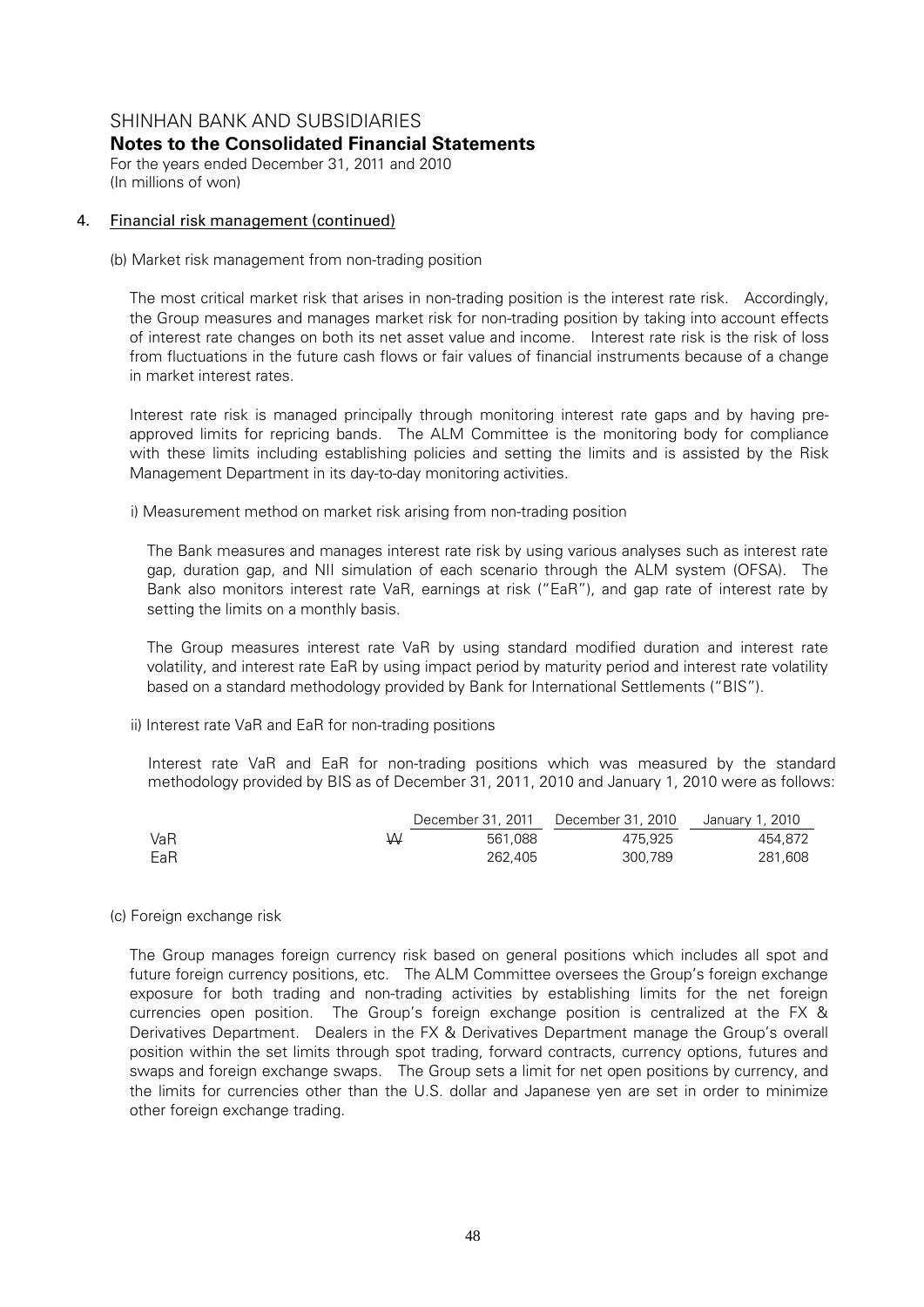(In millions of won)

# 4. Financial risk management (continued)

(c) Foreign exchange risk (continued)

Foreign currencies denominated assets and liabilities as of December 31, 2011, 2010 and January 1, 2010 were as follows:

|                                                    |   | December 31, 2011 |            |            |            |           |            |  |  |
|----------------------------------------------------|---|-------------------|------------|------------|------------|-----------|------------|--|--|
|                                                    |   | <b>USD</b>        | <b>JPY</b> | <b>EUR</b> | <b>CNY</b> | Other     | Total      |  |  |
| <b>Assets</b>                                      |   |                   |            |            |            |           |            |  |  |
| Cash and due from banks                            | W | 1,205,682         | 935,555    | 136,189    | 777,916    | 749,176   | 3,804,518  |  |  |
| Trading assets                                     |   |                   |            |            |            | 341,434   | 341,434    |  |  |
| Derivative assets                                  |   | 299,152           | 2,035      | 8,679      |            | 738       | 310,604    |  |  |
| Loans                                              |   | 12,143,069        | 4,988,219  | 1,301,212  | 1,193,620  | 1,857,358 | 21,483,478 |  |  |
| Available-for-sale financial                       |   |                   |            |            |            |           |            |  |  |
| assets                                             |   | 1,084,488         | 48,492     | 136        |            | 66,267    | 1,199,383  |  |  |
| Held-to-maturity financial                         |   |                   |            |            |            |           |            |  |  |
| assets                                             |   | 3,725             | 400,474    |            |            | 50,780    | 454,979    |  |  |
| Other financial assets                             |   | 788,171           | 126,584    | 132,270    | 33,760     | 144,397   | 1,225,182  |  |  |
|                                                    | W | 15,524,287        | 6,501,359  | 1,578,486  | 2,005,296  | 3,210,150 | 28,819,578 |  |  |
|                                                    |   |                   |            |            |            |           |            |  |  |
| <b>Liabilities</b>                                 |   |                   |            |            |            |           |            |  |  |
| Deposits                                           | W | 4,033,453         | 5,914,166  | 463,213    | 1,391,878  | 1,227,444 | 13,030,154 |  |  |
| Trading liabilities                                |   |                   |            |            |            | 414,088   | 414,088    |  |  |
| Derivative liabilities                             |   | 170,992           | 3,404      | 244        |            | 116       | 174,756    |  |  |
| <b>Borrowings</b>                                  |   | 7,401,491         | 727,406    | 939,682    | 37,674     | 427,544   | 9,533,797  |  |  |
| Debt securities issued                             |   | 2,925,854         |            |            |            | 375,385   | 3,301,239  |  |  |
| Other financial liabilities                        |   | 861,650           | 258,847    | 153,589    | 99,340     | 230,574   | 1,604,000  |  |  |
|                                                    | W | 15,393,440        | 6,903,823  | 1,556,728  | 1,528,892  | 2,675,151 | 28,058,034 |  |  |
|                                                    |   |                   |            |            |            |           |            |  |  |
| Net assets (liabilities)<br>Off-balance derivative | W | 130,847           | (402, 464) | 21,758     | 476,404    | 534,999   | 761,544    |  |  |
| exposure                                           |   | 1,120,186         | 220,077    | 138,379    | (11, 561)  | 88,917    | 1,555,998  |  |  |
| Net position                                       | W | 1,251,033         | (182, 387) | 160,137    | 464,843    | 623,916   | 2,317,542  |  |  |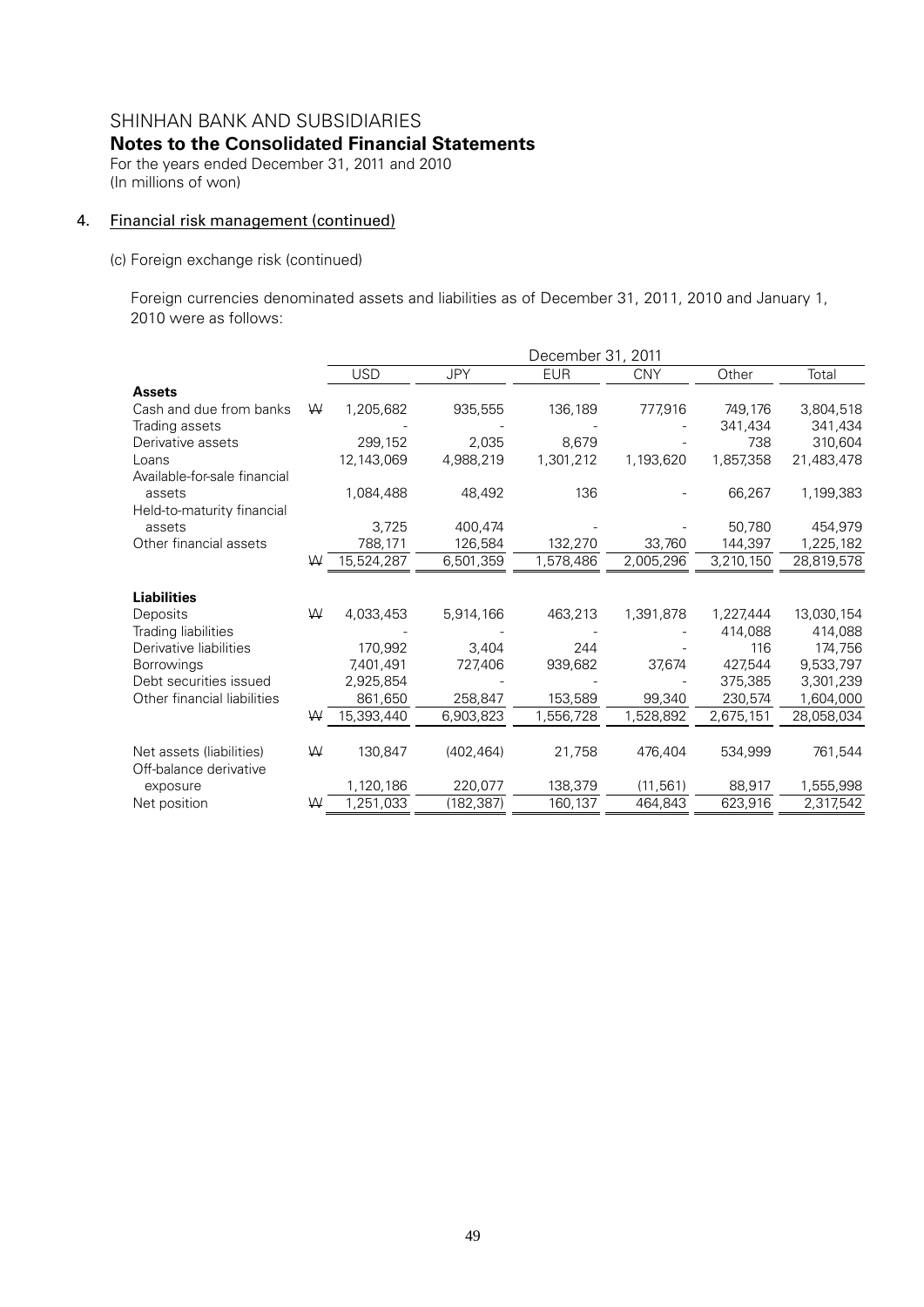# SHINHAN BANK AND SUBSIDIARIES

## **Notes to the Consolidated Financial Statements**

For the years ended December 31, 2011 and 2010 (In millions of won)

# 4. Financial risk management (continued)

(c) Foreign exchange risk (continued)

|                              |   | December 31, 2010 |            |            |            |            |              |  |
|------------------------------|---|-------------------|------------|------------|------------|------------|--------------|--|
|                              |   | <b>USD</b>        | <b>JPY</b> | <b>EUR</b> | <b>CNY</b> | Other      | Total        |  |
| <b>Assets</b>                |   |                   |            |            |            |            |              |  |
| Cash and due from banks      | W | 1,090,238         | 606,264    | 119,891    | 382,528    | 471,411    | 2,670,332    |  |
| Trading assets               |   |                   |            |            |            | 153,457    | 153,457      |  |
| Financial assets designated  |   |                   |            |            |            |            |              |  |
| at fair value through profit |   |                   |            |            |            |            |              |  |
| or loss                      |   | 30,984            |            |            |            |            | 30,984       |  |
| Derivative assets            |   | 237,551           | 2,714      | 7,401      |            | 317        | 247,983      |  |
| Loans                        |   | 10,747,148        | 4,627,663  | 1,053,247  | 1,418,446  | 1,308,845  | 19, 155, 349 |  |
| Available-for-sale financial |   |                   |            |            |            |            |              |  |
| assets                       |   | 1,190,333         | 65,209     | 138        |            | 49,294     | 1,304,974    |  |
| Held-to-maturity financial   |   |                   |            |            |            |            |              |  |
| assets                       |   | 3,054             | 240,225    | 9,108      |            | 27,277     | 279,664      |  |
| Other financial assets       |   | 473,703           | 177,249    | 63,715     | 21,474     | 105,790    | 841,931      |  |
|                              | W | 13,773,011        | 5,719,324  | 1,253,500  | 1,822,448  | 2,116,391  | 24,684,674   |  |
|                              |   |                   |            |            |            |            |              |  |
| <b>Liabilities</b>           |   |                   |            |            |            |            |              |  |
| Deposits                     | ₩ | 4,050,003         | 5,206,532  | 333,228    | 1,129,741  | 583,119    | 11,302,623   |  |
| <b>Trading liabilities</b>   |   |                   |            |            |            | 198,619    | 198,619      |  |
| Derivative liabilities       |   | 253,459           | 1.673      | 3,122      |            | 283        | 258,537      |  |
| <b>Borrowings</b>            |   | 5,857,897         | 847,927    | 1,000,633  | 103,168    | 128,174    | 7,937,799    |  |
| Debt securities issued       |   | 2,854,783         |            |            |            | 346,123    | 3,200,906    |  |
| Other financial liabilities  |   | 996,612           | 158,029    | 66,509     | 130,376    | 67,308     | 1,418,834    |  |
|                              | ₩ | 14,012,754        | 6,214,161  | 1,403,492  | 1,363,285  | 1,323,626  | 24,317,318   |  |
| Net assets (liabilities)     | ₩ | (239, 743)        | (494, 837) | (149, 992) | 459,163    | 792,765    | 367,356      |  |
| Off-balance derivative       |   |                   |            |            |            |            |              |  |
| exposure                     |   | 1,450,504         | 438,133    | 101,109    |            | (470, 628) | 1,519,118    |  |
| Net position                 | ₩ | 1,210,761         | (56, 704)  | (48, 883)  | 459,163    | 322,137    | 1,886,474    |  |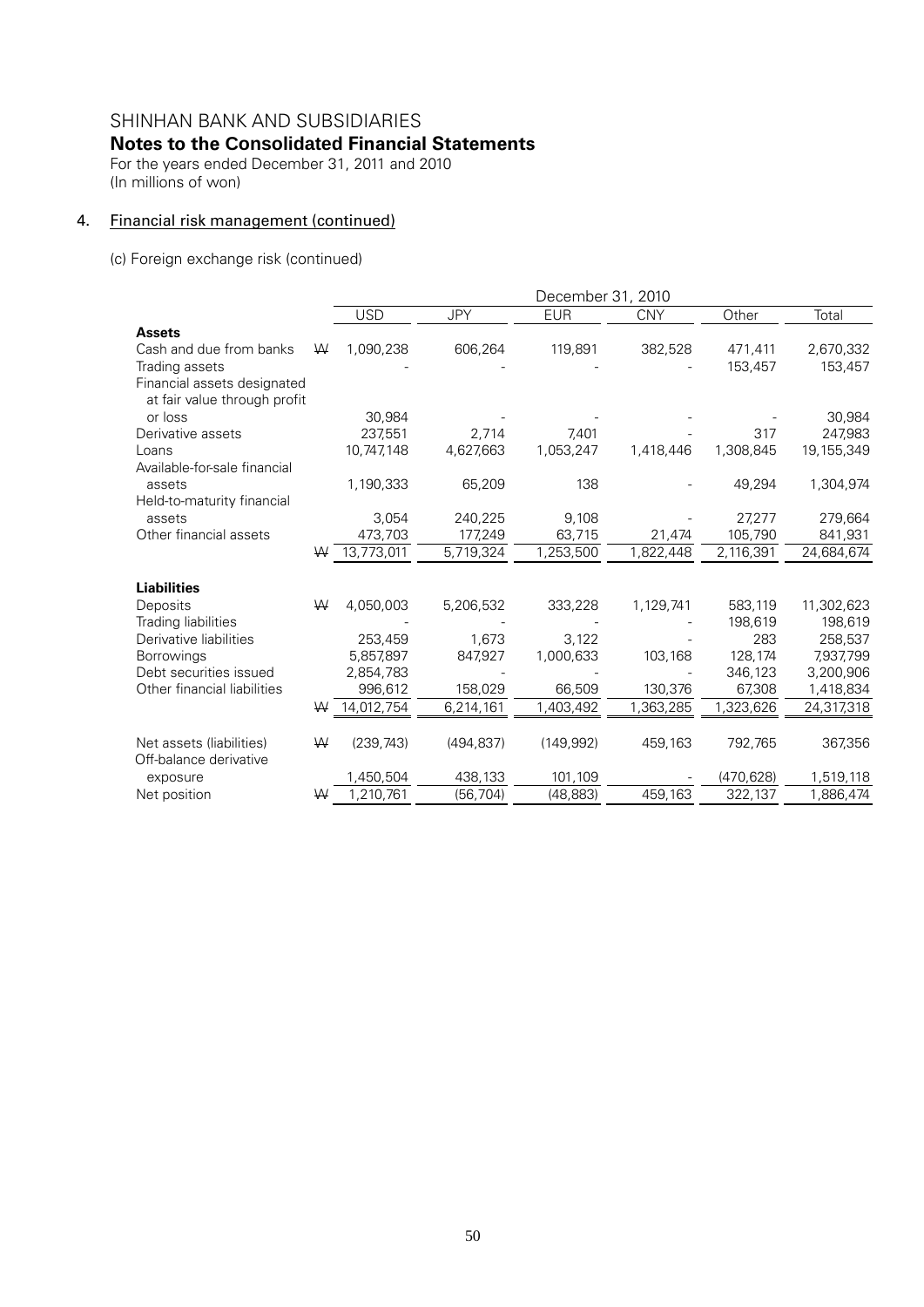# SHINHAN BANK AND SUBSIDIARIES

# **Notes to the Consolidated Financial Statements**

For the years ended December 31, 2011 and 2010 (In millions of won)

# 4. Financial risk management (continued)

(c) Foreign exchange risk (continued)

|                                                             |   |            | January 1, 2010 |            |            |           |            |  |  |
|-------------------------------------------------------------|---|------------|-----------------|------------|------------|-----------|------------|--|--|
|                                                             |   | <b>USD</b> | <b>JPY</b>      | <b>EUR</b> | <b>CNY</b> | Other     | Total      |  |  |
| <b>Assets</b>                                               |   |            |                 |            |            |           |            |  |  |
| Cash and due from banks                                     | W | 1,554,906  | 586,177         | 207,279    | 423,197    | 278,256   | 3,049,815  |  |  |
| Trading assets                                              |   |            |                 |            |            | 256,244   | 256,244    |  |  |
| Financial assets designated<br>at fair value through profit |   |            |                 |            |            |           |            |  |  |
| or loss                                                     |   | 96,977     |                 |            |            |           | 96,977     |  |  |
| Derivative assets                                           |   | 163,196    | 4               | 13,551     |            | 125       | 176,876    |  |  |
| Loans                                                       |   | 9,876,112  | 3,616,674       | 754,997    | 1,016,686  | 1,043,732 | 16,308,201 |  |  |
| Available-for-sale financial                                |   |            |                 |            |            |           |            |  |  |
| assets                                                      |   | 1,424,678  | 108,608         |            |            | 37,265    | 1,570,551  |  |  |
| Held-to-maturity financial                                  |   |            |                 |            |            |           |            |  |  |
| assets                                                      |   | 4,966      | 75,736          | 27,361     |            | 19,388    | 127,451    |  |  |
| Other financial assets                                      |   | 1,068,181  | 110,398         | 15,540     | 7,147      | 41,232    | 1,242,498  |  |  |
|                                                             | W | 14,189,016 | 4,497,597       | 1,018,728  | 1,447,030  | 1,676,242 | 22,828,613 |  |  |
| <b>Liabilities</b>                                          |   |            |                 |            |            |           |            |  |  |
| Deposits                                                    | W | 5,210,212  | 4,376,846       | 290,069    | 931,398    | 468,855   | 11,277,380 |  |  |
| Trading liabilities                                         |   |            |                 |            |            | 318,969   | 318,969    |  |  |
| Derivative liabilities                                      |   | 448,586    | 8,420           | 10,200     |            | 112       | 467,318    |  |  |
| Borrowings                                                  |   | 4,510,935  | 1,082,503       | 448,873    | 38,545     | 123,222   | 6,204,078  |  |  |
| Debt securities issued                                      |   | 2,654,311  |                 |            |            | 575,743   | 3,230,054  |  |  |
| Other financial liabilities                                 |   | 943,296    | 274,233         | 46,077     | 9,363      | 33,123    | 1,306,092  |  |  |
|                                                             | W | 13,767,340 | 5,742,002       | 795,219    | 979,306    | 1,520,024 | 22,803,891 |  |  |
|                                                             |   |            |                 |            |            |           |            |  |  |
| Net assets (liabilities)<br>Off-balance derivative          | W | 421,676    | (1, 244, 405)   | 223,509    | 467,724    | 156,218   | 24,722     |  |  |
| exposure                                                    |   | 1,133,160  | 1,207,022       | (205, 631) |            | 169,659   | 2,304,210  |  |  |
| Net position                                                | W | 1,554,836  | (37, 383)       | 17,878     | 467,724    | 325,877   | 2,328,932  |  |  |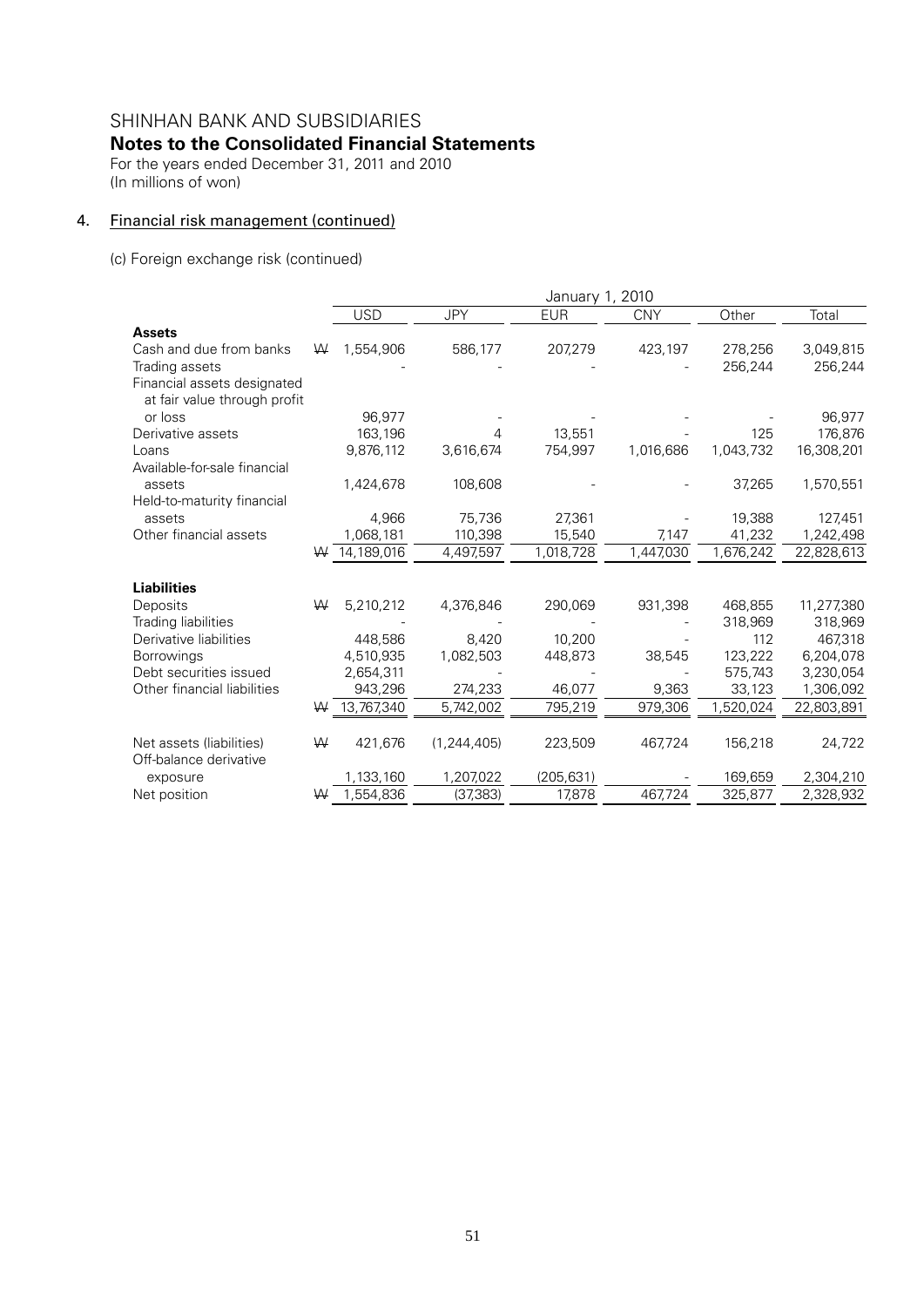For the years ended December 31, 2011 and 2010

### 4. Financial risk management (continued)

### 4-3. Liquidity risk

Liquidity risk is the risk that the Group will encounter difficulty in meeting obligations associated with its financial liabilities that are settled by delivering cash or another financial asset. The ALM Committee is responsible for establishing policies and setting the limits related to liquidity risk management. The Risk Management Department evaluates and manages the Group's overall liquidity risk and monitors compliance of all operating subsidiaries and foreign branches with limits on a daily basis.

The Group applies the following basic principles for liquidity risk management:

- raise funding in sufficient amounts at the optimal time and reasonable costs;
- maintain risk at appropriate levels and preemptively manage them through a prescribed risk limit system and an early warning signal detection system;
- secure stable sources of revenue and minimize actual losses by implementing an effective assetliability management system based on diversified sources of funding with varying maturities;
- monitor and manage daily and intra-daily liquidity positions and risk exposures as to timely payment and settlement of financial obligations due under both normal and crisis situations;
- conduct periodic contingency analysis in anticipation of any potential liquidity crisis and establish and implement emergency plans in case of a crisis actually happening; and
- consider liquidity-related costs, benefits of and risks in determining the pricing of our products and services, employee performance evaluations and approval of launching of new products and services.

The Group manages its liquidity risk within the limits set on won and foreign currency by using various analysis methods such as liquidity gap, real liquidity gap and loan-deposit ratio through the ALM system and various indices including risk limits, early warning index, and monitoring index.

The following table presents the Group's cash flows of financial assets and financial liabilities. The amounts disclosed in the table are the contractual undiscounted cash flows. Since the effect of the discount is not important for the balance with the maturities of less than 12 months, the amount is the same as the book value.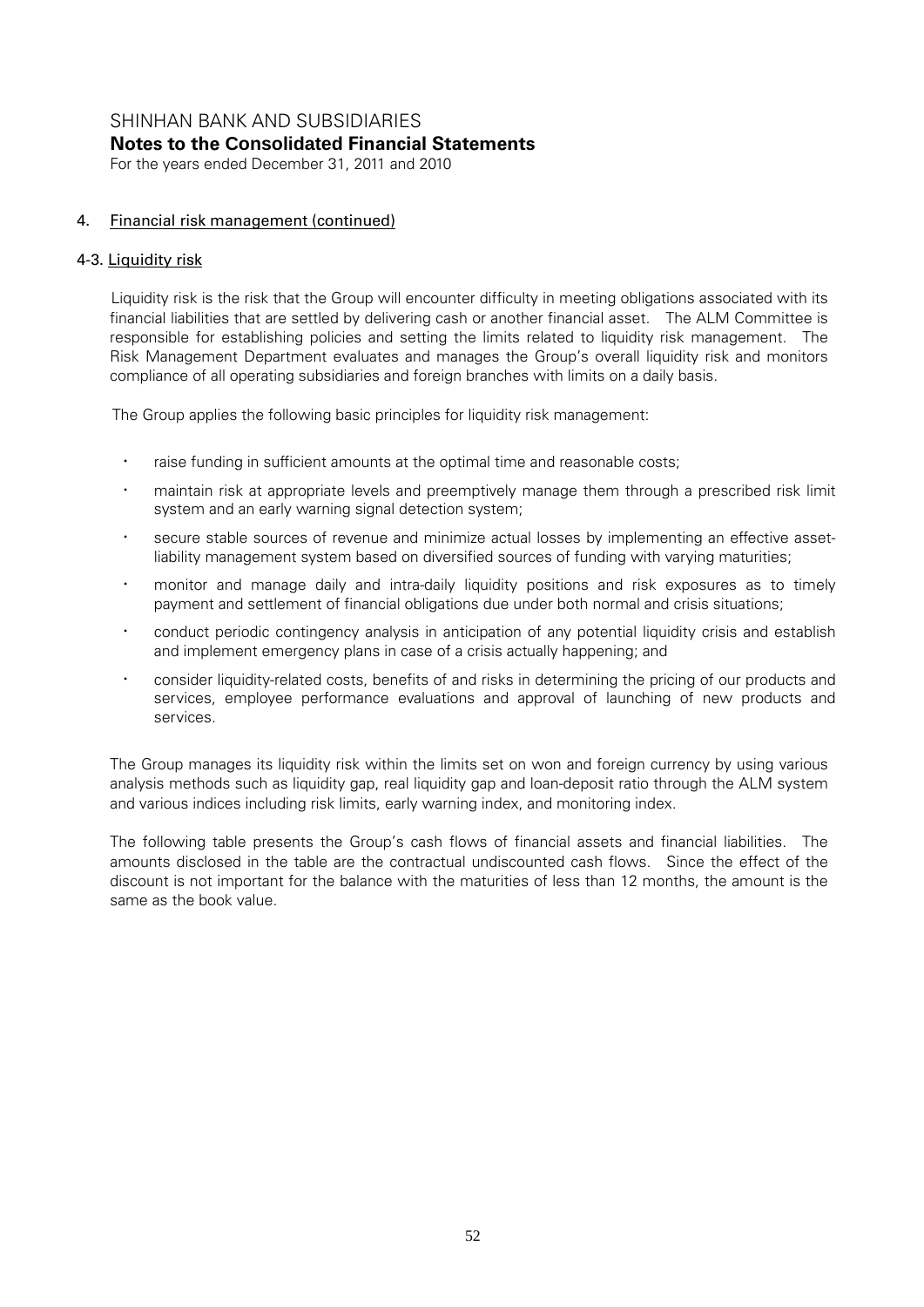(In million of won)

## 4. Financial risk management (continued)

### (a) Contractual maturities for financial instruments

Contractual maturities for financial assets and financial liabilities as of December 31, 2011, 2010 and January 1, 2010 were as follows:

|                              |   |              |            |            | December 31, 2011 |            |            |             |
|------------------------------|---|--------------|------------|------------|-------------------|------------|------------|-------------|
|                              |   | Less than    | $1 - 3$    | $3 - 6$    | 6 months $\sim$   | 1~5 years  | More than  |             |
|                              |   | 1 month      | months     | months     | 1 year            |            | 5 years    | Total       |
| Assets                       |   |              |            |            |                   |            |            |             |
| Cash and due from banks      | W | 8,759,834    | 547,682    | 1,139,841  | 238,371           | 175,236    |            | 10,860,964  |
| Trading assets               |   | 6,764,341    |            |            |                   |            |            | 6,764,341   |
| Derivative assets            |   | 2,102,577    | 456,655    | 69,226     | 133,586           | 1,102,694  | 1,180,302  | 5,045,040   |
| Loans                        |   | 17,091,391   | 23,974,435 | 28,636,972 | 39,236,994        | 40,898,253 | 41,807,146 | 191,645,191 |
| Available-for-sale financial |   |              |            |            |                   |            |            |             |
| assets                       |   | 24,980,134   |            |            |                   |            | 1,745,549  | 26,725,683  |
| Held-to-maturity financial   |   |              |            |            |                   |            |            |             |
| assets                       |   | 191,943      | 636,788    | 362,830    | 1,451,865         | 7,187,731  | 1,698,543  | 11,529,700  |
| Other financial assets       |   | 2,569,773    |            |            |                   | 3,093,731  |            | 5,663,504   |
|                              |   | W 62.459.993 | 25,615,560 | 30,208,869 | 41,060,816        | 52,457,645 | 46,431,540 | 258,234,423 |
| <b>Liabilities</b>           |   |              |            |            |                   |            |            |             |
| Deposits                     | W | 73,844,050   | 14,800,361 | 14,353,154 | 54,118,161        | 10,541,250 | 1,756,012  | 169,412,988 |
| Trading liabilities          |   | 602,592      |            |            |                   |            |            | 602,592     |
| Derivative liabilities       |   | 1,706,342    | 75,604     | 71,761     | 132,975           | 777,517    | 543,004    | 3,307,203   |
| <b>Borrowings</b>            |   | 3,292,841    | 3,282,633  | 2,059,352  | 1,644,932         | 2,774,294  | 691,306    | 13,745,358  |
| Debt securities issued       |   | 656,185      | 753,733    | 2,230,726  | 3,633,712         | 11,091,849 | 4,513,042  | 22,879,247  |
| Other financial liabilities  |   | 10,827,897   |            |            |                   | 129,075    |            | 10,956,972  |
|                              |   | W 90.929.907 | 18,912,331 | 18,714,993 | 59,529,780        | 25,313,985 | 7,503,364  | 220,904,360 |

|                                              |   |              |            |            | December 31, 2010 |               |            |               |
|----------------------------------------------|---|--------------|------------|------------|-------------------|---------------|------------|---------------|
|                                              |   | Less than 1  | $1 - 3$    | $3 - 6$    | 6 months $\sim$   |               | More than  |               |
|                                              |   | month        | months     | months     | 1 year            | $1 - 5$ years | 5 years    | Total         |
| <b>Assets</b>                                |   |              |            |            |                   |               |            |               |
| Cash and due from banks $W$                  |   | 7,702,132    | 542,728    | 370,465    | 22,389            | 64,578        |            | 8,702,292     |
| Trading assets                               |   | 3,968,743    |            |            |                   |               |            | 3,968,743     |
| Financial assets<br>designated at fair value |   |              |            |            |                   |               |            |               |
| through profit or loss                       |   | 30,984       |            |            |                   |               |            | 30,984        |
| Derivative assets                            |   | 3,603,785    | 261,375    | 56,069     | 90,716            | 1,475,629     | 785,986    | 6,273,560     |
| Loans                                        |   | 17,657,085   | 23,505,529 | 26,205,599 | 38,374,154        | 38, 154, 189  | 32,293,342 | 176, 189, 898 |
| Available-for-sale financial                 |   |              |            |            |                   |               |            |               |
| assets                                       |   | 22, 195, 291 |            |            |                   |               | 2,387,298  | 24,582,589    |
| Held-to-maturity financial                   |   |              |            |            |                   |               |            |               |
| assets                                       |   | 105,642      | 260,709    | 375,103    | 1,247,608         | 8,681,313     | 1,841,933  | 12,512,308    |
| Other financial assets                       |   | 2,363,391    |            |            |                   | 2,449,932     |            | 4,813,323     |
|                                              | W | 57,627,053   | 24,570,341 | 27,007,236 | 39,734,867        | 50,825,641    | 37,308,559 | 237,073,697   |
| <b>Liabilities</b>                           |   |              |            |            |                   |               |            |               |
| Deposits                                     | W | 66,703,482   | 11,854,545 | 12,138,932 | 51,476,152        | 7,829,172     | 1,113,654  | 151, 115, 937 |
| Trading liabilities                          |   | 502,350      |            |            |                   |               |            | 502,350       |
| Derivative liabilities                       |   | 3,299,261    | 136,602    | 29,303     | 47,411            | 667,775       | 403,860    | 4,584,212     |
| <b>Borrowings</b>                            |   | 3,928,531    | 1,900,929  | 2,295,596  | 1,658,822         | 1,871,201     | 903,836    | 12,558,915    |
| Debt securities issued                       |   | 463,780      | 1,316,185  | 1,413,922  | 4,464,764         | 12,169,568    | 3,856,545  | 23,684,764    |
| Other financial liabilities                  |   | 10,496,801   |            |            |                   | 121,642       |            | 10,618,443    |
|                                              |   | W 85,394,205 | 15,208,261 | 15,877,753 | 57,647,149        | 22,659,358    | 6,277,895  | 203,064,621   |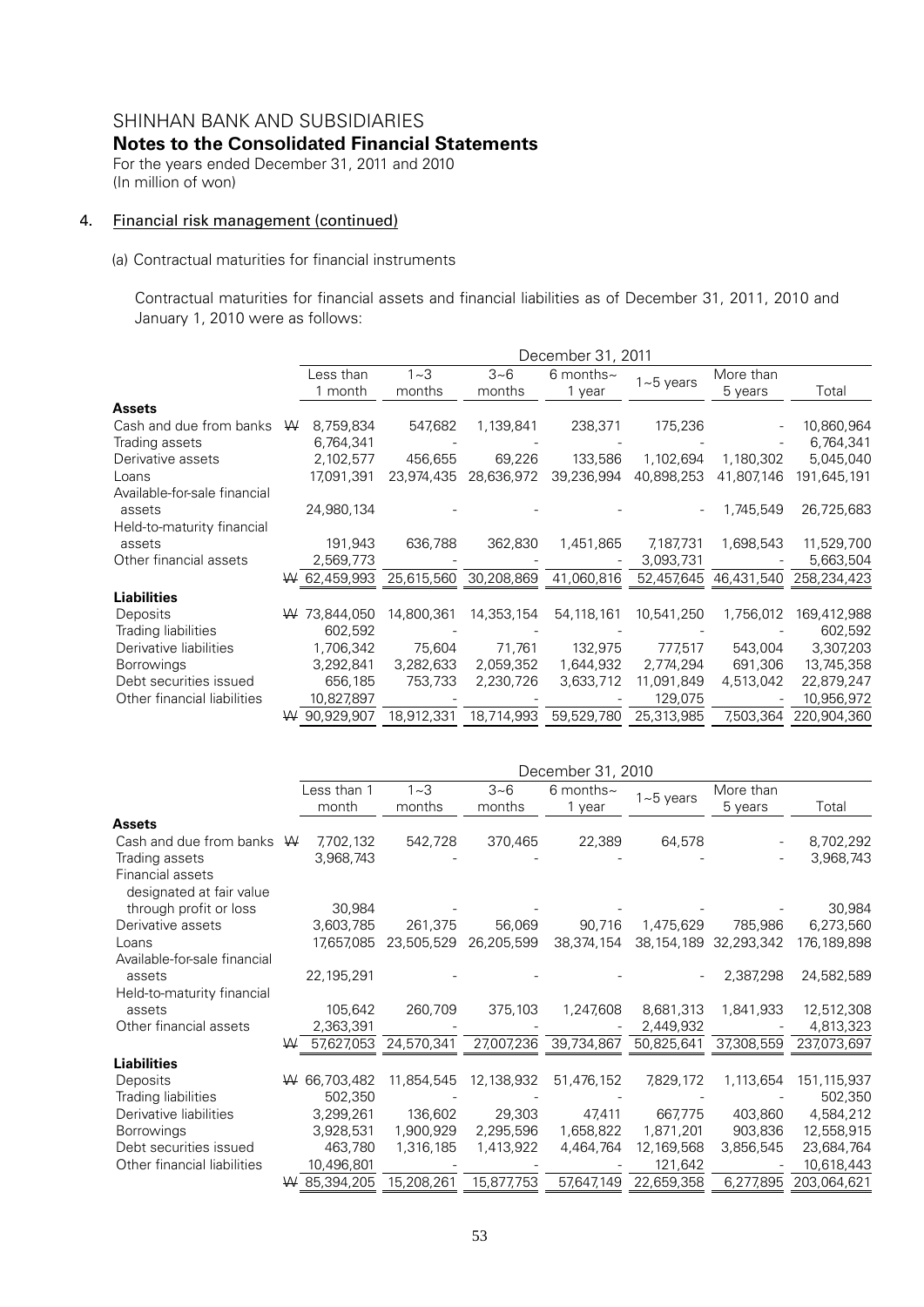# SHINHAN BANK AND SUBSIDIARIES

# **Notes to the Consolidated Financial Statements**

For the years ended December 31, 2011 and 2010 (In million of won)

### 4. Financial risk management (continued)

### (a) Contractual maturities for financial instruments (continued)

|                                              |                      |                   |                   | January 1, 2010           |               |                      |             |
|----------------------------------------------|----------------------|-------------------|-------------------|---------------------------|---------------|----------------------|-------------|
|                                              | Less than 1<br>month | $1 - 3$<br>months | $3 - 6$<br>months | 6 months $\sim$<br>1 year | $1 - 5$ years | More than<br>5 years | Total       |
| <b>Assets</b>                                |                      |                   |                   |                           |               |                      |             |
| Cash and due from banks $W$                  | 10,436,975           | 270,424           | 410,150           | 23,540                    | 121,759       | 4,843                | 11,267,691  |
| Trading assets                               | 3,462,104            |                   |                   |                           |               |                      | 3,462,104   |
| Financial assets<br>designated at fair value |                      |                   |                   |                           |               |                      |             |
| through profit or loss                       | 96,977               |                   |                   |                           |               |                      | 96,977      |
| Derivative assets                            | 4,447,551            | 300,150           | 64,387            | 104,173                   | 1,785,465     | 982,434              | 7,684,160   |
| Loans                                        | 14,831,724           | 22,689,293        | 24,796,364        | 36,710,152                | 37,863,810    | 30,777,248           | 167,668,591 |
| Available-for-sale financial                 |                      |                   |                   |                           |               |                      |             |
| assets                                       | 21,941,530           |                   |                   |                           |               | 3,322,895            | 25,264,425  |
| Held-to-maturity financial                   |                      |                   |                   |                           |               |                      |             |
| assets                                       | 174,304              | 508,234           | 587,482           | 1,636,425                 | 8,477,961     | 1,877,163            | 13,261,569  |
| Other financial assets                       | 2,847,838            |                   |                   |                           | 2,153,664     |                      | 5,001,502   |
|                                              | W 58,239,003         | 23,768,101        | 25,858,383        | 38,474,290                | 50,402,659    | 36,964,583           | 233,707,019 |
| Liabilities                                  |                      |                   |                   |                           |               |                      |             |
| Deposits                                     | 59,355,185<br>W.     | 10,028,499        | 12,904,843        | 53,932,094                | 8,641,696     | 757,662              | 145,619,979 |
| Trading liabilities                          | 318,969              |                   |                   |                           |               |                      | 318,969     |
| Derivative liabilities                       | 4,143,588            | 146,015           | 31,322            | 50,677                    | 875,592       | 496,209              | 5,743,403   |
| <b>Borrowings</b>                            | 4,314,603            | 1,829,211         | 2,075,303         | 1,057,021                 | 2,784,306     | 640,951              | 12,701,395  |
| Debt securities issued                       | 2,118,331            | 1,527,297         | 2,258,338         | 2,950,828                 | 13,475,525    | 5,649,102            | 27,979,421  |
| Other financial liabilities                  | 10,182,485           |                   |                   |                           | 86,898        |                      | 10,269,383  |
|                                              | 80,433,161<br>W      | 13,531,022        | 17,269,806        | 57,990,620                | 25,864,017    | 7,543,924            | 202,632,550 |

(\*1) These amounts include cash flows of principal and interest on financial assets and financial liabilities.

(\*2) The undiscounted cash flows were classified based on the earliest dates for obligation repayment. Trading assets and available-for-sale financial assets except for assets restricted for sale for certain periods were included in the less than 1month.

### (b) Contractual maturities for off balance sheet items

Financial guarantees such as financial guarantee contracts and loan commitments and others provided by the Group are classified based on the earliest date at which the Group should fulfill the obligation under the guarantee when the counter party request for the payment.

Off balance as of December 31, 2011, 2010 and January 1, 2010 was as follows:

|                               |   | December 31, 2011 | December 31, 2010 | January 1, 2010 |
|-------------------------------|---|-------------------|-------------------|-----------------|
| Financial guarantee contracts | ₩ | 2,739,590         | 3.497.633         | 4,715,265       |
| Loan commitments and others   |   | 66.699.616        | 63.107.050        | 58.779.572      |
|                               |   | 69.439.206        | 66.604.683        | 63.494.837      |

(\*) Loan commitments and guarantees for off balance sheet items were divided into the earliest section practicable.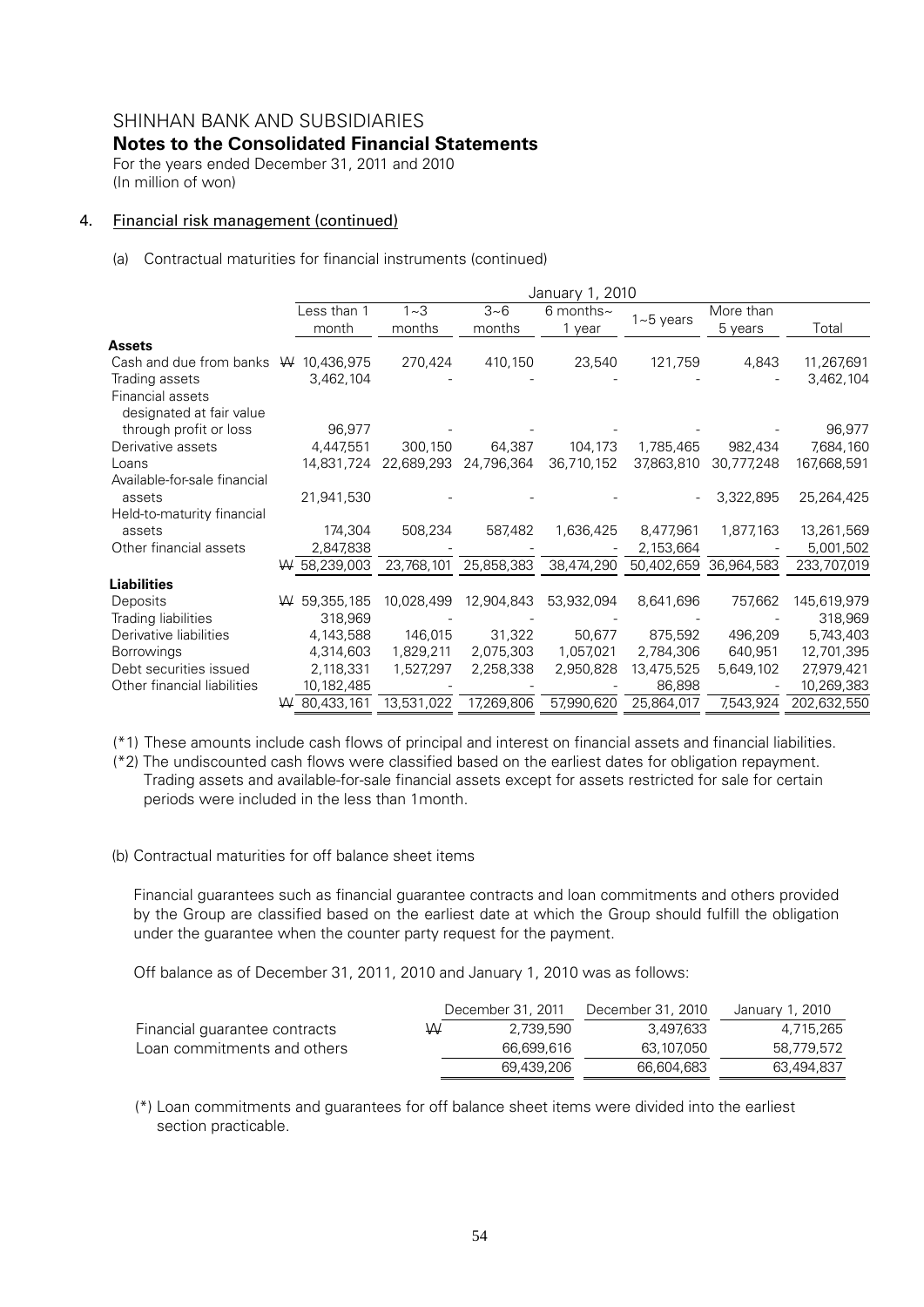For the years ended December 31, 2011 and 2010

### 4. Financial risk management (continued)

### 4-4. Measurement of fair value

The fair value which the Group primarily uses for measurement of financial instruments are the published price quotations in an active market which are based on the market prices or the dealer price quotations of financial instruments traded in an active market where available, which is the best evidence of fair value.

If the market for a financial instrument is not active, fair value is established either by using a valuation technique or independent third-party valuation service. The Group uses diverse valuation techniques under reasonable assumptions which are based on the inputs observable in markets at the end of each reporting date.

Valuation techniques include using the recent arm's length market transactions between knowledgeable, willing parties, if available, reference to the current fair value of another instrument that is substantially the same, discounted cash flow analysis and option pricing models. For example, the fair value for interest swaps is the present value of estimated future cash flows, and fair value for foreign exchange forwards contracts is measured by using the published forward exchange rate at the end of each reporting date.

(a) The financial instruments measured at amortized cost

The method of measuring the fair value of financial instruments measured at amortized cost is as follows:

| Type                                 | Measurement methods of fair value                                                                                                                                                                                                                                                                                  |
|--------------------------------------|--------------------------------------------------------------------------------------------------------------------------------------------------------------------------------------------------------------------------------------------------------------------------------------------------------------------|
| Cash and due from banks              | The book amount and the fair value for cash are identical and most<br>deposits are floating interest rate deposits or next day deposits of a<br>short-term instrument. For this reason, the book amount approximates<br>fair value.                                                                                |
| Loans                                | The fair value of loans is measured by discounting the expected cash<br>flows at the market interest rate and credit risk, etc.                                                                                                                                                                                    |
| Held-to-maturity financial<br>assets | The fair value of held-to-maturity financial assets is determined by<br>applying the lesser of two quoted bond prices provided by two bond<br>pricing agencies as of the latest trading date.                                                                                                                      |
| Deposits and borrowings              | The book amount and the fair value for demand deposits, cash<br>management account deposits and call money as short-term instruments<br>are identical. The fair value of others is measured by discounting the<br>contractual cash flows at the market interest rate that takes into account<br>the residual risk. |
| Debt securities issued               | The fair value of deposits and borrowings is based on the published price<br>quotations in an active market. In case there is no data for an active<br>market price, it is measured by discounting the contractual cash flow at<br>the market interest rate that takes into account the residual risk.             |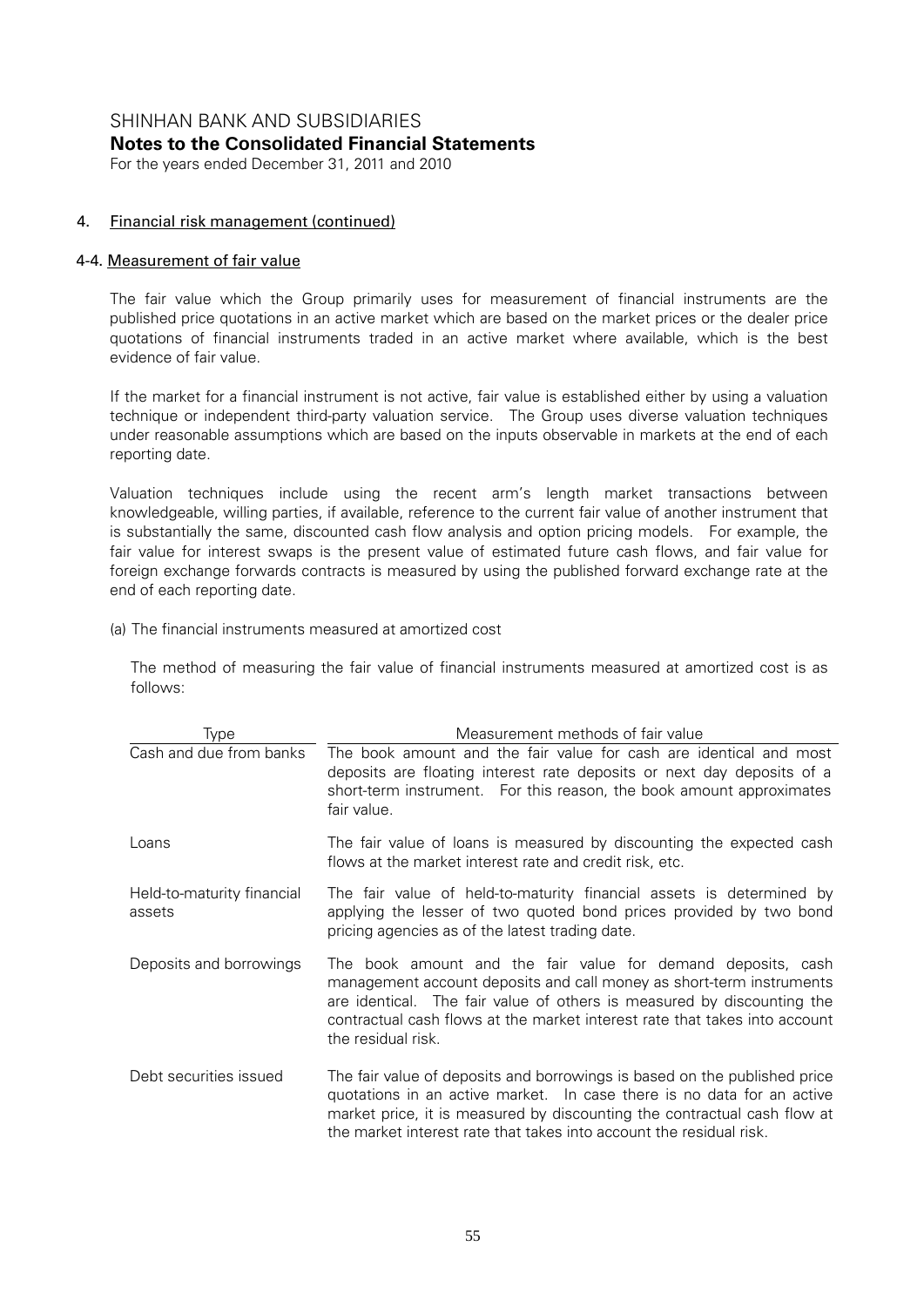For the years ended December 31, 2011 and 2010 (In millions of won)

## 4. Financial risk management (continued)

The book value and the fair value of financial instruments measured at amortized cost as of December 31, 2011 and December 31, 2010 and January 1, 2010 were as follows:

|                                                                                             |   | December 31, 2011                                           |                          |                                                    |                                                             |                                                             |  |  |  |
|---------------------------------------------------------------------------------------------|---|-------------------------------------------------------------|--------------------------|----------------------------------------------------|-------------------------------------------------------------|-------------------------------------------------------------|--|--|--|
|                                                                                             |   |                                                             | Book value               |                                                    |                                                             |                                                             |  |  |  |
|                                                                                             |   |                                                             | Unamortized              |                                                    |                                                             |                                                             |  |  |  |
|                                                                                             |   | <b>Balance</b>                                              | balance                  | Allowance                                          | Total                                                       | Fair value                                                  |  |  |  |
| Assets                                                                                      |   |                                                             |                          |                                                    |                                                             |                                                             |  |  |  |
| Cash and due from banks:<br>Cash and cash equivalent<br>Due from Banks                      | W | 2,079,573<br>8,735,993                                      |                          | (32, 163)                                          | 2,079,573<br>8,703,830                                      | 2,079,573<br>8,703,830                                      |  |  |  |
| Loans:                                                                                      |   |                                                             |                          |                                                    |                                                             |                                                             |  |  |  |
| Household loans<br>Corporate loans<br>Public and other<br>Loans to bank<br>Card receivables |   | 66,051,757<br>91,771,228<br>4,885,462<br>2,440,930<br>1,572 | 128,090<br>46,562<br>404 | (204, 628)<br>(1,451,339)<br>(19,082)<br>(12, 979) | 65,975,219<br>90,366,451<br>4,866,784<br>2,427,951<br>1,572 | 66,352,805<br>92,164,851<br>4,900,583<br>2,449,895<br>1,572 |  |  |  |
| Held-to-maturity financial assets:                                                          |   |                                                             |                          |                                                    |                                                             |                                                             |  |  |  |
| Government bonds<br>Financial institutions bonds<br>Corporate bonds and others              |   | 5,282,523<br>1,423,904<br>3,195,995                         |                          |                                                    | 5,282,523<br>1,423,904<br>3,195,995                         | 5,498,291<br>1,495,532<br>3,224,181                         |  |  |  |
| Other financial assets                                                                      |   | 5,663,226                                                   | (88, 597)                | (76, 673)                                          | 5,497,956                                                   | 5,596,786                                                   |  |  |  |
|                                                                                             | W |                                                             | 86,459                   | (1,796,864)                                        |                                                             |                                                             |  |  |  |
| <b>Liabilities</b>                                                                          |   | 191,532,163                                                 |                          |                                                    | 189,821,758                                                 | 192,467,899                                                 |  |  |  |
| Deposits:                                                                                   |   |                                                             |                          |                                                    |                                                             |                                                             |  |  |  |
| Demand deposits                                                                             | W | 49,705,260                                                  |                          |                                                    | 49,705,260                                                  | 49,705,260                                                  |  |  |  |
| Time deposits                                                                               |   | 103,476,368                                                 |                          |                                                    | 103,476,368                                                 | 103,447,613                                                 |  |  |  |
| Negotiable certificates of                                                                  |   |                                                             |                          |                                                    |                                                             |                                                             |  |  |  |
| deposits                                                                                    |   | 2,888,198                                                   |                          |                                                    | 2,888,198                                                   | 2,956,604                                                   |  |  |  |
| Note discount deposits                                                                      |   | 4,823,802                                                   |                          |                                                    | 4,823,802                                                   | 4,823,359                                                   |  |  |  |
| $CMA(*)$                                                                                    |   | 1,617,547                                                   |                          | ÷.                                                 | 1,617,547                                                   | 1,617,547                                                   |  |  |  |
| Others                                                                                      |   | 71,153                                                      |                          |                                                    | 71,153                                                      | 71,216                                                      |  |  |  |
| Borrowings:                                                                                 |   |                                                             |                          |                                                    |                                                             |                                                             |  |  |  |
| Call money                                                                                  |   | 730,236                                                     |                          |                                                    | 730,236                                                     | 730,236                                                     |  |  |  |
| <b>Bill sold</b>                                                                            |   | 99,207                                                      |                          |                                                    | 99,207                                                      | 98,443                                                      |  |  |  |
| Bonds sold under repurchase                                                                 |   |                                                             |                          |                                                    |                                                             |                                                             |  |  |  |
| agreements                                                                                  |   | 579,842                                                     |                          |                                                    | 579,842                                                     | 579,842                                                     |  |  |  |
| <b>Borrowings</b>                                                                           |   | 11,779,125                                                  | (4, 129)                 |                                                    | 11,774,996                                                  | 11,756,620                                                  |  |  |  |
| Due to Bank of Korea in foreign                                                             |   |                                                             |                          |                                                    |                                                             |                                                             |  |  |  |
| currency                                                                                    |   | 232,372                                                     |                          |                                                    | 232,372                                                     | 232,557                                                     |  |  |  |
| Debt securities issued:                                                                     |   |                                                             |                          |                                                    |                                                             |                                                             |  |  |  |
| Debt securities issued in won<br>Debt securities issued in foreign                          |   | 15,804,405                                                  | (41, 336)                |                                                    | 15,763,069                                                  | 15,415,443                                                  |  |  |  |
| currency                                                                                    |   | 3,301,239                                                   | (9,701)                  |                                                    | 3,291,538                                                   | 3,139,902                                                   |  |  |  |
| Other financial liabilities                                                                 |   |                                                             |                          |                                                    |                                                             |                                                             |  |  |  |
|                                                                                             |   | 11,006,781                                                  | (2, 464)                 |                                                    | 11,004,317                                                  | 10,987,369                                                  |  |  |  |
|                                                                                             | W | 206, 115, 535                                               | (57,630)                 |                                                    | 206,057,905                                                 | 205,562,011                                                 |  |  |  |

(\*) CMA: Cash management account deposits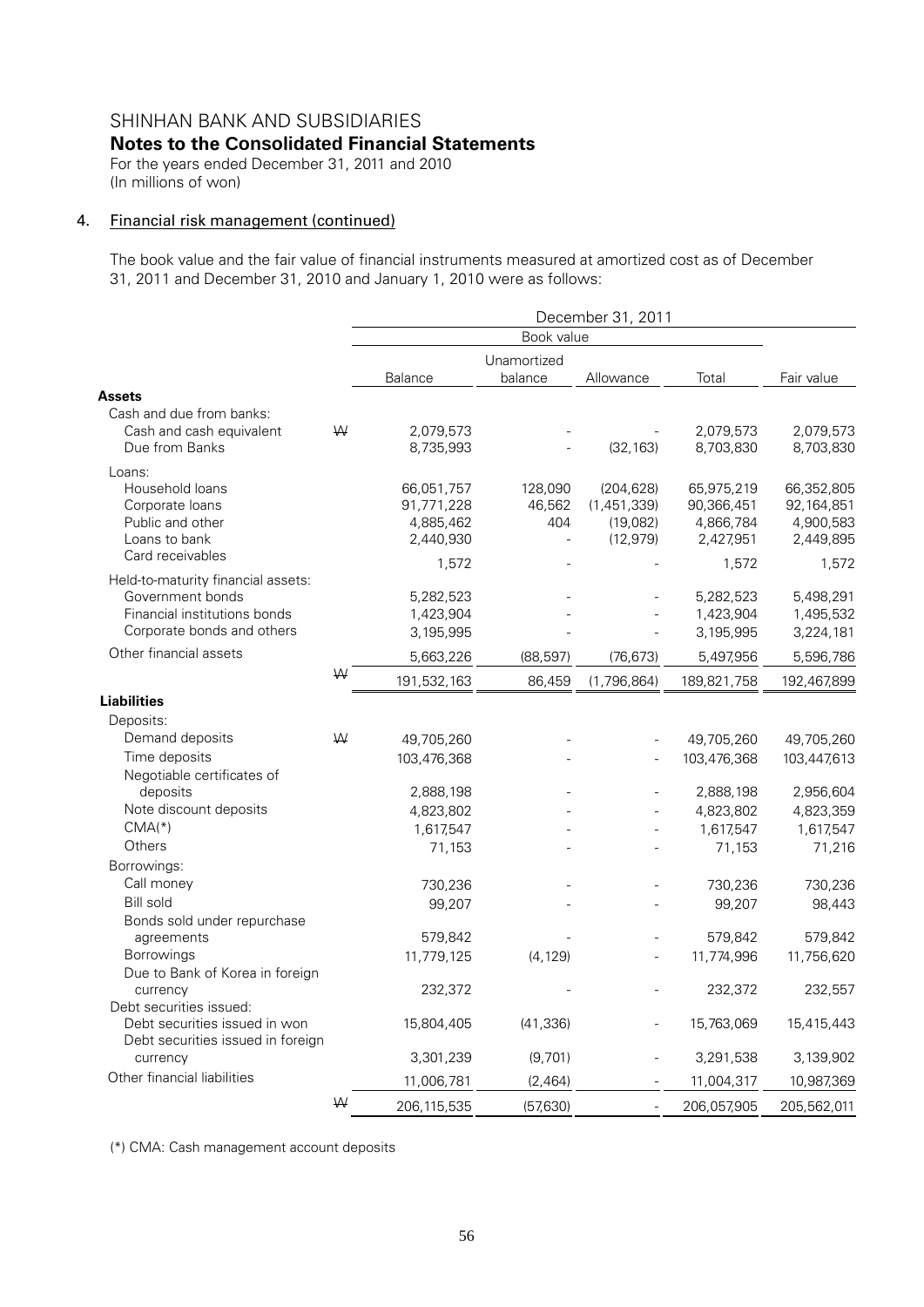For the years ended December 31, 2011 and 2010 (In millions of won)

## 4. Financial risk management (continued)

### (a) The financial instruments measured at amortized cost (continued)

|                                                                    |   | December 31, 2010        |                     |                           |                          |             |  |  |  |  |
|--------------------------------------------------------------------|---|--------------------------|---------------------|---------------------------|--------------------------|-------------|--|--|--|--|
|                                                                    |   |                          | Book value          |                           |                          |             |  |  |  |  |
|                                                                    |   |                          | Unamortized         |                           |                          |             |  |  |  |  |
|                                                                    |   | <b>Balance</b>           | balance             | Allowance                 | Total                    | Fair value  |  |  |  |  |
| <b>Assets</b>                                                      |   |                          |                     |                           |                          |             |  |  |  |  |
| Cash and due from banks:                                           |   |                          |                     |                           |                          |             |  |  |  |  |
| Cash and cash equivalent                                           | W | 2,477,255                |                     |                           | 2,477,255                | 2,477,255   |  |  |  |  |
| Due from Banks                                                     |   | 6,190,608                |                     | (14, 107)                 | 6,176,501                | 6,176,501   |  |  |  |  |
| Loans:<br>Household loans                                          |   |                          |                     |                           |                          | 61,813,511  |  |  |  |  |
| Corporate loans                                                    |   | 61,863,285<br>89,586,652 | 66,370<br>(14, 639) | (179, 357)<br>(1,665,182) | 61,750,298<br>87,906,831 | 89,282,874  |  |  |  |  |
| Public and other                                                   |   | 2,721,900                | 56                  | (14, 967)                 | 2,706,989                | 2,719,270   |  |  |  |  |
| Loans to bank                                                      |   | 1,443,939                | $\equiv$            | (32, 144)                 | 1,411,795                | 1,421,738   |  |  |  |  |
| Card receivables                                                   |   | 1,458                    |                     |                           | 1,458                    | 1,458       |  |  |  |  |
| Held-to-maturity financial assets:                                 |   |                          |                     |                           |                          |             |  |  |  |  |
| Government bonds                                                   |   | 5,664,043                |                     |                           | 5,664,043                | 5,854,854   |  |  |  |  |
| Financial institutions bonds                                       |   | 1,656,550                |                     |                           | 1,656,550                | 1,702,935   |  |  |  |  |
| Corporate bonds and others                                         |   | 3,245,397                |                     |                           | 3,245,397                | 3,322,146   |  |  |  |  |
| Other financial assets                                             |   | 4,813,052                | (108, 887)          | (88, 564)                 | 4,615,601                | 4,724,040   |  |  |  |  |
|                                                                    | W | 179,664,139              | (57, 100)           | (1,994,321)               | 177,612,718              | 179,496,582 |  |  |  |  |
| <b>Liabilities</b>                                                 |   |                          |                     |                           |                          |             |  |  |  |  |
| Deposits:                                                          |   |                          |                     |                           |                          |             |  |  |  |  |
| Demand deposits                                                    | W | 47,362,356               |                     |                           | 47,362,356               | 47,362,356  |  |  |  |  |
| Time deposits                                                      |   | 89,747,987               |                     |                           | 89,747,987               | 90,103,625  |  |  |  |  |
| Negotiable certificates of                                         |   |                          |                     |                           |                          |             |  |  |  |  |
| deposits                                                           |   | 3,240,793                |                     |                           | 3,240,793                | 3,427,025   |  |  |  |  |
| Note discount deposits                                             |   | 4,494,294                |                     |                           | 4,494,294                | 4,493,977   |  |  |  |  |
| $CMA(*)$                                                           |   | 1,628,543                |                     |                           | 1,628,543                | 1,628,543   |  |  |  |  |
| Others                                                             |   | 99,385                   |                     |                           | 99,385                   | 99,783      |  |  |  |  |
| Borrowings:                                                        |   |                          |                     |                           |                          |             |  |  |  |  |
| Call money                                                         |   | 922,218                  |                     |                           | 922,218                  | 922,218     |  |  |  |  |
| <b>Bill sold</b>                                                   |   | 48,929                   |                     |                           | 48,929                   | 48,701      |  |  |  |  |
| Bonds sold under repurchase                                        |   |                          |                     |                           |                          |             |  |  |  |  |
| agreements                                                         |   | 389,174                  |                     |                           | 389,174                  | 389,177     |  |  |  |  |
| Borrowings                                                         |   | 10,380,423               | (3,981)             |                           | 10,376,442               | 10,570,201  |  |  |  |  |
| Due to Bank of Korea in foreign                                    |   |                          |                     |                           |                          |             |  |  |  |  |
| currency                                                           |   | 218,591                  |                     |                           | 218,591                  | 218,516     |  |  |  |  |
| Debt securities issued:                                            |   |                          |                     |                           |                          |             |  |  |  |  |
| Debt securities issued in won<br>Debt securities issued in foreign |   | 17,038,213               | (15, 438)           |                           | 17,022,775               | 16,930,906  |  |  |  |  |
| currency                                                           |   | 3,200,906                | (6, 453)            |                           | 3,194,453                | 3,189,550   |  |  |  |  |
| Other financial liabilities                                        |   | 10,695,347               | (3, 114)            |                           | 10,692,233               | 10,674,964  |  |  |  |  |
|                                                                    | W |                          |                     |                           |                          |             |  |  |  |  |
|                                                                    |   | 189,467,159              | (28, 986)           |                           | 189,438,173              | 190,059,542 |  |  |  |  |

(\*) CMA: Cash management account deposits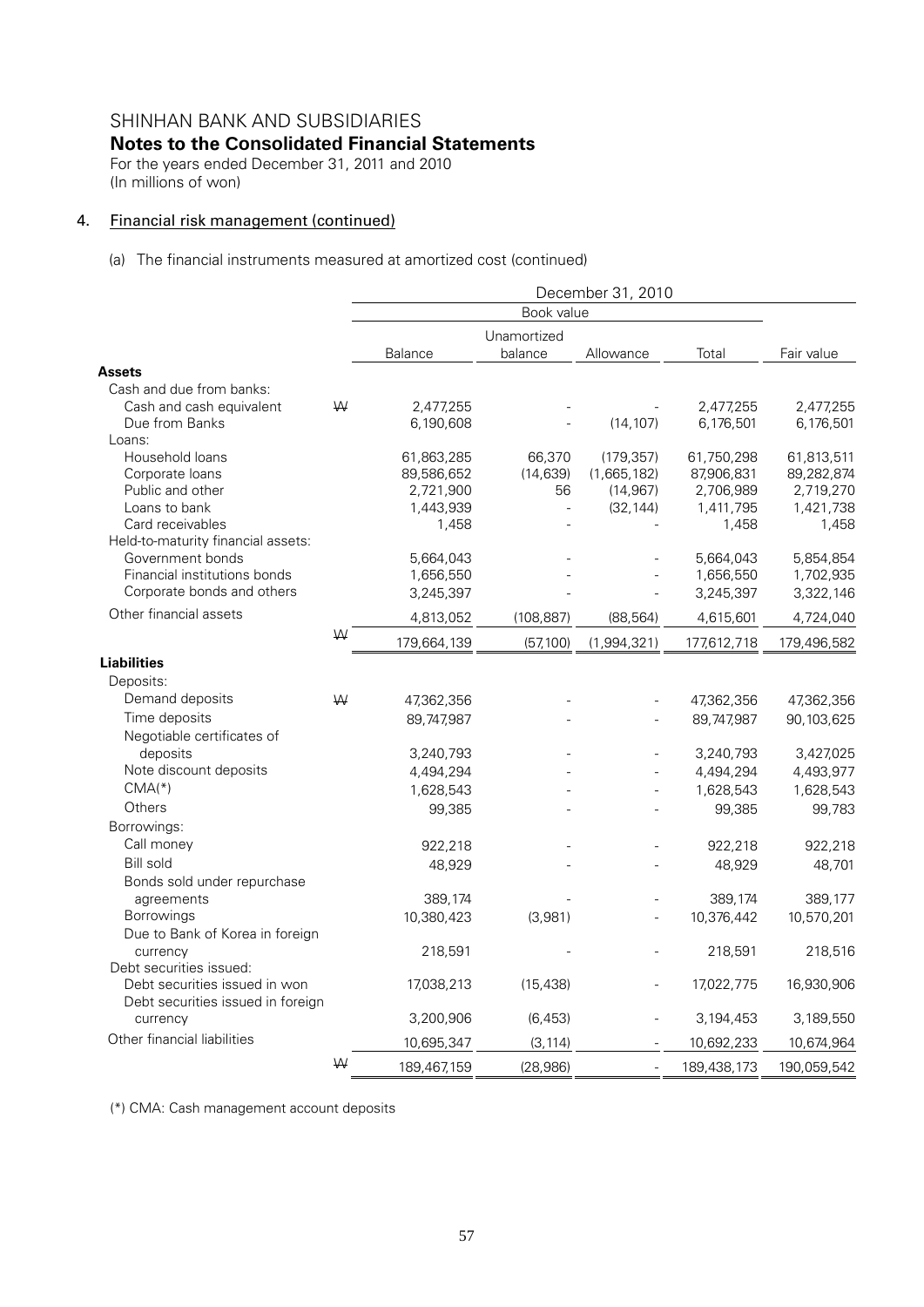# SHINHAN BANK AND SUBSIDIARIES

# **Notes to the Consolidated Financial Statements**

For the years ended December 31, 2011 and 2010 (In millions of won)

## 4. Financial risk management (continued)

### (a) The financial instruments measured at amortized cost (continued)

|                                                  |   |                |             | January 1, 2010 |             |             |
|--------------------------------------------------|---|----------------|-------------|-----------------|-------------|-------------|
|                                                  |   |                | Book value  |                 |             |             |
|                                                  |   |                | Unamortized |                 |             |             |
|                                                  |   | <b>Balance</b> | balance     | Allowance       | Total       | Fair value  |
| <b>Assets</b>                                    |   |                |             |                 |             |             |
| Cash and due from banks:                         |   |                |             |                 |             |             |
| Cash and cash equivalent                         | W | 1,732,511      |             |                 | 1,732,511   | 1,732,511   |
| Due from Banks                                   |   | 9,518,235      |             | (8,611)         | 9,509,624   | 9,509,624   |
| Loans:                                           |   |                |             |                 |             |             |
| Household loans                                  |   | 59,895,311     | 33,581      | (173, 777)      | 59,755,115  | 59,868,512  |
| Corporate loans                                  |   | 84,776,268     | (68, 994)   | (1,902,552)     | 82,804,722  | 83,463,165  |
| Public and other                                 |   | 2,190,740      | 8           | (15, 776)       | 2,174,972   | 2,186,001   |
| Loans to bank                                    |   | 1,067,561      |             | (8,041)         | 1,059,520   | 1,070,360   |
| Card receivables                                 |   | 5              |             |                 | 5           | 5           |
| Held-to-maturity financial assets:               |   |                |             |                 |             |             |
| Government bonds<br>Financial institutions bonds |   | 5,367,008      |             |                 | 5,367,008   | 5,496,969   |
| Corporate bonds and others                       |   | 3,369,326      |             |                 | 3,369,326   | 3,436,118   |
| Other financial assets                           |   | 2,433,976      |             |                 | 2,433,976   | 2,474,731   |
|                                                  | W | 4,828,519      | (113, 271)  | (114, 017)      | 4,601,231   | 4,640,120   |
|                                                  |   | 175, 179, 460  | (148, 676)  | (2, 222, 774)   | 172,808,010 | 173,878,116 |
| <b>Liabilities</b>                               |   |                |             |                 |             |             |
| Deposits:                                        |   |                |             |                 |             |             |
| Demand deposits                                  | W | 44,881,577     |             |                 | 44,881,577  | 44,881,577  |
| Time deposits                                    |   | 81,872,469     |             |                 | 81,872,469  | 82,055,626  |
| Negotiable certificates of                       |   |                |             |                 |             |             |
| deposits                                         |   | 7,356,996      |             |                 | 7,356,996   | 7,807,371   |
| Note discount deposits                           |   | 5,324,541      |             |                 | 5,324,541   | 5,324,197   |
| $CMA(*)$                                         |   | 1,311,767      |             |                 | 1,311,767   | 1,311,767   |
| Others                                           |   | 144,332        |             |                 | 144,332     | 145,036     |
| Borrowings:                                      |   |                |             |                 |             |             |
| Call money                                       |   | 1,943,857      |             |                 | 1,943,857   | 1,943,857   |
| <b>Bill sold</b>                                 |   | 68,391         |             |                 | 68,391      | 68,107      |
| Bonds sold under repurchase                      |   |                |             |                 |             |             |
| agreements                                       |   | 963,109        |             |                 | 963,109     | 963,337     |
| <b>Borrowings</b>                                |   | 8,962,750      | (4, 490)    |                 | 8,958,260   | 9,014,841   |
| Due to Bank of Korea in foreign                  |   |                |             |                 |             |             |
| currency                                         |   | 197,584        |             |                 | 197,584     | 197,684     |
| Debt securities issued:                          |   |                |             |                 |             |             |
| Debt securities issued in won                    |   | 19,814,505     | (20, 792)   |                 | 19,793,713  | 19,345,669  |
| Debt securities issued in foreign                |   |                |             |                 |             |             |
| currency                                         |   | 3,230,054      | (5,739)     |                 | 3,224,315   | 3,390,456   |
| Other financial liabilities                      |   | 10,304,804     | (4, 177)    |                 | 10,300,627  | 10,286,138  |
|                                                  | W | 186,376,736    | (35, 198)   | $\overline{a}$  | 186,341,538 | 186,735,663 |

(\*) CMA: Cash management account deposits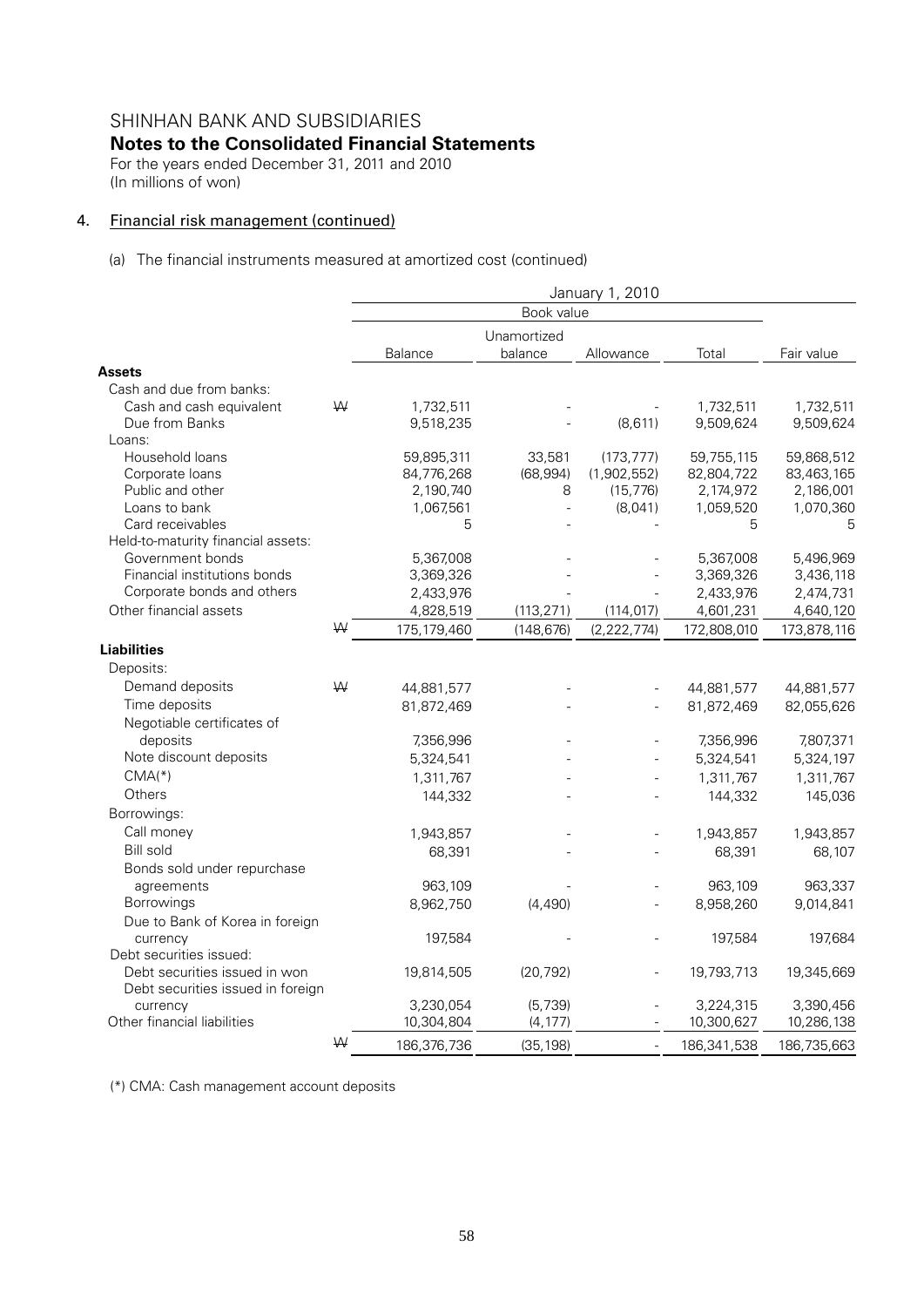For the years ended December 31, 2011 and 2010 (In millions of won)

### 4. Financial risk management (continued)

(b) Financial instruments measured at the fair value

The Group classifies and discloses fair value of the financial instruments into the following threelevel hierarchy:

- (i) Level 1: Financial instruments measured at quoted prices from active markets are classified as fair value level 1.
- (ii) Level 2: Financial instruments measured using valuation techniques where all significant inputs are observable market data are classified as level 2.
- (iii) Level 3: Financial instruments measured using valuation techniques where one or more significant inputs are not based on observable market data are classified as level 3.

The table below analyzes financial instruments measured at the fair value as of December 31, 2011, 2010 and January 1, 2010 by the level in the fair value hierarchy into which the fair value measurement is categorized:

|                                      |   |                | December 31, 2011 |           |            |
|--------------------------------------|---|----------------|-------------------|-----------|------------|
|                                      |   | Level 1        | Level 2           | Level 3   | Total      |
| <b>Assets</b>                        |   |                |                   |           |            |
| Trading assets:                      |   |                |                   |           |            |
| Debt securities                      | W | 389,215        | 5,039,770         |           | 5,428,985  |
| Equity securities                    |   | 92,272         | 901,650           |           | 993,922    |
| Gold deposits                        |   | 341,434        |                   |           | 341,434    |
| Derivative assets:                   |   |                |                   |           |            |
| Trading                              |   | 16             | 1,682,195         | 281,469   | 1,963,680  |
| Hedging                              |   |                | 206,438           | 59,392    | 265,830    |
| Available-for-sale financial assets: |   |                |                   |           |            |
| Debt securities                      |   | 6,380,324      | 16,656,498        |           | 23,036,822 |
| Equity securities                    |   | 2,198,743      | 151,097           | 1,339,021 | 3,688,861  |
|                                      | W | 9,402,004      | 24,637,648        | 1,679,882 | 35,719,534 |
| <b>Liabilities</b>                   |   |                |                   |           |            |
| Trading liabilities:                 |   |                |                   |           |            |
| Debt securities                      | W | 188,504        |                   |           | 188,504    |
| Gold deposits                        |   | 414,088        |                   |           | 414,088    |
| Derivative liabilities:              |   |                |                   |           |            |
| Trading                              |   | $\overline{4}$ | 1,615,861         | 70,587    | 1,686,452  |
| Hedging                              |   |                | 48,885            | 67,067    | 115,952    |
|                                      | W | 602,596        | 1,664,746         | 137,654   | 2,404,996  |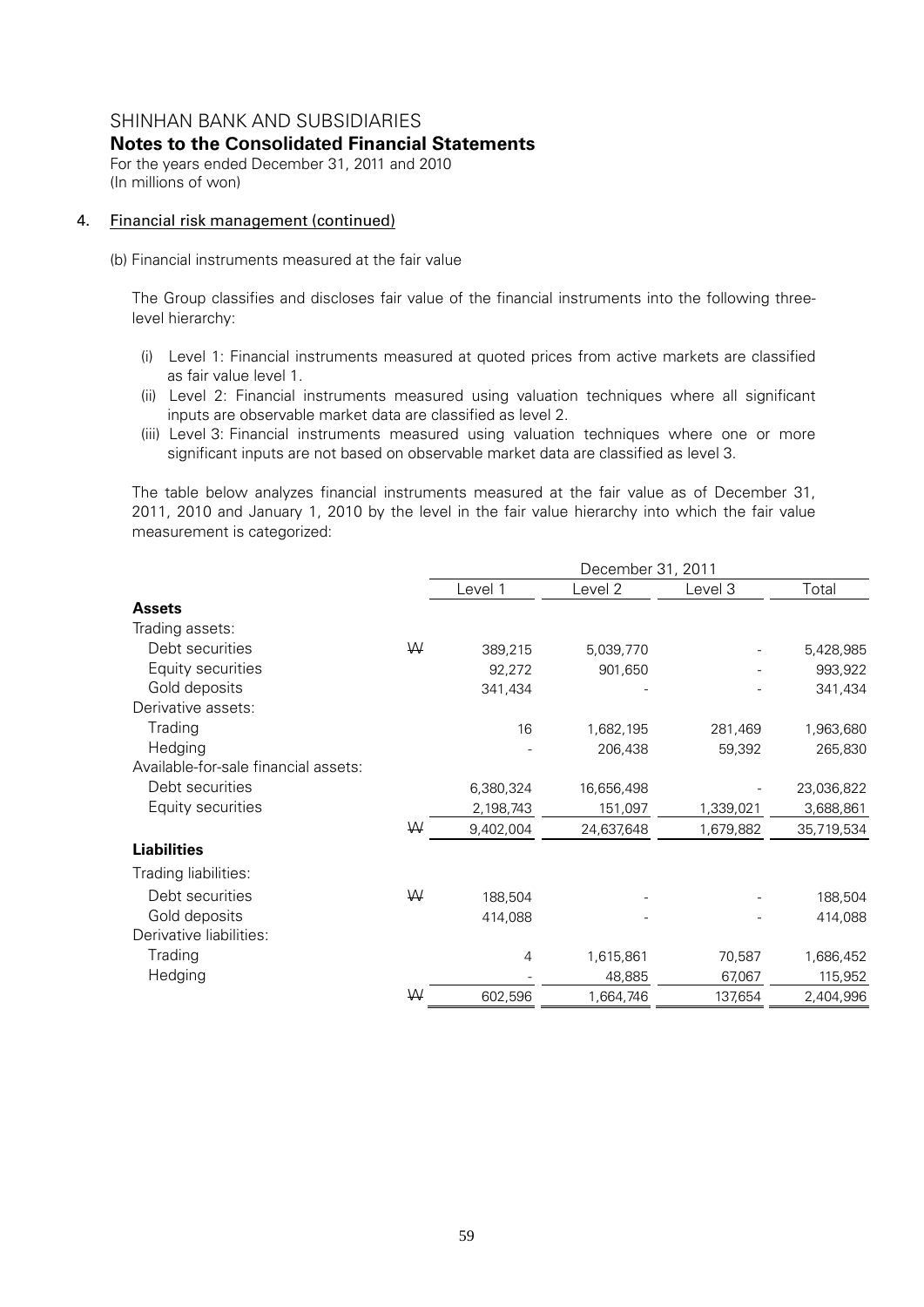# SHINHAN BANK AND SUBSIDIARIES

# **Notes to the Consolidated Financial Statements**

For the years ended December 31, 2011 and 2010 (In millions of won)

# 4. Financial risk management (continued)

(b) Financial instruments measured at the fair value (continued)

|                                                                      |   | December 31, 2010 |            |           |            |  |  |
|----------------------------------------------------------------------|---|-------------------|------------|-----------|------------|--|--|
|                                                                      |   | Level 1           | Level 2    | Level 3   | Total      |  |  |
| <b>Assets</b>                                                        |   |                   |            |           |            |  |  |
| Trading assets:                                                      |   |                   |            |           |            |  |  |
| Debt securities                                                      | W | 398,636           | 3,342,902  |           | 3,741,538  |  |  |
| Equity securities                                                    |   | 73,748            |            |           | 73,748     |  |  |
| Gold deposits                                                        |   | 153,457           |            |           | 153,457    |  |  |
| Financial assets designated at fair<br>value through profit or loss: |   |                   |            |           |            |  |  |
| Debt securities and others                                           |   |                   |            | 30,984    | 30,984     |  |  |
| Derivative assets:                                                   |   |                   |            |           |            |  |  |
| Trading                                                              |   |                   | 3,337,053  | 165,152   | 3,502,205  |  |  |
| Hedging                                                              |   |                   | 161,732    | 58,153    | 219,885    |  |  |
| Available-for-sale financial assets:                                 |   |                   |            |           |            |  |  |
| Debt securities                                                      |   | 6,782,321         | 11,761,511 |           | 18,543,832 |  |  |
| Equity securities                                                    |   | 2,553,125         | 1,924,726  | 1,560,906 | 6,038,757  |  |  |
|                                                                      | W | 9,961,287         | 20,527,924 | 1,815,195 | 32,304,406 |  |  |
| <b>Liabilities</b>                                                   |   |                   |            |           |            |  |  |
| Trading liabilities:                                                 |   |                   |            |           |            |  |  |
| Debt securities                                                      | W | 303,731           |            |           | 303,731    |  |  |
| Gold deposits                                                        |   | 198,619           |            |           | 198,619    |  |  |
| Derivative liabilities:                                              |   |                   |            |           |            |  |  |
| Trading                                                              |   | 30                | 3,187,511  | 58,631    | 3,246,172  |  |  |
| Hedging                                                              |   |                   | 49,100     | 51,641    | 100,741    |  |  |
|                                                                      | W | 502,380           | 3,236,611  | 110,272   | 3,849,263  |  |  |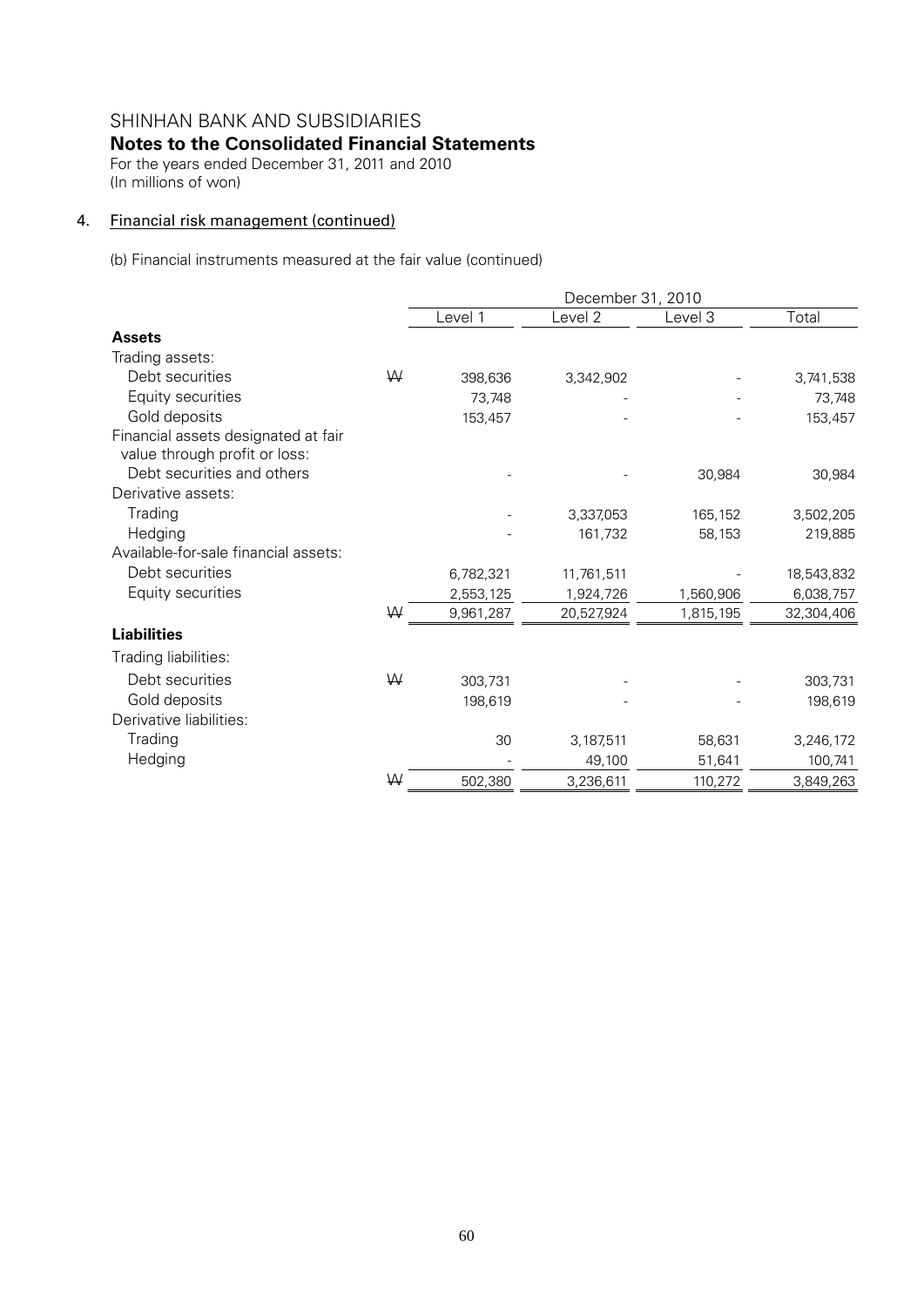# SHINHAN BANK AND SUBSIDIARIES

# **Notes to the Consolidated Financial Statements**

For the years ended December 31, 2011 and 2010 (In millions of won)

# 4. Financial risk management (continued)

(b) Financial instruments measured at the fair value (continued)

|   | January 1, 2010 |            |           |            |  |  |
|---|-----------------|------------|-----------|------------|--|--|
|   | Level 1         | Level 2    | Level 3   | Total      |  |  |
|   |                 |            |           |            |  |  |
|   |                 |            |           |            |  |  |
| W | 303,827         | 2,780,145  |           | 3,083,972  |  |  |
|   | 121,888         |            |           | 121,888    |  |  |
|   | 256,244         |            |           | 256,244    |  |  |
|   |                 |            |           |            |  |  |
|   |                 |            |           |            |  |  |
|   |                 |            | 96,977    | 96,977     |  |  |
|   |                 |            |           |            |  |  |
|   | 290             | 4,174,939  | 155,671   | 4,330,900  |  |  |
|   |                 | 169,892    | 12,444    | 182,336    |  |  |
|   |                 |            |           |            |  |  |
|   | 6,999,734       | 11,972,628 | 225       | 18,972,587 |  |  |
|   | 2,643,786       | 1,813,336  | 1,834,716 | 6,291,838  |  |  |
| ₩ | 10,325,769      | 20,910,940 | 2,100,033 | 33,336,742 |  |  |
|   |                 |            |           |            |  |  |
|   |                 |            |           |            |  |  |
| W |                 |            |           | 318,969    |  |  |
|   |                 |            |           |            |  |  |
|   | 522             | 3,958,680  | 127,639   | 4,086,841  |  |  |
|   |                 | 81,149     | 113,074   | 194,223    |  |  |
| W | 319,491         | 4,039,829  | 240,713   | 4,600,033  |  |  |
|   |                 | 318,969    |           |            |  |  |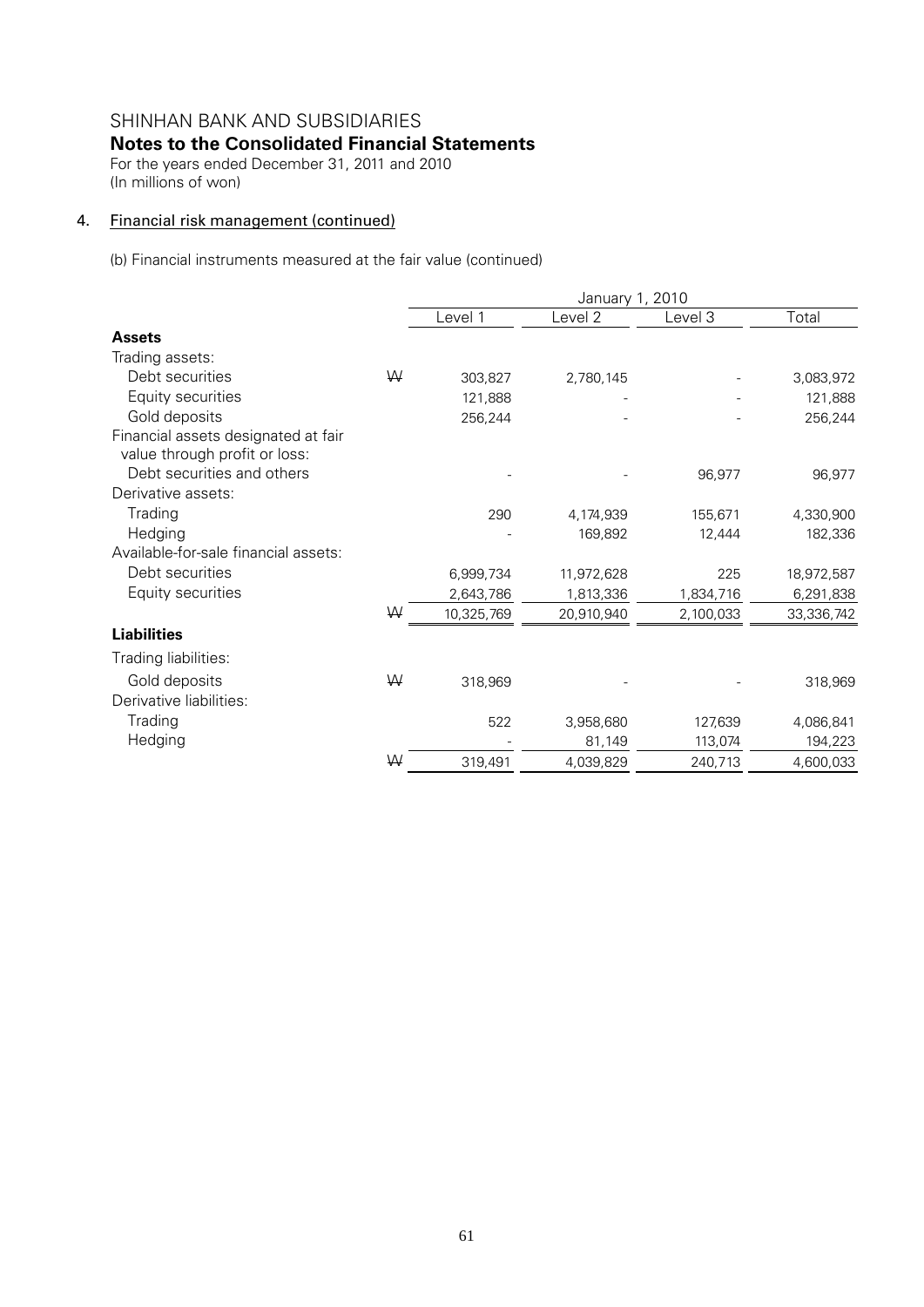(In millions of won)

## 4. Financial risk management (continued)

(c) Changes in level 3 of the fair value hierarchy

Changes in level 3 of the fair value hierarchy for the years ended December 31, 2011 and 2010 were as follows:

|                                                     |   |                                                                           | 2011                                       |                                          |            |
|-----------------------------------------------------|---|---------------------------------------------------------------------------|--------------------------------------------|------------------------------------------|------------|
|                                                     |   | Financial assets<br>designated at<br>fair value through<br>profit or loss | Available-for-<br>sale financial<br>assets | <b>Net</b><br>derivatives<br>instruments | Total      |
| Beginning balance                                   | W | 30,984                                                                    | 1,560,906                                  | 113,033                                  | 1,704,923  |
| Total gain or loss:                                 |   |                                                                           |                                            |                                          |            |
| Recognized in profit or loss<br>Recognized in other |   | (1,671)                                                                   | 301,061                                    | 95,315                                   | 394,705    |
| comprehensive income                                |   |                                                                           | (176, 152)                                 |                                          | (176, 152) |
| Purchases                                           |   |                                                                           | 168,524                                    | 32,198                                   | 200,722    |
| Settlements                                         |   | (29, 313)                                                                 | (514, 200)                                 | (109, 684)                               | (653, 197) |
| Transfers into (out of)                             |   |                                                                           |                                            |                                          |            |
| level 3                                             |   |                                                                           | (1, 118)                                   | 72,345                                   | 71,227     |
| Ending balance                                      | ₩ |                                                                           | 1,339,021                                  | 203,207                                  | 1,542,228  |

|                              |   |                                                                           | 2010                                       |                                          |            |
|------------------------------|---|---------------------------------------------------------------------------|--------------------------------------------|------------------------------------------|------------|
|                              |   | Financial assets<br>designated at<br>fair value through<br>profit or loss | Available-for-<br>sale financial<br>assets | <b>Net</b><br>derivatives<br>instruments | Total      |
| Beginning balance            | ₩ | 96,977                                                                    | 1,834,941                                  | (72, 598)                                | 1,859,320  |
| Total gain or loss:          |   |                                                                           |                                            |                                          |            |
| Recognized in profit or loss |   | 1,664                                                                     | 25,565                                     | 100,397                                  | 127,626    |
| Recognized in other          |   |                                                                           |                                            |                                          |            |
| comprehensive income         |   |                                                                           | (236, 888)                                 |                                          | (236, 888) |
| Purchases                    |   |                                                                           | 71,216                                     | 36,473                                   | 107,689    |
| Settlements                  |   | (67, 657)                                                                 | (133, 928)                                 | 19,307                                   | (182, 278) |
| Transfers into level 3       |   |                                                                           |                                            | 29,454                                   | 29,454     |
| Ending balance               | W | 30,984                                                                    | 1,560,906                                  | 113,033                                  | 1,704,923  |

(d) There is no deferred amount to be recognized in day one gain or loss for the years ended December 31, 2011 and 2010.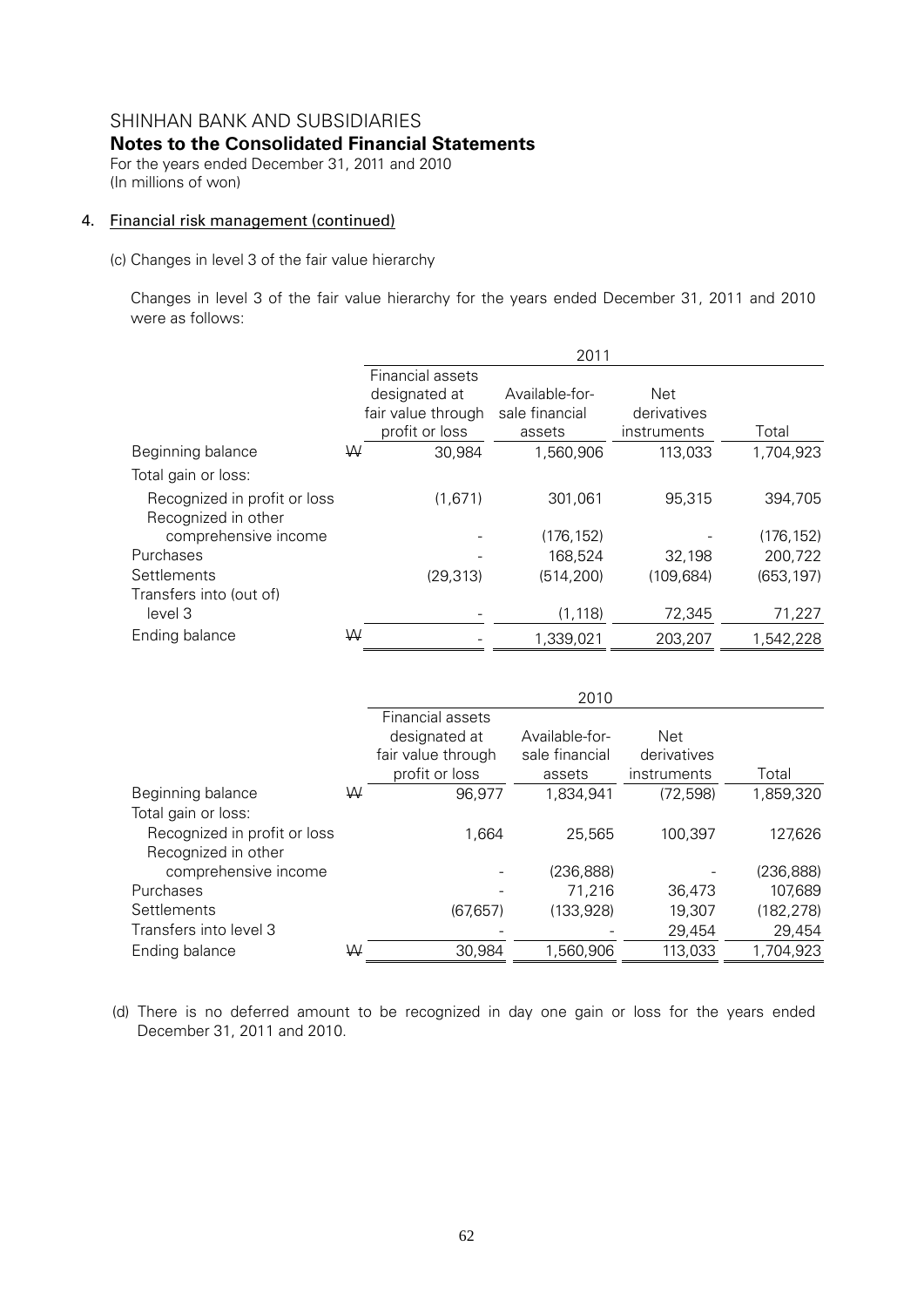(In millions of won)

## 4. Financial risk management (continued)

### (e) Classification by categories of financial instruments

Financial assets and liabilities were measured at fair value or amortized cost. The financial instruments measured at fair value or amortized costs were measured in accordance with the Group's valuation methodologies, which were described in Note 3.

The carrying amounts of each category of financial assets and financial liabilities as of December 31, 2011, 2010 and January 1, 2010 were as follows:

|                                      |   |                   |                                               |                                             | December 31, 2011       |                                                     |             |
|--------------------------------------|---|-------------------|-----------------------------------------------|---------------------------------------------|-------------------------|-----------------------------------------------------|-------------|
|                                      |   | Trading<br>assets | Available-<br>for-sale<br>financial<br>assets | Held-to-<br>maturity<br>financial<br>assets | Loans and<br>receivable | <b>Derivatives</b><br>held for<br>hedging<br>assets | Total       |
| <b>Assets</b>                        |   |                   |                                               |                                             |                         |                                                     |             |
| Due from banks                       | W |                   |                                               |                                             | 8,703,830               |                                                     | 8,703,830   |
| Trading assets                       |   | 6,764,341         |                                               |                                             |                         |                                                     | 6,764,341   |
| Derivatives                          |   | 1,963,680         |                                               |                                             |                         | 265,830                                             | 2,229,510   |
| Loans<br>Available-for-sale          |   |                   |                                               |                                             | 163,637,977             |                                                     | 163,637,977 |
| financial assets<br>Held-to-maturity |   |                   | 26,725,683                                    |                                             |                         |                                                     | 26,725,683  |
| financial assets                     |   |                   |                                               | 9,902,422                                   |                         |                                                     | 9,902,422   |
| Other                                |   |                   |                                               |                                             | 5,497,956               |                                                     | 5,497,956   |
|                                      | W | 8.728.021         | 26.725.683                                    | 9.902.422                                   | 177.839.763             | 265.830                                             | 223.461.719 |

|                     |   | December 31, 2011   |                              |                      |             |  |  |  |  |
|---------------------|---|---------------------|------------------------------|----------------------|-------------|--|--|--|--|
|                     |   |                     | <b>Financial liabilities</b> |                      |             |  |  |  |  |
|                     |   |                     | measured at                  | Derivatives held for |             |  |  |  |  |
|                     |   | Trading liabilities | amortized cost               | hedging liabilities  | Total       |  |  |  |  |
| Liabilities         |   |                     |                              |                      |             |  |  |  |  |
| Deposits            | W |                     | 162,582,328                  |                      | 162,582,328 |  |  |  |  |
| Trading liabilities |   | 602,592             |                              |                      | 602,592     |  |  |  |  |
| Derivatives         |   | 1,686,452           |                              | 115.952              | 1,802,404   |  |  |  |  |
| <b>Borrowings</b>   |   |                     | 13,416,653                   |                      | 13,416,653  |  |  |  |  |
| Debt securities     |   |                     |                              |                      |             |  |  |  |  |
| issued              |   |                     | 19,054,607                   |                      | 19,054,607  |  |  |  |  |
| Other               |   |                     | 11,004,317                   |                      | 11,004,317  |  |  |  |  |
|                     | W | 2,289,044           | 206,057,905                  | 115,952              | 208,462,901 |  |  |  |  |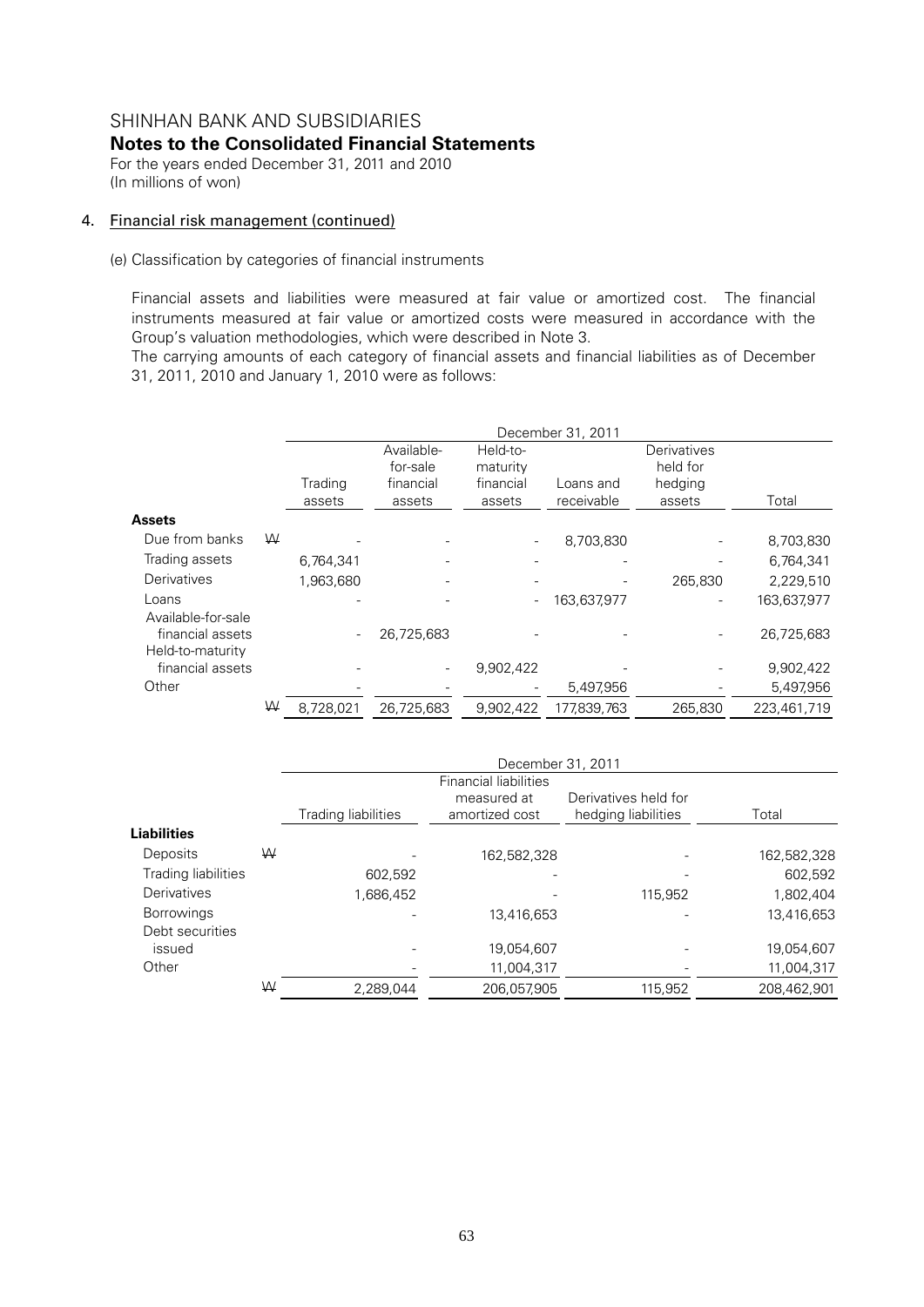For the years ended December 31, 2011 and 2010 (In millions of won)

# 4. Financial risk management (continued)

(e) Classification by categories of financial instruments (continued)

|                                                         |   |                   |                             |                        | December 31, 2010    |                         |                          |             |
|---------------------------------------------------------|---|-------------------|-----------------------------|------------------------|----------------------|-------------------------|--------------------------|-------------|
|                                                         |   |                   | Financial<br>assets         |                        |                      |                         |                          |             |
|                                                         |   |                   | designated at<br>fair value | Available-<br>for-sale | Held-to-<br>maturity |                         | Derivatives<br>held for  |             |
|                                                         |   | Trading<br>assets | through<br>profit or loss   | financial<br>assets    | financial<br>assets  | Loans and<br>receivable | hedging<br>assets        | Total       |
| <b>Assets</b>                                           |   |                   |                             |                        |                      |                         |                          |             |
| Due from banks                                          | W |                   |                             |                        |                      | 6,176,501               |                          | 6,176,501   |
| Trading assets                                          |   | 3,968,743         |                             |                        |                      |                         |                          | 3,968,743   |
| Financial assets<br>designated at fair<br>value through |   |                   |                             |                        |                      |                         |                          |             |
| profit or loss                                          |   |                   | 30,984                      |                        |                      |                         |                          | 30,984      |
| <b>Derivatives</b>                                      |   | 3,502,205         |                             |                        |                      |                         | 219,885                  | 3,722,090   |
| Loans<br>Available-for-sale                             |   |                   |                             |                        |                      | 153,777,371             | $\overline{\phantom{a}}$ | 153,777,371 |
| financial assets<br>Held-to-maturity                    |   |                   |                             | 24,582,589             |                      |                         |                          | 24,582,589  |
| financial assets                                        |   |                   |                             |                        | 10,565,990           |                         |                          | 10,565,990  |
| Other                                                   |   |                   |                             |                        |                      | 4,615,601               |                          | 4,615,601   |
|                                                         | ₩ | 7,470,948         | 30,984                      | 24,582,589             | 10,565,990           | 164,569,473             | 219,885                  | 207,439,869 |

|                     | December 31, 2010 |                     |                               |                                             |             |  |  |  |  |
|---------------------|-------------------|---------------------|-------------------------------|---------------------------------------------|-------------|--|--|--|--|
|                     |                   |                     | <b>Financial liabilities</b>  |                                             |             |  |  |  |  |
|                     |                   | Trading liabilities | measured at<br>amortized cost | Derivatives held for<br>hedging liabilities | Total       |  |  |  |  |
| <b>Liabilities</b>  |                   |                     |                               |                                             |             |  |  |  |  |
| Deposits            | W                 |                     | 146,573,358                   |                                             | 146,573,358 |  |  |  |  |
| Trading liabilities |                   | 502.350             |                               |                                             | 502,350     |  |  |  |  |
| <b>Derivatives</b>  |                   | 3,246,172           |                               | 100.741                                     | 3,346,913   |  |  |  |  |
| <b>Borrowings</b>   |                   |                     | 11,955,354                    |                                             | 11,955,354  |  |  |  |  |
| Debt securities     |                   |                     |                               |                                             |             |  |  |  |  |
| issued              |                   |                     | 20,217,228                    |                                             | 20,217,228  |  |  |  |  |
| Other               |                   |                     | 10,692,233                    |                                             | 10,692,233  |  |  |  |  |
|                     | W                 | 3.748.522           | 189.438.173                   | 100.741                                     | 193,287,436 |  |  |  |  |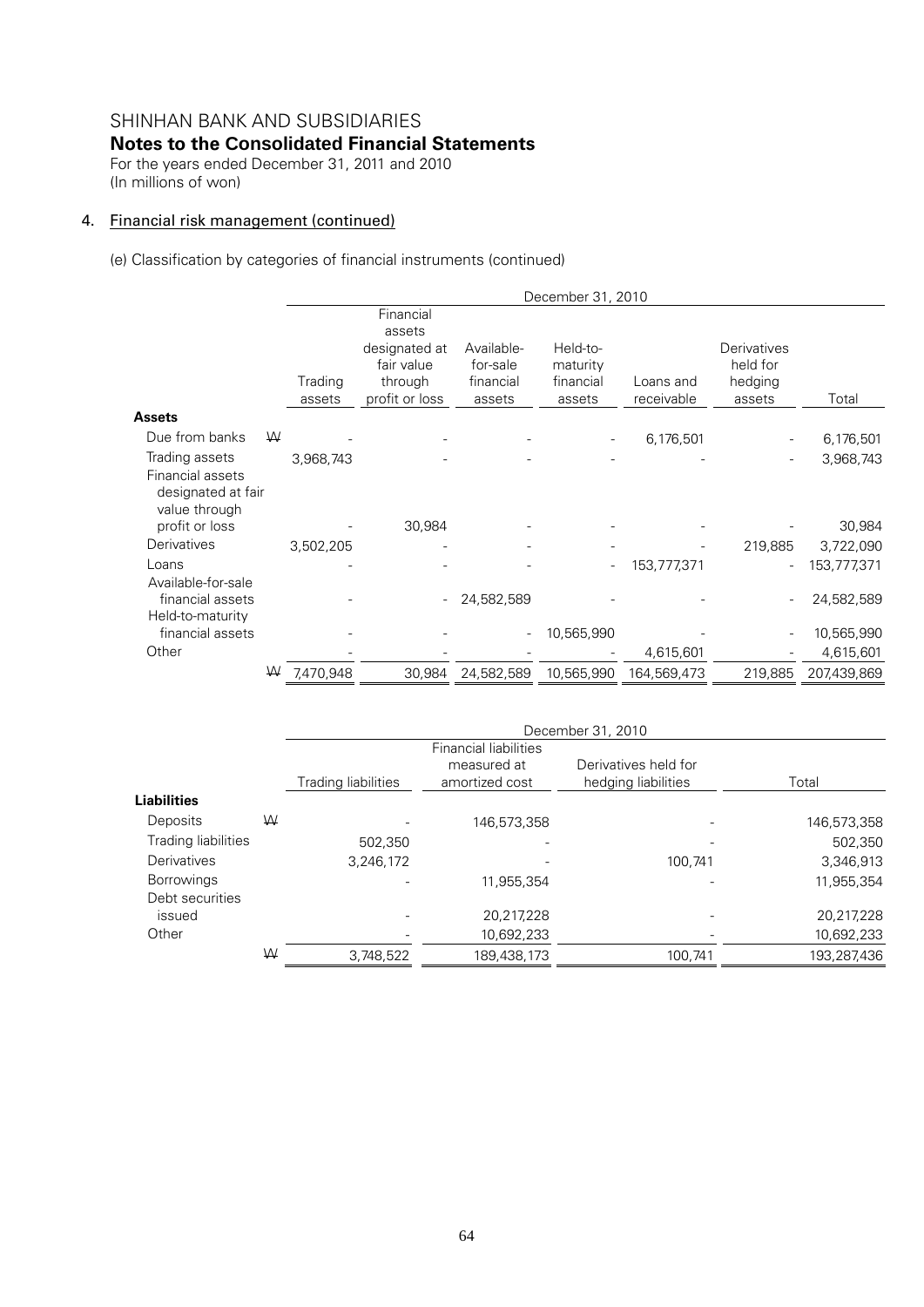For the years ended December 31, 2011 and 2010 (In millions of won)

# 4. Financial risk management (continued)

(e) Classification by categories of financial instruments (continued)

|                                                         |   |                   |                             |                        | January 1, 2010      |                         |                         |             |
|---------------------------------------------------------|---|-------------------|-----------------------------|------------------------|----------------------|-------------------------|-------------------------|-------------|
|                                                         |   |                   | Financial<br>assets         |                        |                      |                         |                         |             |
|                                                         |   |                   | designated at<br>fair value | Available-<br>for-sale | Held-to-<br>maturity |                         | Derivatives<br>held for |             |
|                                                         |   | Trading<br>assets | through<br>profit or loss   | financial<br>assets    | financial<br>assets  | Loans and<br>receivable | hedging<br>assets       | Total       |
| <b>Assets</b>                                           |   |                   |                             |                        |                      |                         |                         |             |
| Due from banks                                          | W |                   |                             |                        |                      | 9,509,624               |                         | 9,509,624   |
| Trading assets                                          |   | 3,462,104         |                             |                        |                      |                         |                         | 3,462,104   |
| Financial assets<br>designated at fair<br>value through |   |                   |                             |                        |                      |                         |                         |             |
| profit or loss                                          |   |                   | 96,977                      |                        |                      |                         |                         | 96,977      |
| Derivatives                                             |   | 4,330,900         |                             |                        |                      |                         | 182,336                 | 4,513,236   |
| Loans<br>Available-for-sale                             |   |                   |                             |                        |                      | 145,794,334             |                         | 145,794,334 |
| financial assets<br>Held-to-maturity                    |   |                   |                             | 25,264,425             |                      |                         |                         | 25,264,425  |
| financial assets                                        |   |                   |                             |                        | 11,170,310           |                         |                         | 11,170,310  |
| Other                                                   |   |                   |                             |                        |                      | 4,601,231               |                         | 4,601,231   |
|                                                         | ₩ | 7,793,004         | 96,977                      | 25,264,425             | 11,170,310           | 159,905,189             | 182,336                 | 204,412,241 |

|                     |   |                     |                               | January 1, 2010                             |              |
|---------------------|---|---------------------|-------------------------------|---------------------------------------------|--------------|
|                     |   |                     |                               |                                             |              |
|                     |   | Trading liabilities | measured at<br>amortized cost | Derivatives held for<br>hedging liabilities | Total        |
| <b>Liabilities</b>  |   |                     |                               |                                             |              |
| Deposits            | W |                     | 140,891,682                   |                                             | 140,891,682  |
| Trading liabilities |   | 318.969             |                               |                                             | 318,969      |
| Derivatives         |   | 4,086,841           |                               | 194.223                                     | 4,281,064    |
| <b>Borrowings</b>   |   |                     | 12, 131, 201                  |                                             | 12, 131, 201 |
| Debt securities     |   |                     |                               |                                             |              |
| issued              |   |                     | 23,018,028                    |                                             | 23,018,028   |
| Other               |   |                     | 10,300,627                    |                                             | 10,300,627   |
|                     | W | 4.405.810           | 186.341.538                   | 194.223                                     | 190.941.571  |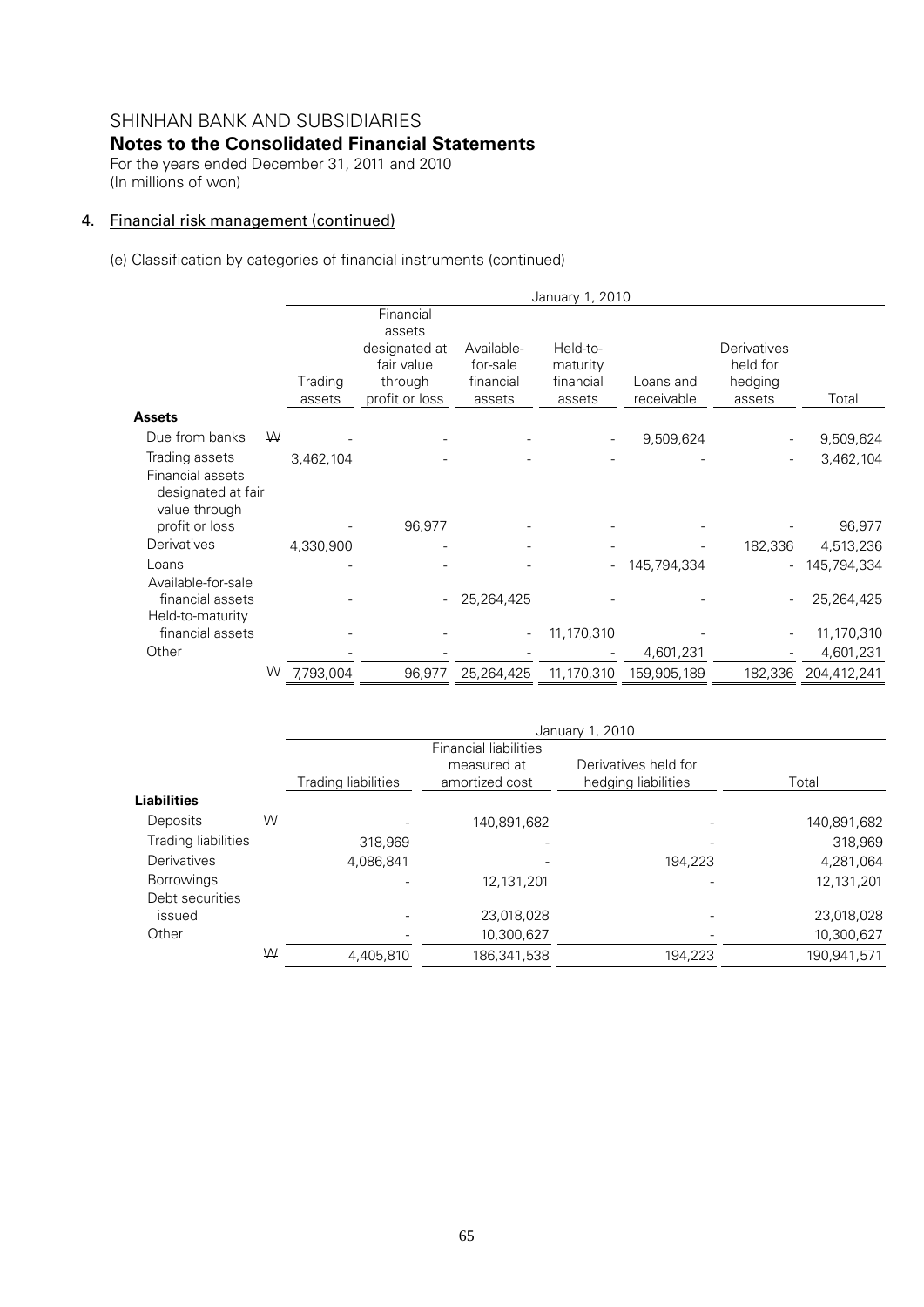For the years ended December 31, 2011 and 2010 (In millions of won)

## 4. Financial risk management (continued)

(f) Financial instruments income and costs by categories

|                                                                    |   |             |                        |            | 2011      |             |               |
|--------------------------------------------------------------------|---|-------------|------------------------|------------|-----------|-------------|---------------|
|                                                                    |   | Interest    | Fees and<br>commission |            |           |             | Other         |
|                                                                    |   | income      | income                 | Impairment |           |             | comprehensive |
| Trading assets                                                     | ₩ | (expense)   | (expense)              | loss       | Others    | Total       | income        |
| Financial assets<br>designated at fair<br>value through profit     |   | 209,459     | 5,604                  |            | 117,108   | 332,171     |               |
| of loss<br>Available-for-sale                                      |   |             |                        |            | (357)     | (357)       |               |
| financial assets<br>Held-to-maturity                               |   | 811,551     |                        | (90, 146)  | 755,157   | 1,476,562   | (498, 231)    |
| financial assets                                                   |   | 524,703     |                        |            |           | 524,703     |               |
| Loans and receivable                                               |   | 8,803,916   | 181,830                | (645, 658) | (6,027)   | 8,334,061   |               |
| Trading liabilities<br><b>Financial liabilities</b><br>measured at |   |             | (1,483)                |            |           | (1,483)     |               |
| amortized cost<br>Net derivatives held for                         |   | (5,378,519) |                        |            | (49, 778) | (5,428,297) |               |
| hedging instruments                                                |   |             |                        |            | 29,460    | 29,460      |               |
|                                                                    | ₩ | 4,971,110   | 185,951                | (735,804)  | 845,563   | 5,266,820   | (498, 231)    |

|                                                                                  |   |                                 |                                               |                    | 2010       |             |                                  |
|----------------------------------------------------------------------------------|---|---------------------------------|-----------------------------------------------|--------------------|------------|-------------|----------------------------------|
|                                                                                  |   | Interest<br>income<br>(expense) | Fees and<br>commission<br>income<br>(expense) | Impairment<br>loss | Others     | Total       | Other<br>comprehensive<br>income |
| Trading assets<br>Financial assets<br>designated at fair<br>value through profit | ₩ | 171,708                         | 5,259                                         |                    | 187,919    | 364,886     |                                  |
| of loss<br>Available-for-sale                                                    |   |                                 |                                               |                    | 6,002      | 6,002       |                                  |
| financial assets<br>Held-to-maturity                                             |   | 807,581                         |                                               | (63, 792)          | 724,032    | 1,467,821   | 63,158                           |
| financial assets                                                                 |   | 579,294                         |                                               |                    |            | 579,294     |                                  |
| Loans and receivable                                                             |   | 8,171,207                       | 203,125                                       | (1, 126, 847)      | 3,877      | 7,251,362   |                                  |
| Trading liabilities<br><b>Financial liabilities</b><br>measured at               |   |                                 | (488)                                         |                    |            | (488)       |                                  |
| amortized cost<br>Net derivatives held for                                       |   | (5, 139, 738)                   |                                               |                    | (210, 219) | (5,349,957) |                                  |
| hedging instruments                                                              |   |                                 |                                               |                    | 206,680    | 206,680     |                                  |
|                                                                                  | ₩ | 4,590,052                       | 207,896                                       | (1, 190, 639)      | 918,291    | 4,525,600   | 63,158                           |

(g) Derecognition of financial instruments

There were no transferred financial instruments which were not qualified for derecognition as of December 31, 2011, 2010 and January 1, 2010.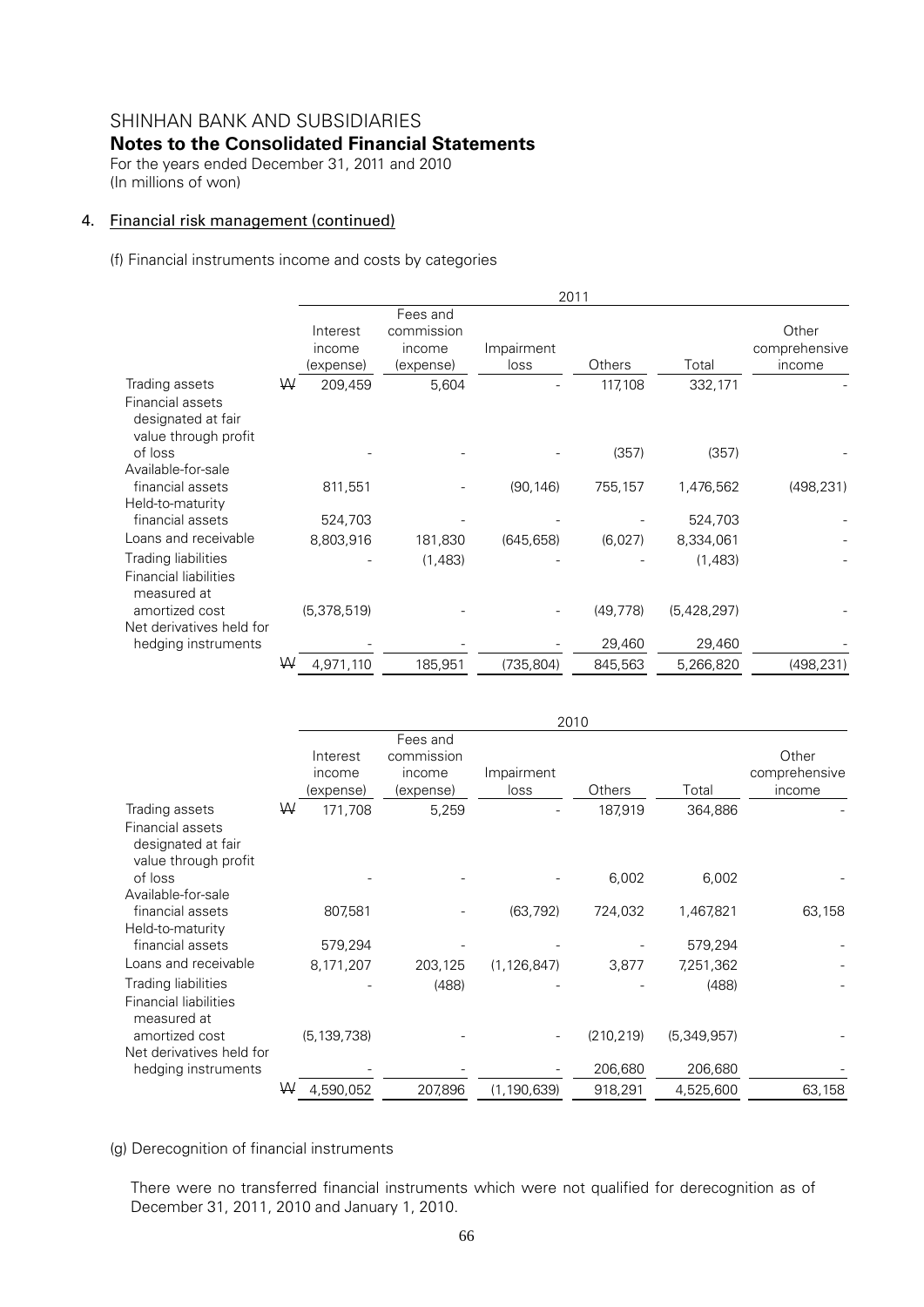(In millions of won)

### 4. Financial risk management (continued)

#### 4-5. Capital risk management

Capital regulations applicable to banks were adopted in 1988, which focused primarily on capital adequacy and asset soundness as a measure of risk. Building upon the initial Basel Capital Accord of 1988, capital regulations were developed to reflect additional risks as well. For the purpose of improving risk management and increasing capital adequacy of banks, capital adequacy standards based on the new Basel Capital Accord (Basel II) was implemented by the Financial Services Commission regulations beginning in January 2008. Under these regulations, all domestic banks including us were required to maintain a capital adequacy ratio of 8% and report whether we meet the capital adequacy ratio to the Financial Services Commission.

Under the Banking Act, the capital of a bank is divided into two categories.

- (a) Tier I capital (core capital): Tier I capital (core capital) consists of stockholders' equity, capital surplus, retained earnings and equity representing new types of equity securities deemed to be functionally equivalent to capital which are designated by the Financial Services Commission.
- (b) Tier II capital (supplementary capital): Tier II capital (supplementary capital) consists of revaluation reserves, gain on valuation of investment in securities, allowance for bad debts set aside for loans classified as "normal" or "precautionary," perpetual subordinated debt, cumulative preferred shares, redeemable preferred shares (with a right to redeem after the fifth anniversary of the date of issuance) and certain other subordinated debt.

The capital adequacy ratio of the Group is calculated by ratios of Tier I and Tier II capital (less any capital deductions) to risk-weighted assets. Pursuant to Basel II, operational risk, such as inadequate procedures, loss risk by employees, internal systems, occurrence of unexpected events, as well as credit risk and market risk, is taken into account in calculating the risk-weighted assets.

The Group evaluates and manages the capital adequacy ratio pursuant to internally developed standards. It means that the Group assesses whether the level on ratio of soluble capital to economic capital is sufficient, or not. Economic capital is totalled taking into account in type of the risk (credit, market, operation, interest rate, liquidity, bias)

Details of capital categories and the capital adequacy ratio of the Group as of December 31, 2011 and December 31, 2010 were as follows:

| Category                       |   | December 31, 2011 | December 31, 2010 |
|--------------------------------|---|-------------------|-------------------|
| Capital:                       |   |                   |                   |
| Tier I capital                 | W | 15,342,524        | 14,703,674        |
| Tier II capital                |   | 3,484,014         | 3,693,908         |
|                                |   | 18,826,538        | 18,397,582        |
| Total risk-weighted assets     | ₩ | 123,385,281       | 119, 185, 565     |
| Capital adequacy ratio:        |   |                   |                   |
| Tier I capital adequacy ratio  |   | 12.44%            | 12.34%            |
| Tier II capital adequacy ratio |   | 2.82%             | 3.10%             |
|                                |   | 15.26%            | 15.44%            |

The Group maintains the capital adequacy ratio of 8% as described in the above table.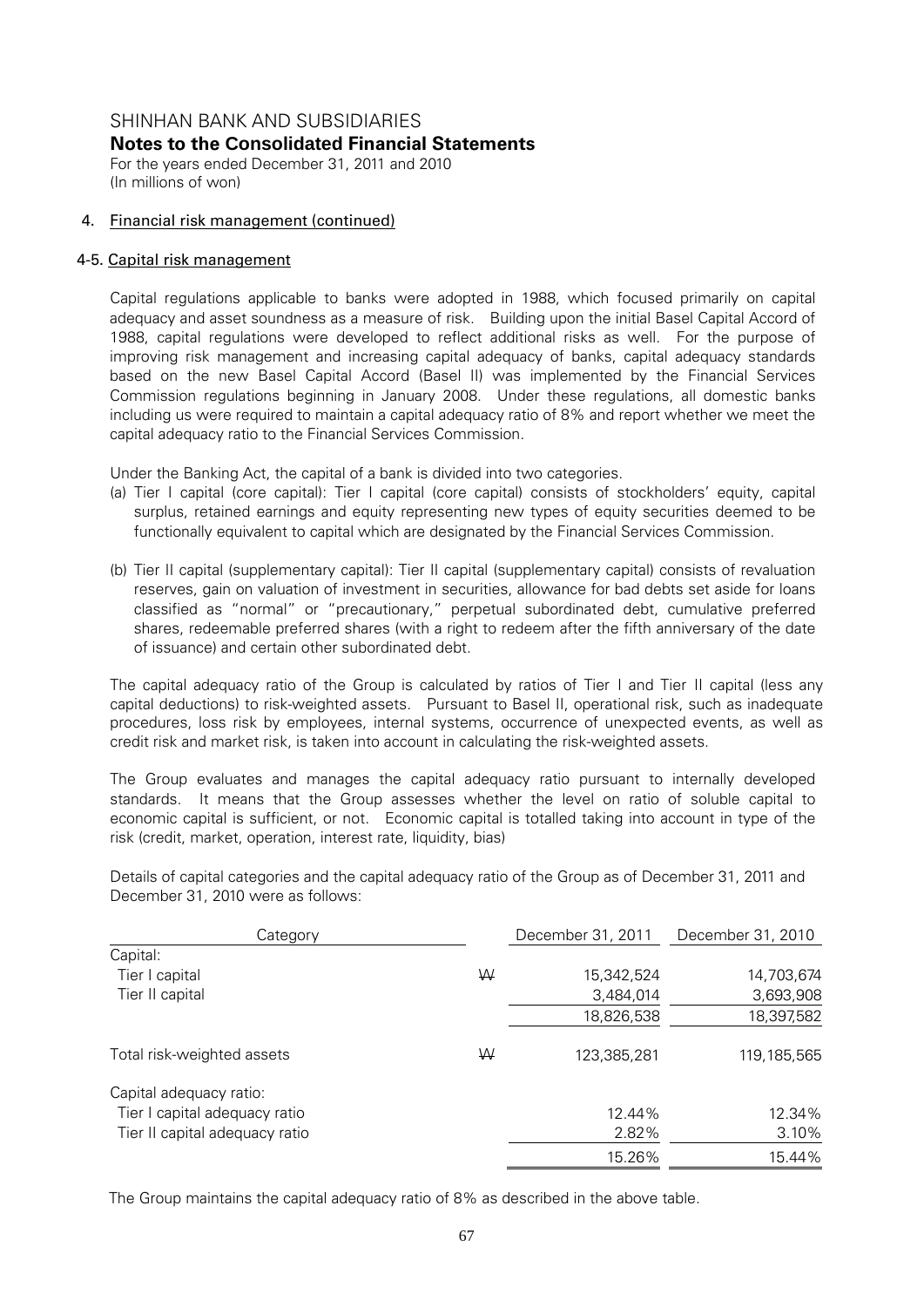For the years ended December 31, 2011 and 2010

### 5. Significant estimates and judgments

The preparation of consolidated financial statements requires the application of certain critical estimates and judgments relative to the future. Management's estimated outcomes may differ from actual outcomes. The change in an accounting estimate is recognized prospectively in profit or loss in the period of the change, if the change affects that period only, or the period of the change and future periods, if the change affects both.

### (a) Goodwill

The Group assesses annually whether any objective evidence of impairment on goodwill exists in accordance with the accounting policy as described in note 3. The recoverable amount of an asset or cash-generating unit is the greater of its value-in-use and its fair value less costs to sell. Valuein-use is measured based on estimates.

### (b) Income taxes

.

The Group is subject to tax laws from various countries. Within the normal business process, there are various types of transactions and different accounting methods that may add uncertainties to the decision of the final income taxes. The Group has recognized current and deferred tax that reflect tax consequences that would follow from the manner in which the entity expects, at the end of the reporting period, to recover or settle the carrying amount of its assets and liabilities. However, actual income taxes in the future may not be identical to the recognized deferred tax assets and liabilities, and this difference can affect current and deferred tax at the period when the final tax effect is conformed.

(c) Fair value of financial instruments

The fair values of financial instruments which are not actively traded in the market are determined by using valuation techniques. The Group determines valuation methods and assumptions based on significant market conditions at the end of each reporting period. Diverse valuation techniques are used to determine the fair value of financial instruments, from general market accepted valuation models to internally developed valuation models that incorporate various types of assumptions and variables.

### (d) Allowances for loan losses, guarantees and unused loan commitments

The Group determines and recognizes allowances for losses on loans through impairment testing and recognizes a provision for guarantees and unused loan commitments. The accuracy of provisions of credit losses is determined by the methodology and assumptions used for estimating expected cash flows of the borrower for allowances on individual loans and collectively assessing allowances for groups of loans, guarantees and unused loan commitments.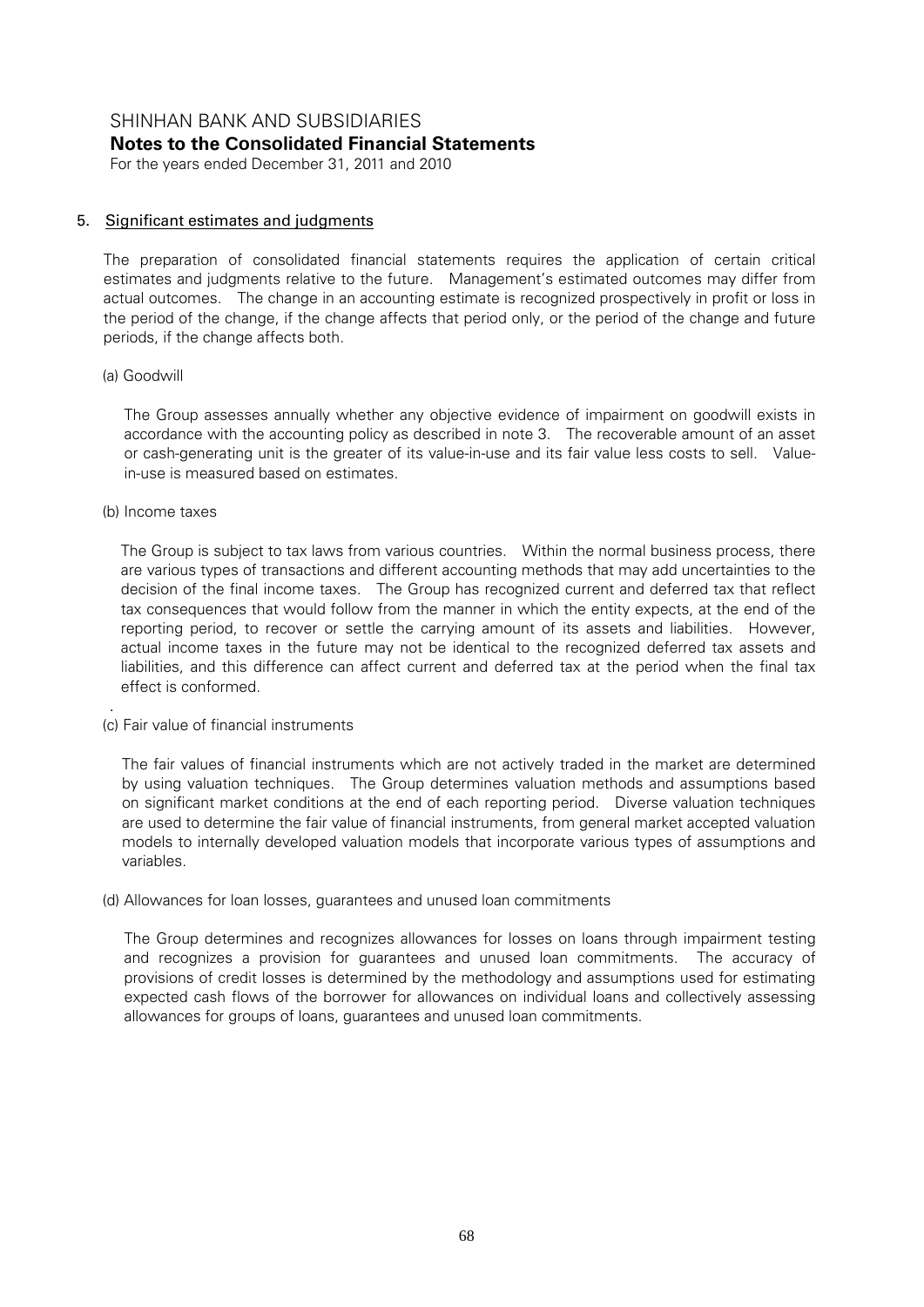For the years ended December 31, 2011 and 2010

### 5. Significant estimate and judgment (continued)

### (e) Defined benefit obligation

The present value of a defined benefit obligation that is measured by actuarial valuation methods uses various assumptions which can change according to various elements. The rate used to discount post-employment benefit obligations is determined by reference to market yields at the end of the reporting period on high quality corporate bonds. The currency and term of the corporate bonds are consistent with the currency and estimated term of the post-employment benefit obligations. Actuarial gains and losses including experience adjustments and the effects of changes in actuarial assumptions are recognized in profit or loss. Other significant assumptions related to defined benefit obligations are based on current market situations.

### (f) Impairment of available-for-sale equity investments

When there is a significant or prolonged decline in the fair value of an investment in an equity instrument below its original cost, there is objective evidence that available-for-sale equity investments are impaired. Accordingly, the Group considers the decline in the fair value of more than 50% against the original cost as "significant decline" and the status when the market price for marketable equity less than the carrying amounts of instruments for a six consecutive months as a "prolonged decline". Additionally, when the fair value declines more than 30% from the original cost, it is considered as a possible indication of impairment and the Group recognizes impairment loss as necessary considering other facts and circumstance.

(g) Special purpose entities included in consolidation

The Group has established a number of SPEs for trading and investment purposes. When assessing whether the Group controls an SPE in addition to the criteria in K-IFRS No. 1027, it evaluates a range of factors, including whether:

- the activities of the SPE are being conducted on the Group's behalf according to its specific business needs so that the Group obtains the benefits from the SPE's operations;
- the Group has the decision-making power to obtain the majority of the benefits of the activities of the SPE, or the Group has delegated these decision-making power by setting up an 'autopilot' mechanism; or
- the Group has the rights to obtain the majority of the benefits of the activities of the SPE and therefore may be exposed to risks incident to the activities of the SPE; or
- the Group retains the majority of the residual or ownership risks related to the SPE or its assets in order to obtain the benefits from its activities.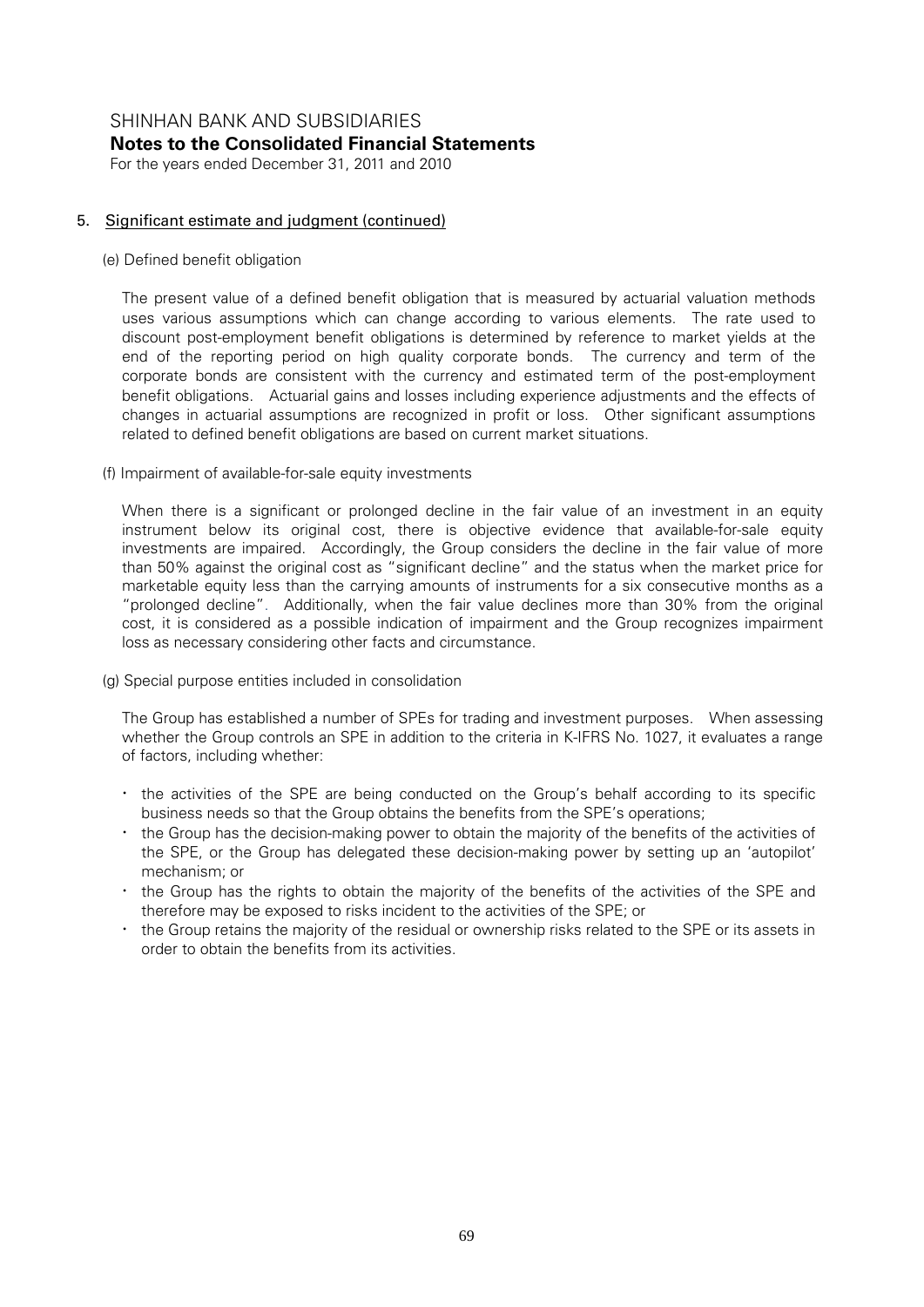(In millions of won)

### 6. Business combination

(a) Acquisition of Shinhan Vina Bank

On November 11, 2011, the Group obtained a controlling ownership over Shinhan Vina Bank, formerly a jointly controlled entity, by acquiring an additional 50% of the outstanding and voting interests for W105,940 million.

Shinhan Bank Vietnam merged with Shinhan Vina Bank on November 28, 2011. The Group applied the pooling method instead of the acquisition method, since the transaction was regarded as a "business combination of entities under common control" in accordance with K-IFRS No. 1103 *Business Combinations*.

Taking control of Shinhan Vina Bank will enable the Group to implement its localization strategy through access to loans or deposits from corporations, including small or medium sized companies in Vietnam. The acquisition is expected to provide the Group with an increased share of the corporate Banking market through access to the acquiree's customer base. The Group also expects to reduce costs through economies of scale.

## (b) Identifiable assets and liabilities

Assets and liabilities from business combination were as of follows:

|                                   |   | Amount  |
|-----------------------------------|---|---------|
| Asset                             |   |         |
| Cash and cash equivalents         | W | 2,081   |
| Due from banks                    |   | 54,408  |
| $Loans(*1)$                       |   | 357,245 |
| Held-to-maturity financial assets |   | 7,439   |
| Property and equipment            |   | 1,790   |
| Intangible assets(*2)             |   | 17,685  |
| Other assets                      |   | 3,906   |
|                                   |   | 444,554 |
| Liability                         |   |         |
| Deposits                          |   | 281,111 |
| <b>Borrowings</b>                 |   | 17,415  |
| Provisions                        |   | 121     |
| Other liabilities                 |   | 9,410   |
|                                   |   | 308,057 |
| Total identifiable net assets     | W | 136,497 |
|                                   |   |         |

- (\*1) The fair value of loans equals the carrying amount due to immaterial differences between fair value and carrying amount.
- (\*2) W17,685 million of the customer-related intangible assets (core deposit) were recognized as intangible assets.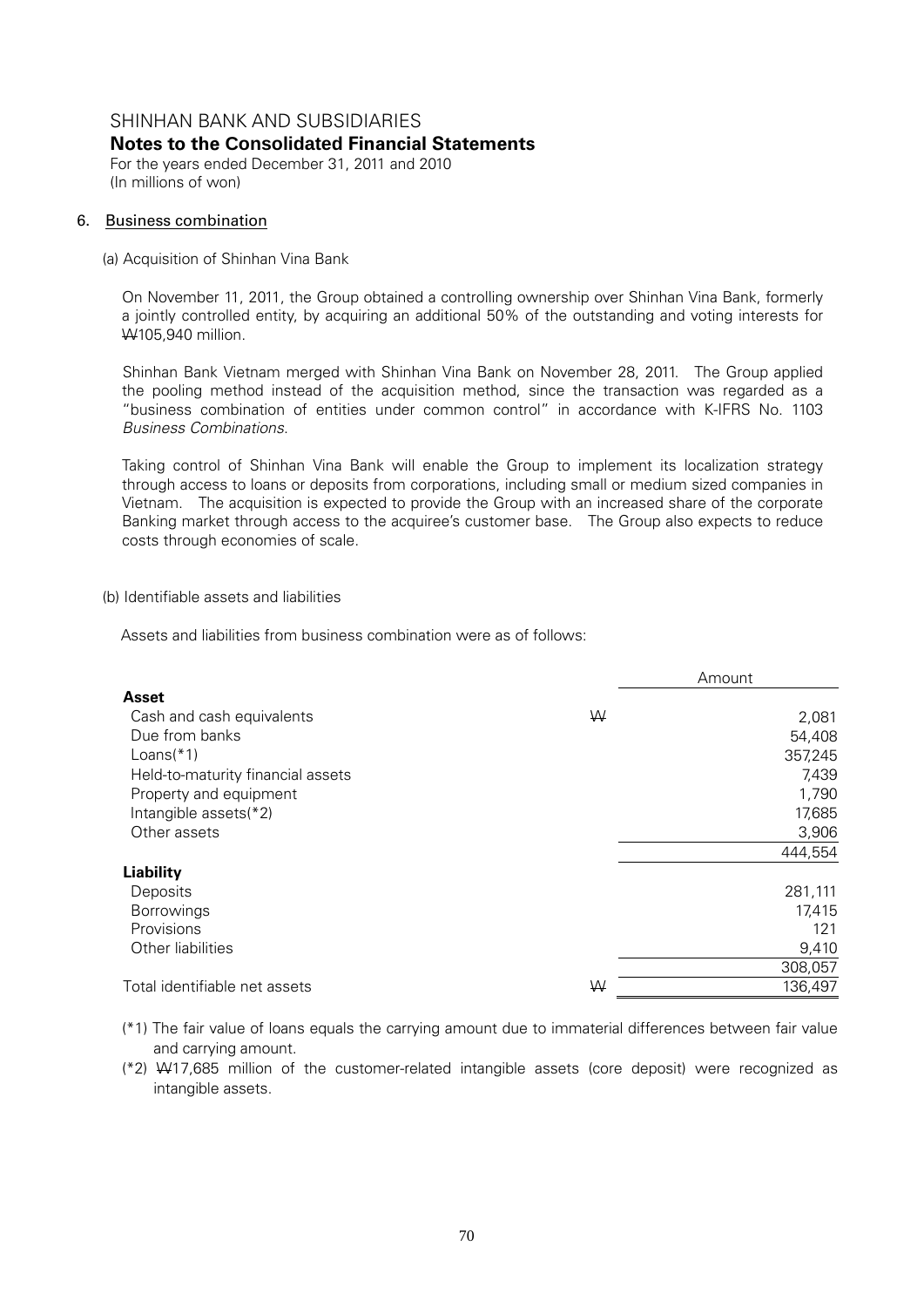(In millions of won)

#### 6. Business combination (continued)

(c) Goodwill

Goodwill recorded from the business combination was as follows:

|                                                 |   | Amount  |
|-------------------------------------------------|---|---------|
| Cash paid                                       | W | 105.940 |
| Fair value of previous interest in the acquiree |   | 105.940 |
| Less: fair value of identifiable net assets     |   | 136.497 |
| Goodwill                                        | W | 75,383  |

Goodwill recognized was not deductible for income tax purposes.

(d) Costs associated with the business combination

Acquisition-related costs of W323 million relating to legal fees and due diligence costs were recognized as general and administrative expenses in the Group's consolidated statement of comprehensive income for the year ended December 31, 2011.

(e) Difference between fair value and book value of equity securities held by the Group before the business combination

A gain of W44,243 million was recognized in other operating income in the Group's consolidated statement of comprehensive income for the year ended December 31, 2011 as a result of remeasuring to fair value the equity securities in Shinhan Vina Bank held by the Group before the business combination.

(f) Shinhan Vina Bank's operating income and net income since the acquisition date

The disclosure of Shinhan Vina Bank's operating income and net income since the acquisition date was unavailable as Shinhan Vina Bank's separate financial information was not prepared subsequent the merger of Shinhan Vina Bank and Shinhan Vietnam Bank.

(g) The Groups operating income and net income for the year

Had the acquisition of Shinhan Vina Bank occurred at January 1, 2011, the operating income and net income would be as follows:

|                  |   | Amount    |  |  |
|------------------|---|-----------|--|--|
| Operating income | W | 2,640,238 |  |  |
| Net income l     |   | 2,131,766 |  |  |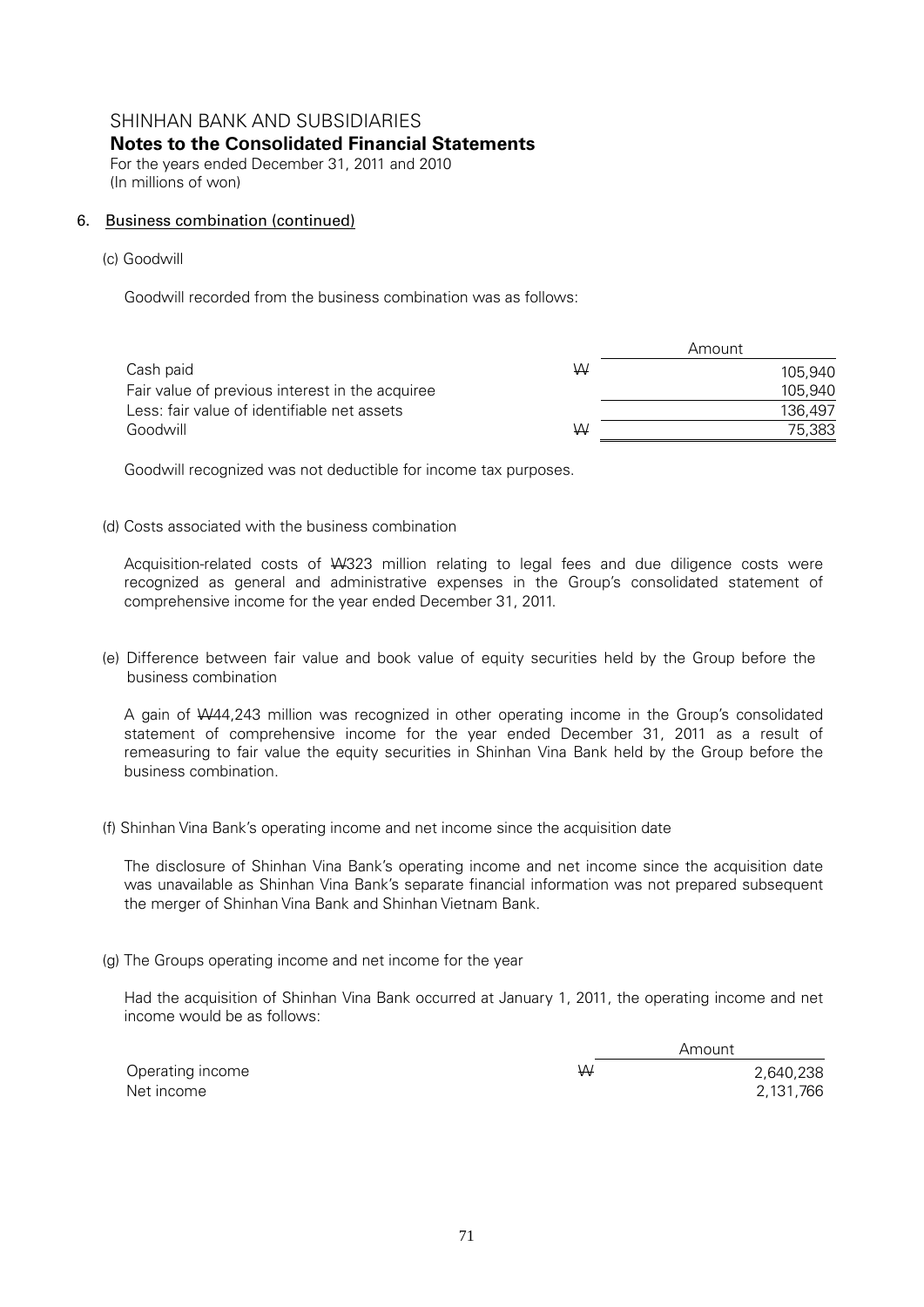(In millions of won)

#### 6. Business combination (continued)

(h) The financial effects of adjustments recognized in the reporting period related to changes in goodwill and intangible assets recognized since the date of acquisition were as follows:

|                     |   | Goodwill  | Intangible assets |
|---------------------|---|-----------|-------------------|
| Date of acquisition | ₩ | 75,383    | 17,685            |
| Impairment          |   | (31, 543) |                   |
| Amortization        |   | -         | (268)             |
| End of the year     | W | 43,840    | 17.417            |

#### 7. Operating segments

(a) The general descriptions of the Group's operating segments as of December 31, 2011, 2010 and January 1, 2010 were as follows:

| Description                       | Area of business                                                                                                                                                                                                                                                                             |  |  |  |  |
|-----------------------------------|----------------------------------------------------------------------------------------------------------------------------------------------------------------------------------------------------------------------------------------------------------------------------------------------|--|--|--|--|
| Retail banking                    | Loans to or deposits from individual customers, wealth management<br>customers, and institutions such as hospitals, airports and schools.                                                                                                                                                    |  |  |  |  |
| Corporate banking and<br>treasury | Loans to or deposits from corporations, including small or medium sized<br>companies and businesses related to investment banking.<br>Internal asset and liability management, trading of securities and<br>derivatives, investment portfolio management and other<br>related<br>businesses. |  |  |  |  |
| International group               | Supervision on overseas subsidiaries and branch operations and other<br>international businesses.                                                                                                                                                                                            |  |  |  |  |
| Other                             | Administration of bank operations and Merchant Banking Account.                                                                                                                                                                                                                              |  |  |  |  |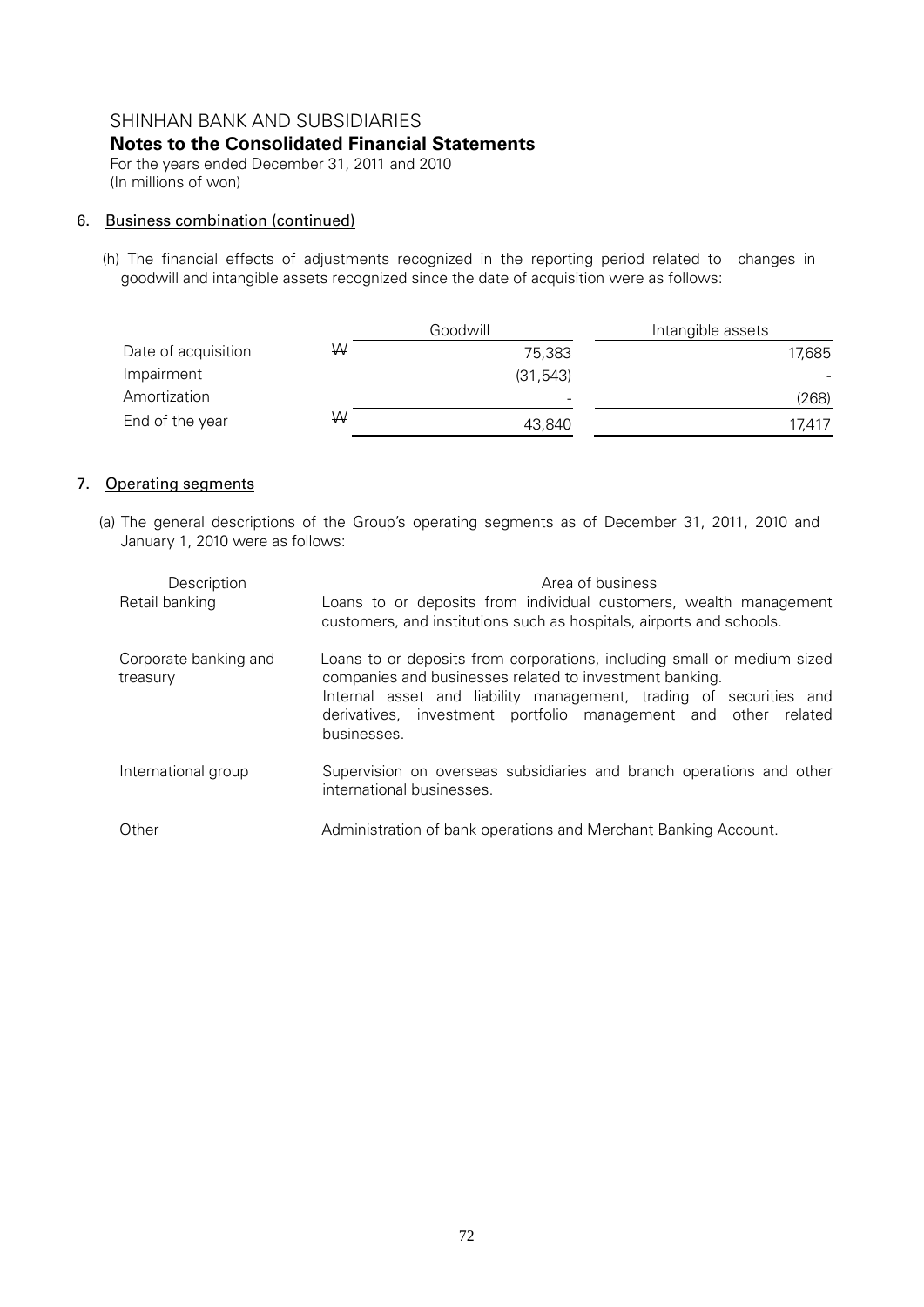## **Notes to the Consolidated Financial Statements**

For the years ended December 31, 2011 and 2010 (In millions of won)

#### 7. Operating segments (continued)

(b) The following table provides information of operating income and net income for each operating segment for the years ended December 31, 2011 and 2010.

|                                |             |              | 2011          |            |              |             |
|--------------------------------|-------------|--------------|---------------|------------|--------------|-------------|
|                                |             | Corporate    | International |            | Consolidated |             |
|                                | Retail      | and treasury | group         | Other      | adjustment   | Total       |
|                                |             |              |               |            |              |             |
| Net interest income<br>₩       | 2,572,451   | 2,059,495    | 281,537       | (3,042)    | 60,669       | 4,971,110   |
| Net fees and commission        |             |              |               |            |              |             |
| income (expense)               | 622,238     | 209,637      | 45,274        | 10,896     | (2, 442)     | 885,603     |
| Net other expenses             | (2,208,491) | (692, 296)   | (161, 334)    | (173, 264) | 4,623        | (3,230,762) |
| Operating income (loss)        | 986,198     | 1,576,836    | 165,477       | (165, 410) | 62,850       | 2,625,951   |
| Equity in income of            |             |              |               |            |              |             |
| associates                     |             |              |               |            | 28,995       | 28,995      |
| Income (loss) before           |             |              |               |            |              |             |
| income taxes                   | 986,198     | 1,576,836    | 165,477       | (165, 410) | 91,845       | 2,654,946   |
| Income tax expense             |             |              |               |            |              |             |
| (benefit)                      | (197,670)   | (318, 028)   | (34, 235)     | 29,917     | (16, 015)    | (536, 031)  |
| Income (loss) for the year $W$ | 788,528     | 1,258,808    | 131,242       | (135,493)  | 75,830       | 2,118,915   |
| Attributable to:               |             |              |               |            |              |             |
| Equity holder of the Bank W    | 788,528     | 1,258,808    | 131,242       | (135, 493) | 75,336       | 2,118,421   |
| Non-controlling interests      |             |              |               |            | 494          | 494         |
| ₩                              | 788,528     | 1,258,808    | 131,242       | (135, 493) | 75,830       | 2,118,915   |

|                                                |   | 2010        |              |               |            |              |             |
|------------------------------------------------|---|-------------|--------------|---------------|------------|--------------|-------------|
|                                                |   |             | Corporate    | International |            | Consolidated |             |
|                                                |   | Retail      | and treasury | group         | Other      | adjustment   | Total       |
| Net interest income<br>Net fees and commission | W | 2,238,559   | 2,080,547    | 231,249       | 21.495     | 18,202       | 4,590,052   |
| income (expense)                               |   | 633,194     | 239,523      | 41,544        | (38, 489)  | 6,487        | 882,259     |
| Net other expenses                             |   | (2,011,765) | (784,626)    | (215,750)     | (84, 748)  | (337, 496)   | (3,434,385) |
| Operating income (loss)                        |   | 859,988     | 1,535,444    | 57,043        | (101, 742) | (312, 807)   | 2,037,926   |
| Equity in income of<br>associates              |   |             |              |               |            | 12,508       | 12,508      |
| Income (loss) before<br>income taxes           |   | 859,988     | 1,535,444    | 57,043        | (101, 742) | (300, 299)   | 2,050,434   |
| Income tax expense                             |   |             |              |               |            |              |             |
| (benefit)                                      |   | (171,375)   | (301, 413)   | (17,013)      | 45,615     | 64,210       | (379, 976)  |
| Income (loss) for the year $W$                 |   | 688,613     | 1,234,031    | 40,030        | (56, 127)  | (236,089)    | 1,670,458   |
| Attributable to:                               |   |             |              |               |            |              |             |
| Equity holder of the Bank $W$                  |   | 688,613     | 1,234,031    | 40,030        | (56, 127)  | (236, 499)   | 1,670,048   |
| Non-controlling interests                      |   |             |              |               |            | 410          | 410         |
|                                                | W | 688,613     | 1,234,031    | 40,030        | (56, 127)  | (236,089)    | 1,670,458   |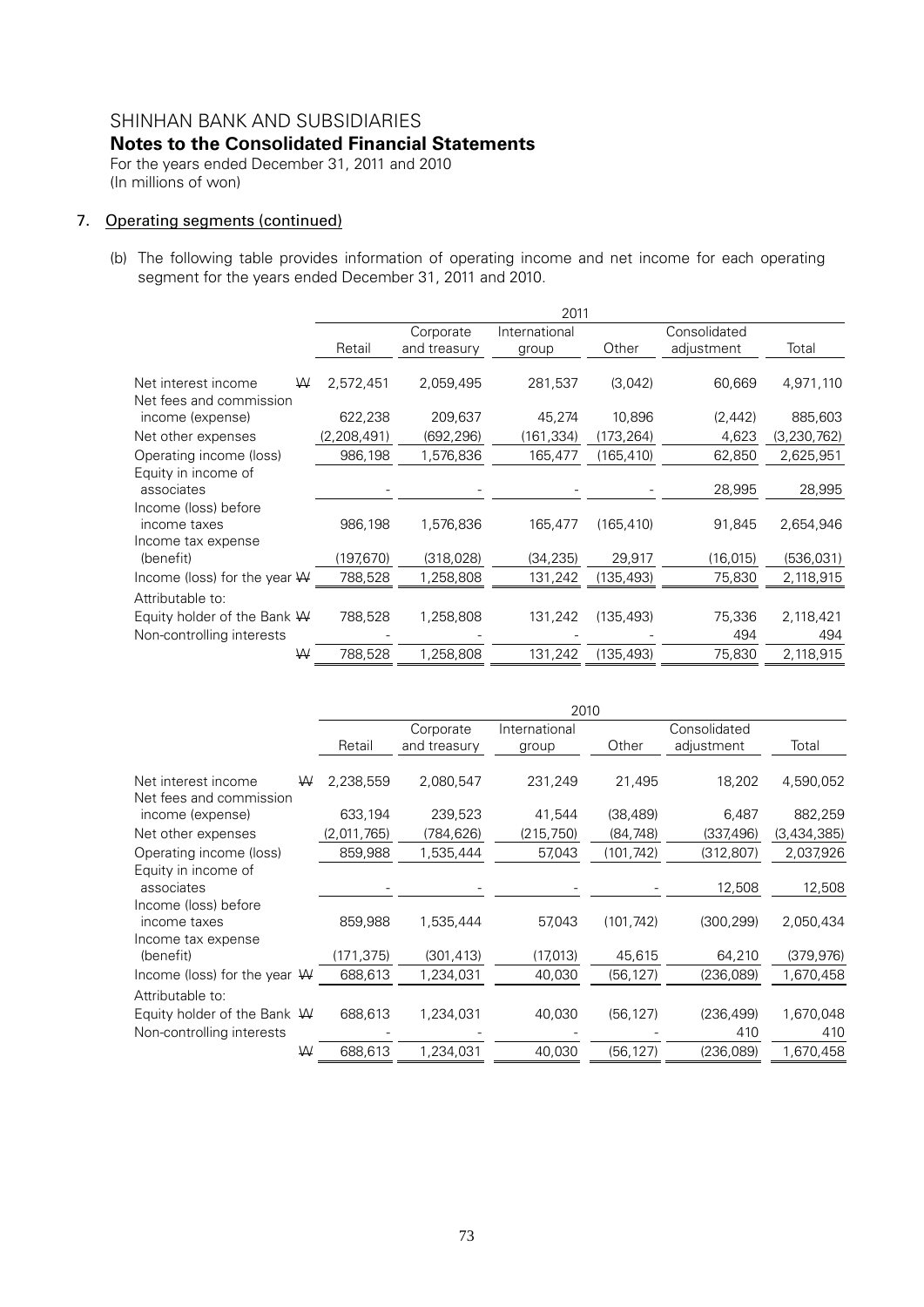For the years ended December 31, 2011 and 2010 (In millions of won)

## 7. Operating segments (continued)

(c) The following table provides information of the main assets for each operating segment as of December 31, 2011 and December 31, 2010.

|                                      |   | December 31, 2011        |                           |                        |           |                            |             |
|--------------------------------------|---|--------------------------|---------------------------|------------------------|-----------|----------------------------|-------------|
|                                      |   | Retail                   | Corporate<br>and treasury | International<br>group | Other     | Consolidated<br>adjustment | Total       |
| <b>Trading Assets</b>                | W | $\overline{\phantom{a}}$ | 7.810.959                 |                        | 1,463     | (1,048,081)                | 6,764,341   |
| Loans<br>Available-for-sale          |   | 95,546,998               | 59,008,600                | 8.052.825              | 2,551,978 | (1,522,424)                | 163,637,977 |
| financial assets<br>Held-to-maturity |   |                          | 23,609,648                | 726.981                | 2.874.480 | (485.426)                  | 26,725,683  |
| financial assets                     |   | $\overline{\phantom{a}}$ | 9,447,411                 | 454,979                | 32        |                            | 9,902,422   |
|                                      | W | 95.546.998               | 99,876,618                | 9,234,785              | 5,427,953 | (3,055,931)                | 207,030,423 |

|                                                                                  |   |            | December 31, 2010         |                        |           |                            |             |
|----------------------------------------------------------------------------------|---|------------|---------------------------|------------------------|-----------|----------------------------|-------------|
|                                                                                  |   | Retail     | Corporate<br>and treasury | International<br>group | Other     | Consolidated<br>adjustment | Total       |
| <b>Trading Assets</b><br>Financial assets<br>designated at fair<br>value through | W |            | 5,492,153                 |                        | 1.590     | (1,525,000)                | 3,968,743   |
| profit or loss                                                                   |   |            | 30.984                    |                        |           |                            | 30,984      |
| Loans<br>Available-for-sale                                                      |   | 86,983,397 | 57.932.018                | 6.467.695              | 3.999.704 | (1.605.443)                | 153,777,371 |
| financial assets<br>Held-to-maturity                                             |   |            | 21.224.111                | 827.765                | 3.145.001 | (614.288)                  | 24.582.589  |
| financial assets                                                                 |   | -          | 10,285,788                | 280,170                | 32        |                            | 10,565,990  |
|                                                                                  | ₩ | 86.983.397 | 94.965.054                | 7.575.630              | 7.146.327 | (3.744.731)                | 192.925.677 |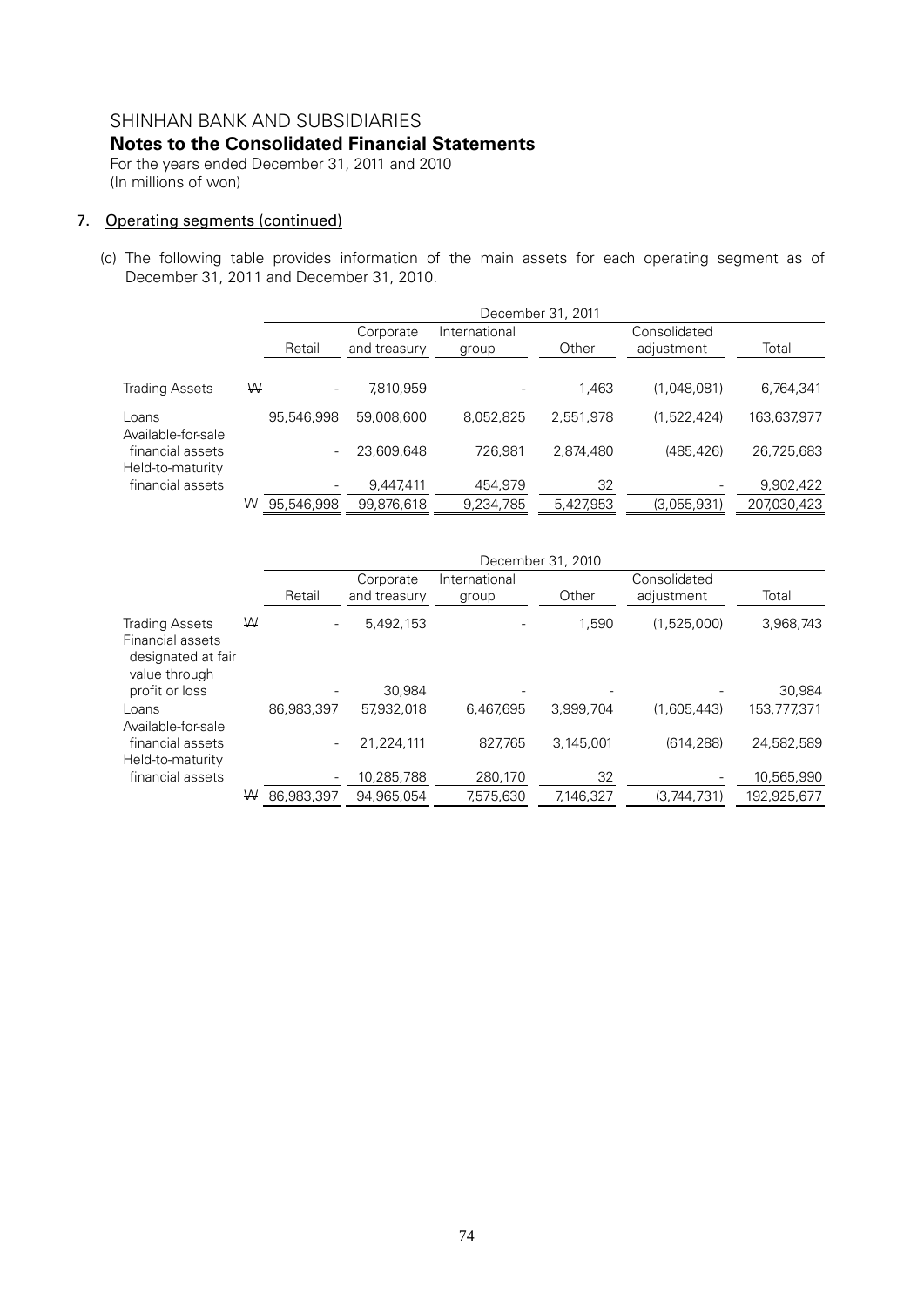(In millions of won)

### 7. Operating segments (continued)

- (d) Financial information of geographical area
	- (i) The following table provides information of operating income by geographical area for the years ended December 31, 2011 and December 31, 2010.

|          |   |            | Operating revenue from<br>external consumers | Operating expense from<br>external consumers |            | Operating income from<br>external consumers |           |  |
|----------|---|------------|----------------------------------------------|----------------------------------------------|------------|---------------------------------------------|-----------|--|
|          |   | 2011       | 2010                                         | 2011                                         | 2010       | 2011                                        | 2010      |  |
| Domestic | ₩ | 18,933,125 | 20,274,961                                   | 16,456,257                                   | 18,279,607 | 2,476,868                                   | 1,995,354 |  |
| Overseas |   | 973,072    | 876,606                                      | 823,989                                      | 834,034    | 149,083                                     | 42,572    |  |
|          | W | 19,906,197 | 21, 151, 567                                 | 17,280,246                                   | 19,113,641 | 2,625,951                                   | 2,037,926 |  |

(ii) The following table provides information of non-current assets by geographical area as of December 31, 2011 and December 31, 2010.

|          |   | December 31, 2011 | December 31, 2010 |
|----------|---|-------------------|-------------------|
| Domestic | ₩ | 2,917,160         | 2,787,075         |
| Overseas |   | 62.172            | 46,682            |
|          | ₩ | 2,979,332         | 2,833,757         |

(\*) Non-current assets as of December 31, 2011 and 2010 include property and equipment, intangible assets and investment properties.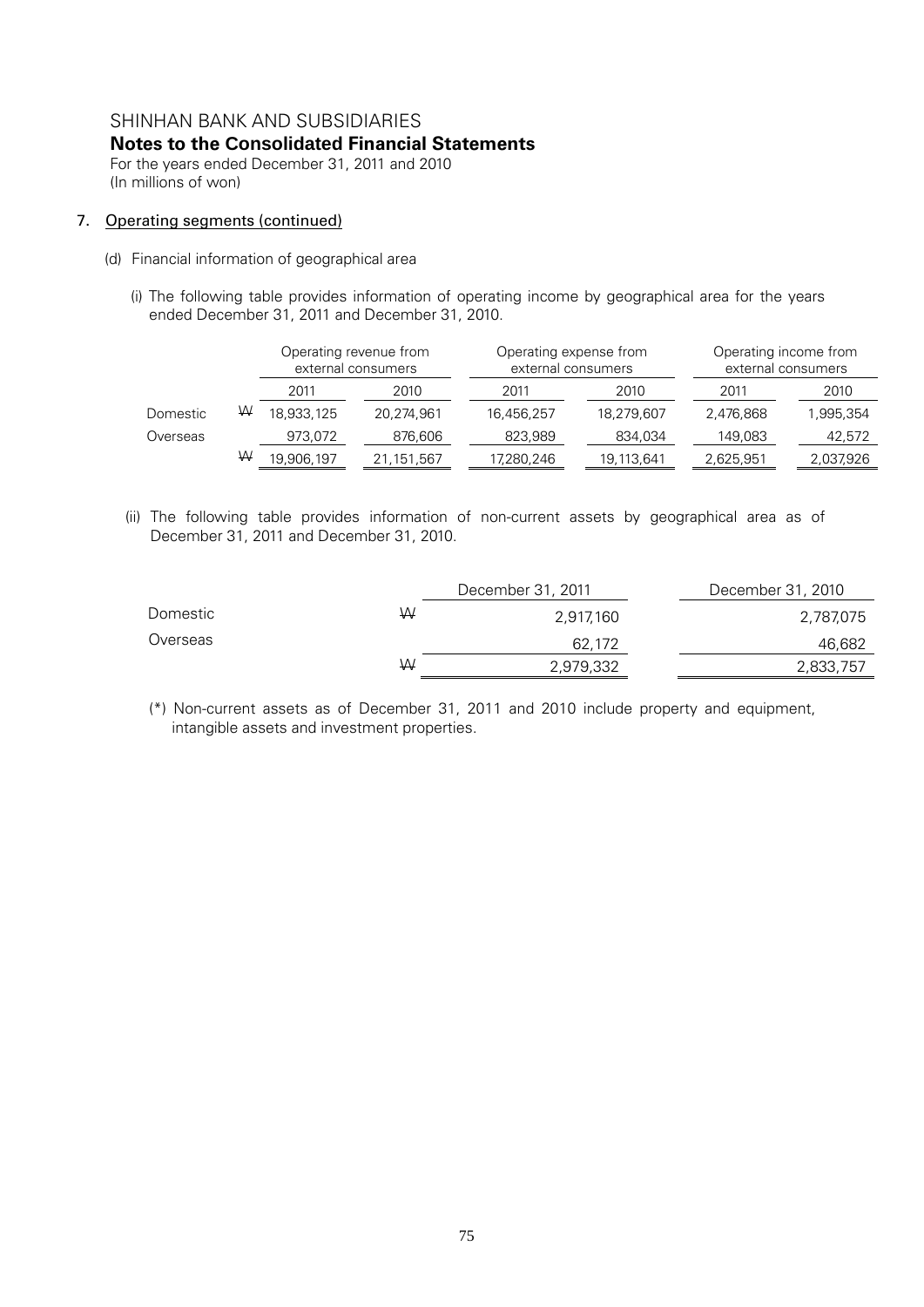### **Notes to the Consolidated Financial Statements**

For the years ended December 31, 2011 and 2010 (In millions of won)

#### 8. Cash and due from banks

(a) Cash and due from banks as of December 31, 2011, 2010 and January 1, 2010 were as follows:

|                               |   | December 31, 2011 | December 31, 2010 | January 1, 2010 |
|-------------------------------|---|-------------------|-------------------|-----------------|
| Cash                          | W | 2,079,573         | 2,477,255         | 1,732,511       |
| Deposits in won:              |   |                   |                   |                 |
| Reserve deposits              |   | 3,322,294         | 3,566,174         | 6,172,687       |
| Other                         |   | 2,102,225         | 291,840           | 551,574         |
|                               |   | 5,424,519         | 3,858,014         | 6,724,261       |
| Deposits in foreign currency: |   |                   |                   |                 |
| Deposits                      |   | 1,431,164         | 958,919           | 1,256,641       |
| Time deposits                 |   | 1,627,044         | 1,192,882         | 936,940         |
| Other                         |   | 253,266           | 180,793           | 600,393         |
|                               |   | 3,311,474         | 2,332,594         | 2,793,974       |
| Provisions                    |   | (32, 163)         | (14, 107)         | (8,611)         |
|                               | W | 10,783,403        | 8,653,756         | 11,242,135      |

(b) Restricted due from banks as of December 31, 2011, 2010 and January 1, 2010 were as follows:

|                               |   | December 31, 2011 | December 31, 2010 | January 1, 2010 |
|-------------------------------|---|-------------------|-------------------|-----------------|
| Deposits in won:              |   |                   |                   |                 |
| Reserve deposits              | ₩ | 3,322,294         | 3,566,174         | 6,172,687       |
| Other $(*)$                   |   | 1,201,546         | 62,401            | 113,347         |
|                               |   | 4,523,840         | 3,628,575         | 6,286,034       |
| Deposits in foreign currency: |   |                   |                   |                 |
| Deposits                      |   | 658,642           | 592,276           | 646,086         |
| Time deposits                 |   | 11,425            | 9,369             | 20,040          |
| Other                         |   | 91,569            | 73,974            | 146,117         |
|                               |   | 761,636           | 675,619           | 812,243         |
|                               | W | 5,285,476         | 4,304,194         | 7,098,277       |

(\*) Pursuant to the Regulation on Financial Investment Business, the Group was required to deposit certain portions of customers' deposits with the Korean Securities Finance Corporation ("KSFC") or banks to ensure repayment of customer deposits and the deposits may not be pledged as collateral.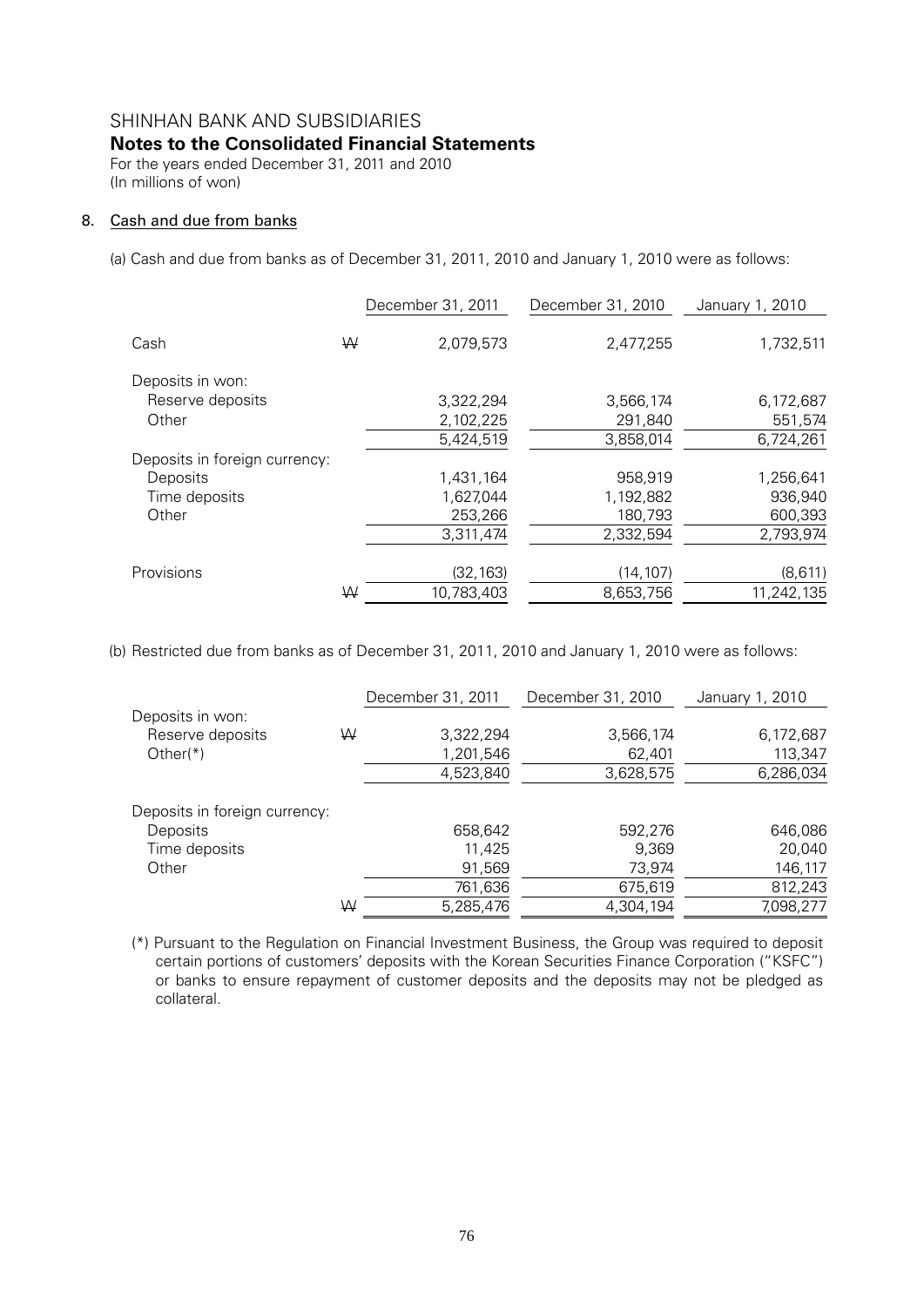For the years ended December 31, 2011 and 2010 (In millions of won)

#### 9. Trading assets

Trading assets as of December 31, 2011, 2010 and January 1, 2010 were as follows:

|                          |   | December 31, 2011 | December 31, 2010 | January 1, 2010 |
|--------------------------|---|-------------------|-------------------|-----------------|
| Debt securities:         |   |                   |                   |                 |
| Government               | W | 197,371           | 379,561           | 110,309         |
| Financial institutions   |   | 664,990           | 388,960           | 1,078,490       |
| Corporation              |   | 96,190            | 87,882            | 164,639         |
| Bills bought             |   | 3,005,346         | 2,553,646         | 1,419,179       |
| $CMA(*)$                 |   | 1,465,088         | 329,570           | 273,704         |
| <b>Others</b>            |   |                   | 1,919             | 37,651          |
|                          |   | 5,428,985         | 3,741,538         | 3,083,972       |
| Equity securities:       |   |                   |                   |                 |
| <b>Stocks</b>            |   | 92,272            | 73,748            | 121,888         |
| Beneficiary certificates |   | 901,650           |                   |                 |
|                          |   | 993,922           | 73,748            | 121,888         |
| Other:                   |   |                   |                   |                 |
| Gold deposits            |   | 341,434           | 153,457           | 256,244         |
|                          | W | 6,764,341         | 3,968,743         | 3,462,104       |

(\*) CMA: Cash management account deposits

#### 10. Financial assets designated at fair value through profit or loss

Financial assets designated at fair value through profit or loss as of December 31, 2011, 2010 and January 1, 2010 was as follows:

|                 |   | December 31, 2011 | December 31, 2010 | January 1, 2010 |
|-----------------|---|-------------------|-------------------|-----------------|
| Debt securities | W |                   | 30.984            | 96.977          |

The debt securities were capital guarantee derivative securities that embed a dynamic trading strategy in order to provide participation to the performance of a certain underlying asset. The Group has designated the whole part of combined contracts as financial assets designated at fair value through profit or loss as of the transition date. Debt securities that are designated as financial assets designated at fair value through profit or loss were recognized as available-for-sale financial instruments in the past financial statements.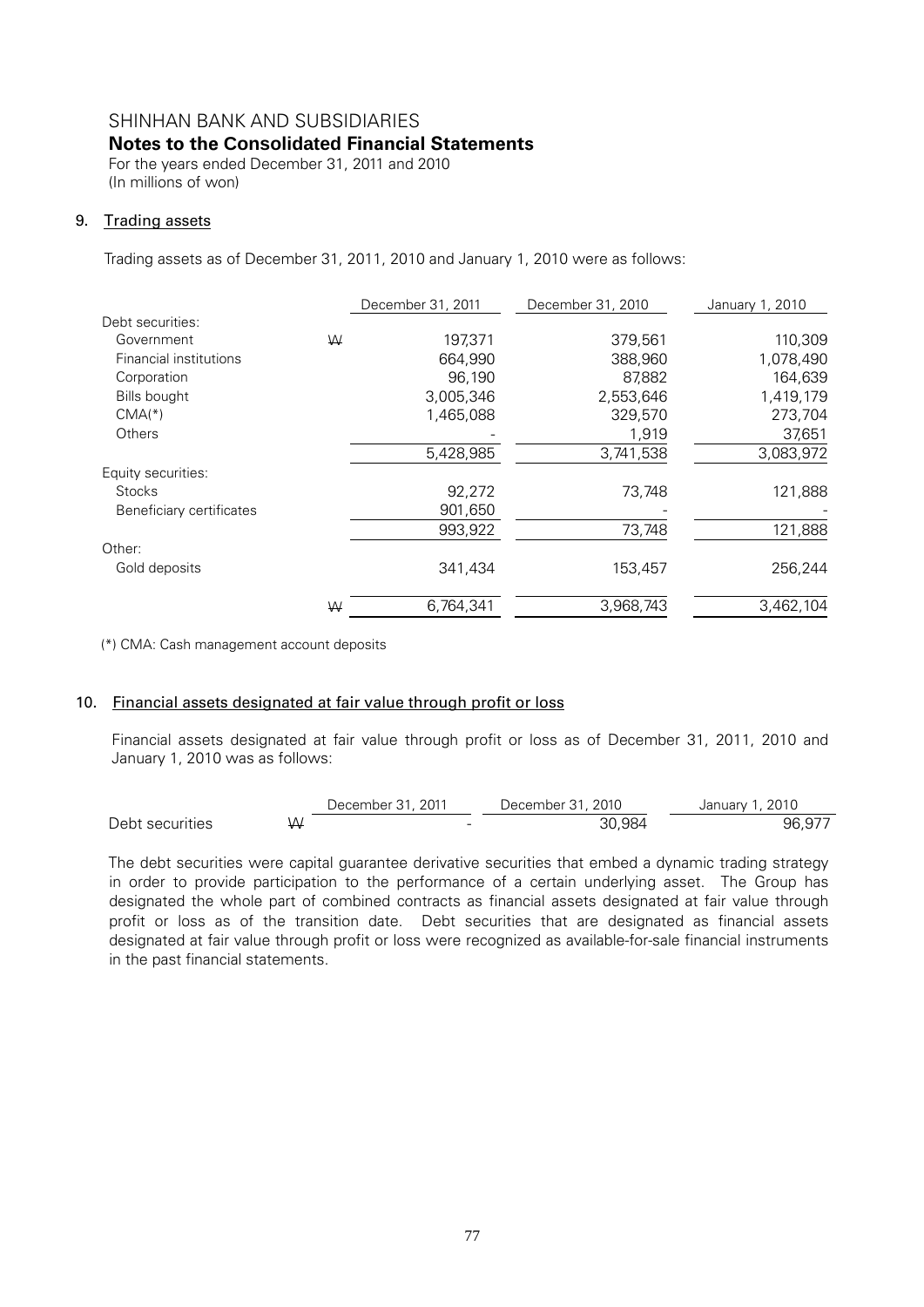## **Notes to the Consolidated Financial Statements**

For the years ended December 31, 2011 and 2010 (In millions of won)

## 11. Derivatives

 (a) The notional amounts of derivatives as of December 31, 2011, 2010 and January 1, 2010 were as follows:

|                                                                        |   | December 31, 2011    | December 31, 2010      | January 1, 2010       |
|------------------------------------------------------------------------|---|----------------------|------------------------|-----------------------|
| Foreign currency related<br>Over the counter:                          |   |                      |                        |                       |
| Currency forwards                                                      | W | 41,471,819           | 43,740,974             | 59,285,969            |
| Currency swaps                                                         |   | 12,572,854           | 16,238,079             | 24,471,958            |
| Currency options                                                       |   |                      |                        |                       |
|                                                                        |   | 1,671,521            | 1,673,199              | 4,091,341             |
|                                                                        |   | 55,716,194           | 61,652,252             | 87,849,268            |
| Exchange traded:<br>Currency futures                                   |   | 113,254              |                        | 139,914               |
|                                                                        |   | 55,829,448           | 61,652,252             | 87,989,182            |
| Interest rates related<br>Over the counter:                            |   |                      |                        |                       |
| Interest rate swaps                                                    |   | 86,905,640           | 150,965,731            | 122,302,930           |
| Interest rate options                                                  |   | 8,803,485            | 9,359,103              | 11,346,344            |
|                                                                        |   | 95,709,125           | 160,324,834            | 133,649,274           |
| Exchange traded:<br>Interest rate futures                              |   |                      |                        |                       |
|                                                                        |   | 41,860<br>95,750,985 | 154,066<br>160,478,900 | 43,448<br>133,692,722 |
| <b>Equity related</b><br>Over the counter:<br>Equity swap and forwards |   |                      | 7,500                  | 1,332,504             |
| Equity options                                                         |   | 5,312,708            | 11,002,420             | 2,607,183             |
|                                                                        |   | 5,312,708            | 11,009,920             | 3,939,687             |
| Exchange traded:                                                       |   |                      |                        |                       |
| Equity futures                                                         |   | 6,323                | 7,261                  | 47,726                |
| Equity options                                                         |   | 23,475               | 21,600                 | 111,375               |
|                                                                        |   | 29,798               | 28,861                 | 159,101               |
|                                                                        |   | 5,342,506            | 11,038,781             | 4,098,788             |
| <b>Commodity related</b><br>Over the counter:                          |   |                      |                        |                       |
| Swaps and forwards                                                     |   | 10,101               | 10,926                 |                       |
| Commodity options                                                      |   | 58,788               | 85,366                 | 48,557                |
|                                                                        |   | 68,889               | 96,292                 | 48,557                |
| <b>Credit related</b>                                                  |   |                      |                        |                       |
| Over the counter:                                                      |   |                      |                        |                       |
| Credit swaps                                                           |   |                      |                        | 56,016                |
| Hedge                                                                  |   |                      |                        |                       |
| Interest rate swaps                                                    |   | 8,887,426            | 9,717,369              | 10,452,964            |
|                                                                        | W | 165,879,254          | 242,983,594            | 236,338,229           |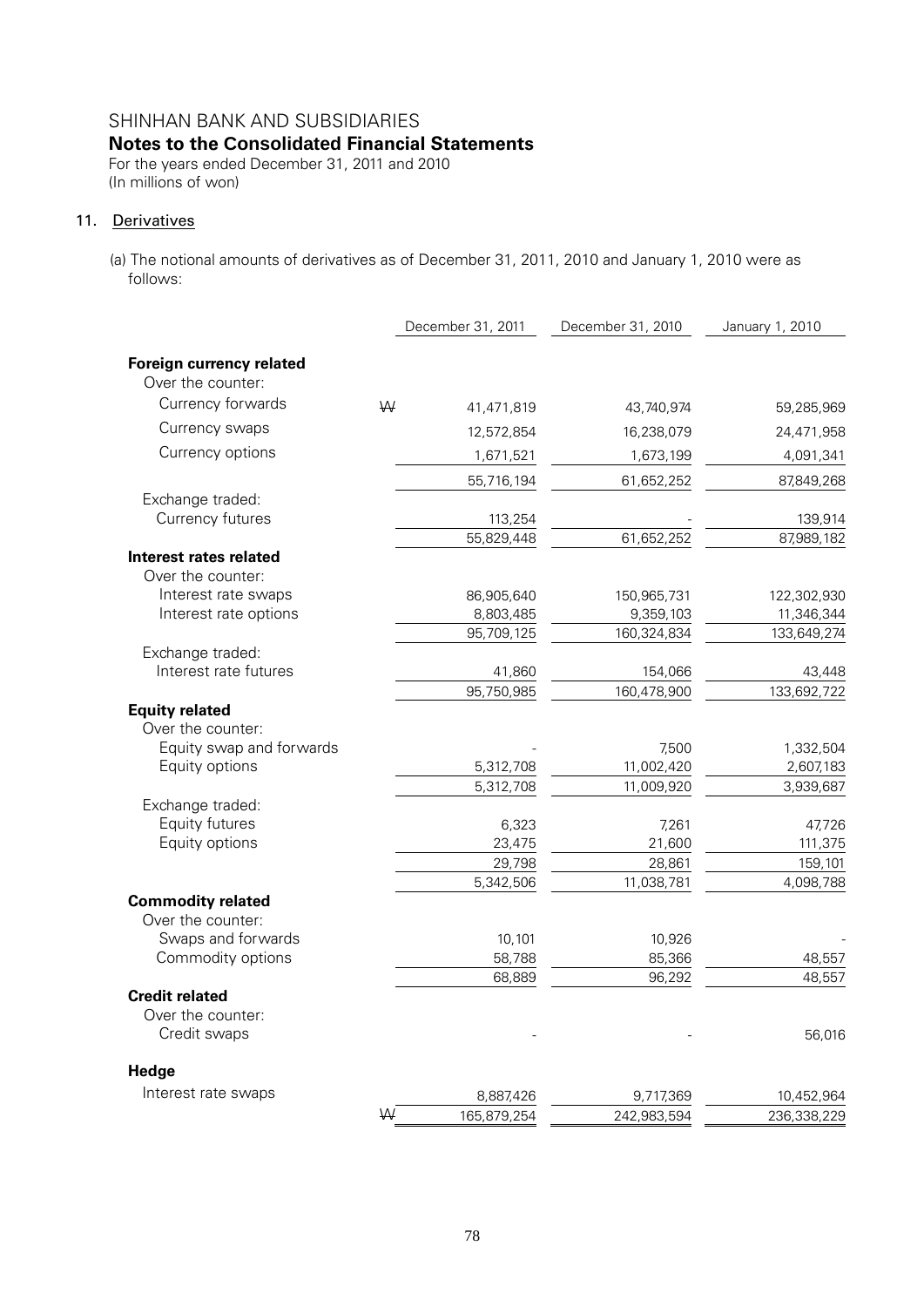## **Notes to the Consolidated Financial Statements**

For the years ended December 31, 2011 and 2010 (In millions of won)

#### 11. Derivatives (continued)

(b) Fair values of derivative instruments as of December 31, 2011, 2010 and January 1, 2010 were as follows:

|                                            |   | December 31, 2011 |                | December 31, 2010 |             | January 1, 2010 |             |
|--------------------------------------------|---|-------------------|----------------|-------------------|-------------|-----------------|-------------|
|                                            |   | Assets            | Liabilities    | Assets            | Liabilities | Assets          | Liabilities |
| Foreign currency related                   |   |                   |                |                   |             |                 |             |
| Over the counter:                          |   |                   |                |                   |             |                 |             |
| Currency forwards                          | W | 623,710           | 433,652        | 811,621           | 432,131     | 1,728,108       | 707,038     |
| Currency swaps                             |   | 450,006           | 567,011        | 726,164           | 957,137     | 1,309,087       | 2,071,244   |
| Currency options                           |   | 113,241           | 7,798          | 150,060           | 11,568      | 352,144         | 75,526      |
|                                            |   | 1,186,957         | 1,008,461      | 1,687,845         | 1,400,836   | 3,389,339       | 2,853,808   |
| <b>Interest rates related</b>              |   |                   |                |                   |             |                 |             |
| Over the counter:                          |   |                   |                |                   |             |                 |             |
| Interest rate swaps                        |   | 642,675           | 544,953        | 728,553           | 760,869     | 621,439         | 920,431     |
| Interest rate options                      |   | 32,998            | 36,611         | 43,766            | 44,800      | 55,769          | 53,218      |
|                                            |   | 675,673           | 581,564        | 772,319           | 805,669     | 677,208         | 973,649     |
| <b>Equity related</b><br>Over the counter: |   |                   |                |                   |             |                 |             |
| Equity swap and forwards                   |   |                   |                | 462               | 462         | 108,406         | 121,155     |
| Equity options                             |   | 98,763            | 94,152         | 1,038,545         | 1,036,178   | 154,482         | 112,686     |
|                                            |   | 98,763            | 94,152         | 1,039,007         | 1,036,640   | 262,888         | 233,841     |
| Exchange traded:                           |   |                   |                |                   |             |                 |             |
| Equity options                             |   | 16                | $\overline{4}$ |                   | 30          | 290             | 522         |
|                                            |   | 98,779            | 94,156         | 1,039,007         | 1,036,670   | 263,178         | 234,363     |
| <b>Commodity related</b>                   |   |                   |                |                   |             |                 |             |
| Over the counter:                          |   |                   |                |                   |             |                 |             |
| Swaps and forwards                         |   | 1,191             | 1,191          | 1,193             | 1,160       |                 |             |
| Commodity options                          |   | 1,080             | 1,080          | 1,841             | 1,837       | 1,175           | 1,178       |
|                                            |   | 2,271             | 2,271          | 3,034             | 2,997       | 1,175           | 1,178       |
| <b>Credit related</b>                      |   |                   |                |                   |             |                 |             |
| Over the counter:                          |   |                   |                |                   |             |                 |             |
| Credit swaps                               |   |                   |                |                   |             |                 | 23,843      |
| Hedge                                      |   |                   |                |                   |             |                 |             |
| Interest rate swaps                        |   | 265,830           | 115,952        | 219,885           | 100,741     | 182,336         | 194,223     |
|                                            | W | 2,229,510         | 1,802,404      | 3,722,090         | 3,346,913   | 4,513,236       | 4,281,064   |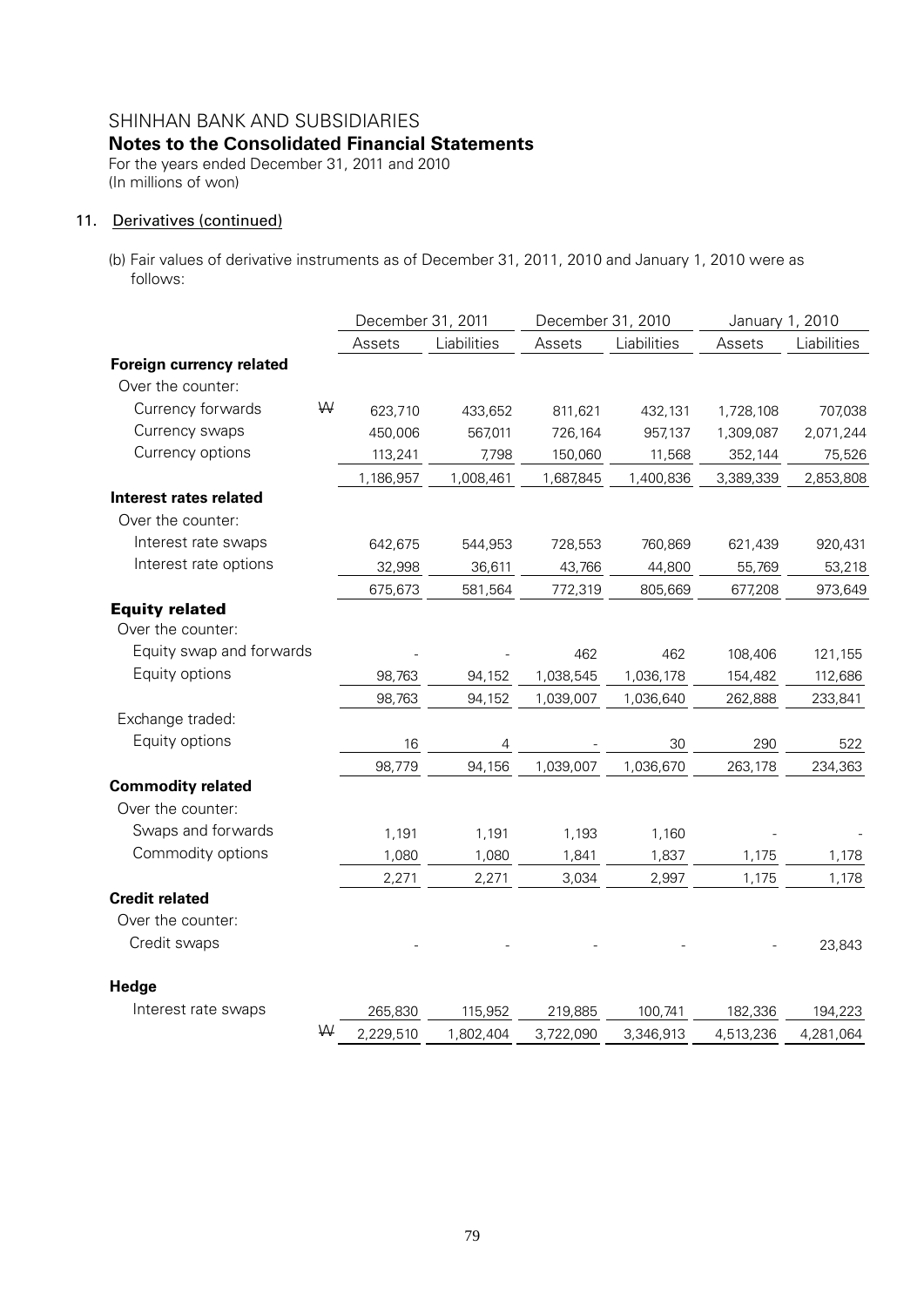For the years ended December 31, 2011 and 2010 (In millions of won)

## 11. Derivatives (continued)

(c) Gain or loss on valuation of derivatives for the years ended December 31, 2011 and 2010 was as follows:

|                               |   | 2011      |           | 2010      |           |  |
|-------------------------------|---|-----------|-----------|-----------|-----------|--|
|                               |   | Gain      | Loss      | Gain      | Loss      |  |
| Foreign currency related      |   |           |           |           |           |  |
| Over the counter:             |   |           |           |           |           |  |
| Currency forwards             | W | 558,745   | 380,679   | 398,449   | 466,666   |  |
| Currency swaps                |   | 148,158   | 249,814   | 376,489   | 304,862   |  |
| Currency options              |   | 8,313     | 2,069     | 2,107     | 23,151    |  |
|                               |   | 715,216   | 632,562   | 777,045   | 794,679   |  |
| <b>Interest rates related</b> |   |           |           |           |           |  |
| Over the counter:             |   |           |           |           |           |  |
| Interest rate swaps           |   | 352,558   | 310,019   | 565,342   | 490,037   |  |
| Interest rate options         |   | 20,076    | 23,578    | 20,720    | 27,307    |  |
|                               |   | 372,634   | 333,597   | 586,062   | 517,344   |  |
| <b>Equity related</b>         |   |           |           |           |           |  |
| Over the counter:             |   |           |           |           |           |  |
| Equity swap and               |   |           |           |           |           |  |
| forwards                      |   |           |           | 497       | 497       |  |
| Equity options:               |   | 107,028   | 104,793   | 972,943   | 971,526   |  |
|                               |   | 107,028   | 104,793   | 973,440   | 972,023   |  |
| Exchange traded               |   |           |           |           |           |  |
| Equity options                |   | 18        | 36        | 2         |           |  |
|                               |   | 107,046   | 104,829   | 973,442   | 972,023   |  |
| <b>Commodity related</b>      |   |           |           |           |           |  |
| Over the counter:             |   |           |           |           |           |  |
| Swaps and forwards            |   | 1,169     | 1,166     | 1,192     | 1,157     |  |
| Commodity options             |   | 878       | 551       | 1,581     | 1,335     |  |
|                               |   | 2,047     | 1,717     | 2,773     | 2,492     |  |
| Hedge                         |   |           |           |           |           |  |
| Interest rate swaps           |   | 134,340   | 89,963    | 295,696   | 96,521    |  |
|                               | W | 1,331,283 | 1,162,668 | 2,635,018 | 2,383,059 |  |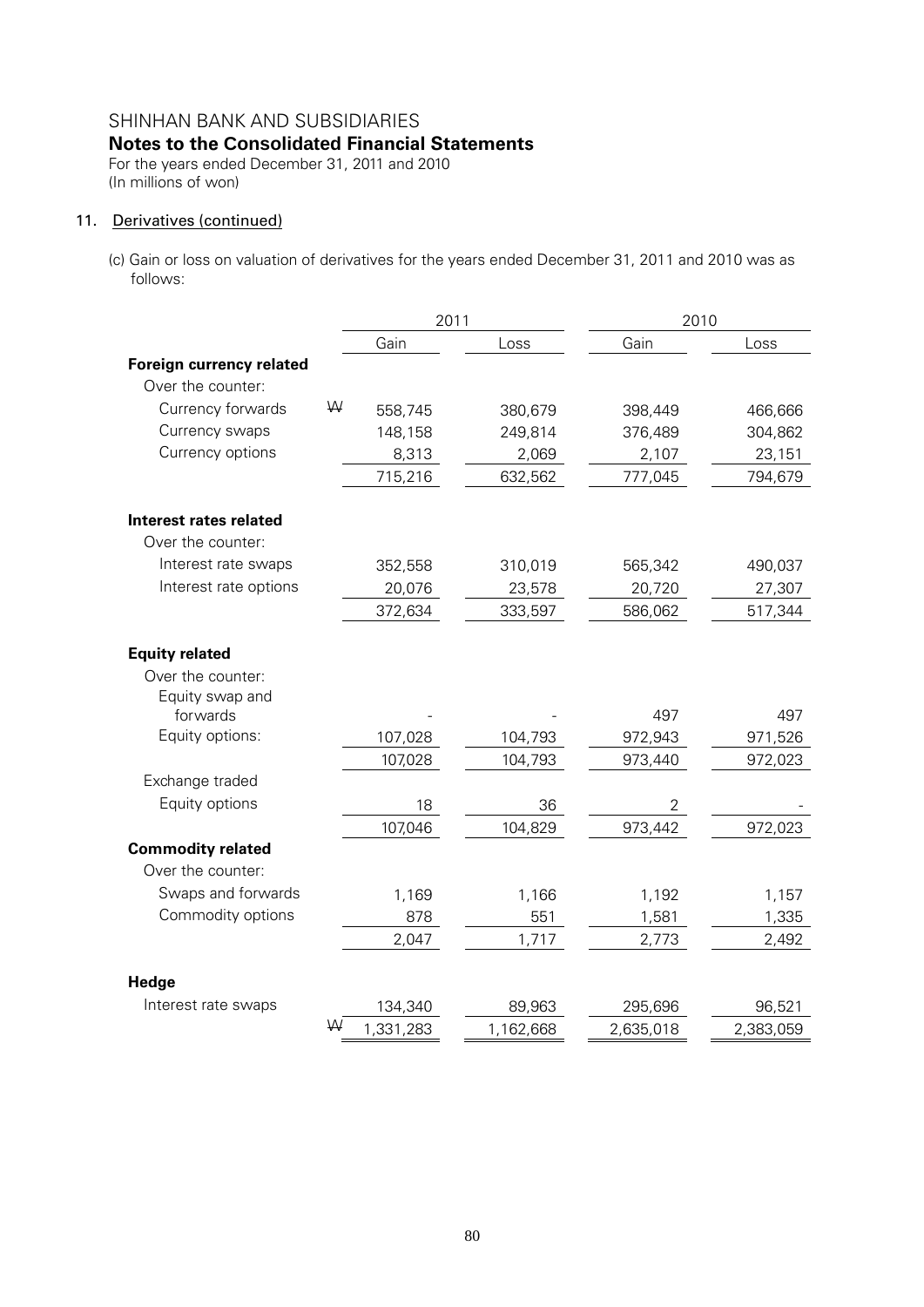(In millions of won)

#### 11. Derivatives (continued)

(d) Gain or loss on fair value hedges for the years ended December 31, 2011 and 2010 was as follows:

|                                    |   | 2011                | 2010                  |
|------------------------------------|---|---------------------|-----------------------|
| Hedged item<br>Hedging instruments | W | (51, 283)<br>29,460 | (213, 377)<br>206,680 |
|                                    | W | (21, 823)           | (6,697)               |

#### (e) Hedge of net investment in foreign operations

The group uses borrowings in foreign currency to hedge the foreign currency translation risk on its net investment in foreign operations. Gain or loss on valuation borrowings in foreign currency of the hedging instrument on the effective portion W4,790 million was recognized as foreign currency translation differences for foreign operations.

#### 12. Loans

(a) Loans as of December 31, 2011, 2010 and January 1, 2010 were as follows:

|                                    |   | December 31, 2011 | December 31, 2010 | January 1, 2010 |
|------------------------------------|---|-------------------|-------------------|-----------------|
| Household loans                    | W | 66,051,757        | 61,863,285        | 59,895,311      |
| Corporate loans                    |   | 91,771,228        | 89,586,652        | 84,776,268      |
| Public and other                   |   | 4,885,462         | 2,721,900         | 2,190,740       |
| Loans to banks                     |   | 2,440,930         | 1,443,939         | 1,067,561       |
| Card receivables                   |   | 1,572             | 1,458             | 5               |
|                                    |   | 165,150,949       | 155,617,234       | 147,929,885     |
| Deferred loan<br>origination costs |   |                   |                   |                 |
| and fees                           |   | 175,056           | 51,787            | (35, 405)       |
|                                    |   | 165,326,005       | 155,669,021       | 147,894,480     |
| Allowance for                      |   |                   |                   |                 |
| impairment                         |   | (1,688,028)       | (1,891,650)       | (2, 100, 146)   |
|                                    | W | 163,637,977       | 153,777,371       | 145,794,334     |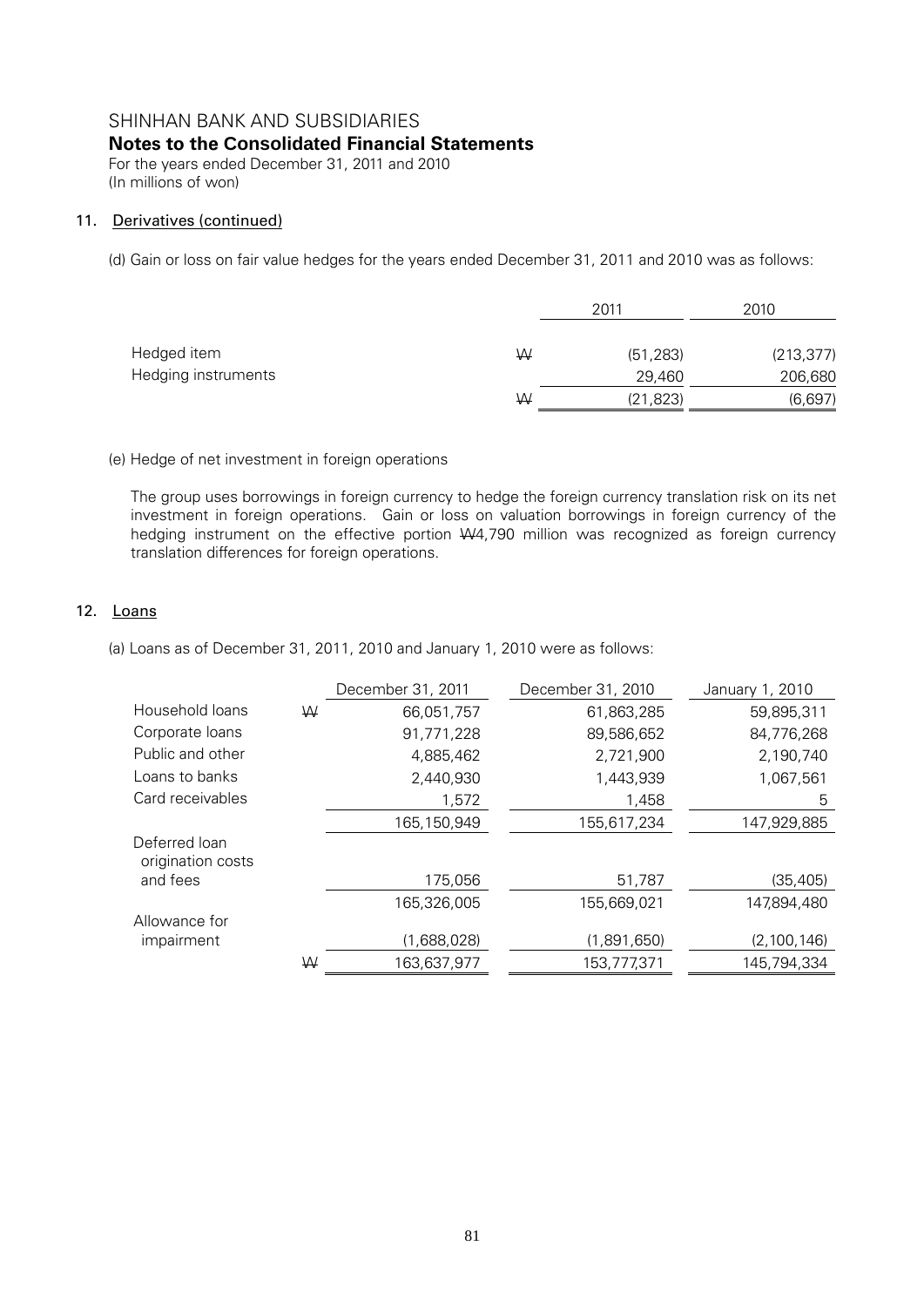(In millions of won)

## 12. Loans (continued)

(b) Changes in allowance for impairment for the years ended December 31, 2011 and 2010 were as follows:

|                                                     |   |               |           | 2011       |          |                 |            |
|-----------------------------------------------------|---|---------------|-----------|------------|----------|-----------------|------------|
|                                                     |   | Due           |           | Loans      |          |                 |            |
|                                                     |   | from<br>banks | Household | Corporate  | Other    | Other<br>assets | Total      |
| Beginning balance<br>Provision for<br>(reversal of) | W | 14,107        | 179,357   | 1,665,182  | 47,111   | 88,564          | 1,994,321  |
| allowance                                           |   | 18,056        | 59,870    | 589,831    | (15,050) | (7,049)         | 645,658    |
| Write-offs                                          |   |               | (64,090)  | (733, 514) |          | (2,649)         | (800, 253) |
| Effect of<br>discounting<br>Allowance related to    |   |               |           | (54, 673)  |          |                 | (54, 673)  |
| loans transferred                                   |   |               | (11,090)  | (125,448)  |          |                 | (136, 538) |
| Recoveries                                          |   |               | 40,581    | 88,562     |          | 205             | 129,348    |
| $Others(*)$                                         |   |               |           | 21,399     |          | (2,398)         | 19,001     |
| Ending balance                                      | W | 32,163        | 204,628   | 1,451,339  | 32,061   | 76,673          | 1,796,864  |

(\*) Other changes were due to debt restructuring, debt-equity swap, and foreign exchange rate, etc.

|                                                     |   | 2010          |           |            |        |                 |            |  |
|-----------------------------------------------------|---|---------------|-----------|------------|--------|-----------------|------------|--|
|                                                     |   | Due           |           | Loans      |        |                 |            |  |
|                                                     |   | from<br>banks | Household | Corporate  | Other  | Other<br>assets | Total      |  |
| Beginning balance<br>Provision for<br>(reversal of) | W | 8,611         | 173,777   | 1,902,553  | 23,816 | 114,017         | 2,222,774  |  |
| allowance                                           |   | 5,496         | 45,179    | 1,112,616  | 23,295 | (59, 739)       | 1,126,847  |  |
| Write-offs                                          |   |               | (78,009)  | (659, 508) |        | (2,914)         | (740, 431) |  |
| Effect of<br>discounting                            |   |               |           | (37,674)   |        |                 | (37, 674)  |  |
| Allowance related to<br>loans transferred           |   |               | (13, 163) | (607, 243) |        |                 | (620, 406) |  |
| Recoveries                                          |   |               | 51,573    | 69,835     |        |                 | 121,408    |  |
| Others $(*)$                                        |   |               |           | (115, 397) |        | 37,200          | (78, 197)  |  |
| Ending balance                                      | W | 14,107        | 179,357   | 1,665,182  | 47,111 | 88,564          | 1,994,321  |  |

(\*) Other changes were due to debt restructuring, debt-equity swap, and foreign exchange rate, etc.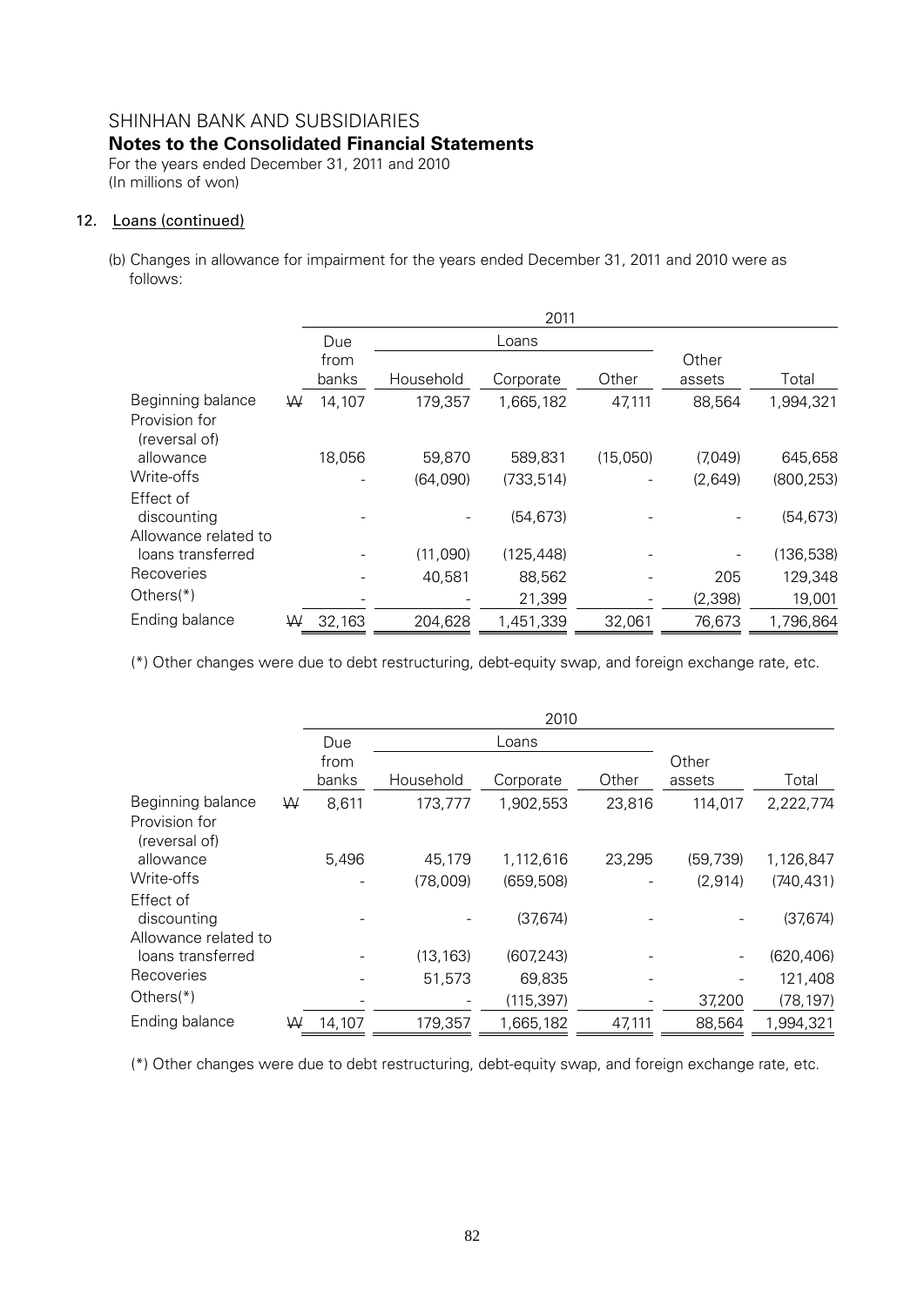(In millions of won)

## 12. Loans (continued)

(c) Finance lease receivables as of December 31, 2011, 2010 and January 1, 2010 were as follows:

|                      |   |                     | December 31, 2011          |                          |                                |
|----------------------|---|---------------------|----------------------------|--------------------------|--------------------------------|
|                      |   |                     |                            | Present value of         |                                |
|                      |   | Gross<br>investment | Unearned<br>finance income | minimum lease<br>payment | Unguaranteed<br>residual value |
| Less than one year   | W | 22,996              | 1,113                      | 9,950                    | 11,933                         |
|                      |   |                     |                            |                          |                                |
|                      |   |                     | December 31, 2010          |                          |                                |
|                      |   |                     |                            | Present value of         |                                |
|                      |   | Gross               | Unearned                   | minimum lease            | Unguaranteed                   |
|                      |   | investment          | finance income             | payment                  | residual value                 |
| Less than one year   | W | 13,585              | 624                        | 12,961                   |                                |
| Between one and five |   |                     |                            |                          |                                |
| years                |   | 22,709              | 2,673                      | 9,110                    | 10,926                         |
|                      | W | 36,294              | 3,297                      | 22,071                   | 10,926                         |

|                                       |   | January 1, 2010     |                            |                          |                                |  |
|---------------------------------------|---|---------------------|----------------------------|--------------------------|--------------------------------|--|
|                                       |   | Present value of    |                            |                          |                                |  |
|                                       |   | Gross<br>investment | Unearned<br>finance income | minimum lease<br>payment | Unguaranteed<br>residual value |  |
| Less than one year<br>Between one and | W | 23,756              | 1,093                      | 22,663                   |                                |  |
| five years                            |   | 51,132              | 7,299                      | 25,406                   | 18,427                         |  |
|                                       | W | 74,888              | 8,392                      | 48,069                   | 18,427                         |  |

(d) Changes in deferred loan origination costs fees as of December 31, 2011 and 2010 were as follows:

|                   |   | 2011     | 2010      |
|-------------------|---|----------|-----------|
| Beginning balance | W | 51.787   | (35, 405) |
| Loan originations |   | 156,348  | 52,306    |
| Amortization      |   | (33,079) | 34,886    |
| Ending balance    | ₩ | 175,056  | 51.787    |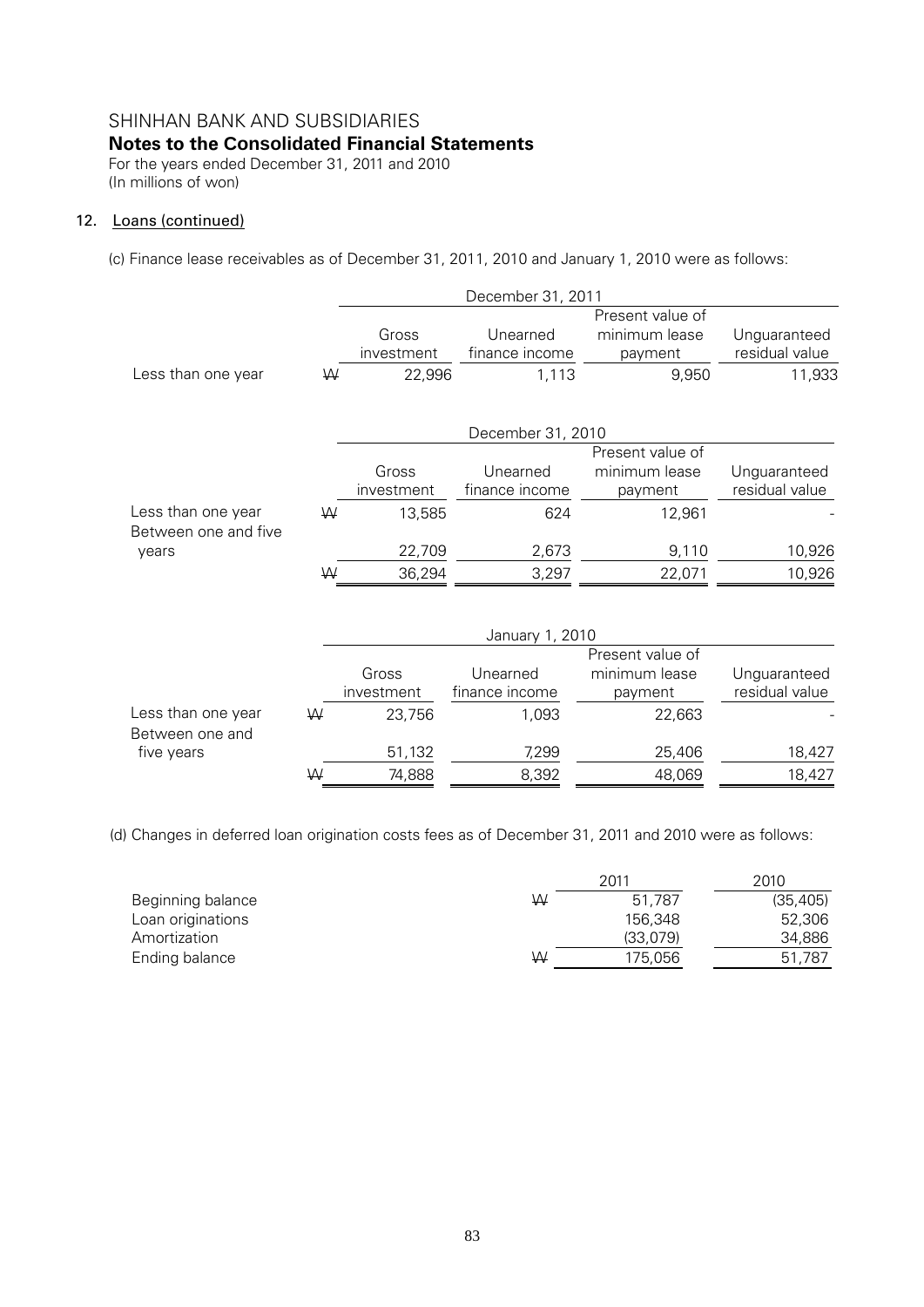#### **Notes to the Consolidated Financial Statements**

For the years ended December 31, 2011 and 2010 (In millions of won)

#### 13. Available-for-sale financial assets and held-to-maturity financial assets

(a) Details of available-for-sale financial assets and held-to-maturity financial assets as of December 31, 2011, 2010 and January 1, 2010 were as follows:

|                                      |   | December 31,<br>2011 | December 31,<br>2010 | January 1,<br>2010 |
|--------------------------------------|---|----------------------|----------------------|--------------------|
| Available-for-sale financial assets: |   |                      |                      |                    |
| Debt securities:                     |   |                      |                      |                    |
| Government bonds                     | W | 3,369,906            | 4,751,999            | 4,859,716          |
| Financial institutions bonds         |   | 11,786,976           | 8,167,697            | 9,305,997          |
| Corporate bonds and others           |   | 7,839,942            | 5,624,136            | 4,788,052          |
| Other                                |   | 39,998               |                      | 18,822             |
|                                      |   | 23,036,822           | 18,543,832           | 18,972,587         |
| Equity securities(*):                |   |                      |                      |                    |
| <b>Stock</b>                         |   | 3,120,251            | 3,721,770            | 4,106,913          |
| Equity investments                   |   | 377,444              | 350,745              | 353,338            |
| Beneficiary certificates             |   | 151,096              | 1,924,726            | 1,813,335          |
| Others                               |   | 40,070               | 41,516               | 18,252             |
|                                      |   | 3,688,861            | 6,038,757            | 6,291,838          |
|                                      | W | 26,725,683           | 24,582,589           | 25,264,425         |
| Held-to-maturity financial assets:   |   |                      |                      |                    |
| Debt securities:                     |   |                      |                      |                    |
| Government bonds                     | ₩ | 5,282,523            | 5,664,043            | 5,367,008          |
| Financial institutions bonds         |   | 1,423,904            | 1,656,550            | 3,369,326          |
| Corporate bonds and others           |   | 3,195,995            | 3,245,397            | 2,433,976          |
|                                      | W | 9,902,422            | 10,565,990           | 11,170,310         |

(\*) Equity securities with no quoted market prices in active markets and for which the fair value cannot be measured reliably are recorded at cost of W155,016 million, W171,490 million, and W209,162 million as of December 31, 2011, 2010 and January 1, 2010, respectively.

(b) Loaned securities as of December 31, 2011, 2010 and January 1, 2010 were as follows:

|            |   | December<br>31, 2011 | December<br>31, 2010 | January<br>1, 2010 | Lender                         |
|------------|---|----------------------|----------------------|--------------------|--------------------------------|
| Government |   |                      |                      |                    | Korea Securities Finance Corp. |
| bonds      | W | 272.411              | 1,060,943            | 1.427.274          | Mitsui Sumitomo and others     |
| Finance    |   |                      |                      |                    | Korea Securities Finance Corp. |
| bonds      |   | 60.267               |                      | 29,857             |                                |
|            | W | 332,678              | 1,060,943            | l,457,131          |                                |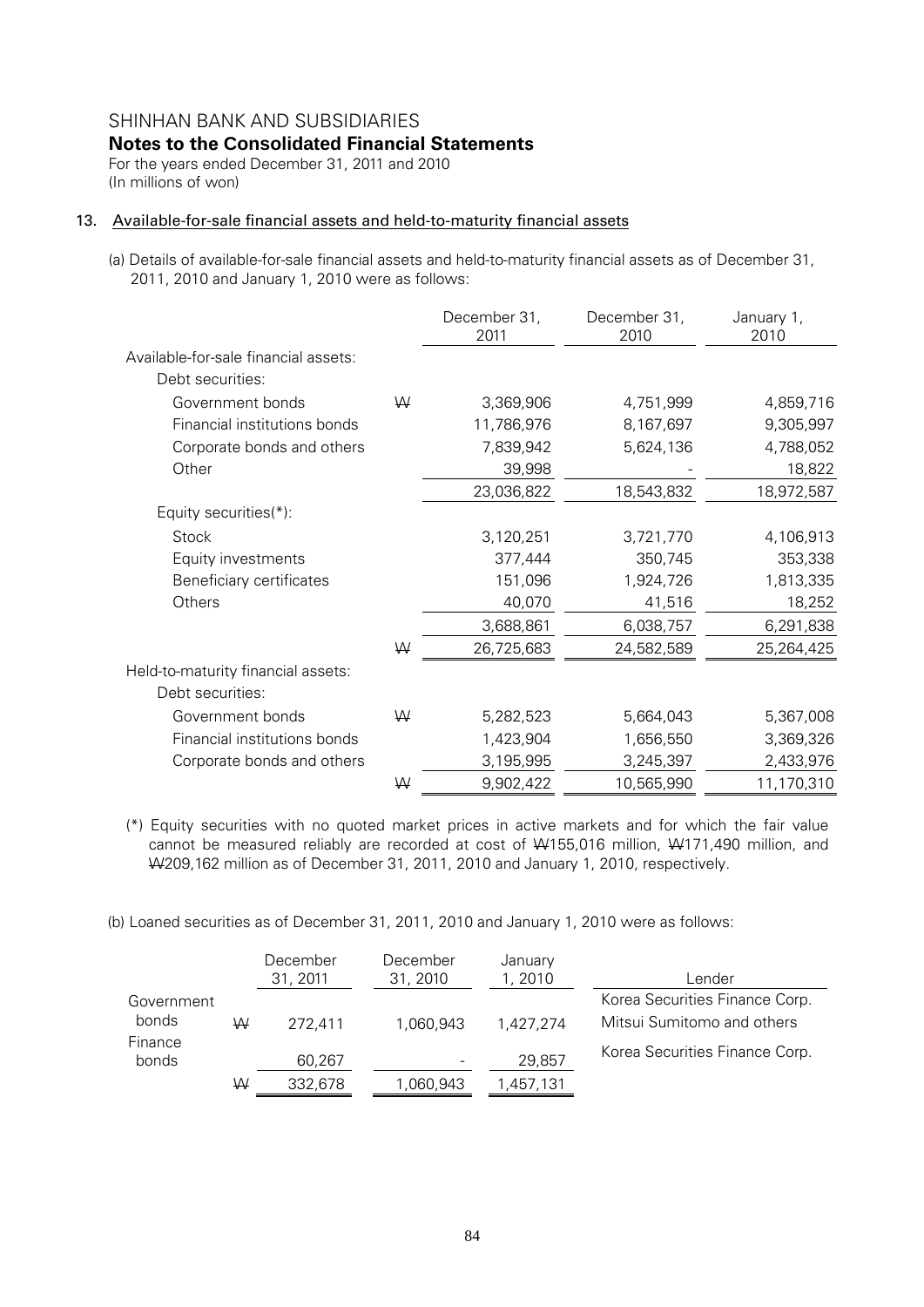### **Notes to the Consolidated Financial Statements**

For the years ended December 31, 2011 and 2010 (In millions of won)

#### 13. Available-for-sale financial assets and held-to-maturity financial assets (continued)

(c) Gain (loss) on sale of available-for-sale financial assets for the years ended December 31, 2011 and 2010 was as follows:

|                                                     |   | 2011     | 2010      |
|-----------------------------------------------------|---|----------|-----------|
| Gain on sale of available-for-sale financial assets | W | 657.929  | 645.041   |
| Loss on sale of available-for-sale financial assets |   | (15.205) | (20, 856) |
|                                                     | W | 642.724  | 624.185   |

#### 14. Property and equipment

(a) Property and equipment as of December 31, 2011, 2010 and January 1, 2010 were as follows:

|                  | December 31, 2011 |                                  |
|------------------|-------------------|----------------------------------|
|                  | Accumulated       |                                  |
| Acquisition cost | depreciation      | Book value                       |
| 1,264,745        |                   | 1,264,745                        |
| 699,792          | (53, 684)         | 646,108                          |
| 1,379,842        | (1, 124, 608)     | 255,234                          |
| 3,344,379        | (1, 178, 292)     | 2,166,087                        |
|                  |                   |                                  |
|                  |                   |                                  |
| Acquisition cost | depreciation      | Book value                       |
| 1,280,374        |                   | 1,280,374                        |
| 673,924          | (26, 795)         | 647,129                          |
| 1,313,088        | (1,077,613)       | 235,475                          |
| 3,267,386        | (1, 104, 408)     | 2,162,978                        |
|                  | January 1, 2010   |                                  |
|                  | Accumulated       |                                  |
| Acquisition cost | depreciation      | Book value(*)                    |
| 1,208,529        |                   | 1,208,529                        |
| 681,257          | (1,046)           | 680,211                          |
| 1,361,348        | (1,012,165)       | 349,183                          |
| 3,251,134        | (1,013,211)       | 2,237,923                        |
|                  |                   | December 31, 2010<br>Accumulated |

(\*) In the preparation of the opening K-IFRS consolidated statement of financial position on the date of transition to K-IFRS, the Group measured land and buildings at fair value at the date of transition, which was deemed cost, in accordance with K-IFRS No. 1101. Valuation was based on the recent arm's length market transactions between knowledgeable and willing parties. The carrying amounts of land and buildings recorded under the previous K-GAAP were W846,556 million and W713,958 million, respectively.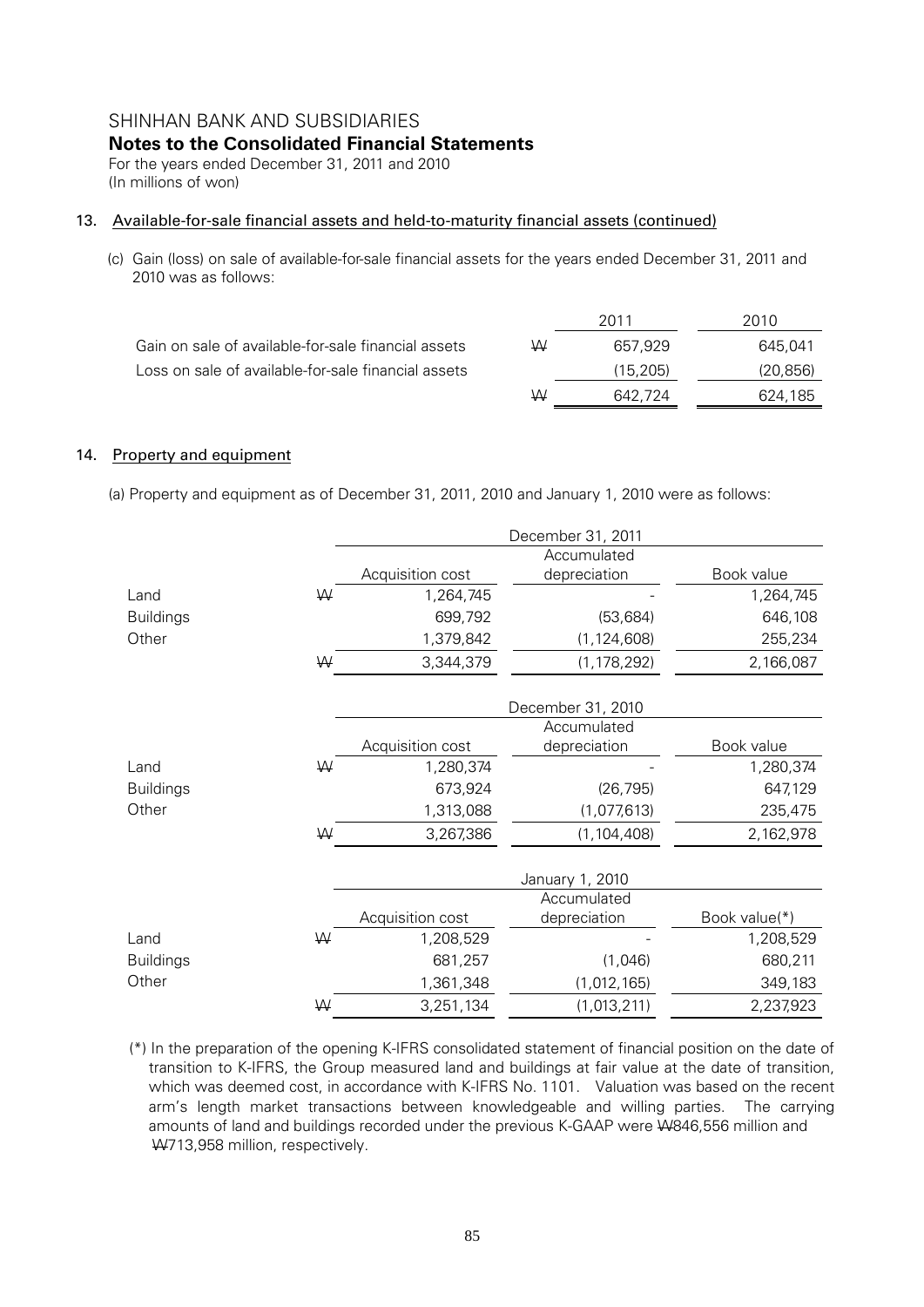#### **Notes to the Consolidated Financial Statements**

For the years ended December 31, 2011 and 2010 (In millions of won)

#### 14. Property and equipment (continued)

(b) Changes in property and equipment for the years ended December 31, 2011 and 2010 were as follows:

|                               |   | 2011      |                  |           |            |  |
|-------------------------------|---|-----------|------------------|-----------|------------|--|
|                               |   | Land      | <b>Buildings</b> | Other     | Total      |  |
| Beginning balance             | ₩ | 1,280,374 | 647,129          | 235,475   | 2,162,978  |  |
| Acquisitions(*)               |   | 6.571     | 46,747           | 167,289   | 220,607    |  |
| $Disposals(*)$                |   | (6, 470)  | (9,088)          | (24.024)  | (39.582)   |  |
| Depreciation                  |   |           | (27,074)         | (126.132) | (153, 206) |  |
| Amounts transferred to        |   |           |                  |           |            |  |
| investment property           |   | (17, 108) | (11,004)         |           | (28, 112)  |  |
| Amounts transferred form (to) |   |           |                  |           |            |  |
| assets held for sale          |   | 1,327     | (1,064)          |           | 263        |  |
| Effects of foreign currency   |   |           |                  |           |            |  |
| movements                     |   | 51        | 462              | 836       | 1,349      |  |
| Acquisitions from business    |   |           |                  |           |            |  |
| combinations                  |   |           |                  | 1,790     | 1,790      |  |
| Ending balance                | W | 1.264.745 | 646.108          | 255.234   | 2.166.087  |  |

(\*) Included in land, buildings and other was W13,546 million transferred from construction-in progress.

|                                                             |   | 2010      |                  |            |            |  |
|-------------------------------------------------------------|---|-----------|------------------|------------|------------|--|
|                                                             |   | Land      | <b>Buildings</b> | Other      | Total      |  |
| Beginning balance                                           | ₩ | 1,208,529 | 680,211          | 349,183    | 2,237,923  |  |
| Acquisitions <sup>(*)</sup>                                 |   | 60,565    | 33,174           | 160,993    | 254.732    |  |
| $Disposals(*)$                                              |   | (2.233)   | (1,580)          | (105, 476) | (109, 289) |  |
| Depreciation                                                |   |           | (26, 438)        | (169.562)  | (196.000)  |  |
| Amounts transferred from (to)<br>Investment property        |   | 13.492    | (38.224)         |            | (24.732)   |  |
| Amounts transferred to non-<br>current assets held for sale |   |           | (8)              |            | (8)        |  |
| Effects of foreign currency                                 |   |           |                  |            |            |  |
| movements                                                   |   | 21        | (6)              | 337        | 352        |  |
| Ending balance                                              | ₩ | 1,280,374 | 647,129          | 235,475    | 2,162,978  |  |

(\*) Included in land, buildings and other was W67,888 million transferred from construction-in progress.

(c) There was no significant difference between the carrying amount of property and equipment and its fair value.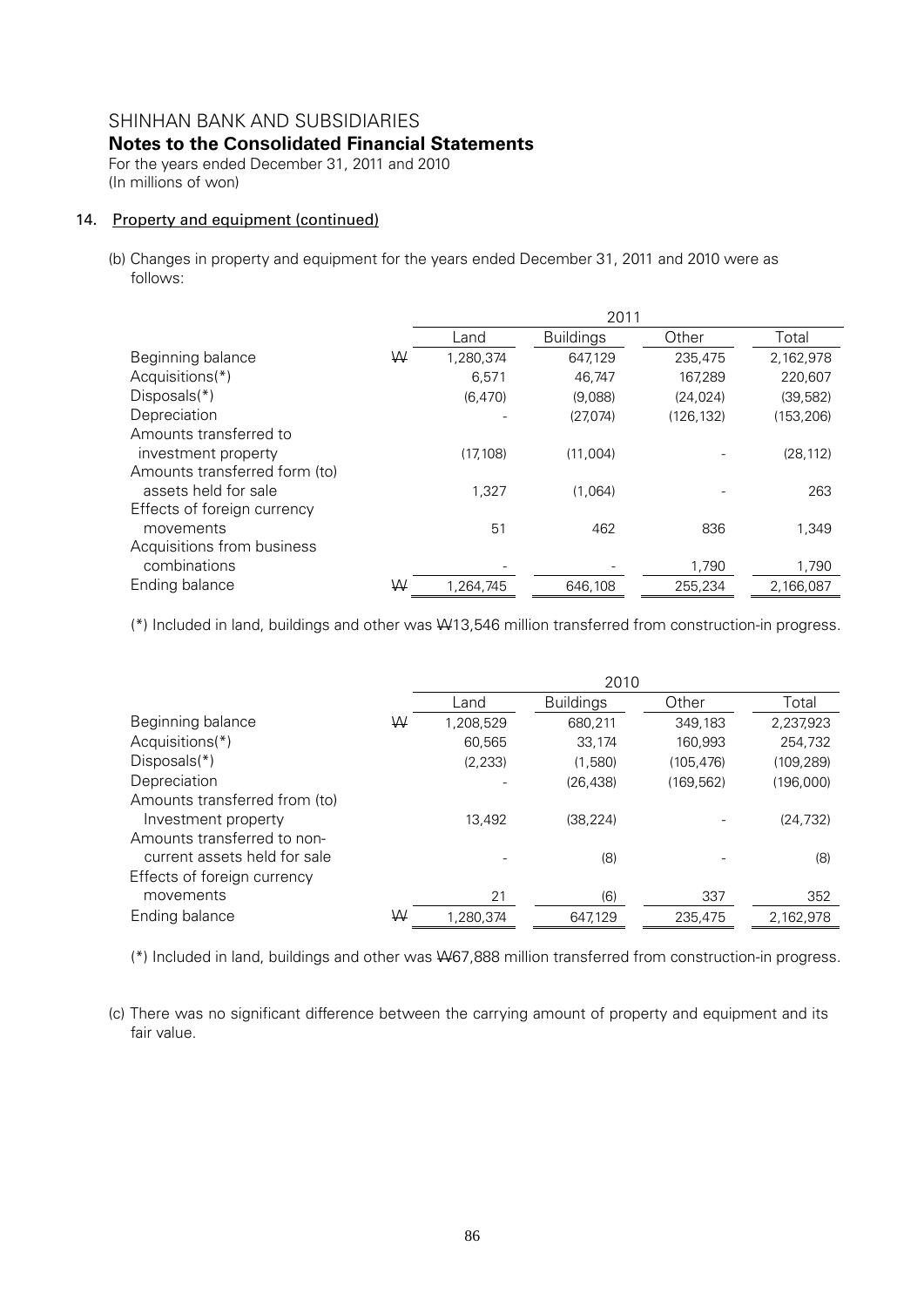For the years ended December 31, 2011 and 2010 (In millions of won)

## 15. Intangible assets

(a) Changes in intangible assets for the years ended December 31, 2011 and 2010 were as follows:

|                                |   |           |          | 2011                |                 |          |           |
|--------------------------------|---|-----------|----------|---------------------|-----------------|----------|-----------|
|                                |   | Goodwill  | Software | Development<br>cost | Member<br>-ship | Other    | Total     |
| Beginning<br>balance           | W | 17,734    | 30,343   | 40,143              | 42,478          | 7,262    | 137,960   |
| Acquisitions                   |   |           | 21,318   | 12,031              | 2,480           | 65,731   | 101,560   |
| <b>Business</b><br>combination |   | 75,383    |          |                     |                 | 17,685   | 93,068    |
| <b>Disposals</b>               |   |           |          |                     |                 | (16)     | (16)      |
| $Impairment(*)$                |   | (31, 543) |          |                     | (718)           |          | (32, 261) |
| Amortization                   |   |           | (9, 915) | (12, 703)           |                 | (17,880) | (40, 498) |
| Effects of foreign<br>currency |   |           |          |                     |                 |          |           |
| movements                      |   |           |          |                     | 112             |          | 120       |
| Ending balance                 | W | 61,574    | 41,747   | 39,471              | 44,352          | 72,789   | 259,933   |

(\*) The Group recognized impairment losses from golf and condo memberships with indefinite useful life by comparing its recoverable amount with its carrying amount.

|                                |   | 2010     |          |             |          |          |           |
|--------------------------------|---|----------|----------|-------------|----------|----------|-----------|
|                                |   |          |          | Development | Member   |          |           |
|                                |   | Goodwill | Software | cost        | -ship    | Other    | Total     |
| Beginning                      |   |          |          |             |          |          |           |
| balance                        | W | 17,734   | 27,335   | 39,283      | 27,891   | 8,082    | 120,325   |
| Acquisitions                   |   |          | 9,906    | 11,043      | 17,006   | 1,149    | 39,104    |
| <b>Disposals</b>               |   |          | (37)     | (131)       | (2, 419) | (10)     | (2,597)   |
| Amortization                   |   |          | (6,861)  | (10, 052)   |          | (1, 994) | (18, 907) |
| Effects of foreign<br>currency |   |          |          |             |          |          |           |
| movements                      |   |          |          |             |          | 35       | 35        |
| Ending balance                 | W | 17,734   | 30,343   | 40,143      | 42,478   | 7,262    | 137,960   |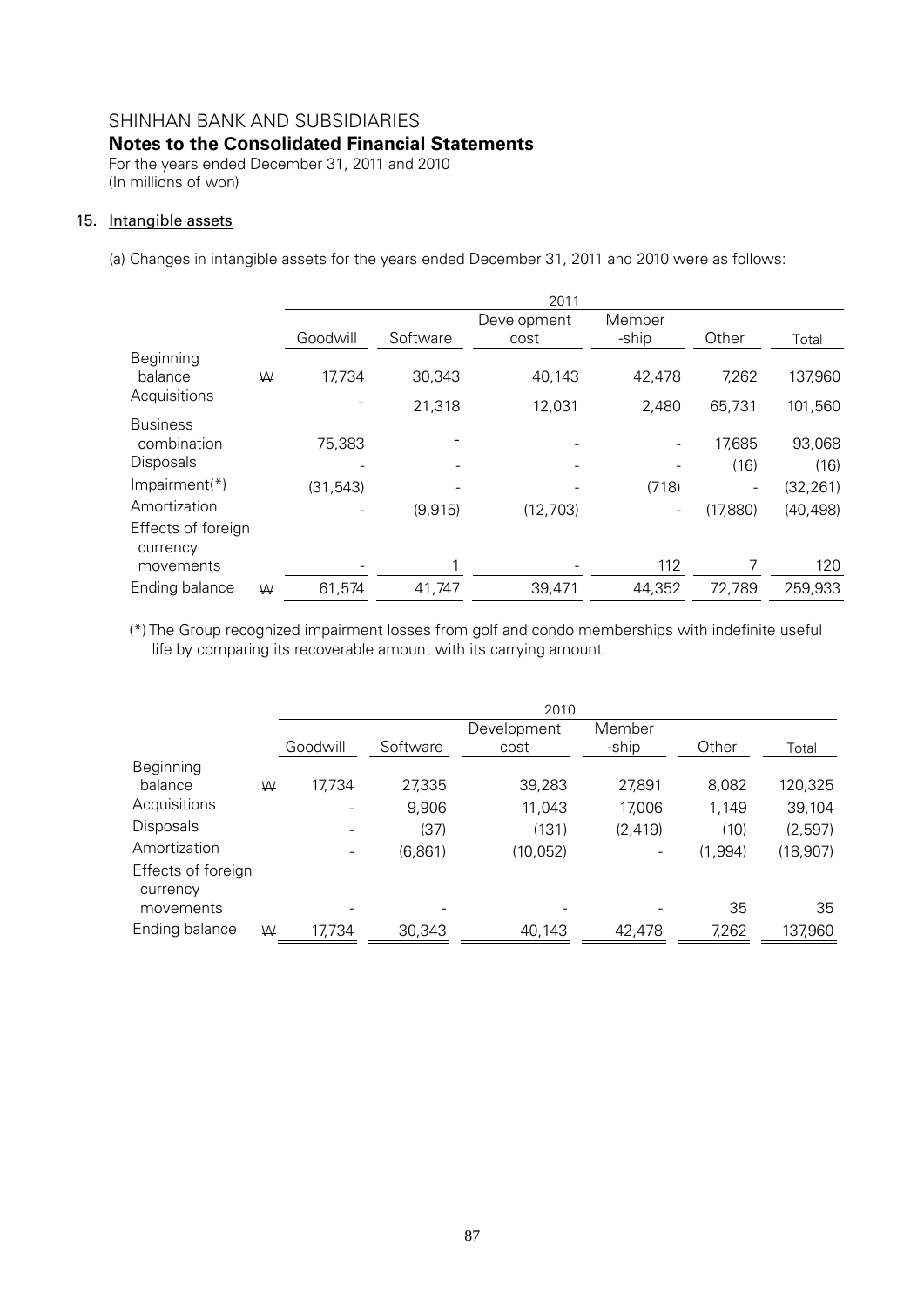For the years ended December 31, 2011 and 2010 (In millions of won)

#### 15. Intangible assets (continued)

- (b) Goodwill impairment
	- i) Goodwill as of December 31, 2011, 2010 and January 1, 2010 was as follows:

|                   |   | December 31, 2011 | December 31, 2010 | January 1, 2010 |
|-------------------|---|-------------------|-------------------|-----------------|
| International CGU | W | 43.840            | -                 |                 |
| Others CGU        |   | 17.734            | 17.734            | 17.734          |
|                   | W | 61.574            | 17.734            | 17.734          |

ii) The changes in goodwill for the years ended December 31, 2011 and 2010 were as follows:

|                                 |   | 2011      | 2010   |
|---------------------------------|---|-----------|--------|
| Beginning balance               | W | 17.734    | 17.734 |
| Acquisition of subsidiary $(*)$ |   | 75.383    |        |
| $Impairment(*)$                 |   | (31, 543) |        |
| Ending balance                  | W | 61.574    | 17.734 |

(\*) The adjustment to the carrying amount of goodwill was from the result of the acquisition of Shinhan Vina Bank as discussed in Note 6. The impairment loss was recognized in the international CGU.

#### iii) Goodwill impairment test

The recoverable amounts of all CGUs to which goodwill has been allocated was based on its value in use and was determined by discounting the estimated future cash flows to be generated from the continuing use of the CGU.

The date of valuation and projected period

The date of valuation to measure the recoverable amount was September 30, 2011. The Group has conducted the impairment test for CGUs, to which goodwill has been allocated. The recoverable amount of CGUs has been determined by using estimated future cash flows which cover a 5.25-year period (October 1, 2011 through December 31, 2016) from the date of valuation with a terminal value applied thereafter.

#### Discount rates and terminal growth rate

The discount rates applied have been determined based on the cost of equity which was comprised of a risk-free interest rate, a market risk premium and systemic risk (beta factor). The expected terminal growth rate of estimated future cash flows was on the basis of inflation rates.

Discount rates and the terminal growth rate applied to CGUs were as follows:

|                   | Discount rates | Terminal growth rate |  |
|-------------------|----------------|----------------------|--|
| International CGU | 12.8%          | 2.3%                 |  |
| Other CGU         | 12.8%          | 2.3%                 |  |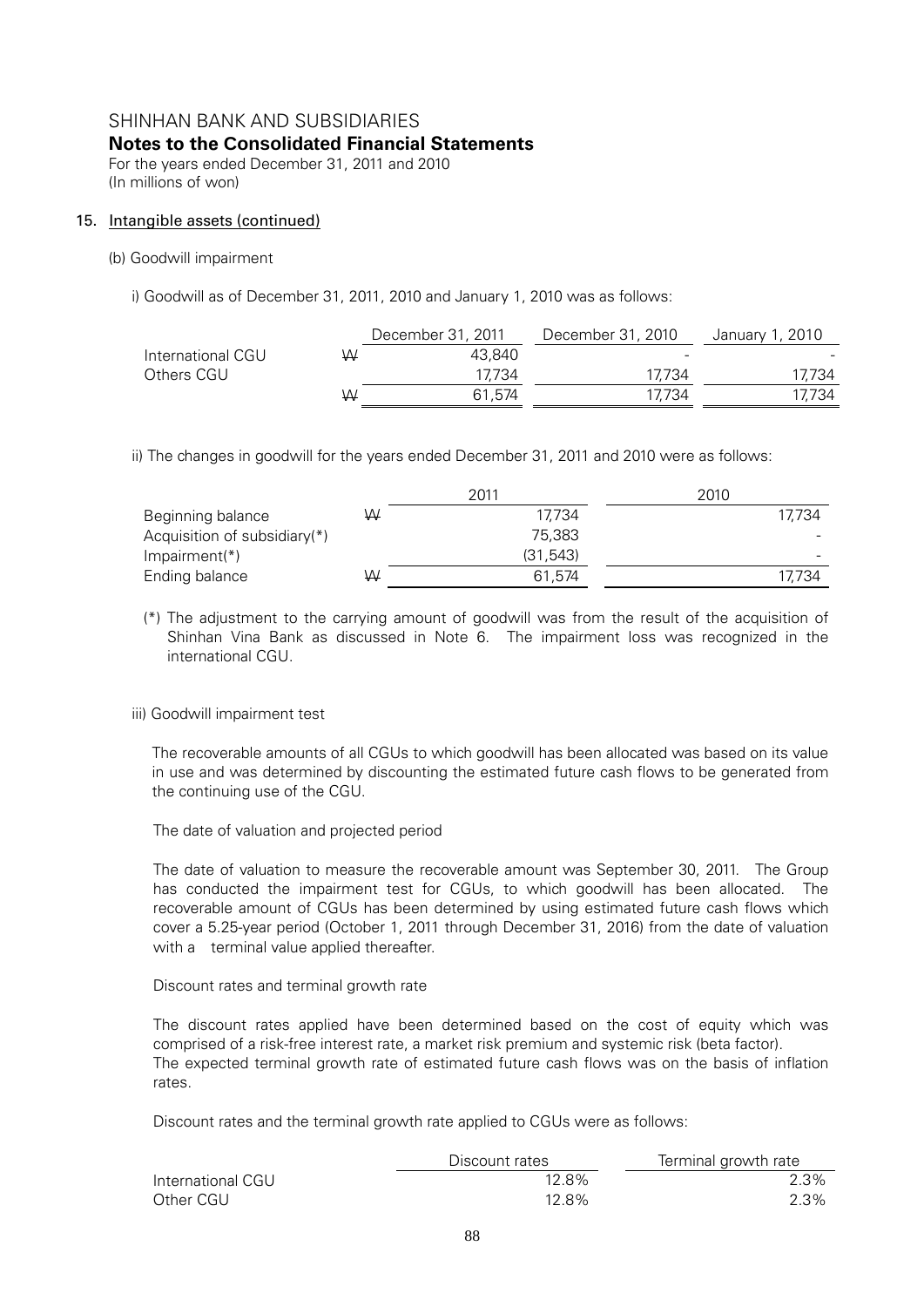#### 15. Intangible assets (continued)

(b) Goodwill impairment (continued)

Key assumptions

Key assumptions used in the discounted cash flow calculations of CGUs were as follows:

|                          |          |          |       |          | 2015 and   |
|--------------------------|----------|----------|-------|----------|------------|
|                          | 2011     | 2012     | 2013  | 2014     | thereafter |
| CPI growth               | 4.00%    | 2.10%    | 2.20% | $1.60\%$ | 2.30%      |
| Real retail sales growth | $3.00\%$ | $3.50\%$ | 5.30% | 4.00%    | $2.90\%$   |
| Real GDP growth          | $3.60\%$ | $3.90\%$ | 4.20% | $3.60\%$ | 4.20%      |

iv) Total recoverable amount and book value of CGUs, to which goodwill has been allocated, were as follows:

|                          |   | International CGU | Others CGU |
|--------------------------|---|-------------------|------------|
| Total recoverable amount | W | 1,833,186         | 55,023     |
| Total carrying amount    |   | 1.833.186         | 43.483     |
|                          | W | -                 | 11.540     |
|                          |   |                   |            |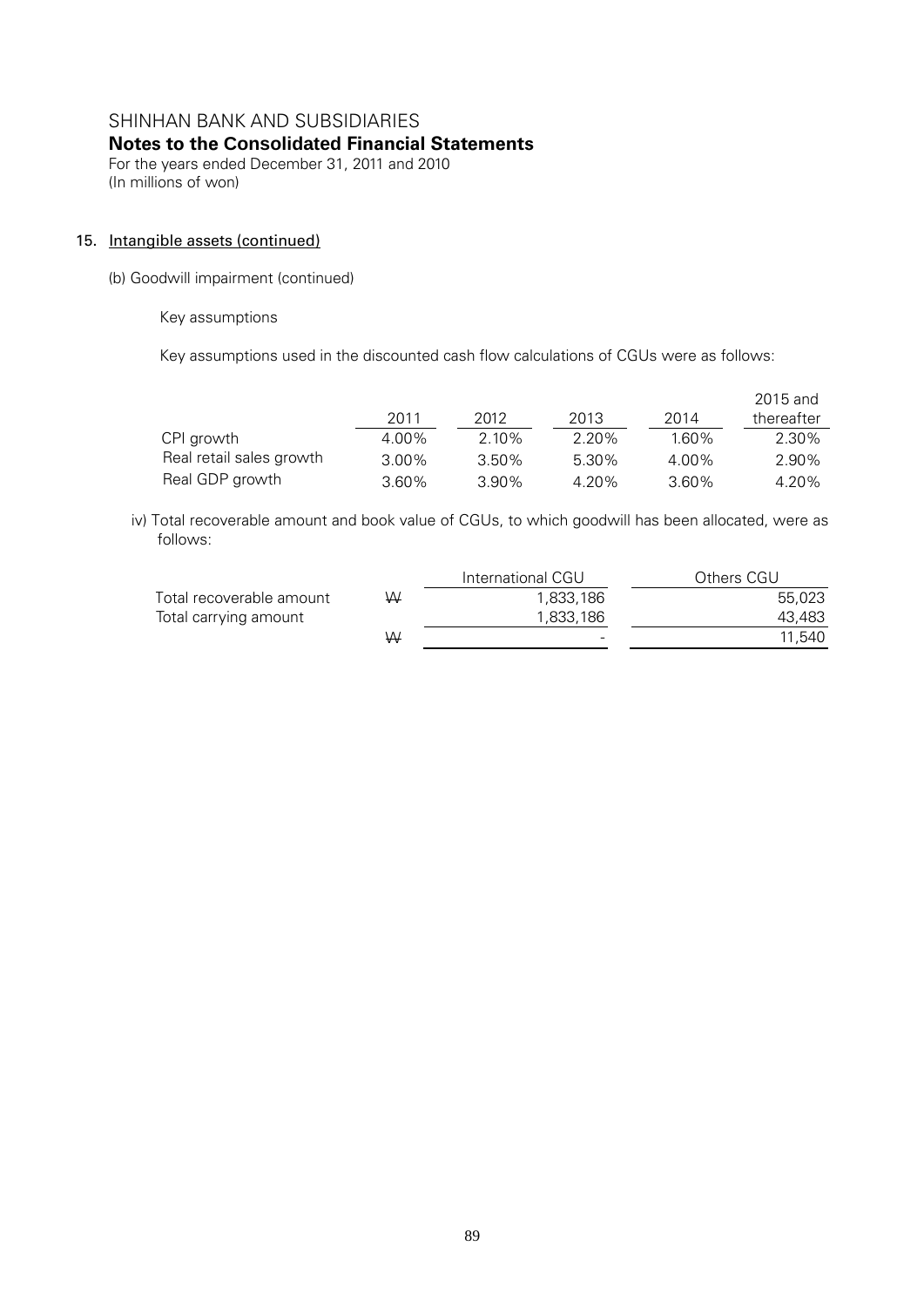### **Notes to the Consolidated Financial Statements**

For the years ended December 31, 2011 and 2010 (In millions of won)

#### 16. Investments in associates

(a) Investments in associates as of December 31, 2011, 2010 and January 1, 2010 were as follows:

|                                              |         |              | Ownership(%)(*1) |          |         |  |
|----------------------------------------------|---------|--------------|------------------|----------|---------|--|
|                                              |         | Reporting    | December         | December | January |  |
| Investees                                    | Country | date         | 31, 2011         | 31, 2010 | 1, 2010 |  |
| Macquarie Shinhan Infrastructure             |         |              |                  |          |         |  |
| Management $(*1,2)$                          | Korea   | September 30 | 35.18            | 35.18    | 35.18   |  |
| Aju Capital Co., Ltd. (*2,3)                 | Korea   | September 30 | 12.85            | 12.93    | 12.93   |  |
| Cardif Life Insurance (*2,4)                 | Korea   | September 30 | 14.99            | 14.99    | 14.99   |  |
| Westend Corporate Restructuring Fund(*2,5)   | Korea   | September 30 |                  | 17.24    | 17.24   |  |
| UAMCO., Ltd.                                 | Korea   | December 31  | 17.50            | 17.50    | 17.50   |  |
| Shinhan Vina Bank(*6)                        | Vietnam | December 31  |                  | 50.00    | 50.00   |  |
| Shinhan Corporate Restructuring Fund 7th(*7) | Korea   | December 31  | 58.82            | 58.82    | 58.82   |  |
| Pohang TechnoPark 2PFV(*3)                   | Korea   | December 31  | 14.90            |          |         |  |

(\*1) Considered common share ratio except preferred shares.

- (\*2) Financial statements as of September 30, 2011 were used for the equity method because financial statements as of December 31, 2011 were not available. Significant transactions or events between the end of the reporting period of investee and the Group were properly reflected.
- (\*3) Although the ownership interests in Aju Capital Co., Ltd. and Pohang TechnoPark 2PFV are less than 15%, the Group used the equity method of accounting as the Group has significant influence on electing board members who are able to influence the entity's financial and operating policy decisions.
- (\*4) Although the ownership interest in Cardif Life Insurance Co., Ltd was less than 15%, the Group used the equity method of accounting as the Group has significant influence through substantive operating transactions.
- (\*5) West End Corporate Restructuring Fund has been terminated for the current period.
- (\*6) Shinhan Vina Bank was merged by Shinhan Vietnam Bank for the current period.
- (\*7) Although the ownership interest in Shinhan Corporate Restructuring Fund 7th was more than 50%, the Group used the equity method of accounting as the Group does not have control with its limited partner status.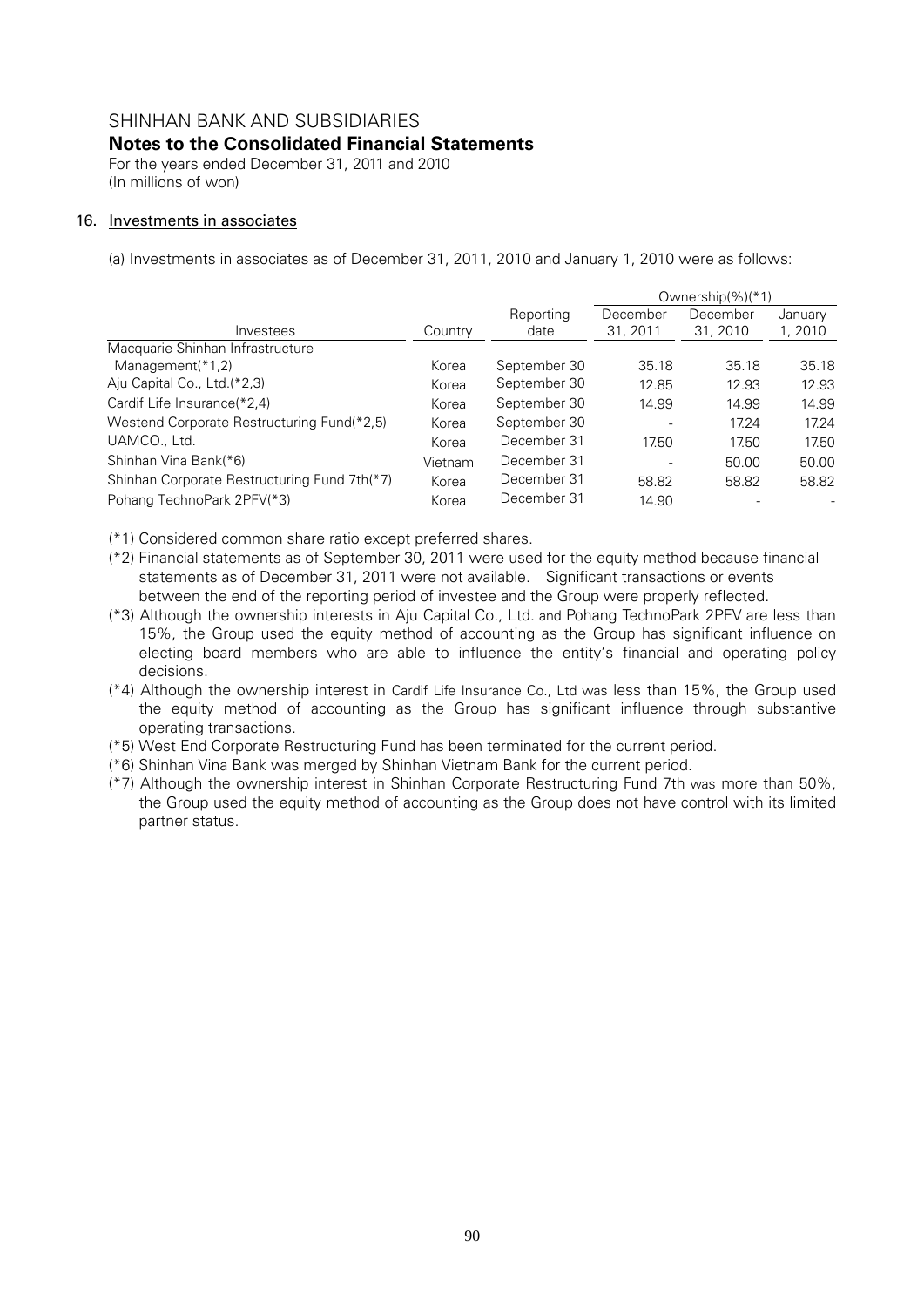For the years ended December 31, 2011 and 2010 (In millions of won)

#### 16. Investments in associate (continued)

(b) Changes in investments in associate for the years ended December 31, 2011 and 2010 were as follows:

|                                                   |   |                     |                             |                             |                                               | 2011                                                          |                    |                       |                   |
|---------------------------------------------------|---|---------------------|-----------------------------|-----------------------------|-----------------------------------------------|---------------------------------------------------------------|--------------------|-----------------------|-------------------|
| Investees                                         |   | Acquisition<br>cost | <b>Beginning</b><br>balance | Acquisition<br>(redemption) | Equity<br>method<br>income<br>$(\text{loss})$ | Changes in<br>accumulated<br>other<br>comprehensive<br>income | Impairment<br>loss | Dividends<br>received | Ending<br>balance |
| Macquarie Shinhan<br>Infrastructure<br>Management | W | 420                 | 3,045                       |                             | 3,118                                         | 405                                                           |                    | (3,320)               | 3,248             |
| Aju Capital Co., Ltd.                             |   | 36,971              | 34,904                      | (470)                       | 4,577                                         | (494)                                                         | (4, 351)           | (220)                 | 33,946            |
| Cardif Life Insurance<br><b>Westend Corporate</b> |   | 16,530              | 16,456                      | 9,750                       | 2,300                                         | (1,705)                                                       |                    |                       | 26,801            |
| <b>Restructuring Fund</b>                         |   | 381                 | 5,131                       | (4,657)                     | 1,163                                         |                                                               | Ξ.                 | (1,637)               |                   |
| UAMCO., Ltd.                                      |   | 12,250              | 86,481                      |                             | 17,784                                        | (25)                                                          |                    |                       | 104,240           |
| Shinhan Vina Bank<br>Shinhan Corporate            |   | $\overline{a}$      | 57,833                      | (61, 695)                   | 928                                           | 2,934                                                         |                    |                       |                   |
| Restructuring Fund 7th<br>Pohang Techno Park      |   | 2,100               | 162                         |                             | (124)                                         |                                                               | $\qquad \qquad -$  | (25)                  | 13                |
| 2PFV                                              |   | 4,470               |                             | 4,470                       | (751)                                         | (22)                                                          |                    |                       | 3,697             |
|                                                   | W | 73,122              | 204,012                     | (52, 602)                   | 28,995                                        | 1,093                                                         | (4, 351)           | (5, 202)              | 171,945           |

|                                                   |   |                     |                      |                             |                                               | 2010                                                          |                          |                          |                   |
|---------------------------------------------------|---|---------------------|----------------------|-----------------------------|-----------------------------------------------|---------------------------------------------------------------|--------------------------|--------------------------|-------------------|
| Investees                                         |   | Acquisition<br>cost | Beginning<br>balance | Acquisition<br>(redemption) | Equity<br>method<br>income<br>$(\text{loss})$ | Changes in<br>accumulated<br>other<br>comprehensive<br>income | Impairment<br>loss       | Dividends<br>received    | Ending<br>balance |
| Macquarie Shinhan<br>Infrastructure<br>Management | W | 420                 | 3,133                |                             | 3,956                                         |                                                               | $\overline{\phantom{a}}$ | (4,044)                  | 3,045             |
| Aju Capital Co., Ltd.                             |   | 36,971              | 86,876               |                             | 745                                           | 27,216                                                        | (79, 933)                |                          | 34,904            |
| Cardif Life Insurance<br><b>Westend Corporate</b> |   | 6,780               | 7,704                | 6,000                       | (353)                                         | 3,105                                                         |                          |                          | 16,456            |
| <b>Restructuring Fund</b>                         |   | 5,000               | 4,964                | (345)                       | 512                                           |                                                               |                          | $\overline{\phantom{0}}$ | 5,131             |
| UAMCO., Ltd.                                      |   | 12,250              | 11,992               | 72,800                      | 1,689                                         | ۰                                                             |                          | Ξ.                       | 86,481            |
| Shinhan Vina Bank<br>Shinhan Corporate            |   | 23,541              | 53,184               |                             | 5,956                                         | (1,307)                                                       |                          |                          | 57,833            |
| Restructuring Fund 7th                            |   | 2,100               | 3,394                | (2, 100)                    | 3                                             |                                                               |                          | (1, 135)                 | 162               |
|                                                   | W | 87,062              | 171,247              | 76,355                      | 12,508                                        | 29,014                                                        | (79, 933)                | (5, 179)                 | 204,012           |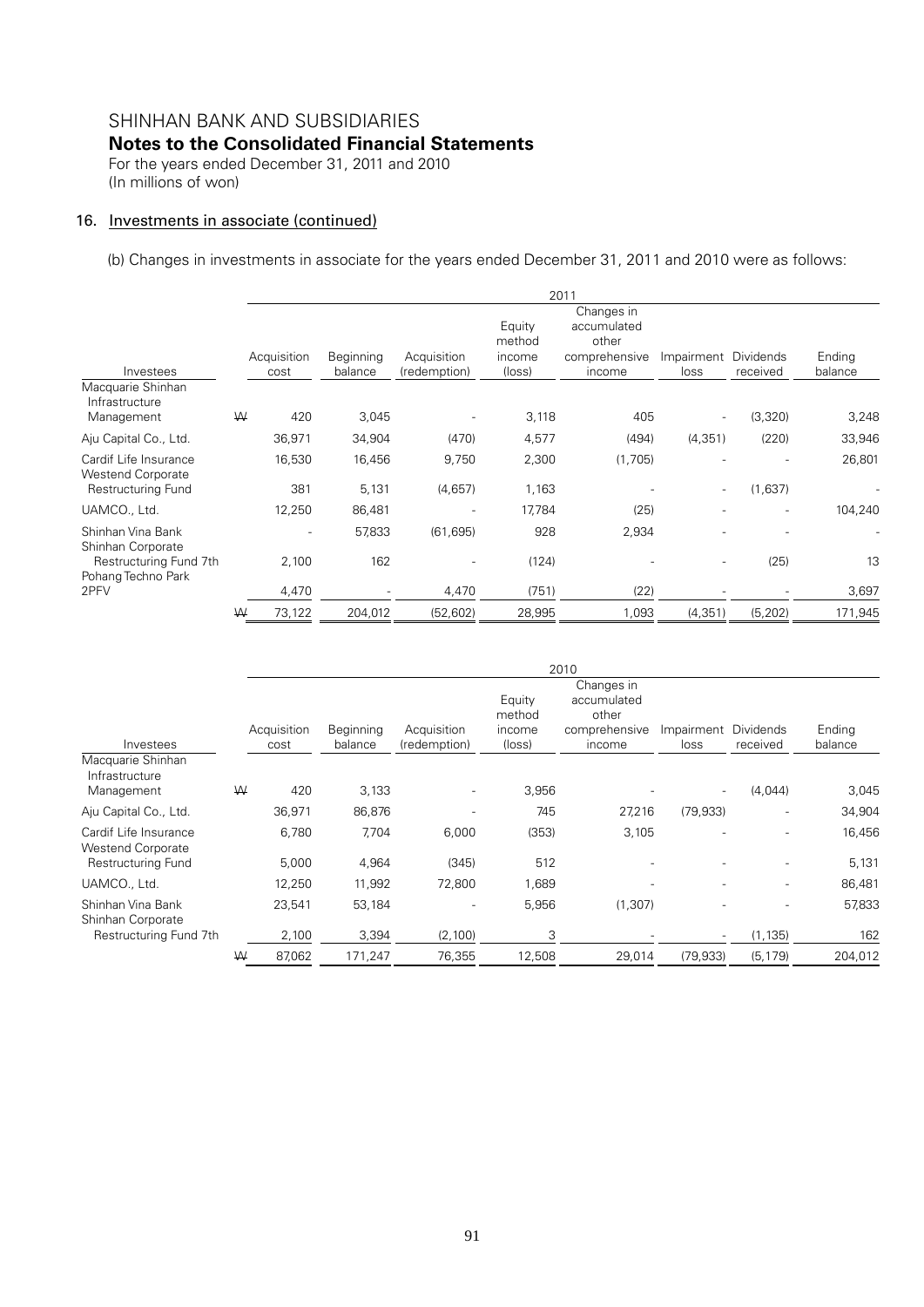### **Notes to the Consolidated Financial Statements**

For the years ended December 31, 2011 and 2010 (In millions of won)

#### 16. Investments in associates (continued)

(c) Condensed financial statements of associates as of and for the years ended December 31, 2011, 2010 and as of January 1, 2010 were as follows:

|                                        |              | December 31, 2011 |           | December 31, 2010 | January 1, 2010 |             |
|----------------------------------------|--------------|-------------------|-----------|-------------------|-----------------|-------------|
| Investees                              | Assets       | Liabilities       | Assets    | Liabilities       | Assets          | Liabilities |
| Macquarie Shinhan Infrastructure       | W            |                   |           |                   |                 |             |
| Management                             | 17,294       | 6,559             | 17,335    | 7,187             | 17.884          | 7,488       |
| Aju Capital Co., Ltd.                  | 5.200.373    | 4,523,282         | 3,700,175 | 3.013.088         | 3.772.145       | 3,100,163   |
| Cardif Life Insurance                  | 2,361,638    | 2,180,638         | 2.250.981 | 2,128,304         | 1.675.937       | 1,619,758   |
| <b>Westend Corporate Restructuring</b> |              |                   |           |                   |                 |             |
| Fund                                   |              |                   | 29.760    |                   | 28.790          |             |
| UAMCO., Ltd.                           | 3,738,326    | 3,146,227         | 1,786,464 | 1,293,766         | 68.710          | 185         |
| Shinhan Vina Bank(*)                   | 426.868      | 308.057           | 552.991   | 437.325           | 387,710         | 281,341     |
| Shinhan Corporate Restructuring        |              |                   |           |                   |                 |             |
| Fund 7th                               | 19           |                   | 275       |                   | 5,828           | 57          |
| Pohang Techno Park 2PFV                | 35,415       | 10,603            |           |                   |                 |             |
|                                        | W 11.779.933 | 10.175.366        | 8.337.981 | 6.879.670         | 5,957,004       | 5.008.992   |

(\*) Deemed acquisition date was November 28, 2011.

|                                             |   | 2011                 |                      | 2010                 |            |
|---------------------------------------------|---|----------------------|----------------------|----------------------|------------|
| Investees                                   |   | Operating<br>revenue | Net income<br>(loss) | Operating<br>revenue | Net income |
| Macquarie Shinhan Infrastructure Management | W | 16.797               | 8,865                | 23,203               | 11,248     |
| Aju Capital Co., Ltd.                       |   | 730,272              | 35,423               | 747.093              | 5,762      |
| Cardif Life Insurance                       |   | 646,812              | 4.915                | 789.636              | 5,935      |
| Westend Corporate Restructuring Fund        |   | 2,360                | 939                  | 408                  | 2,971      |
| UAMCO., Ltd.                                |   | 468.220              | 101,624              | 32,607               | 9.649      |
| Shinhan Vina Bank(*)                        |   | 48.534               | 1,857                | 37.440               | 11,913     |
| Shinhan Corporate Restructuring Fund 7th    |   |                      | (211)                | 5                    | 4          |
| Pohang TechnoPark 2PFV                      |   |                      | (5.038)              |                      |            |
|                                             | W | 1,912,996            | 148.374              | 1,630,392            | 47,482     |

(\*) Deemed acquisition date was November 28, 2011.

(d) Marketable investment securities in associates as of December 31, 2011 were as follows:

|                       |   | Market value(*) | Book value |
|-----------------------|---|-----------------|------------|
| Aju Capital Co., Ltd. | W | 36.790          | 33.946     |

(\*) The market value was measured based on 7,395,000 shares closed at W4,975 as of December 29, 2011, which was reported by Korea Exchange ("KRX").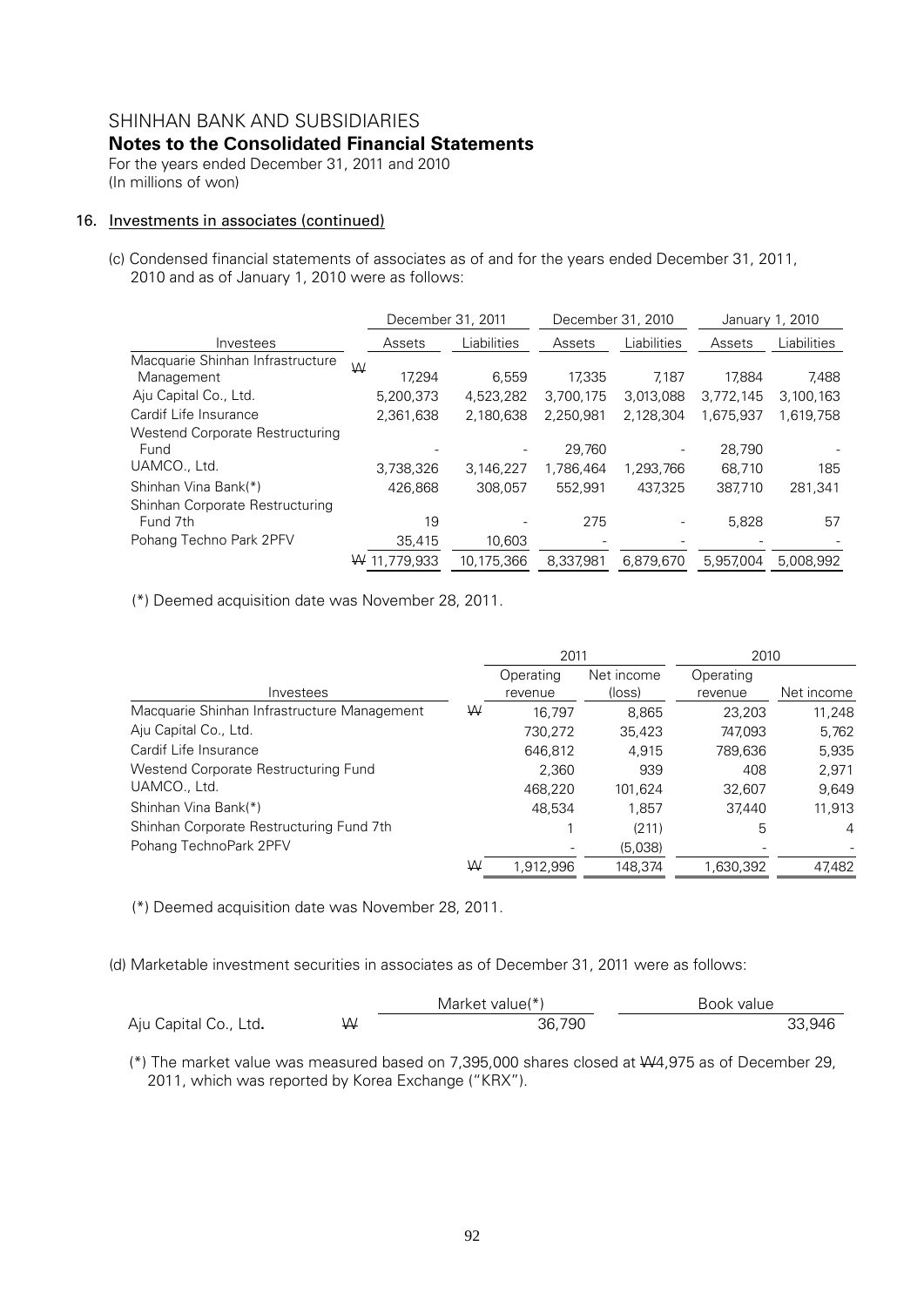(In millions of won)

#### 17. Investment properties

(a) Investment properties as of December 31, 2011, 2010 and January 1, 2010 were as follows:

|                  |   |                  | December 31, 2011                |            |
|------------------|---|------------------|----------------------------------|------------|
|                  |   |                  | Accumulated                      |            |
|                  |   | Acquisition cost | depreciation                     | Book value |
| Land             | ₩ | 440,542          |                                  | 440,542    |
| <b>Buildings</b> |   | 123,118          | (10, 348)                        | 112,770    |
|                  | W | 563,660          | (10, 348)                        | 553,312    |
|                  |   |                  |                                  |            |
|                  |   |                  | December 31, 2010<br>Accumulated |            |
|                  |   | Acquisition cost | depreciation                     | Book value |
| Land             | W | 425,216          |                                  | 425,216    |
| <b>Buildings</b> |   | 112,541          | (4,938)                          | 107,603    |
|                  | W | 537,757          | (4,938)                          | 532,819    |
|                  |   |                  |                                  |            |
|                  |   |                  | January 1, 2010                  |            |
|                  |   |                  | Accumulated                      |            |
|                  |   | Acquisition cost | depreciation                     | Book value |
| $Land(*)$        | W | 438,756          |                                  | 438,756    |
| Buildings(*)     |   | 73,942           |                                  | 73,942     |
|                  | W | 512,698          |                                  | 512,698    |

(\*) Land and buildings were revalued on January 1, 2010 by an independent valuation service provider. The valuation was based on recent arm's length market transactions between knowledgeable and willing parties. Under the previous K-GAAP, the book value of land and building were reported at cost of W307,678 million and W76,967 million, respectively.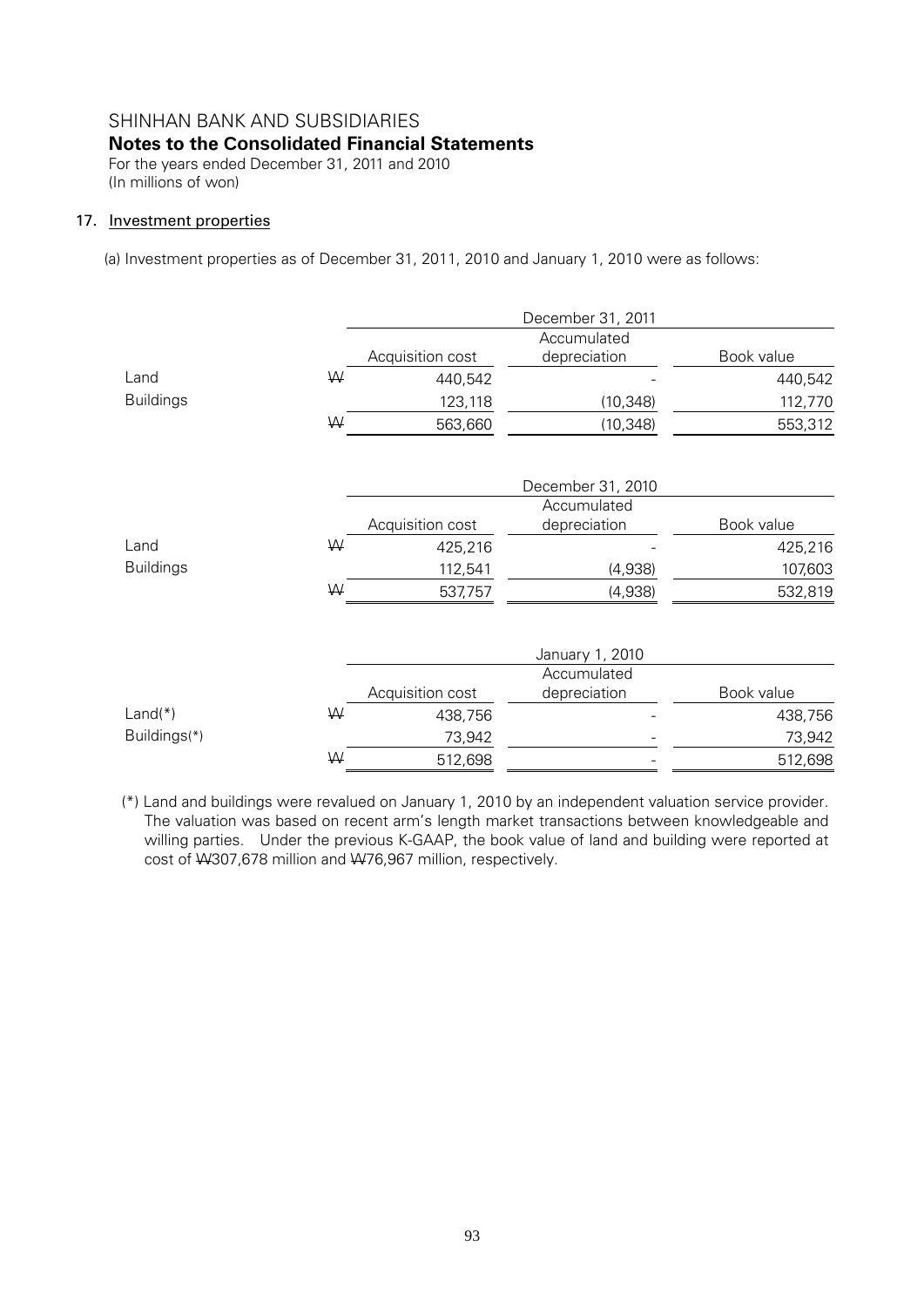## **Notes to the Consolidated Financial Statements**

For the years ended December 31, 2011 and 2010 (In millions of won)

#### 17. Investment properties (continued)

(b) Changes in investment properties for the years ended December 31, 2011 and 2010 were as follows:

|                                   |   |           | 2011             |          |
|-----------------------------------|---|-----------|------------------|----------|
|                                   |   | Land      | <b>Buildings</b> | Total    |
| Beginning balance                 | W | 425,216   | 107,603          | 532,819  |
| Disposals                         |   | (1,782)   | (519)            | (2,301)  |
| Depreciation                      |   |           | (5, 331)         | (5, 331) |
| Amounts transferred from property |   |           |                  |          |
| and equipment                     |   | 17,108    | 11,004           | 28,112   |
| Effects of foreign currency       |   |           |                  |          |
| movements                         |   |           | 13               | 13       |
| Ending balance                    | W | 440,542   | 112,770          | 553,312  |
|                                   |   |           |                  |          |
|                                   |   |           | 2010             |          |
|                                   |   | Land      | <b>Buildings</b> | Total    |
| Beginning balance                 | W | 438,756   | 73,942           | 512,698  |
| Disposals                         |   | (48)      | (113)            | (161)    |
| Depreciation                      |   |           | (4,450)          | (4,450)  |
| Amounts transferred from (to)     |   |           |                  |          |
| property and equipment            |   | (13, 492) | 38,224           | 24,732   |
| Ending balance                    | ₩ | 425,216   | 107,603          | 532,819  |

(c) Income and expenses on investment property for the years ended December 31, 2011 and 2010 were as follows:

|                                                     |   | 2011   | 2010   |
|-----------------------------------------------------|---|--------|--------|
| Rental Income                                       | W | 18.819 | 19.495 |
| Direct operating expenses for investment properties |   |        |        |
| that generated rental income                        |   | 4.385  | 4.173  |

(d) The fair value of investment property as of December 31, 2011, 2010 and January 1, 2010 were as follows:

|                    |   | December 31, 2011 December 31, 2010 January 1, 2010 |         |         |
|--------------------|---|-----------------------------------------------------|---------|---------|
| Land and buildings | W | 559,188                                             | 550.695 | 512,698 |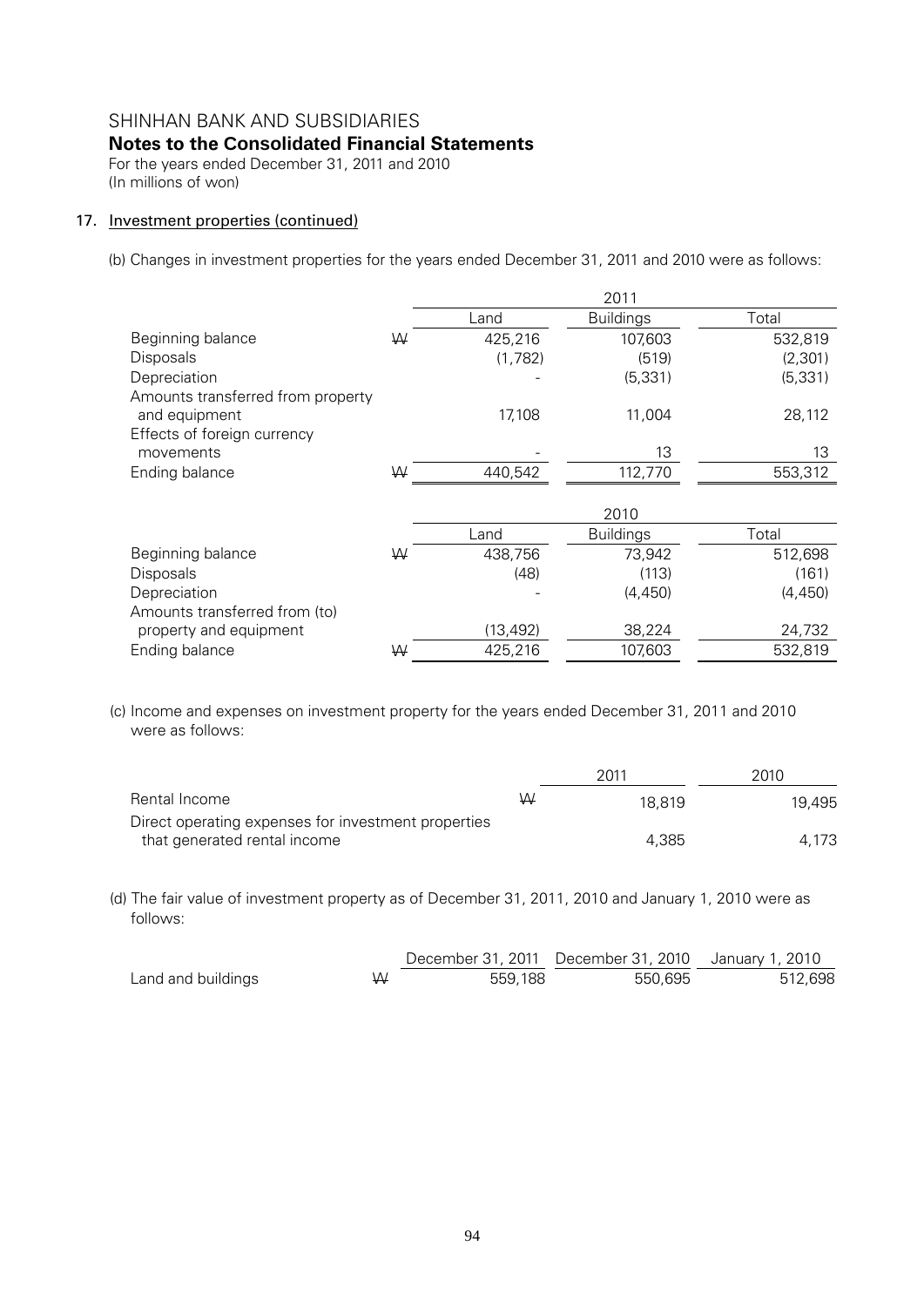## **Notes to the Consolidated Financial Statements**

For the years ended December 31, 2011 and 2010 (In millions of won)

#### 18. Other assets

Other assets as of December 31, 2011, 2010 and January 1, 2010 were as follows:

|                                    |   | December 31, 2011 | December 31, 2010 | January 1, 2010 |
|------------------------------------|---|-------------------|-------------------|-----------------|
| Accounts receivable                | W | 1,436,023         | 1,422,676         | 1,747,011       |
| Domestic exchange settlement debit |   | 1,747,420         | 1,151,548         | 853,075         |
| Guarantee deposits                 |   | 1,183,086         | 1,166,064         | 1,117,752       |
| Accrued income                     |   | 1,133,472         | 940,444           | 927,831         |
| Prepaid expense                    |   | 92,069            | 107,810           | 148,286         |
| Suspense payments                  |   | 118,545           | 111,743           | 170,006         |
| Sundry assets                      |   | 135,388           | 52,937            | 74,544          |
| Other                              |   | 987               | 1.737             | 3,037           |
| Present value discount account     |   | (88, 597)         | (108, 887)        | (113, 271)      |
| Allowances for impairment          |   | (76,673)          | (88, 564)         | (114, 017)      |
|                                    | W | 5,681,720         | 4,757,508         | 4,814,254       |

#### 19. Pledged assets

(a) Assets pledged as collateral as of December 31, 2011, 2010 and January 1, 2010 were as follows:

|                                     |   | December 31, 2011 | December 31, 2010 | January 1, 2010 |
|-------------------------------------|---|-------------------|-------------------|-----------------|
| Loans                               | W | 154.424           | 147.301           | 187,931         |
| Securities:                         |   |                   |                   |                 |
| Available-for-sale financial assets |   | 1,138,166         | 1,455,477         | 1,754,300       |
| Held-to-maturity financial assets   |   | 5,513,027         | 4,702,963         | 5,073,147       |
|                                     |   | 6,651,193         | 6,158,440         | 6,827,447       |
| Real estate                         |   | 7,873             | 6,444             | 6,023           |
|                                     | W | 6,813,490         | 6,312,185         | 7,021,401       |

(\*) The carrying amounts of assets pledged as collateral for transferred assets that the transferees had the right to sell or repledge as of December 31, 2011, 2010 and January 1, 2010 were W<sub>1</sub>,046,735 million, W915,090 million and W<sub>2</sub>,160,931 million, respectively.

(b) The fair value of collateral held that the Group has the right to sell or repledge regardless of pledger's default as of December 31, 2011, 2010 and January 1, 2010 was as follows:

|                   |   | December 31, 2011  |                                    |                    | December 31, 2010                  | . 2010<br>January 1, |                                    |  |
|-------------------|---|--------------------|------------------------------------|--------------------|------------------------------------|----------------------|------------------------------------|--|
|                   |   | Collateral<br>held | Collateral<br>sold or<br>repledged | Collateral<br>held | Collateral<br>sold or<br>repledged | Collateral<br>held   | Collateral<br>sold or<br>repledged |  |
| <b>Securities</b> | W | 781.902            | $\overline{\phantom{0}}$           | 1,200,129          | $\overline{\phantom{a}}$           | 439,700              | $\overline{\phantom{a}}$           |  |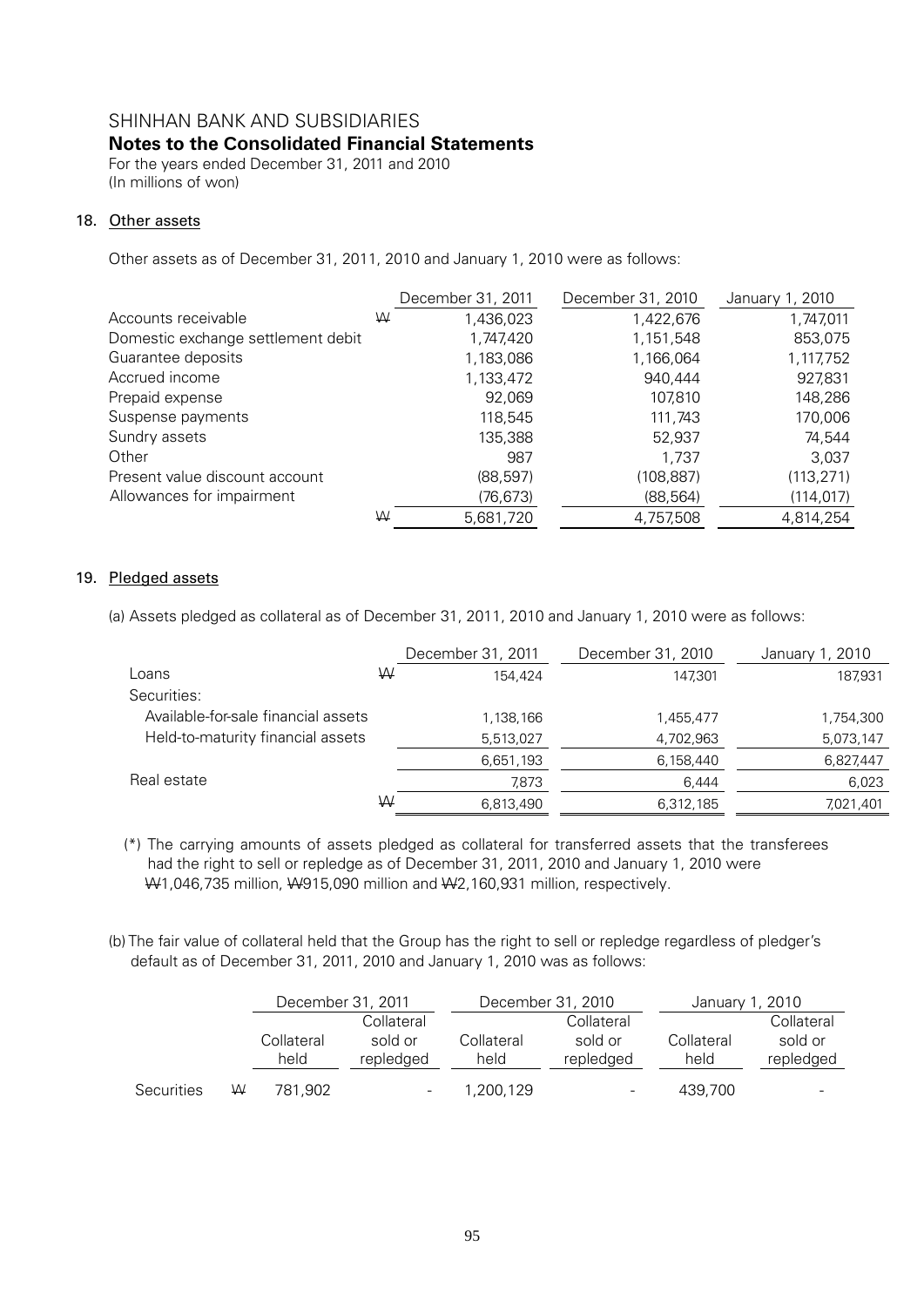## **Notes to the Consolidated Financial Statements**

For the years ended December 31, 2011 and 2010 (In millions of won)

## 20. Deposits

Deposits as of December 31, 2011, 2010 and January 1, 2010 were as follows:

|                                     |   | December 31, 2011 | December 31, 2010 | January 1, 2010 |
|-------------------------------------|---|-------------------|-------------------|-----------------|
| Demand deposits:                    |   |                   |                   |                 |
| Korean won                          | ₩ | 45,755,852        | 43,982,022        | 41,944,832      |
| Foreign currency                    |   | 3,949,408         | 3,380,334         | 2,936,745       |
|                                     |   | 49,705,260        | 47,362,356        | 44,881,577      |
| Time deposits:                      |   |                   |                   |                 |
| Korean won                          |   | 95,206,183        | 82,394,843        | 73,620,666      |
| Foreign currency                    |   | 8,270,185         | 7,353,144         | 8,251,803       |
|                                     |   | 103,476,368       | 89,747,987        | 81,872,469      |
| Negotiable certificates of deposits |   | 2,888,198         | 3,240,793         | 7,356,996       |
| Note discount deposits              |   | 4,823,802         | 4,494,294         | 5,324,541       |
| $CMA(*)$                            |   | 1,617,547         | 1,628,543         | 1,311,767       |
| Others                              |   | 71,153            | 99,385            | 144,332         |
|                                     | W | 162,582,328       | 146,573,358       | 140,891,682     |

(\*) CMA: Cash management account deposits

#### 21. Trading liabilities

Trading liabilities as of December 31, 2011, 2010 and January 1, 2010 were as follows:

|                      | December 31, 2011       |         | December 31, 2010       |         | January 1, 2010         |   |         |
|----------------------|-------------------------|---------|-------------------------|---------|-------------------------|---|---------|
|                      | Interest<br>rate $(\%)$ | Amount  | Interest<br>rate $(\%)$ | Amount  | Interest<br>rate $(\%)$ |   | Amount  |
| Debt securities sold | $3.00 - 5.75$ W         | 188,504 | 3.38~4.50 W             | 303,731 |                         | W |         |
| Gold deposits        | -                       | 414.088 |                         | 198.619 |                         |   | 318,969 |
|                      | W                       | 602,592 | W                       | 502,350 |                         | W | 318,969 |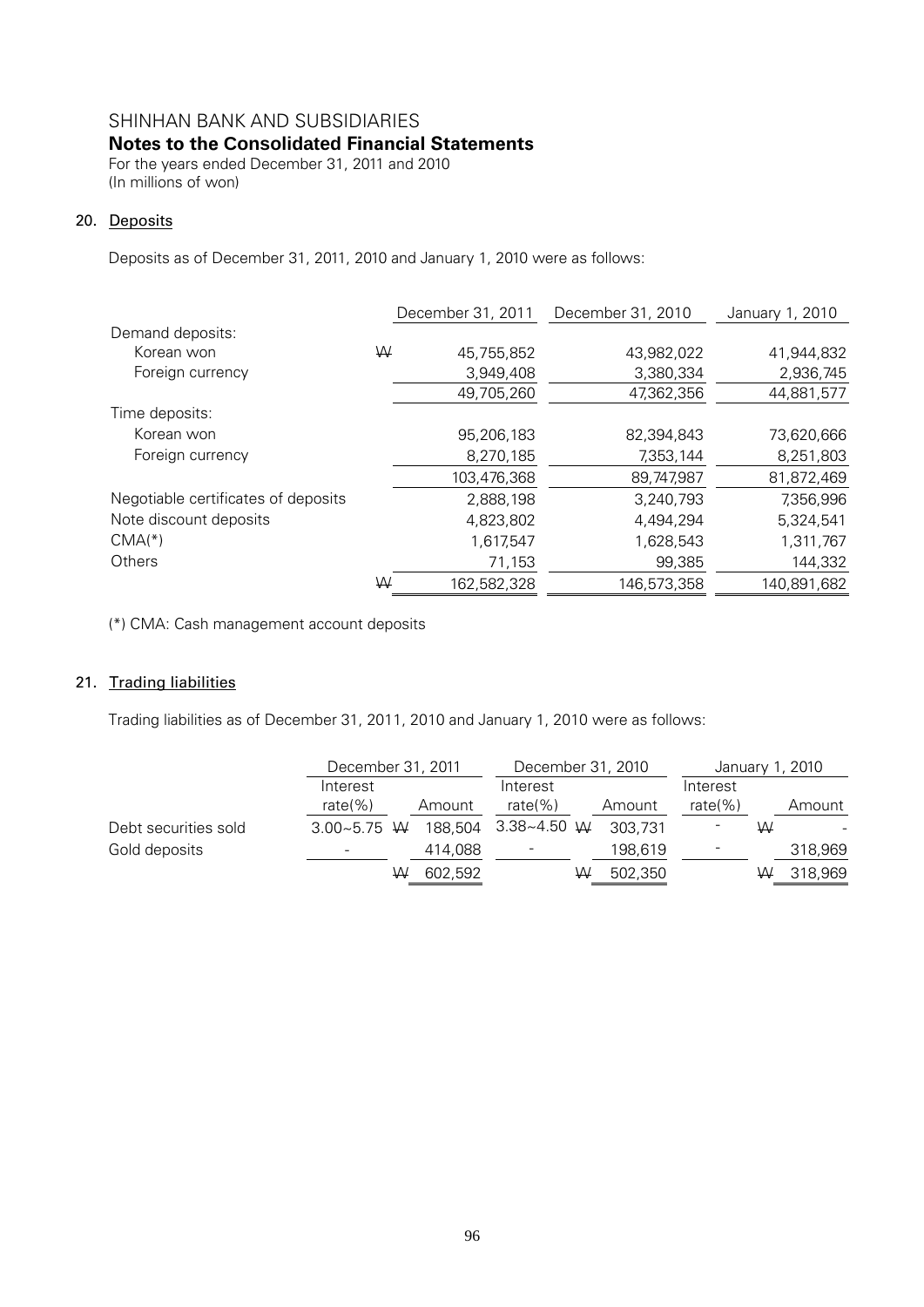## **Notes to the Consolidated Financial Statements**

For the years ended December 31, 2011 and 2010 (In millions of won)

## 22. Borrowings

(a) Borrowings as of December 31, 2011, 2010 and January 1, 2010 were as follows:

|                                                                          | December 31, 2011 |              |               | December 31, 2010 |            |               |   | January 1, 2010 |  |  |
|--------------------------------------------------------------------------|-------------------|--------------|---------------|-------------------|------------|---------------|---|-----------------|--|--|
|                                                                          | Interest          |              | Interest      |                   |            | Interest      |   |                 |  |  |
|                                                                          | $rate(\%)$        | Amount       | $rate(\%)$    |                   | Amount     | $rate(\%)$    |   | Amount          |  |  |
| Call money:                                                              |                   |              |               |                   |            |               |   |                 |  |  |
| Korean won                                                               | $3.05 - 3.18$ W   | 174,100      | $2.28 - 2.41$ | W                 | 245,900    | $1.35 - 1.95$ | W | 1,144,700       |  |  |
| Foreign currency                                                         | $0.14 - 5.20$     | 556,136      | $0.15 - 0.86$ |                   | 676,318    | $0.15 - 2.08$ |   | 799,157         |  |  |
|                                                                          |                   | 730,236      |               |                   | 922,218    |               |   | 1,943,857       |  |  |
| <b>Bill sold</b><br>Bonds sold under<br>repurchase<br>agreements:        | $1.70 - 4.30$     | 99,207       | $1.70 - 4.40$ |                   | 48,929     | $1.50 - 3.85$ |   | 68,391          |  |  |
| Korean won                                                               | $0.10 - 3.74$     | 56,754       | $0.10 - 4.70$ |                   | 296,673    | $2.00 - 2.11$ |   | 881,422         |  |  |
| Foreign currency                                                         | $0.90 - 3.45$     | 523,088      | $1.08 - 6.25$ |                   | 92,501     | $0.10 - 7.80$ |   | 81,687          |  |  |
|                                                                          |                   | 579,842      |               |                   | 389,174    |               |   | 963,109         |  |  |
| Borrowings in won:<br>Borrowings from Bank<br>of Korea                   | 1.50              | 754,221      | $1.00 - 1.25$ |                   | 744,642    | 1.25          |   | 1,201,653       |  |  |
| Others                                                                   | $0.00 - 5.40$     | 2,802,703    | $0.00 - 5.45$ |                   | 2,685,392  | $0.00 - 4.50$ |   | 2,635,447       |  |  |
|                                                                          |                   | 3,556,924    |               |                   | 3,430,034  |               |   | 3,837,100       |  |  |
| Borrowings in foreign<br>currency:                                       |                   |              |               |                   |            |               |   |                 |  |  |
| Overdraft due to banks                                                   | $0.89 - 2.98$     | 1,021,187    | $0.10 - 5.77$ |                   | 1,191,864  | $0.10 - 7.57$ |   | 583,510         |  |  |
| Borrowings from banks                                                    | $0.60 - 9.26$     | 3,928,986    | $0.57 - 5.97$ |                   | 2,780,955  | $0.15 - 7.57$ |   | 2,258,963       |  |  |
| Others                                                                   | $0.70 - 5.90$     | 3,272,028    | $1.15 - 5.90$ |                   | 2,977,570  | $1.15 - 5.90$ |   | 2,283,177       |  |  |
|                                                                          |                   | 8,222,201    |               |                   | 6,950,389  |               |   | 5,125,650       |  |  |
| Due to Bank of Korea in<br>foreign currency<br>Deferred loan origination | 0.10              | 232,372      | 0.10          |                   | 218,591    | 0.10          |   | 197,584         |  |  |
| costs                                                                    |                   | (4, 129)     |               |                   | (3,981)    |               |   | (4, 490)        |  |  |
|                                                                          |                   | W 13,416,653 |               | W                 | 11,955,354 |               | W | 12,131,201      |  |  |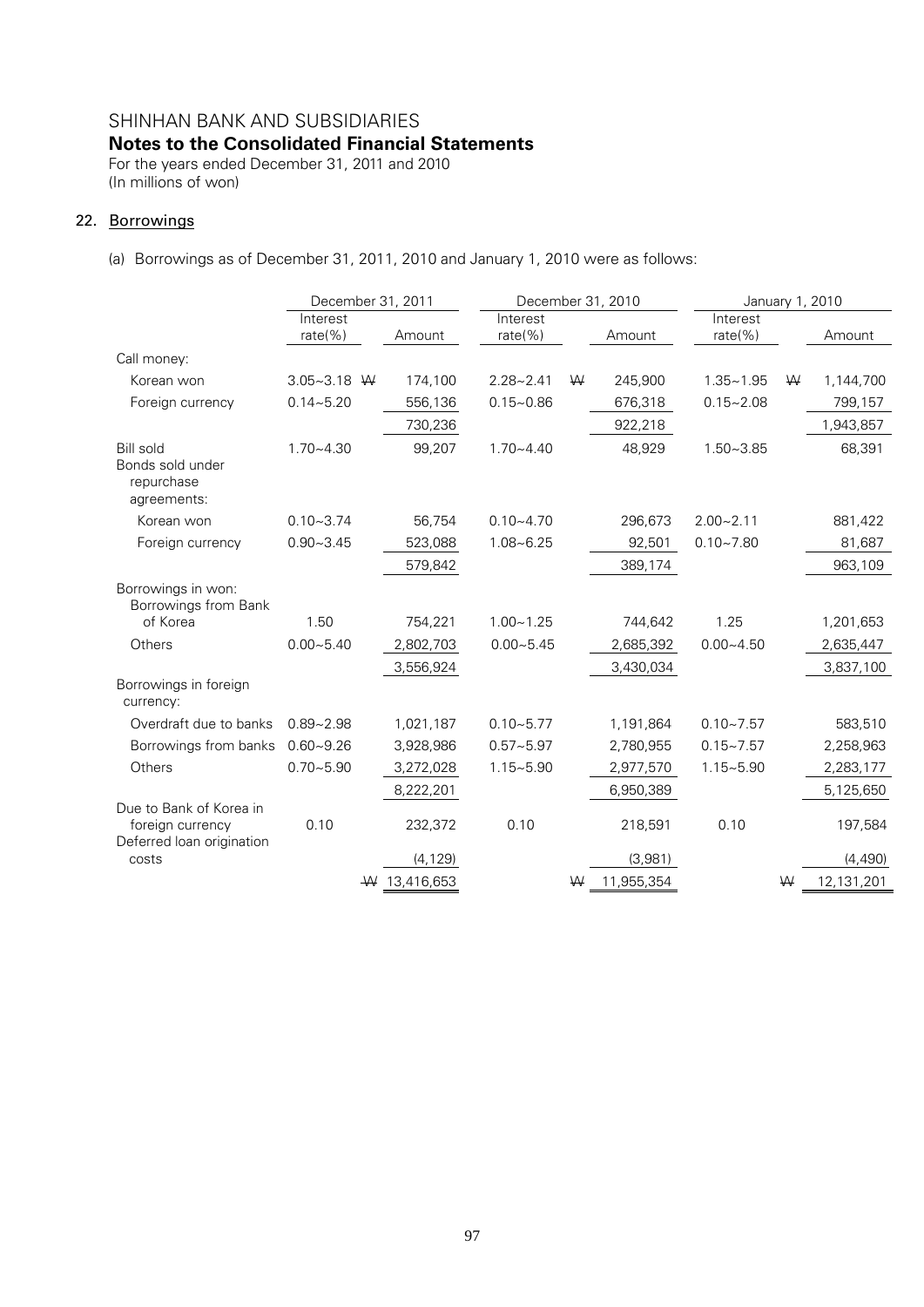(In millions of won)

#### 22. Borrowings (continued)

(b) Borrowings from other financial institution

Borrowings from other financial institution as of December 31, 2011, 2010 and January 1, 2010 were as follows:

|                                | December 31, 2011 |               |            |             |            |  |  |
|--------------------------------|-------------------|---------------|------------|-------------|------------|--|--|
|                                |                   |               |            | Other       |            |  |  |
|                                |                   |               | Commercial | financial   |            |  |  |
|                                |                   | Bank of Korea | banks      | institution | Total      |  |  |
| Call money                     | W                 |               | 526,833    | 203,403     | 730,236    |  |  |
| Bonds sold under repurchase    |                   |               |            |             |            |  |  |
| agreements                     |                   |               | 257,176    | 266,412     | 523,588    |  |  |
| Borrowings in won              |                   | 754,221       | 516,411    | 78,832      | 1,349,464  |  |  |
| Borrowings in foreign currency |                   |               | 5,216,495  | 3,005,706   | 8,222,201  |  |  |
| Due to Bank of Korea           |                   |               |            |             |            |  |  |
| in foreign currency            |                   | 232,372       |            |             | 232,372    |  |  |
|                                | W                 | 986,593       | 6,516,915  | 3,554,353   | 11,057,861 |  |  |

|                                                        |   |               | December 31, 2010   |                                   |           |
|--------------------------------------------------------|---|---------------|---------------------|-----------------------------------|-----------|
|                                                        |   | Bank of Korea | Commercial<br>banks | Other<br>financial<br>institution | Total     |
| Call money                                             | W |               | 697,018             | 225,200                           | 922,218   |
| Bonds sold under repurchase<br>agreements              |   | 198,100       | 92,501              | 49,000                            | 339,601   |
| Borrowings in won                                      |   | 744,642       | 115                 | 623,842                           | 1,368,599 |
| Borrowings in foreign currency<br>Due to Bank of Korea |   |               | 4,400,299           | 2,550,090                         | 6,950,389 |
| in foreign currency                                    |   | 218,591       |                     |                                   | 218,591   |
|                                                        | W | 1,161,333     | 5,189,933           | 3,448,132                         | 9,799,398 |

|                                | January 1, 2010 |               |            |             |            |  |  |
|--------------------------------|-----------------|---------------|------------|-------------|------------|--|--|
|                                |                 |               |            | Other       |            |  |  |
|                                |                 |               | Commercial | financial   |            |  |  |
|                                |                 | Bank of Korea | banks      | institution | Total      |  |  |
| Call money                     | W               |               | 1,275,057  | 668,800     | 1,943,857  |  |  |
| Bonds sold under repurchase    |                 |               |            |             |            |  |  |
| agreements                     |                 | 198,100       | 81,687     | 350,200     | 629,987    |  |  |
| Borrowings in won              |                 | 1,201,653     | 115        | 906,074     | 2,107,842  |  |  |
| Borrowings in foreign currency |                 |               | 3,444,841  | 1,680,809   | 5,125,650  |  |  |
| Due to Bank of Korea           |                 |               |            |             |            |  |  |
| in foreign currency            |                 | 197,584       |            |             | 197,584    |  |  |
|                                | W               | 1,597,337     | 4,801,700  | 3,605,883   | 10,004,920 |  |  |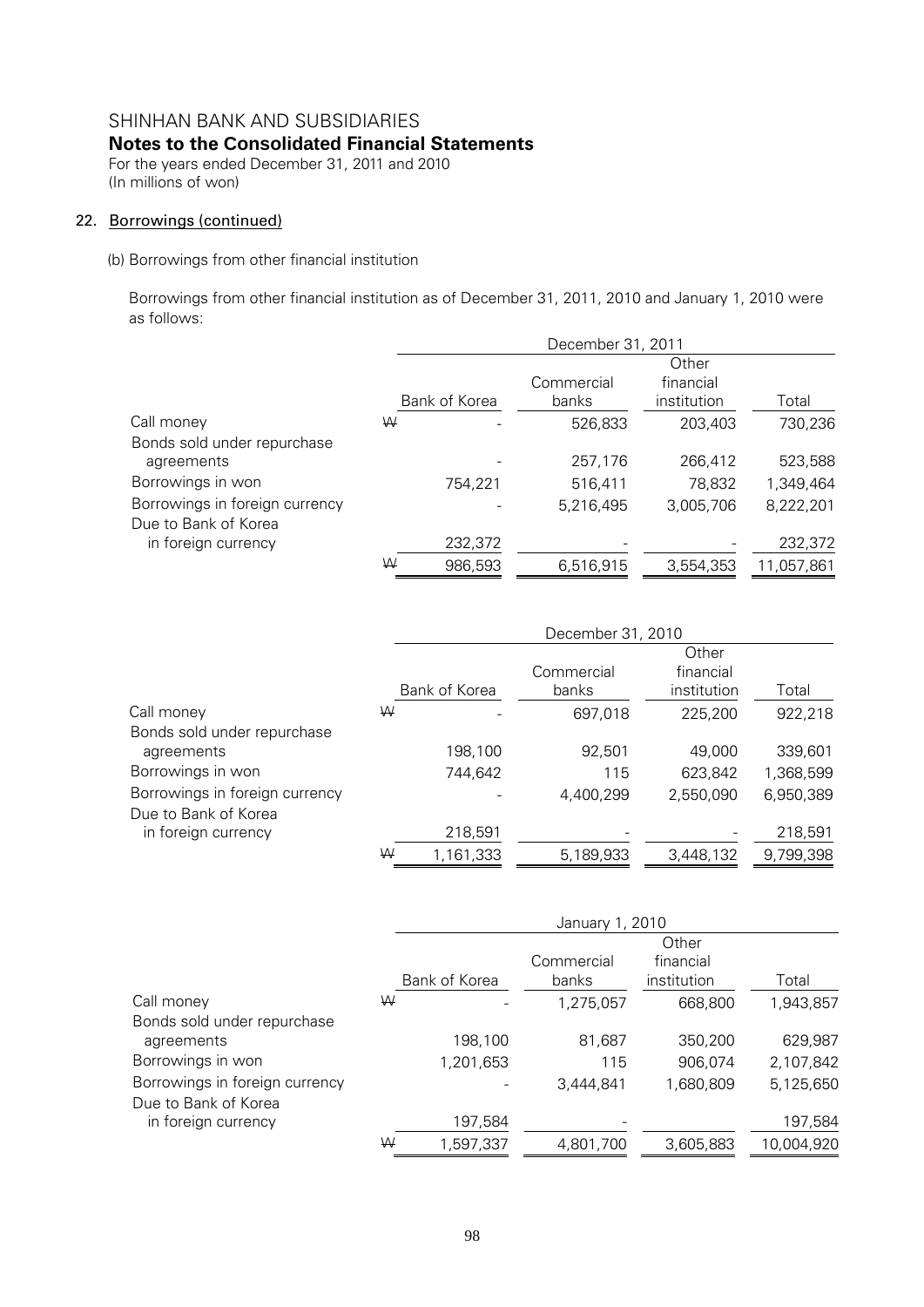(In millions of won)

#### 23. Debt securities issued

(a) Debt securities issued as of December 31, 2011, 2010 and January 1, 2010 were as follows:

|                                                                      | December 31, 2011      |   | December 31, 2010 |                        |   | January 1, 2010 |                        |   |            |
|----------------------------------------------------------------------|------------------------|---|-------------------|------------------------|---|-----------------|------------------------|---|------------|
|                                                                      | Interest<br>$rate(\%)$ |   | Amount            | Interest<br>$rate(\%)$ |   | Amount          | Interest<br>$rate(\%)$ |   | Amount     |
| <b>Debt securities</b><br>issued in won<br>Debt securities<br>issued | $0.00 - 11.95$         | W | 11,848,071        | $2.34 - 10.00$         | W | 13,537,686      | $0.00 - 9.00$          | W | 16,331,210 |
| Subordinated<br>debt<br>securities                                   |                        |   |                   |                        |   |                 |                        |   |            |
| issued                                                               | $4.25 - 14.45$         |   | 3,868,677         | $4.56 - 7.70$          |   | 3,390,672       | $4.56 - 7.70$          |   | 3,568,392  |
| Loss on fair<br>value hedges<br>Discount on<br>debt<br>securities    |                        |   | 87,657            |                        |   | 109,855         |                        |   | (85,097)   |
| issued                                                               |                        |   | (41, 336)         |                        |   | (15, 438)       |                        |   | (20, 792)  |
|                                                                      |                        |   | 15,763,069        |                        |   | 17,022,775      |                        |   | 19,793,713 |
| <b>Debt securities</b><br>issued in<br>foreign<br>currency           |                        |   |                   |                        |   |                 |                        |   |            |
| Debt securities<br>issued<br>Subordinated<br>debt<br>securities      | $1.05 - 8.13$          |   | 3,200,523         | $1.30 - 8.13$          |   | 2,817,192       | $0.86 - 8.13$          |   | 2,437,815  |
| issued<br>Loss on fair                                               |                        |   |                   | $5.13 - 5.75$          |   | 341,670         | $5.13 - 5.75$          |   | 758,940    |
| value hedges<br>Discount on<br>debt<br>securities                    |                        |   | 100,716           |                        |   | 42,044          |                        |   | 33,299     |
| issued                                                               |                        |   | (9,701)           |                        |   | (6, 453)        |                        |   | (5,739)    |
|                                                                      |                        |   | 3,291,538         |                        |   | 3,194,453       |                        |   | 3,224,315  |
|                                                                      |                        | W | 19,054,607        |                        | W | 20,217,228      |                        | W | 23,018,028 |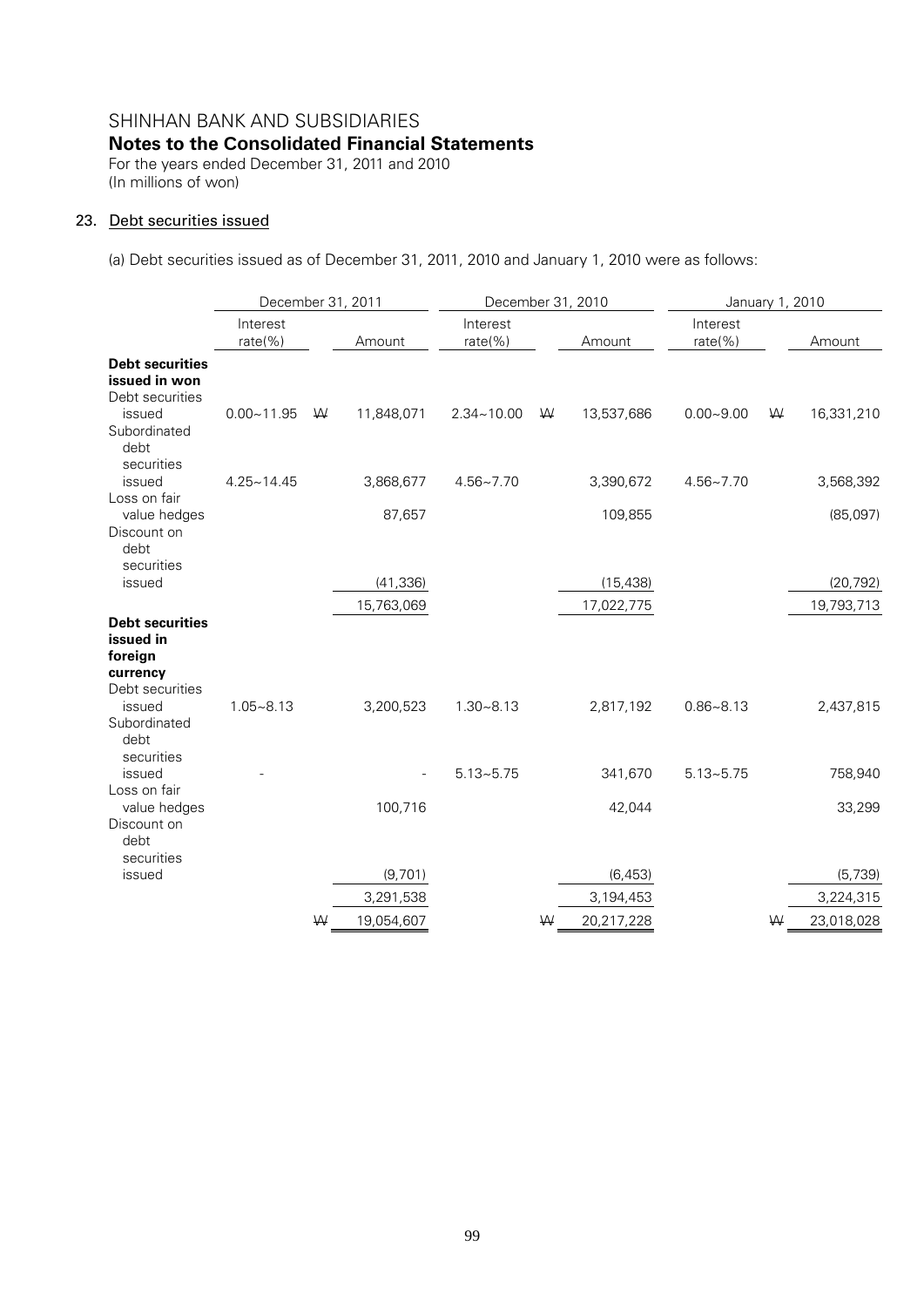For the years ended December 31, 2011 and 2010 (In millions of won)

#### 23. Debt securities issued (continued)

(b) Debt securities issued or redeemed in won for the years ended December 31, 2011 and 2010 were as follows:

|                                      | 2011                    |   |           | 2010                    |   |           |  |
|--------------------------------------|-------------------------|---|-----------|-------------------------|---|-----------|--|
|                                      | Interest<br>rate $(\%)$ |   | Amount    | Interest<br>rate $(\%)$ |   | Amount    |  |
| <b>Issue</b>                         |                         |   |           |                         |   |           |  |
| Debt securities<br>Subordinated debt | $3.48 - 6.70$           | W | 4,190,000 | $3.20 - 7.20$           | W | 4,291,824 |  |
| securities                           | $4.25 - 5.10$           |   | 1,000,000 |                         |   |           |  |
|                                      |                         | W | 5,190,000 |                         | ₩ | 4,291,824 |  |
| <b>Redemption</b>                    |                         |   |           |                         |   |           |  |
| Debt securities<br>Subordinated debt | $3.71 - 7.78$           | W | 5,879,615 | $0.00 - 10.00$          | W | 7,085,348 |  |
| securities                           | $4.56 - 7.70$           |   | 521,995   | $5.10 - 14.45$          |   | 177,720   |  |
|                                      |                         | W | 6,401,610 |                         | ₩ | 7,263,068 |  |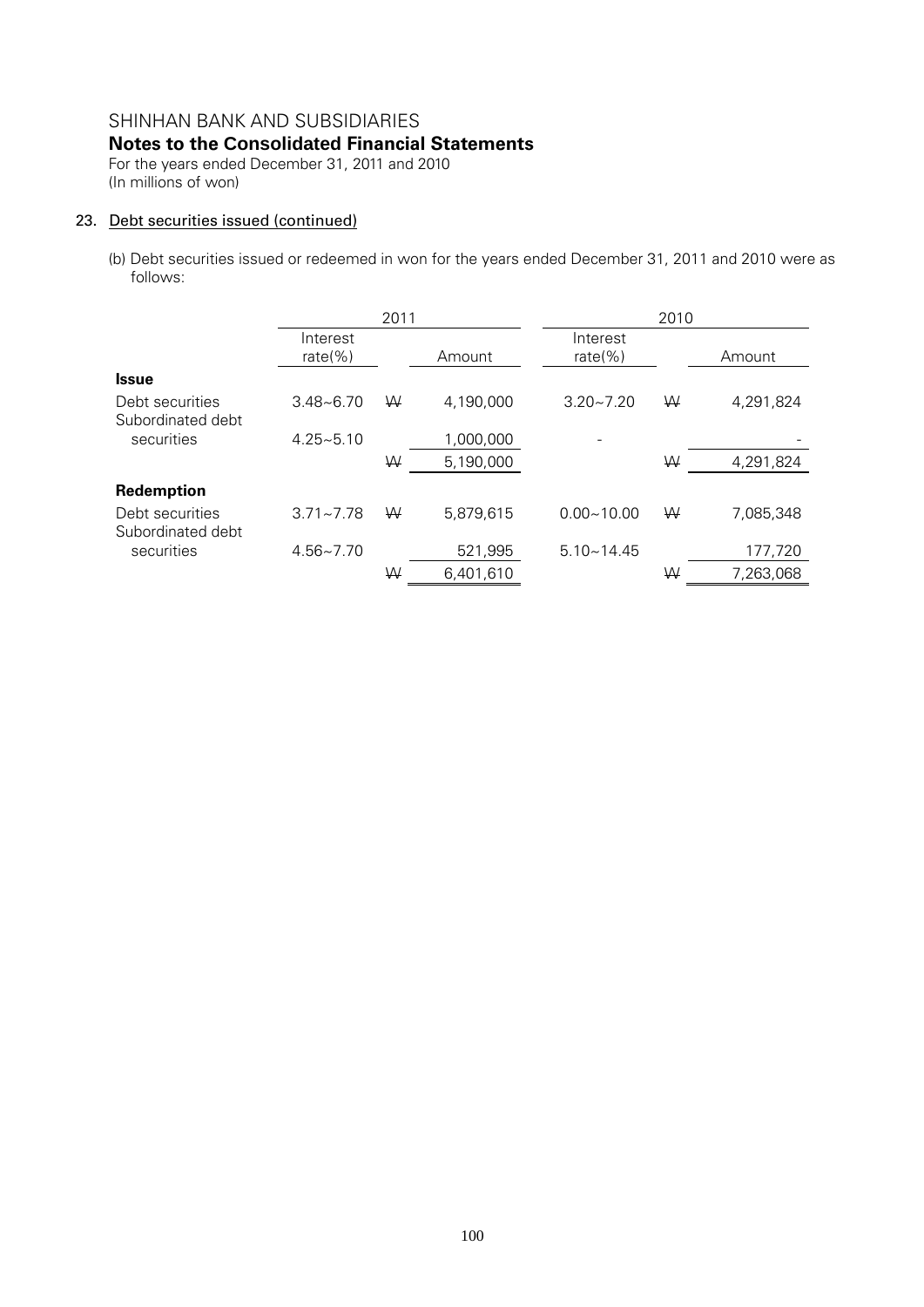For the years ended December 31, 2011 and 2010 (In millions of won)

#### 23. Debt securities issued (continued)

(c) Debt securities issued or redeemed in foreign currency for the years ended December 31, 2011 and 2010 were as follows:

|            |       |                          | 2011                    |                 |                 |  |  |  |  |
|------------|-------|--------------------------|-------------------------|-----------------|-----------------|--|--|--|--|
|            | Issue |                          |                         |                 |                 |  |  |  |  |
| Issue date |       | Notional<br>$amount(*1)$ | Interest<br>rate $(\%)$ | Expiration date | Type            |  |  |  |  |
| 2011-04-04 | W     | 547,300                  | 4.13                    | 2016-10-04      | Debt securities |  |  |  |  |
| 2011-06-15 |       | 48,758                   | 1.32                    | 2012-06-22      | Debt securities |  |  |  |  |
| 2011-07-26 |       | 43,656                   | 1.05                    | 2012-07-26      | Debt securities |  |  |  |  |
| 2011-08-11 |       | 50,246                   | 1.82                    | 2014-08-11      | Debt securities |  |  |  |  |
| 2011-09-01 |       | 27,488                   | 1.30                    | 2014-09-02      | Debt securities |  |  |  |  |
| 2011-11-04 |       | 67,890                   | 2.01                    | 2012-11-05      | Debt securities |  |  |  |  |
| 2011-11-18 |       | 21,620                   | 1.84                    | 2012-11-19      | Debt securities |  |  |  |  |
| 2011-11-30 |       | 23,006                   | 2.23                    | 2012-12-17      | Debt securities |  |  |  |  |
| 2011-12-20 |       | 17,543                   | 2.03                    | 2012-12-21      | Debt securities |  |  |  |  |
| 2011-12-21 |       | 35,013                   | 1.64                    | 2012-06-21      | Debt securities |  |  |  |  |
|            | W     | 882,520                  |                         |                 |                 |  |  |  |  |

|                                  |   |                          | 2011                    |                 |                               |  |  |  |
|----------------------------------|---|--------------------------|-------------------------|-----------------|-------------------------------|--|--|--|
| Redemption                       |   |                          |                         |                 |                               |  |  |  |
| Redemption<br>date               |   | Notional<br>$amount(*1)$ | Interest<br>rate $(\%)$ | Expiration date | Type                          |  |  |  |
| 2011-02-28                       | W | 338,370                  | 5.75                    | 2016-02-28      | Subordinated<br>debt security |  |  |  |
| 2011-05-16                       |   | 11,908                   | 4.24                    | 2011-05-16      | Debt securities               |  |  |  |
| 2011-06-07                       |   | 21,550                   | 1.60                    | 2011-06-04      | Debt securities               |  |  |  |
| 2011-06-02                       |   | 26,064                   | 1.50                    | 2011-06-02      | Debt securities               |  |  |  |
| 2011-11-01                       |   | 66,312                   | 1.30                    | 2011-11-01      | Debt securities               |  |  |  |
| Redemption by<br>installment(*2) |   | 241,723                  | 6.00                    | 2039-12-12      | Debt securities               |  |  |  |
| Redemption by<br>installment(*2) |   | 80,503                   | 6.00                    | 2039-12-12      | Debt securities               |  |  |  |
| Redemption by<br>installment(*2) |   | 101,763                  | 6.00                    | 2012-01-15      | Debt securities               |  |  |  |
|                                  | W | 888,193                  |                         |                 |                               |  |  |  |

(\*1) Converted into won based on exchange rate of the date of issue or expiration

(\*2) Debt securities were issued under conditions on redemption by installment with residual fund at quarterly interest payment date.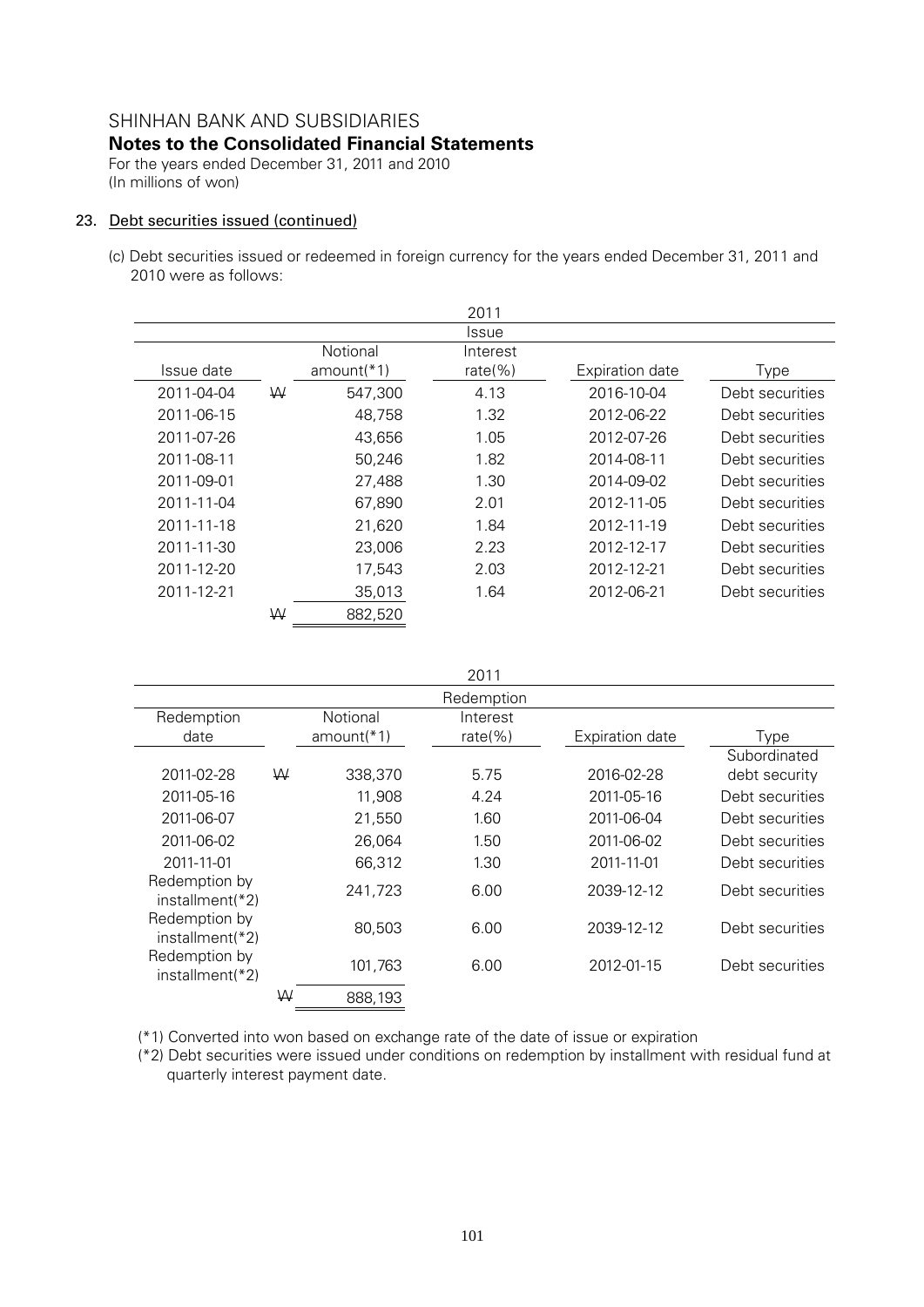(In millions of won)

#### 23. Debt securities issued (continued)

(c) Debt securities issued or redeemed in foreign currency (continued)

|                   |   |                 | 2010        |                 |                 |
|-------------------|---|-----------------|-------------|-----------------|-----------------|
|                   |   |                 | Issue       |                 |                 |
|                   |   | <b>Notional</b> | Interest    |                 |                 |
| The date of issue |   | $amount(*1)$    | rate $(\%)$ | Expiration date | Type            |
| 2010-02-17        | ₩ | 20,782          | 6.70        | 2013-02-18      | Debt securities |
| 2010-03-15        |   | 791,770         | 4.38        | 2015-09-15      | Debt securities |
| 2010-06-01        |   | 25,742          | 1.50        | 2011-06-02      | Debt securities |
| 2010-07-15        |   | 60,207          | 3.94        | 2016-01-15      | Debt securities |
| 2010-07-16        |   | 57.022          | 3.93        | 2016-01-16      | Debt securities |
| 2010-10-27        |   | 34,446          | 2.40        | 2014-10-27      | Debt securities |
| 2010-11-01        |   | 67,452          | 1.30        | 2011-11-01      | Debt securities |
| 2010-11-09        |   | 31,738          | 4.01        | 2020-11-09      | Debt securities |
| 2010-11-16        |   | 225,840         | 1.58        | 2012-11-16      | Debt securities |
|                   | W | 1,314,999       |             |                 |                 |

2010

|                                  |            |            | ∠∪∣∪             |                 |                               |  |  |  |
|----------------------------------|------------|------------|------------------|-----------------|-------------------------------|--|--|--|
|                                  | Redemption |            |                  |                 |                               |  |  |  |
| Redemption                       |            | Notional   |                  |                 |                               |  |  |  |
| date                             |            | amount(*1) | Interest rate(%) | Expiration date | Type                          |  |  |  |
| 2010-06-08                       | W          | 250,355    | 3.68             | 2010-06-08      | Debt securities               |  |  |  |
| 2010-06-08                       |            | 150,213    | 6.88             | 2010-06-08      | Debt securities               |  |  |  |
| 2010-10-25                       |            | 56,475     | 0.86             | 2010-10-25      | Debt securities               |  |  |  |
| 2010-05-04                       |            | 14,373     | 1.03             | 2010-05-04      | Debt securities               |  |  |  |
| 2010-05-17                       |            | 29,112     | 1.19             | 2010-05-15      | Debt securities               |  |  |  |
| 2010-06-17                       |            | 43,452     | 3.78             | 2010-06-17      | Debt securities               |  |  |  |
| 2010-07-14                       |            | 35,015     | 3.80             | 2010-07-14      | Debt securities               |  |  |  |
| 2010-08-04                       |            | 25,973     | 3.50             | 2010-08-04      | Debt securities               |  |  |  |
| 2010-07-15                       |            | 419,720    | 5.13             | 2015-07-15      | Subordinated<br>debt security |  |  |  |
| Redemption by<br>installment(*2) |            | 119,595    | 6.00             | 2039-12-12      | Debt securities               |  |  |  |
| Redemption by<br>installment(*2) |            | 39,943     | 6.00             | 2039-12-12      | Debt securities               |  |  |  |
| Redemption by<br>installment(*2) |            | 121,174    | 6.00             | 2012-01-15      | Debt securities               |  |  |  |
|                                  | W          | 1,305,400  |                  |                 |                               |  |  |  |

(\*1) Converted into won based on exchange rate of the date of issue or expiration

(\*2) Debt securities were issued under conditions on redemption by installment with residual fund at quarterly interest payment date.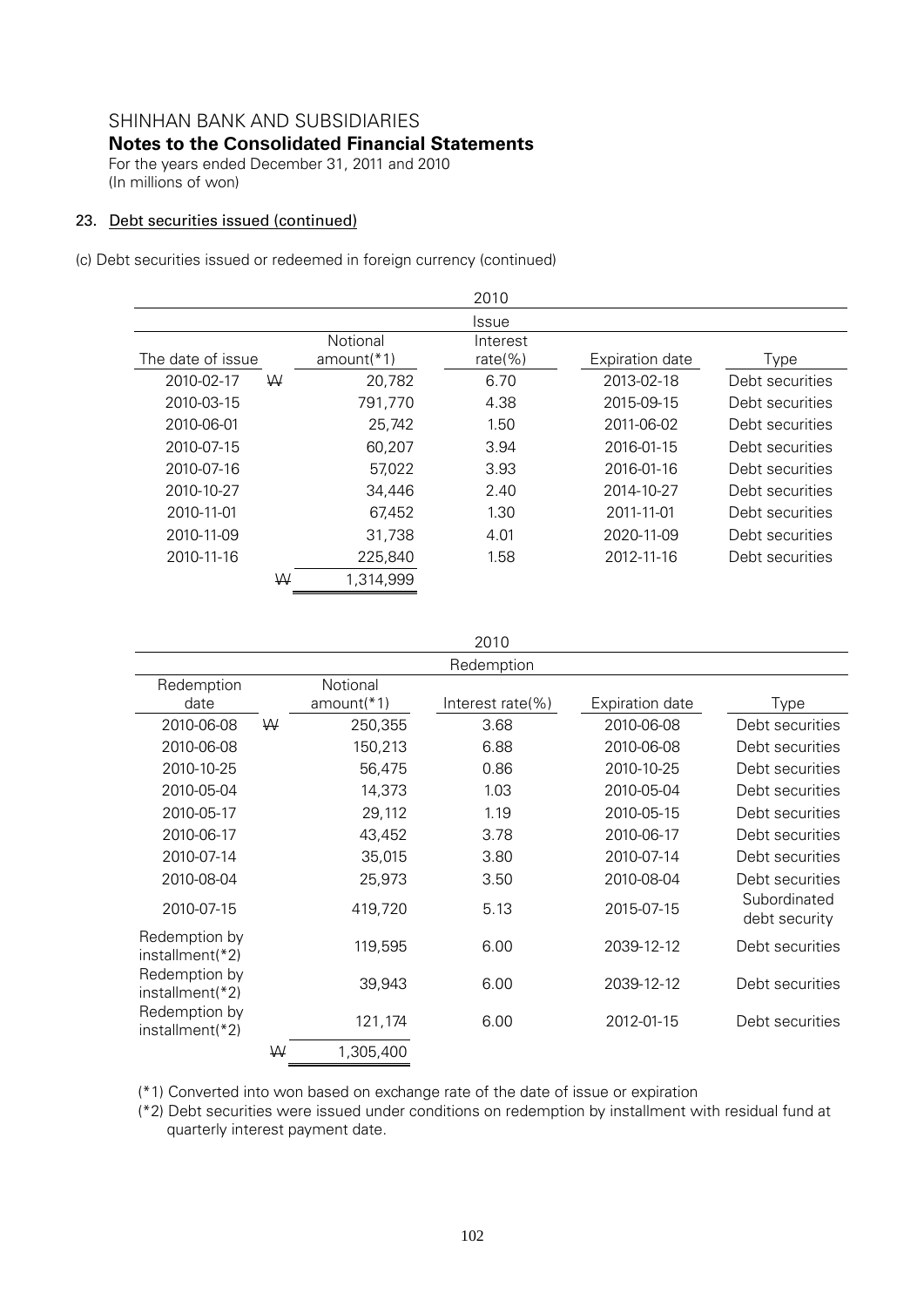(In millions of won)

#### 24. Employee benefits

(a) Defined benefit plan assets and liabilities

The Group provides a defined benefit plan for qualified employees at the headquarters and the domestic subsidiaries. Plan assets are managed by trust companies, funds, and other similar companies that are regulated by local regulation and each country's business environment.

Defined benefit plan assets and liabilities as of December 31, 2011, 2010 and January 1, 2010 were as follows:

|                            |   | December 31, 2011 | December 31, 2010 | January 1, 2010 |
|----------------------------|---|-------------------|-------------------|-----------------|
| Present value of defined   |   |                   |                   |                 |
| benefit obligation         | ₩ | 644.814           | 448.453           | 329.267         |
| Fair value of plan assets  |   | (445, 806)        | (322,048)         | (202, 829)      |
| Recognized liabilities for |   |                   |                   |                 |
| defined benefit obligation | W | 199,008           | 126,405           | 126,438         |

(b) Changes in the present value of defined benefit obligation for the years ended December 31, 2011 and 2010 were as follows:

|                                       |   | 2011     | 2010     |
|---------------------------------------|---|----------|----------|
| Beginning balance                     | W | 448.453  | 329,267  |
| Current service cost                  |   | 74,868   | 62,955   |
| Interest expense                      |   | 27,377   | 23,020   |
| <b>Actuarial losses</b>               |   | 111,314  | 42,747   |
| Effects of foreign currency movements |   | 64       | 65       |
| Benefits paid by the plan             |   | (19,014) | (7, 284) |
| <b>Others</b>                         |   | 1,752    | (2, 317) |
| Ending balance                        | W | 644,814  | 448,453  |

(c) Changes in the fair value of plan assets for the years ended December 31, 2011 and 2010 were as follows:

|                                  |   | 2011     | 2010     |
|----------------------------------|---|----------|----------|
| Beginning balance                | W | 322,048  | 202,829  |
| Expected return on plan assets   |   | 13.654   | 10,348   |
| <b>Actuarial losses</b>          |   | 233      | 285      |
| Contributions paid into the plan |   | 120,300  | 113,500  |
| Benefits paid by the plan        |   | (10.429) | (4, 914) |
| Ending balance                   | W | 445,806  | 322,048  |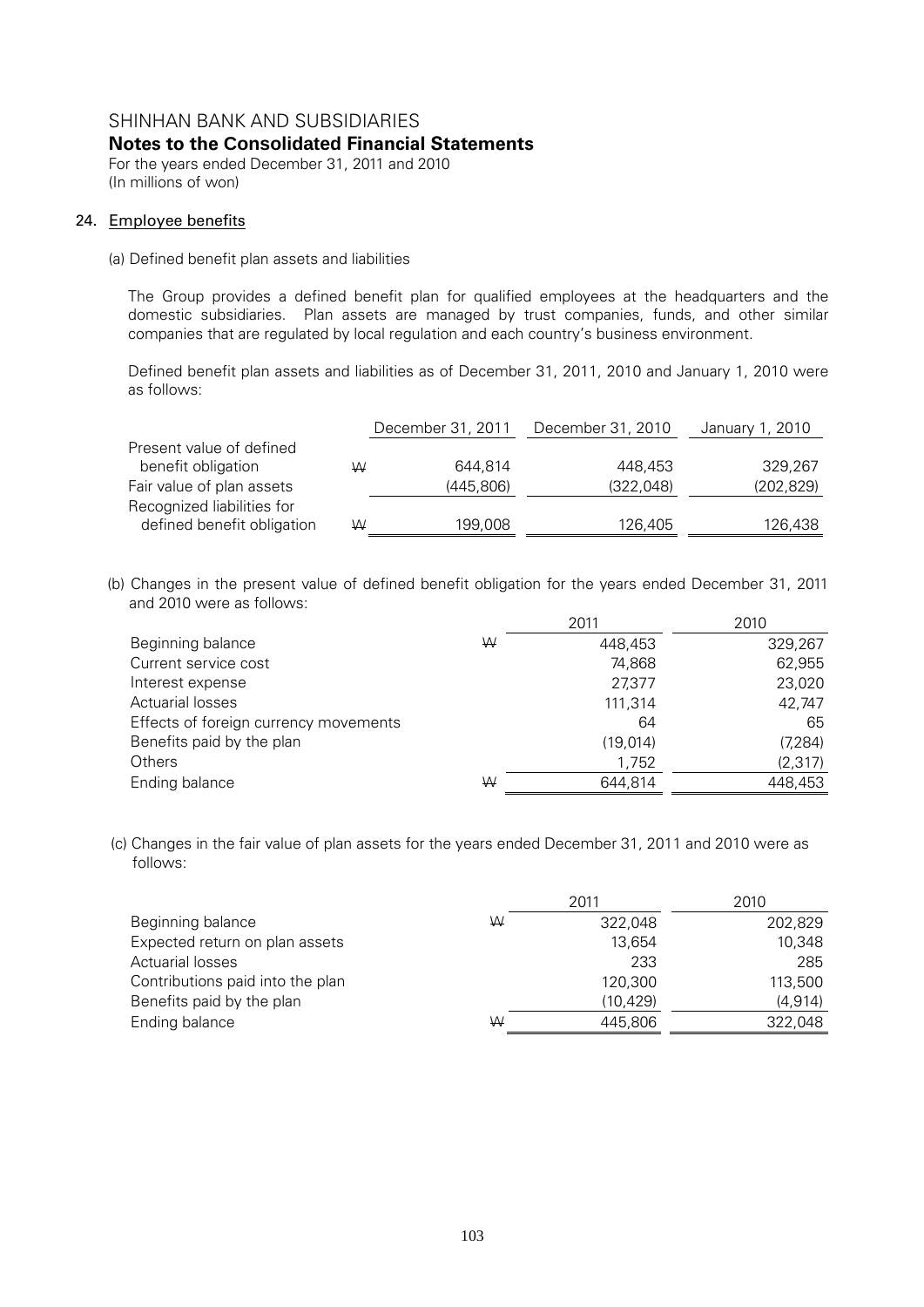(In millions of won)

#### 24. Employee benefits (continued)

#### (d) Expenses recognized in profit or loss

Expenses recognized in profit or loss for the years ended December 31, 2011 and 2010 were as follows:

|                                |   | 2011      | 2010      |
|--------------------------------|---|-----------|-----------|
| Defined benefit plans          |   |           |           |
| Current service costs          | W | 74,868    | 62,955    |
| Interest expense               |   | 27,377    | 23,020    |
| Expected return on plan assets |   | (13, 654) | (10, 348) |
| Actuarial gains (losses)       |   | 111,081   | 42,462    |
|                                |   | 199,672   | 118,089   |
| Defined contribution plans     |   |           |           |
| Severance benefits             |   | 587       | 585       |
|                                | W | 200,259   | 118,674   |
| Actual return on plan assets   | W | 13,887    | 10,633    |

(\*) The Group recognizes all profit or loss arising from defined benefit plans in general and administrative expenses.

(e) Historical information of defined benefit plan assets and liabilities as of December 31, 2011, 2010 and January 1, 2010 was as follows:

|                                               | December 31,<br>2011 | December 31,<br>2010 | January 1,<br>2010 |
|-----------------------------------------------|----------------------|----------------------|--------------------|
| Present value of defined benefit obligation W | 644.814              | 448.453              | 329.267            |
| Fair value of plan assets(*)                  | (445, 806)           | (322, 048)           | (202, 829)         |
| Deficit (surplus) in the plan                 | 199,008              | 126,405              | 126,438            |
| Adjustments to defined benefit obligation     | 111,314              | 42.747               |                    |
| Adjustments to plan assets                    | (233)                | (285)                |                    |

(\*) Plan assets as of December 31, 2011, 2010 and January 1, 2010 comprise of due from bank, etc.

(f) Actuarial assumptions as of December 31, 2011, 2010 and January 1, 2010 were as follows:

|                                | Assumptions             | Descriptions                        |
|--------------------------------|-------------------------|-------------------------------------|
| Discount rate                  | 5.37%                   | AA0 Corporate bond yields           |
| Expected return on plan assets | 4.38%                   | Weighted average yield for the past |
| Future salary increasing rate  | $2.00\% +$ Upgrade rate | Average for 5 years                 |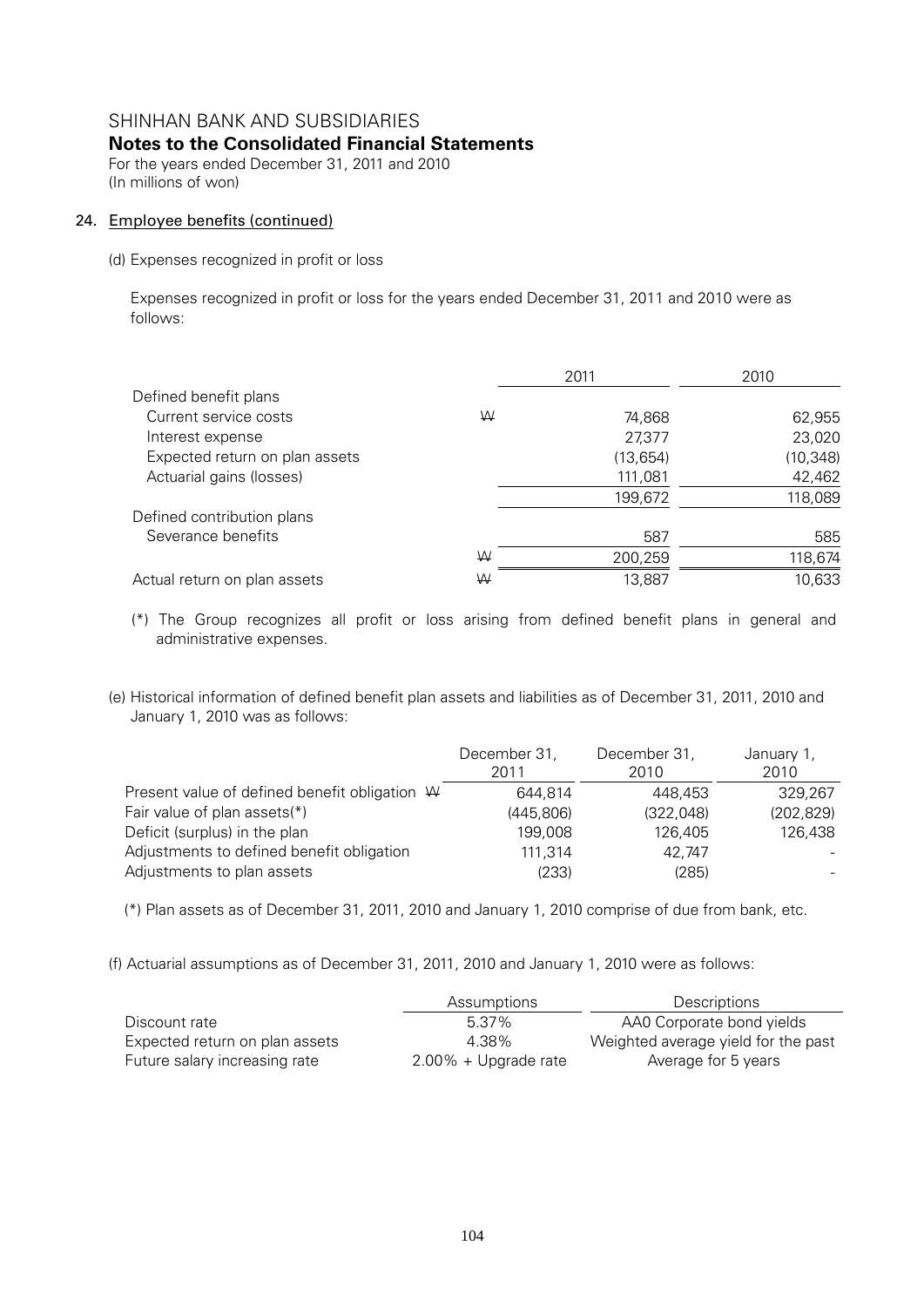For the years ended December 31, 2011 and 2010 (In millions of won)

#### 25. Provisions

(a) Provisions as of December 31, 2011, 2010 and January 1, 2010 were as follows:

|                                      |   | December 31, 2011 | December 31, 2010 | January 1, 2010 |
|--------------------------------------|---|-------------------|-------------------|-----------------|
| Asset retirement obligation          | ₩ | 21,470            | 20,258            | 19,089          |
| Expected loss related to litigation  |   | 181,254           | 75.244            | 75,663          |
| Unused credit commitments            |   | 98,717            | 94.536            | 100,341         |
| Financial guarantee contracts issued |   | 84,377            | 170,378           | 104,885         |
| <b>Others</b>                        |   | 54,506            | 60,592            | 37,022          |
|                                      | W | 440.324           | 421,008           | 337,000         |

- (b) Asset retirement obligation liabilities represent the estimated cost to restore the existing leased properties which was discounted to the present value using the appropriate discount rate at the end of the reporting period. Disbursements of such costs were expected to incur at the end of the lease contract. Such costs were reasonably estimated using the average lease period and the average restoration expenses. The average lease period was calculated based on the past ten-year historical data of the expired leases. The average restoration expense was calculated based on the actual costs incurred for the past three years using the three-year average inflation rate.
- (c) Changes in provisions for the years ended December 31, 2011 and 2010 were as follows:

|                      |   | 2011                |            |                  |           |         |           |  |
|----------------------|---|---------------------|------------|------------------|-----------|---------|-----------|--|
|                      |   | Asset<br>retirement | Litigation | Unused<br>credit | Guarantee | Other   | Total     |  |
| Beginning balance    | W | 20.258              | 75.244     | 94.536           | 170.378   | 60,592  | 421,008   |  |
| Provision (reversal) |   | 677                 | 112,314    | 3,317            | (70.844)  | (6,086) | 39,378    |  |
| Provision used       |   | (214)               | (6, 304)   |                  |           |         | (6, 518)  |  |
| Foreign exchange     |   |                     |            |                  |           |         |           |  |
| translation          |   |                     |            | 864              | 1.227     |         | 2,091     |  |
| Others $(*)$         |   | 749                 |            |                  | (16,384)  |         | (15, 635) |  |
| Ending balance       | W | 21,470              | 181.254    | 98,717           | 84.377    | 54.506  | 440.324   |  |

|                      |   |            | 2010       |          |           |        |         |  |  |
|----------------------|---|------------|------------|----------|-----------|--------|---------|--|--|
|                      |   | Asset      |            | Unused   |           |        |         |  |  |
|                      |   | retirement | Litigation | credit   | Guarantee | Other  | Total   |  |  |
| Beginning balance    | ₩ | 19,089     | 75,663     | 100,341  | 104,885   | 37,022 | 337,000 |  |  |
| Provision (reversal) |   | 676        | 2,533      | (6, 455) | 41.013    | 23,570 | 61,337  |  |  |
| Provision used       |   |            | (2,952)    |          |           |        | (2,952) |  |  |
| Foreign exchange     |   |            |            |          |           |        |         |  |  |
| translation          |   |            |            | 650      | (820)     |        | (170)   |  |  |
| Others $(*)$         |   | 493        |            |          | 25,300    |        | 25,793  |  |  |
| Ending balance       | W | 20,258     | 75,244     | 94,536   | 170,378   | 60,592 | 421,008 |  |  |

(\*) Other changes were due to the amounts discounted to present value and effect of discount rate change, etc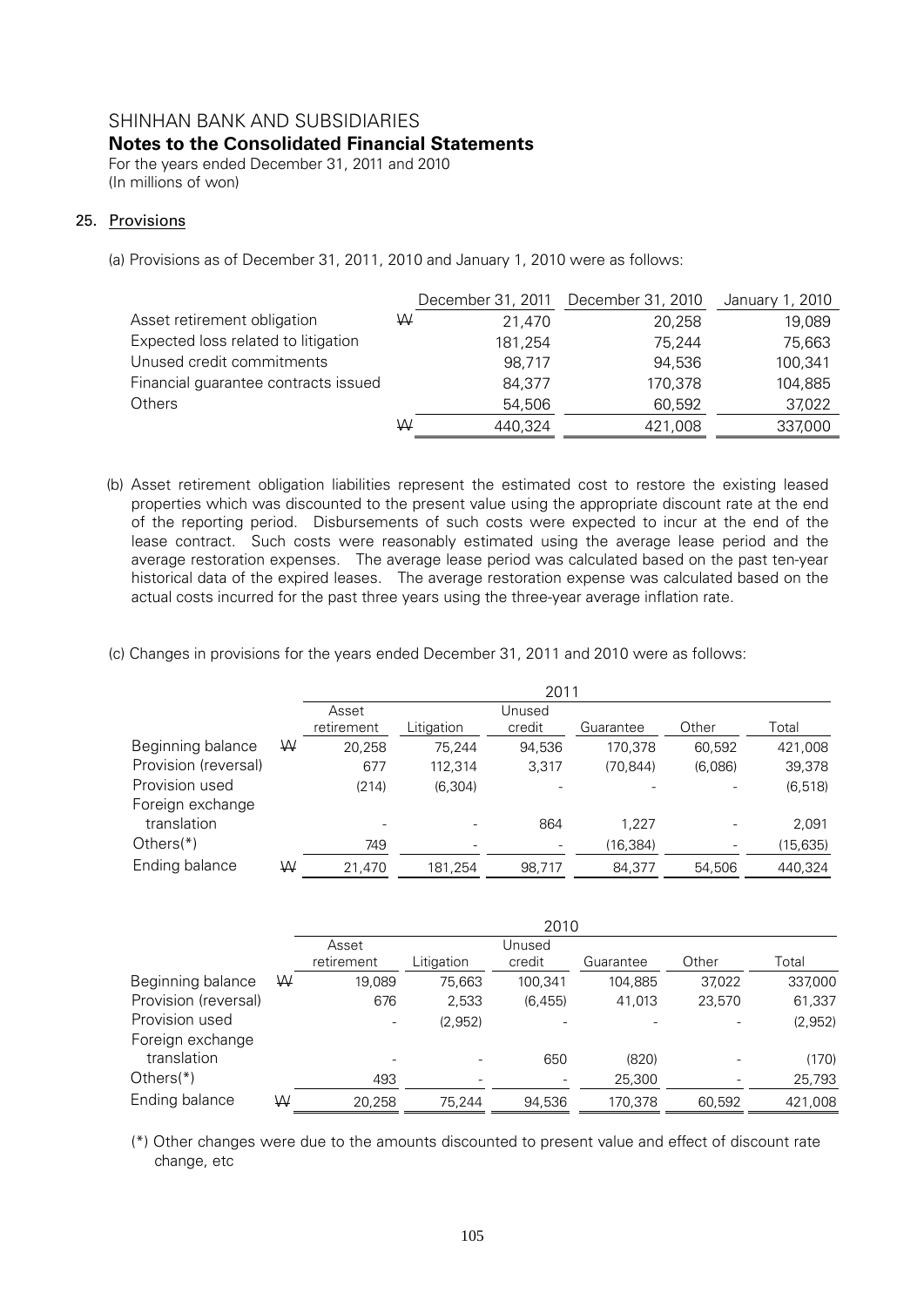For the years ended December 31, 2011 and 2010 (In millions of won)

## 26. Other liabilities

Other liabilities as of December 31, 2011, 2010 and January 1, 2010 were as follows:

|                                       |   | December 31, 2011 | December 31, 2010 | January 1, 2010 |
|---------------------------------------|---|-------------------|-------------------|-----------------|
| Accounts payable                      | W | 1,319,153         | 1,127,277         | 1,756,363       |
| Sundry liabilities                    |   | 1,363,530         | 1,606,286         | 1,279,051       |
| Borrowing from trust account          |   | 2,008,134         | 1,836,844         | 1,464,524       |
| Accrued expenses                      |   | 2,913,047         | 2,614,923         | 2,560,358       |
| Domestic exchange remittances pending |   | 1,974,620         | 2,311,282         | 2,253,588       |
| Due to agencies                       |   | 392,055           | 430,043           | 394,695         |
| Securities deposit received           |   | 422,891           | 433,143           | 283,345         |
| Foreign exchange remittances pending  |   | 202,364           | 170,762           | 246,906         |
| Suspense payable                      |   | 160,559           | 153,325           | 86,328          |
| Unearned income                       |   | 89,855            | 94,122            | 116,581         |
| Withholding value-added tax and other |   |                   |                   |                 |
| taxes                                 |   | 91,055            | 94,712            | 76,688          |
| Dividend payable                      |   | 19,017            | 18,677            | 18,882          |
| <b>Others</b>                         |   | 6,135             | 153               | 235             |
| Present value discount account        |   | (2,464)           | (3, 114)          | (4, 177)        |
|                                       | W | 10,959,951        | 10,888,435        | 10,533,367      |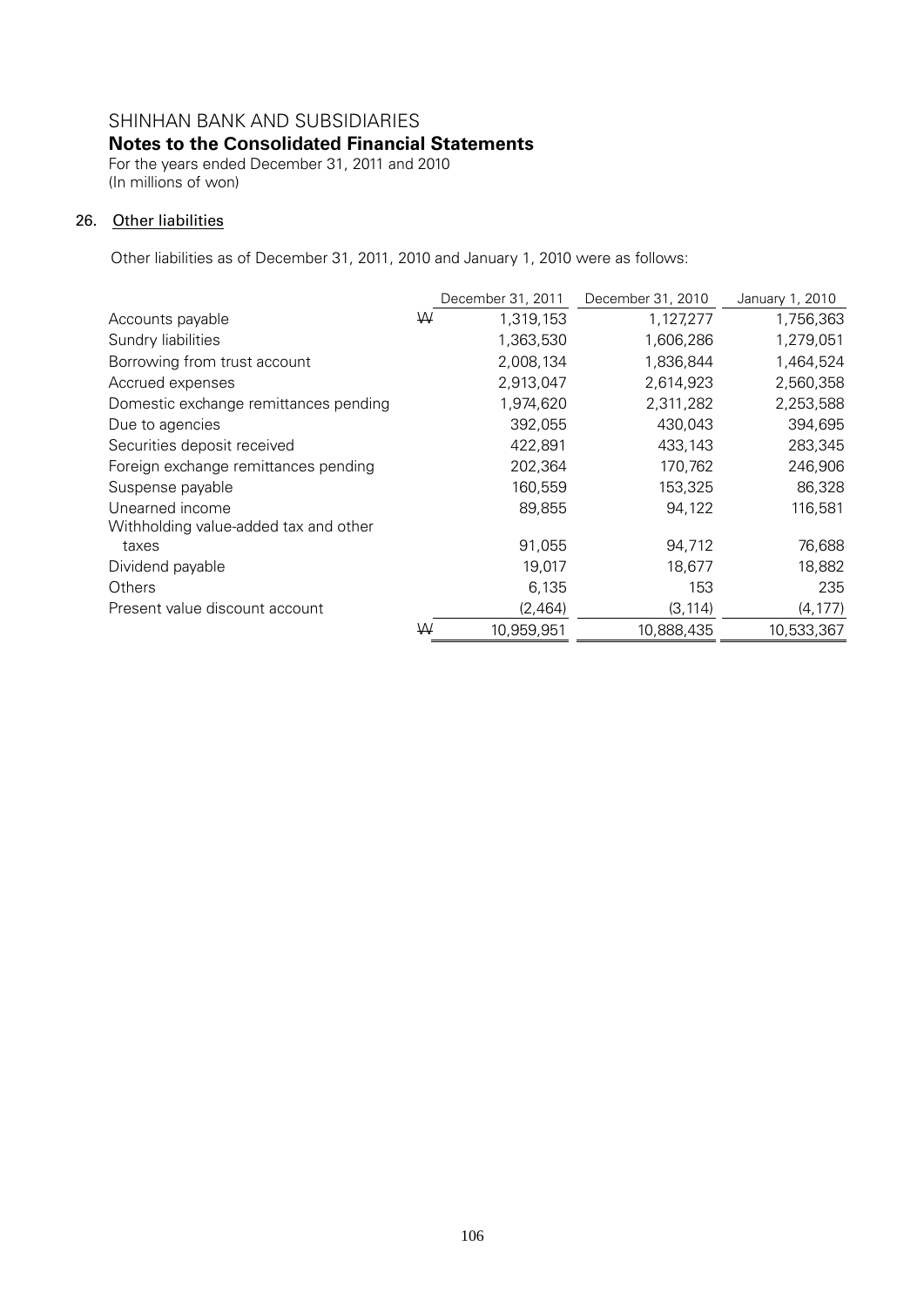### **Notes to the Consolidated Financial Statements**

For the years ended December 31, 2011 and 2010 (In millions of won)

### 27. Equity

(a) Equity as of December 31, 2011, 2010 and January 1, 2010 was as follows:

|                                            |          | December 31,<br>2011 | December 31,<br>2010 | January 1,<br>2010 |
|--------------------------------------------|----------|----------------------|----------------------|--------------------|
| Capital stock:                             |          |                      |                      |                    |
| Common stock                               | <b>W</b> | 7,928,078            | 7,928,078            | 7,928,078          |
| Other equity instruments:                  |          |                      |                      |                    |
| Hybrid bonds                               |          | 2,329,760            | 2,329,760            | 2,332,332          |
| Capital surplus:                           |          |                      |                      |                    |
| Share premium                              |          | 398,080              | 398,080              | 398,080            |
| Others                                     |          | 5,084                | 6,884                | 6,823              |
|                                            |          | 403,164              | 404,964              | 404,903            |
| Capital adjustments:                       |          |                      |                      |                    |
| Stock options                              |          | 1,034                | (546)                |                    |
| Other                                      |          |                      |                      | (2)                |
|                                            |          | 1,034                | (546)                | (2)                |
| Accumulated other comprehensive income:    |          |                      |                      |                    |
| Net change in fair value of available-for- |          |                      |                      |                    |
| sale financial assets                      |          | 915,895              | 1,414,126            | 1,350,968          |
| Equity in other comprehensive income       |          |                      |                      |                    |
| (loss) of associates, net                  |          | 1,042                | (51)                 | (21, 450)          |
| Foreign currency translation differences   |          |                      |                      |                    |
| for foreign operations(*1)                 |          | (3,775)              | (17,022)             |                    |
|                                            |          | 913,162              | 1,397,053            | 1,329,518          |
| Retained earnings:                         |          |                      |                      |                    |
| Legal reserve                              |          | 732,810              | 567,971              | 493,104            |
| Voluntary reserve                          |          | 4,232,167            | 3,223,470            | 2,668,724          |
| Other reserve(*2)                          |          | 40,994               | 44,174               | 74,653             |
| Retained earnings(*3)                      |          | 2,705,959            | 2,740,647            | 1,975,581          |
|                                            |          | 7,711,930            | 6,576,262            | 5,212,062          |
| Non-controlling interests                  |          | 2,692                | 4,161                | 6,563              |
|                                            | W        | 19,289,820           | 18,639,732           | 17,213,454         |

- (\*1) In accordance with K-IFRS No. 1101 *First-time Adoption of Korea International Financial Reporting Standards*, the cumulative translation differences of all the foreign operations at the date of transition were regarded as nil.
- (\*2) Other reserve was established according to the oversea branch (Sigapore, Mombai)'s laws and it was only used to reduce overseas branch's deficit.
- (\*3) The amounts contain regulatory reserve for loan loss of W1,677,061 million and W1,193,484 million as of December 31, 2011 and December 31, 2010, respectively.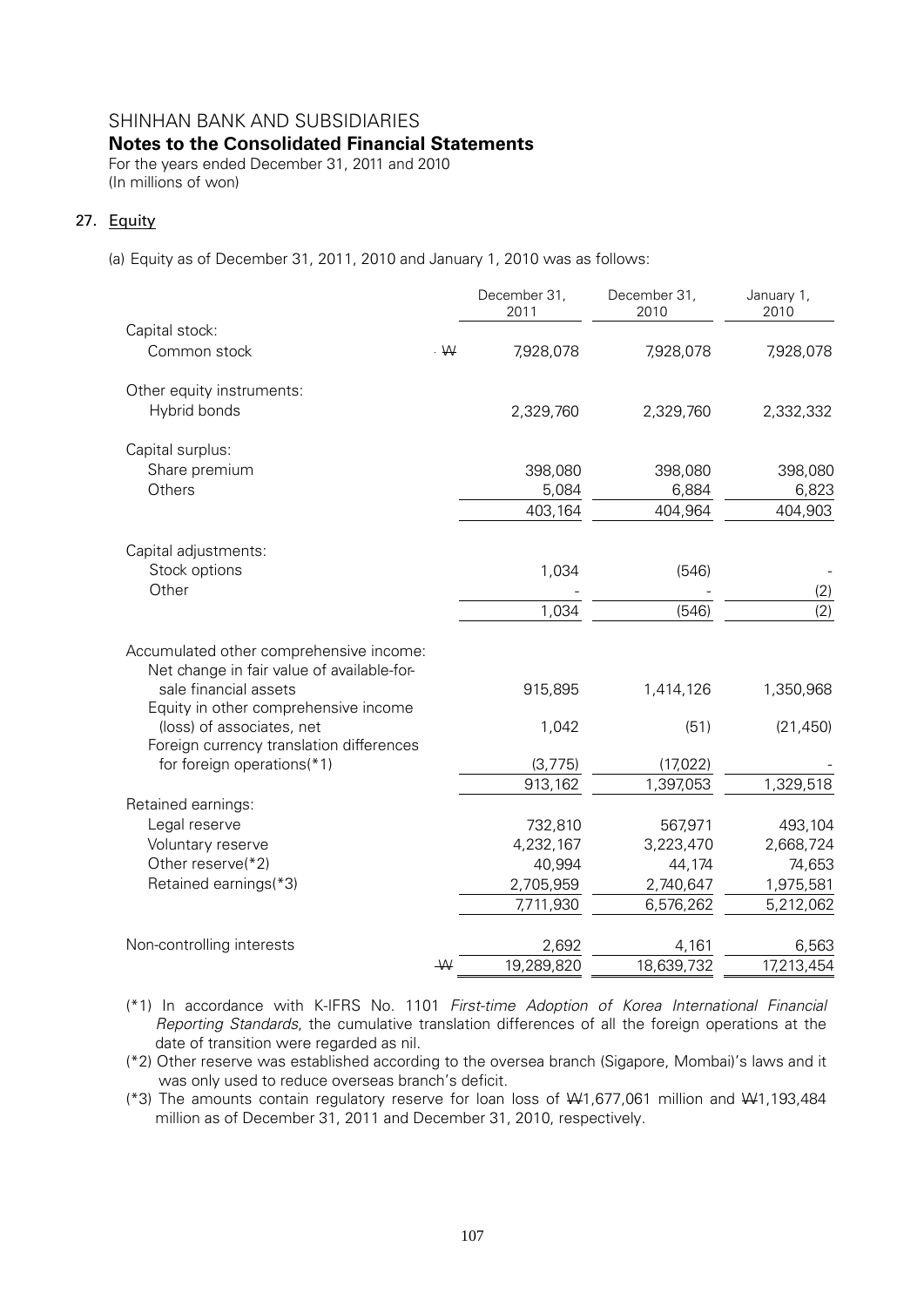## **Notes to the Consolidated Financial Statements**

For the years ended December 31, 2011 and 2010 (In millions of won, except per share data)

### 27. Equity (continued)

#### (b) Capital stock

Capital stock of the controlling company as of December 31, 2011, 2010 and January 1, 2010 was as follows:

| Number of authorized shares         |   | 2,000,000,000 |
|-------------------------------------|---|---------------|
| Par value per share in won          | W | 5.000         |
| Number of issued shares outstanding |   | 1,585,615,506 |

### (c) Hybrid bonds

Hybrid bonds as of December 31, 2011, 2010 and January 1, 2010 were as follows:

|                      |                    |                      | Book value           |                    |                         |
|----------------------|--------------------|----------------------|----------------------|--------------------|-------------------------|
| Date of issue        | Date of expiration | December 31,<br>2011 | December 31,<br>2010 | January 1,<br>2010 | Interest<br>rate $(\%)$ |
| In Foreign currency: |                    |                      |                      |                    |                         |
| March 2, 2005        | March 2, 2035<br>W | 298,951              | 298,951              | 298,951            | 5.66                    |
| September 20, 2006   | September 20, 2036 | 94,761               | 94,761               | 94,761             | 6.82                    |
| September 20, 2006   | September 20, 2036 | 237,144              | 237,144              | 237,144            | 6.82                    |
| In Won:              |                    |                      |                      |                    |                         |
| October 28, 2004     | October 28, 2034   |                      |                      | 2,572              | 5.70                    |
| March 21, 2008       | March 21, 2038     | 19,978               | 19,978               | 19,978             | 6.83                    |
| March 21, 2008       | March 21, 2038     | 119,878              | 119,878              | 119,878            | 7.30                    |
| March 25, 2008       | March 25, 2038     | 49.948               | 49,948               | 49,948             | 7.30                    |
| March 28, 2008       | March 28, 2038     | 510,000              | 510,000              | 510,000            | 7.02                    |
| June 5, 2009         | June 5, 2039       | 699,370              | 699,370              | 699,370            | 5.95                    |
| June 29, 2009        | June 29, 2039      | 299,730              | 299,730              | 299,730            | 5.95                    |
|                      | W                  | 2,329,760            | 2,329,760            | 2,332,332          |                         |

(\*) The above hybrid bonds can be repaid early after 5 years or 10 years from date of issuance, and the maturity can be extended under the same condition. In addition, if no dividend was to be paid for common shares, the agreed interest was also not paid.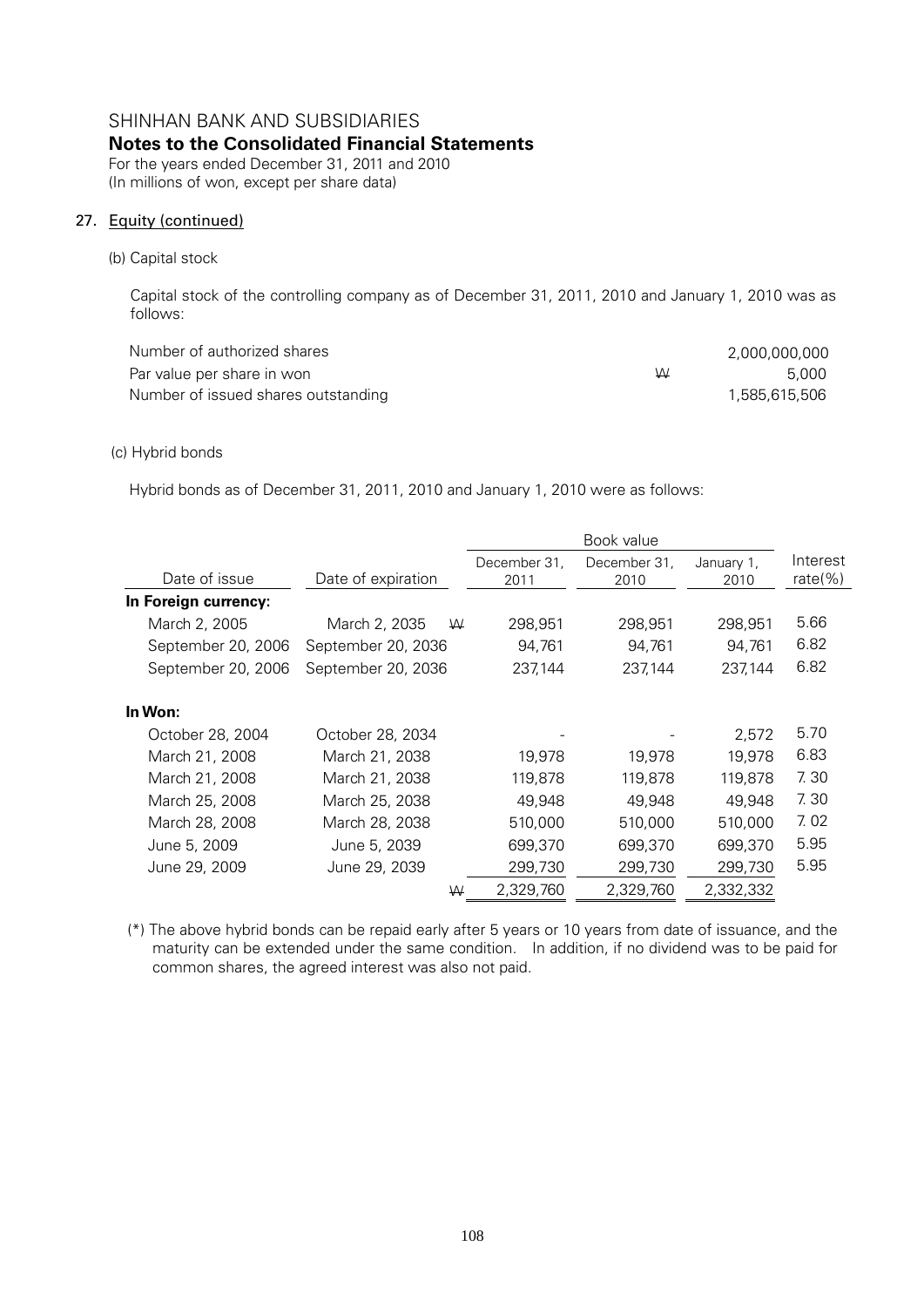## SHINHAN BANK AND SUBSIDIARIES **Notes to the Consolidated Financial Statements**  For the years ended December 31, 2011 and 2010

(In millions of won)

### 27. Equity (continued)

(d) Changes in accumulated other comprehensive income for the years ended December 31, 2011 and 2010 were as follows:

|                                                          |   |                                                                                              | 2011                                        |                                                                          |            |
|----------------------------------------------------------|---|----------------------------------------------------------------------------------------------|---------------------------------------------|--------------------------------------------------------------------------|------------|
|                                                          |   | Net change<br>in fair value<br>of available-for-sale loss of associates.<br>financial assets | Equity in the other<br>comprehensive<br>net | Foreign currency<br>translation<br>differences for<br>foreign operations | Total      |
| Beginning balance                                        | W | 1,414,126                                                                                    | (51)                                        | (17,022)                                                                 | 1,397,053  |
| Change due to fair value                                 |   | (167, 292)                                                                                   | 1,093                                       |                                                                          | (166, 199) |
| Change due to impairment                                 |   | (54, 752)                                                                                    |                                             |                                                                          | (54, 752)  |
| Change due to disposal                                   |   | (369.641)                                                                                    |                                             |                                                                          | (369, 641) |
| Effect of hedge accounting<br>Effect of foreign currency |   | (8,318)                                                                                      |                                             | (4,790)                                                                  | (13, 108)  |
| movements                                                |   | 17                                                                                           |                                             | 13,306                                                                   | 13,323     |
| Effect of deferred tax                                   |   | 101,755                                                                                      |                                             | 4,731                                                                    | 106,486    |
| Ending balance                                           | ₩ | 915,895                                                                                      | 1,042                                       | (3,775)                                                                  | 913,162    |

|                                                          |   |                                                                                              | 2010                                        |                                                                          |            |
|----------------------------------------------------------|---|----------------------------------------------------------------------------------------------|---------------------------------------------|--------------------------------------------------------------------------|------------|
|                                                          |   | Net change<br>in fair value<br>of available-for-sale loss of associates.<br>financial assets | Equity in the other<br>comprehensive<br>net | Foreign currency<br>translation<br>differences for<br>foreign operations | Total      |
| Beginning balance                                        | ₩ | 1,350,968                                                                                    | (21, 450)                                   |                                                                          | 1,329,518  |
| Change due to fair value                                 |   | 342,822                                                                                      | 27,387                                      |                                                                          | 370,209    |
| Change due to impairment                                 |   | 36,248                                                                                       |                                             |                                                                          | 36,248     |
| Change due to disposal                                   |   | (332, 110)                                                                                   |                                             | $\overline{\phantom{a}}$                                                 | (332, 110) |
| Effect of hedge accounting<br>Effect of foreign currency |   | 26,012                                                                                       |                                             |                                                                          | 26,012     |
| movements                                                |   | (3,385)                                                                                      |                                             | (16, 941)                                                                | (20, 326)  |
| Effect of deferred tax                                   |   | (6, 429)                                                                                     | (5,988)                                     | (81)                                                                     | (12, 498)  |
| Ending balance                                           | W | 1,414,126                                                                                    | (51)                                        | (17,022)                                                                 | 1,397,053  |
|                                                          |   |                                                                                              |                                             |                                                                          |            |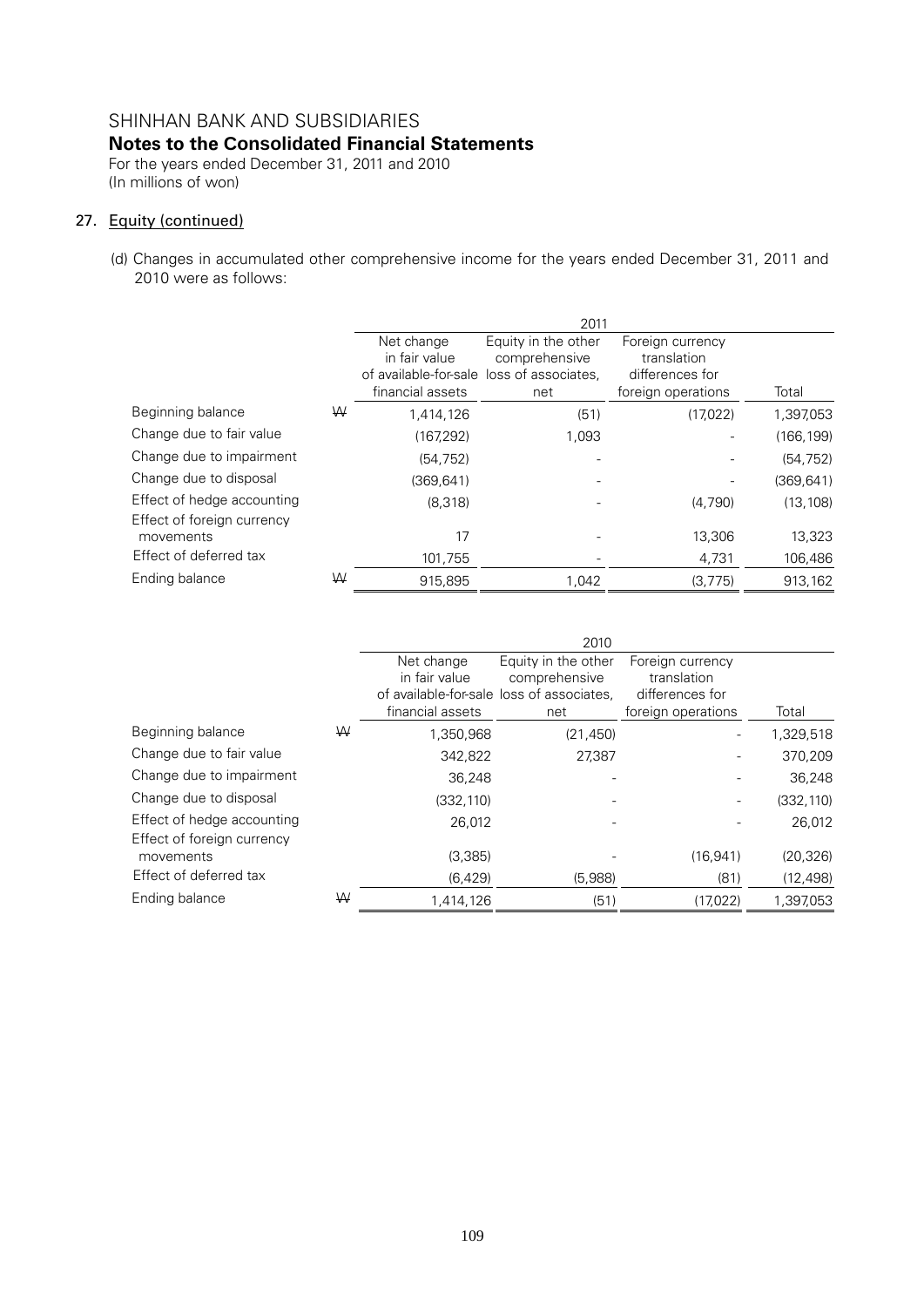# SHINHAN BANK AND SUBSIDIARIES **Notes to the Consolidated Financial Statements**  For the years ended December 31, 2011 and 2010

(In millions of won)

#### 27. Equity (continued)

(e) Retained earnings restricted from being used

Retained earnings restricted from being used as of December 31, 2011, 2010 and January 1, 2010 were as follows:

|                      |   | December 31, 2011 | December 31, 2010 | January 1, 2010 |
|----------------------|---|-------------------|-------------------|-----------------|
| Legal reserve $(*1)$ | W | 732.810           | 567,971           | 493.104         |
| Other reserve(*2)    |   | 40.994            | 44.174            | 74,653          |
|                      | W | 773,804           | 612.145           | 567,757         |
|                      |   |                   |                   |                 |

- (\*1) According to the article 40 of the Banking Act, the bank was required to appropriate a legal reserve in an amount equal to at least 10% of cash dividends for each accounting period until the reserve equals 100% of stated capital. The legal reserve may be used to reduce a deficit or may be transferred to common stocks in connection with a free issue of shares
- (\*2) Other reserve was established according to the overseas branch (Sigapore, Mombai)'s laws and it was only used to reduce overseas branch's deficit.
- (\*3) According to the law, retained earning regulatory reserve for loan loss and revaluation reserves, which were restricted for the dividend, were accumulated W1,677,061 million and W634,747 million, respectively.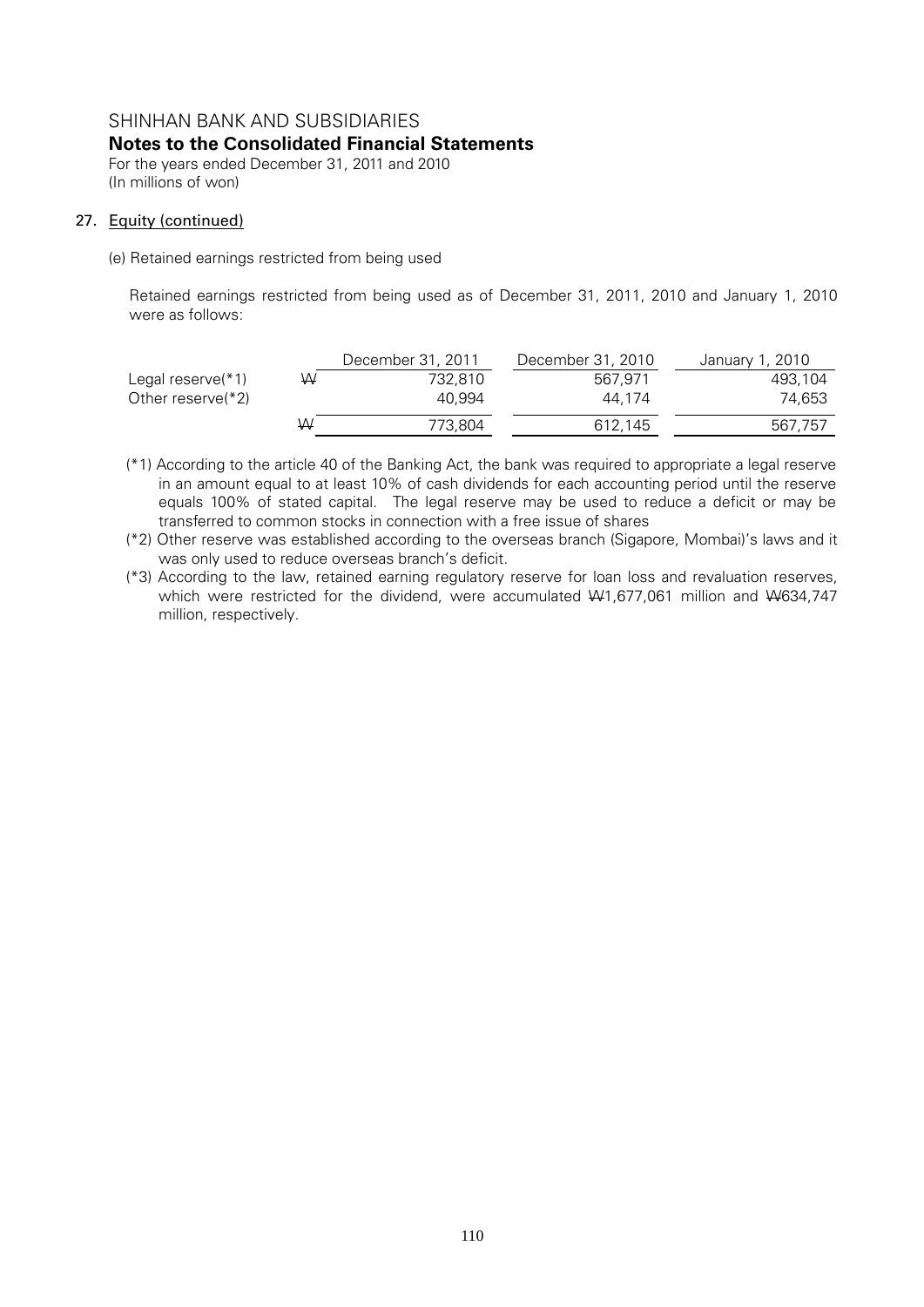### **Notes to the Consolidated Financial Statements**

For the years ended December 31, 2011 and 2010 (In millions of won, except per share data)

### 28. Dividends

(a) Dividends of common stock for the years ended December 31, 2011 and 2010 were as follows:

|                                     |   | $2011$ <sup>*</sup> ) | 2010          |
|-------------------------------------|---|-----------------------|---------------|
| Number of issued shares outstanding |   | 1,585,615,506         | 1,585,615,506 |
| Par value per share in won          | W | 5.000                 | 5.000         |
| Dividend rate per share             |   | $9.33\%$              | 6.03%         |
| Dividends per share in won          | W | 466.70                | 301.48        |

(\*) Dividends for the year ended December 31, 2011 includes both dividends to holders not recognized since they were not confirmed through general meeting of stockholders, even though it was proposed prior to the date of financial statements publication, and interim dividends.

(b) Dividends of hybrid bonds for the years ended December 31, 2011 and 2010 were as follows:

|                                  |   | 2011      | 2010      |
|----------------------------------|---|-----------|-----------|
| Book value of hybrid bonds       | W | 2,329,760 | 2,329,760 |
| Weighted average interest rate   |   | 6.64%     | 6.70%     |
| Dividends to hybrid bond holders | W | 154.720   | 156.113   |

#### (c) Dividends payout ratio

|                                      |   | 2011      | $2010(*1)$ |
|--------------------------------------|---|-----------|------------|
| <b>Dividends</b>                     | W | 740,000   | 478,033    |
| Net income $(*2)$                    |   | 2,118,421 | 1,670,048  |
| Dividends payout ratio to net income |   | 34.93%    | 28.62%     |
| Net income adjusted for regulatory   |   |           |            |
| reserve $(*2)$                       | W | 1.634.844 | -          |
| Dividends to net income              |   | 45.26%    | -          |

(\*1) Provision for regulatory reserve for loan loss and net income adjusted for regulatory reserve for 2010 were not calculated.

(\*2) Net income and net income adjusted for regulatory reserve were calculated on the basis of the amount attributable equity holder of the Bank.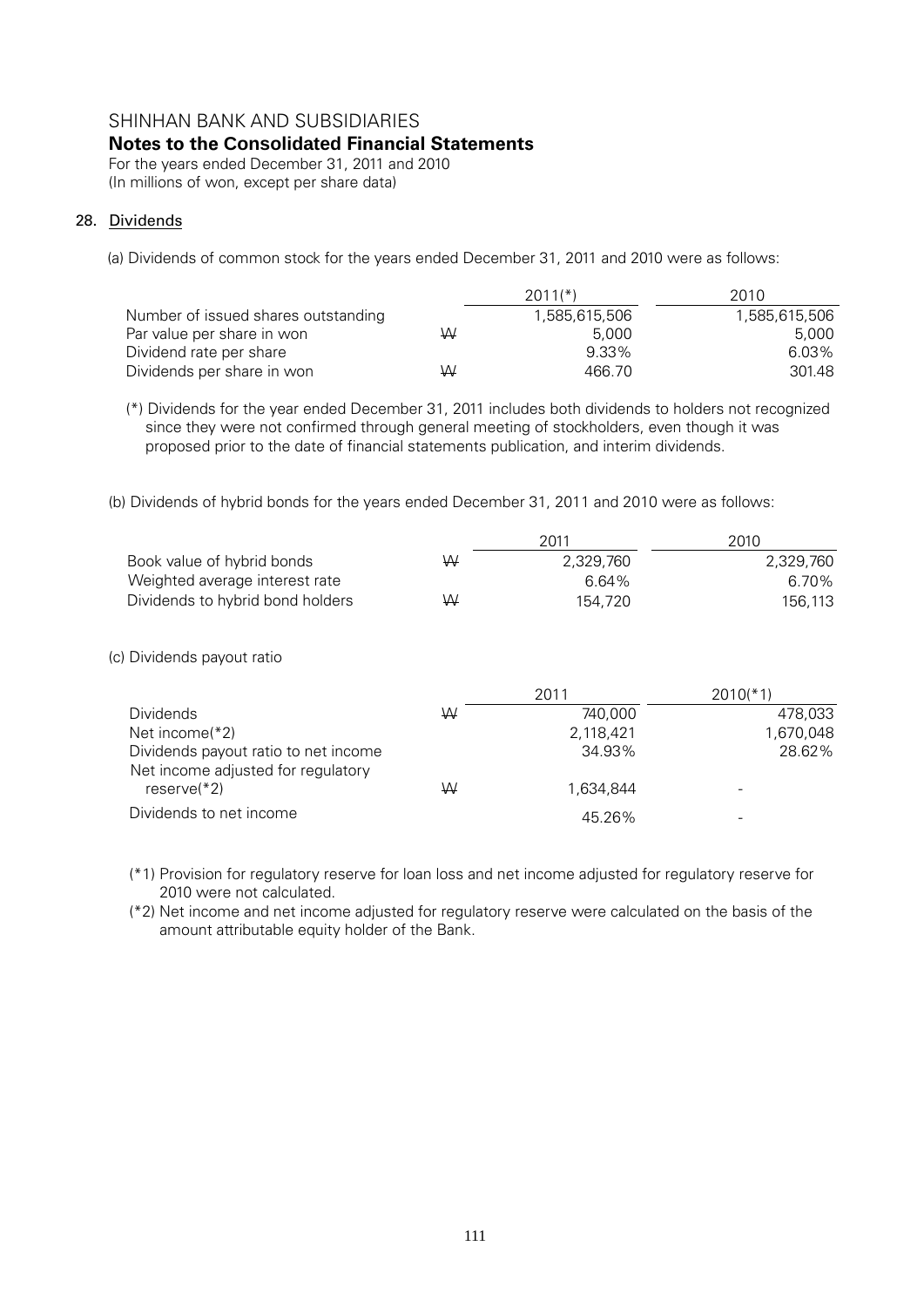## SHINHAN BANK AND SUBSIDIARIES **Notes to the Consolidated Financial Statements**  For the years ended December 31, 2011 and 2010

(In millions of won)

#### 29. Regulatory reserve for loan loss

The Group should calculate and disclose regulatory reserve for loan loss, in accordance with Article 29-1 and 29-2 of Regulation on Supervision of Banking Business.

(a) The regulatory reserve for loan loss as of December 31, 2011, 2010 and January 1, 2010 was as follows:

|                                            |   | December 31,<br>2011 | December 31,<br>2010 | January 1,<br>2010 |
|--------------------------------------------|---|----------------------|----------------------|--------------------|
| Regulatory reserve for loan loss           | ₩ | 1.677.061            |                      |                    |
| Estimated regulatory reserve for loan loss |   |                      | 1.193.484            |                    |
|                                            | ₩ | 1.677.061            | 1,193,484            |                    |

(b) Net income adjusted for regulatory reserve for loan loss and earnings per share adjusted for regulatory reserve for loan loss for the years ended December 31, 2011 and 2010 were as follows:

|                                                              |   | 2011      | $2010(*)$                |
|--------------------------------------------------------------|---|-----------|--------------------------|
| Provision for regulatory reserve for loan loss               | W | 483.577   | -                        |
| Net income adjusted for regulatory reserve                   |   | 1.635.338 | $\overline{\phantom{0}}$ |
| Earnings per share adjusted for regulatory<br>reserve in won | W | 1.031     | $\overline{\phantom{a}}$ |

(\*) Provision for regulatory reserve for loan loss and net income adjusted for regulatory reserve for 2010 were not calculated.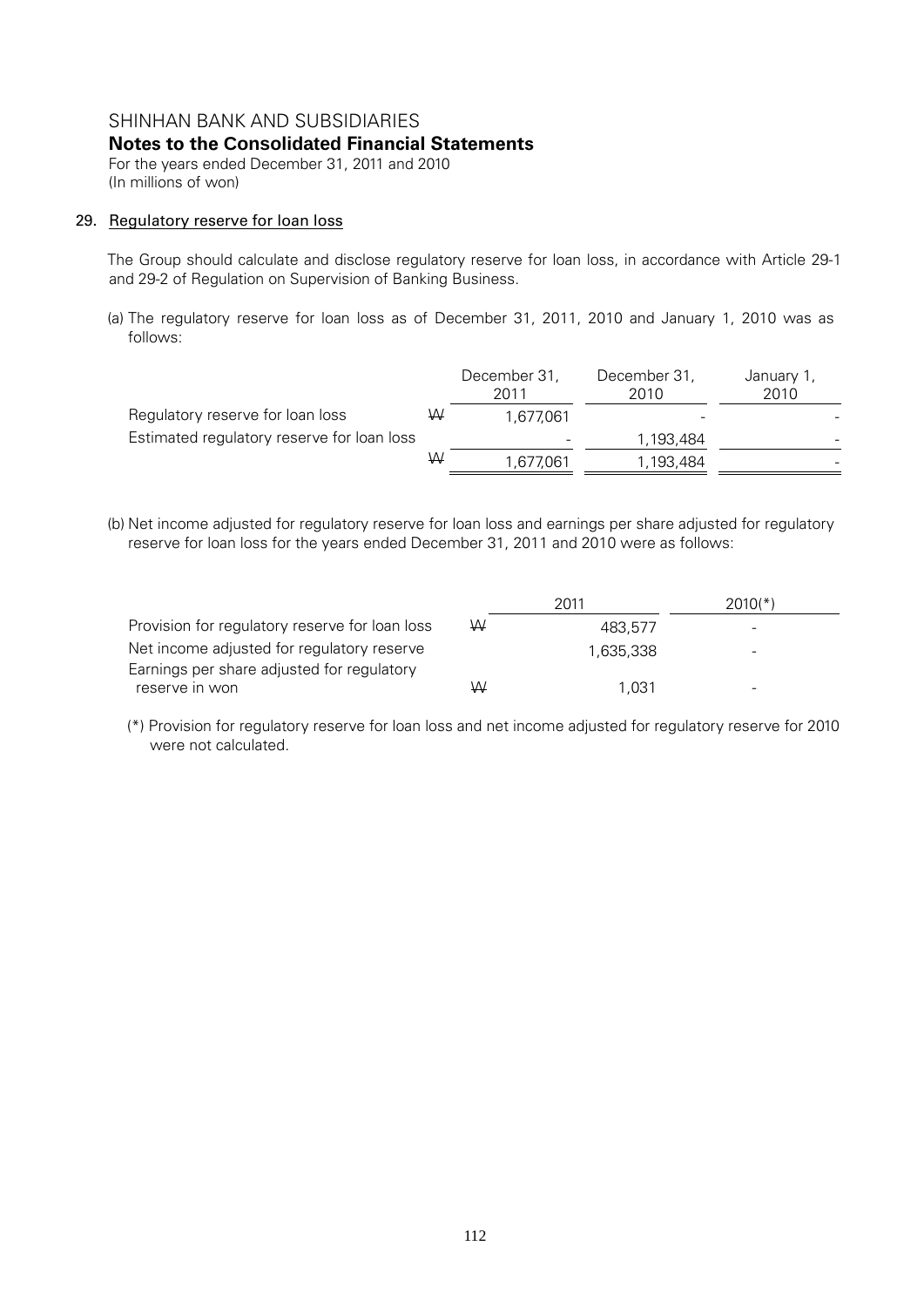# SHINHAN BANK AND SUBSIDIARIES **Notes to the Consolidated Financial Statements**

For the years ended December 31, 2011 and 2010 (In millions of won)

## 30. Net interest income

(a) Net interest income for the years ended December 31, 2011 and 2010 was as follows:

|                                     |   | 2011       | 2010      |
|-------------------------------------|---|------------|-----------|
| Interest income:                    |   |            |           |
| Cash and due from banks             | W | 96,476     | 44,801    |
| Trading assets                      |   | 209,459    | 171,708   |
| Available-for-sale financial assets |   | 811,551    | 807,581   |
| Held-to-maturity financial assets   |   | 524,703    | 579,294   |
| Loans                               |   | 8,569,292  | 7,999,076 |
| <b>Others</b>                       |   | 138,148    | 127,330   |
|                                     |   | 10,349,629 | 9,729,790 |
| Interest expense:                   |   |            |           |
| Deposits                            |   | 4,156,645  | 3,861,302 |
| <b>Borrowings</b>                   |   | 284,487    | 250,297   |
| Debt securities issued              |   | 864,209    | 975,352   |
| <b>Others</b>                       |   | 73,178     | 52,787    |
|                                     |   | 5,378,519  | 5,139,738 |
| Net interest income                 | W | 4,971,110  | 4,590,052 |

(b) Interest income recognized on impaired financial investments for the years ended December 31, 2011 and 2010 was as follows:

|                 |   | 2011                      | 2010 |  |
|-----------------|---|---------------------------|------|--|
| Interest income | W | $\sim$<br>n/l<br><u>_</u> | 7674 |  |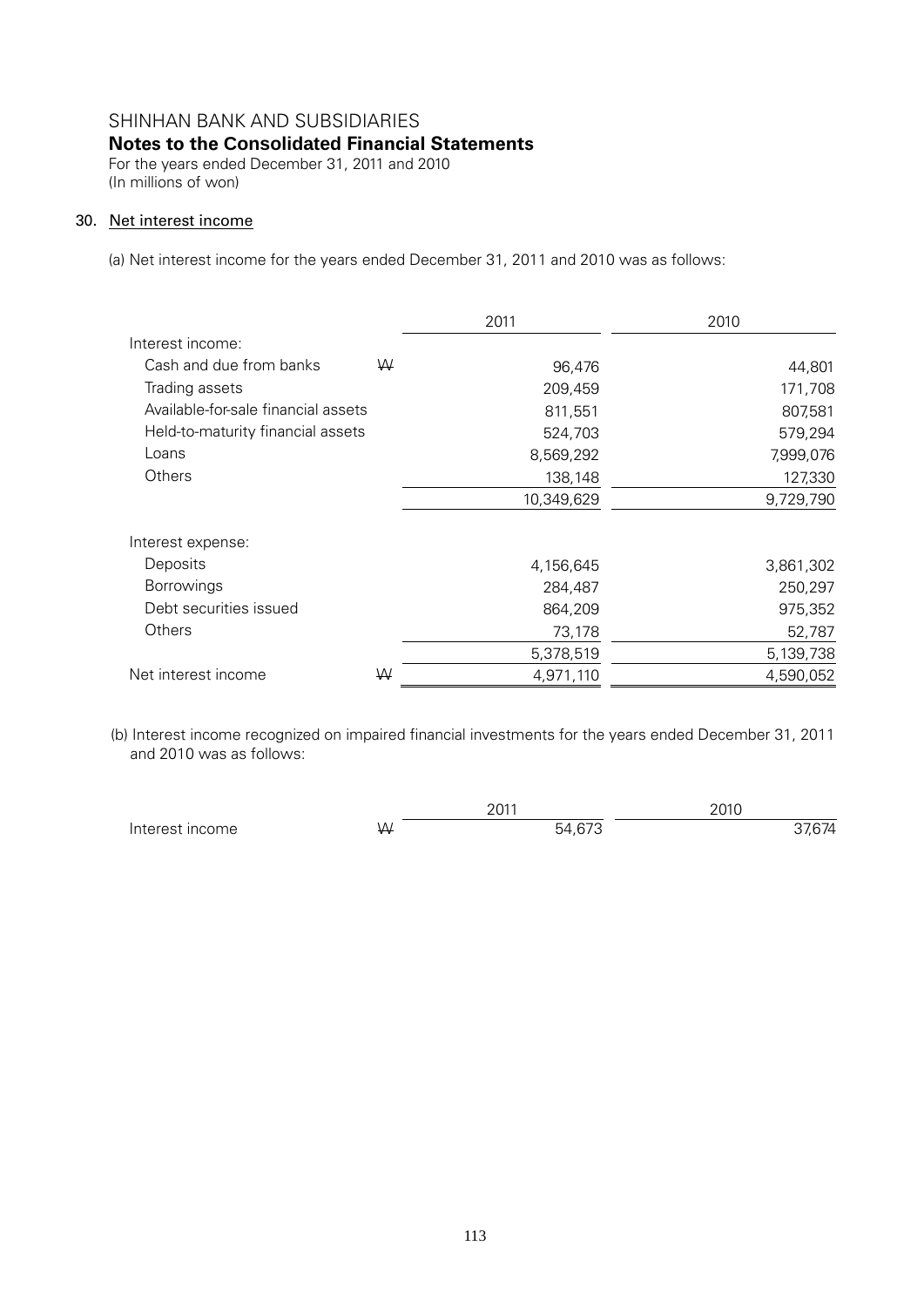## **Notes to the Consolidated Financial Statements**

For the years ended December 31, 2011 and 2010 (In millions of won)

### 31. Net fees and commission income

Net fees and commission income for the years ended December 31, 2011 and 2010 were as follows:

|                                   |   | 2011      | 2010      |
|-----------------------------------|---|-----------|-----------|
| Fees and commission income:       |   |           |           |
| Credit placement fees             | W | 44,724    | 41,251    |
| Commission received as electronic |   |           |           |
| charge receipt                    |   | 144,363   | 140,749   |
| Brokerage fees                    |   | 166,103   | 188,285   |
| Commission received as agency     |   | 319,185   | 313,924   |
| Investment banking fees           |   | 64,596    | 77,995    |
| Commission received in foreign    |   |           |           |
| exchange activities               |   | 156,238   | 152,922   |
| Asset management fees             |   | 62,198    | 62,379    |
| Gold service                      |   | 706       | 427       |
| Guarantee fees                    |   | 50,059    | 50,085    |
| Others                            |   | 67,618    | 63,564    |
|                                   |   | 1,075,790 | 1,091,581 |
| Fees and commission expense:      |   |           |           |
| Credit-related fees               |   | 12,958    | 3,657     |
| <b>Brand-related fees</b>         |   | 92,015    | 108,124   |
| Service-related fees              |   | 6,565     | 3,306     |
| Trading and brokerage fees        |   | 6,029     | 6,918     |
| Commission paid in foreign        |   |           |           |
| exchange activities               |   | 19,534    | 17,402    |
| Guarantee fees                    |   | 10,030    | 4,818     |
| Others                            |   | 43,056    | 65,097    |
|                                   |   | 190,187   | 209,322   |
| Net fees and commission income    | W | 885,603   | 882,259   |

#### 32. Dividend income

Dividend income for the years ended December 31, 2011 and 2010 was as follows:

|                                     |   | 2011    | 2010    |
|-------------------------------------|---|---------|---------|
| Trading assets                      | W | 784     | 965     |
| Available-for-sale financial assets |   | 107.911 | 106,881 |
|                                     | W | 108,695 | 107,846 |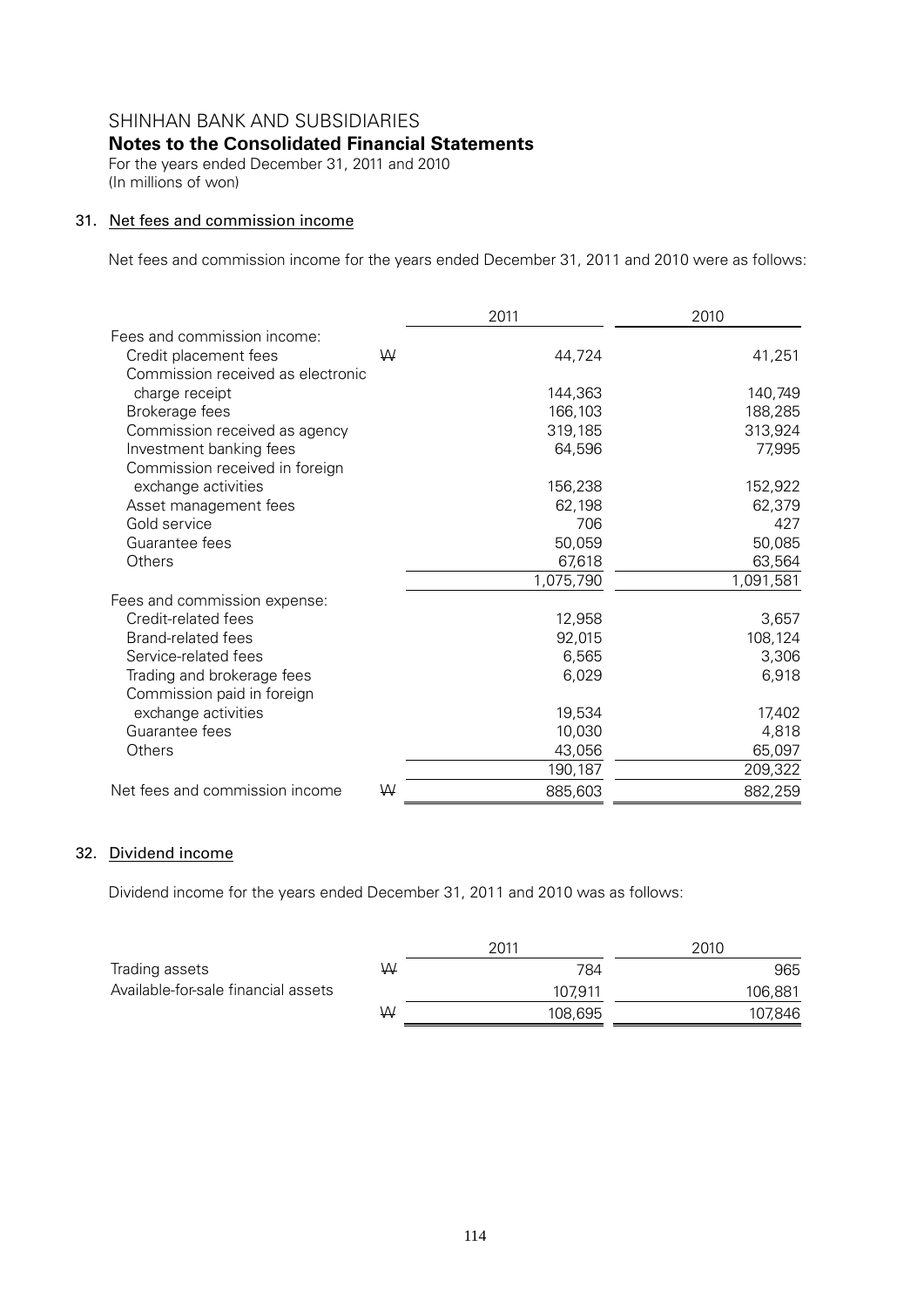## SHINHAN BANK AND SUBSIDIARIES **Notes to the Consolidated Financial Statements**

For the years ended December 31, 2011 and 2010 (In millions of won)

## 33. Net trading income

Net trading income for the years ended December 31, 2011 and 2010 was as follows:

|                                               |   | 2011        | 2010          |
|-----------------------------------------------|---|-------------|---------------|
| <b>Trading assets and trading liabilities</b> |   |             |               |
| Gain on valuation of debt securities          | W | 4,190       | 17,439        |
| Gain on sale of debt securities               |   | 35,686      | 22,876        |
| Loss on valuation of debt securities          |   | (1,794)     | (1, 754)      |
| Loss on sale of debt securities               |   | (42, 582)   | (18, 898)     |
|                                               |   | (4,500)     | 19,663        |
| Gain on valuation of equity securities        |   | 323         | 7,597         |
| Gain on sale of equity securities             |   | 16,315      | 21,857        |
| Loss on valuation of equity securities        |   | (9, 555)    | (1,066)       |
| Loss on sale of equity securities             |   | (43, 818)   | (9, 282)      |
|                                               |   | (36, 735)   | 19,106        |
| Gain on valuation of gold deposit             |   | 23,938      | 54,011        |
| Gain on sale of gold deposit                  |   | 6,745       | 4,323         |
| Loss on valuation of gold deposit             |   | (29, 670)   | (71, 584)     |
| Loss on sale of gold deposit                  |   | (1,438)     | (116)         |
|                                               |   | (425)       | (13, 366)     |
|                                               |   | (41,660)    | 25,403        |
| <b>Derivatives</b>                            |   |             |               |
| Foreign exchange:                             |   |             |               |
| Gain on valuation and transaction             |   | 3,603,305   | 5,923,688     |
| Loss on valuation and transaction             |   | (3,490,482) | (5,766,804)   |
|                                               |   | 112,823     | 156,884       |
| Interest rates:                               |   |             |               |
| Gain on valuation and transaction             |   | 936,567     | 937,674       |
| Loss on valuation and transaction             |   | (896, 648)  | (960, 275)    |
|                                               |   | 39,919      | (22, 601)     |
| Credit:                                       |   |             |               |
| Gain on valuation and transaction             |   |             | 2,897         |
| Loss on valuation and transaction             |   |             | (133)         |
|                                               |   |             | 2,764         |
| Equity:                                       |   |             |               |
| Gain on valuation and transaction             |   | 1,075,742   | 1,379,145     |
| Loss on valuation and transaction             |   | (1,070,930) | (1, 370, 134) |
|                                               |   | 4,812       | 9,011         |
| Commodity:                                    |   |             |               |
| Gain on valuation and transaction             |   | 8,232       | 23,149        |
| Loss on valuation and transaction             |   | (7,802)     | (7,655)       |
|                                               |   | 430         | 15,494        |
|                                               |   | 157,984     | 161,552       |
| <b>Net trading income</b>                     | W | 116,324     | 186,955       |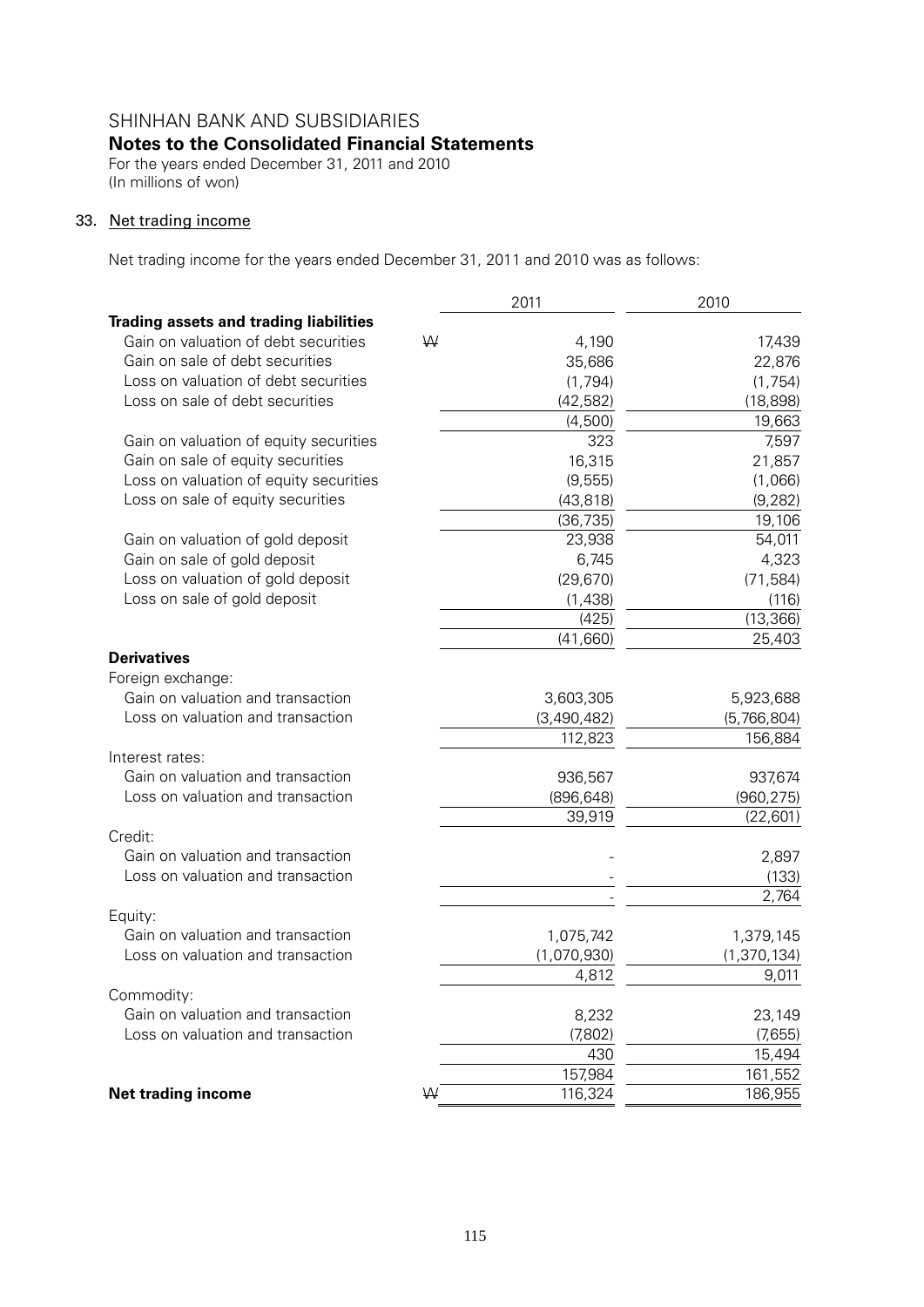## **Notes to the Consolidated Financial Statements**

For the years ended December 31, 2011 and 2010 (In millions of won)

#### 34. Net gain (loss) on financial instruments designated at fair value through profit or loss

Details of net gain (loss) on financial instruments designated at fair value through profit or loss for the years ended December 31, 2011 and 2010 were as follows:

|                             |   | 2011  | 2010    |
|-----------------------------|---|-------|---------|
| <b>Assets</b>               |   |       |         |
| Debt securities:            |   |       |         |
| Gain on valuation           | W | -     | 2,385   |
| Gain on sale and redemption |   |       | 5,395   |
| Loss on sale and redemption |   | (357) | (1,778) |
|                             | ₩ | (357) | 6,002   |

#### 35. Net impairment loss on financial assets

Net impairment loss on financial assets for the years ended December 31, 2011 and 2010 was as follows:

|                                     |   | 2011    | 2010      |
|-------------------------------------|---|---------|-----------|
| Impairment loss:                    |   |         |           |
| Loans and due from banks            | W | 652,707 | 1,186,586 |
| Available-for-sale financial assets |   | 90,194  | 65,663    |
| Investments in associate            |   | 4,351   | 79,933    |
|                                     |   | 747,252 | 1,332,182 |
| Reversal of impairment loss:        |   |         |           |
| Available-for-sale financial assets |   | 48      | 1,871     |
| Other assets                        |   | 7,049   | 59,739    |
|                                     |   | 7,097   | 61,610    |
|                                     | W | 740,155 | 1,270,572 |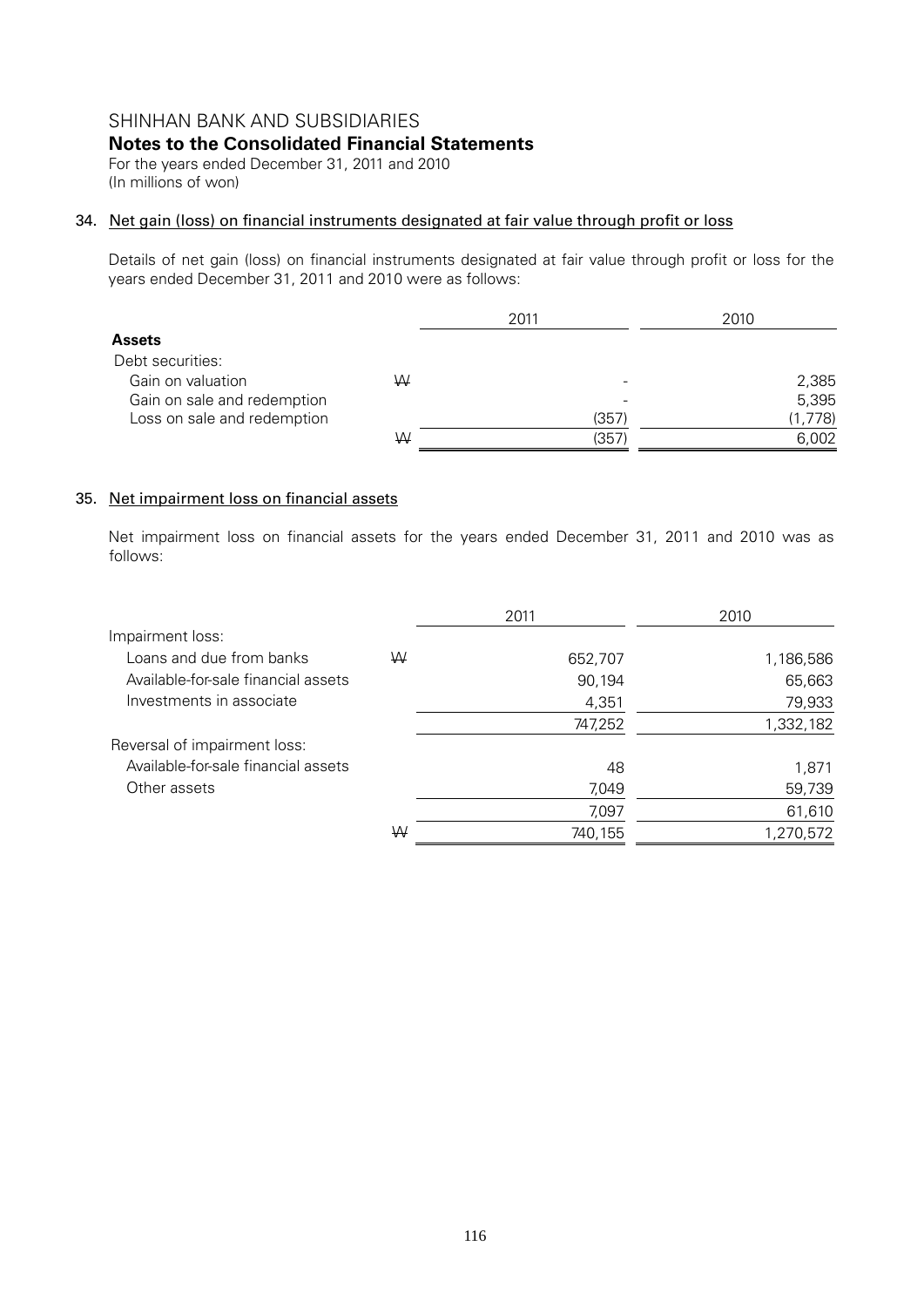## **Notes to the Consolidated Financial Statements**

For the years ended December 31, 2011 and 2010 (In millions of won)

### 36. General and administrative expenses

General and administrative expenses for the years ended December 31, 2011 and 2010 were as follows:

|                                   |   | 2011      | 2010      |
|-----------------------------------|---|-----------|-----------|
| Employee benefits:                |   |           |           |
| <b>Salaries</b>                   | W | 997,303   | 882,139   |
| Defined benefit plans             |   | 199,672   | 118,089   |
| Defined contribution plans        |   | 587       | 585       |
| Termination benefits              |   | 72,479    | 609       |
|                                   |   | 1,270,041 | 1,001,422 |
| Depreciation and amortization:    |   |           |           |
| Depreciation                      |   | 153,206   | 196,000   |
| Amortization of intangible assets |   | 40,498    | 18,907    |
|                                   |   | 193,704   | 214,907   |
| Other general and administrative  |   |           |           |
| expenses:                         |   |           |           |
| Other employee benefits           |   | 479,491   | 475,631   |
| Rent                              |   | 242,119   | 235,645   |
| Service contract expenses         |   | 212,170   | 193,457   |
| Taxes and dues                    |   | 90,750    | 82,496    |
| Advertising                       |   | 60,494    | 50,575    |
| Electronic data processing        |   |           |           |
| expenses                          |   | 53,783    | 45,498    |
| Others                            |   | 217,335   | 225,982   |
|                                   |   | 1,356,142 | 1,309,284 |
|                                   | ₩ | 2,819,887 | 2,525,613 |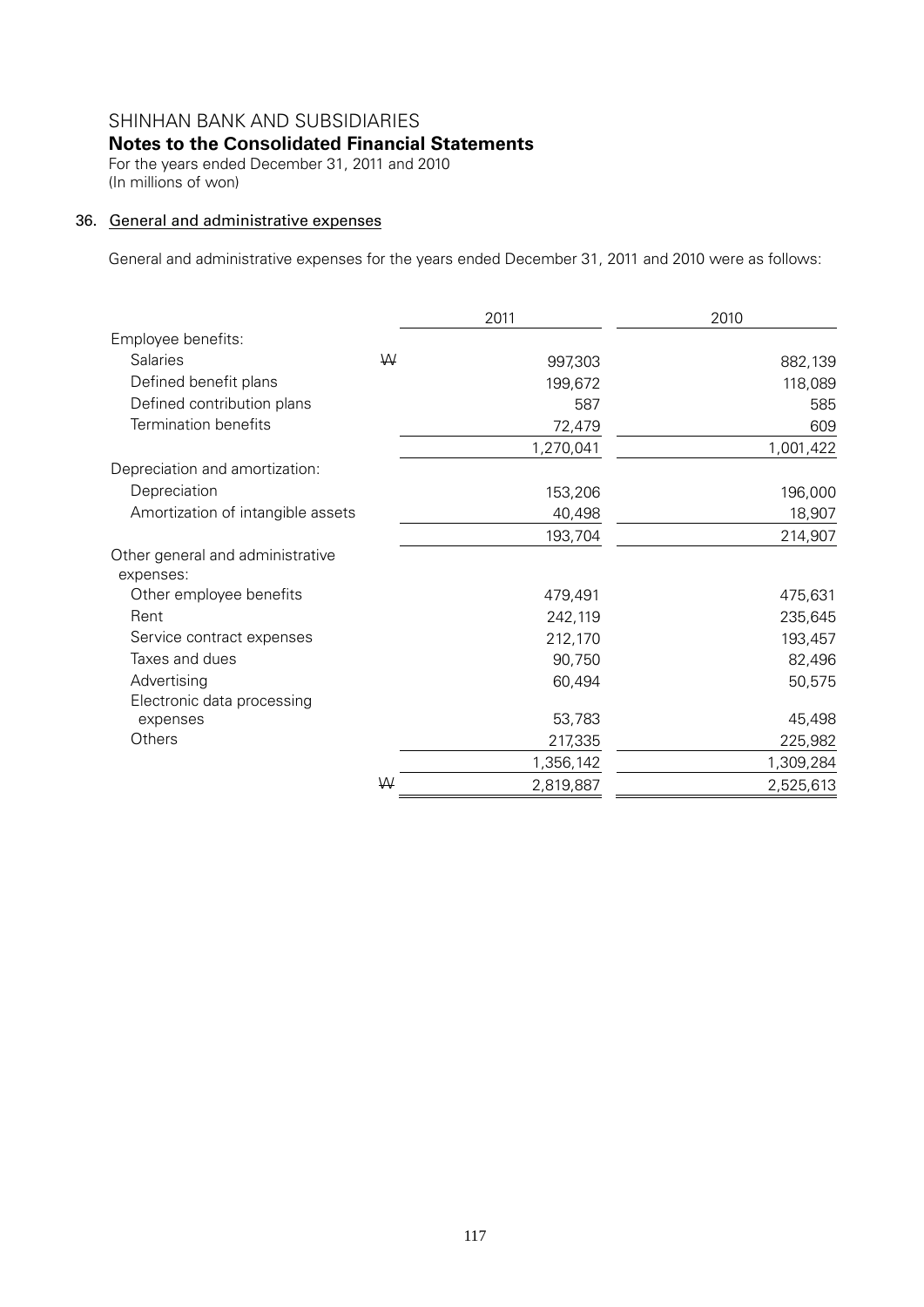## **Notes to the Consolidated Financial Statements**

For the years ended December 31, 2011 and 2010 (In millions of won, except per share data)

#### 37. Share-based payments

(a) Stock options had granted as of December 31, 2011 were as follows:

|                                                                 | 4th grant                                             | 5th grant                                             | 6th grant                                             | 7th grant                                             |
|-----------------------------------------------------------------|-------------------------------------------------------|-------------------------------------------------------|-------------------------------------------------------|-------------------------------------------------------|
| Grant date<br>Exercise price in won<br>Number of shares granted | March 30, 2005<br>W <sub>28,006</sub><br>1,871,400    | March 21, 2006<br>W38,829<br>2,143,800                | March 20, 2007<br>W54,560<br>715,500                  | March 19, 2008<br>W49,053<br>314,700                  |
| Contractual exercise period                                     | Within 4<br>years after<br>3 years<br>from grant date | Within 4<br>years after<br>3 years<br>from grant date | Within 4<br>years after<br>3 years<br>from grant date | Within 4<br>years after<br>3 years<br>from grant date |
| Changes in number of shares                                     |                                                       |                                                       |                                                       |                                                       |
| granted:<br>Outstanding at<br>December 31, 2010<br>Exercised    | 1,102,391<br>(624, 960)                               | 1,495,265<br>(286, 622)                               | 542,161                                               | 252,400<br>(4, 527)                                   |
| Outstanding at<br>December 31, 2011<br>Exercisable at           | 477,431                                               | 1,208,643                                             | 542,161                                               | 247,873                                               |
| December 31, 2011                                               | 477,431                                               | 1,208,643                                             | 542,161                                               | 247,873                                               |
| Valuation method for<br>the liability:                          | Fair value                                            | Fair value                                            | Fair value                                            | Fair value                                            |
| Valuation model                                                 | <b>Black-Scholes Model</b>                            | <b>Black-Scholes Model</b>                            | Black-Scholes Model Black-Scholes Model               |                                                       |
| Stock price in won                                              | W39,750                                               | W39,750                                               | W39,750                                               | W39,750                                               |
| Expected stock price volatility                                 | 34.85%                                                | 36.56%                                                | 32.42%                                                | 30.01%                                                |
| Expected exercise period                                        | $0.12$ years                                          | $0.61$ years                                          | $1.11$ years                                          | 1.61years                                             |
| Expected dividends rate                                         | 1.41%                                                 | 1.41%                                                 | 1.41%                                                 | 1.41%                                                 |
| Risk-free interest rate                                         | 3.34%                                                 | 3.34%                                                 | 3.34%                                                 | 3.33%                                                 |
| Fair value in won:                                              | W11,792                                               | W <sub>5</sub> ,115                                   | W <sub>1</sub> ,644                                   | W3,313                                                |

The weighted average exercise price for 2,476,108 options outstanding as of December 31, 2011 was W41,210.

(b) Equity-settled share-based payments

i) Equity-settled share-based payments as of December 31, 2011 were as follows:

|                        | Content                                            |
|------------------------|----------------------------------------------------|
| Type                   | Equity-settled share-based payment                 |
| Service period         | Upon appointment and promotion since April 1, 2010 |
|                        | (Within 3 years from grant date)                   |
| Performance conditions | Increase rate of stock price and                   |
|                        | achievement of target ROE(*)                       |
|                        |                                                    |

(\*) ROE: Return on equity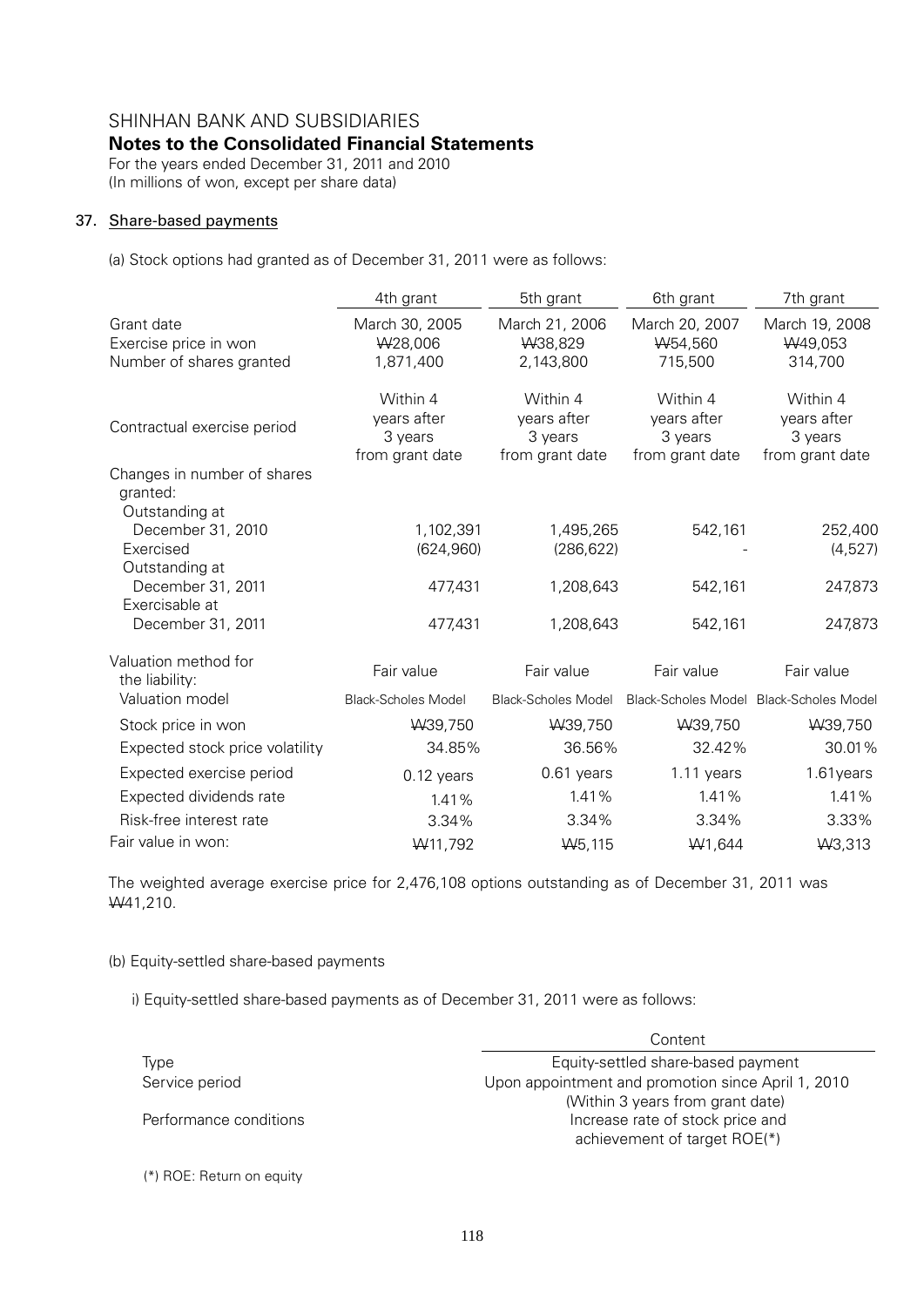## **Notes to the Consolidated Financial Statements**

For the years ended December 31, 2011 and 2010 (In millions of won, except per share data)

#### 37. Share-based payment (continued)

#### (b) Equity-settled share-based payments (continued)

ii) Granted shares and the fair value of grant date as of December 31, 2011 were as follows:

|                   |              |   | Fair value(*1) |                      |
|-------------------|--------------|---|----------------|----------------------|
| Grant date        | Grant shares |   | (in won)       | Estimated shares(*2) |
| April 1, 2010     | 306,400      | ₩ | 45,150         | 116,908              |
| July 21, 2010     | 3,800        |   | 46,800         | 1,825                |
| August 30, 2010   | 12,400       |   | 46,500         | 5,513                |
| November 4, 2010  | 3,800        |   | 44,000         | 1,463                |
| December 30, 2010 | 42,800       |   | 52,900         | 14,329               |
| January 11, 2011  | 65,200       |   | 51,500         | 21,108               |
| January 28, 2011  | 49,500       |   | 50,700         | 15,240               |
| February 10, 2011 | 3,300        |   | 49,700         | 977                  |
| April 18, 2011    | 15,400       |   | 46.800         | 3,620                |
|                   | 502,600      |   |                | 180,983              |

- (\*1) The fair value per share was evaluated based on the closing price of Shinhan Financial Group at each grant date.
- (\*2) Grant shares at grant date were adjusted pursuant to increase rate of stock price (33.4%) and achievement of target ROE (66.6%) based on standard quantity applicable to the days of service among specified period of service, which allows for the determination of acquired quantity at the end of the operation period.
- (\*3) The amount that the Group must pay to the Shinhan Financial Group according to commitment was recognized in liabilities after directly deducting the fair value evaluated by Shinhan Financial Group from equity. As of December 31, the fair value per share data evaluated by Shinhan Financial Group amounted to W39,750.
- (c) Stock compensation costs calculated for the years ended December 31, 2011 and 2010 were as follows:

|                                                                                                       |   | 2011      | 2010   |
|-------------------------------------------------------------------------------------------------------|---|-----------|--------|
| Reversal of compensation costs recorded for<br>the year<br>Residual compensation costs recorded after | W | (23, 269) | 15.773 |
| the year                                                                                              |   | 15,168    | 13.436 |
| Accrued expenses                                                                                      |   | 22,045    | 61,288 |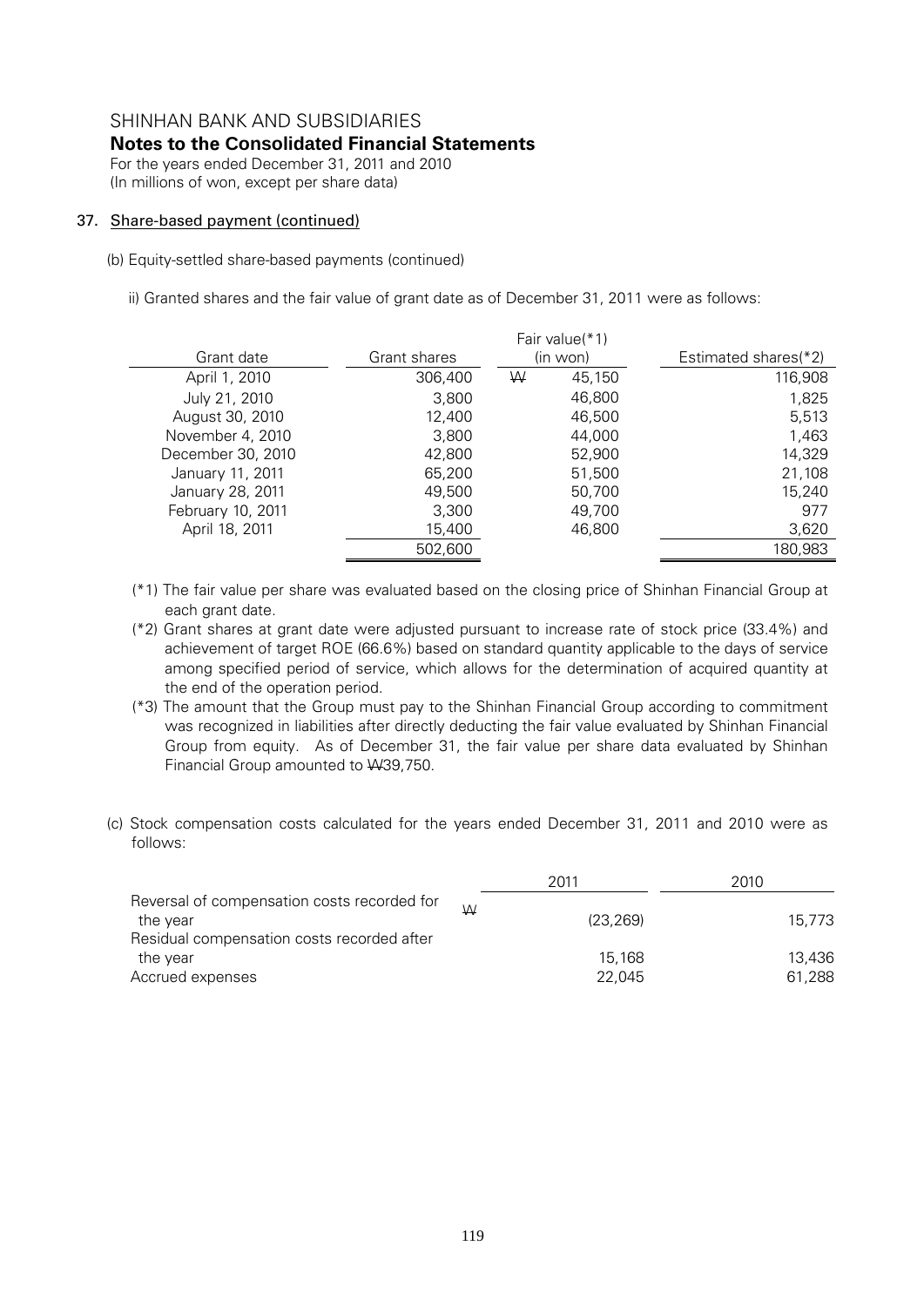# **Notes to the Consolidated Financial Statements**

For the years ended December 31, 2011 and 2010 (In millions of won)

## 38. Other operating expenses, net

Other operating expenses, net for the years ended December 31, 2011 and 2010 were as follows:

|                                                          | 2011       | 2010       |
|----------------------------------------------------------|------------|------------|
| <b>Other operating income</b>                            |            |            |
| Gain on sale of assets:                                  |            |            |
| W<br>Loans                                               | 43,062     | 27,026     |
| Property and equipment                                   | 423        | 499        |
| Investment properties                                    | 5          |            |
| Assets held for sale                                     | 1          |            |
|                                                          | 43,491     | 27,525     |
| Others:                                                  |            |            |
| Gain on hedge activity<br>Reversal of allowance for      | 240,766    | 443,291    |
| acceptances and guarantee<br>Rental income on investment | 70,844     |            |
| property                                                 | 18,819     | 19,495     |
| Others                                                   | 137,688    | 86,728     |
|                                                          | 468,117    | 549,514    |
|                                                          | 511,608    | 577,039    |
| <b>Other operating expenses</b>                          |            |            |
| Loss on sale of assets:                                  |            |            |
| Loans                                                    | 54,096     | 44,976     |
| Property and equipment                                   | 1,247      | 6,143      |
| Loss from disposition of                                 |            |            |
| Intangible assets<br>Investment properties               | 16         | 1,120<br>5 |
| Assets held for sale                                     | 1,531      |            |
|                                                          | 56,890     | 52,244     |
| Others:                                                  |            |            |
| Loss on hedge activity                                   | 262,589    | 449,988    |
| Loss on allowance for                                    |            |            |
| acceptances and guarantee                                |            | 41,013     |
| Loss on other allowance                                  | 110,222    | 20,324     |
| Contribution to fund                                     | 234,929    | 225,135    |
| Insurance fee                                            | 211,860    | 192,629    |
| Investment properties                                    |            |            |
| depreciation                                             | 5,331      | 4,450      |
| Donations                                                | 84,335     | 80,576     |
| Impaired loss on intangible                              |            |            |
| assets                                                   | 32,261     |            |
| Others                                                   | 156,454    | 119,958    |
|                                                          | 1,097,981  | 1,134,073  |
|                                                          | 1,154,871  | 1,186,317  |
| Other operating expenses, net<br>W                       | (643, 263) | (609, 278) |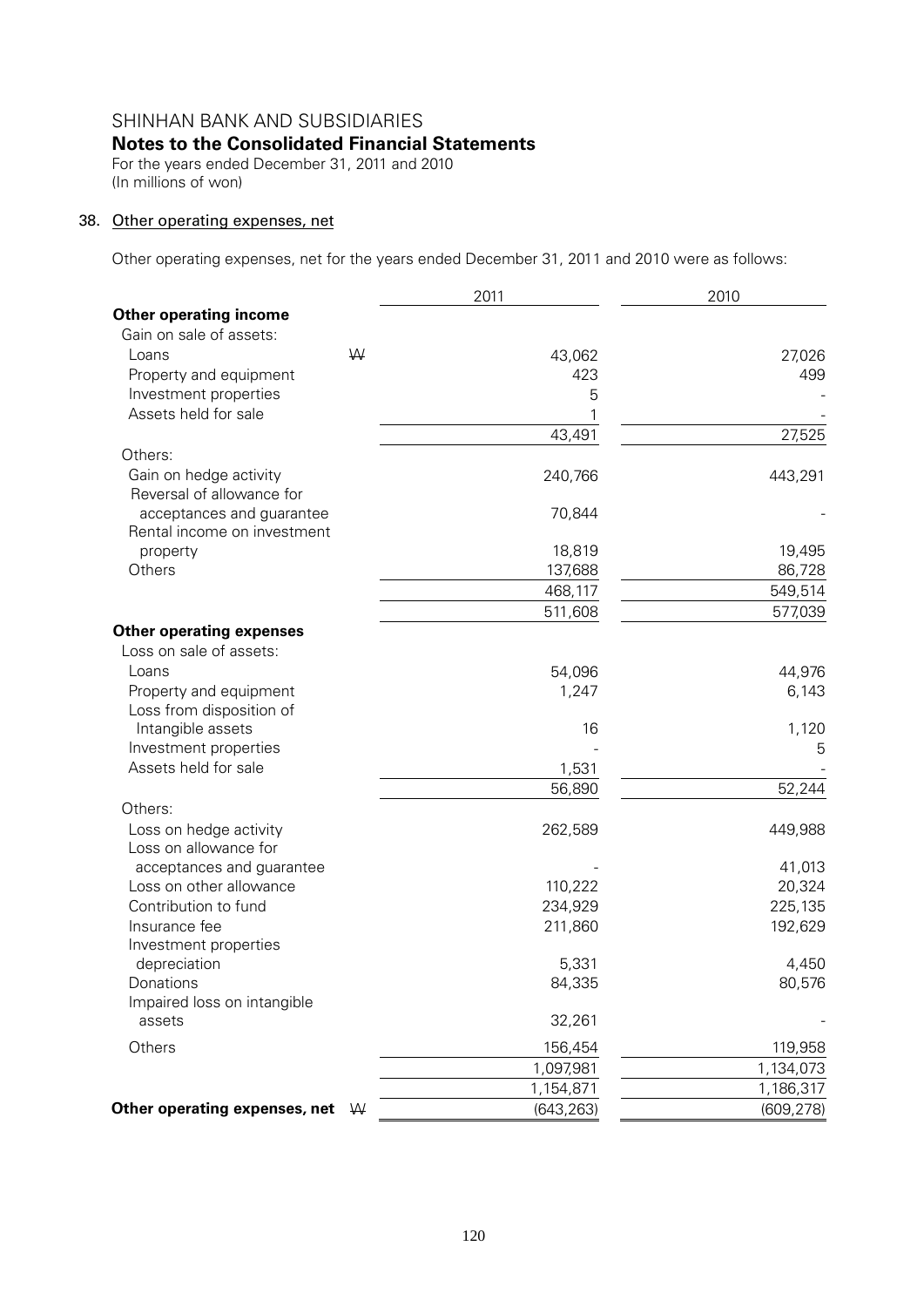## **Notes to the Consolidated Financial Statements**

For the years ended December 31, 2011 and 2010 (In millions of won)

#### 39. Income tax expense

(a) The components of income tax expense for the years ended December 31, 2011 and 2010 were as follows:

|                                                    |   | 2011       | 2010      |
|----------------------------------------------------|---|------------|-----------|
| Current income tax expense                         | W | 588,745    | 401,104   |
| Changes in deferred tax arising from temporary     |   |            |           |
| differences                                        |   | (158, 716) | (8, 784)  |
| Deferred income tax adjustment charged or credited |   |            |           |
| directly to equity                                 |   | 106,002    | (12, 344) |
| Income tax expenses                                | W | 536,031    | 379,976   |
|                                                    |   |            |           |

(b) The income tax expense calculated by applying statutory tax rates to the Group's taxable income for the year differs from the actual tax expense in the consolidated statements of income for the years ended December 31, 2011 and 2010 for the following reasons:

|   | 2011      | 2010      |
|---|-----------|-----------|
| W | 2,654,946 | 2,050,434 |
|   | 642,471   | 496,179   |
|   |           |           |
|   | (46, 402) | (41, 975) |
|   | 4,196     | 3,609     |
|   | (8,928)   | (8,781)   |
|   |           |           |
|   | (25, 220) | (25, 330) |
|   | (32, 697) | (28, 864) |
|   | 2,611     | (14, 862) |
| W | 536,031   | 379,976   |
|   | 20.19%    | 18.53%    |
|   | 24.20%    | 24.20%    |
|   |           |           |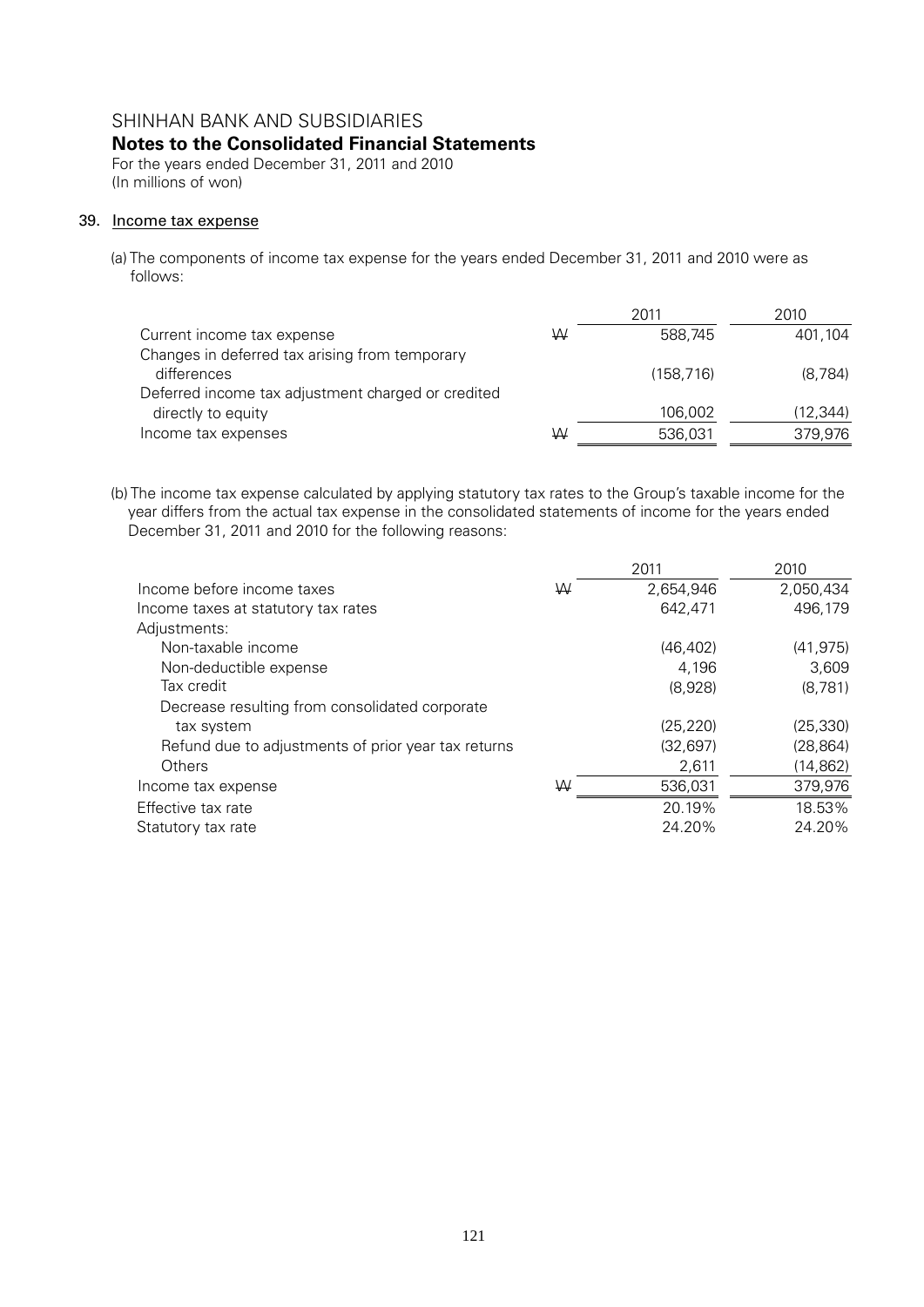#### **Notes to the Consolidated Financial Statements**

For the years ended December 31, 2011 and 2010 (In millions of won)

#### 39. Income tax expense (continued)

(c) Changes in temporary differences and deferred tax assets (liabilities) for the years ended December 31, 2011 and 2010 were as follows:

|                                                |   | 2011        |             |               |               |                        |
|------------------------------------------------|---|-------------|-------------|---------------|---------------|------------------------|
|                                                |   | Beginning   |             |               | Ending        | Deferred tax<br>assets |
|                                                |   | balance     | Decreases   | Increases     | balance       | $(liabilities)(*1)$    |
|                                                |   |             |             |               |               |                        |
| Accrued income                                 | W | (314, 184)  | (314, 184)  | (415, 834)    | (415, 834)    | (100, 632)             |
| Accounts receivable                            |   | (109, 075)  | (109, 075)  | (74, 850)     | (74, 850)     | (18, 114)              |
| Trading assets                                 |   | 262         | 151         | (1, 297)      | (1, 186)      | (287)                  |
| Available-for-sale financial                   |   |             |             |               |               |                        |
| assets                                         |   | 967,100     | 192,691     | 294,548       | 1,068,957     | 258,688                |
| Investments in associates(*2)                  |   | (31, 956)   |             | 8,242         | (23, 714)     | (5,739)                |
| Deferred loan origination                      |   |             |             |               |               |                        |
| costs and fees<br>Revaluation and depreciation |   | 81,815      | 65,747      | 53,493        | 69,561        | 16,834                 |
| on Property and equipment                      |   | (484, 133)  |             | (11, 830)     | (495, 963)    | (120, 023)             |
| Derivative assets (liabilities)                |   | 344,973     | 344,973     | (155, 151)    | (155, 151)    | (37, 547)              |
| Deposits                                       |   | 120,097     | 120,097     | 154,993       | 154,993       | 37,508                 |
| Accrued expenses                               |   | 74,995      | 65,202      | 187,341       | 197,134       | 47,706                 |
| Defined benefit obligations                    |   | 339,622     | 95,854      | 130,456       | 374,224       | 90,562                 |
| Plan assets                                    |   | (251, 880)  | (8, 112)    | (130, 456)    | (374, 224)    | (90, 562)              |
| Other provisions                               |   | 217,803     | 217,803     | 318,701       | 318,701       | 77,126                 |
| Allowance for guarantees and                   |   |             |             |               |               |                        |
| acceptance                                     |   | 208,736     | 208,736     | 109,458       | 109,458       | 26,489                 |
| Allowance for advanced                         |   |             |             |               |               |                        |
| depreciation                                   |   | (181, 104)  | (8)         |               | (181,096)     | (43, 825)              |
| Allowance for expensing                        |   |             | (232)       |               |               | (802)                  |
| depreciation<br>Deemed dividends               |   | (3, 546)    |             |               | (3, 314)      |                        |
| Net change in fair value of                    |   | 44,594      | 39,081      |               | 5,513         | 1,334                  |
| available-for-sale financial                   |   |             |             |               |               |                        |
| assets                                         |   | (1,807,656) | (1,807,656) | (1, 196, 487) | (1, 196, 487) | (289, 550)             |
| Donation payables                              |   | 43,954      | 43,954      | 82,185        | 82,185        | 19,889                 |
| Provisions on derivatives                      |   | 49,576      | 49,576      |               |               |                        |
| Allowance and bad debt                         |   | (740, 861)  | (822, 819)  | (263, 809)    | (181, 851)    | (43, 750)              |
| Compensation expenses                          |   |             |             |               |               |                        |
| associated with stock option                   |   | 48,077      | 16,319      | (21, 783)     | 9,975         | 2,414                  |
| Fictitious dividends                           |   | 4,613       | 648         | 25            | 3,990         | 965                    |
| Others                                         |   | (80, 769)   | (18, 624)   | (18, 358)     | (80, 503)     | (19, 783)              |
|                                                |   | (1,458,947) | (1,619,878) | (950, 413)    | (789, 482)    | (191, 099)             |

Temporary differences not qualified for deferred tax assets or liabilities: Investments in associates(\*

| (2) | 017<br>(53.0) | 0.195)    | $\overline{\phantom{0}}$ | (42, 822) | 10.363   |
|-----|---------------|-----------|--------------------------|-----------|----------|
| ₩   | .405.930)     | .609.683) | (950, 413)               | 746.660)  | 180,736) |

(\*1) Deferred tax assets belong to international subsidiaries has increased by W588 million due to the effect of foreign currency differences.

(\*2) The effect of income taxes by the valuation of equity method was rationally estimated based on the both plausibility and the applicable amount of deferred income tax belong to each associate investee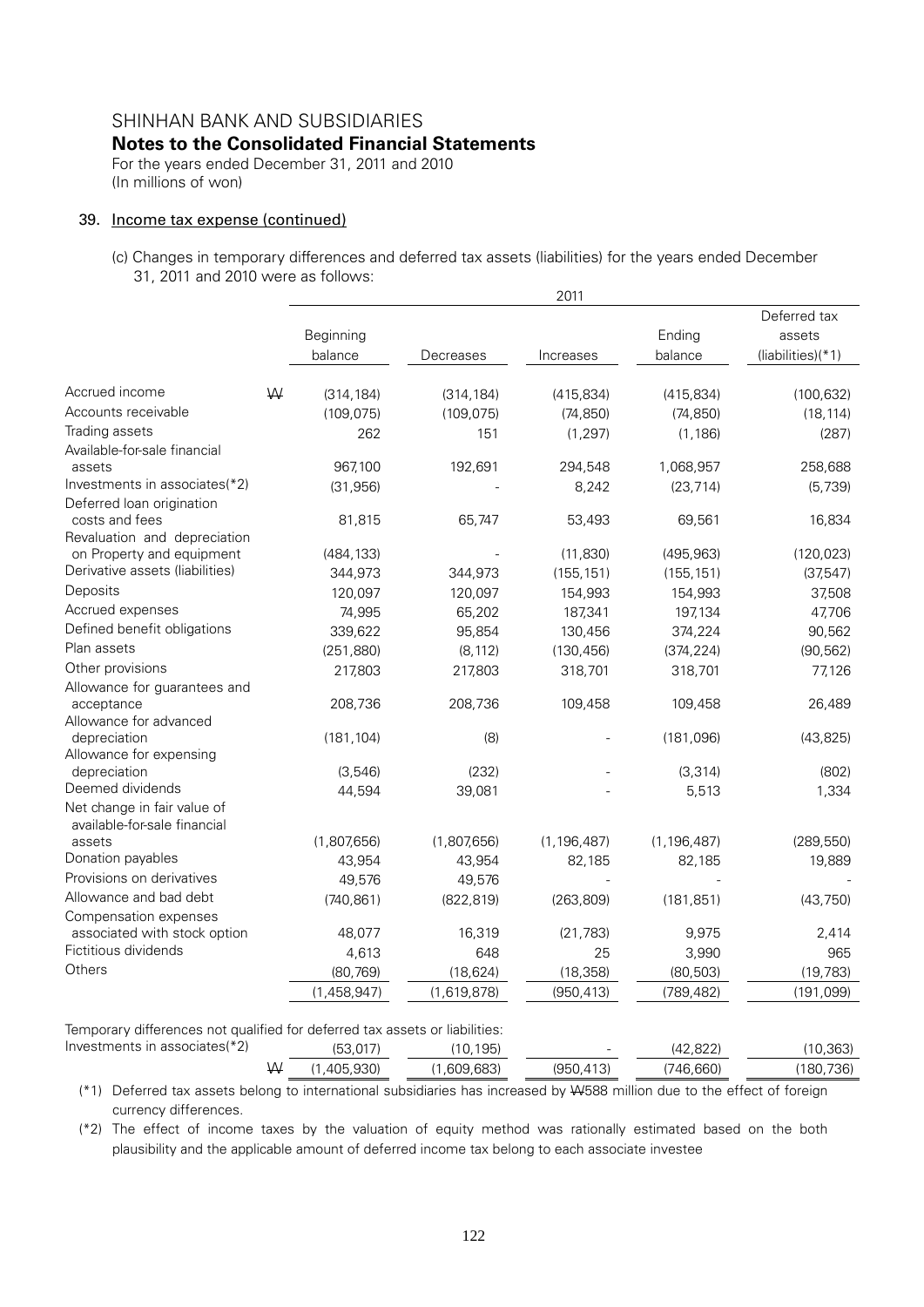#### **Notes to the Consolidated Financial Statements**

For the years ended December 31, 2011 and 2010 (In millions of won)

#### 39. Income tax expense (continued)

(c) Changes in temporary differences and deferred tax assets (liabilities) (continued)

|                                                                             | 2010                       |               |               |             |                   |
|-----------------------------------------------------------------------------|----------------------------|---------------|---------------|-------------|-------------------|
|                                                                             |                            |               |               |             | Deferred tax      |
|                                                                             | Beginning                  |               |               | Ending      | assets            |
|                                                                             | balance                    | Decreases     | Increases     | balance     | (liabilities)(*1) |
| Accrued income                                                              | W<br>(30, 318)             | (46, 474)     | (330, 340)    | (314, 184)  | (70, 102)         |
| Accounts receivable                                                         | 121,479                    | 112,092       | (118, 462)    | (109, 075)  | (23, 997)         |
| Trading assets                                                              | (1, 119)                   | (1, 119)      | 262           | 262         | 63                |
| Available-for-sale financial assets                                         | 1,018,510                  | 289,598       | 238,188       | 967,100     | 194,511           |
| Investments in associates(*2)                                               | (74, 682)                  | 363,888       | 406,614       | (31, 956)   | (7,030)           |
| Deferred loan origination costs and<br>fees                                 | 124,753                    | 124,753       | 81,815        | 81,815      | 18,353            |
| Revaluation and depreciation on                                             |                            |               |               |             |                   |
| property and equipment                                                      | (544, 276)                 | (138)         | 60,005        | (484, 133)  | (106, 509)        |
| Derivative assets (Liabilities)                                             | (34, 824)                  |               | 379,797       | 344,973     | 76,166            |
| Deposits                                                                    | 86,650                     | 86,650        | 120,097       | 120,097     | 26,421            |
| Accrued expenses                                                            | (6,086)                    | 8,761         | 89,842        | 74,995      | 17,760            |
| Defined benefit obligations                                                 | 245,868                    | 3,160         | 96,914        | 339,622     | 74,717            |
| Plan assets                                                                 | (195, 141)                 | (3, 160)      | (59, 899)     | (251, 880)  | (55, 414)         |
| <b>Other Provisions</b>                                                     | 221,602                    | 221,602       | 217,803       | 217,803     | 49,804            |
| Allowance for guarantees and                                                |                            |               |               |             |                   |
| acceptance                                                                  | 62,995                     | 62,995        | 208,736       | 208,736     | 45,922            |
| Allowance for advanced depreciation                                         | (181, 104)                 |               |               | (181, 104)  | (44,098)          |
| Allowance for expensing                                                     |                            |               |               |             |                   |
| depreciation                                                                | (3,778)                    | (232)         |               | (3,546)     | (780)             |
| Deemed dividends                                                            | 23,542                     |               | 21,052        | 44,594      | 9,811             |
| Net change in fair value of available-                                      |                            |               |               |             |                   |
| for-sale financial assets<br>Donation payables                              | (1,738,069)                | (1,738,069)   | (1,807,656)   | (1,807,656) | (393, 530)        |
| Provisions on derivatives                                                   | 36,023                     | 36,023        | 43,954        | 43,954      | 10,637            |
| Donation                                                                    | 113,373                    | 113,373       | 49,576        | 49,576      | 11,997            |
| Financial assets (liabilities)<br>designated as at fair value through       | 41,417                     | 41,417        |               |             |                   |
| profit or loss                                                              | (178)                      | (178)         |               |             |                   |
| Allowance and bad debt                                                      | (1,057,492)                | (1,057,492)   | (740, 861)    | (740, 861)  | (178, 871)        |
| Compensation expenses associated<br>with stock option                       |                            |               | 48,077        | 48,077      | 11,633            |
| Fictitious dividends                                                        |                            |               | 4,613         | 4,613       | 1,015             |
| Others                                                                      | 224,859                    | 192,499       | (113, 129)    | (80, 769)   | (20, 183)         |
|                                                                             | (1,545,996)                | (1, 190, 051) | (1, 103, 002) | (1,458,947) | (351, 704)        |
| Temporary differences not qualified for deferred tax assets or liabilities: |                            |               |               |             |                   |
| Investments in associates(*2)                                               | (85, 787)                  | (32, 770)     |               | (53, 017)   | (11, 664)         |
| Other provisions                                                            | 57,417                     | 57,417        |               |             |                   |
|                                                                             | $\mathsf W$<br>(1,517,626) | (1, 214, 698) | (1, 103, 002) | (1,405,930) | (340, 040)        |

(\*1) Deferred tax assets belong to international subsidiaries has increased by W191 million due to the effect of foreign currency differences.

(\*2) The effect of income taxes by the valuation of equity method was rationally estimated based on the both plausibility and the applicable amount of deferred income tax belong to each associate investee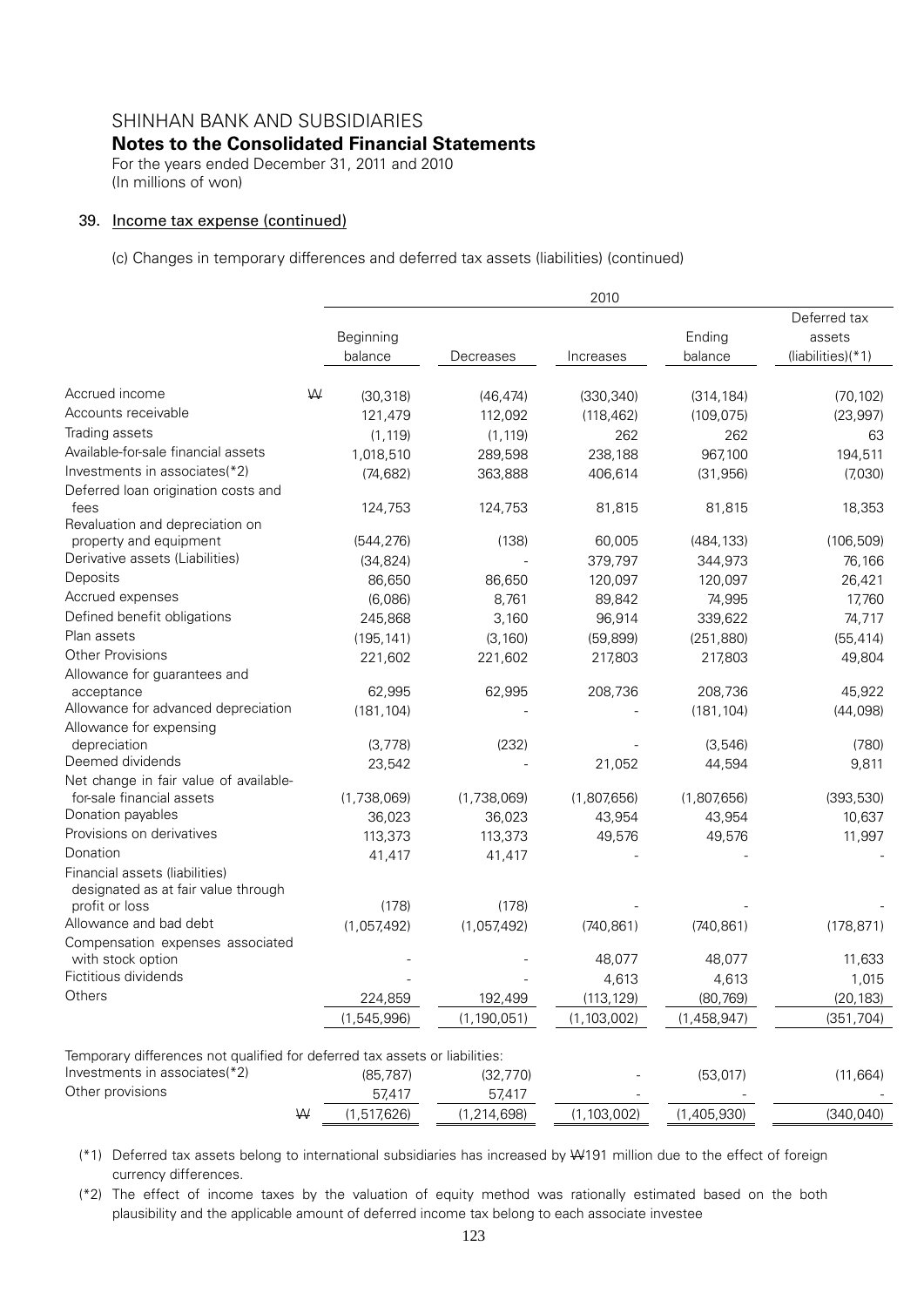## **Notes to the Consolidated Financial Statements**

For the years ended December 31, 2011 and 2010 (In millions of won)

## 39. Income tax expense (continued)

(d) The deferred tax assets and liabilities that were directly charged or credited to equity as of December 31, 2011, 2010 and January 1, 2010 were as follows:

|                                                                     |   |                         | December 31, 2011                    | December 31, 2010       |                                      |
|---------------------------------------------------------------------|---|-------------------------|--------------------------------------|-------------------------|--------------------------------------|
|                                                                     |   | Temporary<br>difference | Deferred tax<br>assets (liabilities) | Temporary<br>difference | Deferred tax<br>assets (liabilities) |
| Net change in fair value of available-<br>for-sale financial assets | W | 1,207,670               | (291, 775)                           | 1,807,656               | (393, 530)                           |
| Equity in other comprehensive<br>income (loss) of associates        |   | 1.042                   |                                      | (51)                    |                                      |
| Foreign currency translation                                        |   |                         |                                      |                         |                                      |
| differences for foreign operations                                  |   | (8, 425)                | 4,650                                | (16, 941)               | (81)                                 |
| Other (stock option)                                                |   | 1,364                   | (330)                                | (700)                   | 154                                  |
|                                                                     | ₩ | 1,201,651               | (287, 455)                           | 1,789,964               | (393, 457)                           |

|                                    |   | December 31, 2010       |                                      | January 1, 2010         |                                      |
|------------------------------------|---|-------------------------|--------------------------------------|-------------------------|--------------------------------------|
|                                    |   | Temporary<br>difference | Deferred tax<br>assets (liabilities) | Temporary<br>difference | Deferred tax<br>assets (liabilities) |
| Net change in of available-        |   |                         |                                      |                         |                                      |
| for-sale financial assets          | ₩ | 1,807,656               | (393, 530)                           | 1,738,069               | (387, 101)                           |
| Equity in other comprehensive      |   |                         |                                      |                         |                                      |
| income of associates               |   | (51)                    |                                      | (27, 438)               | 5,988                                |
| Foreign currency translation       |   |                         |                                      |                         |                                      |
| differences for foreign operations |   | (16, 941)               | (81)                                 |                         |                                      |
| Other (stock option)               |   | (700)                   | 154                                  |                         |                                      |
|                                    | W | 1,789,964               | (393, 457)                           | 1,710,631               | (381, 113)                           |

(e) The current tax assets and current tax liabilities as of December 31, 2011, 2010 and January 1, 2010 were as follows:

|                                                                   |   | December 31, 2011 | December 31, 2010 | January 1, 2010 |
|-------------------------------------------------------------------|---|-------------------|-------------------|-----------------|
| Current tax assets:<br>Prepaid income tax payments                | W | 8.819             | 10.472            | 6.746           |
| Current tax liabilities:<br>Payable due to consolidated corporate |   |                   |                   |                 |
| tax system                                                        |   | 342,078           | 68,926            |                 |
| Income tax payable                                                |   | 30,428            | 48,737            | 224,988         |
|                                                                   | W | 372,506           | 117,663           | 224,988         |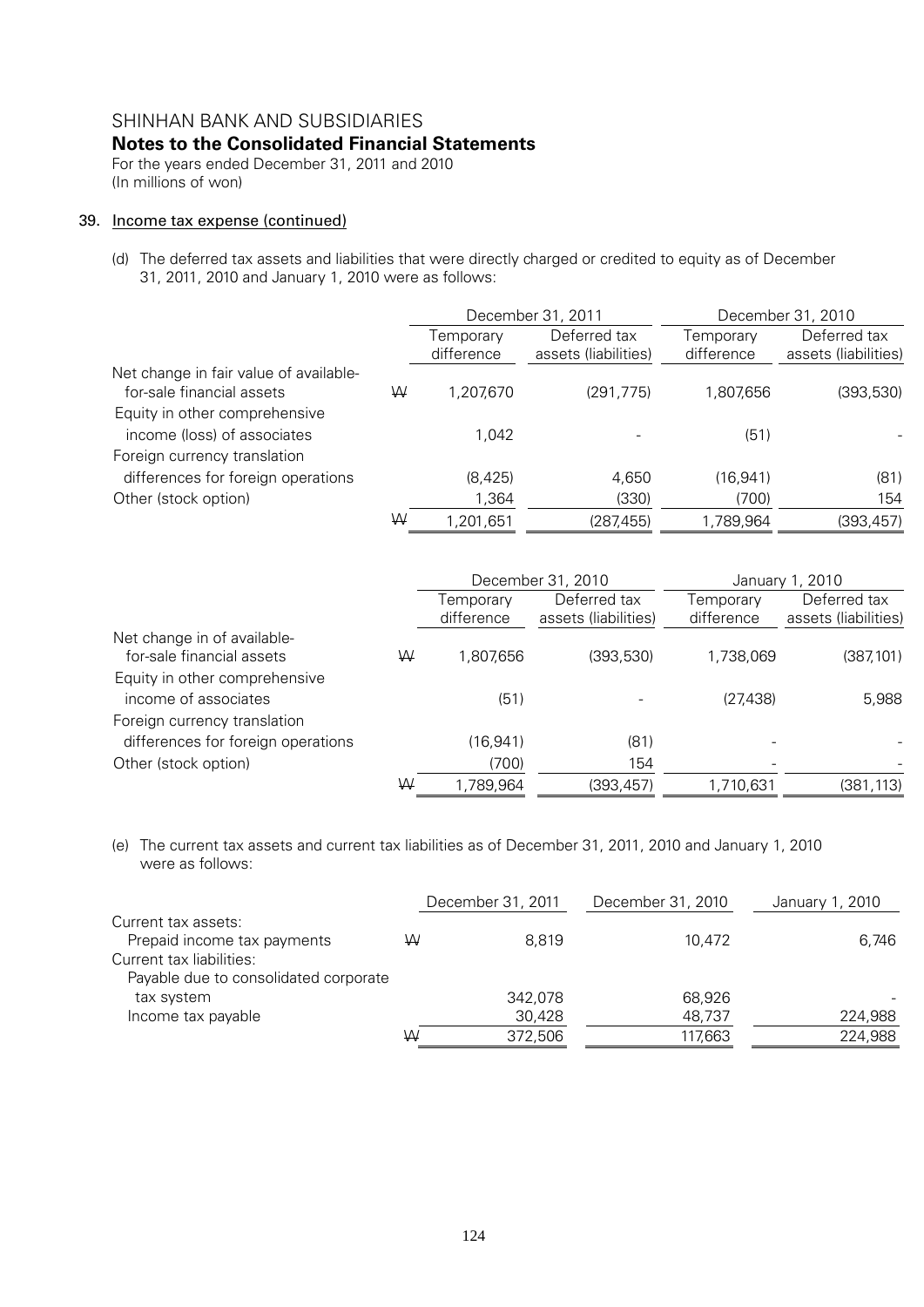## **Notes to the Consolidated Financial Statements**

For the years ended December 31, 2011 and 2010 (In millions of won, except per share data)

#### 39. Income tax expense (continued)

(f) The current tax assets (liabilities) and deferred tax assets (liabilities) presented on a gross basis prior to any offsetting as of December 31, 2011, 2010 and January 1, 2010 were as follows:

|                          | December 31, 2011 | December 31, 2010 | January 1, 2010 |
|--------------------------|-------------------|-------------------|-----------------|
| Deferred tax assets      | 1.220.570         | 914.926           | 1.989.828       |
| Deferred tax liabilities | 1.401.306         | 1.254.966         | 2,338,843       |
| Current tax assets       | 282.854           | 277.456           | 90.406          |
| Current tax liabilities  | 646.541           | 384.647           | 308,648         |

#### 40. Earnings per share

Earnings per share for the years ended December 31, 2011 and 2010 were computed as follows:

|                                       |   | 2011          | 2010          |
|---------------------------------------|---|---------------|---------------|
| Net income for the year               | W | 2,118,421     | 1,670,048     |
| Less: dividends on other capital      |   |               |               |
| instruments                           |   | (154,720)     | (156,113)     |
| Net income available for common stock |   | 1,963,701     | 1,513,935     |
| Weighted average number of common     |   |               |               |
| shares outstanding                    |   | 1,585,615,506 | 1,585,615,506 |
| Earnings per share in won             | W | 1,238         | 955           |
|                                       |   |               |               |

Considering that the Group had no dilutive potential common shares and stock options were not included in the calculation of diluted earnings per share because they were anti-dilutive for the reporting periods, diluted earnings per share equal to basic earnings per share for the years ended December 31, 2011 and 2010.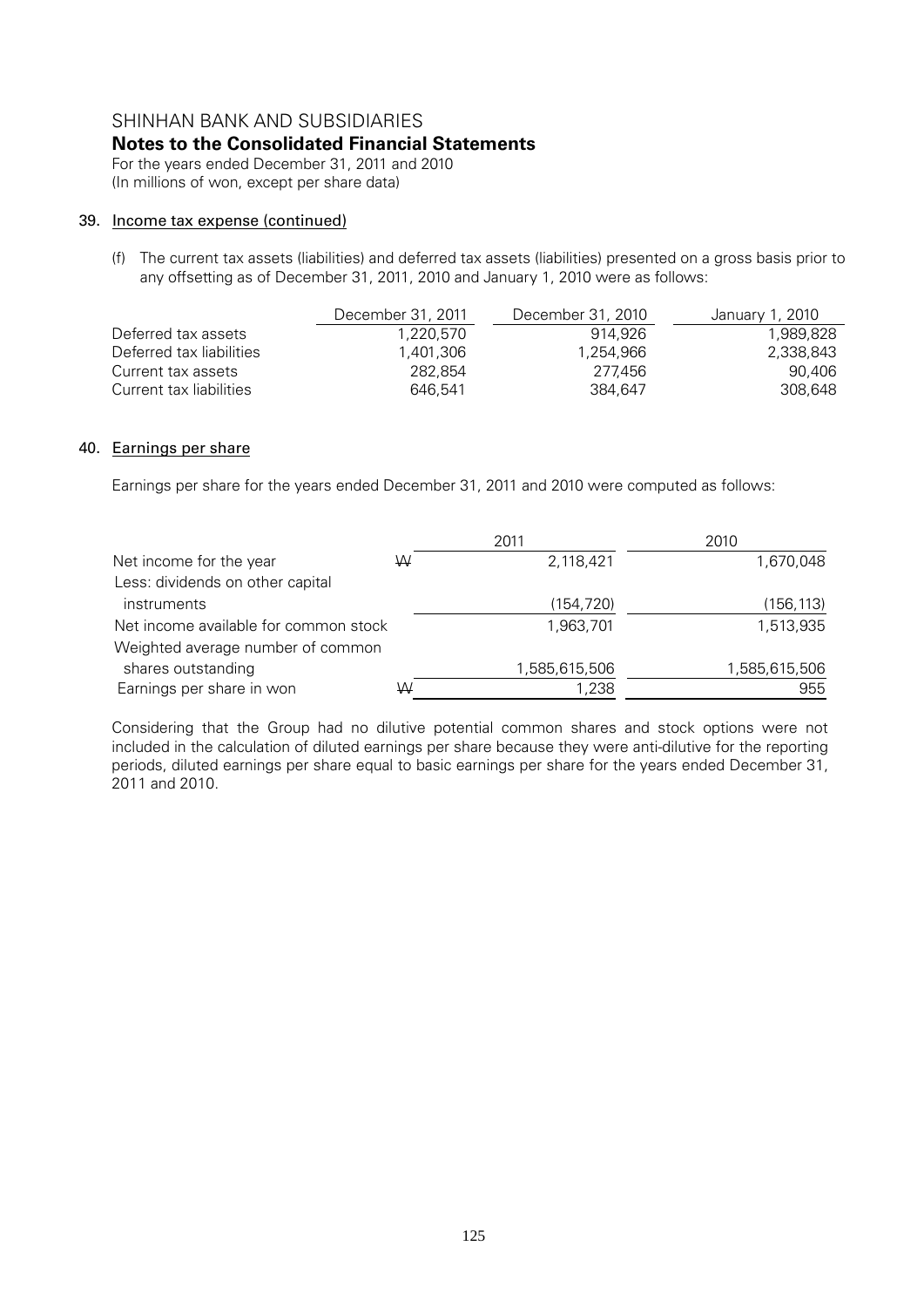## **Notes to the Consolidated Financial Statements**

For the years ended December 31, 2011 and 2010 (In millions of won, except per share data)

#### 41. Statements of appropriation of retained earnings

Consolidated statements of appropriation of retained earnings for the years ended December 31, 2011 and 2010 were as follows:

|                                           |   | 2011       | 2010       |
|-------------------------------------------|---|------------|------------|
| <b>Unappropriated retained earnings</b>   | ₩ | 2,648,094  | 2,796,321  |
| Balance at beginning of the year          |   | 1,147,932  | 1,210,372  |
| Interim dividends                         |   | (350,000)  |            |
| Dividends to hybrid bond holders          |   | (154, 719) | (156, 114) |
| Net income for the year                   |   | 2,004,881  | 1,742,063  |
| <b>Transfer from reserves</b>             |   | 4,235,846  | 3,233,653  |
| Other reserve                             |   | 3,679      | 10,183     |
| Voluntary reserve                         |   | 4,232,167  | 3,223,470  |
|                                           |   | 6,883,940  | 6,029,974  |
| <b>Appropriation of retained earnings</b> |   | 6,883,940  | 4,882,042  |
| Legal reserve                             |   | 200,489    | 164,839    |
| Regulatory reserve for loan loss          |   | 1,677,061  |            |
| Asset revaluation surplus                 |   | 634,747    |            |
| Other reserve                             |   | 18,264     | 7,003      |
| Voluntary reserves                        |   | 3,963,379  | 4,232,167  |
| <b>Dividends</b>                          |   | 390,000    | 478,033    |
| Cash dividends on common stock            |   | 390,000    | 478,033    |
| Dividends per share in won:               |   |            |            |
| Current year \\\$245.96 (4.92%)           |   |            |            |
| W301.48 (6.03%)<br>Last year              |   |            |            |
| Unappropriated retained earnings carried  |   |            |            |
| over to subsequent year                   | W |            | 1,147,932  |

- (\*1) These statements of appropriation of retained earnings were based on the separate financial statements of the parent company.
- (\*2) The statements of appropriation of retained earnings for the year ended December 31, 2010 reflected adjustments due to adoption of K-IFRS were different from the amount recorded under previous K-GAAP.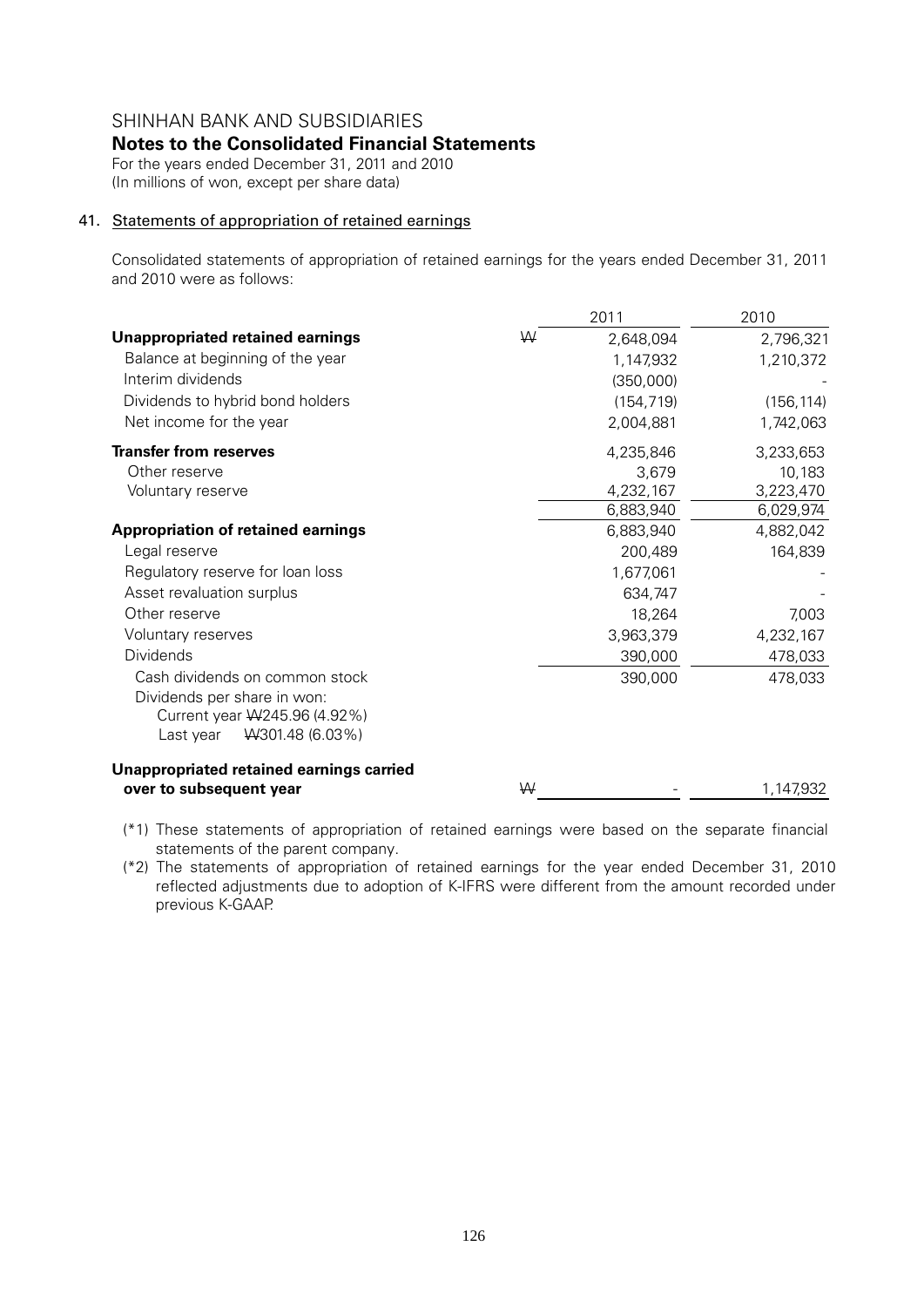## **Notes to the Consolidated Financial Statements**

For the years ended December 31, 2011 and 2010 (In millions of won)

## 42. Operating revenues

(a) Details of operating revenues for the years ended December 31, 2011 and 2010 were as follows:

|                                         |   | 2011       | 2010       |
|-----------------------------------------|---|------------|------------|
| Interest income                         | W | 10,349,629 | 9,729,790  |
| Fees and commission income              |   | 1,075,790  | 1,091,581  |
| Dividend income                         |   | 108,695    | 107,846    |
| Trading income                          |   | 5,711,044  | 8,394,656  |
| Foreign currency transaction gain       |   | 1,491,454  | 595,963    |
| Gain on financial instruments           |   |            |            |
| designated at fair value through profit |   |            |            |
| or loss                                 |   |            | 7,780      |
| Gain on sale of available-for-sale      |   |            |            |
| financial assets                        |   | 657,929    | 645,041    |
| Reversal of impairment loss             |   |            |            |
| of financial assets                     |   | 48         | 1,871      |
| Other operating income                  |   | 511,608    | 577,039    |
|                                         | W | 19,906,197 | 21.151.567 |

(b) Reconciliations of operating revenues reported under K-IFRS to previous K-GAAP for the years ended December 31, 2011 were as follows:

|                                               |   | 2011       |
|-----------------------------------------------|---|------------|
| K-IFRS                                        | W | 19,906,197 |
| Adjustments:                                  |   |            |
| Deduction                                     |   |            |
| Gain on retrieve of investments in associates |   | (44, 243)  |
| Gain on sale of property                      |   |            |
| and equipment                                 |   | (423)      |
| Rental income from investment properties      |   | (18, 819)  |
| Gain on repayment of debt securities          |   | (14, 152)  |
| Gain on sale of bad debt                      |   | (48,088)   |
| Gain on recovery of bad debt                  |   | (19, 774)  |
| Others                                        |   | (41, 595)  |
|                                               |   | (187,094)  |
| Previous K-GAAP                               | W | 19,719,103 |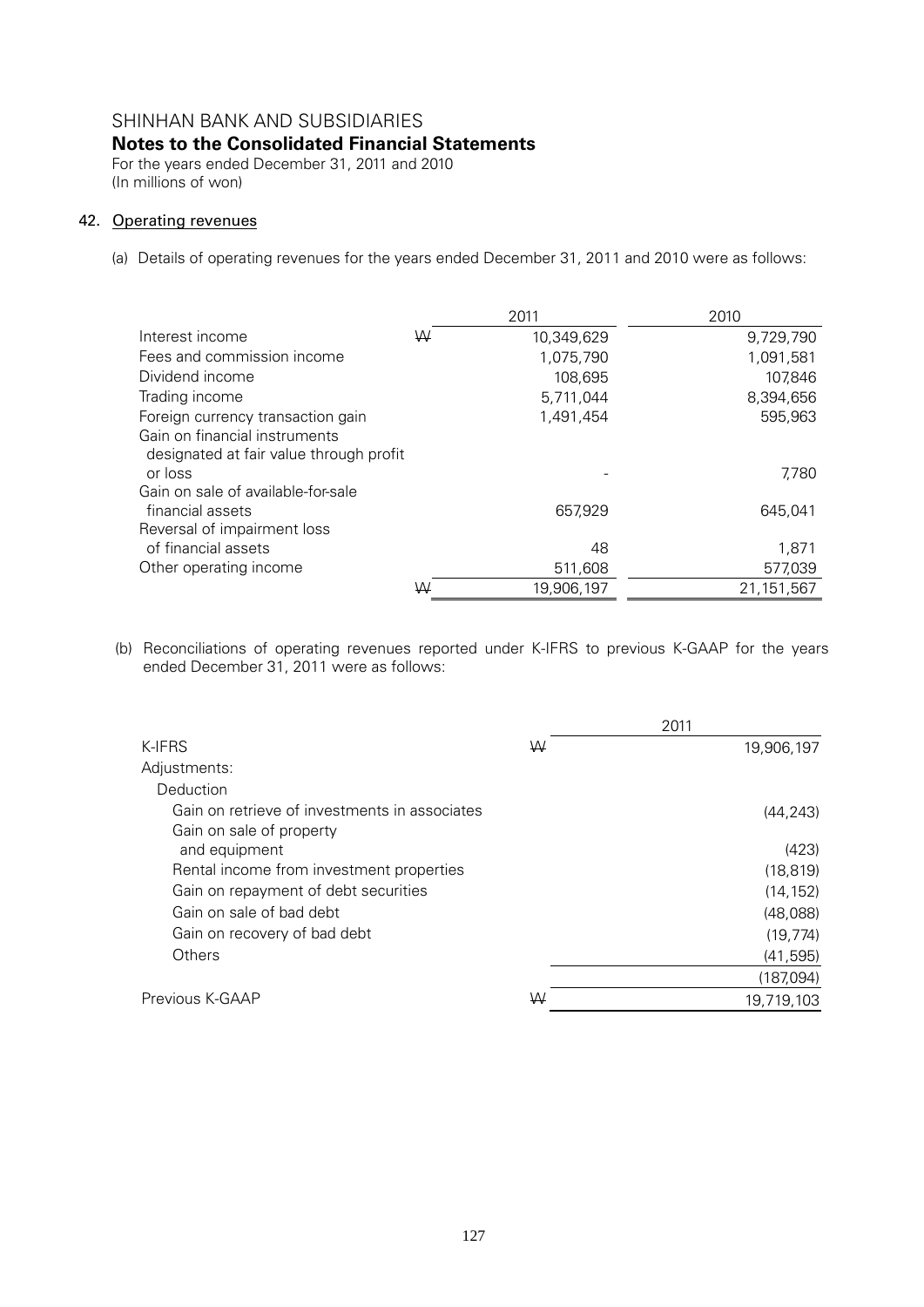## **Notes to the Consolidated Financial Statements**

For the years ended December 31, 2011 and 2010 (In millions of won)

### 42. Operating revenues (continued)

(c) Reconciliations of operating income reported under K-IFRS to previous K-GAAP for the year ended December 31, 2011 were as follows:

|                                                   |   | 2011      |
|---------------------------------------------------|---|-----------|
| K-IFRS                                            | W | 2,625,951 |
| Adjustments:                                      |   |           |
| Deduction                                         |   |           |
| Gain on retrieve of investments in associates     |   | 44,243    |
| Gain on sale of property                          |   |           |
| and equipment                                     |   | 423       |
| Rental income from investment properties          |   | 18,819    |
| Gain on repayment of debt securities              |   | 14,152    |
| Gain on sale of bad debt                          |   | 48,088    |
| Gain on recovery of bad debt                      |   | 19,774    |
| Others                                            |   | 41,595    |
|                                                   |   | (187,094) |
| Addition:                                         |   |           |
| Loss on retrieve of investments in associates     |   | 470       |
| Impairment loss on investment in associates       |   | 4,351     |
| Loss on sale of property                          |   |           |
| and equipment                                     |   | 1,247     |
| Donations and contributions                       |   | 84,335    |
| Impairment loss on intangible assets              |   | 32,261    |
| Collecting of written-off expenses                |   | 2,021     |
| Collecting of written-off commission              |   | 3,722     |
| Depreciation of investment properties             |   | 5,331     |
| Debt ex-post settling up                          |   | 6,756     |
| Direct operating expenses arising from investment |   |           |
| properties                                        |   | 4,385     |
| Others                                            |   | 45,182    |
|                                                   |   | 190,061   |
| Previous K-GAAP                                   | W | 2,628,918 |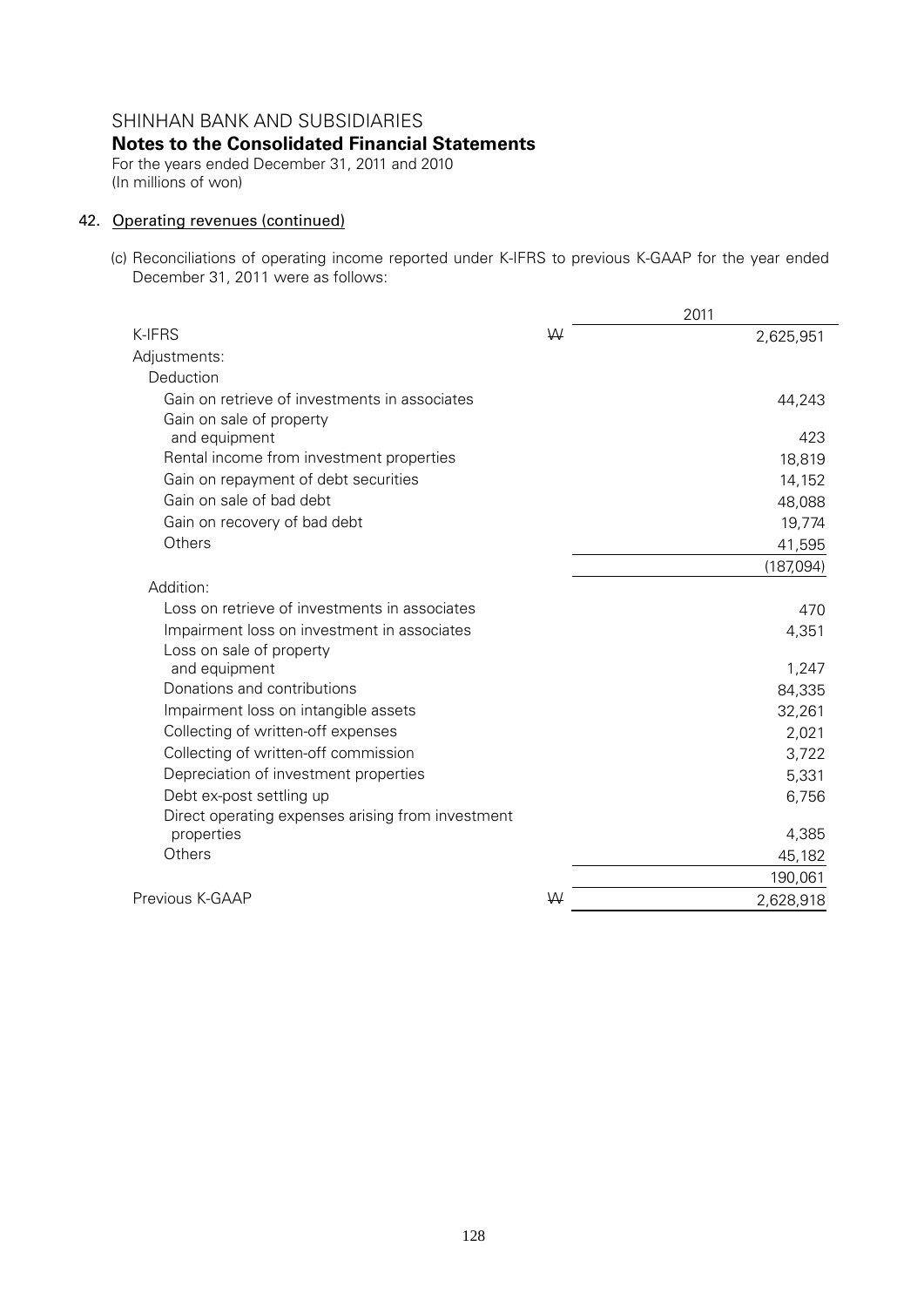### **Notes to the Consolidated Financial Statements**

For the years ended December 31, 2011 and 2010 (In millions of won)

#### 43. Commitments and contingencies

(a) Guarantees, acceptances and credit commitments as of December 31, 2011, 2010 and January 1, 2010 were as follows:

|                                      |   | December 31, | December 31, | January 1, |
|--------------------------------------|---|--------------|--------------|------------|
|                                      |   | 2011         | 2010         | 2010       |
| Guarantees:                          |   |              |              |            |
| Guarantee outstanding                | W | 10,093,632   | 8,516,282    | 8,569,141  |
| Contingent guarantees                |   | 6,880,648    | 7,112,352    | 6,930,292  |
|                                      |   | 16,974,280   | 15,628,634   | 15,499,433 |
| Commitments to extend credit:        |   |              |              |            |
| Loan commitments in won              | W | 46,103,454   | 45,221,127   | 39,204,431 |
| Loan commitments in foreign currency |   | 19,372,663   | 17,058,732   | 18,705,100 |
| ABS and ABCP purchase commitments(*) |   | 1,605,268    | 2,688,976    | 3,706,044  |
| Others                               |   | 1,221,400    | 824,984      | 867,834    |
|                                      |   | 68,302,785   | 65,793,819   | 62,483,409 |
| Endorsed bills:                      |   |              |              |            |
| Secured endorsed bills               | W | 9,746        | 12.119       | 51,652     |
| Unsecured endorsed bills             |   | 8,773,125    | 12,322,165   | 11,681,946 |
|                                      |   | 8,782,871    | 12,334,284   | 11,733,598 |
| Loans sold with repurchase agreement | W | 2,099        | 2,207        | 2,207      |

(\*) ABS: Asset Backed Securities ABCP: Asset Backed Commercial Paper

#### (b) Provision for acceptances and guarantees

Allowance for acceptances and guarantees, as of December 31, 2011, 2010 and January 1, 2010 was as follows:

|                                         |   | December 31,<br>2011 | December 31,<br>2010 | January 1,<br>2010 |
|-----------------------------------------|---|----------------------|----------------------|--------------------|
| Guarantees outstanding                  | ₩ | 10,093,632           | 8,516,282            | 8,569,141          |
| Contingent guarantees                   |   | 6,880,648            | 7,112,352            | 6,930,292          |
| ABS and ABCP purchase commitments $(*)$ |   | 1,605,268            | 2,688,976            | 3,706,044          |
| Endorsed bills                          |   | 9,746                | 12,119               | 51,652             |
| Guarantees outstanding                  |   | 18,589,294           | 18,329,729           | 19,257,129         |
| Contingent guarantees                   | W | 84.377               | 170,378              | 104,885            |
| Ratio                                   |   | 0.45%                | 0.93%                | 0.54%              |

(\*) ABS: Asset Backed Securities ABCP: Asset Backed Commercial Paper

(c) Guaranteed fixed rate trust

As of December 31, 2011, 2010 and January 1, 2010, the Group guaranteed repayment of principal on trust account assets under management was the amount of W3,391,444 million, W3,557,556 million and W3,623,164 million, respectively. Additional losses may be recorded based on future performance of these guaranteed trust accounts.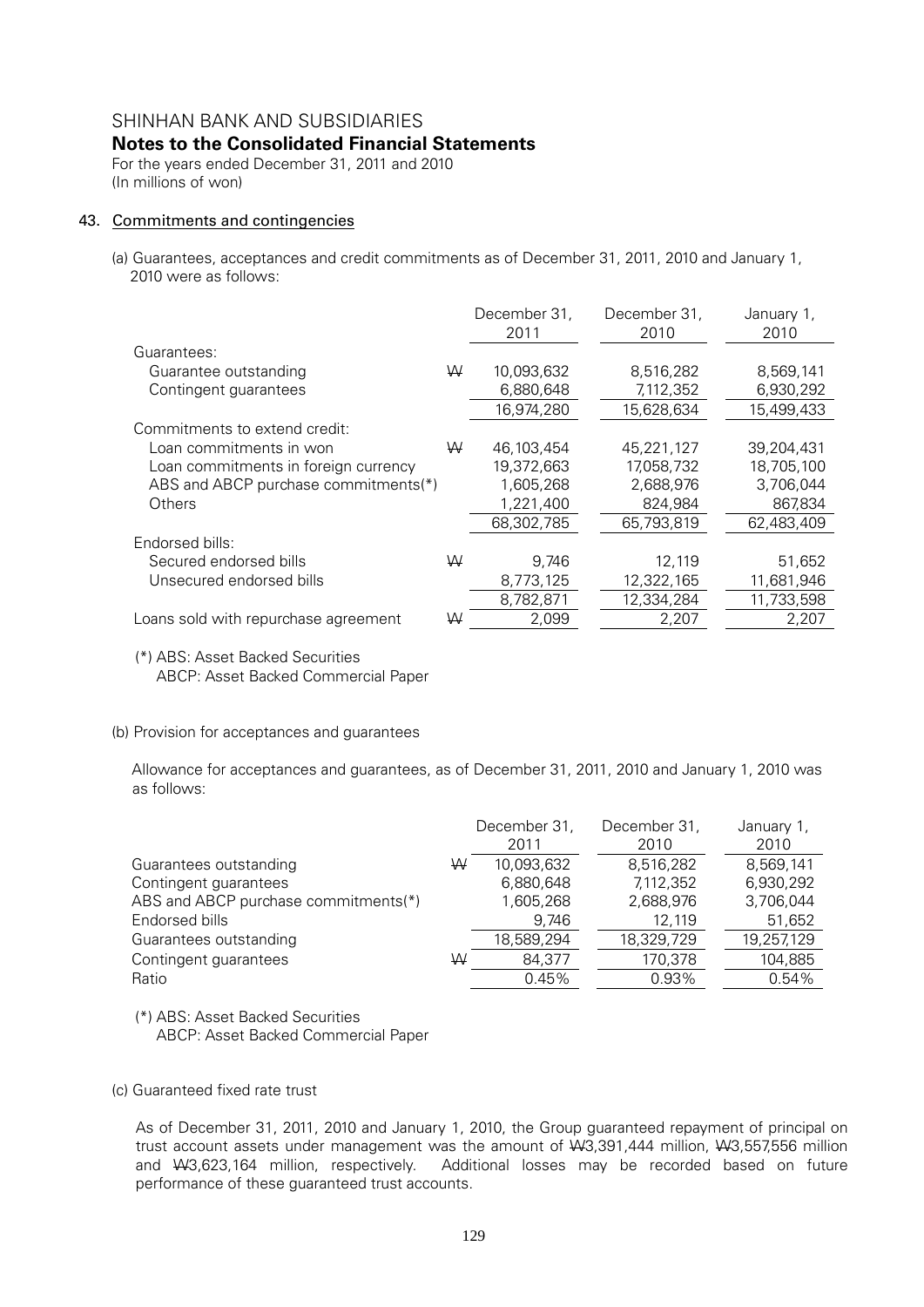# SHINHAN BANK AND SUBSIDIARIES **Notes to the Consolidated Financial Statements**

For the years ended December 31, 2011 and 2010 (In millions of won)

### 43. Commitments and contingencies (continued)

(d) Legal contingencies

The Group was subject to various legal proceedings and claims that arise in the ordinary course of business. The Group establishes reserves for specific liabilities in connection with legal actions that it deems to be probable and estimable. In other instances, the Group was not able to make a reasonable estimate of any liability because of uncertainties related to the outcome and/or the amount or range of loss.

As of December 31, 2011, the Group was involved in 195 pending lawsuits as a defendant (total claim amount: W583,713 million) and recorded a provision in other liabilities of W181,254 million with respect to these lawsuits. In the opinion of management, the ultimate disposition of these pending litigations will not have a material adverse effect on the Group's financial position, results of operations, or liquidity.

(e) Maturity structure of minimum lease payments

|                        |   | within 1 vear | 1~5vears | over 5vears | Total   |
|------------------------|---|---------------|----------|-------------|---------|
| Minimum lease payments | W | 68.791        | 92.146   | 12.758      | 173.695 |

#### 44. Cash flows

(a) Cash and cash equivalents reported in the accompanying consolidated interim statements of cash flows as of December 31, 2011, 2010 and January 1, 2010 were as follows:

|                                       |   | December 31, 2011 | December 31, 2010 January 1, 2010 |           |
|---------------------------------------|---|-------------------|-----------------------------------|-----------|
| Cash and cash equivalents             | ₩ | 2.079.573         | 2.477.255                         | 1.732.511 |
| Due from other financial institutions |   | 1.032.129         | 673.621                           | 1,361,676 |
|                                       | W | 3.111.702         | 3,150,876                         | 3,094,187 |

(\*) Cash and cash equivalents in the accompanying the consolidated statements of cash flows include unrestricted due from other financial institutions with original maturities of less than three months.

(b) Significant non-cash activities for the years ended December 31, 2011 and 2010 were as follows:

|                                  |   | 2011   | 2010   |
|----------------------------------|---|--------|--------|
| Dividend payable of hybrid bonds | W | 340    | 208    |
| Debt-equity swap                 |   | 71.280 | 71,943 |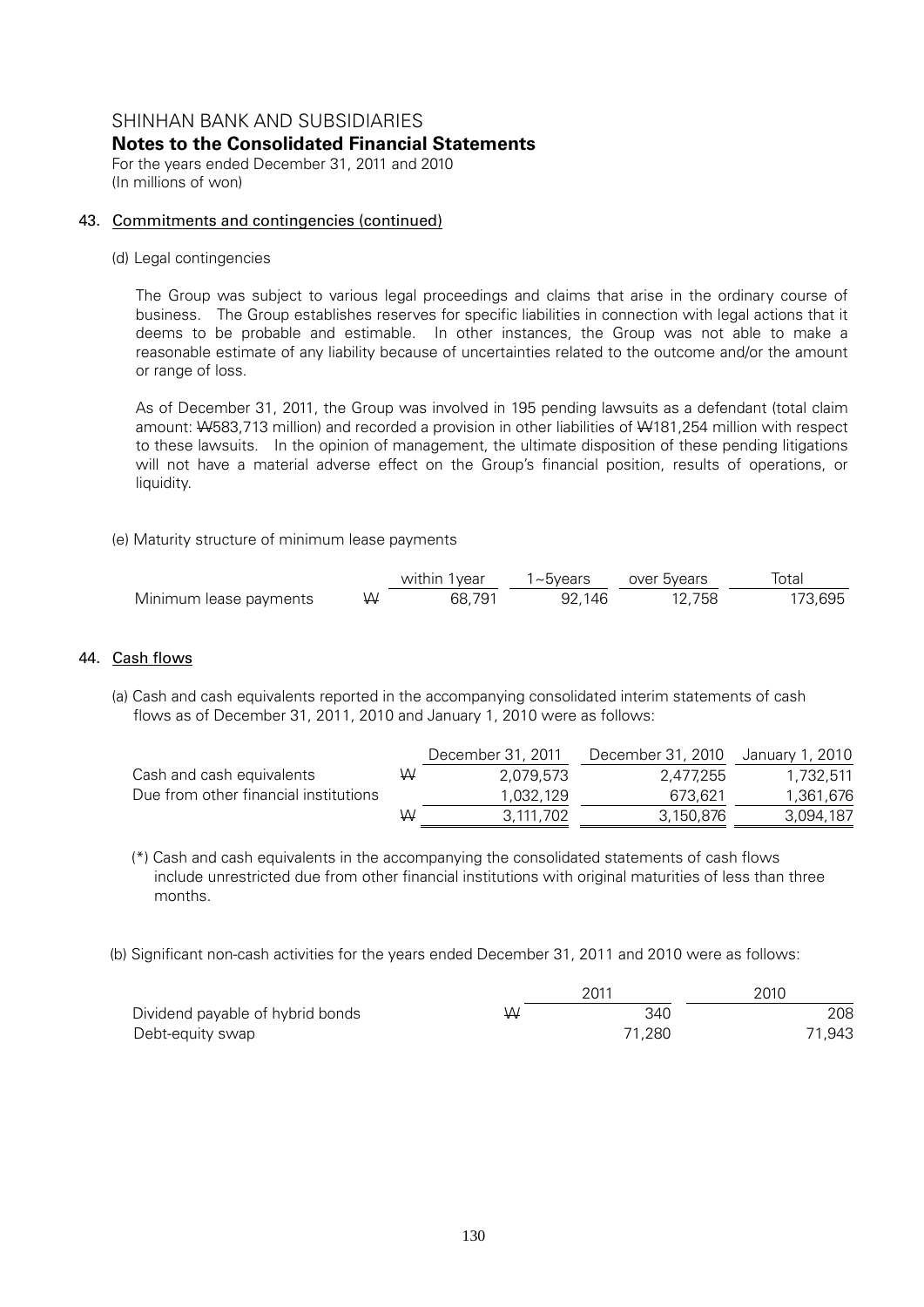# **Notes to the Consolidated Financial Statements**

For the years ended December 31, 2011 and 2010 (In millions of won)

## 45. Related parties

(a) Significant balances with the related parties as of December 31, 2011, 2010 and January 1, 2010 were as follows:

| Related party                    | Account                |   | December 31,<br>2011 | December 31,<br>2010 | January 1,<br>2010 |
|----------------------------------|------------------------|---|----------------------|----------------------|--------------------|
| <b>The Groups Parent company</b> |                        |   |                      |                      |                    |
| Shinhan Financial Group          | Deposits               | W | 2,220,564            | 787                  | 9,822              |
|                                  | Other liabilities      |   | 389,542              | 143,388              | 57,799             |
| <b>Other related parties</b>     |                        |   |                      |                      |                    |
| Shinhan Card Co., Ltd.           | Derivative assets      | W | 881                  | 3,572                | 3,856              |
|                                  | Loans                  |   |                      | 15,300               | 58,200             |
|                                  | Allowances             |   |                      | 3                    | 22                 |
|                                  | Other assets           |   | 1,894                | 1,765                | 29                 |
|                                  | Deposits               |   | 232,378              | 26,693               | 25,597             |
|                                  | Derivative liabilities |   | 43,268               | 33,503               | 54,049             |
|                                  | Other liabilities      |   | 46,824               | 41,864               | 27,382             |
| Shinhan Life Insurance           | Derivative assets      |   | 2,703                | 12,475               | 23,159             |
|                                  | Other assets           |   | 90                   | 108                  | 103                |
|                                  | Allowances             |   | 1                    | $\overline{2}$       | 1                  |
|                                  | Deposits               |   | 16,219               | 65,841               | 65,914             |
|                                  | Debt securities issued |   | 60,000               | 59,664               | 59,035             |
|                                  | Derivative liabilities |   | 2,620                | 2,807                | 4,512              |
|                                  | Other liabilities      |   | 60,048               | 43,855               | 15,572             |
| Shinhan Investment Corp          | Derivative assets      |   | 55                   | 32                   | 290                |
|                                  | Other assets           |   | 34,815               | 12,191               | 10,949             |
|                                  | Allowances             |   | 40                   | 26                   | 12                 |
|                                  | Debt securities issued |   | 30,000               | 30,100               |                    |
|                                  | Deposits               |   | 290,410              | 190,962              | 168,623            |
|                                  | Provisions             |   | 7                    | 7                    | 7                  |
|                                  | Derivative liabilities |   | 28                   | 34                   | 522                |
|                                  | Other liabilities      |   | 35,101               | 22,625               | 21,494             |
| Shinhan Capital Co., Ltd.        | Other assets           |   | 3                    | 1                    | 1                  |
|                                  | Loans                  |   |                      |                      | 96                 |
|                                  | Allowances             |   |                      |                      |                    |
|                                  | Derivative liabilities |   |                      | 36,335               | 19,273             |
|                                  | Deposits               |   | 4,872                | 3,778                | 7,920              |
|                                  | Other liabilities      |   | 976                  | 979                  | 969                |
| Jeju Bank                        | Loans                  |   | 16,504               | 11,681               | 10,507             |
|                                  | Allowances             |   | 3                    | 5                    | 4                  |
|                                  | Other assets           |   | 77                   | 68                   | 53                 |
|                                  | Deposits               |   | 2,931                | 432                  | 250                |
|                                  | Other liabilities      |   | 1,141                | 1,140                |                    |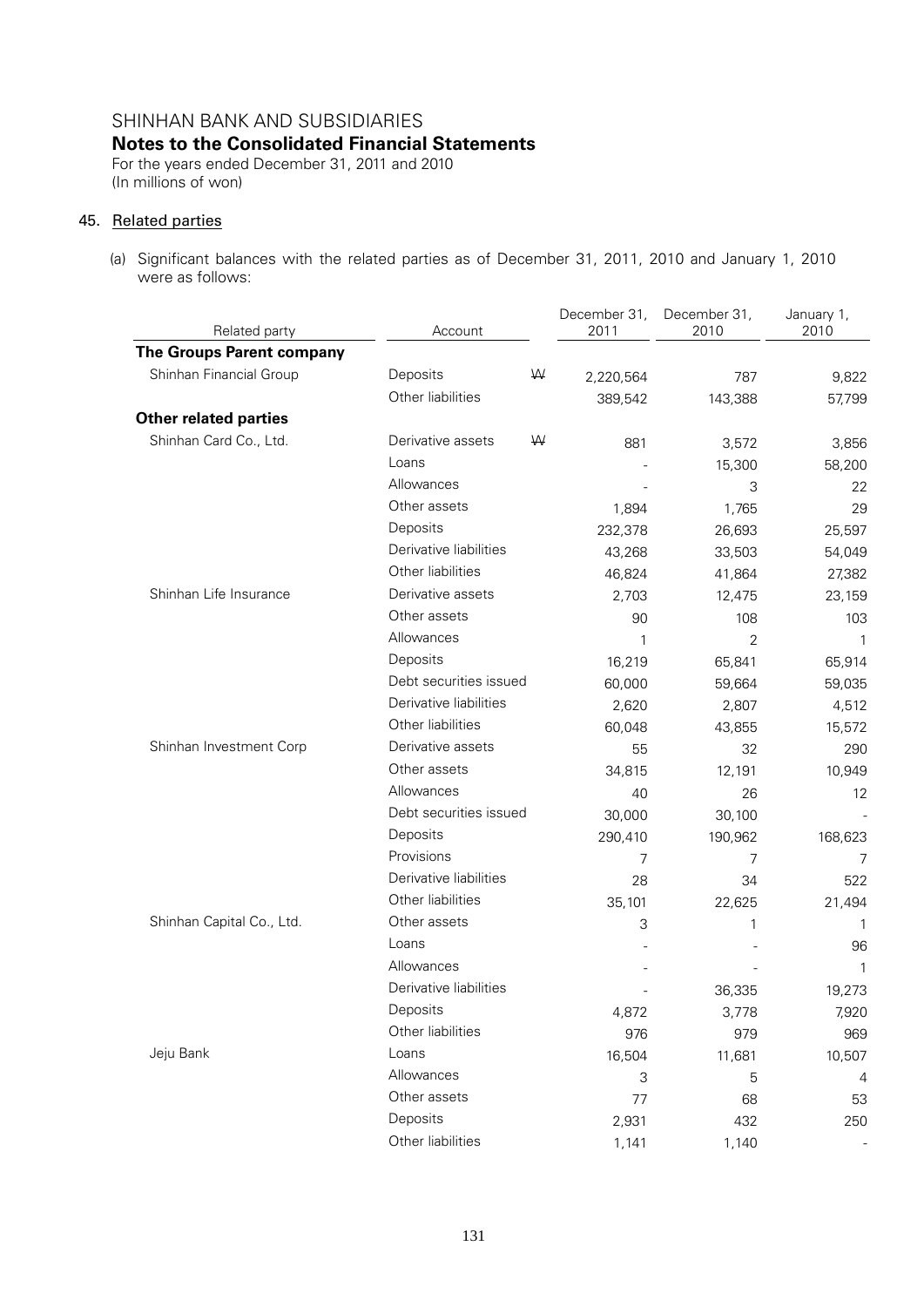## **Notes to the Consolidated Financial Statements**

For the years ended December 31, 2011 and 2010 (In millions of won)

### 45. Related parties (continued)

| Related party                               | Account           |   | 2011      | December 31, December 31,<br>2010 | January 1,<br>2010 |
|---------------------------------------------|-------------------|---|-----------|-----------------------------------|--------------------|
| <b>Other related parties (continued)</b>    |                   |   |           |                                   |                    |
| Shinhan Credit Information Co., Ltd.        | Deposits          | W | 9,162     | 9,470                             | 9,452              |
|                                             | Other liabilities |   | 1,523     | 1,468                             | 1,967              |
| Shinhan Private Equity, Inc                 | Loans             |   | 13,980    | 29,065                            | 7,657              |
|                                             | Allowances        |   | 1,221     | 286                               | 85                 |
|                                             | Derivative assets |   |           |                                   | 37                 |
|                                             | Other assets      |   | 58        | 47                                | 25                 |
|                                             | Deposits          |   | 6,527     | 4,107                             | 6,314              |
|                                             | Other liabilities |   | 123       | $\overline{2}$                    |                    |
| Shinhan BNP Paribas AMC                     | Deposits          |   | 87,791    | 80,784                            | 59,847             |
|                                             | Other liabilities |   | 1,505     | 977                               | 966                |
| Shinhan Data system                         | Deposits          |   | 6,105     | 6,777                             | 6,328              |
|                                             | Other liabilities |   | 286       | 277                               | 257                |
| SHC Management Co., Ltd.                    | Deposits          |   | 100       | 100                               |                    |
|                                             | Other liabilities |   | 3         | 5                                 |                    |
| Shinhan Savings Bank                        | Deposits          |   | 3,992     |                                   |                    |
| <b>Investments in associates</b>            |                   |   |           |                                   |                    |
| Shinhan Corporate Restructuring<br>fund 7th | Deposits          |   | 19        | 275                               | 5,828              |
| Aju Capital Co., Ltd.                       | Loans             |   | 50,000    | 110,000                           | 150,000            |
|                                             | Allowances        |   | 254       | 558                               | 426                |
|                                             | Provisions        |   | 11        | 675                               | 381                |
| UAMCO., Ltd                                 | Loans             |   | 38,723    | 40,257                            |                    |
|                                             | Allowances        |   | 52        | 29                                |                    |
| Pohang TechnoPark2PFV                       | Loans             |   | 658       |                                   |                    |
|                                             | Allowances        |   | 3         |                                   |                    |
|                                             | Provisions        |   | 286       |                                   |                    |
| Key management personnel                    | Loans             |   | 1,239     | 1,286                             | 1,147              |
|                                             |                   | W | 3,717,616 | 1,048,468                         | 896,740            |

(b) Significant transactions with the related parties for the years ended December 31, 2011 and 2010 were as follows:

| Related party             | Account                     |   | 2011   | 2010    |
|---------------------------|-----------------------------|---|--------|---------|
| The Groups Parent company |                             |   |        |         |
| Shinhan Financial Group   | Other operating incomes     | W | 701    | 597     |
|                           | Interest expense            |   | 36.046 | 564     |
|                           | Fees and commission expense |   | 92,023 | 108,163 |
|                           | Other operating expenses    |   | 911    | 885     |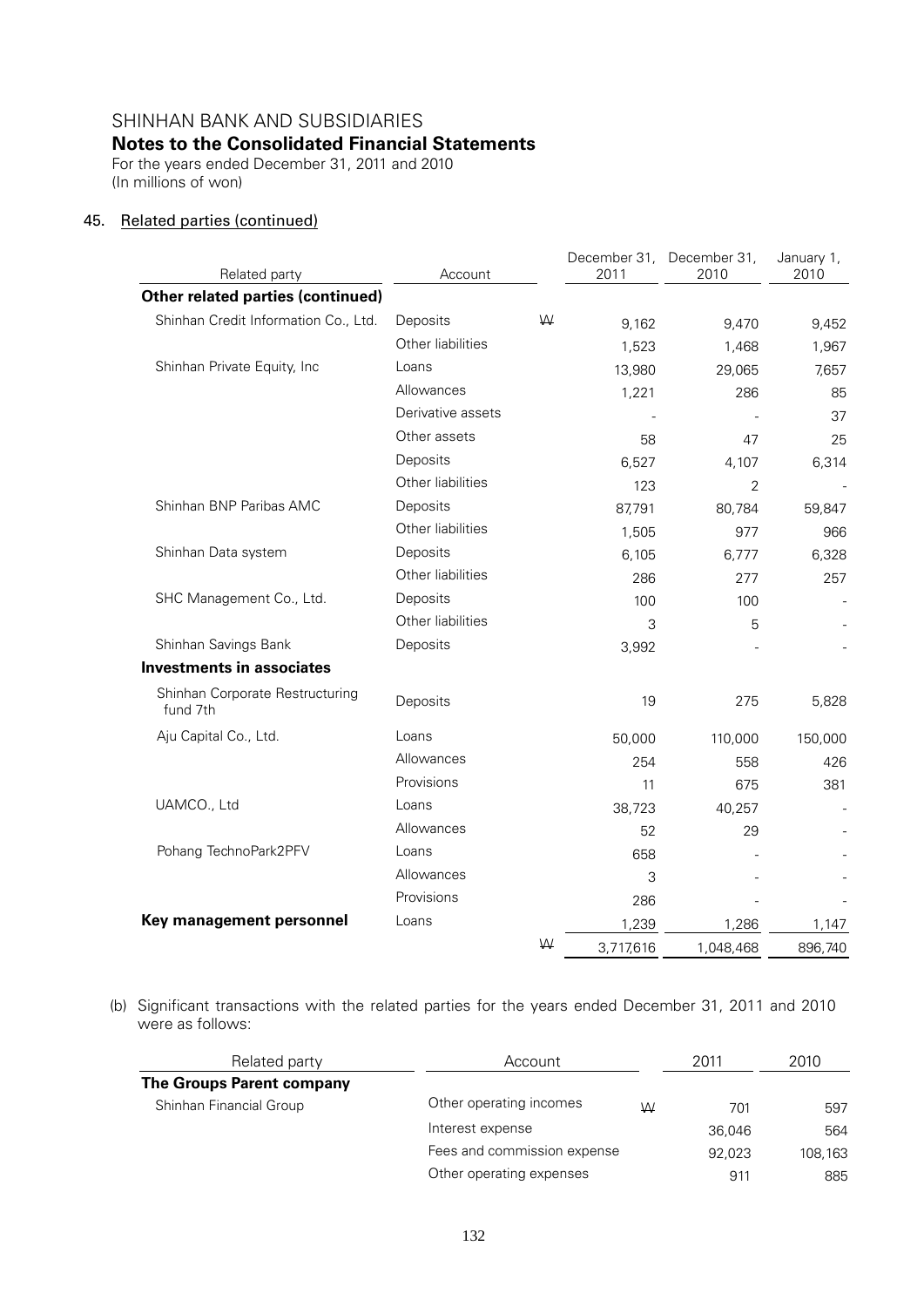### **Notes to the Consolidated Financial Statements**

For the years ended December 31, 2011 and 2010 (In millions of won)

### 45. Related parties (continued)

| Related party                | Account                     |   | 2011           | 2010    |
|------------------------------|-----------------------------|---|----------------|---------|
| <b>Other related parties</b> |                             |   |                |         |
| Shinhan Card Co., Ltd.       | Interest income             | W | 1,990          | 5,483   |
|                              | Fees and commission income  |   | 158,274        | 154,164 |
|                              | Gain related to derivatives |   | 18,528         | 39,662  |
|                              | Interest expense            |   | 4,128          | 1,092   |
|                              | Fees and commission expense |   | 1,522          | 1,009   |
|                              | Other operating expense     |   | 154            | 2,766   |
|                              | Impairment for Allowance    |   |                | 3       |
|                              | Loss related to derivatives |   | 13,370         | 4,413   |
|                              | Other operating income      |   | 1,324          | 1,435   |
| Shinhan Life Insurance       | Interest income             |   | 52             | 62      |
|                              | Fees and commission income  |   | 17,194         | 19,113  |
|                              | Gain related to derivatives |   | 689            | 3,182   |
|                              | Other operating income      |   | 1,360          | 1,423   |
|                              | Interest expense            |   | 1,864          | 4,153   |
|                              | Other operating expense     |   |                | 21      |
|                              | Impairment for Allowance    |   | 2              | 2       |
|                              | Loss related to derivatives |   | 1,385          | 3,531   |
| Shinhan Investment Corp      | Interest income             |   | 788            | 1,038   |
|                              | Fees and commission income  |   | 6,372          | 5,676   |
|                              | Gain related to derivatives |   | 381            | 4,763   |
|                              | Other operating income      |   | 1,237          | 1,994   |
|                              | Interest expense            |   | 10,669         | 4,862   |
|                              | Fees and commission expense |   |                | 4       |
|                              | Other operating expense     |   | 974            | 2,010   |
|                              | Impairment for Allowance    |   | 3              | 32      |
|                              | Loss related to derivatives |   | 352            | 4,999   |
| Shinhan Capital Co., Ltd.    | Interest income             |   | 4              | 10      |
|                              | Gain related to derivatives |   | 1,220          | 171     |
|                              | Other operating income      |   | 617            | 873     |
|                              | Interest expense            |   | 367            | 273     |
|                              | Other operating expense     |   | 578            | 832     |
|                              | Impairment for Allowance    |   | $\overline{2}$ |         |
|                              | Loss related to derivatives |   | 115            | 17,233  |
| Jeju Bank                    | Interest income             |   | 169            | 178     |
|                              | Fees and commission income  |   | 1              | 1       |
|                              | Other operating income      |   | 44             | 34      |
|                              | Interest expense            |   | 41             | 31      |
|                              | Impairment for allowance    |   | 2              | 5       |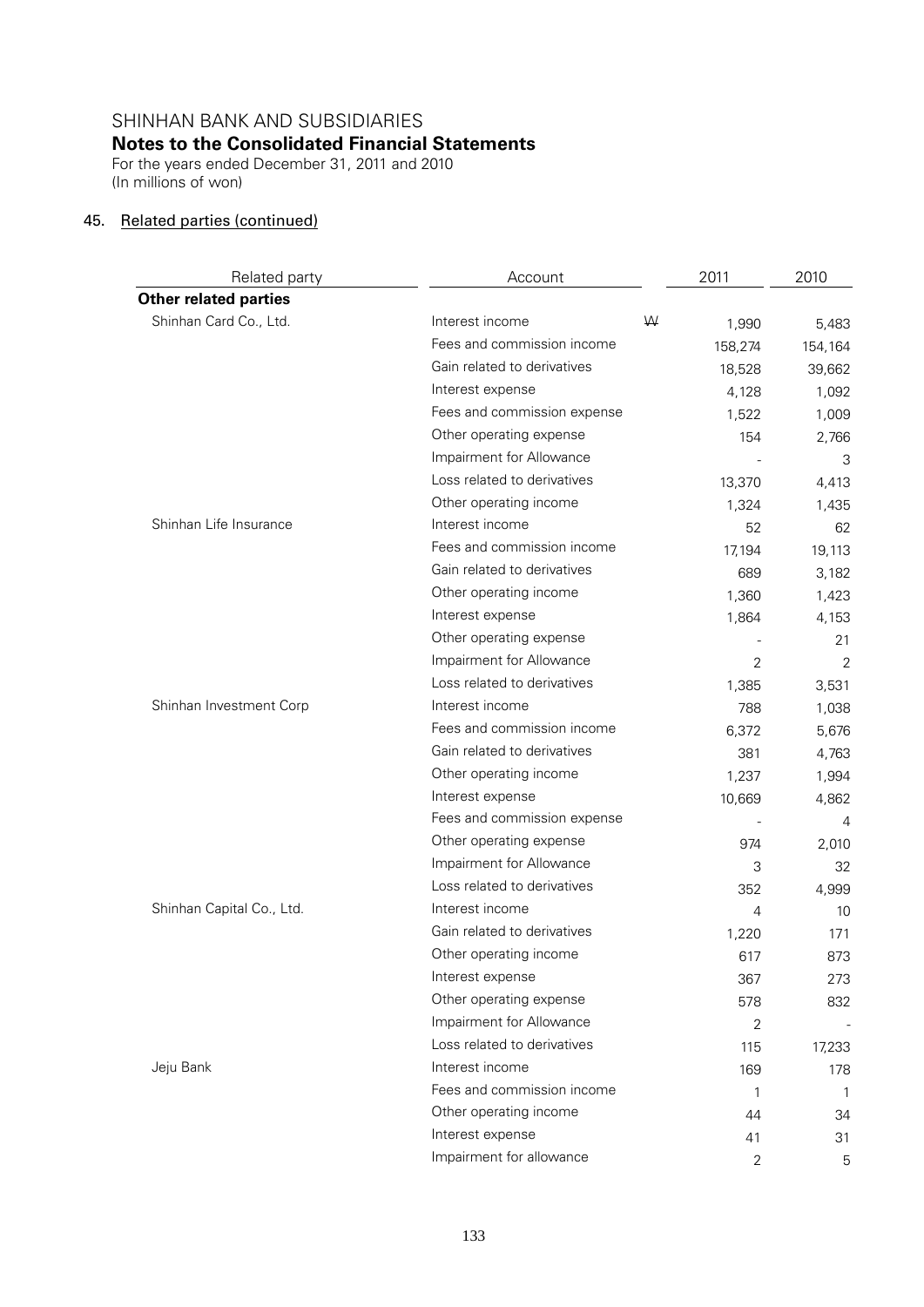## **Notes to the Consolidated Financial Statements**

For the years ended December 31, 2011 and 2010 (In millions of won)

### 45. Related parties (continued)

| Related party                            | Account                     |   | 2011    | 2010    |  |  |
|------------------------------------------|-----------------------------|---|---------|---------|--|--|
| <b>Other related parties (continued)</b> |                             |   |         |         |  |  |
| Shinhan Credit Information Co., Ltd.     | Other operating income      | W | 56      | 65      |  |  |
|                                          | Interest expense            |   | 377     | 350     |  |  |
|                                          | Fees and commission expense |   | 6,110   | 4,821   |  |  |
|                                          | Other operating expense     |   | 100     | 74      |  |  |
| Shinhan Private Equity, Inc.             | Interest income             |   | 1,111   | 639     |  |  |
|                                          | Fees and commission income  |   | 7       | 22      |  |  |
|                                          | Gain related to derivatives |   | 41      |         |  |  |
|                                          | Interest expense            | 8 |         |         |  |  |
|                                          | Impairment for allowance    |   | 1,058   | 141     |  |  |
|                                          | Loss related to derivatives |   |         | 37      |  |  |
| Shinhan BNP Paribas AMC                  | Fees and commission income  |   |         | 1,114   |  |  |
|                                          | Other operating income      |   | 6       |         |  |  |
|                                          | Interest expense            |   | 3,516   | 615     |  |  |
|                                          | Fees and commission expense |   |         | 1,372   |  |  |
| SHC Management Co., Ltd.                 | Interest expense            |   | 3       | 5       |  |  |
| Shinhan Data system                      | Other operating income      |   | 301     | 4,337   |  |  |
|                                          | Interest expense            |   | 142     | 82      |  |  |
|                                          | Other operating expense     |   | 26,165  | 21,716  |  |  |
| <b>Investments in associates</b>         |                             |   |         |         |  |  |
| Shinhan Corporate Restructuring          | Other operating expense     |   | 1,283   |         |  |  |
| fund 7th                                 | Interest expense            |   | 1       |         |  |  |
| Key management personnel                 | Interest incomes            |   | 55      | 71      |  |  |
|                                          |                             | W | 415,752 | 432,253 |  |  |

(c) Details of benefits compensated to the related parties for the years ended December 31, 2011 and 2010 were as follows:

|                                  |   | 2011  | 2010   |
|----------------------------------|---|-------|--------|
| Short-term employee benefits     | ₩ | 7.108 | 7.580  |
| Severance benefits               |   | 130   | 70     |
| Share-based payment transactions |   | 159   | 7.547  |
|                                  | W | 7.397 | 15.197 |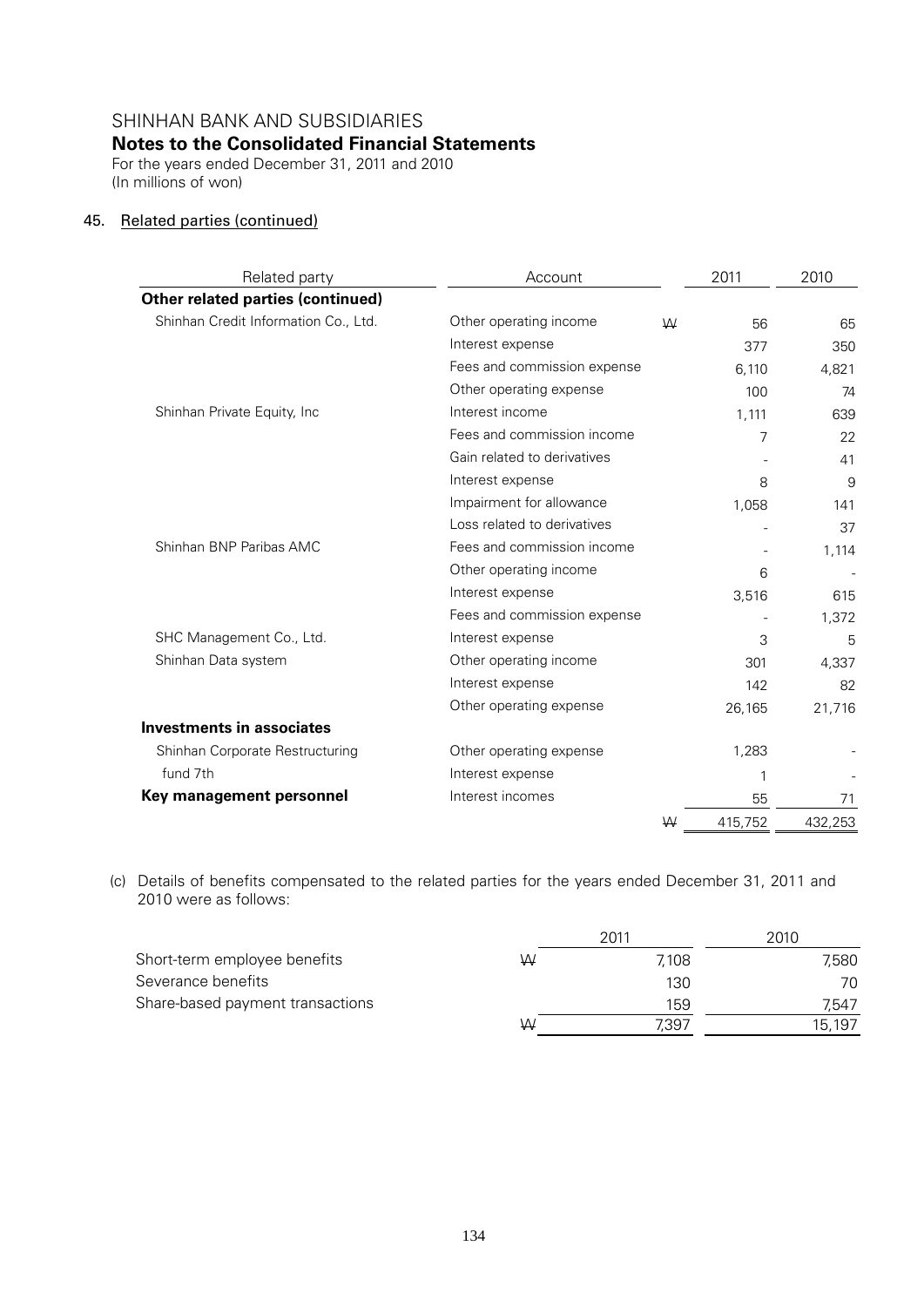## **Notes to the Consolidated Financial Statements**

For the years ended December 31, 2011 and 2010 (In millions of won)

### 45. Related parties (continued)

(d) Guarantees provided between the related parties as of December 31, 2011, 2010 and January 1, 2010 were as follows:

|              |                           |   | Amount of quarantees |                           |                          |                                      |
|--------------|---------------------------|---|----------------------|---------------------------|--------------------------|--------------------------------------|
|              |                           |   |                      | December 31. December 31. | January 1,               |                                      |
| Guarantor    | <b>Guaranteed Parts</b>   |   | 2011                 | 2010                      | 2010                     | Account                              |
| Shinhan Bank | Shinhan Capital Co., Ltd. | W | 321                  |                           |                          | Letter of credit                     |
|              |                           |   |                      | 1.550                     | 701                      | Letter of quarantee                  |
|              | SHC Management Co., Ltd.  |   | 94                   | 94                        | 94                       | Performance<br>quarantees            |
|              | Aju Capital Co., Ltd.     |   |                      | 103,090                   | 109.270                  | Debt securities<br>issued quarantees |
|              |                           |   |                      |                           | 2.554                    | Letter of credit                     |
|              |                           |   |                      | 20,000                    | $\overline{\phantom{a}}$ | Loan commitment.                     |
|              | Shinhan Investment Corp   |   | 15,566               | 90.000                    | 90.000                   | Financial guarantee                  |
|              |                           | W | 15.981               | 214.734                   | 202.619                  |                                      |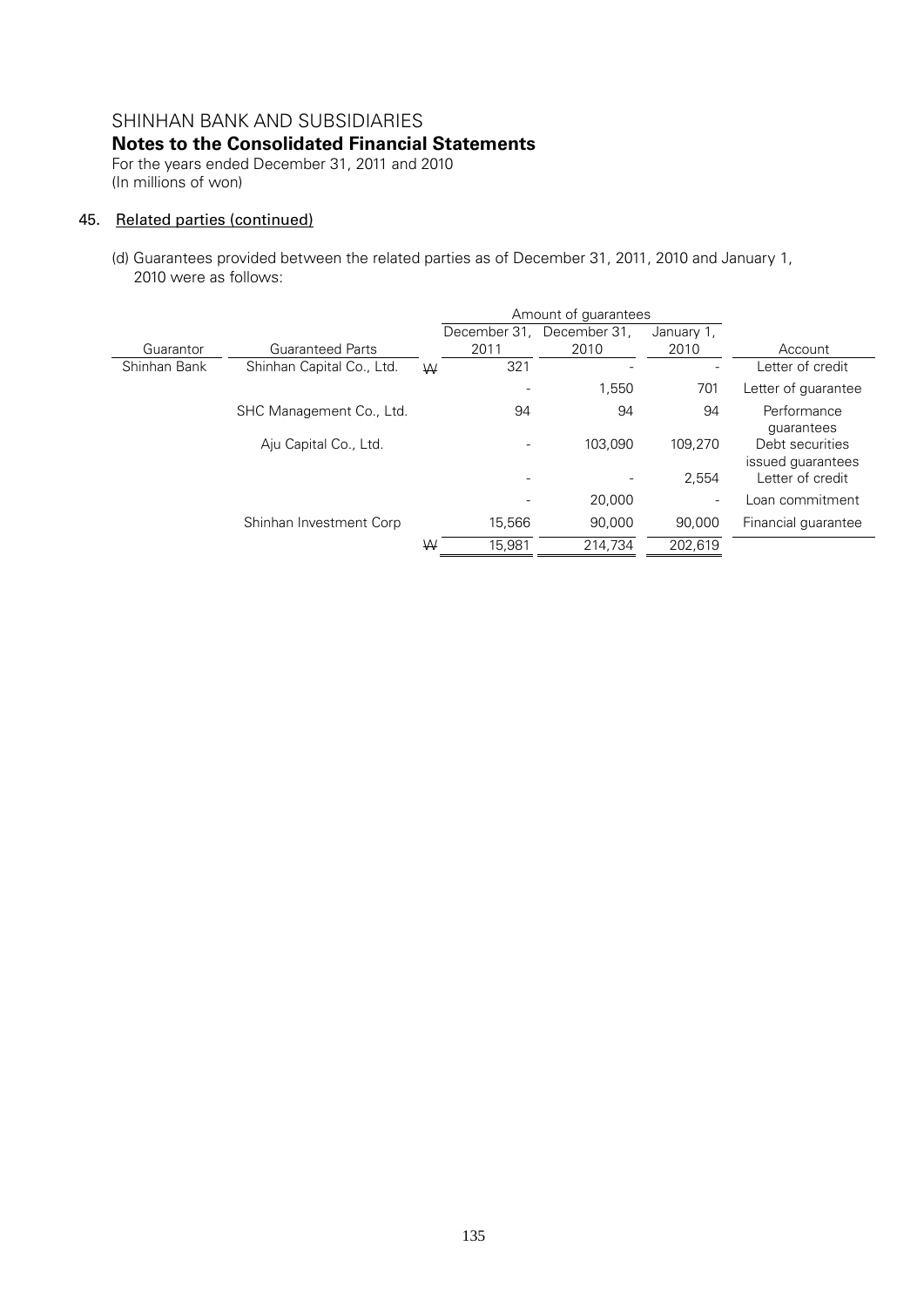## **Notes to the Consolidated Financial Statements**

For the years ended December 31, 2011 and 2010 (In millions of won)

#### 46. Investment in subsidiaries

(a) Condensed financial information for the Group's subsidiaries.

i) Condensed financial positions for the Shinhan Bank, the controlling company, and its subsidiaries as of December 31, 2011, 2010 and January 1, 2010 were as follows:

|                 |   |             | December 31, 2011 |            | December 31, 2010 |             |            | January 1, 2010 |             |            |
|-----------------|---|-------------|-------------------|------------|-------------------|-------------|------------|-----------------|-------------|------------|
|                 |   | Total       | Total             | Total      | Total             | Total       | Total      | Total           | Total       | Total      |
|                 |   | assets      | liabilities       | equity     | assets            | liabilities | equity     | assets          | liabilities | equity     |
| Shinhan Bank    | W | 222,050,205 | 202,846,814       | 19,203,391 | 206,919,613       | 188,203,827 | 18,715,786 | 203,693,469     | 186,487,257 | 17,206,212 |
| Shinhan Asia    |   | 249,278     | 81,067            | 168,211    | 204,789           | 45,244      | 159,545    | 209,711         | 48,857      | 160,854    |
| Shinhan America |   | 1,087,346   | 997,450           | 89,896     | 1,054,949         | 968,960     | 85,989     | 1,126,811       | 1,059,216   | 67,595     |
| Shinhan Europe  |   | 398,781     | 322,439           | 76,342     | 371,450           | 298,629     | 72,821     | 347,895         | 271,976     | 75,919     |
| Shinhan Khmer   |   | 55,571      | 29,065            | 26,506     | 51,778            | 26,824      | 24,954     | 54,530          | 30,071      | 24,459     |
| Shinhan         |   |             |                   |            |                   |             |            |                 |             |            |
| Kazakhstan      |   | 132,404     | 54,922            | 77,482     | 42,564            | 2,874       | 39,690     | 42,209          | 1,848       | 40,361     |
| Shinhan Canada  |   | 278,578     | 253,496           | 25,082     | 157,243           | 129,934     | 27,309     | 101,552         | 72,625      | 28,927     |
| Shinhan China   |   | 1,891,122   | 1,539,433         | 351,689    | 1,689,942         | 1,363,865   | 326,077    | 1,323,294       | 980,683     | 342,611    |
| Shinhan Aitas   |   | 27,991      | 3,215             | 24,776     | 25,778            | 4,347       | 21,431     | 18,791          | 2,739       | 16,052     |
| Shinhan Japan   |   | 6,550,230   | 6,132,182         | 418,048    | 5,518,173         | 5,142,900   | 375,273    | 4,450,812       | 4,235,808   | 215,004    |
| Shinhan Vietnam |   | 1,049,260   | 726,388           | 322,872    | 503,073           | 319,955     | 183,118    | 359,984         | 266,006     | 93,978     |
| Special Purpose |   |             |                   |            |                   |             |            |                 |             |            |
| <b>Entities</b> |   | 2,259,326   | 2,449,676         | (190, 350) | 4,584,862         | 4,726,419   | (141, 557) | 5,084,477       | 4,966,438   | 118,039    |
|                 | W | 236,030,092 | 215,436,147       | 20,593,945 | 221,124,214       | 201,233,778 | 19,890,436 | 216,813,535     | 198,423,524 | 18,390,011 |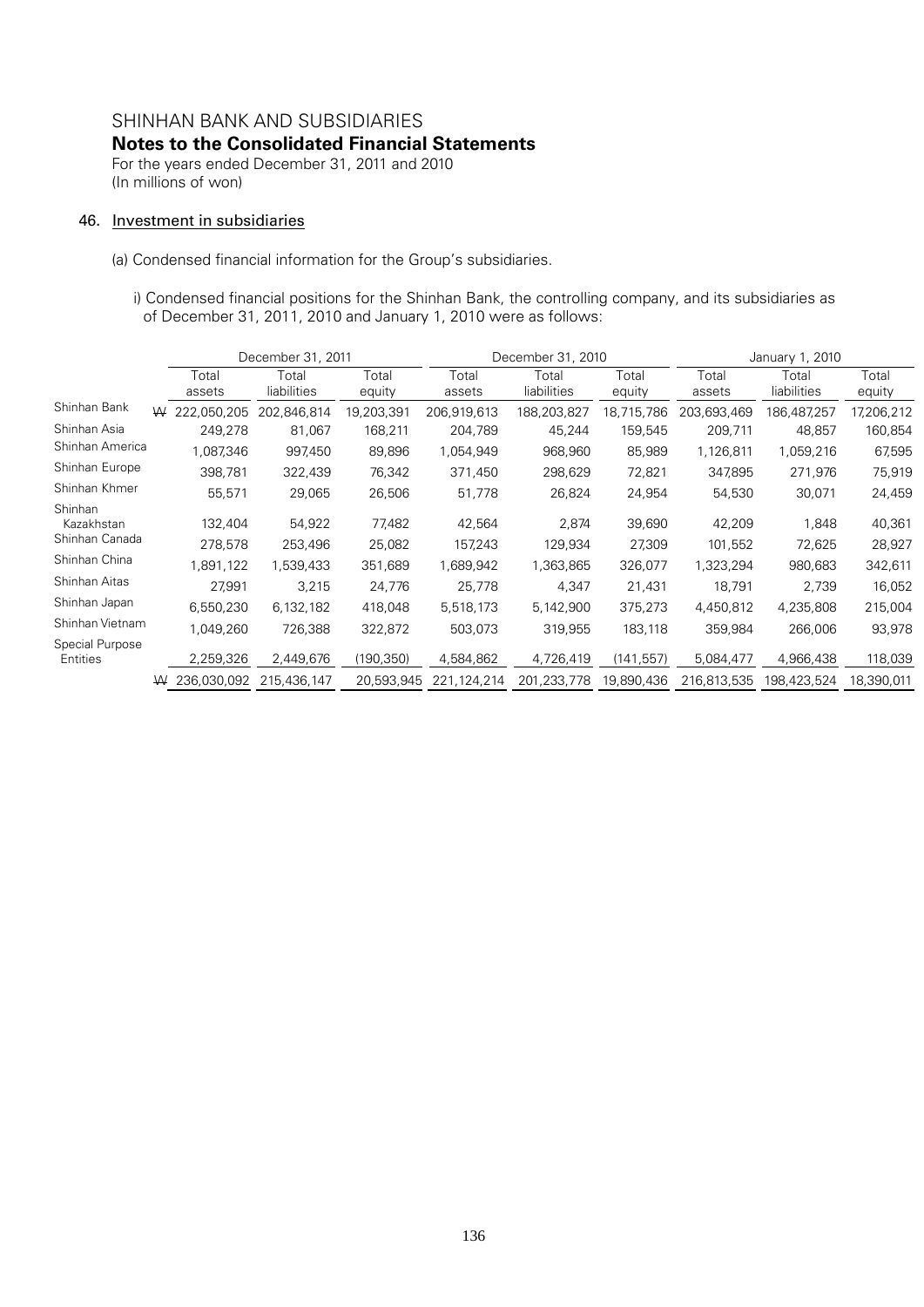## **Notes to the Consolidated Financial Statements**

For the years ended December 31, 2011 and 2010 (In millions of won)

#### 46. Investment in subsidiaries (continued)

ii) Condensed comprehensive income statements for the Shinhan Bank, the controlling company, and its subsidiaries for the years ended December 31, 2011 and 2010 were as follows:

|                                 |   |                     | 2011          |                                  |                     | 2010          |                                  |
|---------------------------------|---|---------------------|---------------|----------------------------------|---------------------|---------------|----------------------------------|
|                                 |   | Operating<br>income | Net<br>income | Total<br>comprehensive<br>income | Operating<br>income | Net<br>income | Total<br>comprehensive<br>income |
| Shinhan Bank                    | W | 19,348,654          | 2,004,881     | 1,468,777                        | 20,692,098          | 1,742,063     | 1,818,539                        |
| Shinhan Asia                    |   | 11,432              | 4,145         | 8,666                            | 8,609               | 645           | (1,309)                          |
| Shinhan America                 |   | 65,852              | 1,397         | 3,907                            | 67,222              | (15, 406)     | (16,031)                         |
| Shinhan Europe                  |   | 15,268              | 4,605         | 3,522                            | 14,510              | 2,782         | (3,099)                          |
| Shinhan Khmer                   |   | 4,102               | 1,214         | 1,552                            | 3,763               | 1,108         | 494                              |
| Shinhan Kazakhstan              |   | 5,951               | (1, 279)      | 242                              | 3,013               | 58            | (671)                            |
| Shinhan Canada                  |   | 8,750               | (1,993)       | (2, 227)                         | 5,481               | (2, 427)      | (1,618)                          |
| Shinhan China                   |   | 97,553              | 17,288        | 25,613                           | 73,743              | (8, 187)      | (16, 530)                        |
| Shinhan Aitas                   |   | 23,552              | 3,345         | 3,345                            | 21,685              | 5,380         | 5,380                            |
| Shinhan Japan                   |   | 180,402             | 12,410        | 42,775                           | 145,104             | 10,179        | 21,200                           |
| Shinhan Vietnam                 |   | 77,203              | 21,555        | 6,935                            | 43,937              | 19,191        | 11,201                           |
| <b>Special Purpose Entities</b> |   | 169,366             | (24, 483)     | (24, 696)                        | 232,902             | 151,166       | 142,561                          |
|                                 | W | 20,008,085          | 2,043,085     | 1,538,411                        | 21,312,067          | 1,906,552     | 1,960,117                        |

#### 47. Information of trust business

(a) Significant balances with trust business as of December 31, 2011, 2010 and January 1, 2010 were as follows:

|                               |   | December 31.<br>2011 | December 31,<br>2010 | January 1,<br>2010 |
|-------------------------------|---|----------------------|----------------------|--------------------|
| Borrowings from trust account | W | 2.008.134            | 1.836.844            | 1.464.524          |

(b) Significant transactions with trust business for the years ended December 31, 2011 and 2010 were as follows:

|                                           |   | 2011   | 2010   |
|-------------------------------------------|---|--------|--------|
| Fees and commissions from trust account   | W | 62.198 | 57.935 |
| Commissions received from                 |   |        |        |
| cancellation of commodities               |   | 46     | 34     |
| Interest on borrowings from trust account |   | 61.871 | 37.214 |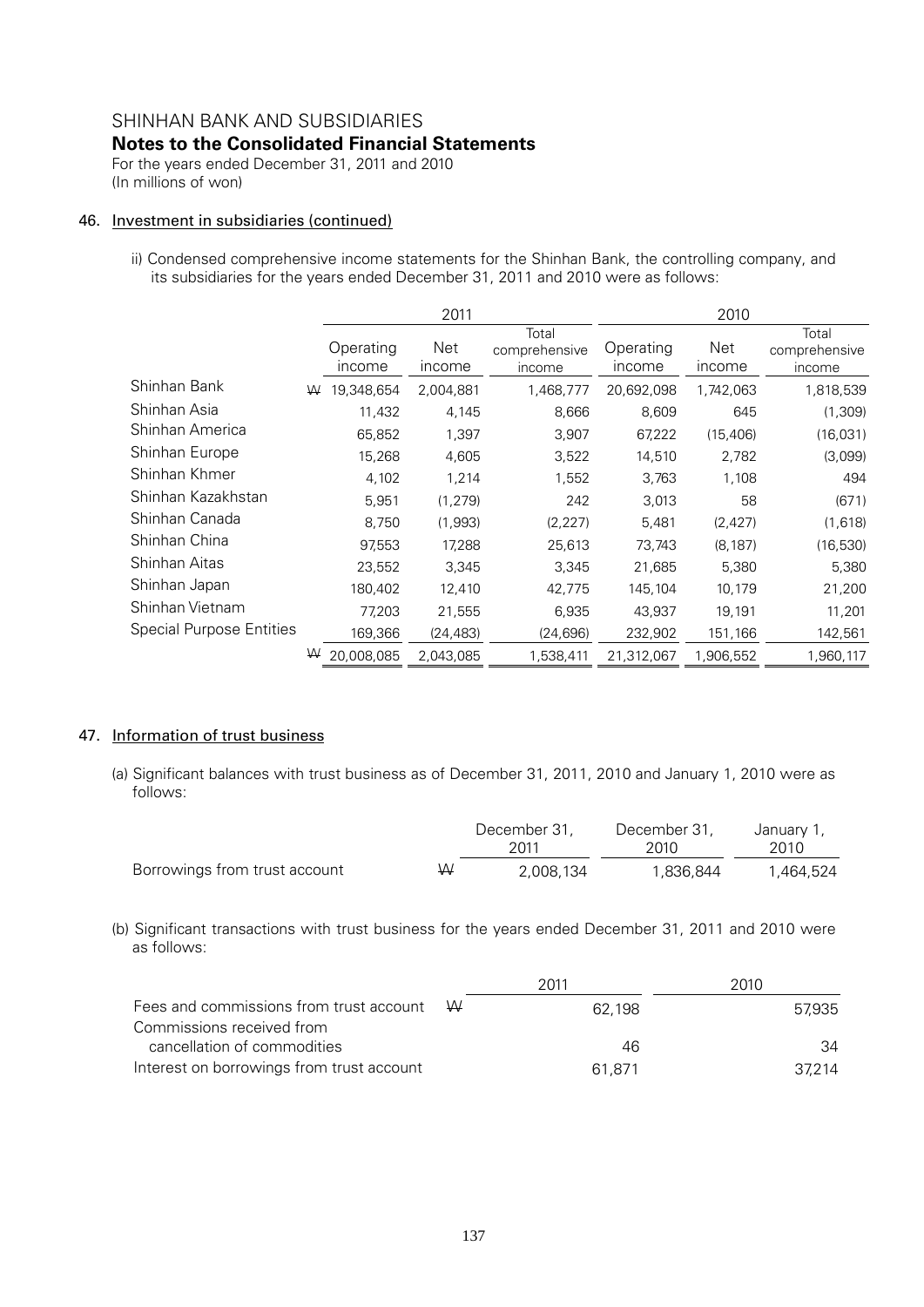### **Notes to the Consolidated Financial Statements**

For the years ended December 31, 2011 and 2010

#### 48. Implementation of K-IFRS

As stated in note 2(a), these are the Group's first consolidated financial statements prepared in accordance with K-IFRSs.

The accounting policies set out in note 3 have been applied in preparing the consolidated financial statements for the year ended December 31, 2011, the comparative information presented in these financial statements for the year ended December 31, 2010 and in the preparation of an opening K-IFRS statement of financial position at January 1, 2010 (the Group's date of transition).

In preparing its opening K-IFRS statement of financial position, the Group has adjusted amounts reported previously in financial statements prepared in accordance with previous K-GAAP. An explanation of how the transition from previous K-GAAP to K-IFRSs has affected the Group's financial position and financial performance is set out in the following tables and the notes that accompany the tables.

(a) Significant differences in accounting policies

#### i) First-time adoption of K-IFRSs

| Area                                                              | K-IFRS                                                                                                                                                                                                  |  |  |  |
|-------------------------------------------------------------------|---------------------------------------------------------------------------------------------------------------------------------------------------------------------------------------------------------|--|--|--|
| Business combinations                                             | K-IFRS No. 1103 Business Combinations will not be applied<br>retroactively to business combinations occurring prior to January 1,<br>2010.                                                              |  |  |  |
| Deemed cost                                                       | The Bank elected to measure land and buildings at fair value at the<br>date of transition and use those fair values as their deemed costs.                                                              |  |  |  |
| Cumulative translation<br>differences                             | The cumulative translation difference of foreign operations as of<br>January 1, 2010 will be regarded as nil.                                                                                           |  |  |  |
| Derecognition of<br>financial assets and<br>financial liabilities | The derecognition requirements in K-IFRS No. 1039 Financial<br>Instruments: Recognition and Measurement were applied<br>prospectively for transactions occurred on or before the date of<br>transition. |  |  |  |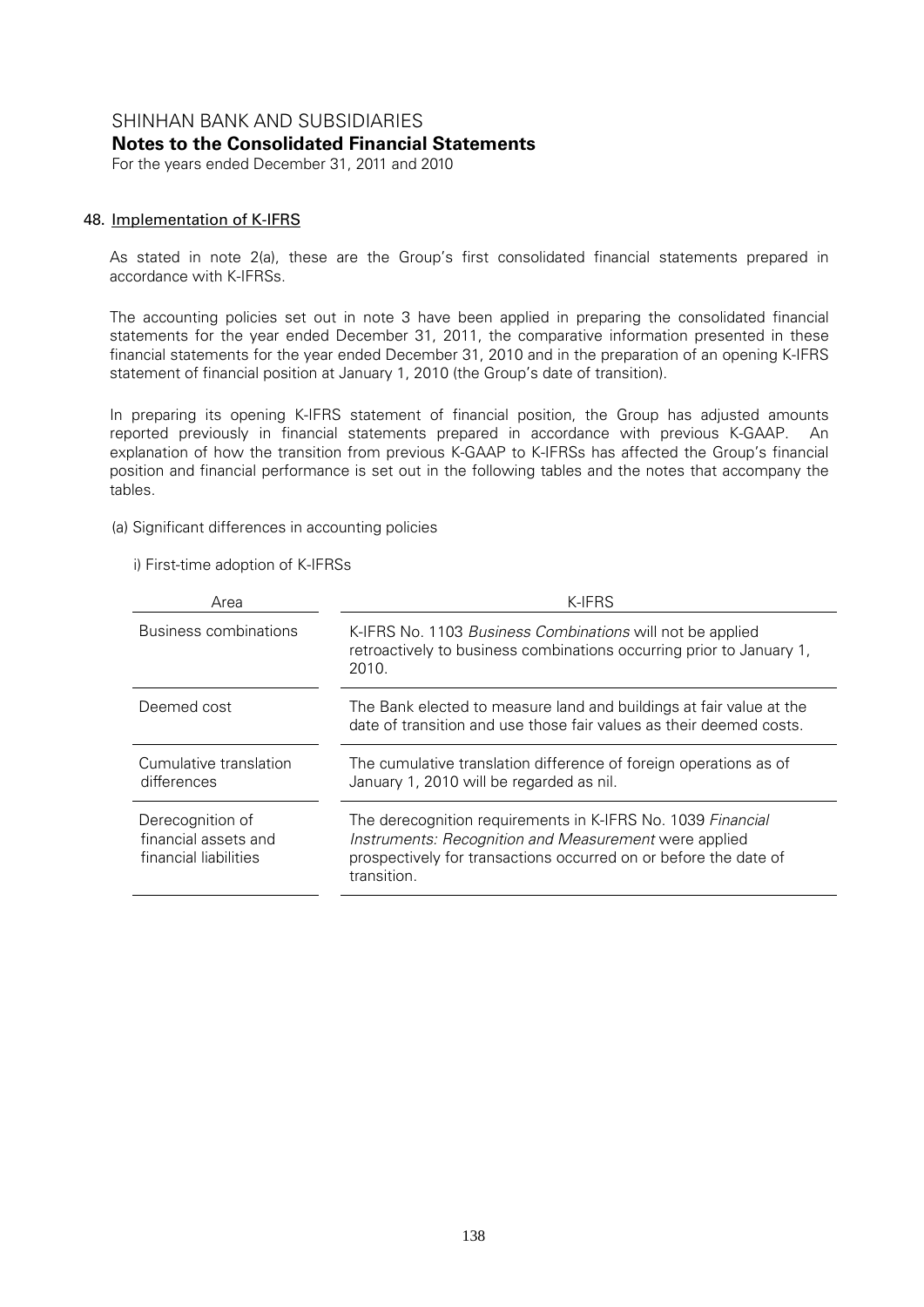# **Notes to the Consolidated Financial Statements**

For the years ended December 31, 2011 and 2010

### 48. Implementation of K-IFRS (continued)

#### (a) Significant differences in accounting policies (continued)

i) First-time adoption of K-IFRSs (continued)

| Area                                                                                                                                                                                      | K-IFRS                                                                                                                                                                                                                                                                                                                                                                                                                                                         |
|-------------------------------------------------------------------------------------------------------------------------------------------------------------------------------------------|----------------------------------------------------------------------------------------------------------------------------------------------------------------------------------------------------------------------------------------------------------------------------------------------------------------------------------------------------------------------------------------------------------------------------------------------------------------|
| Financial asset<br>designated as available<br>for sale or financial<br>instrument designated<br>as a financial asset or<br>financial liability at fair<br>value through profit or<br>loss | Although K-IFRS No. 1039 Financial Instruments: Recognition and<br>Measurement permits a financial asset to be designated on initial<br>recognition as available for sale or a financial instrument (provided it<br>meets certain criteria) to be designated as a financial asset or<br>financial liability at fair value through profit or loss, those<br>designations are permitted at the date of transition. The Group<br>elected to use these exemptions. |
| Share-based payment<br>transactions                                                                                                                                                       | K-IFRS No. 1102 Share-based Payment was applied retrospectively<br>to equity instruments that were granted on or before the date of<br>transition.                                                                                                                                                                                                                                                                                                             |
| Decommissioning<br>liabilities included in the<br>cost of property and<br>equipment                                                                                                       | The amount that would have been included in the cost of the related<br>asset when the liability first arose is estimated by discounting the<br>liability to that date using its best estimate of the historical risk-<br>adjusted discount rate(s) that would have applied for that liability<br>over the intervening period.                                                                                                                                  |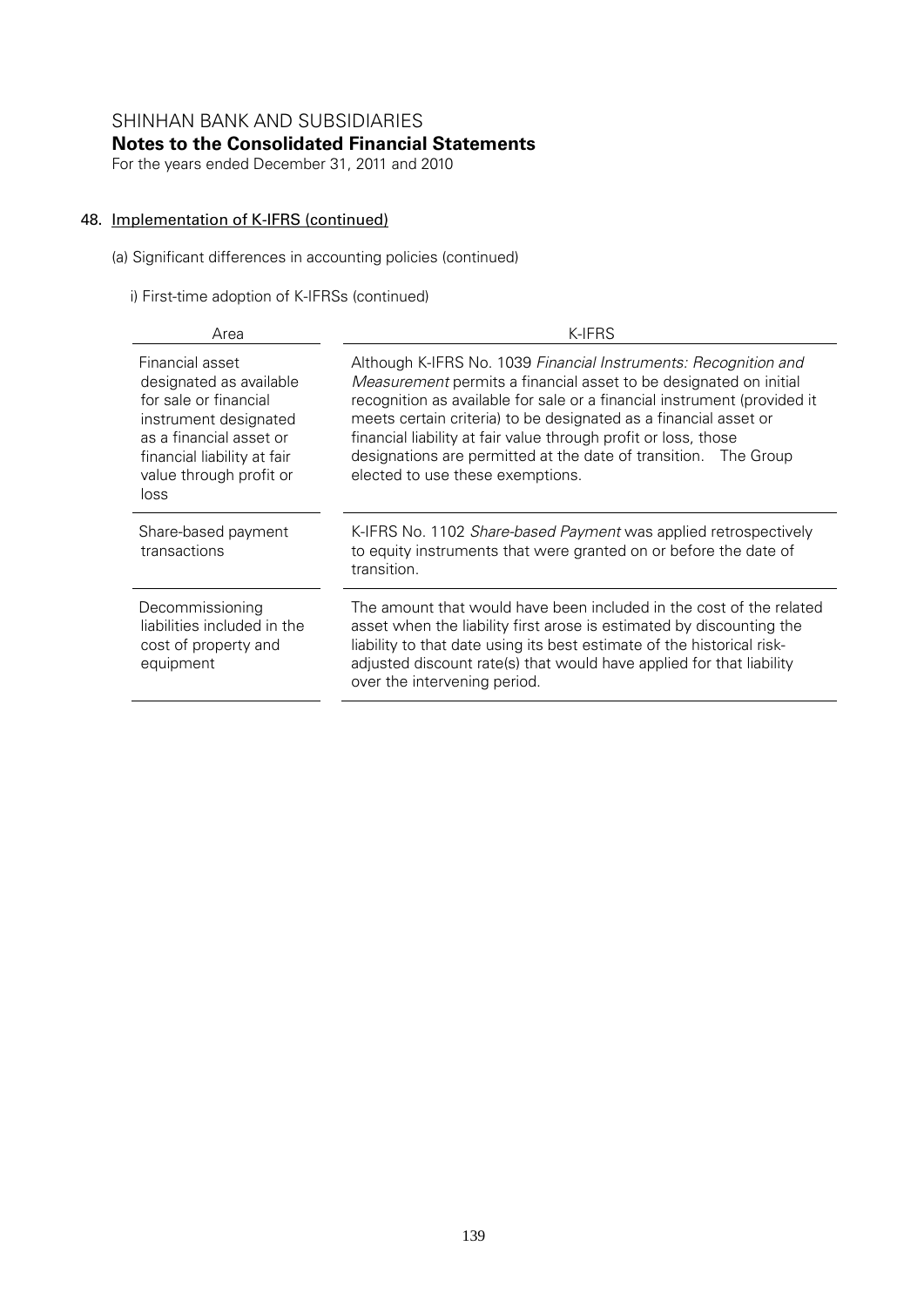### 48. Implementation of K-IFRS (continued)

### (a) Significant differences in accounting policies (continued)

### ii) Significant differences between K-IFRS and previous K-GAAP

| Area                                              | K-IFRS                                                                                                                                                                                                                      | Previous K-GAAP                                                                                                                                                                                                                                                                                                                                                         |
|---------------------------------------------------|-----------------------------------------------------------------------------------------------------------------------------------------------------------------------------------------------------------------------------|-------------------------------------------------------------------------------------------------------------------------------------------------------------------------------------------------------------------------------------------------------------------------------------------------------------------------------------------------------------------------|
| Basis of<br>financial<br>statement<br>preparation | Consolidated financial statement                                                                                                                                                                                            | Seperate financial statement                                                                                                                                                                                                                                                                                                                                            |
| Consolidation<br>scope                            | If the Group has dominant influence<br>or control over the subsidiary<br>including special purpose vehicle<br>(SPV), the subsidiary is included in<br>the Group's consolidation scope<br>regardless of the subsidiary size. | Based on the Act on External Audit<br>of Stock Companies, a stock<br>company whose total value of<br>assets is less than W 10 billion as of<br>the end of the immediate preceding<br>fiscal year, shall not be considered<br>a subsidiary. Consolidation of SPV<br>is not stipulated in K-GAAP.                                                                         |
| Allowance for<br>loan losses                      | Allowance for loan losses that has<br>been incurred but not yet identified<br>are estimated at a specific asset and<br>collective level using historical<br>experience.                                                     | Allowance for loan losses is<br>estimated at the greater of the<br>amount resulting from the expected<br>loss method reasonably estimated<br>using the historical experience and<br>the amount estimated based on the<br>asset classification guidelines of the<br>Financial Services Commission in<br>accordance with the Regulations for<br>the Supervision of Banks. |
| Revenue<br>recognition                            | All fees associated with origination of<br>loans are deferred and recognized<br>over the expected life of the loan<br>using the effective interest method<br>as an adjustment to the loan balance<br>and interest income.   | Fees directly associated with<br>origination of loans are deferred and<br>recognized over the maturity of the<br>loan using the effective interest<br>method as an adjustment to the loan<br>balance and interest income.                                                                                                                                               |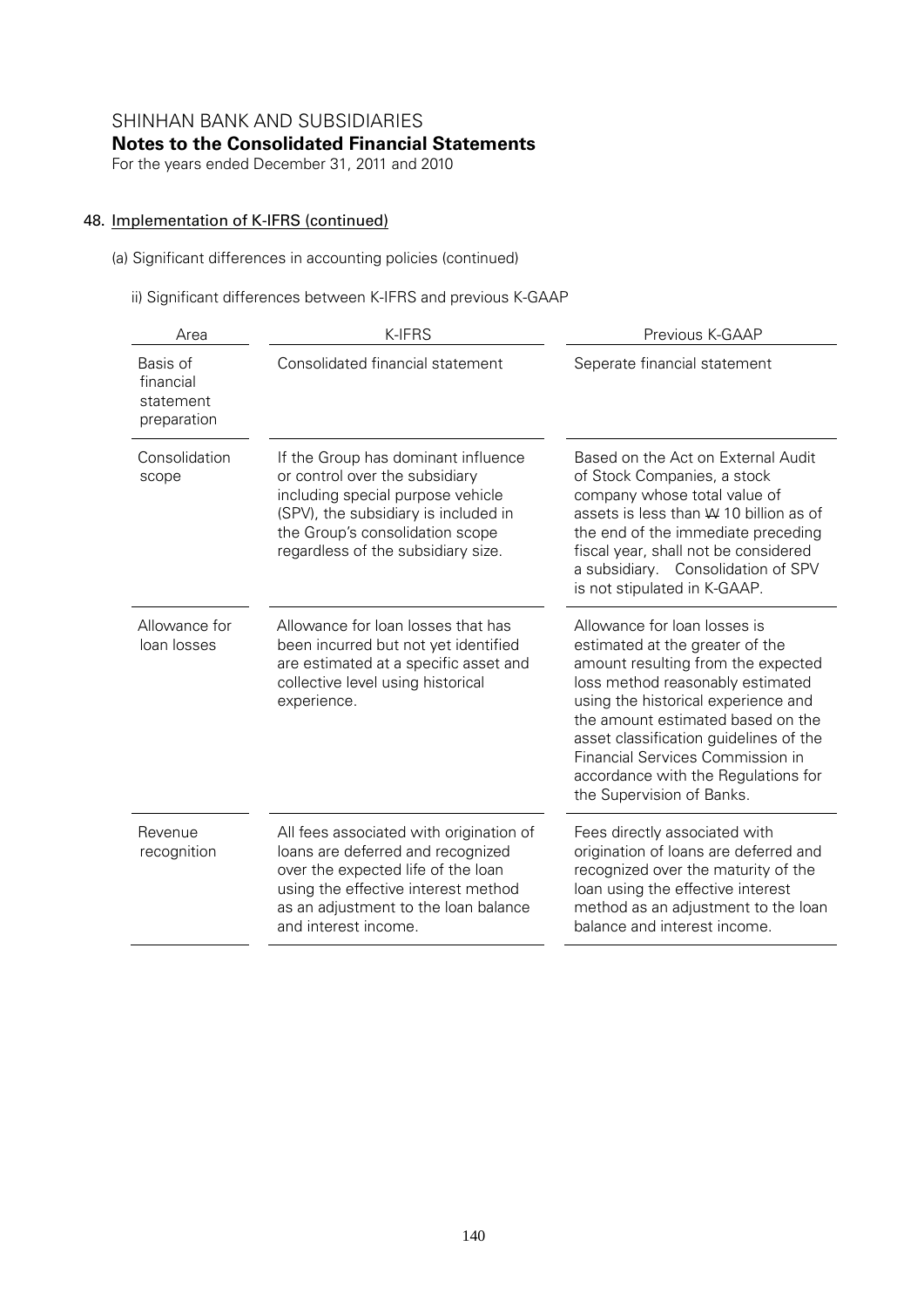### 48. Implementation of K-IFRS (continued)

#### (a) Significant differences in accounting policies (continued)

#### ii) Significant differences between K-IFRS and previous K-GAAP (continued)

| Area                                         | K-IFRS                                                                                                                                                                                                                                                                                                                                                                      | Previous K-GAAP                                                                                                                                                             |
|----------------------------------------------|-----------------------------------------------------------------------------------------------------------------------------------------------------------------------------------------------------------------------------------------------------------------------------------------------------------------------------------------------------------------------------|-----------------------------------------------------------------------------------------------------------------------------------------------------------------------------|
| Presentation<br>of liabilities<br>and equity | The issuer of a financial instrument<br>shall classify the instrument, or its<br>component parts, on initial<br>recognition as a financial liability, a<br>financial asset or an equity<br>instrument in accordance with the<br>substance of the contractual<br>arrangement and the definitions of a<br>financial liability, a financial asset and<br>an equity instrument. | Classified under Commercial Law                                                                                                                                             |
| Derecognition<br>of financial<br>instruments | Depending on the extent to which it<br>retains the risks and rewards of<br>ownership of the financial asset, the<br>transferred asset continues to be<br>recognized, is derecognized or<br>continues to be recognized to the<br>extent of its continuing involvement<br>in the financial asset.                                                                             | Depends on whether or not the<br>Group retains control over the<br>financial assets, the transferred<br>asset continues to be recognized or<br>derecognized.                |
| Employee<br>benefits                         | Under the Projected Unit Credit<br>Method, the Bank recognizes a<br>defined benefit obligation calculated<br>using an actuarial technique and a<br>discount rate based on the present<br>value of the projected benefit<br>obligation.                                                                                                                                      | The Group establishes an allowance<br>for severance liability equal to the<br>amount which would be payable if<br>all employees left at the end of the<br>reporting period. |

#### (b) Changes in subsidiaries

Under previous K-GAAP, certain SPEs ware excluded from consolidation, however they are considered to be consolidated subsidiaries in accordance with K-IFRS No. 2012 *Consolidation Special Purpose Entities*. Additionally, under previous K-GAAP, trust accounts where there is a repayment guarantee of principal and minimum interest earnings are subject to consolidation scope in accordance with Detailed Regulation on Supervision of Banking Business. Under K-IFRS, however, guaranteed principal money trusts are excluded from the consolidation scope since the Bank does not have control.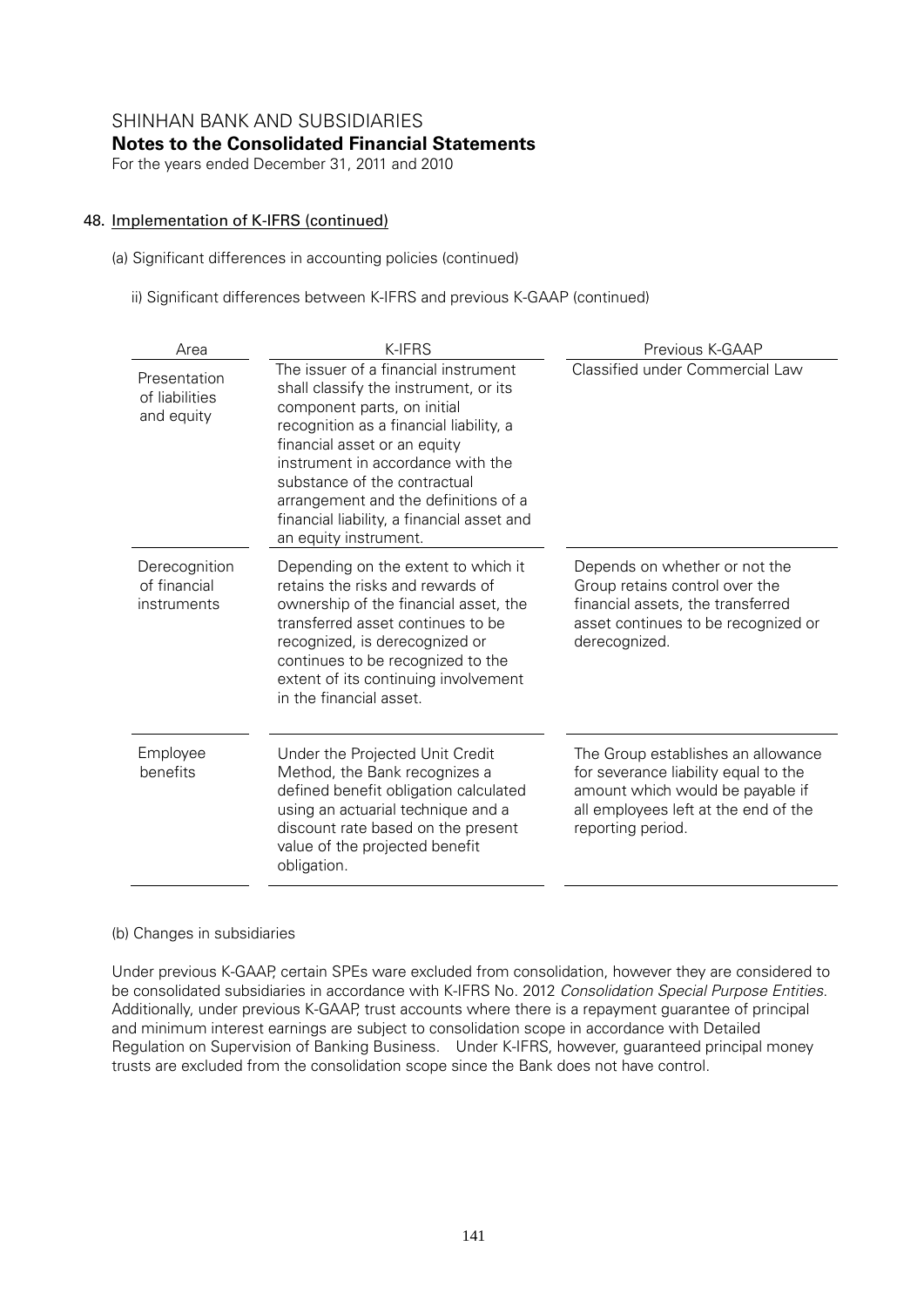## **Notes to the Consolidated Financial Statements**

For the years ended December 31, 2011 and 2010 (In millions of won)

#### 48. Implementation of K-IFRS (continued)

- (c) Summary of the effects of the adoption of K-IFRS on the Group's financial position and the results of its operation
	- i) The effects on the Group's financial position due to the adoption of K-IFRS as of the date of transition to K-IFRS, January 1, 2010 was as follows:

|                                            |   | Total assets | <b>Total liabilities</b> | Total equity |
|--------------------------------------------|---|--------------|--------------------------|--------------|
| Previous K-GAAP                            | W | 209,385,296  | 195,963,150              | 13,422,146   |
| Adjustments:                               |   |              |                          |              |
| Changes in the consolidated entities       |   | (1,363,093)  | (1,410,804)              | 47,711       |
| Allowance for loan losses                  |   | 1,043,231    |                          | 1,043,231    |
| Allowance for unused loan commitments      |   |              | (166, 508)               | 166,508      |
| Effective interest                         |   | (38, 671)    | (4,490)                  | (34, 181)    |
| Fair value of financial guarantee contract |   |              |                          |              |
| and allowance for loss on guarantees       |   |              |                          |              |
| and acceptances                            |   | 60,382       | 23,069                   | 37,313       |
| Impairment of securities                   |   | (48, 326)    |                          | (48, 326)    |
| Hybrid bonds                               |   |              | (2,529,787)              | 2,529,787    |
| Deemed cost for land and buildings         |   | 456,280      |                          | 456,280      |
| Change in depreciation method for          |   |              |                          |              |
| furniture, office equipment and others     |   | 67,000       |                          | 67,000       |
| Defined benefit obligation                 |   |              |                          |              |
| (Actuarial valuation)                      |   |              | 49,760                   | (49, 760)    |
| Fair value of share based payment          |   |              | 10,394                   | (10, 394)    |
| Others                                     |   | (91, 858)    | (68, 151)                | (23, 707)    |
| Tax effect on adjustments                  |   | (45,035)     | 345,119                  | (390, 154)   |
| Total adjustments                          |   | 39,910       | (3,751,398)              | 3,791,308    |
| K-IFRS                                     | W | 209,425,206  | 192,211,752              | 17,213,454   |